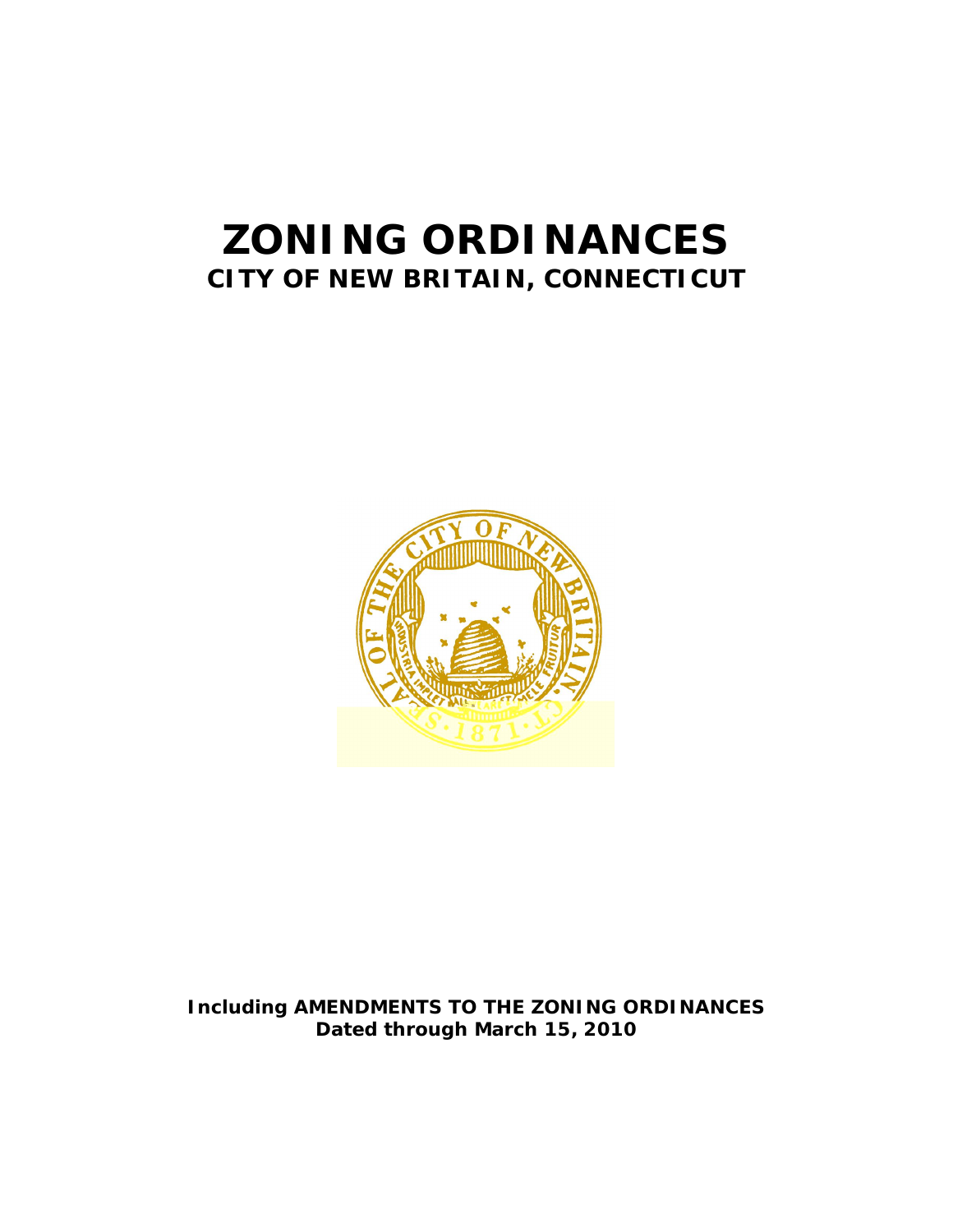## New Britain, Connecticut **Table of Contents**

- *Section 10 TITLE AND SHORT TITLE. 4*
- *Section 20 DECLARATION OF PURPOSE. 4*

*Section 30 DEFINITIONS. 6*

*Section 40 APPLICATION OF REGULATIONS. 22*

*Section 50 DISTRICTS AND BOUNDARIES. 24*

*Section 60 S-1 RESIDENTIAL DISTRICT (single family, 13,500 sq. ft. lots). 27*

*Section 70 S-2 RESIDENTIAL DISTRICT (single family, 8,000 sq. ft. lots). 30*

*Section 80 S-3 RESIDENTIAL DISTRICT (single family, 6,000 sq.ft. lots). 33*

*Section 90 T RESIDENTIAL DISTRICT (two or single family dwellings, 6,000 square foot lots). 36*

*SECTION 95. T-6 DISTRICT (single, two and multifamily up to six units) 39*

*Section 100 A-1 RESIDENTIAL DISTRICT (garden apartments). 41*

*Section 110 A-2 RESIDENTIAL DISTRICT (multifamily houses not over twenty-four (24) families). 45*

*Section 120 A-3 RESIDENTIAL DISTRICT (multifamily houses, high density). 49*

*Section 125 SRD DISTRICT (Special Residential Design District) 53*

*Section 130 OP DISTRICT (office and public buildings). 55*

*Section 135 RO DISTRICT (Residential and Office) 59*

*Section 140 B-1 DISTRICT (neighborhood business). 62*

*Section 145 B-1R DISTRICT (Neighborhood Business Revitalization) 65*

- *Section 150 B-2 DISTRICT (shopping centers). 68*
- *Section 160 B-3 DISTRICT (secondary business). 72*

*Section 170 cbd (central business DISTRICT) . 77*

*Section 180 TP DISTRICT (technology park) 76*

*Section 185 TPC DISTRICT (technology park/commercial) 78*

*Section 190 I-1 DISTRICT (industrial parks). 80*

*Section 200 I-2 DISTRICT (general industry). 83*

*Section 210 I-3 DISTRICT (outdoor storage and transportation industry) 101*

*Section 215 UI DISTRICT (Urban Industrial) 89*

*Section 220 PROHIBITED USES 91*

*Section 230 SUPPLEMENTAL USE AND DIMENSIONAL REGULATIONS. 96*

*Section 235 SPECIAL REGULATIONS FOR RESIDENTIAL DESIGN DISTRICT 116*

*Section 240 OFFSTREET PARKING AND TRUCK LOADING SPACE REQUIREMENTS* 

*AND REGULATIONS. 122*

*Section 250 SIGN REGULATIONS. 128*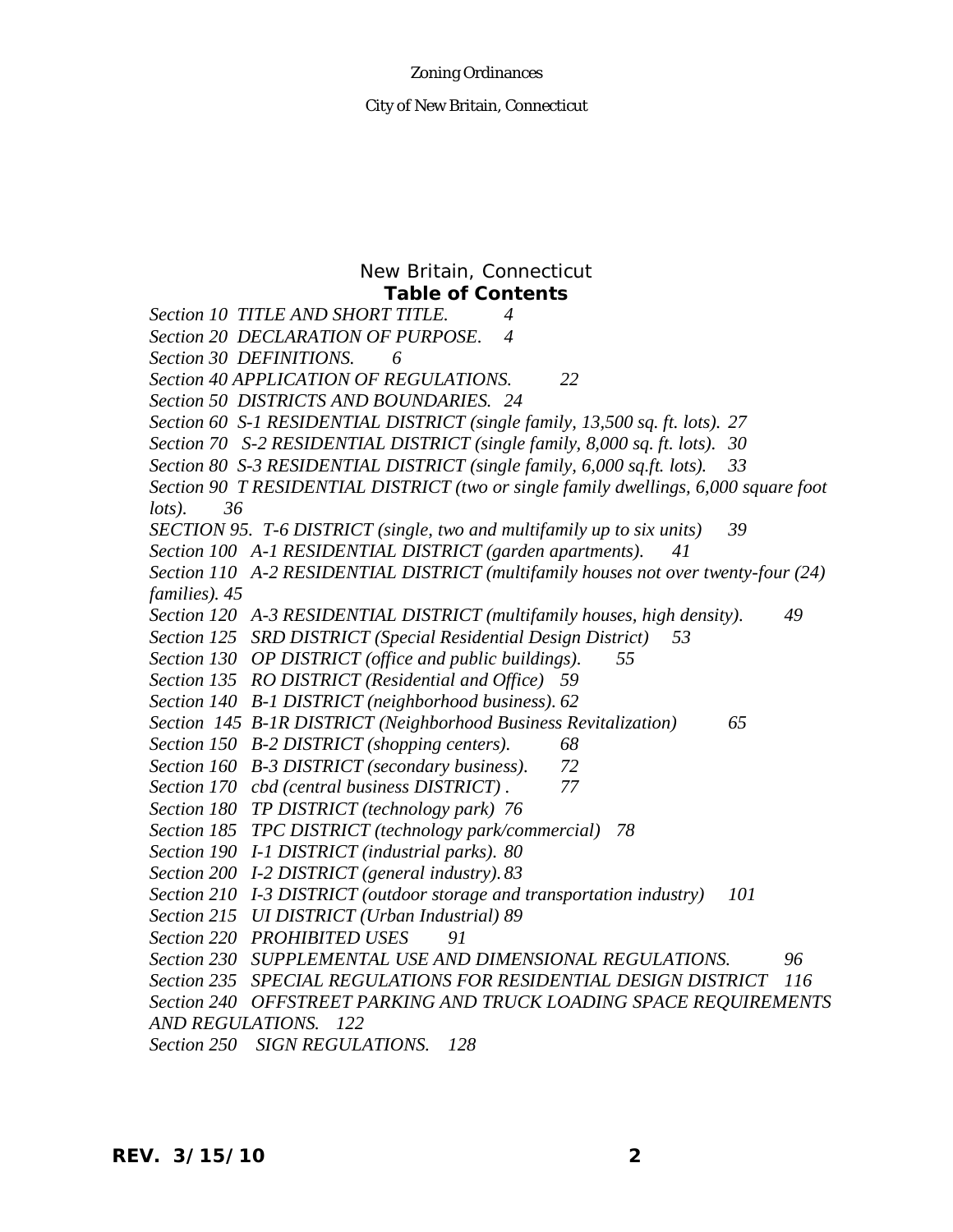City of New Britain, Connecticut

*Section 260 NONCONFORMING USES AND NONCONFORMING BUILDINGS OR STRUCTURES. 137 Section 270 THE ZONING BOARD OF APPEALS. 139 SECTION 280 ADMINISTRATION AND ENFORCEMENT ……………156 Section 290 PUBLIC RECORDS. 204 section 300 procedure for amendment…………………………..163 SECTION 310 VALIDITY………………………………………………………..164 SECTION 320 REPEALER……………………………………………………….164 SECTION 330 WHEN EFFECTIVE…………………………………………….164*

# **APPENDICES**

| <b>SUBJECT</b>                 |  |
|--------------------------------|--|
|                                |  |
| DIX A                          |  |
| <b>SCHEDULE OF DIMENSIONAL</b> |  |
|                                |  |
| <b>TABLE OF</b>                |  |
|                                |  |
| X C                            |  |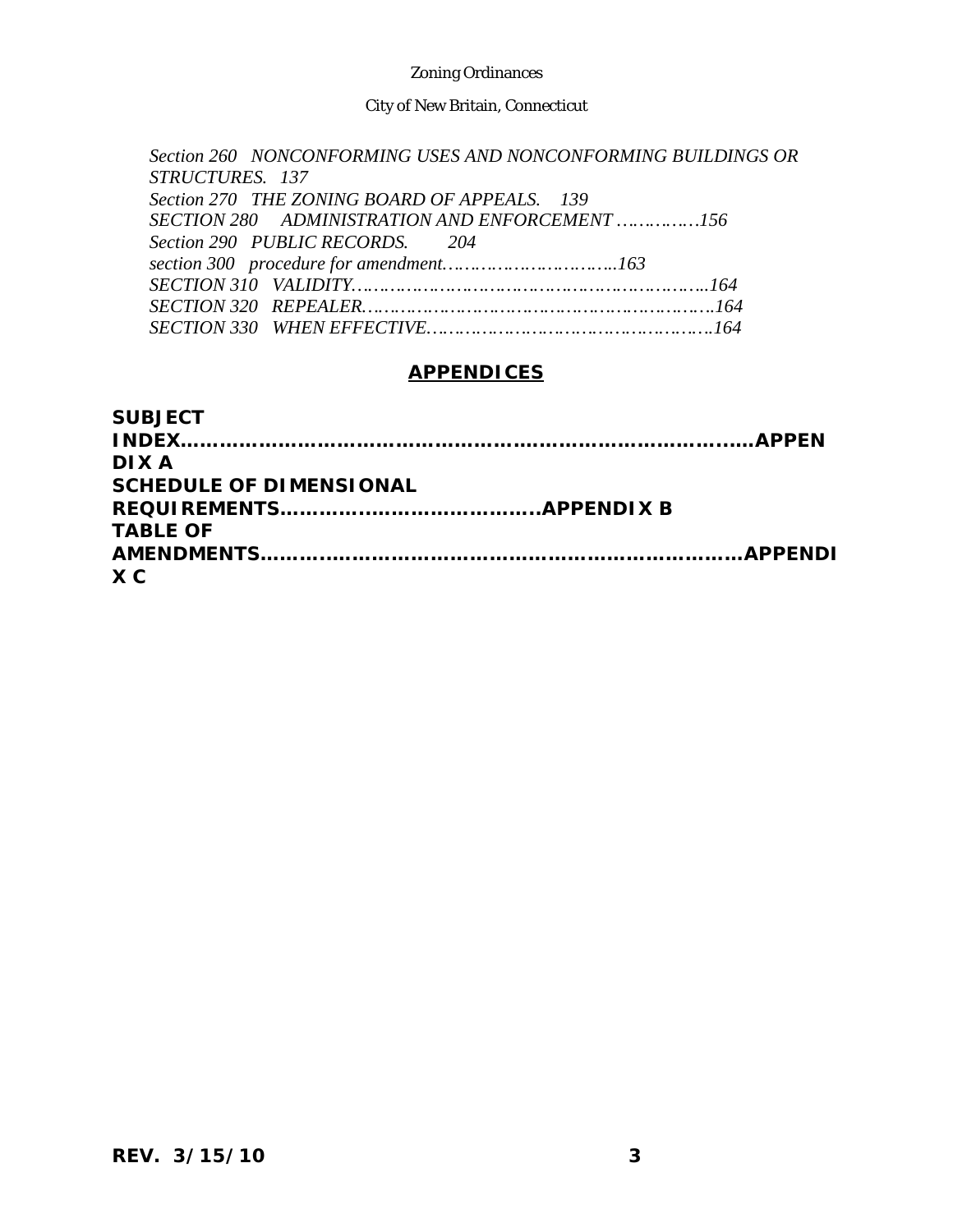City of New Britain, Connecticut

# **CITY OF NEW BRITAIN, CONNECTICUT ZONING ORDINANCE OF 1966 ORDINANCE NO. 6639, 1966**

AN ORDINANCE AMENDING IN ITS ENTIRETY THE "ZONING ORDINANCES CITY OF NEW BRITAIN", AS ADOPTED BY THE COMMON COUNCIL SEPTEMBER 26, 1925, AND AS HERETOFORE AMENDED

BE IT ORDAINED BY THE COMMON COUNCIL OF THE CITY OF NEW BRITAIN, pursuant to the provisions of the Charter of the City of New Britain and to applicable Acts of the State of Connecticut:

## **Section 10 TITLE AND SHORT TITLE.**

## **10-10 Title.**

The title of this ordinance is:

AN ORDINANCE ESTABLISHING BUILDING DISTRICTS AND RESTRICTIONS, AND FOR EACH OF SUCH DISTRICTS, REGULATING AND RESTRICTING THE HEIGHT, NUMBER OF STORIES AND SIZE OF BUILDINGS AND OTHER STRUCTURES, THE PERCENTAGE OF LOT AREA THAT MAY BE OCCUPIED, THE SIZE OF YARDS, COURTS AND OTHER OPEN SPACES, THE DENSITY OF POPULATION AND THE NUMBER OF FAMILIES PER BUILDING AND THE LOCATION AND USE OF BUILDINGS, STRUCTURES AND LAND FOR TRADE, INDUSTRY, RESIDENCE OR OTHER PURPOSES, AND PROVIDING FINES AND PENALTIES FOR THE VIOLATION OF ITS PROVISIONS.

## **10-20 Short Title.**

This ordinance shall be known and may be cited as "The City of New Britain Zoning Ordinance of 1966".

**Section 20 DECLARATION OF PURPOSE.**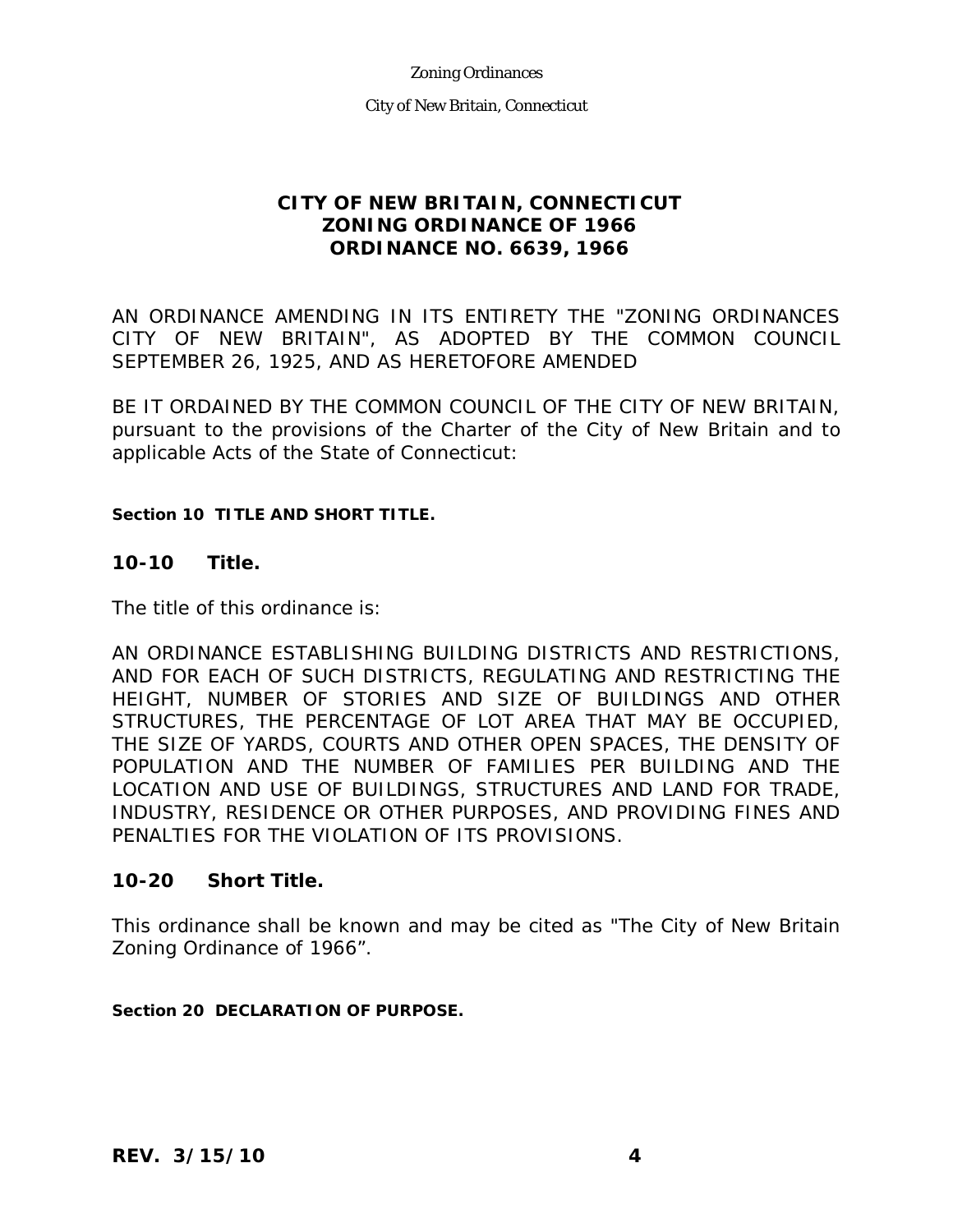## City of New Britain, Connecticut

This ordinance is adopted for the purpose of promoting health, safety, morals or the general welfare of the community or the comfort, happiness and prosperity of the inhabitants thereof, and in furtherance of the following related and more specific objectives.

**20-10** To guide and regulate the orderly growth, development, and redevelopment of the City of New Britain, in accordance with a comprehensive plan of long-term objectives, principles, and standards deemed beneficial to the interests and welfare of the people.

**20-20** To protect the established character and the social and economic well-being of both private and public property and to encourage the growth of manufacturing industry.

**20-30** To promote, in the public interest, the utilization of land for the purposes for which it is most appropriate.

**20-40** To secure safety from fire, panic, and other dangers and to provide adequate light, air and convenience of access.

**20-50** To prevent overcrowding of land or buildings, and to avoid undue concentration of population.

**20-60** To lessen and, where possible, to prevent traffic congestion on public streets and highways.

**20-70** To conserve the value of buildings and to enhance the value of land through-out the City.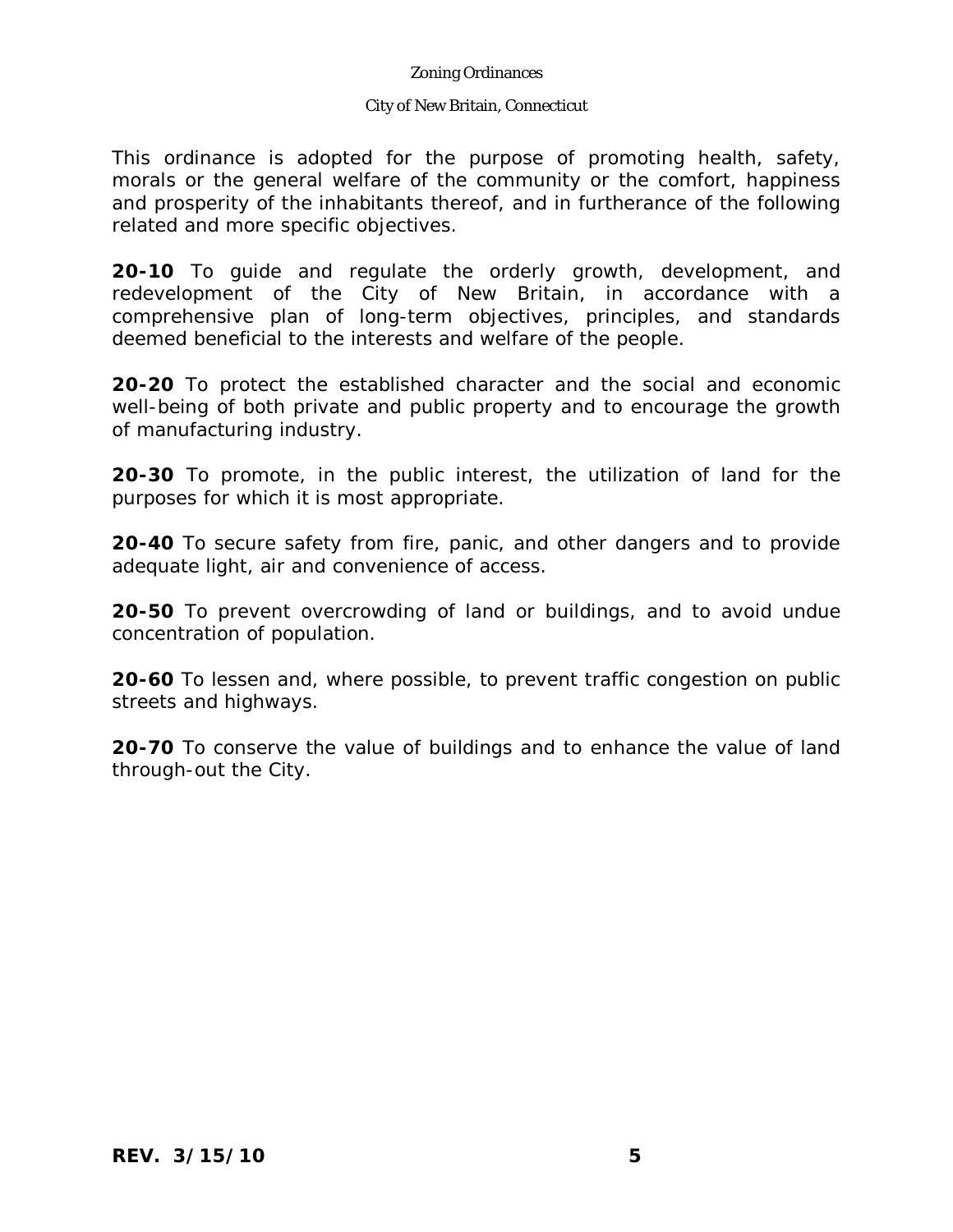## City of New Britain, Connecticut

## **Section 30 DEFINITIONS.**

**30-10** Certain words and terms are used in this zoning ordinance for the purposes hereof and are defined as follows:

**30-10-10** Unless the context clearly indicates the contrary; words used in the present tense include the future; the singular number includes the plural, and the plural the singular.

**30-10-20** The word "PERSON" includes a profit or non-profit corporation, company, partnership or individual.

**30-10-30** The word "SHALL" is mandatory, and not directory; the word "MAY" is permissive.

**30-10-40** The word "LOT" includes the word "PLOT" and the word "LAND".

**30-10-50** The word "USE" and the word "USED" refer to any purpose for which a lot or land or part thereof is arranged, intended or designed to be used, occupied, maintained, made available or offered for use; and to any purpose for which a building or structure or part thereof is arranged, intended or designed to be used, occupied, maintained, made available or offered for use, or erected, reconstructed, altered, enlarged, moved or rebuilt with the intention or design of using the same.

**30-10-60** Where a word or term is not defined in this Section, it shall have its ordinarily accepted meaning, or such meaning as the context may imply.

## **30-20 DEFINITION OF WORDS AND TERMS.**

**30-20-10** ACCESSORY USE, BUILDING OR STRUCTURE. A subordinate use, building or structure customarily incidental to, and located on the same lot occupied by the main use, building or structure. The term ACCESSORY BUILDING may include a private garage, garden shed, a private playhouse, and a private greenhouse.

**30-20-15.10** ADULT BOOKSTORE OR VIDEO STORE. An establishment having25% or more of its floor area used for the display of books, films, video cassettes, or magazines and other periodicals which are distinguished or characterized by their emphasis on matter depicting, describing or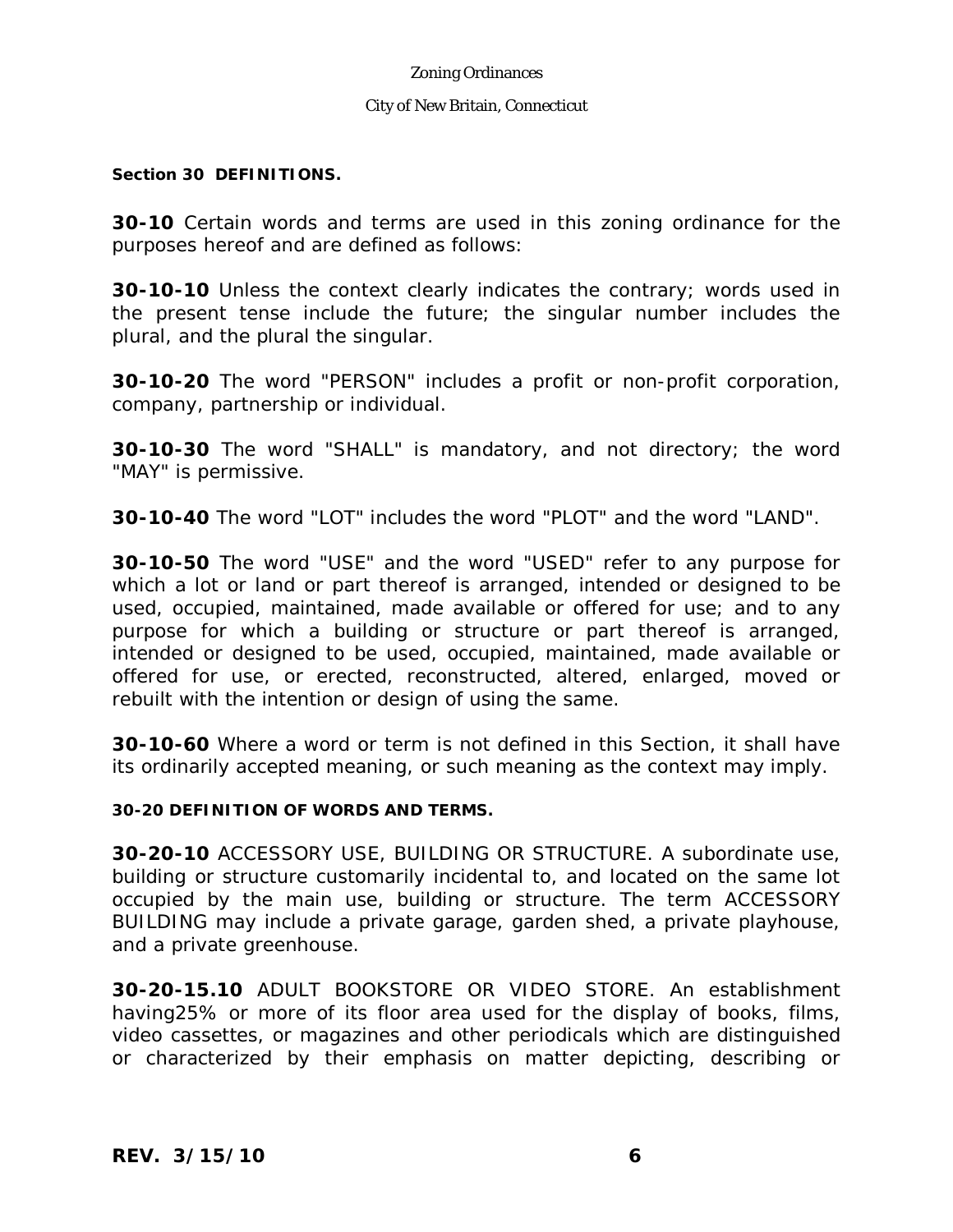## City of New Britain, Connecticut

relating to "Specified Sexual Activities" or Specified Anatomical Areas" as defined herein, and in conjunction therewith has facilities for the presentation of adult material or adult entertainment, as defined herein, and including adult-oriented films, movies or live entertainment, for observation by patrons therein. [Approved 3-13-98, Item #23533-6]

**30-20-15.20** ADULT CABARET. An establishment such as but not limited to a nightclub, bar, restaurant, or similar establishment, whether or not alcoholic beverages are served, that regularly features live performances that are characterized by the exposure of "Specified Anatomical Areas" or by "Specified Sexual Activities", as defined herein, or films, motion pictures, video cassettes, slides or other photographic reproductions in which a substantial portion of the total presentation time is devoted to the showing of material that is characterized by any emphasis upon the depicting, describing or relating to "Specified Sexual Activities" or "Specified Anatomical Areas", as defined herein, for observation by patrons therein. [Approved 3-13-98, Item #23533-6]

**30-20-15.30** ADULT ENTERTAINMENT. Adult Entertainment shall mean and include any exhibition of any adult-oriented motion pictures, live performance, display or dance of any type which has as a significant or substantial portion of such performance any actual or simulated performance of "specified sexual activities" or exhibition and viewing of "specified anatomical areas", removal of articles of clothing or appearing unclothed, pantomime, modeling, or any other personal services offered customers. It also includes any amusement machine that is regularly used for presenting material distinguished or characterized by an emphasis on matter depicting, describing or relating to "specified sexual activities" or "specified anatomical areas", as defined herein, for observation by patrons therein. [Approved 3- 13-98, Item #23533-6]

**30-20-15.40** ADULT MATERIAL. Shall include but is not limited to accessories, books, films, video cassettes, or live entertainment, for observation by patrons therein, or magazines and other periodicals or any combination thereof which are distinguished or characterized by their emphasis on matter depicting, describing or relating to "Specified Sexual Activities" or "Specified Anatomical Areas" as defined herein. [Approved 3- 13-98, Item #23533-6]

**30-20-15.50** ADULT MINI-MOTION PICTURE THEATER. An enclosed building with a capacity for less than fifty (50) persons regularly used for presenting

*REV. 3/15/10* **7**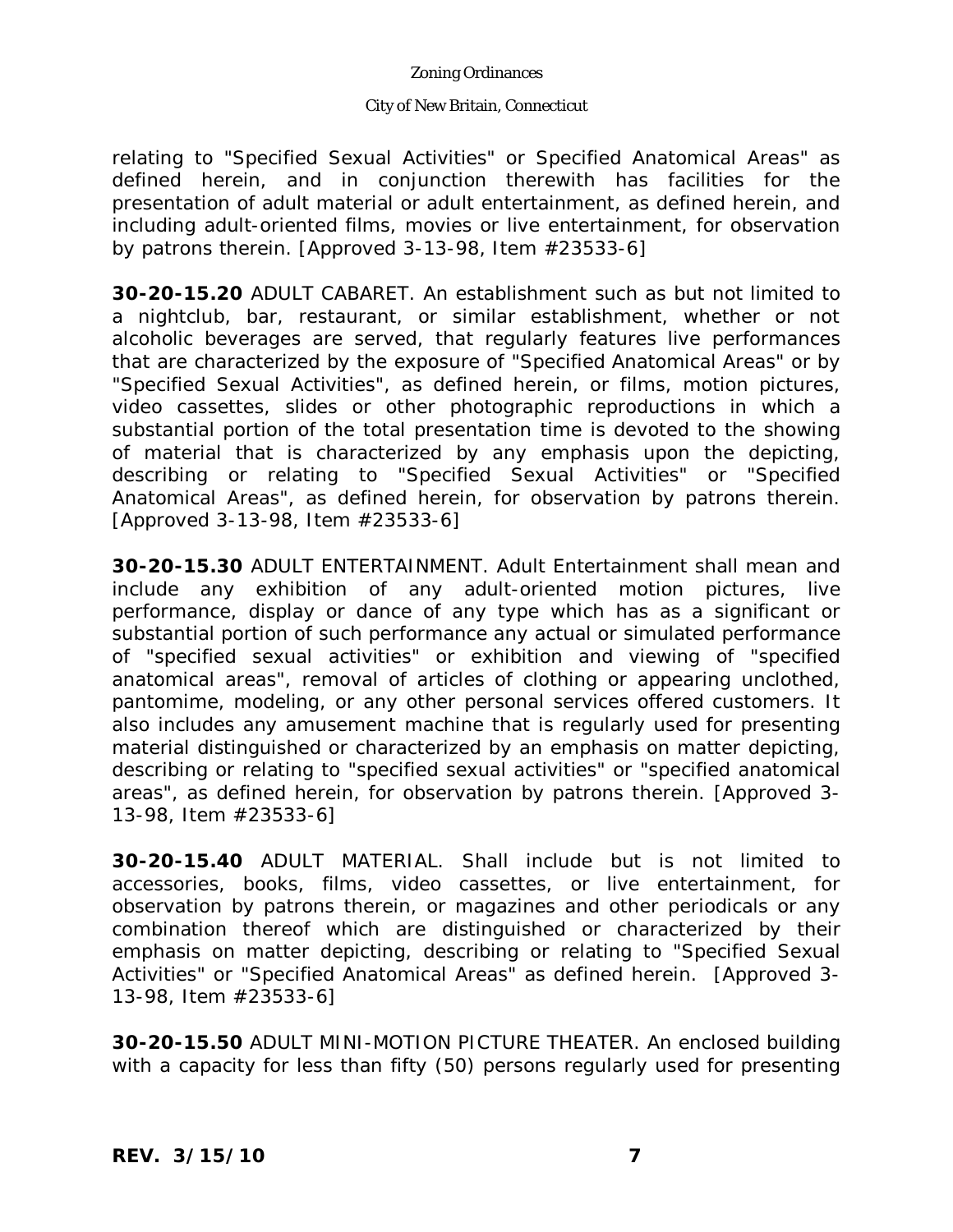## City of New Britain, Connecticut

material distinguished or characterized by an emphasis on matter depicting, describing or relating to "Specified Sexual Activities" or "Specified Anatomical Areas", as defined herein, for observation by patrons therein. [Approved 3-13-98, Item #23533-6]

**30-20-15.60** ADULT MOTION PICTURE THEATER. An enclosed building with a capacity for more than fifty (50) persons regularly used for presenting material distinguished or characterized by an emphasis on matter depicting, describing or relating to "Specified Sexual Activities" or "Specified Anatomical Areas", as defined herein, for observation by patrons therein. [Approved 3-13-98, Item #23533-6]

**30-20-15.70** ADULT ORIENTED ESTABLISHMENT. Shall include, without limitation, "adult bookstores or video stores", "adult motion picture theaters", "adult mini-motion picture theaters" and further means any premises to which the public, patrons or members are invited or admitted and which are so physically arranged as to provide booths, cubicles, rooms, studios, compartments, or stalls separate from the common areas of the premises for the purpose of viewing adult-oriented motion pictures, adult cabaret, or wherein an entertainer provides adult entertainment to a member of the public, a patron or a member, when such adult entertainment is held, conducted, operated or maintained for a profit; direct or indirect. An "adult oriented establishment" further includes, without limitation, any "adult entertainment studio" or any premises that are physically arranged and used as such, whether advertised or represented as an adult entertainment studio, rap studio, exotic dance studio, encounter studio, sensitivity studio, modeling studio or any other term or like import. [Approved 3-13-98, Item #23533-6]

**30-20-15.80** SPECIFIED ANATOMICAL AREAS shall mean:

A. Less than completely and opaquely covered: a) human genitals, pubic region; b) Buttock(s), anus; c) female breast(s) below a point immediately above the top of the areola; and

B. Human male genitals in a discernibly turgid state, even if completely and opaquely covered. [Approved 3-13-98, Item #23533-6]

**30-20-15.90** SPECIFIED SEXUAL ACTIVITIES shall mean simulated or actual: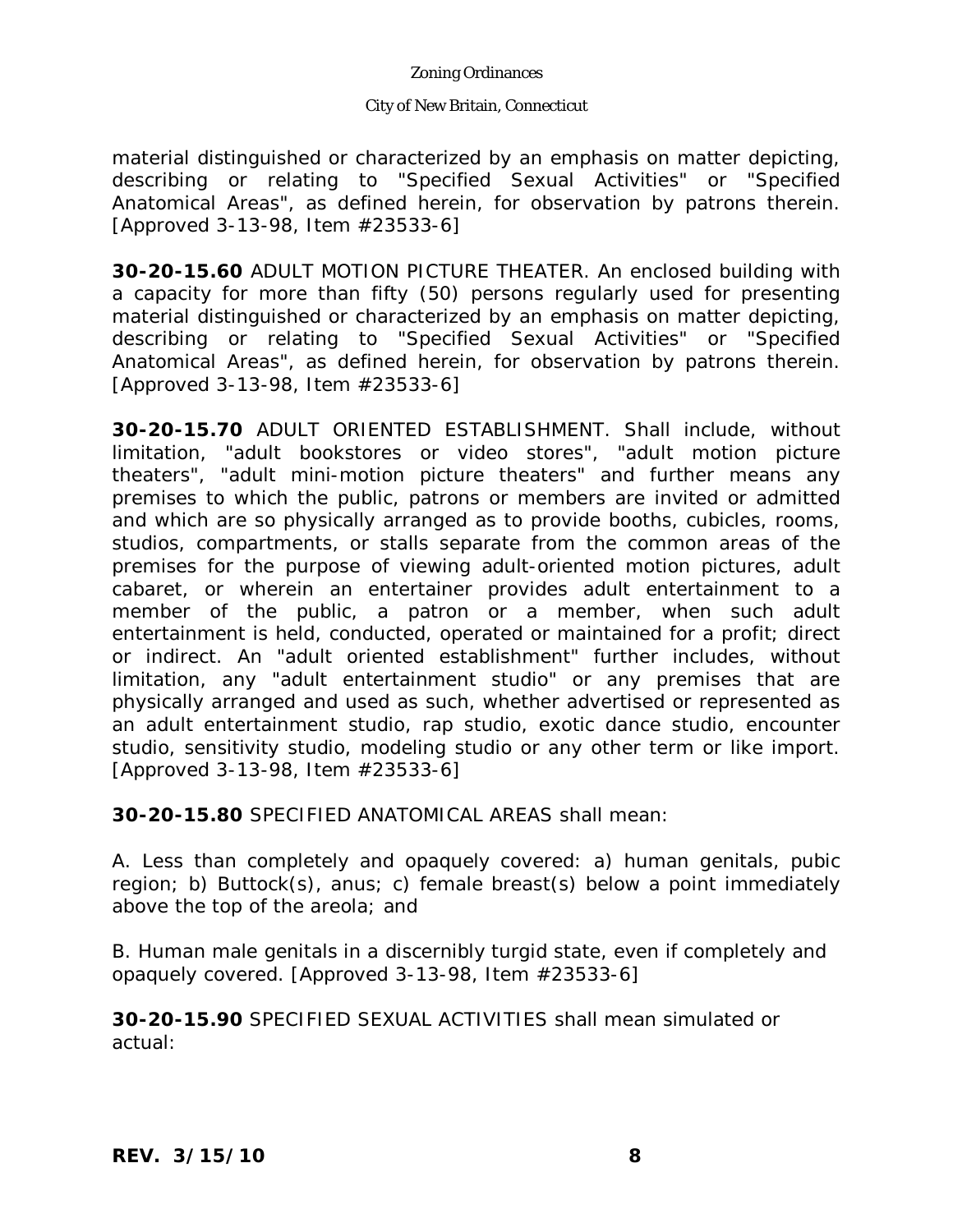## City of New Britain, Connecticut

A. Showing of human genitals in a state of sexual stimulation or arousal;

B. Acts of masturbation, sexual intercourse, sodomy, bestiality, necrophilia, sado-masochistic abuse, fellatio or cunnilingus;

C. Fondling or erotic touching of human genitals, pubic region, buttock(s), anus or female breast(s);

D. Lap Dancing;

E. Excretory functions as part of or in connection with any of the activities set forth in subsections (A) through (D).

As used in these regulations, the term "Specified Sexual Activities" is not intended to include any medical publications or films or bona fide educational publication or films, nor does it include any art or photography publications which devote at least twenty five percent (25%) of the lineage of each issue to articles and advertisements dealing with subjects of art or photography. Nor does this definition apply to any news periodical which reports or describes current events and which, from time to time, publishes photographs of nude or semi-nude persons in connection with the dissemination of the news. Nor does this definition apply to publications or films which describe and report different cultures and which from time to time publish or show photography or depiction of nude or semi-nude persons when describing cultures in which nudity or semi-nudity is indigenous to the population. [Approved 3-13-98, Item #23533-6]

**30-20-20** ALTERATION. As applied to a building or structure a change or rearrangement in the structural parts or in the exit facilities; or an enlargement, whether by extending on a side or by increasing in height; or moving from one location or position to another; the term "alter" in its various modes and tenses and its participial form, refers to the making of an ALTERATION.

**30-20-30** APARTMENT. A room or suite of rooms in a multifamily house occupied or designed to be occupied as the home or residence of one family.

**30-20-40** BASEMENT. A story of a building partly but not more than onehalf below the level of the GRADE.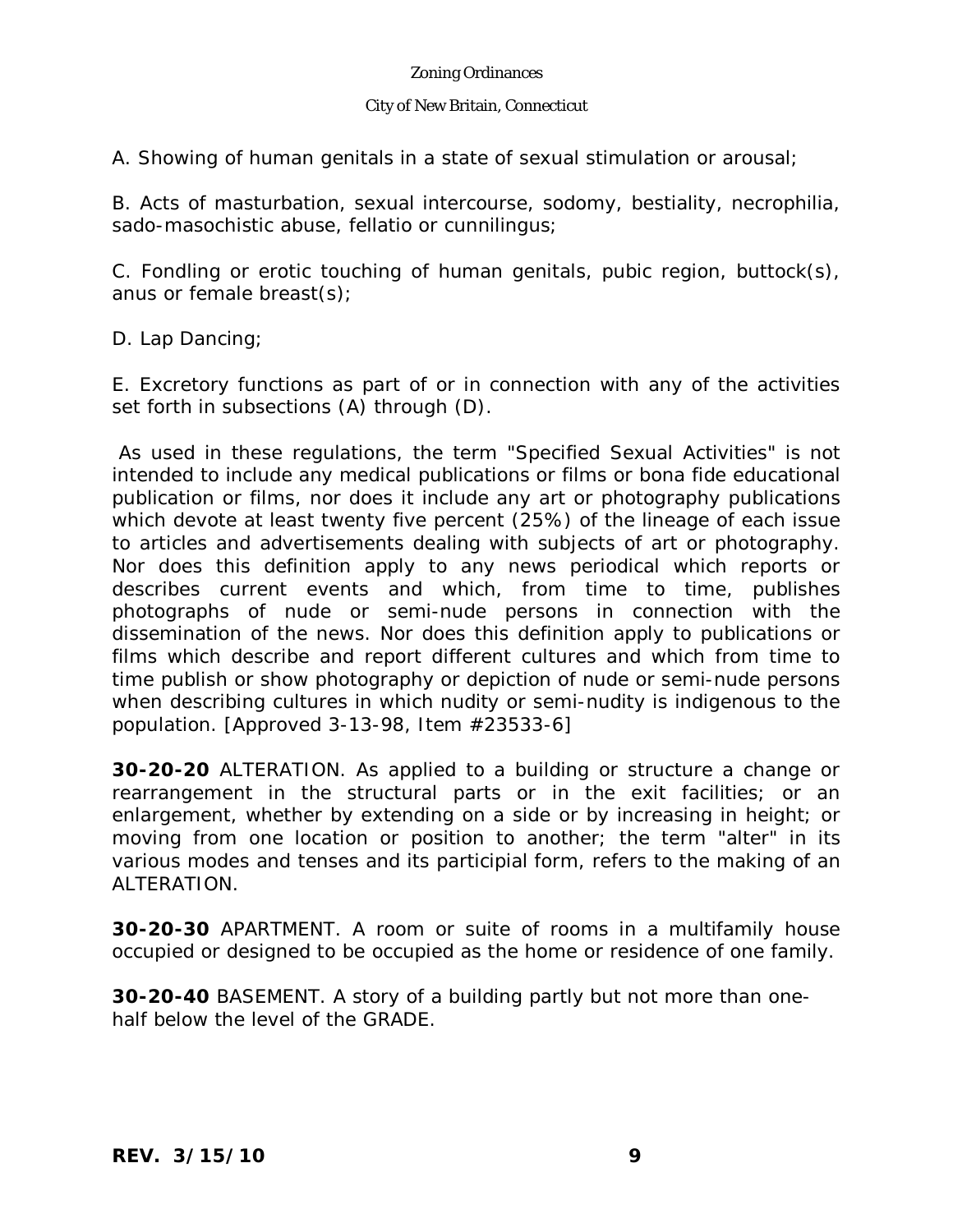## City of New Britain, Connecticut

**30-20-45** BED AND BREAKFAST ACCOMMODATIONS. An establishment consisting of a single dwelling unit occupied by a resident manager and family and offering transient lodging to the general public with a maximum of 5 guest rooms, with the serving of meals limited to breakfast for guests. [Approved 7-16-01, Item #26484-2]

**30-20-50** BOARD. The Zoning Board of Appeals of the City of New Britain. Connecticut, unless otherwise stipulated or indicated by reference.

**30-20-60** BUILDING. A combination of materials to form a construction that is safe and stable, and adapted to permanent or continuous occupancy for public, institutional, residence, business or storage purposes; the term "building" shall be construed as if followed by the words "or part thereof".

**30-20-70** BUILDING, AREA OF. The horizontal area measured around the outside of the foundation walls and of the floors of roofed porches and roofed terraces inclusive, and including the area of accessory buildings if any.

**30-20-80** DELETED [Approved 1-13-03, Item #27215].

**30-20-90** CELLAR. A story of a building more than one-half below the level of the GRADE.

**30-20-100** COURT. An open, unoccupied space, other than a yard, on the same lot with a building. An offset to a court shall be deemed a separate inner court for the purpose of determining its least dimension, its area, and the least dimension and area of the court to which it is contiguous.

**30-20-110** COURT, DEPTH OF. The maximum horizontal dimension at right angles to the width.

**30-20-120** COURT, HEIGHT OF. The greatest vertical distance measured from the lowest level of such court up to the roof of the building.

**30-20-130** COURT, INNER. Any court which is not an outer court.

**30-20-140** COURT, OUTER. A court extending to a street, front yard, or rear yard.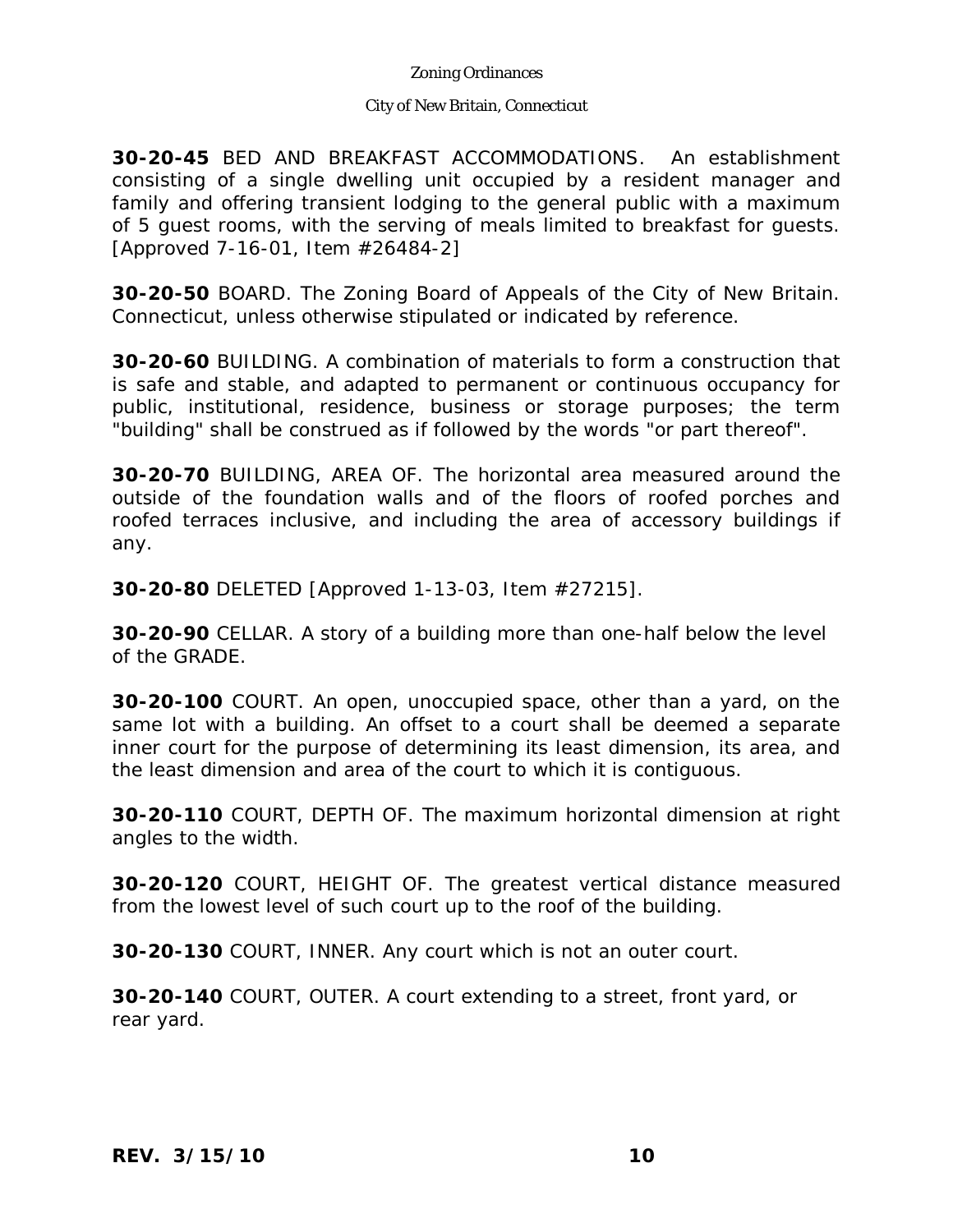## City of New Britain, Connecticut

**30-20-150** COURT, WIDTH OF. The horizontal dimension parallel to the principal open side in the case of an OUTER COURT; and the least horizontal dimension in the case of an INNER COURT.

**30-20-160** CUSTOM WORK, SHOP FOR. A business premises used for the making of clothing, millinery, shoes or other personal articles to individual order and measure, for sale at retail on the premises only, not including the manufacture of "ready-to-wear" or standardized products.

**30-20-170** DAY CAMP. A building or structure, together with its lot and its accessory uses, buildings and structures, used as an organized recreational facility for five (5) or more enrolled children other than the children of the resident family, but not provided with customary commercial public recreation features such as Ferris wheels and roller coasters, and not furnishing sleeping quarters except for the resident family.

**30-20-175** DENSITY. (dwelling units per acre) shall be calculated by dividing the gross project area by the allowable square feet of lot area per dwelling unit. [Approved 2-22-85, Item #16617-1]

**30-20-180** DUMP. A lot or land or part thereof used primarily for disposal by abandonment, dumping, burial, burning or any other means and for whatever purpose, of garbage, offal, sewage, trash, refuse, junk, discarded machinery, vehicles or parts thereof, or waste material of any kind.

**30-20-190** DWELLING. A building occupied exclusively for residence purposes and having not more than two families living independently of each other and doing their cooking upon the premises.

**30-20-200** DWELLING UNIT. One or more rooms with provision for cooking, living, sanitary, and sleeping facilities arranged for the use of one family.

**30-20-201** DWELLING, SINGLE FAMILY, DETACHED. A residential building containing not more than one (1) dwelling unit entirely surrounded by open space on the same lot, and with the land and building owned by the same person or entity, except that, in certain zoning districts as hereinafter specified, more than one single family detached dwelling may be allowed per lot, as part of a residential condominium or common interest ownership community, as provided for in state statutes. [Approved 11-22-93, Item #21265-2; Approved 2-23-06, Item #28900-2]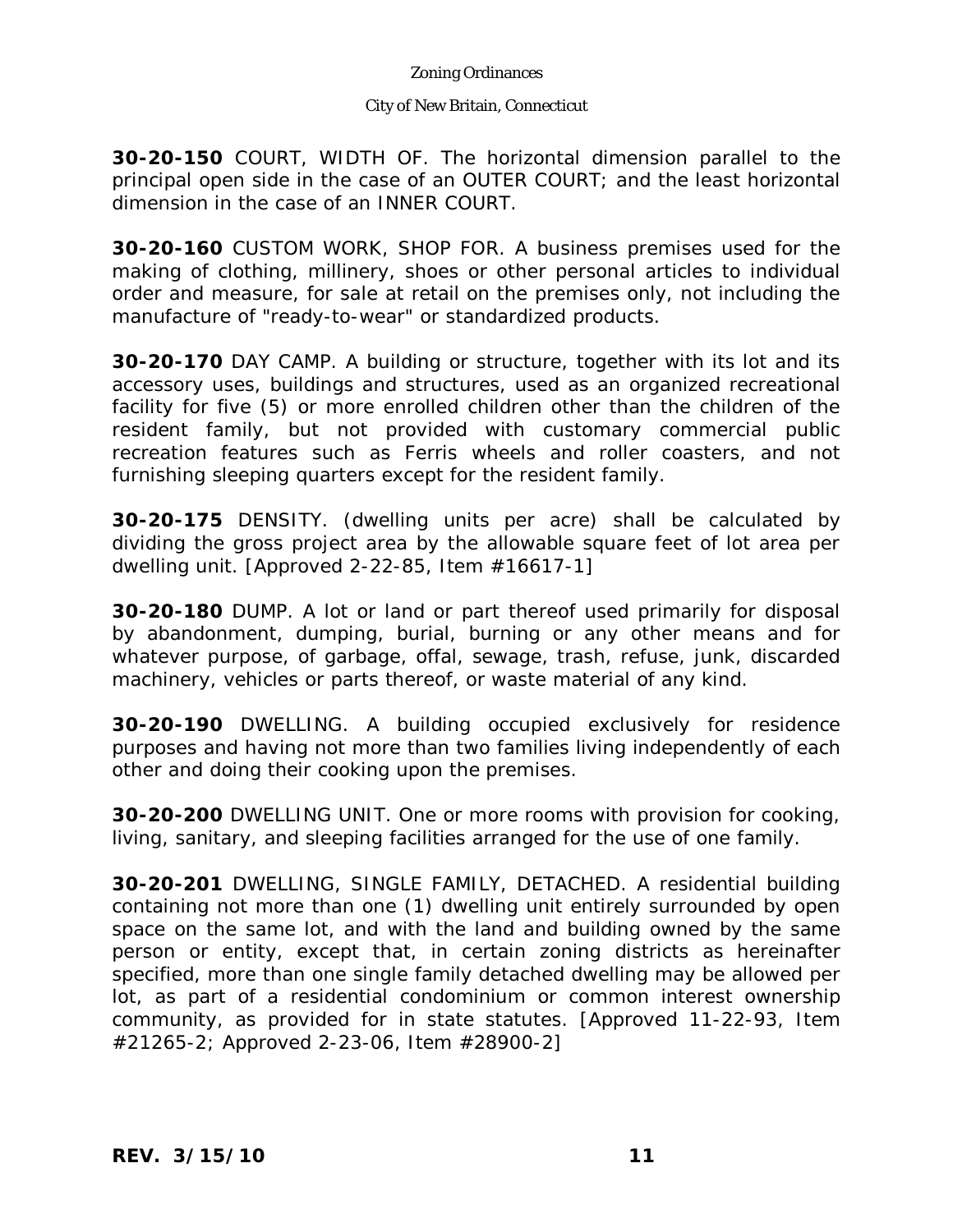## City of New Britain, Connecticut

**30-20-205** EASEMENTS. A right to use or limit the use of land in specific ways without acquiring fee simple title to land. More common types of easements are drainage, utility, conservation, slope, scenic, and sewer and water lines. Terms of easements may vary and shall be set forth by legal documents. [Approved 2-22-85, Item #16617-1]

**30-20-210** FAMILY. The term family shall mean one or more persons, all related by blood, adoption, or marriage, occupying a single dwelling unit, provided that domestic servants employed only on the premises, may be housed on the premises and included as part of the family.

A group of not more than three (3) unrelated persons living and cooking as one house keeping unit may be considered a family.

Further provided that an unrelated group shall have a permit from the Building Inspector. Such permit shall have the names of the persons constituting the family and shall not be granted unless the dwelling unit has a certificate of occupancy and is in compliance with the Building and Zoning Ordinances.

The permit shall be renewable yearly or when there is a change in the unrelated group.

The term family shall not include a rooming house, club, fraternity, sorority or institutional and dormitory. [Approved 1-25-78, Item #12789-1; Approved 10-20-91, Item #19951-1]

**30-20-220** FLOOR AREA OF A BUILDING. The sum of the gross horizontal areas of the several floors and mezzanine floors of a building and its accessory buildings on the same lot, excluding cellar and basement floor areas, but including the area of roofed porches and roofed terraces. All dimensions shall be measured between exterior faces of walls.

**30-20-221** NET FLOOR AREA OF A BUILDING. The sum of the gross horizontal areas of the several floors and mezzanine floors of a building and its accessory buildings on the same lot excluding boiler and mechanical equipment rooms and storage rooms. All dimensions shall be measured between interior faces of the walls.

**30-20-230** FLOOR AREA RATIO OF A BUILDING. The figure obtained by dividing the FLOOR AREA OF A BUILDING by its LOT AREA.

*REV. 3/15/10* **12**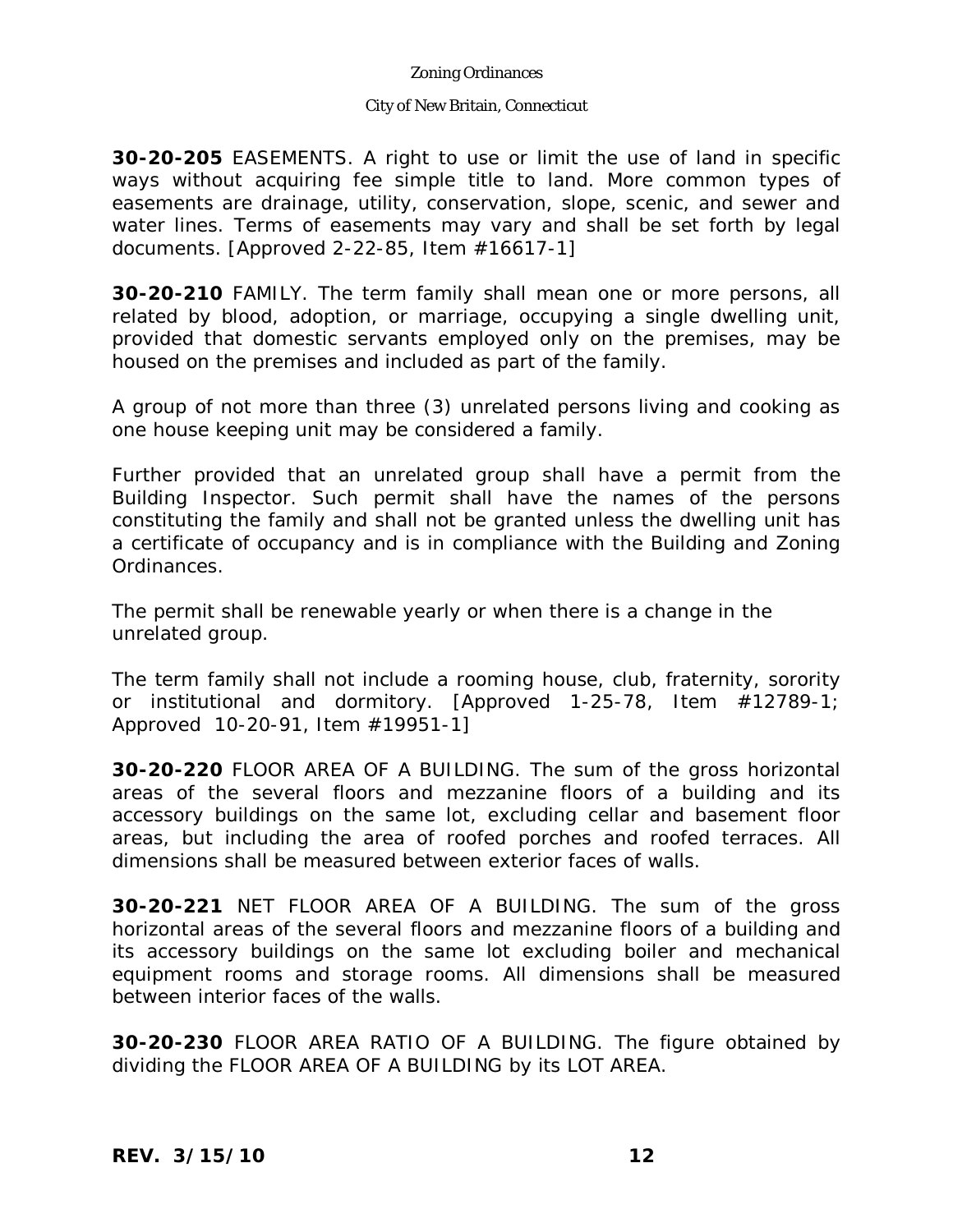## City of New Britain, Connecticut

**30-20-240** GARAGE, PRIVATE. An accessory garage maintained primarily for the convenience of the occupant or occupants of the main building, and in which no business is carried on and no service is rendered to the general public.

**30-20-250** GARAGE, PUBLIC PARKING. A garage available to the general public on payment of rent or charges in money and/or other consideration, in which no gasoline station or repair service is maintained.

**30-20-260** GARDEN APARTMENT. One or an integrated group of townhouses or multi-family houses providing dwelling units for at least 3 families per building. [Approved 2-22-85, Item #16617-1, Approved 4-29- 88, Item #18249-1; Approved 10-26-88, Item #18505-1]

**30-20-270** GASOLINE STATION. A building or lot or part thereof supplying and selling gasoline or other equivalent fuel for motor vehicles at retail direct from pumps and storage tanks. A GASOLINE STATION may include accessory facilities for rendering services such as lubrication, washing, and minor repairs with hand tools.

**30-20-280** GRADE. The elevation from which the height of a building or structure is measured. Where no front yard is provided, the GRADE shall be the mean curb level in front of the building as defined in the Building Code of the City of New Britain. Where a front yard is provided, the GRADE shall be the average of the finished level of the ground at all corners of the building or structure.

**30-20-290** HABITABLE ROOM. A room occupied by one or more persons for living, eating or sleeping; and includes kitchens serving apartments of individual households, but does not include bathrooms, water closet compartments, laundries, serving and storage pantries, corridors and spaces that are not used frequently or during extended periods.

**30-20-295** HEALTH, FITNESS AND RECREATIONAL FACILITY. A freestanding building, on a site of not less than 86,000 square feet, offering, within the building, one or more of the following facilities for the development and maintenance of health, well-being and fitness: (a) swimming pool; (b) tennis, racquetball or squash courts; (c) gym; (d) exercise rooms and equipment; (e) classrooms; (f) physical therapy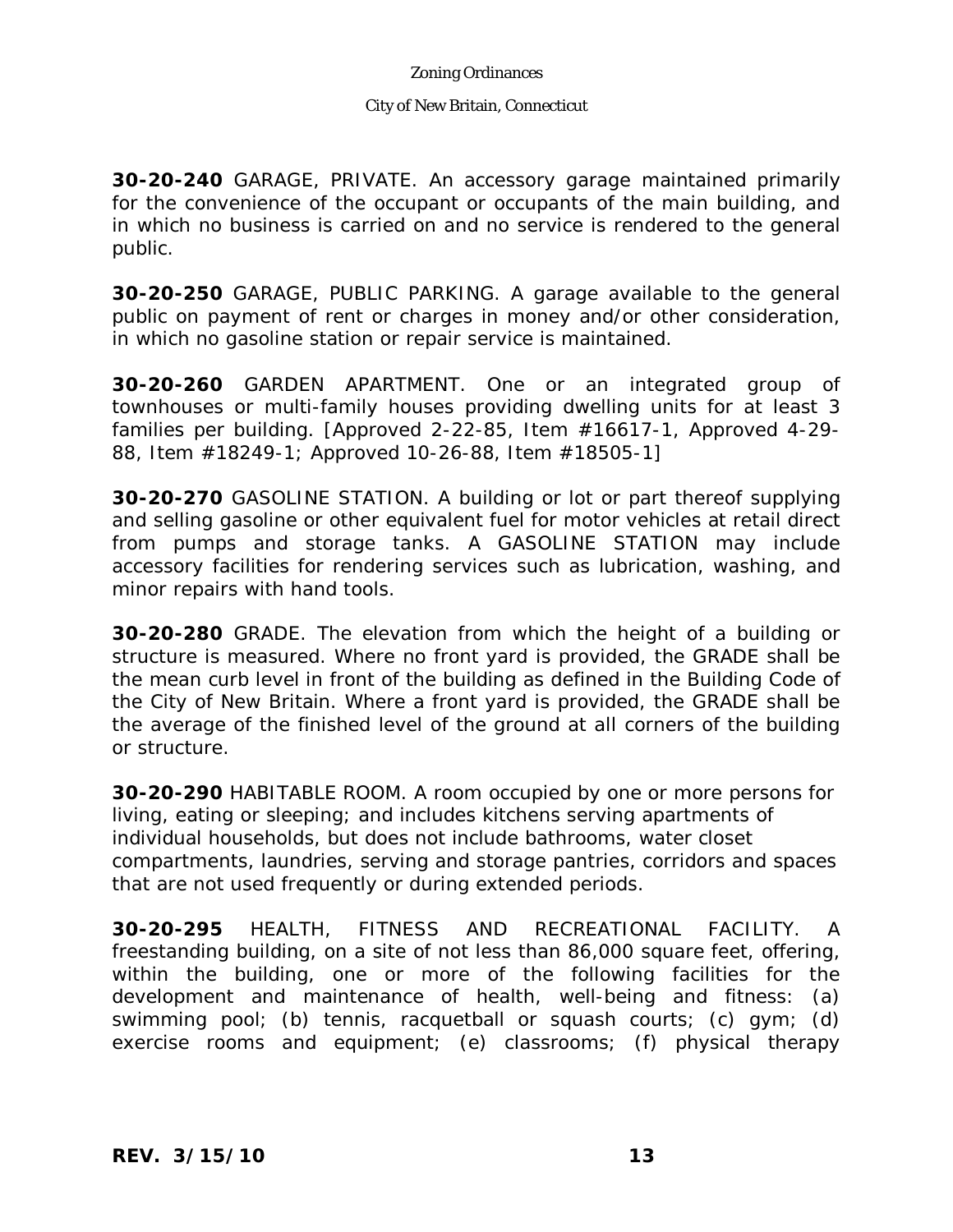## City of New Britain, Connecticut

facilities; (g) showers, lockers and dressing rooms. [Approved 2-21-86, Item #17122-2]

**30-20-300** HEIGHT. As applied to a building, means the vertical distance from GRADE to highest finished roof surface in the case of flat roofs, or to a point at the average height of roofs having a pitch of more than one foot in four and one-half feet.

**30-20-310** HOME OCCUPATION. A customary personal service occupation such as dressmaking, millinery, and home cooking; provided that such occupation shall be conducted solely by members of the resident family and in the main building only, that not more than the equivalent of one-half of the area of one floor shall be used for such purposes, that there shall be no display of advertising other than an announcement sign, and no display of products, that no stock-in-trade shall be kept, and that no mechanical or electrical equipment is used except customary household equipment. Beauty parlors, barber shops, and hairdressing and manicuring establishments shall not be deemed to be HOME OCCUPATIONS.

**30-20-320** HOME PROFESSIONAL OFFICE. The office or studio of a resident doctor, dentist, lawyer, architect, artist, engineer, city planner, real estate broker or salesman, insurance broker or agent, or teacher as herein restricted; provided that not more than one person is employed who is not a member of the family, and that such office shall be in the main building and shall not occupy more than the equivalent of two-thirds of the area of one floor of said building. For the purposes of this paragraph, a "teacher" shall be restricted to a person giving individual instruction in academic or scientific subjects to a single pupil at a time. A HOME PROFESSIONAL OFFICE shall not include the office of any person professionally engaged in the purchase or sale of economic goods. Group dancing instruction, group band instrument or group voice instruction, tea rooms, tourist homes, beauty parlors, barber shops, hairdressing and manicuring establishments, convalescent homes, mortuary establishments, and stores, trades or businesses of any kind not herein excepted shall not be deemed to be HOME PROFESSIONAL OFFICES. The home professional office of a doctor shall not include a biological or other medical testing laboratory, except in connection with his practice.

**30-20-330** HOSPITAL. A building with beds for patients, used for the diagnosis, treatment or other care of human ailments.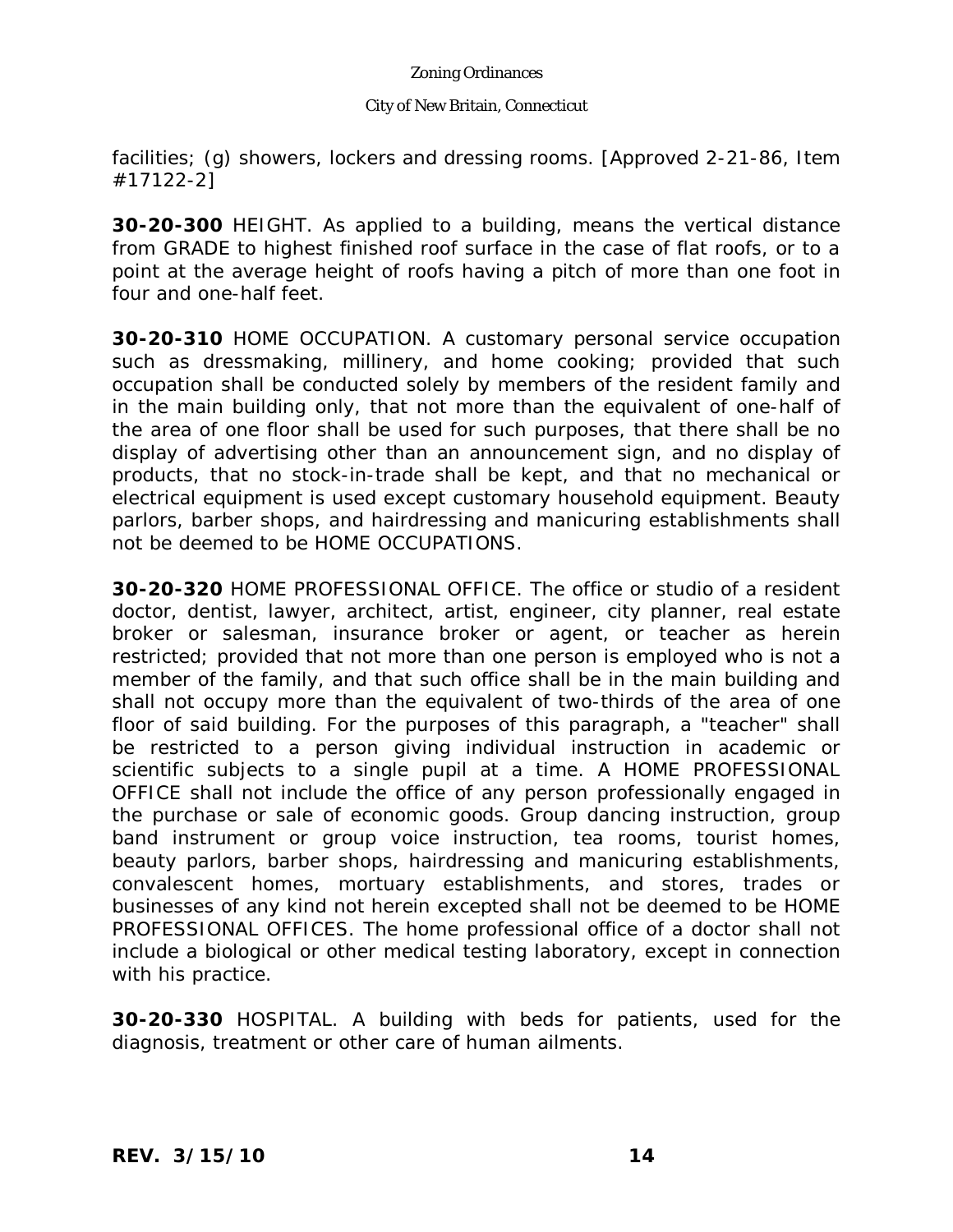## City of New Britain, Connecticut

**30-20-340** HOTEL. A building, or portion thereof, containing rooms occupied primarily by transients who are lodged with or without meals, and in which are provided such services as are incidental to the use thereof as a temporary residence.

**30-20-341** HOTEL, APARTMENT. A building or portion thereof containing one (1) or more room apartment suites with provisions for living, sanitary and sleeping facilities, and with or without cooking facilities in each suite, said suites to be occupied primarily by transient and/or semi-transient persons.

**30-20-350** HOUSE TRAILER. A movable single family dwelling equipped with a vehicular chassis but lacking one or more of the following mechanical systems and equipment: plumbing, heating, electrical, cooking and refrigeration. See MOBILE HOME.

**30-20-360** INDUSTRY, NON-NUISANCE. Any industry which is not detrimental to the environment in which it is located by reason of the emission of smoke, noise, odor, dust, vibration or excessive light, beyond the limits of its lot, or by reason of generating excessive traffic with attendant hazards, and which does not include any outdoor processing of materials, or open accessory storage yard unless enclosed by a solid wall or fence not less than six (6) feet in height.

**30-20-370** JUNK YARD, LICENSED. A lot, land, or structure, or part thereof licensed by the municipality, and used primarily for the collecting, storage and sale of waste paper, rags, scrap metal or other scrap or discarded material; or for the collecting, dismantling, storage or salvaging of machinery or vehicles not in running condition, and for the sale of parts thereof.

**30-20-300** LOT. A portion or parcel of land exclusive of street areas considered as a unit devoted or intended to be devoted to a certain use, or occupied by a building or structure, or by a group of buildings or structures that are united by a common interest or use, and the customary accessories and open spaces belonging to the same.

**30-20-390** LOT AREA. The total horizontal areas included within LOT LINES.

**30-20-400** LOT CORNER. A lot at the junction of and fronting on two or more intersecting streets.

*REV. 3/15/10* **15**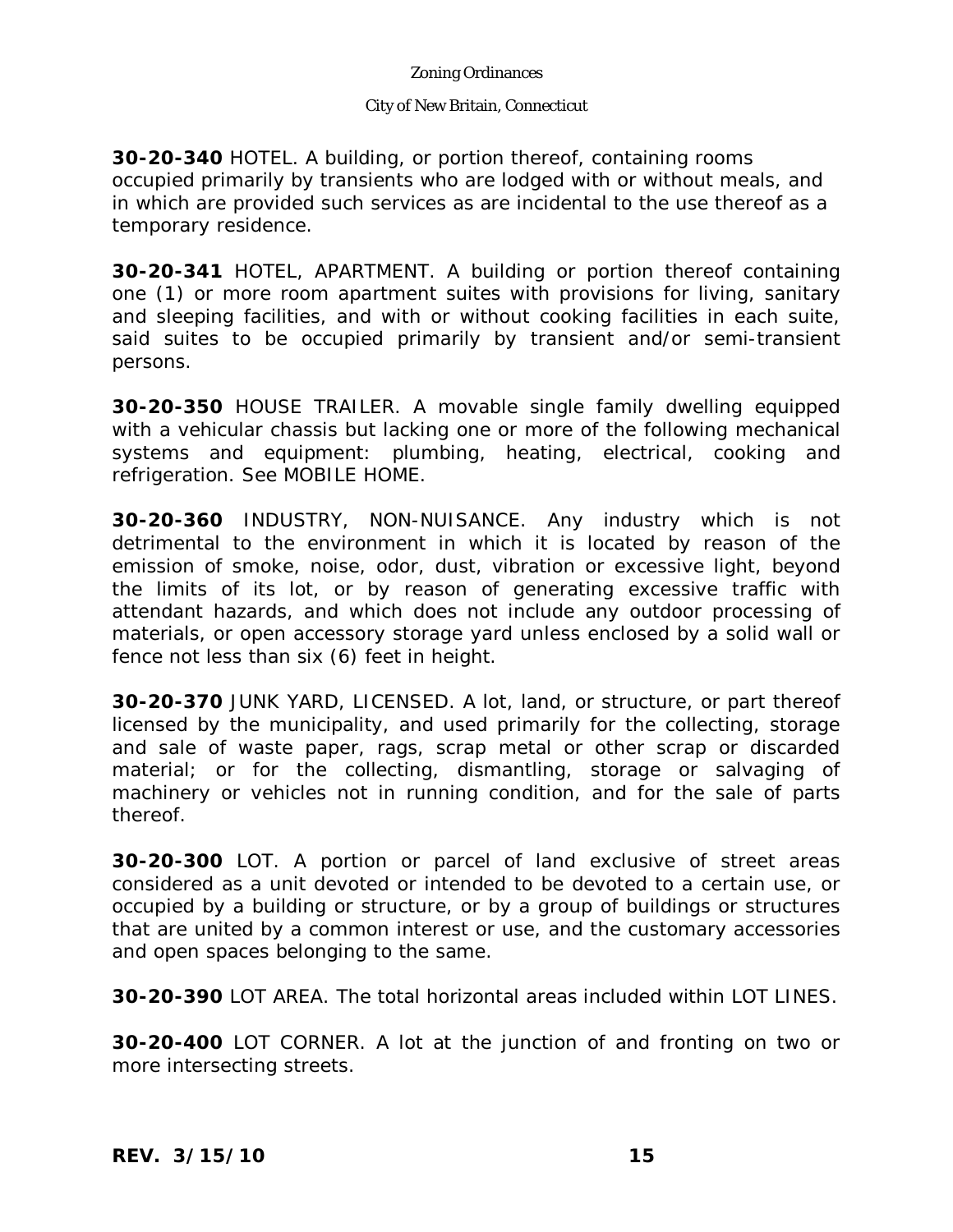## City of New Britain, Connecticut

**30-20-410** LOT COVERAGE. The percentage of the LOT AREA that is occupied by the AREA OF BUILDING.

**30-20-420** LOT, INTERIOR. Any lot other than a corner lot.

**30-20-430** LOT LINE. Any boundary of a lot. Any lot line not a rear lot line nor a front lot line shall be deemed a side lot line. Side lot lines for their entire length shall be at right angles or radial to street lines or nearly radial as possible to provide reasonable equitable lot area.

Each side lot line shall contain one bearing and/or dimension only. [Approved 2-19-86, Item #17123-1]

**30-20-440** LOT LINE, FRONT. The street line at the front of a lot. On a corner lot, the owner may specify the front lot line on the plot plan.

**30-20-450** LOT LINE, REAR. The lot line generally opposite to the front lot line.

**30-20-460** LOT, THROUGH. A lot extending from one street to another.

**30-20-470** LOT WIDTH. The dimension measured from side lot line to side lot line, along a line parallel to the street line at the required minimum front yard depth.

**30-20-480** MAIN USE, BUILDING, OR STRUCTURE. The principle or most important use, building, or structure on a lot.

**30-20-485** MASSAGE. The word massage means any method of pressure on, or friction against or stroking, kneading, rubbing, tapping, pounding, vibrating, or stimulating of the external soft parts of the body with the hands or with the aid of any mechanical or electrical apparatus or appliance with or without any such supplementary aids as rubbing alcohol, liniments, antiseptics, oils, powders, creams, lotions, ointments, salts, or other similar preparations commonly used in this practice. [Approved 1-19-79, Item #13217-3]

**30-20-486** MASSAGE ESTABLISHMENT. The term massage establishment means any establishment having a fixed business where any person, association, partnership, or corporation engages in or carries on, or permits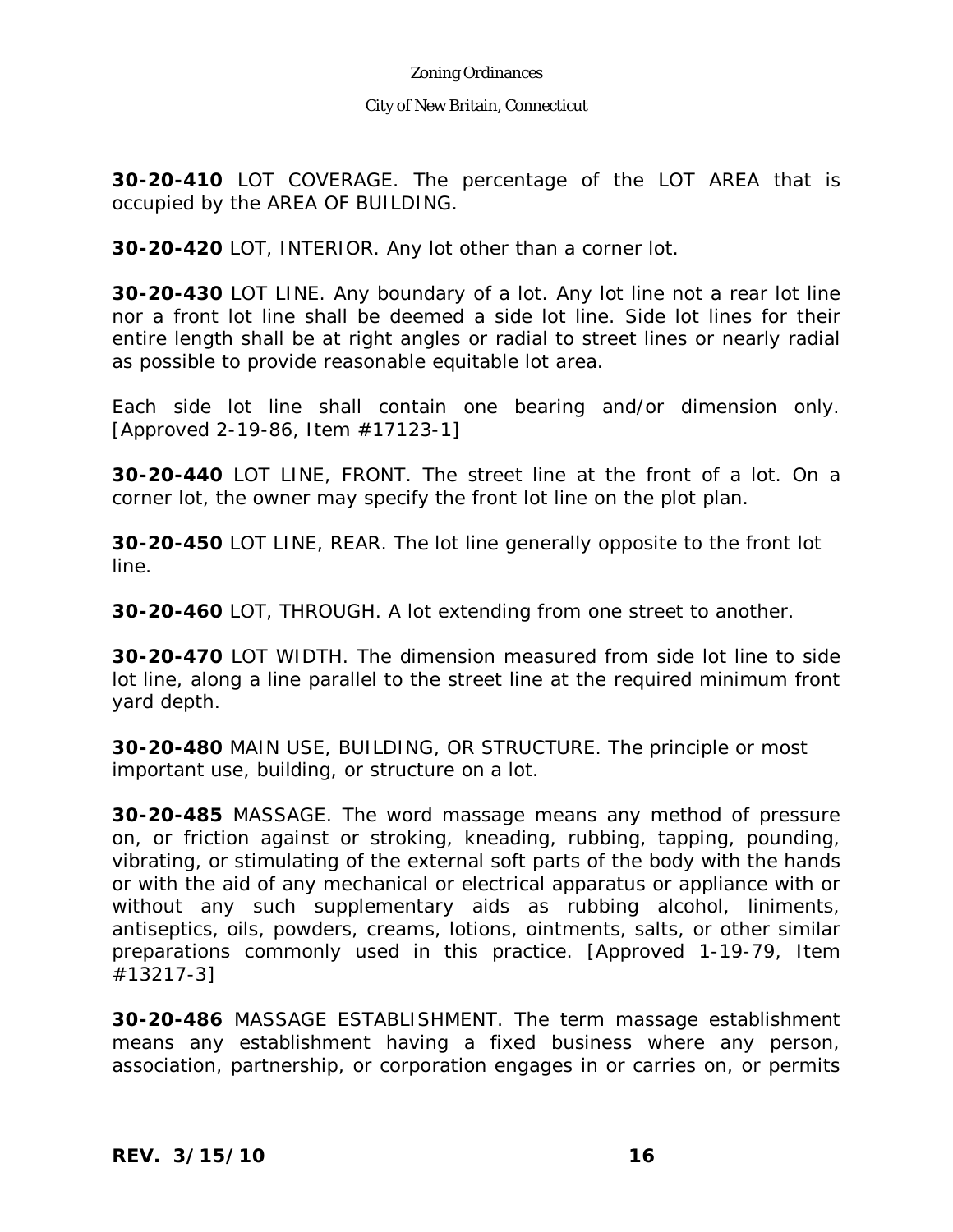## City of New Britain, Connecticut

to be engaged in or carried on, any of the activities pertaining to massage as defined in the Ordinance authorizing the licensing of massage establishments and massagists. [Approved 1-19-79, Item #13217-3]

**30-20-490** MEMBERSHIP CLUB. A building, structure, lot or land area used as a private club or social organization not conducted for profit or gain.

**30-20-500** MOBILE HOME. A movable single family dwelling equipped with a vehicular chassis and provided with all of the following mechanical systems and equipment: plumbing, heating, electrical, cooking, and refrigeration. See HOUSE TRAILER.

**30-20-510** MOTEL. A building, or group of buildings, whether detached or in connected units, used as individual sleeping or dwelling units with direct outside access and related office, and with or without restaurant facilities, designed primarily for transient automobile travelers, and provided with accessory off-street parking facilities. The term MOTEL includes buildings designed as tourist courts, motor lodges, auto courts, and other similar appellations, but shall not be construed to include house trailers or mobile homes.

**30-20-520** MULTIFAMILY HOUSE. A building (or portion thereof)containing three or more dwelling units. [Approved 4-29-88, Item#18249-1; Approved 10-26-88, Item #18505-1]]

**30-20-530** NONCONFORMING BUILDING OR STRUCTURE. A building or structure lawfully existing at the effective date of this ordinance or any amendment thereto affecting such building or structure, which does not conform to the Dimensional Regulations of this ordinance for the District in which it is situated, irrespective of the use to which such building or structure is put.

**30-20-540** NONCONFORMING USE. Any use of a building, structure, or lot or part thereof, lawfully existing at the effective date of this ordinance or any amendment thereto affecting such use, which does not conform to the Use Regulations of this ordinance for the District in which it is situated.

**30-20-550** NURSERY SCHOOL. A school for five (5) or more enrolled children of less than kindergarten age, other than the children of the resident family, and not furnishing sleeping quarters except for the resident family.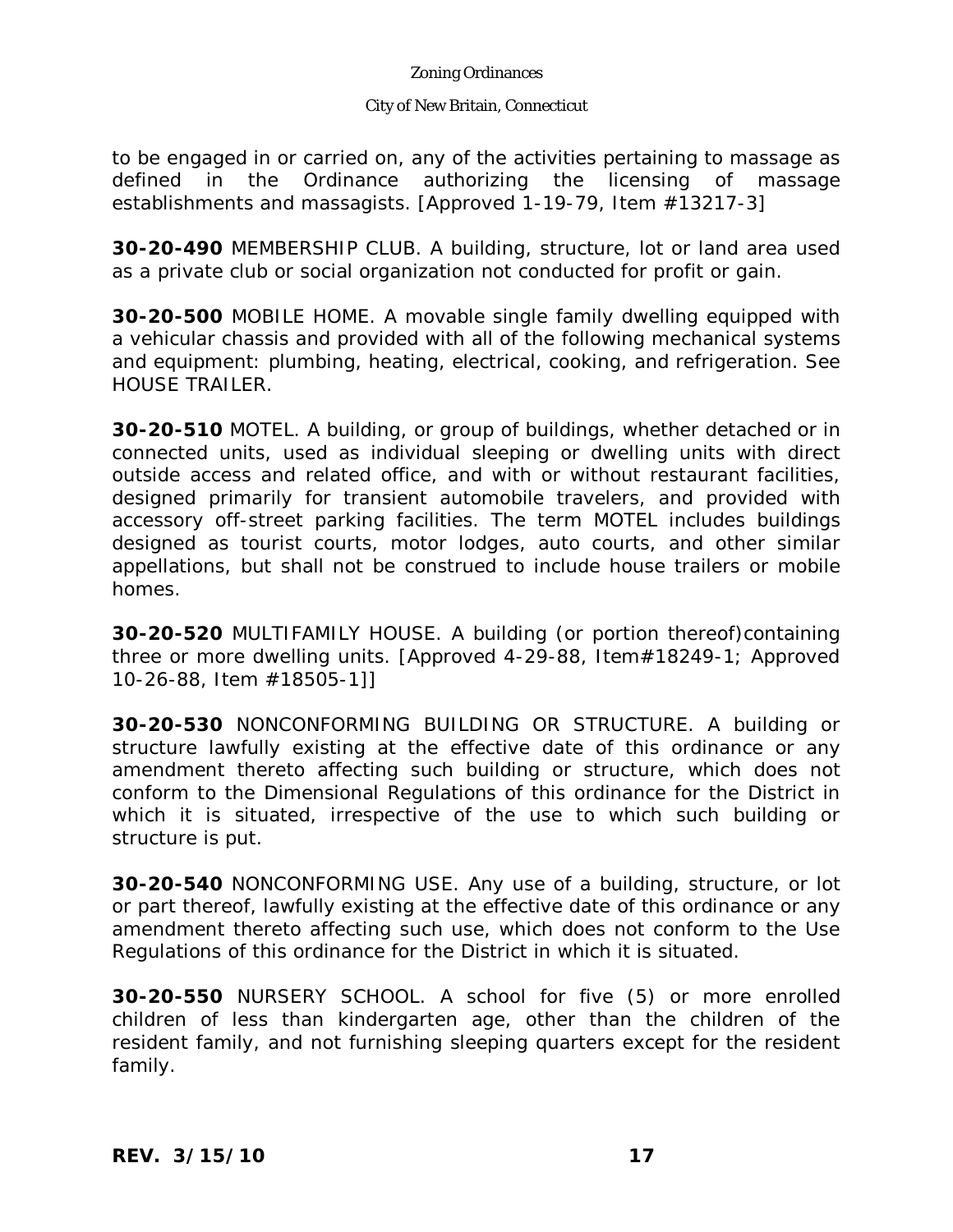## City of New Britain, Connecticut

**30-20-551** OPEN SPACE. A portion or portions of the lot area or permitted substitute which is set aside for the benefit of the residents of the property. This definition contemplates, but is not limited to, such amenities as: suitably prepared recreational areas or facilities; unimproved areas which, by preservation, provide the amenity of a significant natural feature worthy of preservation; improved park-like areas or other uses that are consistent with the type of development and the goal of contributing to the general welfare and enjoyment of the residents (See Open Space Regulations in Section 230-130).

**30-20-560** PARKING AREA. A lot or part thereof used for the parking of operable registered motor vehicles, with or without the payment of rent or charges in money and/or other consideration.

**30-20-570** PARKING SPACE. A stall or berth which is arranged and intended for parking of one motor vehicle in a garage or parking area.

**30-20-575** PLANNED RETAIL SHOPPING COMPLEX. A grouping of retail businesses; restaurants; personal service establishments--such as beauty shops, barber shops, nail salons; shoe repair, dry cleaner shops, etc; bank branch offices and similar financial services; with such businesses sharing a single site with common parking. [Approved 1-17-07, Item #29357]

**30-20-580** PLANNING, DIRECTOR OF. The planning director of the City Plan Commission of the City of New Britain, Connecticut.

**30-20-581** PROFESSIONAL OFFICE. The office or studio of a doctor, dentist, lawyer, architect, engineer, auditor, real estate broker, insurance broker, teacher, or other similar uses where only services are provided.

A professional office shall not include the office of any person engaged in the purchase or sale of economic goods. [Approved 2-21-86, Item #17164-1]

**30-20-590** PUBLIC OR SEMI-PUBLIC BUILDING. A building or structure used by the general public for civic, governmental, social or recreational purposes, without service yards or outdoor storage areas, and owned or operated by a governmental or non-profit organization or institution.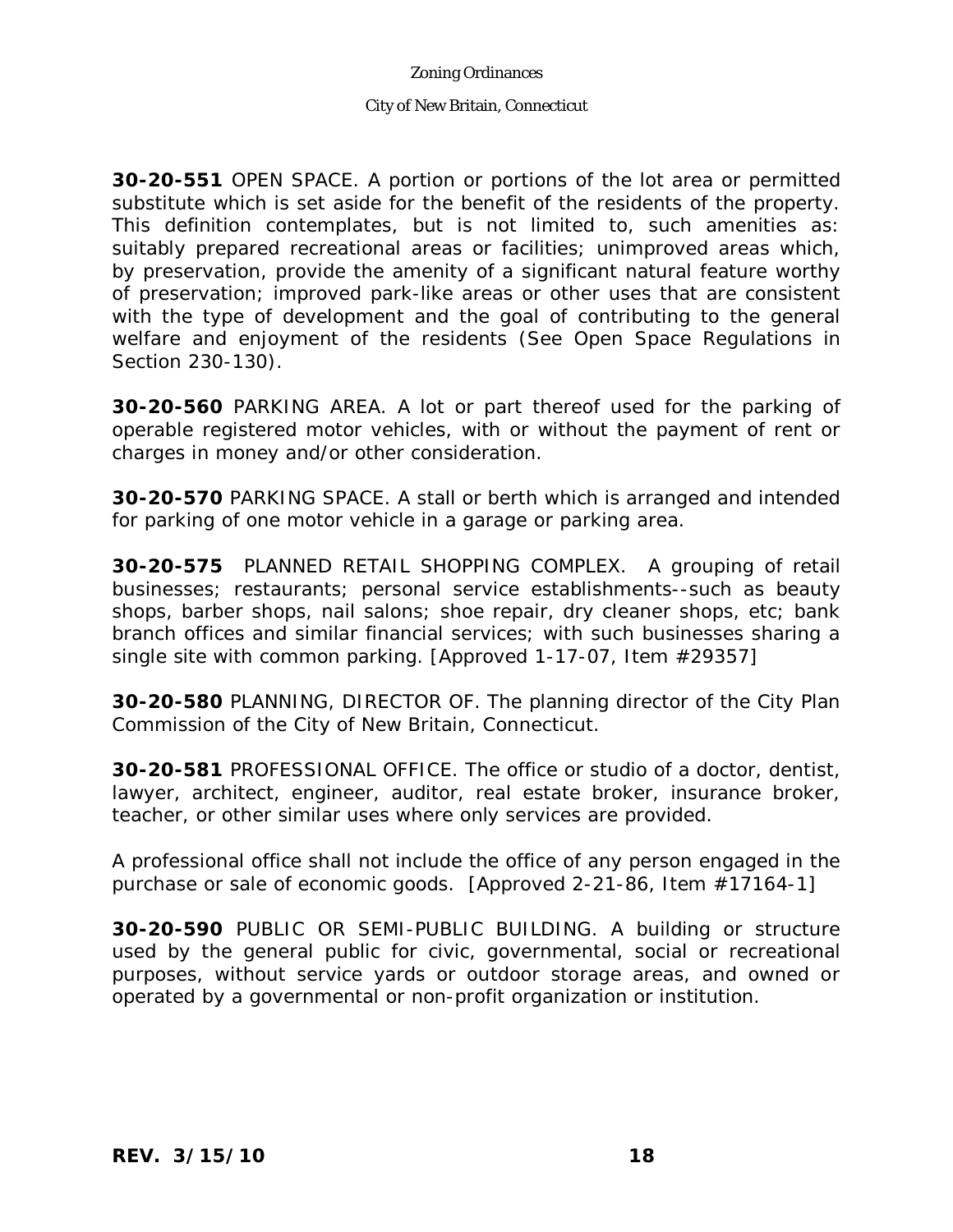## City of New Britain, Connecticut

**30-20-590**-1 PUBLIC UTILITY FACILITY. Electric substation, transmitting, switching, distribution or relay station, telephone exchange, water and sewage pumping stations; other similar or related uses.

**30-20-600** REAR DWELLING. A dwelling located on the same lot and to the rear of the main building for which the lot is used.

**30-20-610** REPAIR GARAGE. A building or lot or part thereof, devoted primarily to repairs, servicing, washing or reconditioning of motor vehicles.

**30-20-620** RESEARCH LABORATORY. A building for experimentation in pure or applied research design, development, and production of prototype machines or devices or of new products, and uses accessory thereto: wherein products are not manufactured primarily for wholesale or retail sale, wherein commercial servicing or repair of commercial products is not performed, and where there is no display of any materials or products. A RESEARCH LABORATORY shall meet the standards of NON-NUISANCE INDUSTRY.

**30-20-625** RESIDENTIAL CONDOMINIUM OR COMMON INTEREST OWNERSHIP COMMUNITY. An integrated group of townhouses, single family detached dwellings and/or multifamily houses, situated on a single lot, with land ownership rights as provided for in Connecticut General Statutes Sections 47-67, et seq., or Connecticut General Statutes Sections 47-200, et seq. [Approved 2-23-06, Item #28900 -2]

**30-20-630** ROOMING HOUSE. A private dwelling in which at least three (3) but not more than five (5) rooms are offered for rent, payable in money and or other consideration, whether or not table board is furnished to roomers, and in which a transients are accommodated and no public restaurant is maintained.

**30-20-640** SAND OR GRAVEL PIT. A lot or land, or part thereof, used for the purpose of extracting sand, gravel, soil or sod for sale, as a commercial operation and exclusive of the process of legitimate excavation of a lot preparatory to the construction of a building.

**30-20-650** SIGN. Any kind of billboard, sign board, pennant, or other shape or device or display, used as an advertisement, announcement, or direction,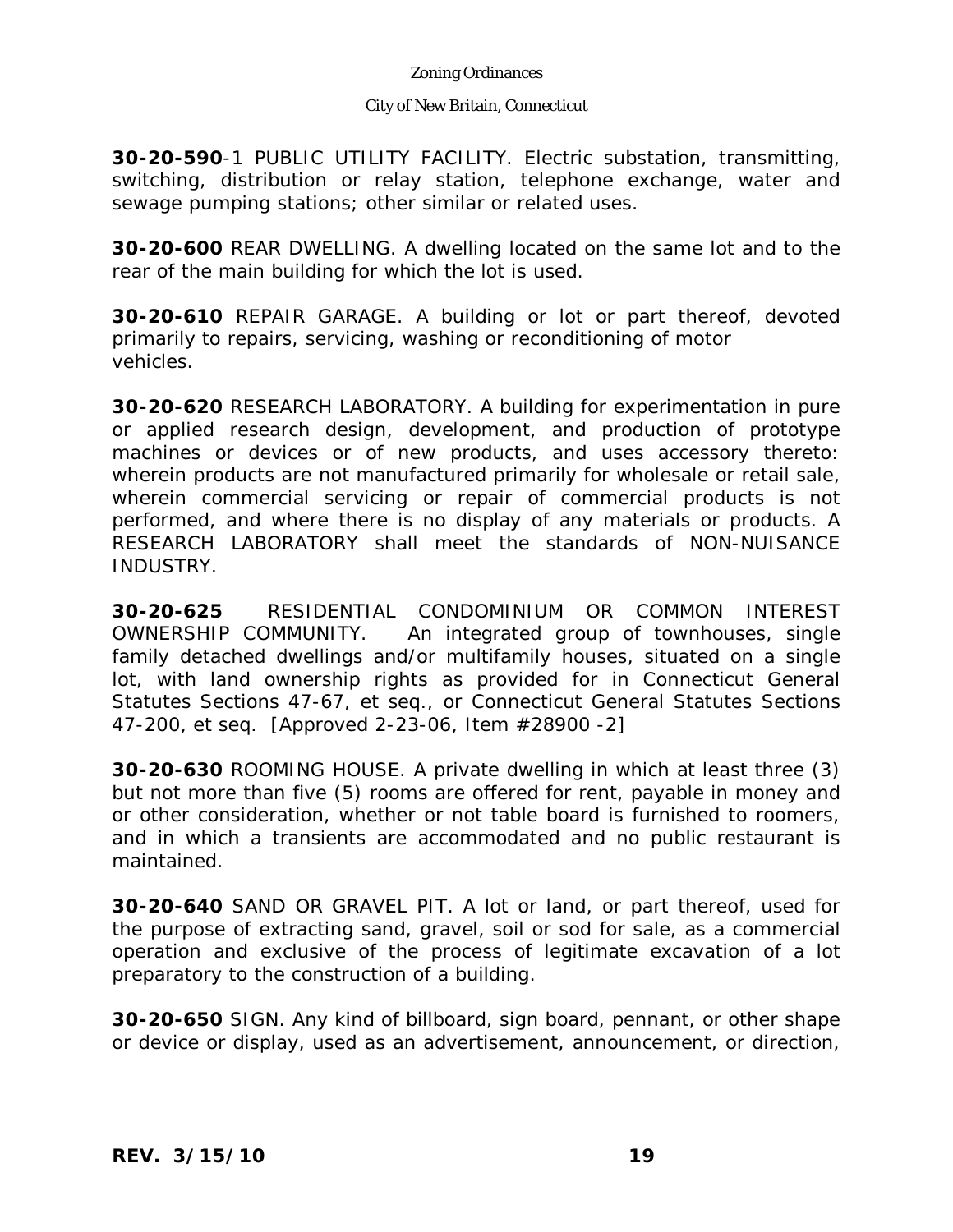## City of New Britain, Connecticut

including any text, symbol, lights, marks, letters, or figures painted thereon or painted on or incorporated in the composition of an exterior surface of a building or structure.

**30-20-660** SIGN, ADVERTISING. A temporary or permanent sign which directs attention to a business, commodity, service or entertainment conducted, sold or offered elsewhere than upon the property and only incidentally upon the property if at all.

**30-20-665** SIGN, ANNOUNCEMENT or PROFESSION. Name plate or sign designating permitted accessory use, such as doctor's office, home occupation, or similar use.

**30-20-670** SIGN, BUSINESS, or IDENTIFICATION. Sign directing attention to a business, commodity service or other activity conducted on the premises upon which the sign is located.

**30-20-675** SIGN, DIRECTIONAL. A sign on the premises which is incidental to the use which identifies entrance, and exits, parking areas, traffic flow, and hazards.

**30-20-676** SIGN, REAL ESTATE. Sign advertising exclusively the sale, lease, rental or development of the premises upon which it stands or directing attention to the opening and location of a new subdivision or neighborhood.

**30-20-680** SIGN, TEMPORARY. A sign used for a limited period of time, which directs attention to a special activity or entertainment, or one which indicates the location of a real estate subdivision.

**30-20-690** SPECIAL EXCEPTION USE. A use in one or more Districts specifically set forth and listed in the Zoning Ordinances, as amended, as special exception uses, which the Zoning Board of Appeals may grant, pursuant to the provisions of Section 270-40.

**30-20-695**. STORY. That portion of a building included between the surface of any floor and the floor or ceiling above it. If the finished floor level directly above a basement is more than 6 feet above grade, such basement shall be considered a story. [Approved 10-26-88, Item #18505-1]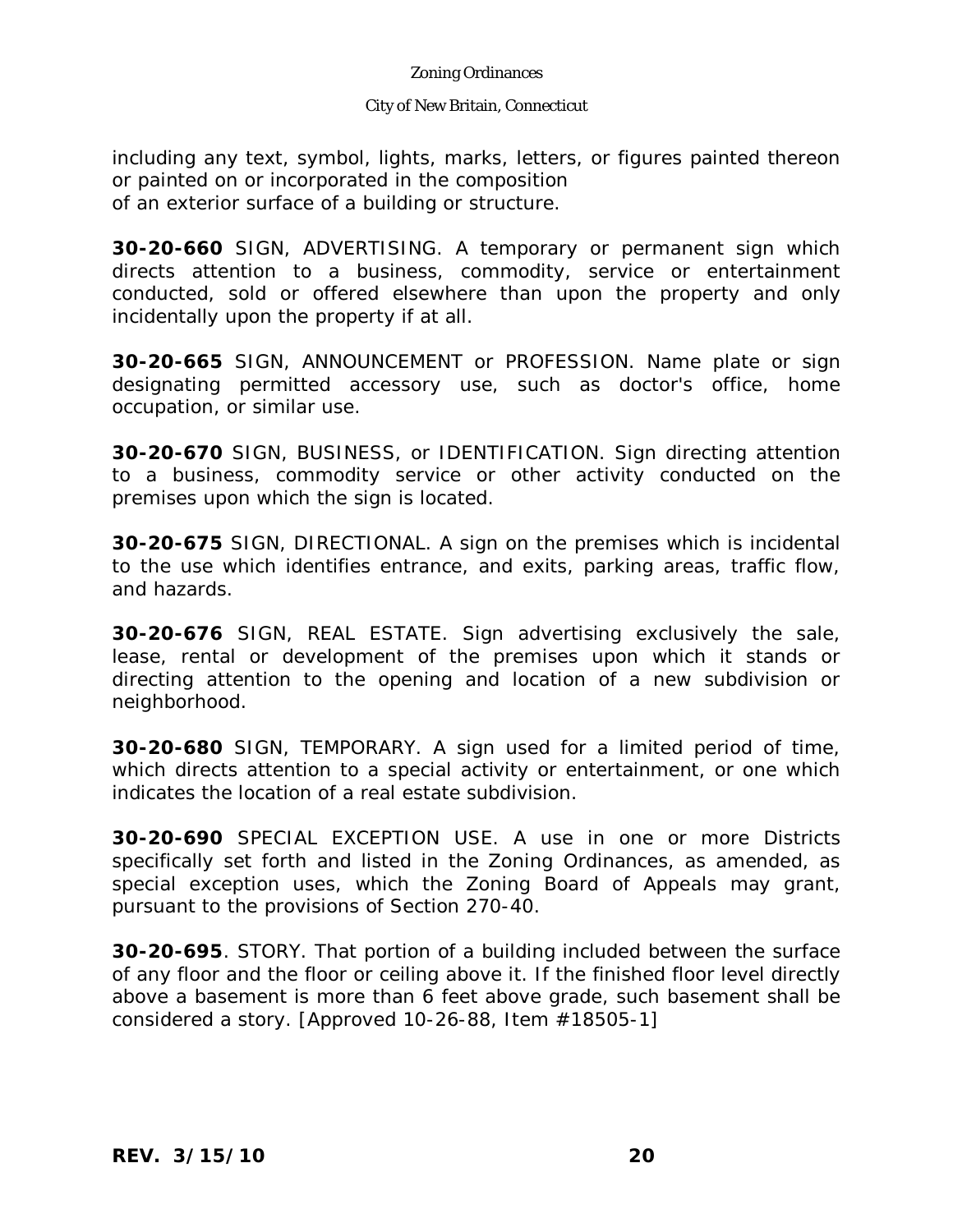## City of New Britain, Connecticut

**30-20-700** STREET. Any public thoroughfare (street, avenue, boulevard, park or space which has been dedicated or deeded to the public for public use.

**30-20-710** STREET LINE. The dividing line between a lot and a street.

**30-20-720** STRUCTURE. A combination of materials to form a construction that is safe and stable; including among others, stadiums, gospel and circus tents, reviewing stands, platforms, stagings, observation towers, radio towers, water tanks and towers, trestles, piers, wharves, sheds, coal bins, fences, and display signs; the term STRUCTURE shall be construed as if followed by the words "or part thereof".

**30-20-730** SWIMMING POOL. A receptacle for water, whether of permanent construction or portable, or an artificial pool of water, having a depth at any point of more than 24 inches, designed or intended for bathing or swimming by human beings and including all appurtenant equipment.

**30-20-740** SWIMMING POOL, PRIVATE. A swimming pool accessory to a dwelling, multifamily house, hotel, motel, day camp or nursery school, and not operated as a separate business.

**30-20-745** TOWNHOUSE. A dwelling attached to at least two other dwelling units and separated from them by one or two party walls extending from the ground to the roof. [Approved 10-26-88, Item #18505-1]

**30-20-750** VARIANCE. A modification of the regulations of this ordinance granted on grounds of practical difficulties or unnecessary hardship, not selfimposed pursuant to the provisions of Section 270-50.

**30-20-755** VEHICLE, COMMERCIAL. A vehicle used for business or industrial purposes. In determining such uses, the following factors shall be considered: registration as a commercial vehicle, having signage that indicates a non-residential uses, markings, racks or other apparent accessories indicating the vehicle is intended for use other than personal and/or recreational transportation. [Approved 1/24/95, Item #21923-1]

**30-20-760** YARD, FRONT. An open unoccupied space on the same lot with a building situated between the nearest roofed portion of the building and the front lot line of the lot and extending from side lot line to side lot line.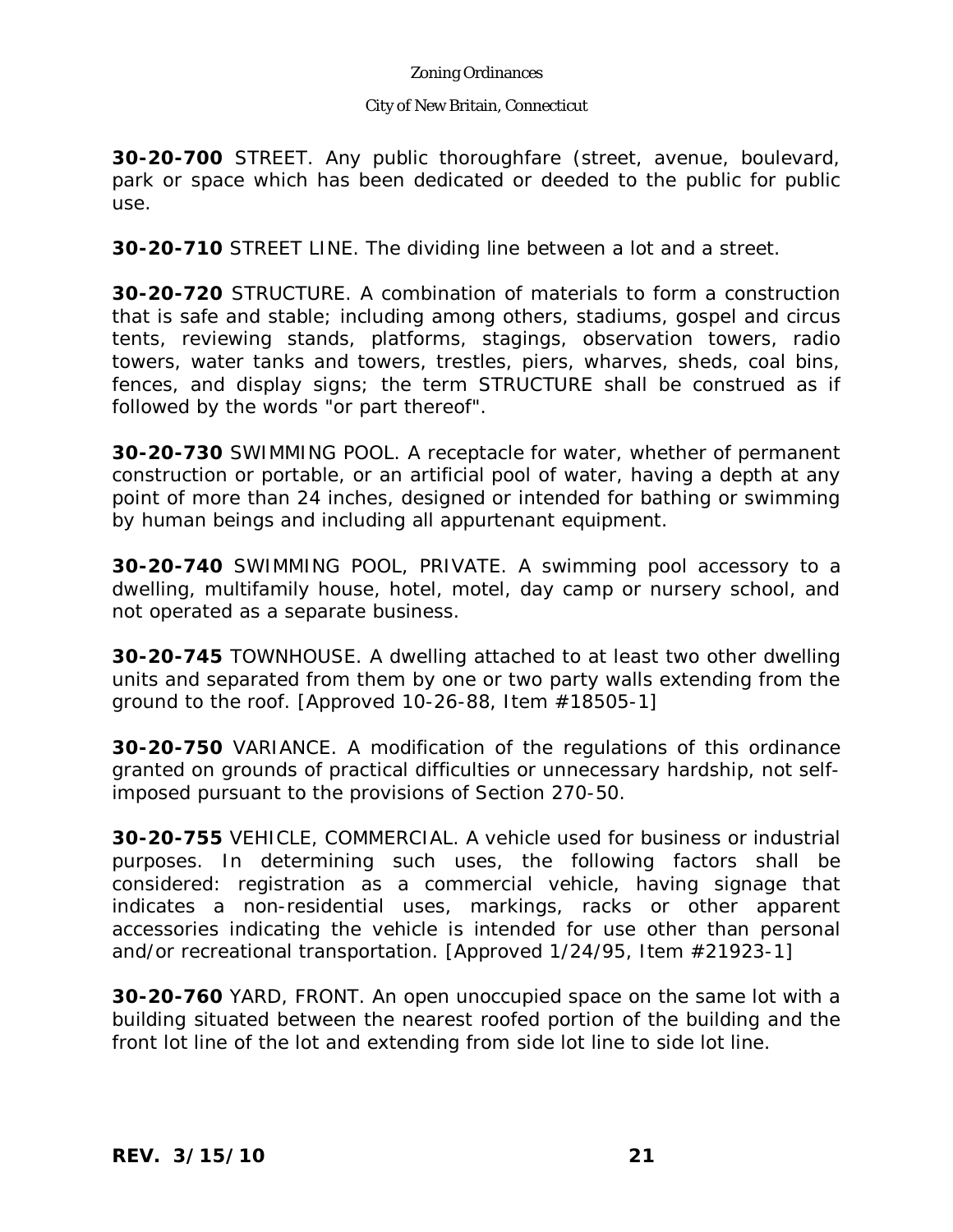## City of New Britain, Connecticut

**30-20-770** YARD, REAR. A space on the same lot with a building situated between the nearest roofed portion of the building and the rear lot line of the lot, and extending from side lot line to side lot line.

**30-20-780** YARD, SIDE. An open unoccupied space on the same lot with a building situated between the nearest roofed portion of the building or of any accessory building and the side lot line of the lot, and extending through from the front yard or from the front lot line where no front yard exists, to the rear yard or to the rear lot line where no rear yard exists.

**30-20-790** YARD, TRANSITIONAL. An open unoccupied space with no structures, planted in such a manner as to effectively screen uses on the property and on adjoining properties so that they cannot be observed by a person standing on the ground level in the adjacent zones during any season of the year. A transitional yard can, where applicable, be concurrent with a required side or rear yard.

## **Section 40 APPLICATION OF REGULATIONS.**

## **40-10 Use Regulations.**

**40-10-10** Except as hereinafter provided, no building or structure or part thereof and no lot or land or part thereof shall hereafter be used, except for a purpose specifically permitted by the Use Regulations herein prescribed for the District in which such building or structure, lot or land is located on the Zoning Map.

**40-10-20** Any lawful use that does not conform to the Use Regulations of this Ordinance shall be deemed a nonconforming use. (See Section 260.)

**40-10-30** A Special Exception Use authorized by the Zoning Board of Appeals shall be deemed a conforming use.

**40-10-40** A use authorized by a variance from the Use Regulations of this Ordinance granted by the Zoning Board of Appeals shall be deemed a nonconforming use.

**40-10-50** Municipal property shall not be subject to the Use Regulations prescribed in the Zoning Ordinances. [Approved 3-25-85, Item #16613-2]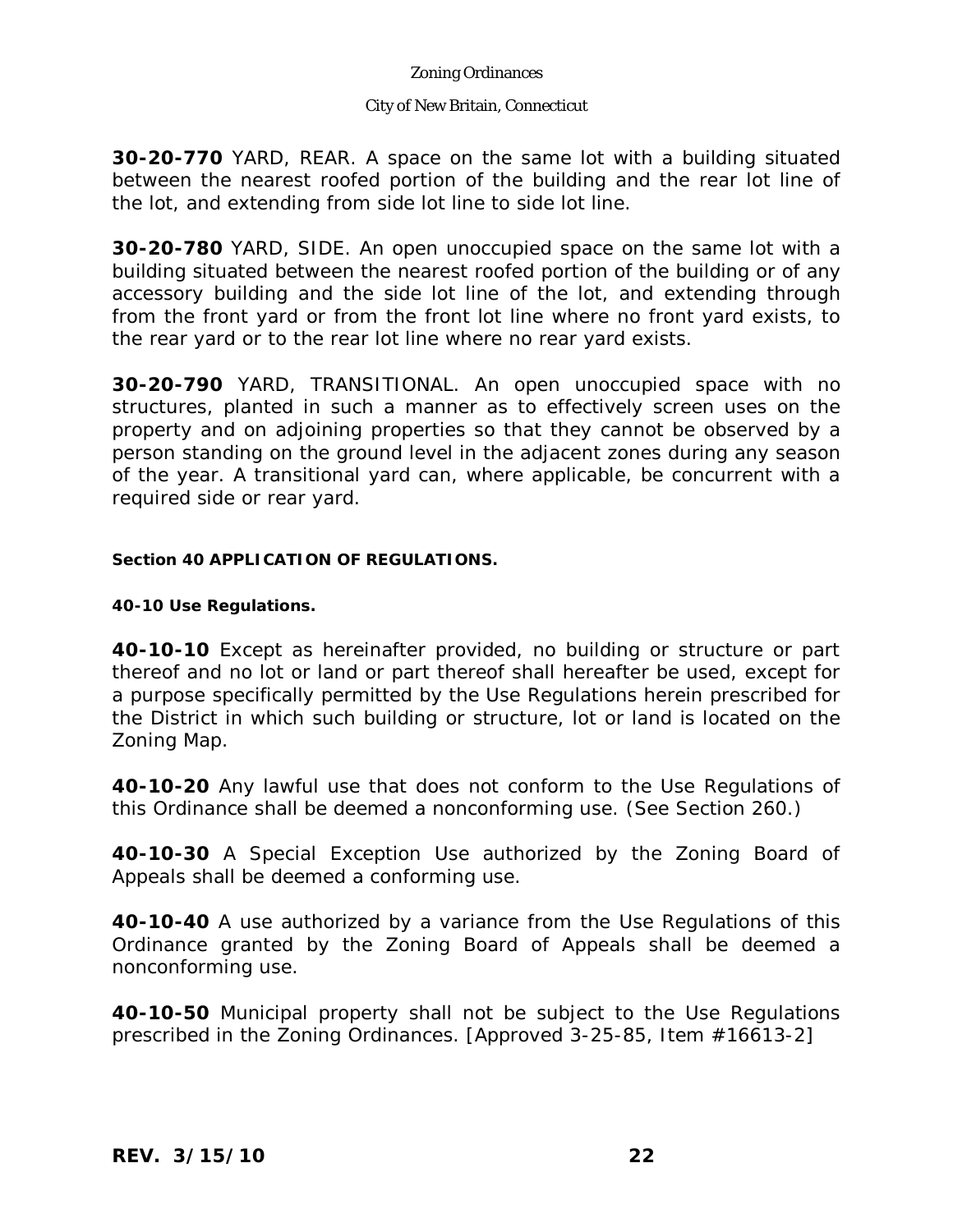## City of New Britain, Connecticut

No action shall be taken by any Municipal Agency regarding Use of Land until and unless the general location, character and extent thereof has been submitted to the City Plan Commission for a report. The Commission shall, within a reasonable time, report its actions to the Common Council which shall have power to overrule such action by a vote of not less than twothirds (2/3) of the entire membership of Common Council.

**40-20** Dimensional Regulations.

**40-20-10** Except as hereinafter provided, no building or structure or part thereof shall hereafter be erected, structurally altered, enlarged, rebuilt, or moved, except in conformity with the Lot Dimension, Yard, Court, Coverage, Height, Density, and Floor Area Ratio Regulations herein prescribed for the District in which such building or structure is located on the Zoning Map.

**40-20-20** Any lawful existing building or structure that does not conform to such regulations, hereinafter referred to as the Dimensional Regulations of this Ordinance, shall be deemed a nonconforming building or structure, irrespective of the use to which it is put. (See Section 260.)

**40-20-30** A building or structure or part thereof authorized as a variance from the Dimensional Regulations of this Ordinance, granted by the Zoning Board of Appeals, shall be deemed a nonconforming building or structure or part thereof.

**40-30** Any lawfully established existing use of a building or structure, lot or land, or part thereof, which use constitutes a conforming use under the provisions of this ordinance, may be continued.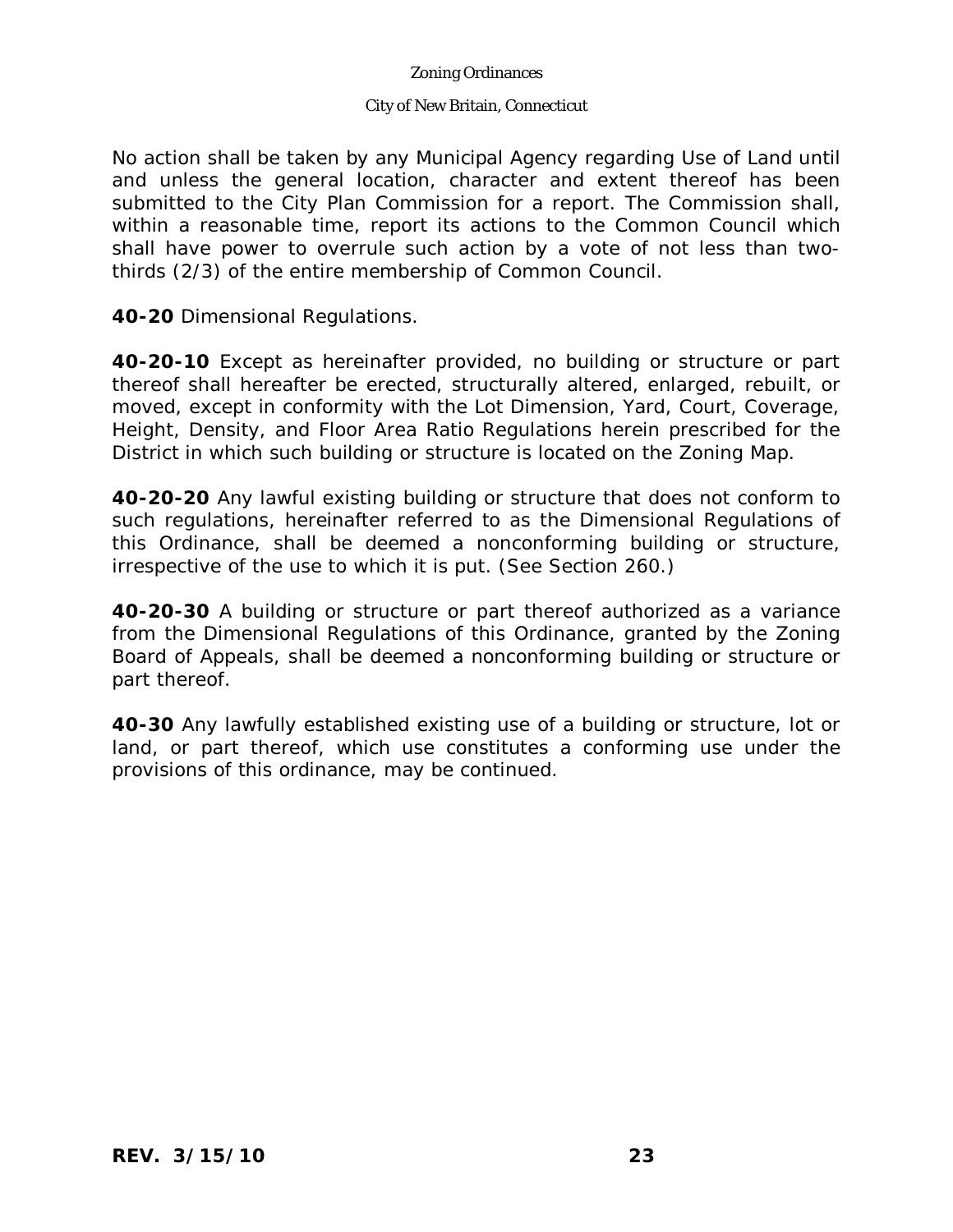## City of New Britain, Connecticut

## **Section 50 DISTRICTS AND BOUNDARIES.**

## **50-10 Classes of Districts.**

 [Approved 2-22-85, Item #16617-1; Approved 2-21-86, Item #17164-1; Approved 6-21-00, Item #24933-2]

For the purposes of this Ordinance, the City of New Britain is hereby divided into twenty (20) classes of Districts as follows:

**50-10-10** Residence Districts.

S-1 District (single family on 13,500 sq.ft. lot area).

S-2 District (single family on 8,000 sq.ft. lot area).

S-3 District (single family on 6,000 sq.ft. lot area).

T District (two or single family on 6,000 sq.ft. lot area).

T6 District (single, two and multifamily up to 6 dwelling units) [Approved 6- 21-00; Item #24933-2]

A-1 District (garden apartments).

A-2 District (multi-family houses not over 24 families).

A-3 District (multi-family houses, high density).

SRD District (Special Residential District) [Approved 2-22-85, Item #16617- 1]

RO District (Residence & Office) [Approved 2-21-86, Item #17164-1]

**50-10-20** Business Districts.

OP District (office and public buildings).

B-1 District (neighborhood business).

B-1R District (neighborhood business revitalization). [Approved 2-23-06, Item #28899-2]

B-2 District (shopping centers).

B-3 District (secondary business).

CBD District (central business).

# **50-10-30** Industrial Districts.

TP District (technology park) [Approved 9-24-84, Item #16395-1] I-1 District (industrial parks).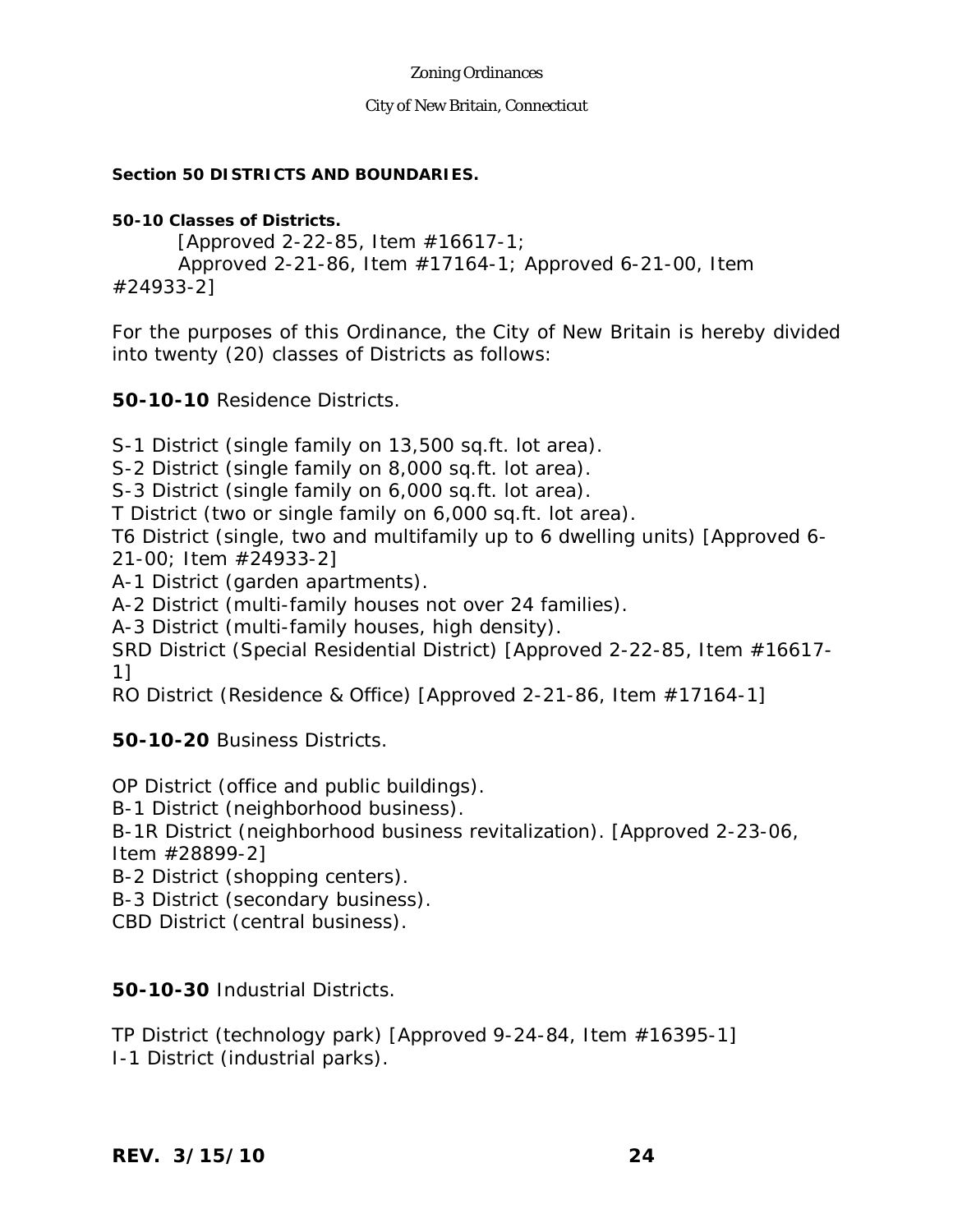## City of New Britain, Connecticut

I-2 District (general industry). I-3 District (outdoor storage and transportation industry). UI District (urban industrial). [Approved 2/17/98, Item #23706-1]

## **50-20 Boundaries of Districts on Zoning Map.**

**50-20-10** The boundaries of each of the Districts listed in Section 50-10 are hereby established as shown upon the Zoning Map of the City of New Britain, dated December 12, 1966 which accompanies this Ordinance, and which, with all notations, references, and other matter shown thereon, is hereby declared to be part of this Ordinance.

**50-20-20** The District boundary lines, unless shown otherwise, are intended generally to follow street center lines, railroad rights-of-way boundary lines or their center lines, other similar rights-of-way lines, or lot lines or boundaries of subdivisions, or City boundary lines, all as shown on the Zoning Map. Where a District boundary line does not follow such a line, but is shown parallel to such a line on the Zoning Map, the distance between the parallel lines shall be as dimensioned on the Zoning Map. Such dimensions shall be construed to read from the outside edge of all rights-of-way rather than from their centerlines.

**50-20-30** Where the street layout actually on the ground varies from the street layout as shown on the Zoning Map, the designation shown on the mapped streets shall be applied in such a way as to carry out the judgment of the director of licenses permits and inspections as to the purpose and intent of the Zoning Map for the particular area in question. [Approved 1-13- 03, Item #27215].

**50-20-40** When the location of a District boundary line cannot be otherwise determined, the determination thereof shall be made by the director of licenses, permits and inspection by scaling the distance on the Zoning Map from a line of known location to such District boundary line. [Approved 1- 13-03, Item #27215]

**50-20-50** In the case of uncertainty as to the true location of a District boundary line in a particular instance, an appeal may be taken to the Zoning Board of Appeals, as provided in Section 270-30.

**50-20-60** When a District boundary line divides a lot in a single ownership at the effective date of this Ordinance or any subsequent amendment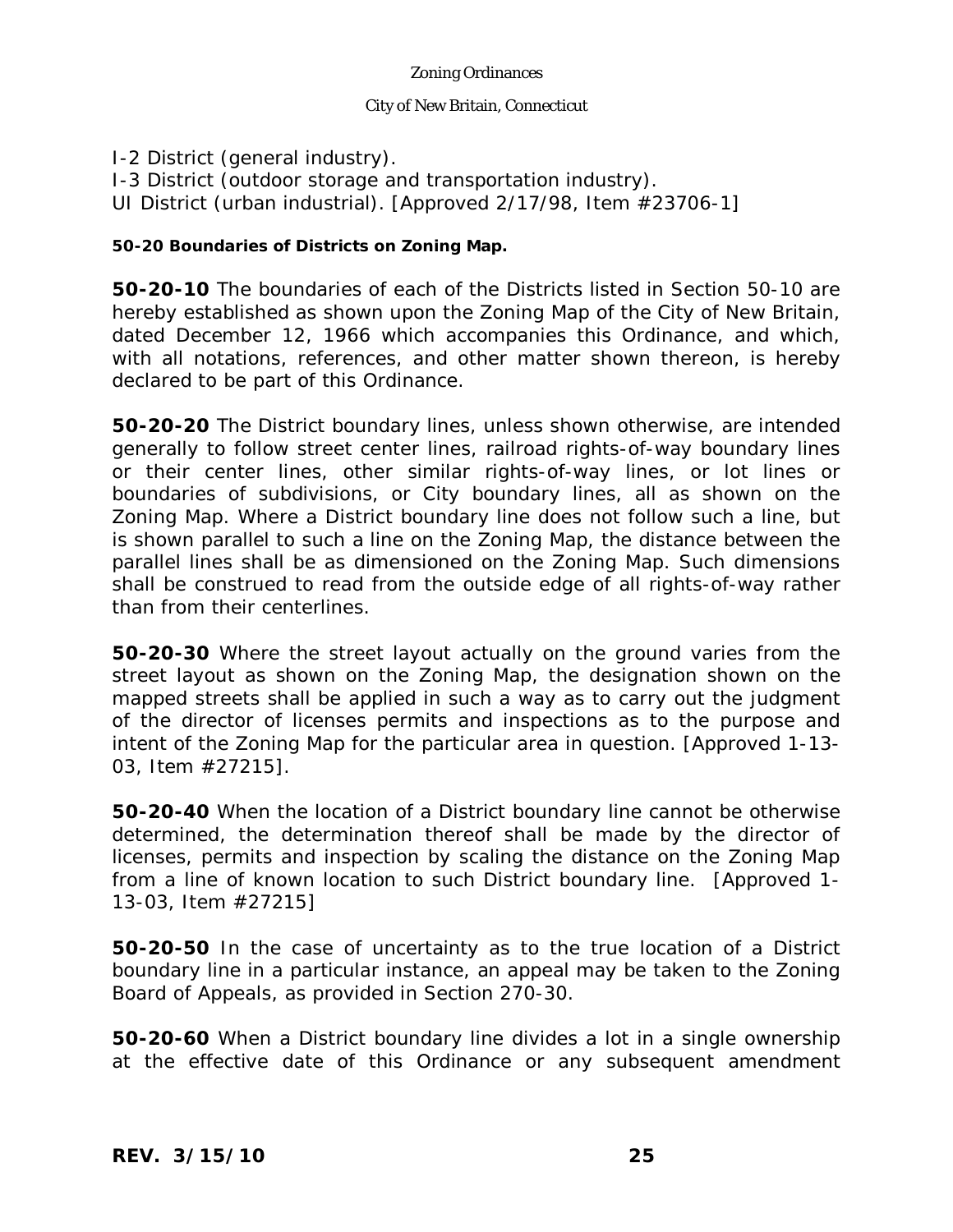## City of New Britain, Connecticut

thereto, the Zoning Board of Appeals may permit extension into one District of a lawful conforming use existing in the other District, as hereinafter provided in Section 270-50-40.10.

**50-20-70** The District boundary descriptions contained in the Zoning Ordinances adopted September 16, 1925, and shown on the Building Zone Map that formed a part thereof, both as amended, revised and re-enacted from time to time, are hereby superseded in their entirety by the provisions of this Section 50 and by the Zoning Map of the City of New Britain dated December 12, 1966, which forms a part of this Ordinance.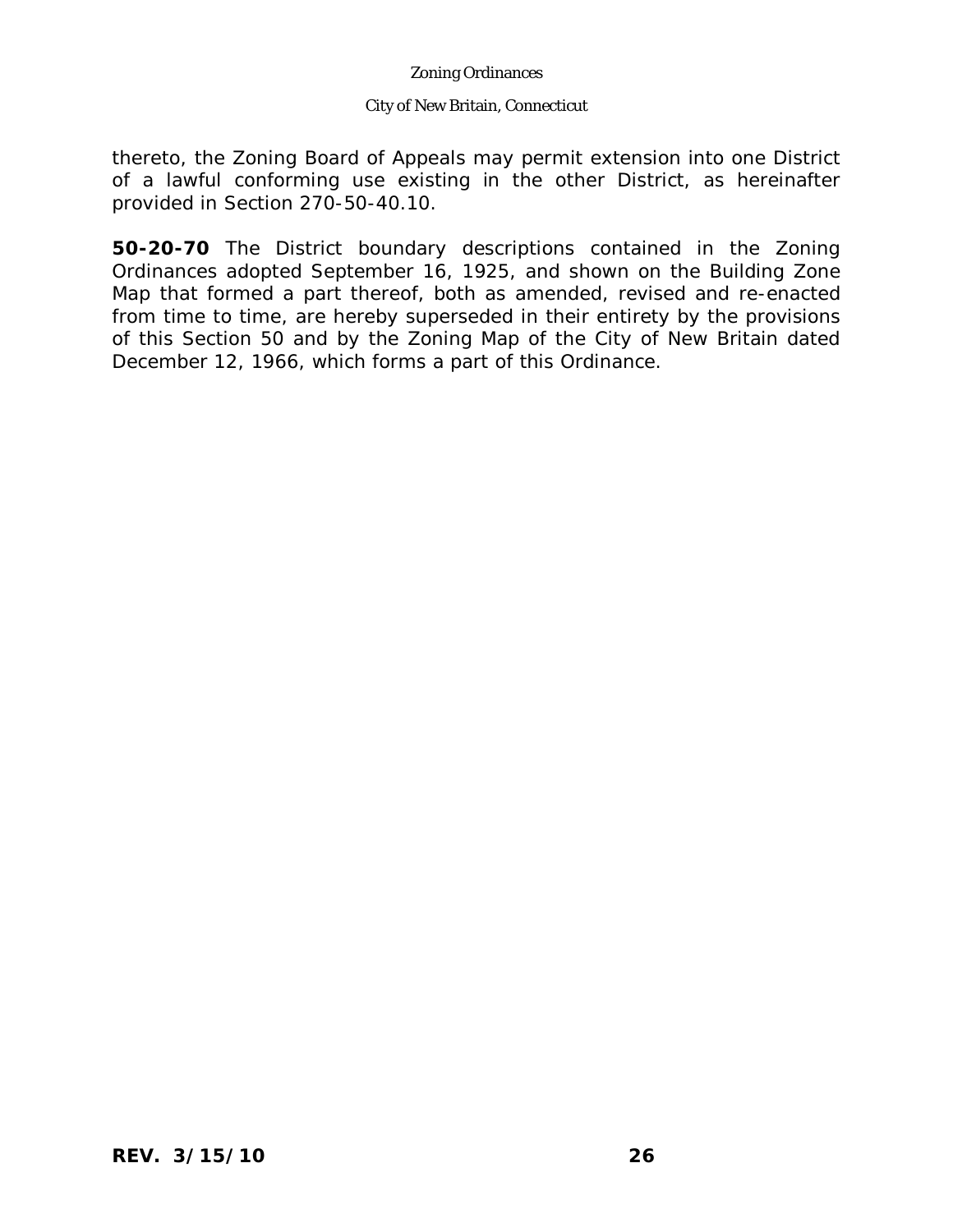## City of New Britain, Connecticut

## **Section 60 S-1 RESIDENTIAL DISTRICT (single family, 13,500 sq. ft. lots).**

## **60-10 Permitted Uses.**

Within any S-1 Residential District, a building, structure or lot shall only be used for one of the following permitted uses, except as provided in Section 60-20 Special Exception Uses, Section 60-30 Accessory Uses, and Section 260 Nonconforming Uses and Nonconforming Buildings or Structures. For all listed permitted uses other than a single family detached dwelling, the site plan shall be submitted and reviewed pursuant to Section 280-60.

**60-10-10** SINGLE FAMILY DETACHED DWELLING.

**60-10-20** [DELETED 3-17-03, Item #27215-5 ]

**60-10-30** Park, playground or recreational area operated by the municipality.

**60-10-40** [DELETED 3-17-03, Item #27215-5 ]

**60-10-50** [DELETED 3-17-03, Item #27215- 5]

**60-10-60** Bus Passenger Waiting Shelter. [Approved 10-22-81, Item #14771-2]

# **60-20 Special Exception Uses.**

Within any S-1 Residential District, the following special exception uses shall be permitted, subject to approval by the Zoning Board of Appeals pursuant to Section 270-40. Special Exception Uses. For all listed special exception uses, the site plan shall be submitted and reviewed, pursuant to Section 280-60.

**60-20-10** [DELETED 10-22-81, Item #14771-2]

**60-20-20** Cemetery.

**60-20-30** College.

**60-20-40** Country Club.

*REV. 3/15/10* **27**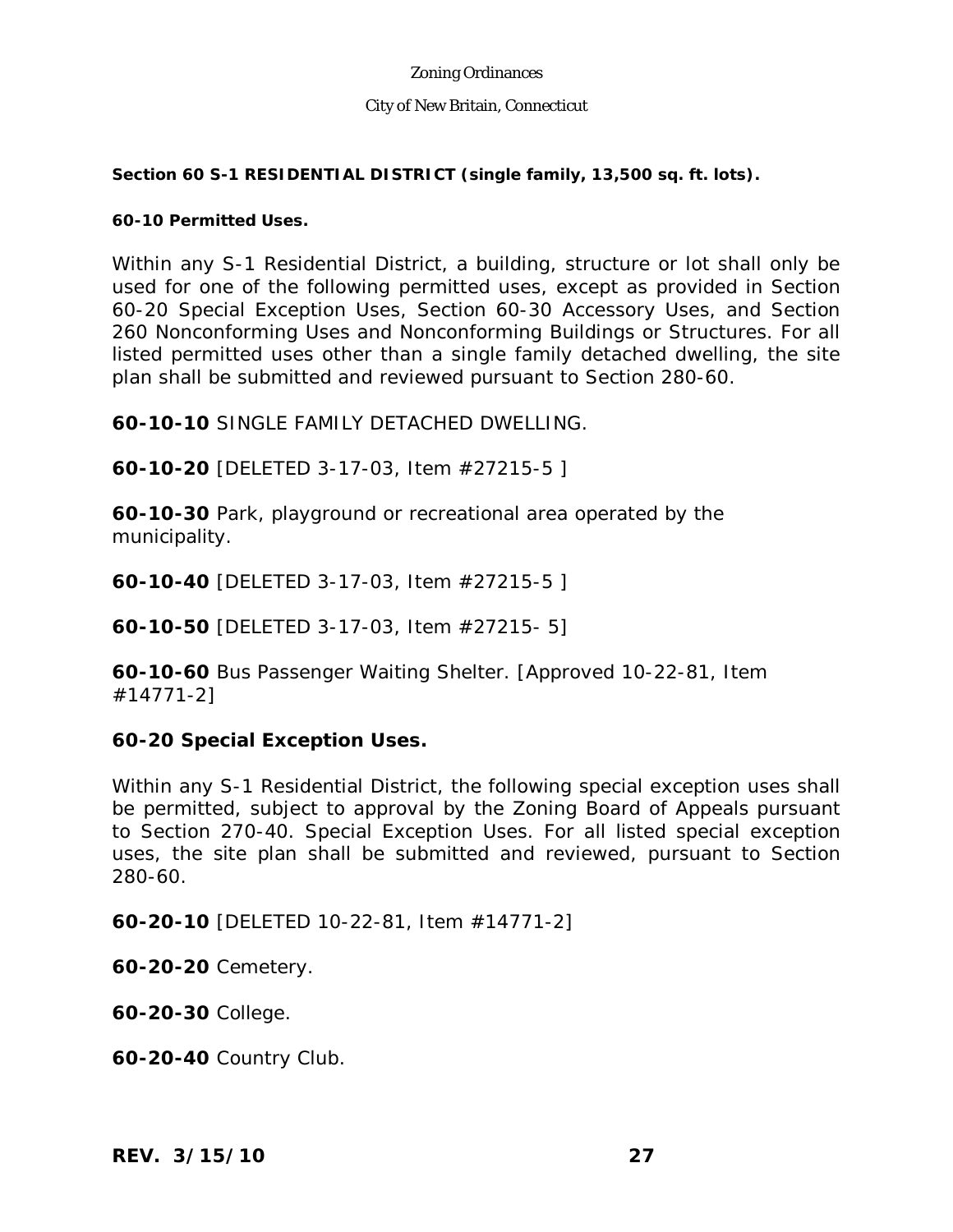## City of New Britain, Connecticut

**60-20-50** Golf course.

**60-20-60** Hospital.

**60-20-70** Political club.

**60-20-80** Public utility facility.

**60-20-90** Gas utility facility.

**60-20-100** Church or similar place of worship, Sunday school, parish house, convent, monastery. [Approved 3-17-03, Item #27215-5 ]

**60-20-110** Public or semi-public building for civic, political or recreational purposes. [Approved 3-17-03, Item #27215-5]

**60-20-120** School, public, elementary of high, or a private school having a curriculum equivalent. [Approved 3-17-03, Item #27215-5 ]

# **60-30 Accessory Uses.**

Within any S-1 District, the following accessory uses shall be permitted, subject to the applicable provisions of Section 230:

**60-30-10** Customary accessory uses, buildings, or structures.

**60-30-20** Home occupation.

**60-30-30** Home professional office.

**60-30-40** Private garage, private parking areas, pursuant to Section 240.

**60-30-50** Private swimming pool.

**60-30-60** Signs, pursuant to Section 250.

## **60-40 Dimensional Regulations.**

Within any S-1 District, no building or structure shall be erected, nor any lot used, unless in conformity with the following schedule, except as modified

*REV. 3/15/10* **28**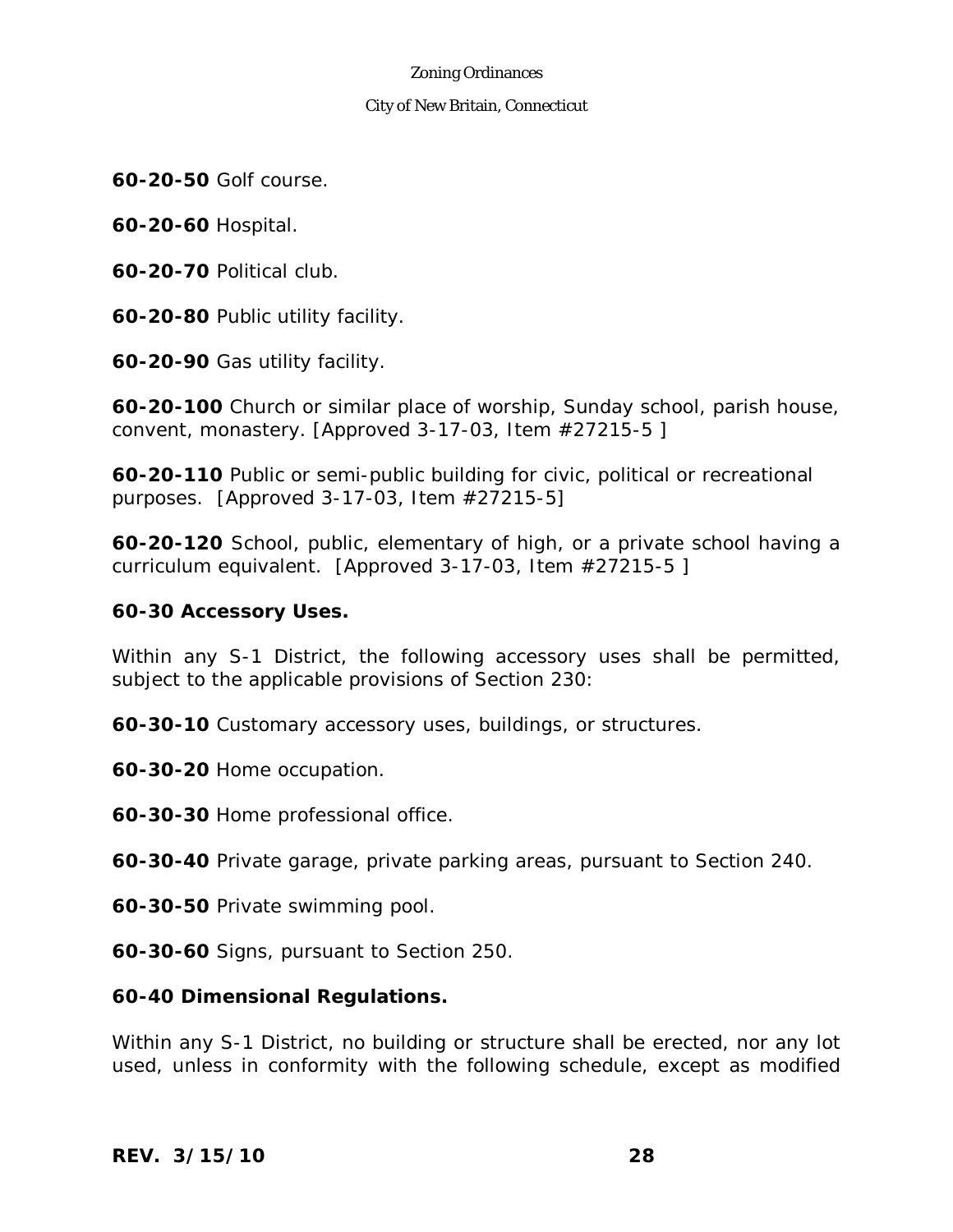# City of New Britain, Connecticut

by the provisions of Section 230, Supplemental Use and Dimensional Regulations, where applicable:

| 60-40-10       |                                                                            | 13,500 |
|----------------|----------------------------------------------------------------------------|--------|
| $60 - 40 - 20$ | Lot Area -                                                                 | 13,500 |
| 60-40-30       |                                                                            | 0.500  |
| 60-40-40       | Lot Coverage -<br>% of total lot area occupied by main accessory buildings | 20     |
| 60-40-50       |                                                                            | 90     |
| 60-40-60       |                                                                            | 35     |
| 60-40-70       | YARDS - MINIMUM (FT.)                                                      |        |
| 60-40-70.01    |                                                                            | 50     |
| 60-40-70.02    |                                                                            | 15     |
| 60-40-70.03    |                                                                            | 30     |
| 60-40-70.04    |                                                                            | 30     |
| 60-40-70.05    |                                                                            | 30     |
| 60-40-80       | <b>ACCESSORY BUILDINGS</b>                                                 |        |
| 60-40-80.01    |                                                                            | 25%    |
| 60-40-80.02    |                                                                            | 15     |
| 60-40-80.03    |                                                                            | 8      |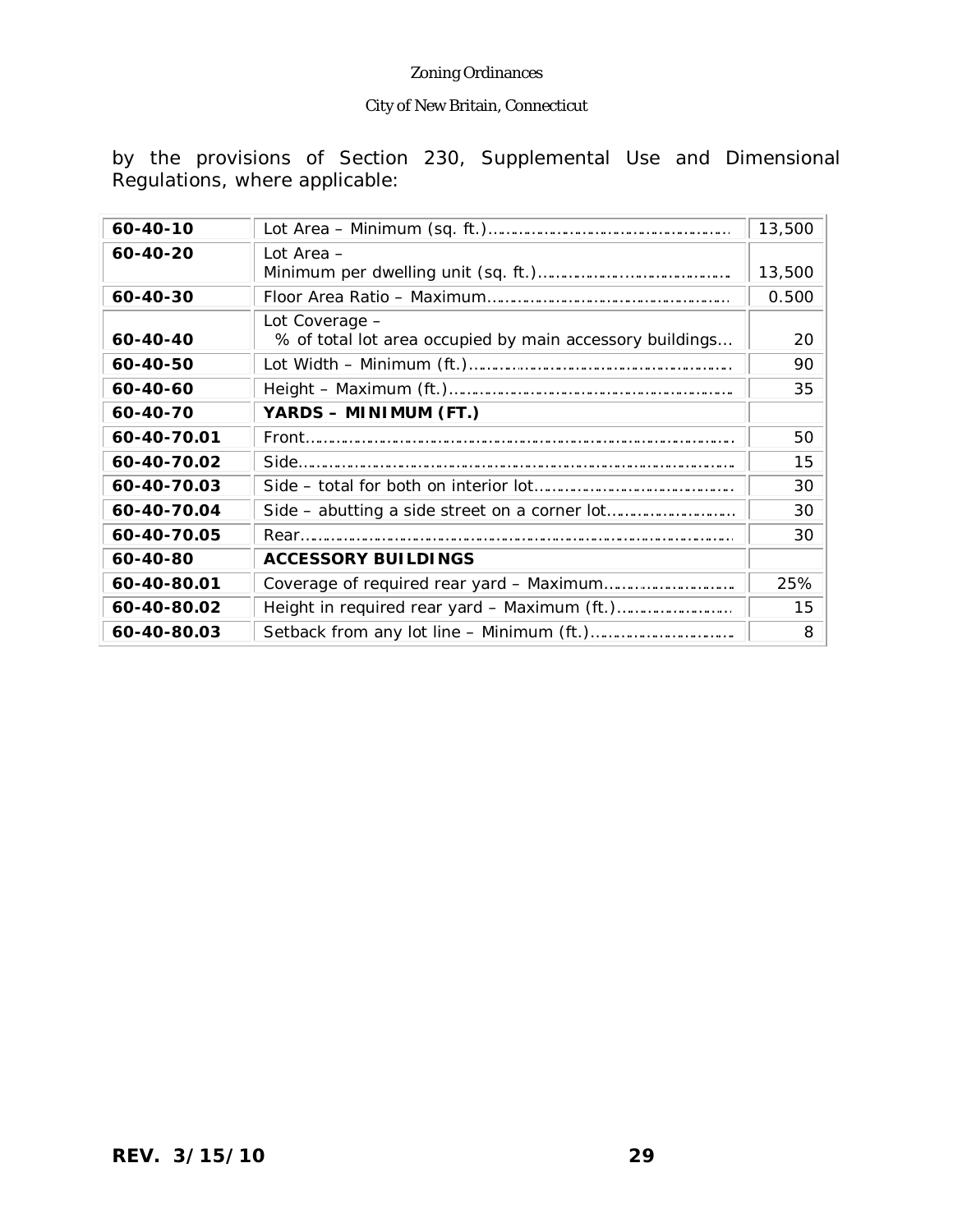## City of New Britain, Connecticut

## **Section 70 S-2 RESIDENTIAL DISTRICT (single family, 8,000 sq. ft. lots).**

# **70-10 Permitted Uses.**

Within any S-2 Residential District, a building, structure or lot shall only be used for one of the following permitted uses, except as provided in Section 70-20 Special Exception Uses, Section 70-30 Accessory Uses, and Section 260 Nonconforming Uses and Nonconforming Buildings or Structures. For all listed permitted uses other than a single family detached dwelling, the site plan shall be submitted and reviewed pursuant to Section 280-60.

**70-10-10** SINGLE FAMILY DETACHED DWELLING.

**70-10-20** [DELETED 3-17-03, Item #27215-5 ]

**70-10-30** Park, playground or recreational area operated by the municipality.

**70-10-40** [DELETED 3-17-03, Item #27215-5 ]

**70-10-50** [DELETED 3-17-03, Item #27215-5 ]

**70-10-60** Bus Passenger Waiting Shelter. [Approved 10-22-81, Item #14771-2]

# **70-20 Special Exception uses.**

Within any S-2 Residential District, the following special exception uses shall be permitted, subject to approval by the Zoning Board of Appeals pursuant to Section 270-40, Special Exception Uses. For all listed special exception uses, the site plan shall be submitted and reviewed, pursuant to Section 280-60.

**70-20-10** [DELETED 10-22-81, Item #14771-2]

**70-20-20** Cemetery.

**70-20-30** College.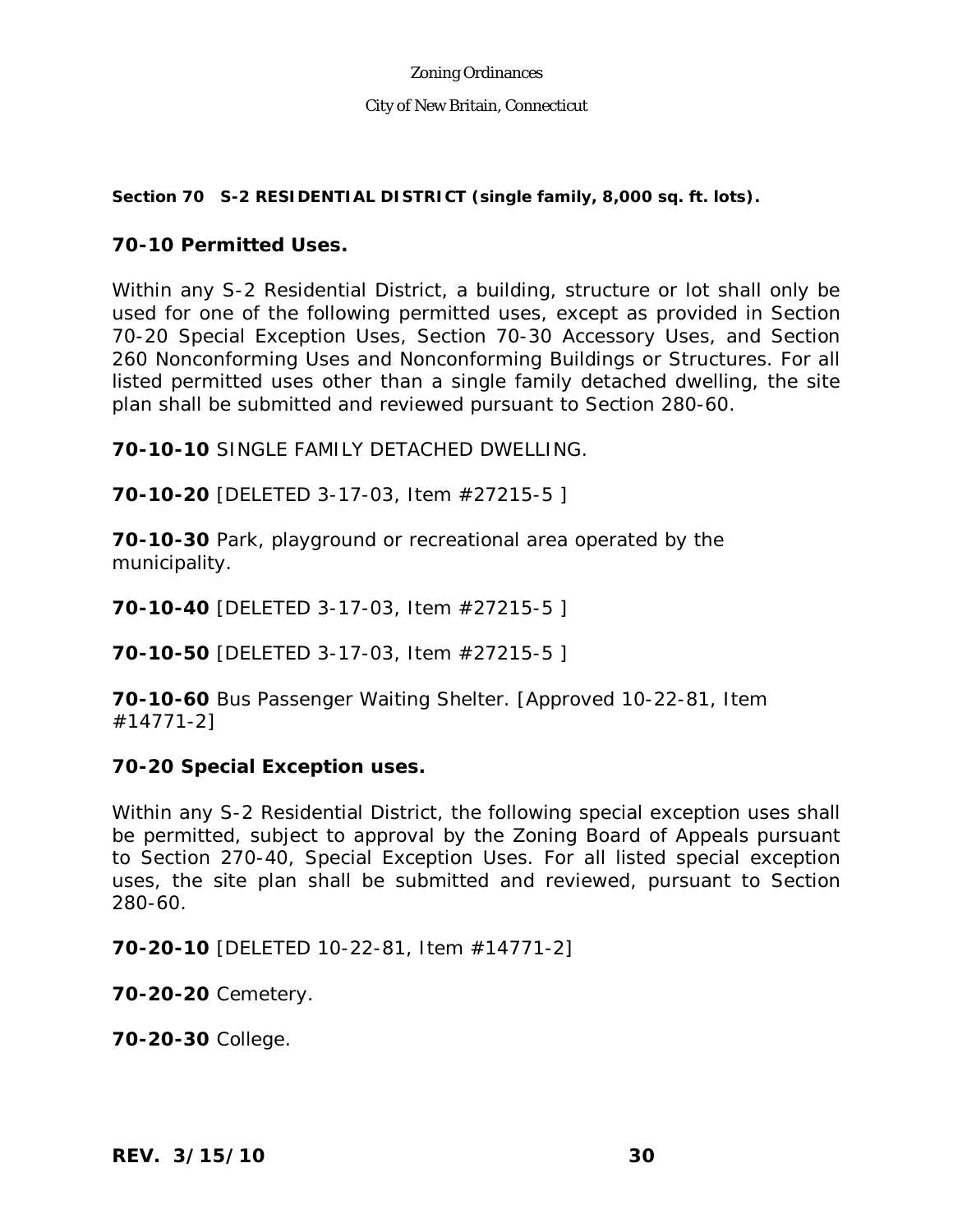## City of New Britain, Connecticut

**70-20-40** Country club.

**70-20-50** Day camp.

**70-20-60** Golf course.

**70-20-70** Hospital.

**70-20-80** Nursery school.

**70-20-90** Public utility facility.

**70-20-100** Gas utility facility.

**70-20-110** Church or similar place of worship, Sunday school, parish house, convent, monastery. [Approved 3-17-03, Item #27215-5]

**70-20-120** Public or semi-public building for civic, political or recreational purposes. [Approved 3-17-03, Item #27215-5]

**70-20-130** School, public or elementary or high, or a private school having a curriculum equivalent. [Approved 3-17-03, Item #27215]

# **70-30 Accessory Uses.**

Within any S-2 District, the following accessory uses shall be permitted, subject to the applicable provisions of Section 230:

**70-30-10** Customary accessory uses, buildings, or structures.

**70-30-20** Home occupation.

**70-30-30** Home professional office.

**70-30-40** Private garage, private parking area, pursuant to Section 240.

**70-30-50** Private swimming pool.

**70-30-60** DELETED. [Approved May 10, 2002, Item #26873-2]

**70-30-70** Signs, pursuant to Section 250.

*REV. 3/15/10* **31**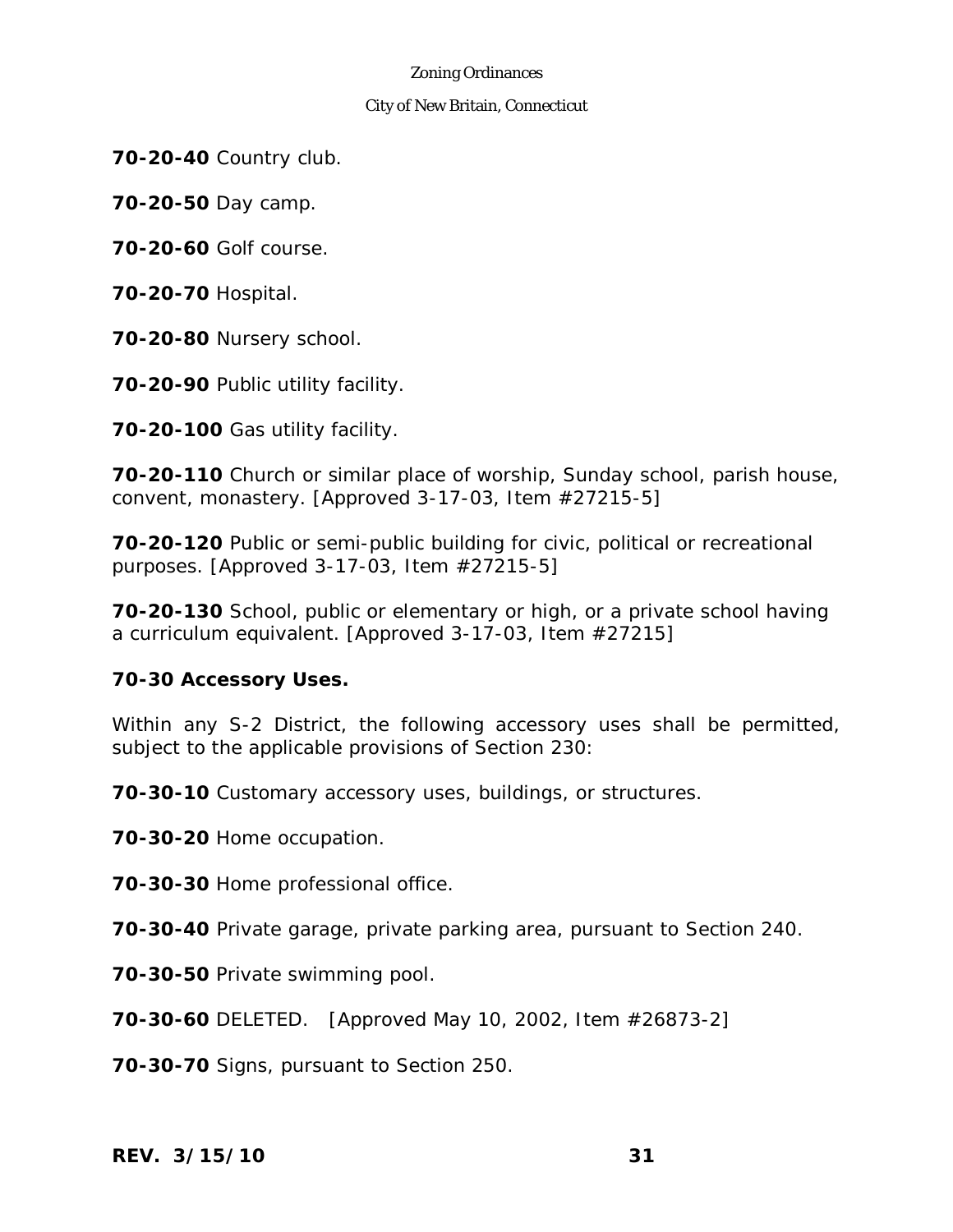## City of New Britain, Connecticut

# **70-40 Dimensional Regulations.**

Within any S-2 District, no building or structure shall be erected, nor any lot used, unless in conformity with the following schedule, except as modified by the provisions of Section 230, Supplemental Use and Dimensional Regulations, where applicable.

| 70-40-10    |                                                                            | 8,000 |
|-------------|----------------------------------------------------------------------------|-------|
| 70-40-20    | Lot Area -                                                                 | 8,000 |
| 70-40-30    |                                                                            | 0.625 |
| 70-40-40    | Lot Coverage -<br>% of total lot area occupied by main accessory buildings | 25    |
| 70-40-50    |                                                                            | 75    |
| 70-40-60    |                                                                            | 35    |
| 70-40-70    | YARDS - MINIMUM (FT.)                                                      |       |
| 70-40-70.01 |                                                                            | 35    |
| 70-40-70.02 |                                                                            | 7     |
| 70-40-70.03 |                                                                            | 17    |
| 70-40-70.04 |                                                                            | 15    |
| 70-40-70.05 |                                                                            | 25    |
| 70-40-80    | <b>ACCESSORY BUILDINGS</b>                                                 |       |
| 70-40-80.01 |                                                                            | 25%   |
| 70-40-80.02 |                                                                            | 15    |
| 70-40-80.03 |                                                                            | 3     |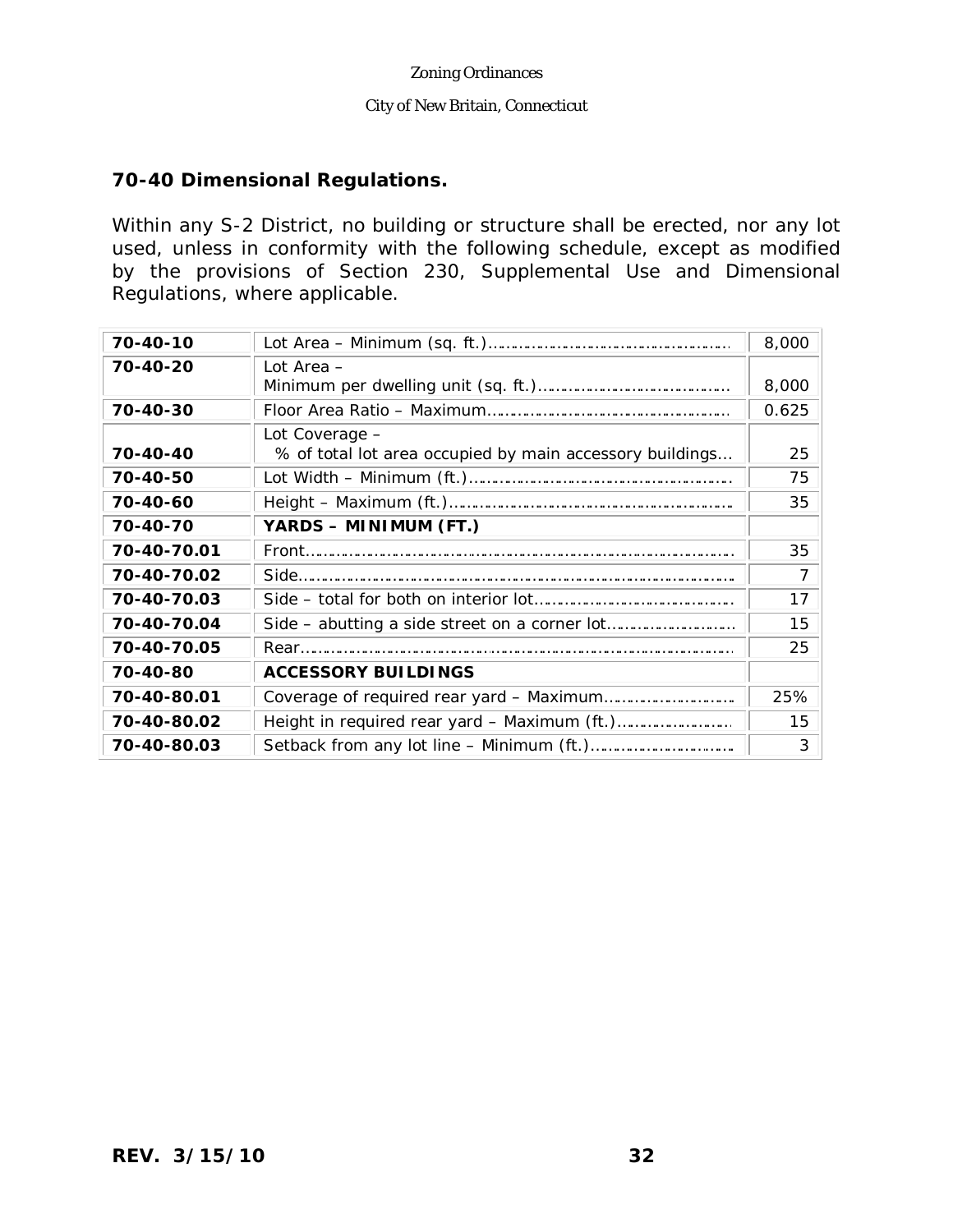## City of New Britain, Connecticut

## **Section 80 S-3 RESIDENTIAL DISTRICT (single family, 6,000 sq.ft. lots).**

# **80-10 Permitted Uses.**

Within any S-3 Residential District, a building, structure or lot shall only be used for one of the following permitted uses, except as provided in Section 80-20 Special Exception Uses, Section 80-30. Accessory Uses, and Section 260 Nonconforming Uses and Nonconforming Buildings or Structures. For all listed permitted uses other than a single family detached dwelling, the site plan shall be submitted and reviewed pursuant to Section 280-60.

**80-10-10** SINGLE FAMILY DETACHED DWELLING.

**80-10-20** [DELETED 3-17-03, Item #27215-5 ]

**80-10-30** Park, playground or recreational area operated by the municipality.

**80-10-40** [DELETED 3-17-03, Item #27215-5 ]

**80-10-50** [DELETED 3-17-03, Item #27215-5 ]

**80-10-60** Bus Passenger Waiting Shelter. [Approved 10-22-81, Item #14771-2]

# **80-20 Special Exception uses.**

Within any S-3 Residential District, the following special exception uses shall be permitted, subject to approval by the Zoning Board of Appeals pursuant to Section 270-40. Special Exception Uses. For all listed special exception uses, the site plan shall be submitted and reviewed, pursuant to Section 280-60.

**80-20-10** [DELETED 10-22-81, Item #14771-2]

**80-20-20** Cemetery.

**80-20-30** College.

**80-20-40** Country club.

*REV. 3/15/10* **33**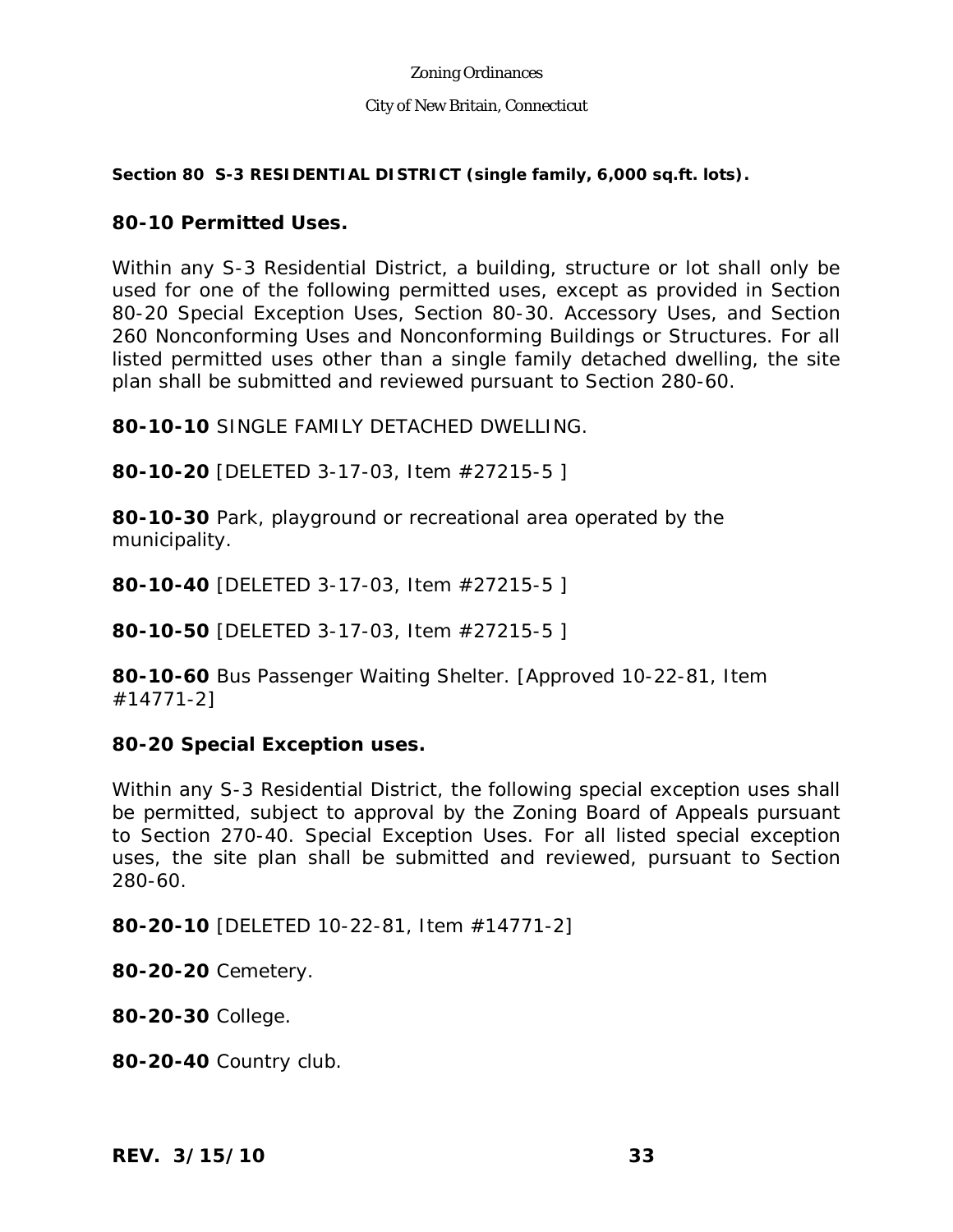## City of New Britain, Connecticut

**80-20-50** Day camp.

**80-20-60** Golf course.

**80-20-70** Hospital.

- **80-20-80** Nursery school.
- **80-20-90** Public utility facility.

**80-20-100** Gas utility facility.

**80-20-110** Church or similar place of worship, Sunday school, parish house, convent, monastery. [Approved 3-17-03, Item #27215-5 ]

**80-20-120** Public or semi-public building for civic, political or recreational purposes. [Approved 3-17-03, Item #27215-5 ]

**80-20-130** School, public elementary or high, or a private school having a curriculum equivalent. [Approved 3-17-03, Item #27215-5 ]

## **80-30 Accessory Uses.**

Within any S-3 District, the following accessory uses shall be permitted, subject to the applicable provisions of Section 230:

**80-30-10** Customary accessory uses, buildings, or structures.

**80-30-20** Home occupation.

**80-30-30** Home professional office.

**80-30-40** Private garage, private parking area, pursuant to Section 240.

**80-30-50** DELETED. [Approved May 10, 2002, Item #26873-2]

**80-30-60** Signs, pursuant to Section 250.

**80-30-70** Private Swimming Pool.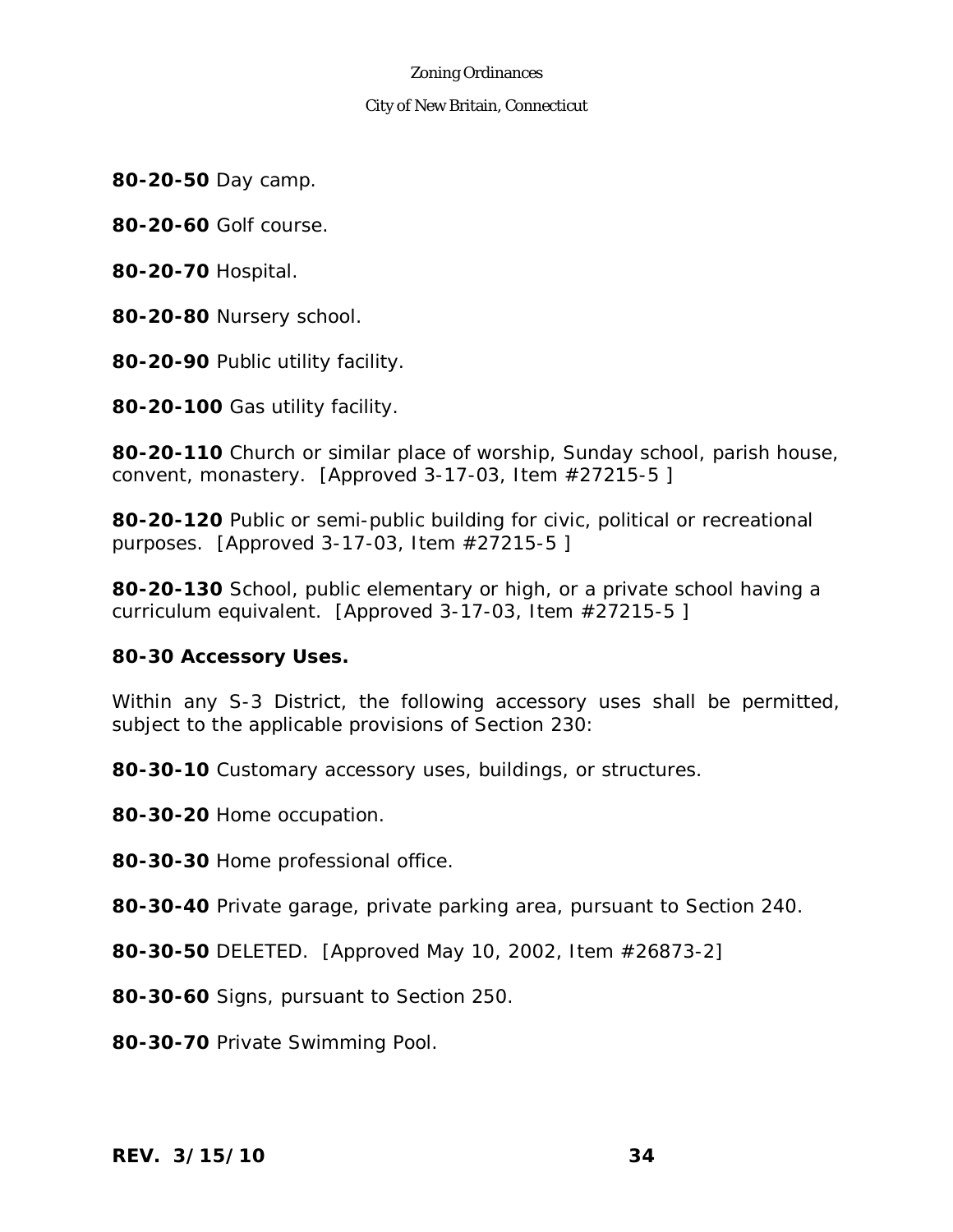## City of New Britain, Connecticut

# **80-40 Dimensional Regulations.**

Within any S-3 District, no building or structure shall be erected, nor any lot used, unless in conformity with the following schedule, except as modified by the provisions of Section 230, Supplemental Use and Dimensional Regulations, where applicable:

| 80-40-10    |                                                                            | 6,000 |
|-------------|----------------------------------------------------------------------------|-------|
| 80-40-20    | Lot Area -                                                                 | 6,000 |
| 80-40-30    |                                                                            | 0.750 |
| 80-40-40    | Lot Coverage -<br>% of total lot area occupied by main accessory buildings | 30    |
| 80-40-50    |                                                                            | 60    |
| 80-40-60    |                                                                            | 30    |
| 80-40-70    | YARDS - MINIMUM (FT.)                                                      |       |
| 80-40-70.01 |                                                                            | 25    |
| 80-40-70.02 |                                                                            | 7     |
| 80-40-70.03 |                                                                            | 17    |
| 80-40-70.04 |                                                                            | 12    |
| 80-40-70.05 |                                                                            | 25    |
| 80-40-80    | <b>ACCESSORY BUILDINGS</b>                                                 |       |
| 80-40-80.01 |                                                                            | 35%   |
| 80-40-80.02 |                                                                            | 15    |
| 80-40-80.03 |                                                                            | 3     |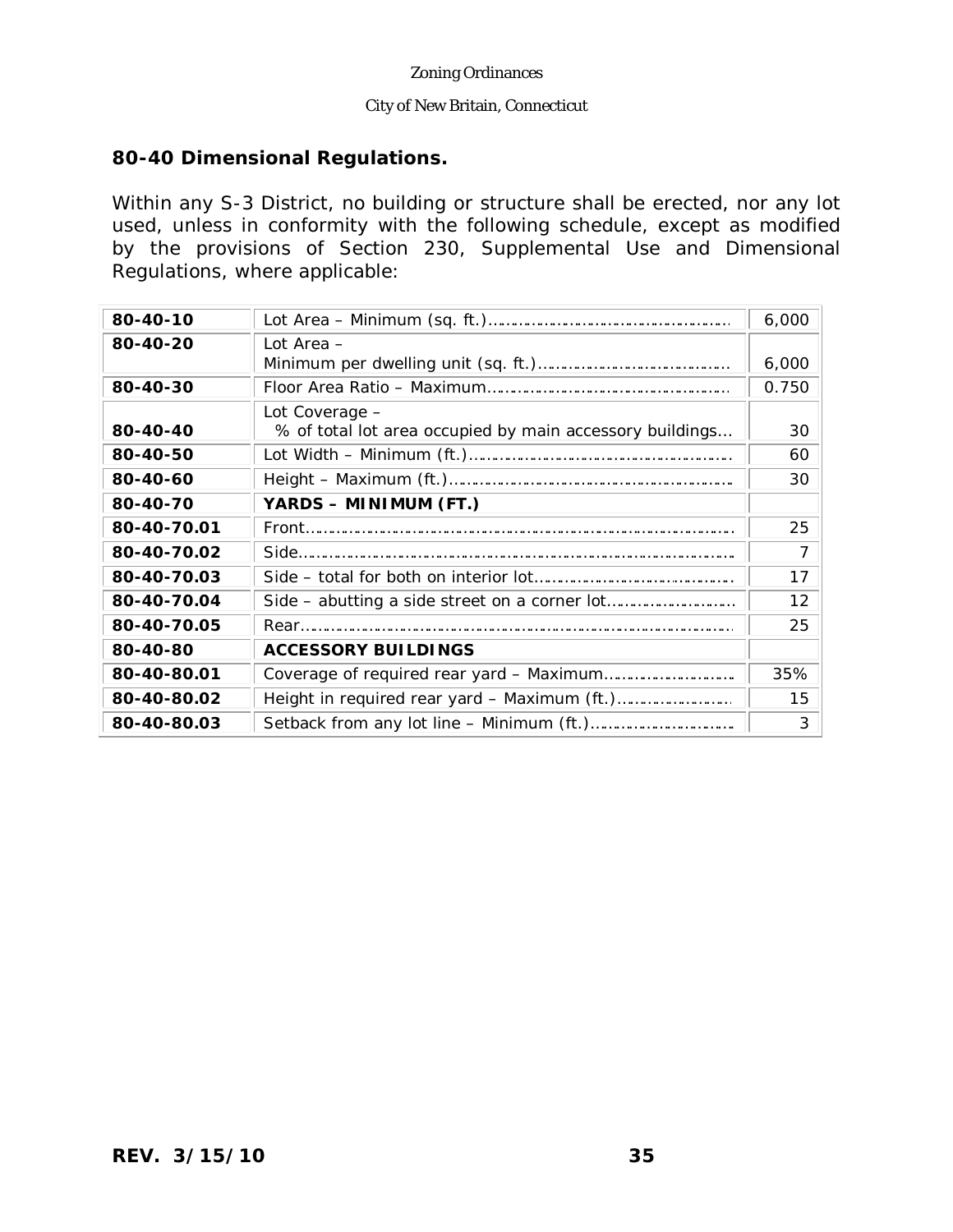## City of New Britain, Connecticut

## **Section 90 T RESIDENTIAL DISTRICT (two or single family dwellings, 6,000 square foot lots).**

## **90-10 Permitted Uses.**

Within any T District, a building, structure, or lot shall only be used for one of the following permitted uses, except as provided in Section 90-20 Special Exception Uses, Section 90-30 Accessory Uses, and Section 260 Nonconforming Uses and Nonconforming Buildings or Structures. For all listed uses other than a single family or two family detached dwelling, the site plan shall be submitted and reviewed, pursuant to Section 280-60.

**90-10-10** Two family detached dwelling.

**90-10-20** Single family detached dwelling.

**90-10-30** [DELETED 3-17-03, Item #27215-5 ]

**90-10-40** Conversion from single family detached dwelling to two family detached dwelling.

**90-10-50** Park, playground or recreational area.

**90-10-60** [DELETED 3-17-03, Item #27215-5]

**90-10-70** [DELETED 3-17-03, Item #27215-5]

**90-10-80** [DELETED 3-17-03, Item #27215-5]

**90-10-90** Bus Passenger Waiting Shelter. [Approved 10-22-81, Item #14771-2]

## **90-20 Special Exception Uses.**

Within any T Residential District, the following special exception uses shall be permitted, subject to approval by the Zoning Board of Appeals pursuant to Section 270-40 Special Exception Uses. For all listed special exception uses, the site plan shall be submitted and reviewed, pursuant to Section 280-60.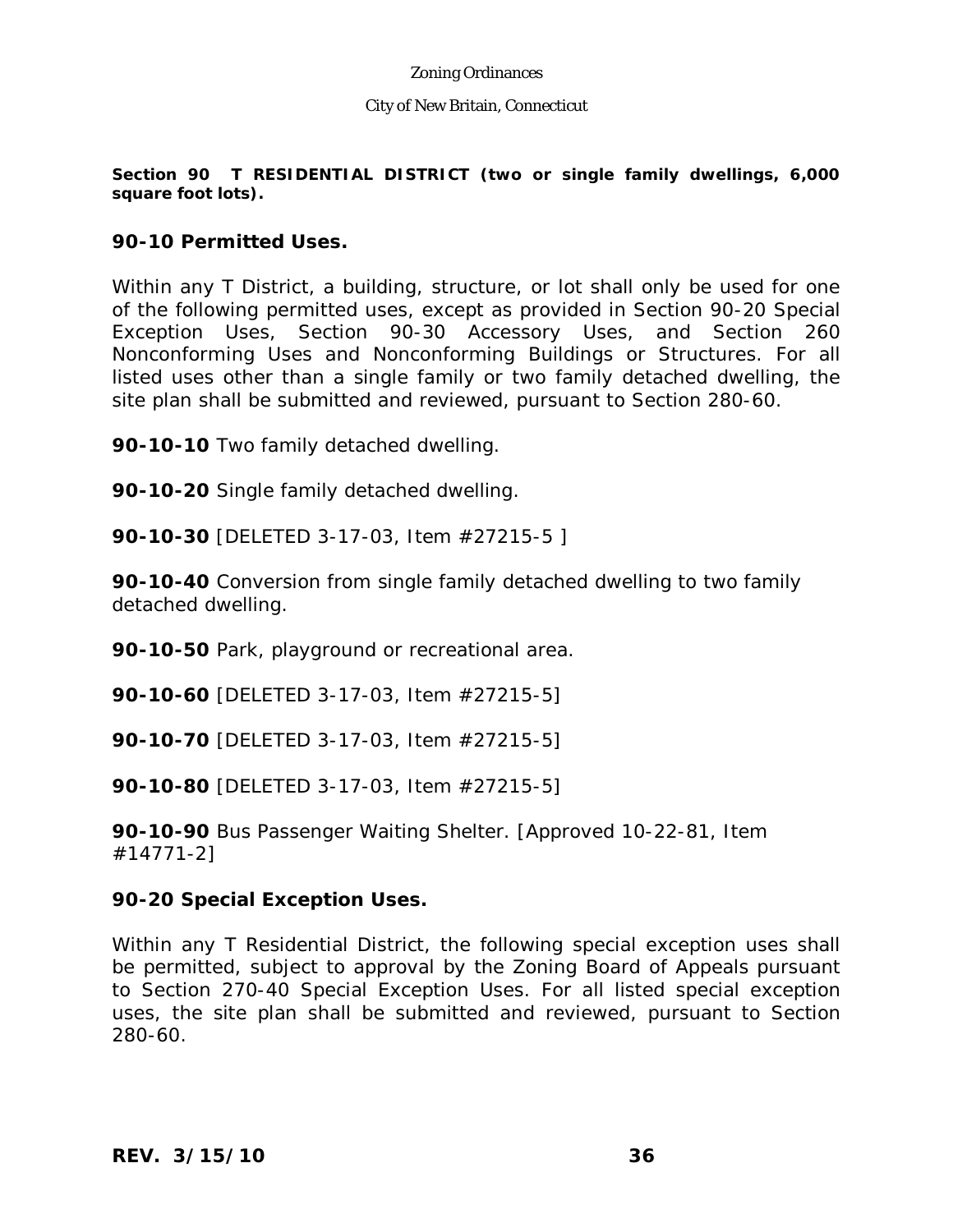### City of New Britain, Connecticut

**90-20-10** [Approved 10-22-81, Item #14771-2, Approved 5-3-82, Item #15290] [DELETED 8-29-06, Item #29132-2]

**90-20-20** College.

**90-20-30** Day camp.

**90-20-40** Hospital.

**90-20-50** Nursery school.

**90-20-60** Nursing home, convalescent home, rest home.

**90-20-70** Public utility facility.

**90-20-80** Gas utility facility.

**90-20-90** Church or similar place of worship, Sunday school, parish house, convent, monastery. [Approved 3-17-03, Item #27215-5]

**90-20-100** Public or semi-public building for civic, political or recreational purposes. [Approved 3-17-03, Item #27215-5]

**90-20-110** School, public or elementary or high, or a private school having a curriculum equivalent [Approved 3-17-03, Item #27215-5]

**90-20-120** Funeral homes. [Approved 3-17-03, Item #27215-5]

## **90-30 Accessory Uses.**

Within any T District, the following accessory uses shall be permitted, subject to the applicable provisions of Section 230.

**90-30-10** Customary accessory uses, buildings, or structures.

**90-30-20** Home occupation.

**90-30-30** Home professional office.

**90-30-40** Private garage, private parking area, pursuant to Section 240.

*REV. 3/15/10* **37**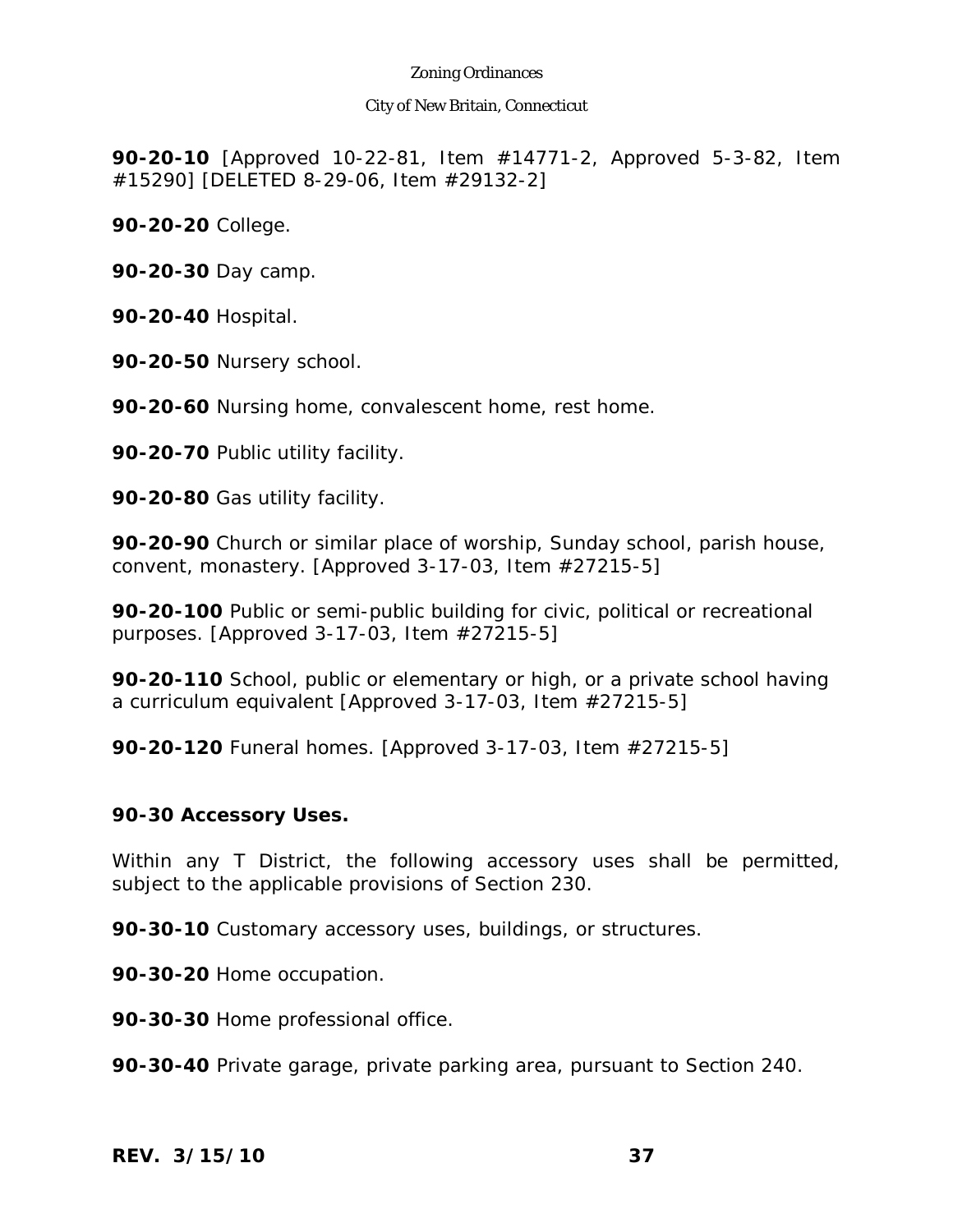### City of New Britain, Connecticut

**90-30-50** [DELETED 5-10-02, Item #26873-2]

**90-30-60** Signs, pursuant to Section 250.

**90-30-70** Private Swimming Pool.

# **90-40 Dimensional Regulations.**

Within any T District, no building or structure shall be erected, nor any lot used, unless in conformity with the following schedule, except as modified by the provisions of Section 230, Supplemental Use and Dimensional Regulations, where applicable:

| 90-40-10    |                                                                            | 6,000 |
|-------------|----------------------------------------------------------------------------|-------|
| 90-40-20    |                                                                            | 3,000 |
| 90-40-30    |                                                                            | 0.750 |
| 90-40-40    | Lot Coverage -<br>% of total lot area occupied by main accessory buildings | 30    |
| 90-40-50    |                                                                            | 50    |
| 90-40-60    |                                                                            | 40    |
| 90-40-70    | YARDS - MINIMUM (FT.)                                                      |       |
| 90-40-70.01 |                                                                            | 25    |
| 90-40-70.02 |                                                                            | 7     |
| 90-40-70.03 |                                                                            | 17    |
| 90-40-70.04 |                                                                            | 12    |
| 90-40-70.05 |                                                                            | 25    |
| 90-40-80    | <b>ACCESSORY BUILDINGS</b>                                                 |       |
| 90-40-80.01 |                                                                            | 35%   |
| 90-40-80.02 |                                                                            | 15    |
| 90-40-80.03 |                                                                            | 3     |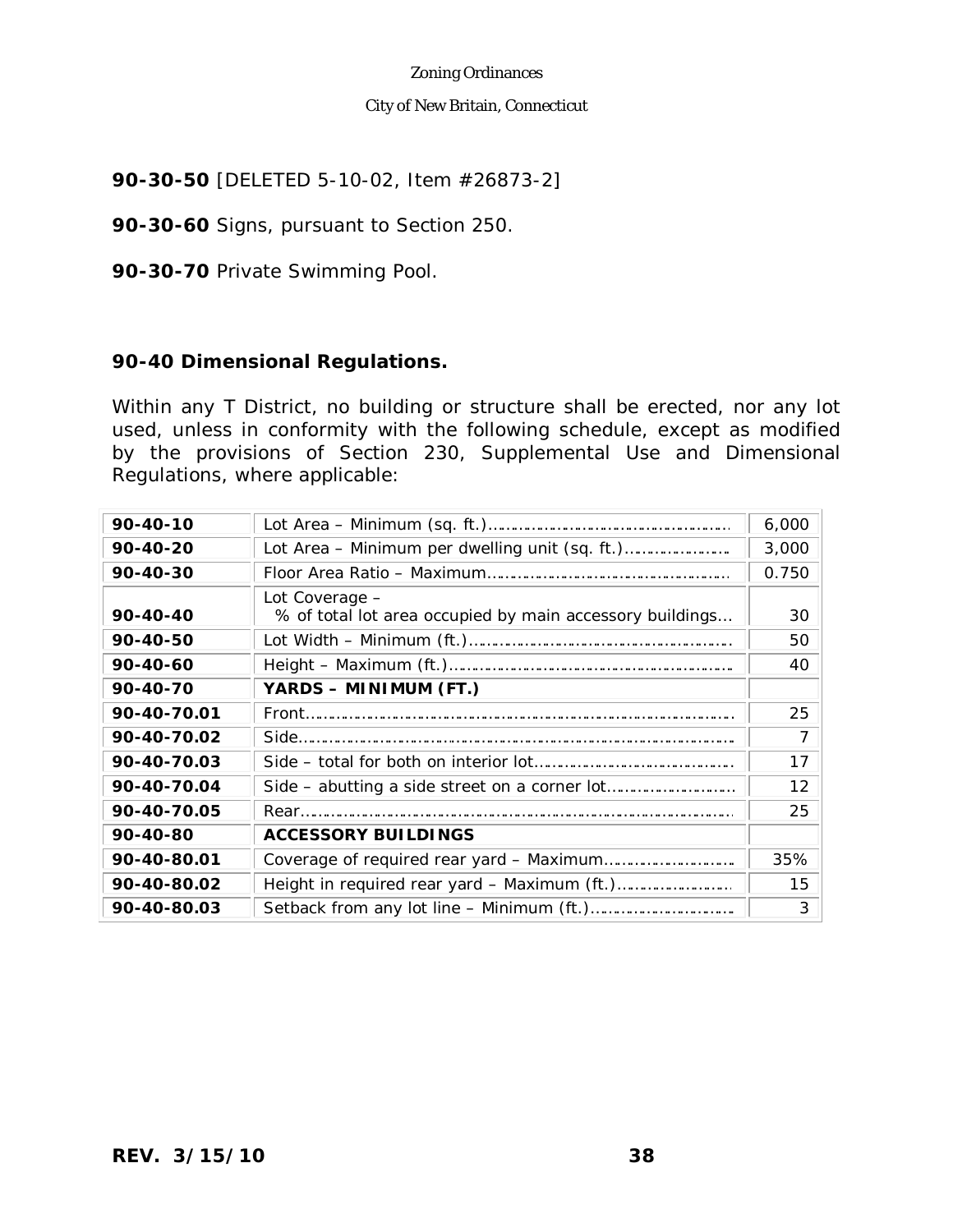### **SECTION 95. T-6 DISTRICT (single, two and multifamily up to six units)**

[Approved 6-21-00, #24933-2]

Purpose: To create a district which promotes the establishment and preservation of good quality, stable residential neighborhoods consisting primarily of two and three family houses and small apartment buildings, developed at moderate density.

#### **95-10. Permitted Uses.**

Within any T-6 zoning district, a building, structure or lot may be used, by right, for any one of the following principal uses, subject to the provisions of Section 230, Supplemental Use and Dimensional Requirements, and Section 260, Nonconforming Uses and Nonconforming Buildings and Structures. For all listed uses other than a single or two family detached dwelling, the site plan shall be submitted and reviewed, pursuant to Section 280-60.

- **95-10-10** Single family detached dwelling.
- **95-10-20** Two family detached dwelling.

**95-10-30** Conversion of an existing multifamily house, which is nonconforming due to an excessive number of dwelling units and/or inadequate off-street parking or open space, into a multifamily house containing fewer dwelling units, but which is still nonconforming to the provisions of these ordinances.

#### **95-20 Special Exception Uses.**

Within any T-6 zoning district, a building, structure or lot may be used for any one of the following special exception uses, subject to the approval of the Zoning Board of Appeals, pursuant to Section 270-40, Special Exception Uses, and subject to the provisions of Section 230, Supplemental Use and Dimensional Requirements.

**95-20-10** Multifamily house, new construction, containing not more than six (6) dwelling units.

- **95-20-20** Private elementary or secondary school.
- **95-20-30** Place of worship, convent, monastery.
- **95-20-40** Child or adult daycare center.
- **95-20-50** Nursing home, convalescent home or rest home.
- **95-20-60** Congregate or assisted living housing.
- **95-20-70** Funeral home.
- **95-20-80** Membership club.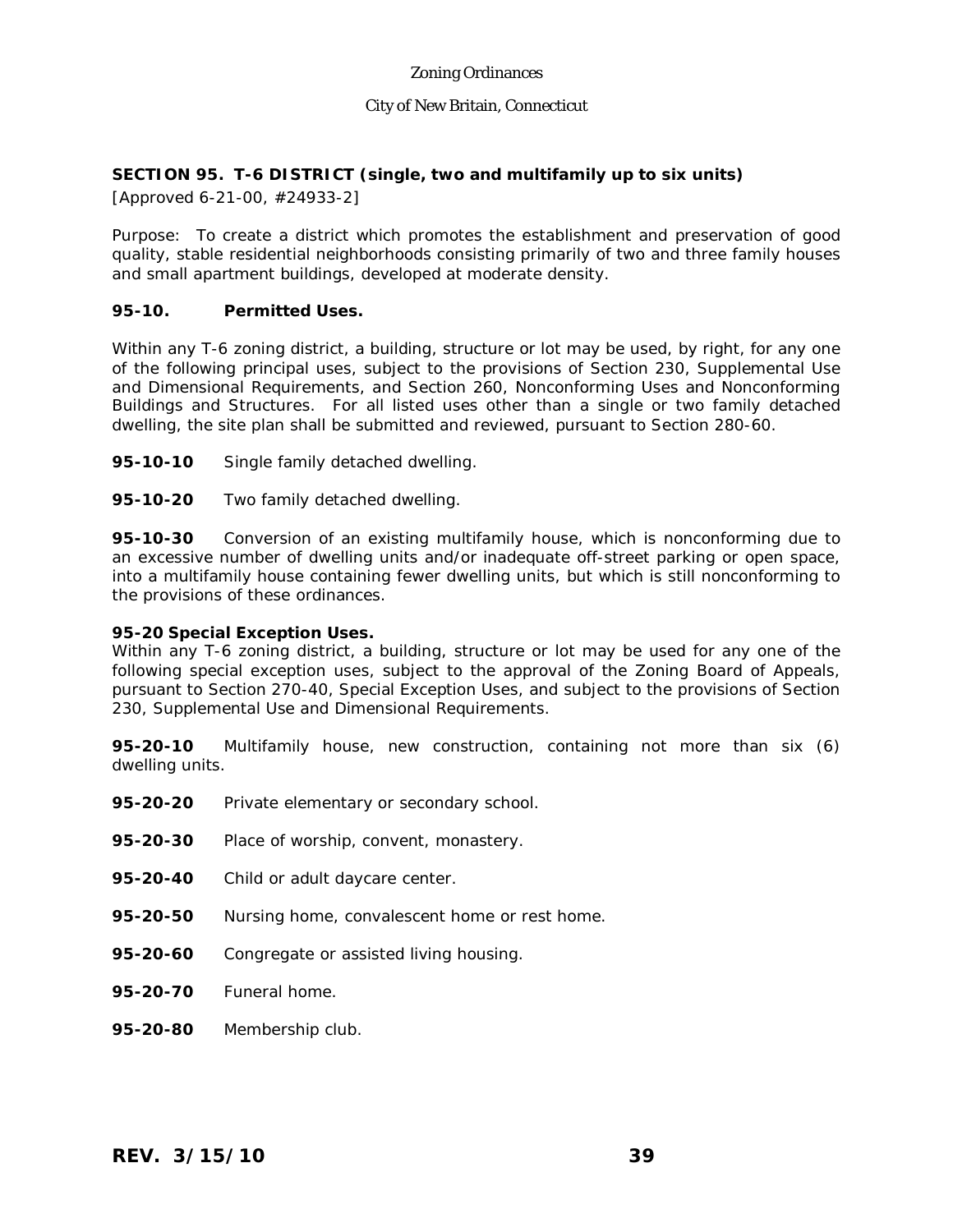#### **95-30 Accessory Uses.**

Within any T-6 district, the following accessory uses shall be permitted, subject to the applicable provisions of Section 230, Supplemental Use and Dimensional Requirements.

- **95-30-10** Customary accessory uses, buildings or structures.
- **95-30-20** Home occupation.
- **95-30-30** Home office.
- **95-30-40** Private garage, private parking area, pursuant to Section 240.
- **95-30-50** Signs, pursuant to Section 250.
- **95-30-60** Private swimming pool.

#### **95-40 Dimensional Regulations.**

Within any T-6 district, no building or structure shall be erected, nor any lot used, unless in conformity with the following schedule, except as modified by the provisions of Section 230, Supplemental Use and Dimensional Regulations, where applicable:

| 95-40-10    |                                                          | 6,000 |
|-------------|----------------------------------------------------------|-------|
| 95-40-20    |                                                          | 3,000 |
| 95-40-21    | Open Space – minimum per dwelling unit – sq. ft          | 200   |
| 95-40-30    |                                                          | 0.750 |
|             | Lot Coverage -                                           |       |
| 95-40-40    | % of total lot area occupied by main accessory buildings | 30    |
| 95-40-50    |                                                          | 50    |
| 95-40-60    |                                                          | 40    |
| 95-40-70    | YARDS - MINIMUM (FT.)                                    |       |
| 95-40-70.01 |                                                          | 25    |
| 95-40-70.02 |                                                          |       |
| 95-40-70.03 |                                                          | 17    |
| 95-40-70.04 |                                                          | 12    |
| 95-40-70.05 |                                                          | 25    |
| 95-40-80    | <b>ACCESSORY BUILDINGS</b>                               |       |
| 95-40-80.01 |                                                          | 35%   |
| 95-40-80.02 |                                                          | 15    |
| 95-40-80.03 |                                                          | 3     |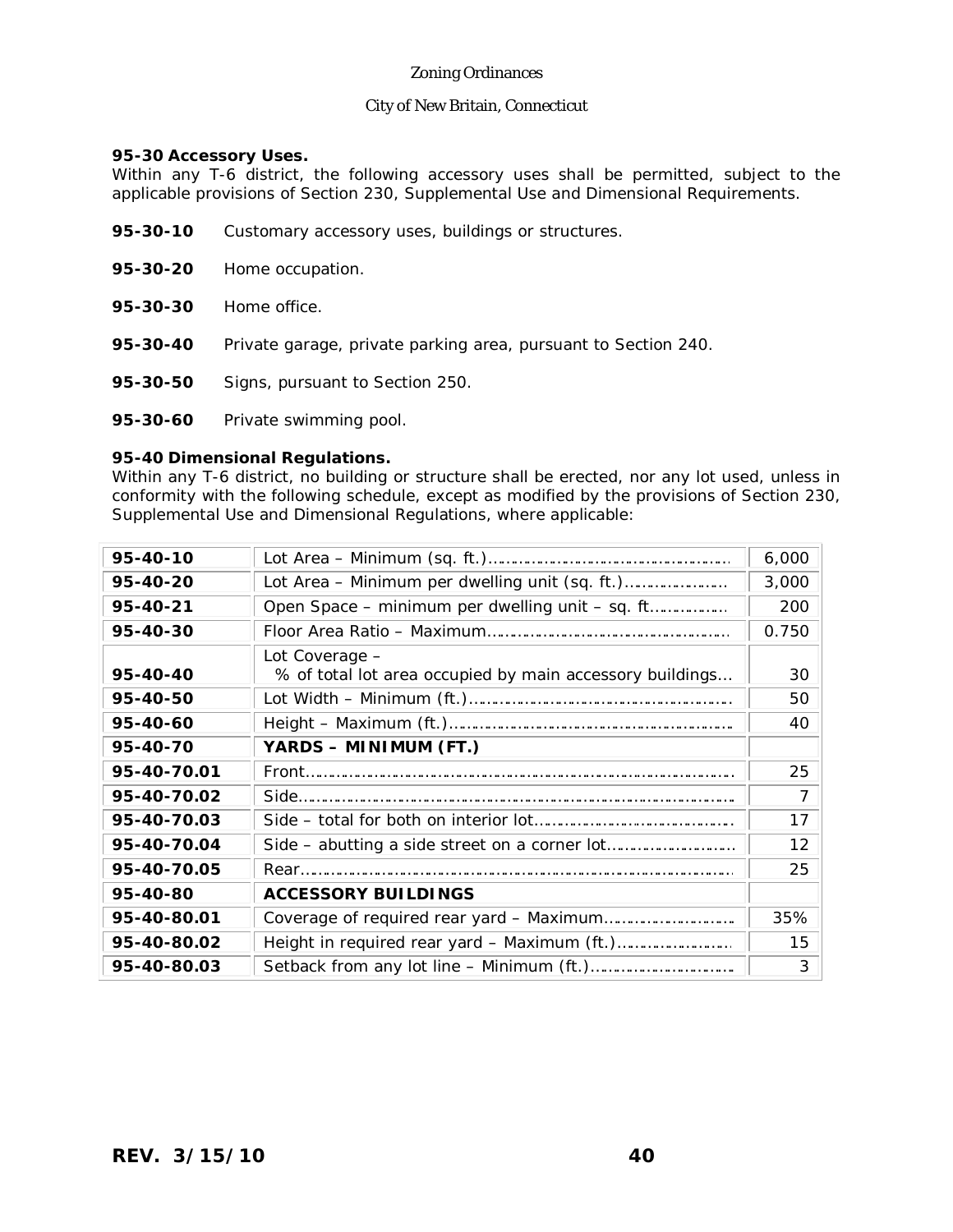#### City of New Britain, Connecticut

### **Section 100 A-1 RESIDENTIAL DISTRICT (garden apartments).**

## **100-10 Permitted Uses.**

Within any A-1 District, a building, structure, or lot shall only be used for one of the following permitted uses, except as provided in Section 100-20 Special Exception Uses, Section 100-30 Accessory Uses, and Section 260 Non-conforming Uses and Non-conforming Buildings or Structures. For all listed uses other than dwellings designed for less than six (6) families and their accessory buildings and structures, the site plan shall be submitted and reviewed, pursuant to Section 280-60.

**100-10-10** Garden Apartments

**100-10-15** Residential Condominium or Common Interest Ownership Community. [Approved 2-23-06, Item #28900-2]

**100-10-20** Single Family detached dwelling.

**100-10-30** Two family detached dwelling.

**100-10-40** [DELETED 3-17-03, Item #27215-5]

**100-10-50** Conversion from single family detached dwelling to two family detached dwelling.

**100-10-60** Park, playground or recreational area operated by the municipality.

**100-10-70** [DELETED 3-17-03, Item #27215-5]

**100-**10-80 [DELETED 3-17-03, Item #27215-5]

**100-10-90** Bus Passenger Waiting Shelter. [Approved 10-22-81, Item #14771-1]

# **100-20 Special Exception Uses.**

Within any A-1 Residential District, the following special exception uses shall be permitted, subject to approval by the Zoning Board of Appeals pursuant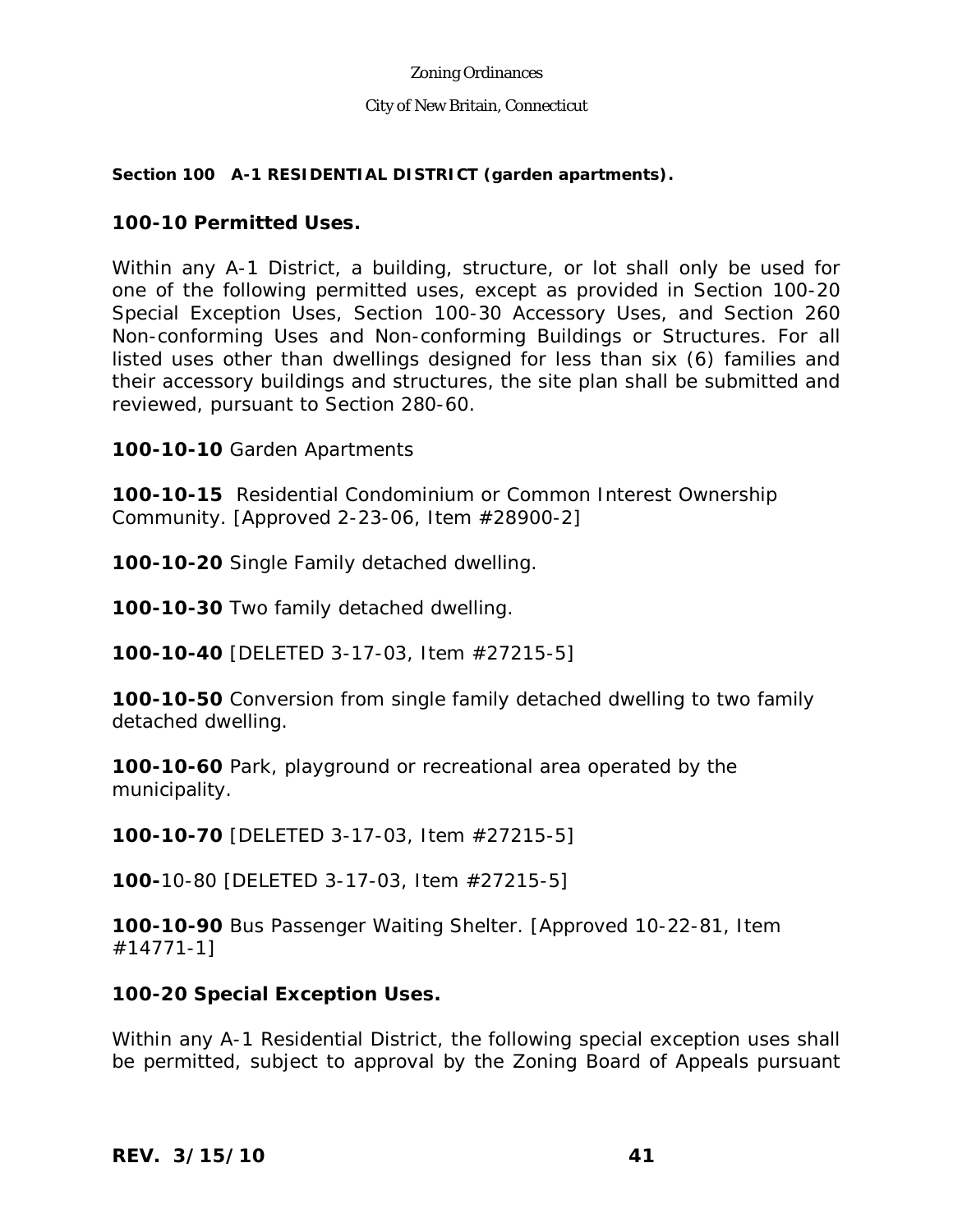### City of New Britain, Connecticut

to Section 270-40, Special Exception Uses. For all listed special exception uses, the site plan shall be submitted and reviewed, pursuant to Section 280-60.

**100-20-10** [DELETED 10-22-81, Item #14771-1]

**100-20-20** College.

**100-20-30** Day camp.

**100-20-40** Hospital.

**100-20-50** Nursery school.

**100-20-60** Nursing home, convalescent home, rest home.

**100-20-70** Public utility facility.

**100-20-80** Gas utility facility.

**100-20-90** Health, Fitness and Recreational Facility [Approved 2-21-86, Item #17122-2]

**100-20-100** Church or similar place of worship, Sunday school, parish house, convent, monastery. [Approved 3-17-03, Item #27215-5]

**100-20-110** Public or semi-public building for civic, political or recreational purposes. [Approved 3-17-03, Item #27215-5]

**100-20-120** School, public elementary or high, or a private school having a curriculum equivalent. [Approved 3-17-03, Item #27215]

## **100-30 Accessory Uses.**

Within any A-1 District, the following accessory uses shall be permitted subject to the applicable provisions of Section 230:

**100-30-10** Customary accessory uses, buildings, or structures.

**100-30-20** Home occupation.

*REV. 3/15/10* **42**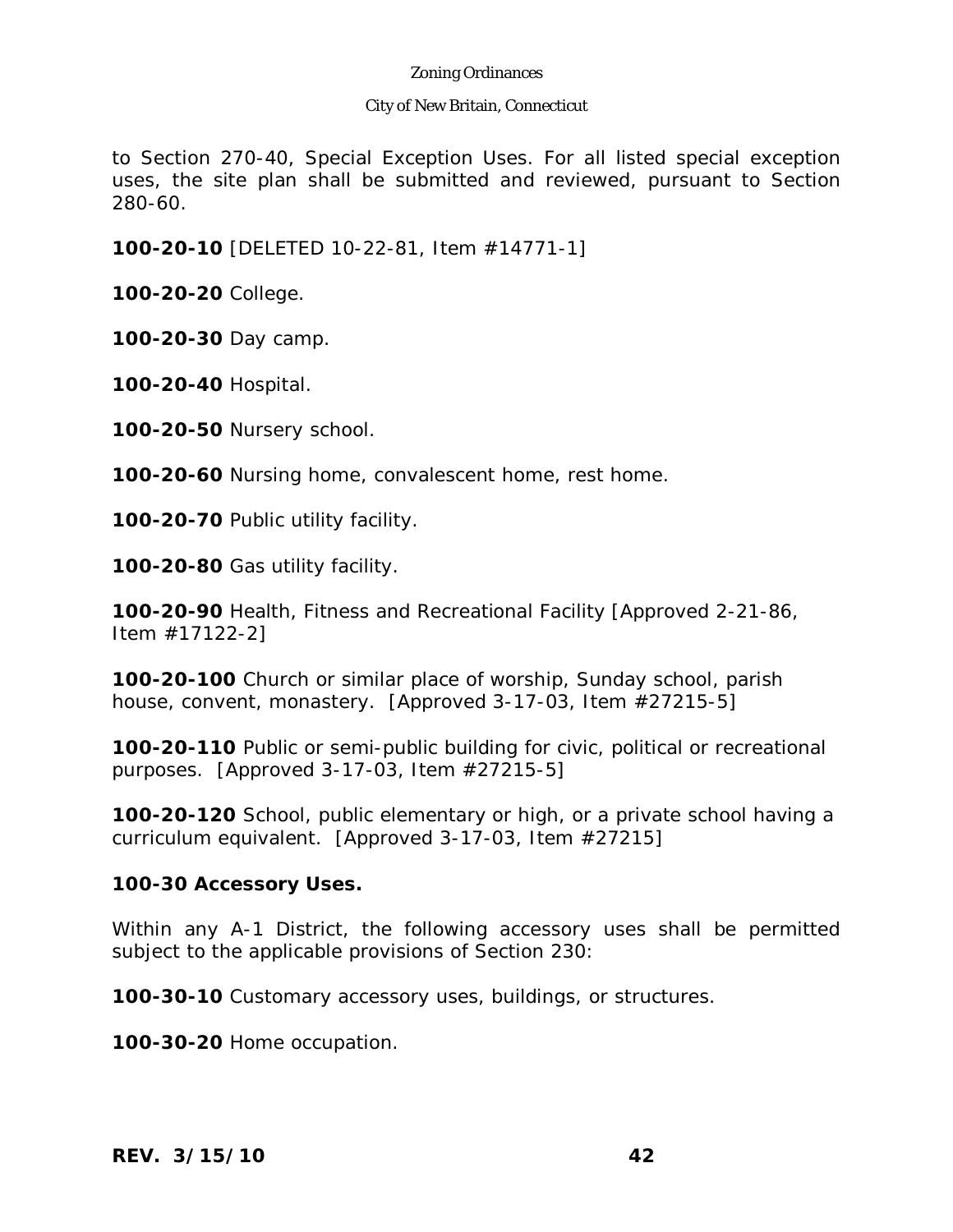#### City of New Britain, Connecticut

**100-30-30** Home professional office.

**100-30-40** Private garage, private parking area, pursuant to Section 240.

**100-30-50** Private swimming pool.

**100-30-60** DELETED. [Approved May 10, 2002, Item #26873-2]

**100-30-70** Signs, pursuant to Section 250.

## **100-40 Dimensional Regulations.**

Within any A-1 District, no building or structure shall be erected, nor any lot used, unless in conformity with the following schedule, except as modified by the provisions of Section 230, Supplemental Use and Dimensional Regulations, where applicable:

| 100-40-10    |                                                                            | 40,000                                                |
|--------------|----------------------------------------------------------------------------|-------------------------------------------------------|
| 100-40-20    |                                                                            | 3,000                                                 |
| 100-40-21    | Open Space – minimum per dwelling unit – sq. ft                            | 400                                                   |
| 100-40-30    |                                                                            | 0.50                                                  |
| 100-40-40    | Lot Coverage -<br>% of total lot area occupied by main accessory buildings | 25                                                    |
| 100-40-50    |                                                                            | 200                                                   |
| 100-40-60    |                                                                            | 30                                                    |
| 100-40-70    | YARDS - MINIMUM (FT.)                                                      |                                                       |
| 100-40-70.01 |                                                                            | 30                                                    |
| 100-40-70.02 |                                                                            | 30                                                    |
| 100-40-70.03 |                                                                            | 60                                                    |
| 100-40-70.04 |                                                                            | 30                                                    |
| 100-40-70.05 |                                                                            | 30                                                    |
| 100-40-80    | <b>ACCESSORY BUILDINGS</b>                                                 |                                                       |
| 100-40-80.01 |                                                                            | <b>Not</b><br>permitted<br>in any<br>required<br>yard |
| 100-40-80.02 |                                                                            | <b>None</b>                                           |
| 100-40-80.03 |                                                                            | Same as                                               |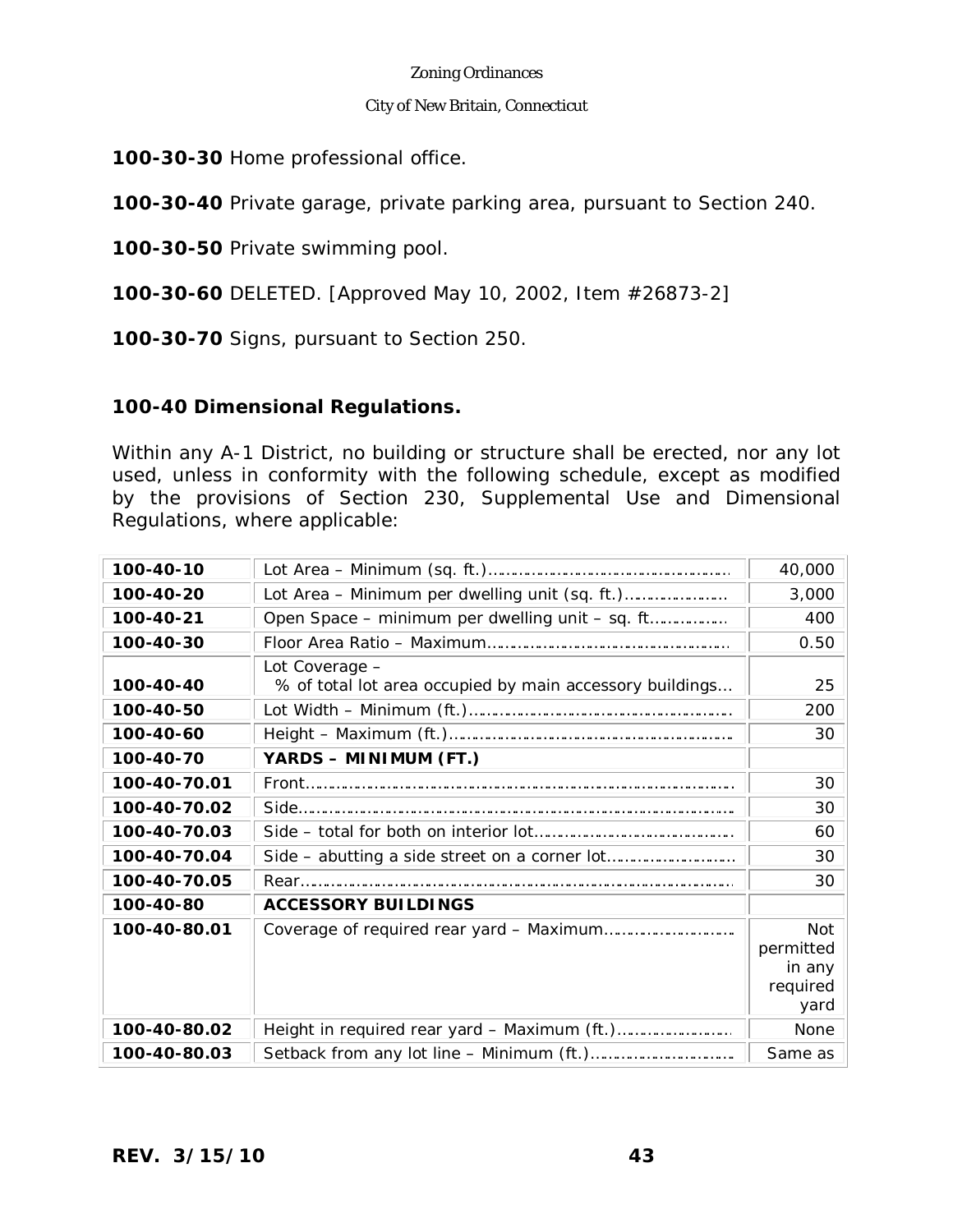# City of New Britain, Connecticut

|  | $-$ |
|--|-----|
|  |     |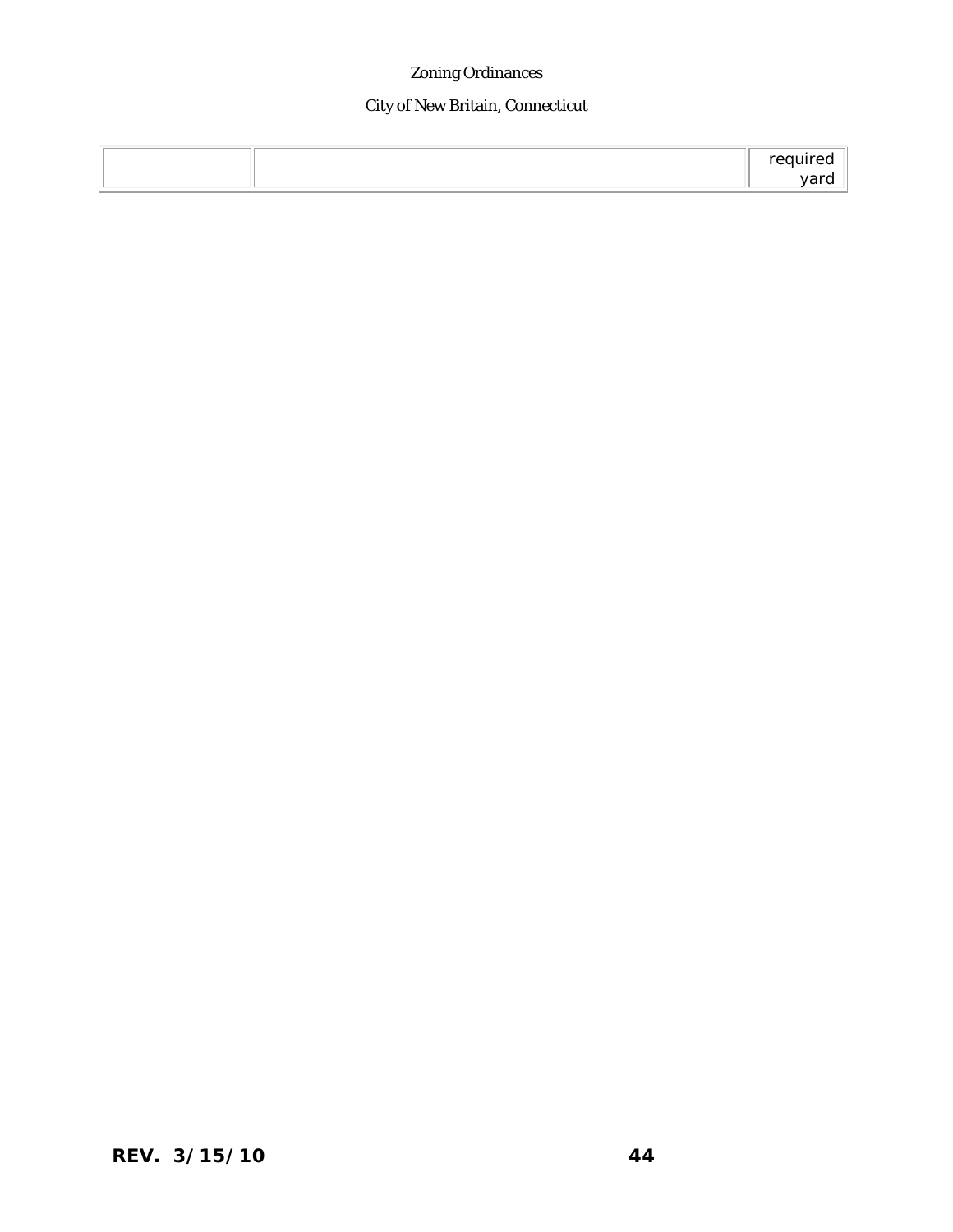### **Section 110 A-2 RESIDENTIAL DISTRICT (multifamily houses not over twentyfour (24) families).**

## **110-10 Permitted Uses.**

Within any A-2 District, a building, structure, or lot shall only be used for one of the following permitted uses, except as provided in Section 110-20 Special Exception Uses, Section 110-30 Accessory Uses, and Section 260 Non-conforming Uses and Nonconforming Buildings or Structures. For all listed uses other than dwellings designed for less than six (6) families and their accessory buildings and structures, the site plan shall be submitted and reviewed, pursuant to Section 280-60.

**110-10-10** Multi-family houses, not over twenty-four (24) families.

**110-10-20** Garden Apartments, not more than eight (8) units per building. [Approved 10-26-88, Item #18505-1]

**110-10-30** Single family detached dwelling.

**110-10-40** Two family detached dwelling.

**110-10-50** [DELETED 3-17-03, Item #27215-5]

**110-10-60** Conversion of residence building for multifamily use for not more than twenty-four (24) families.

**110-10-70** Park, playground or recreational area operated by the municipality.

**110-10-80** [DELETED 3-17-03, Item #27215-5]

**110-10-90** [DELETED 3-17-03, Item #27215-5]

**110-10-100** Bus Passenger Waiting Shelter. [Approved 10-22-81, Item #14771-1]

**110-20 Special Exception Uses.**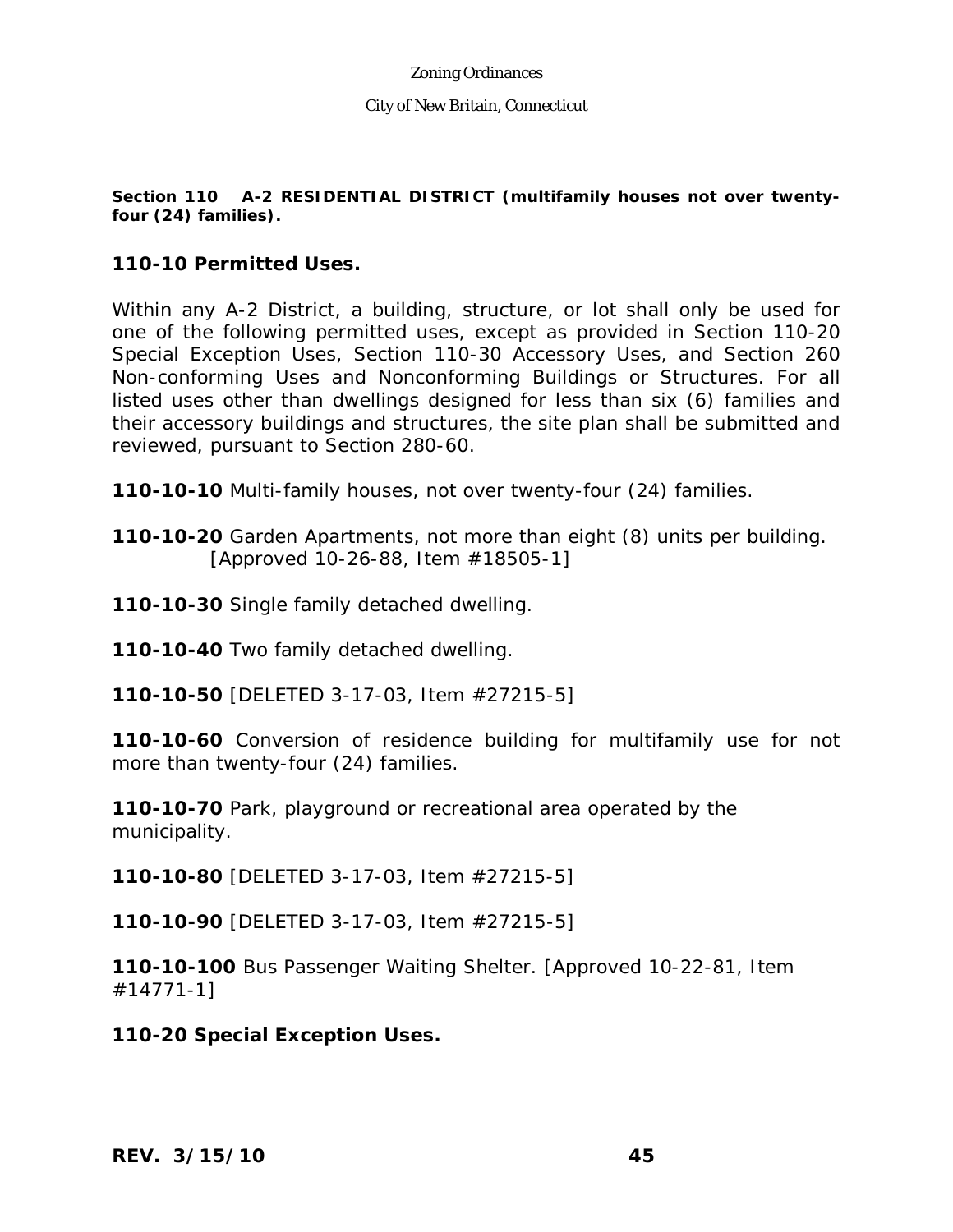### City of New Britain, Connecticut

Within any A-2 Residential District, the following special exception uses shall be permitted, subject to approval by the Zoning Board of Appeals pursuant to Section 270-40 Special Exception Uses. For all listed special exception uses, the site plan shall be submitted and reviewed, pursuant to Section 280-60.

**110-20-01** Multi-family house with over 24 families and over 40 feet in height.

**110-20-10** [DELETED 4-29-88, Item #18249-1]

**110-20-20** College.

**110-20-30** Day camp.

**110-20-40** Funeral home.

**110-20-50** Hospital.

**110-20-60** Nursery school.

**110-20-70** Nursing home, convalescent home, rest home.

**110-20-80** Public utility facility.

**110-20-90** Gas utility facility.

**110-20-100** Church or similar place of worship, Sunday school, parish house, convent, monastery. [Approved 3-17-03, Item #27215-5]

**110-20-110** Public or semi-public building for civic, political or recreational purposes. [Approved 3-17-03, Item #27215-5]

**110-20-120** School, public elementary or high, or a private school having a curriculum equivalent. [Approved 3-17-03, Item #27215-5]

## **110-30 Accessory Uses.**

Within any A-2 District, the following accessory uses shall be permitted, subject to the applicable provisions of Section 230: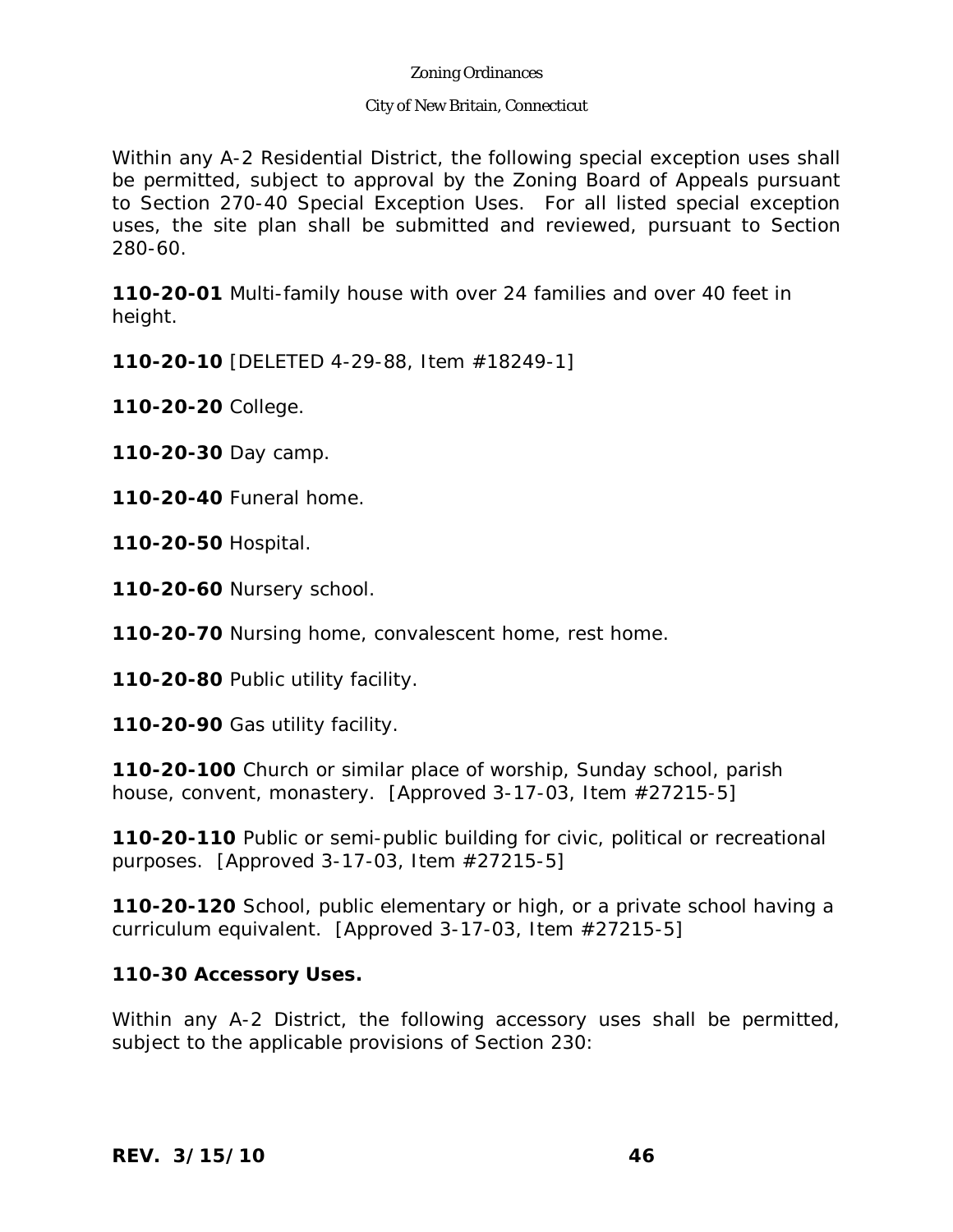### City of New Britain, Connecticut

**110-30-10** Customary accessory uses, buildings, or structures.

**110-30-20** Home occupation.

**110-30-30** Home professional office.

**110-30-40** Private garage, private parking area, pursuant to Section 240.

**110-30-50** Private swimming pool.

**110-30-60** DELETED. [Approved May 10, 2002, Item #26873-2]

**110-30-70** Signs, pursuant to Section 250.

# **110-40 Dimensional Regulations.**

Within any A-2 District, no building or structure shall be erected, nor any lot used, unless in conformity with the following schedule, except as modified by the provisions of Section 230, Supplemental Use and Dimensional Regulations, where applicable:

| 110-40-10    |                                                                                                                                                                                                        | 7,500       |
|--------------|--------------------------------------------------------------------------------------------------------------------------------------------------------------------------------------------------------|-------------|
| 110-40-20    | [Approved 10-26-88, Item #18505-1]                                                                                                                                                                     | 2,000       |
| 110-40-21    | Open Space – minimum per dwelling unit – sq. ft                                                                                                                                                        | 300         |
| 110-40-30    |                                                                                                                                                                                                        | 1.00        |
| 110-40-40    | Lot Coverage -<br>% of total lot area occupied by main accessory buildings                                                                                                                             | 30          |
| 110-40-50    |                                                                                                                                                                                                        | 75          |
| 110-40-60    |                                                                                                                                                                                                        | 60          |
| 110-40-70    | YARDS - MINIMUM (FT.)                                                                                                                                                                                  |             |
| 110-40-70.01 |                                                                                                                                                                                                        | 25          |
| 110-40-70.02 | Side<br>Except that any structure over 2 stories in height shall<br>require 10 additional feet of side yard for each story or<br>portion thereof over 2 stories. [Approved 10-26-88, Item<br>#18505-1] | 10'<br>each |
| 110-40-70.03 | [Deleted 10-26-88, Item #18505-1]                                                                                                                                                                      | N/A         |
| 110-40-70.04 | Except that any structure over 3 stories shall require 10                                                                                                                                              | 20          |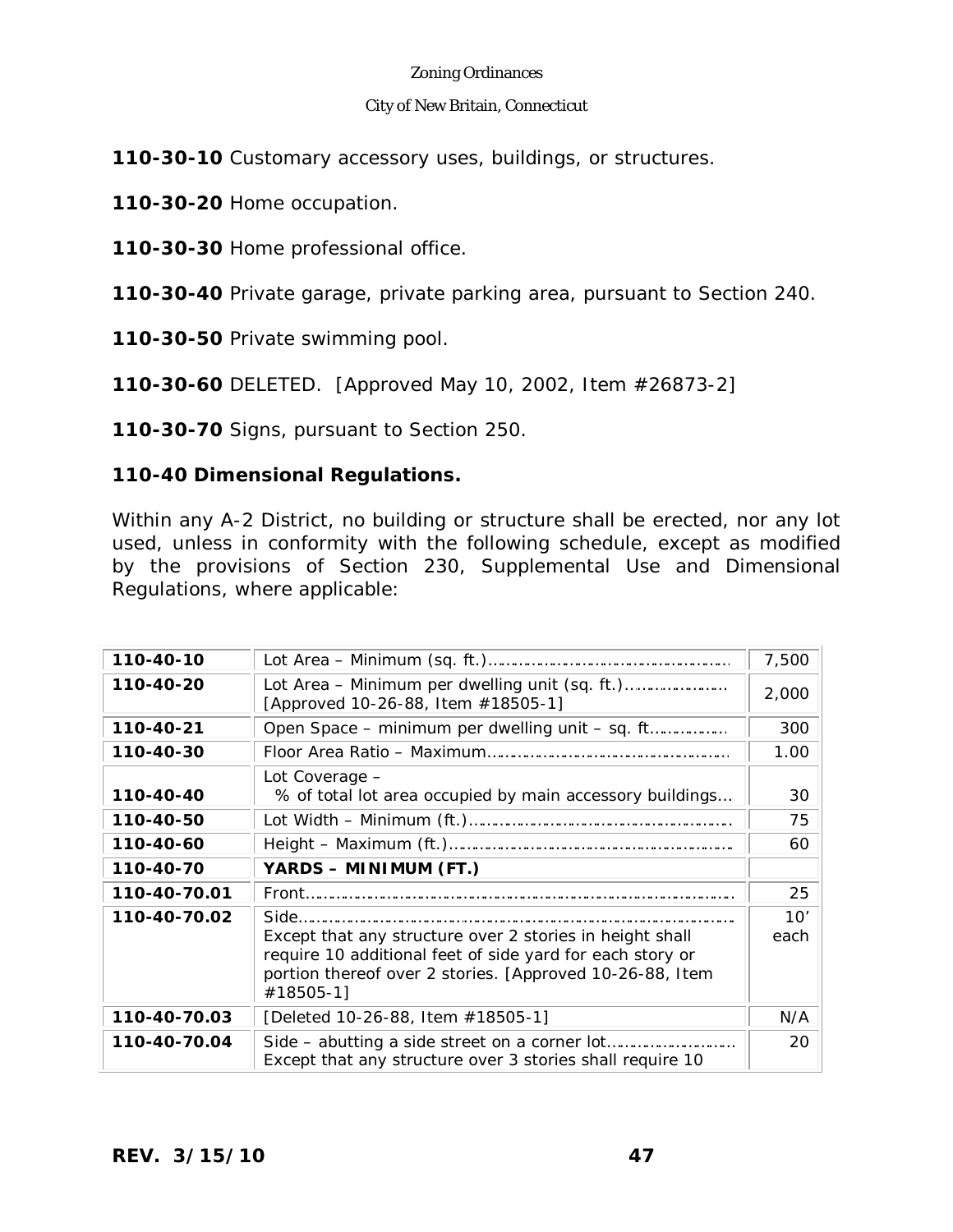# City of New Britain, Connecticut

|              | additional feet of side yard for each story or portion thereof<br>over 3 stories. [Approved 10-26-88, Item #18505-1] |    |
|--------------|----------------------------------------------------------------------------------------------------------------------|----|
| 110-40-70.05 |                                                                                                                      | 25 |
| 110-40-80    | <b>ACCESSORY BUILDINGS</b>                                                                                           |    |
| 110-40-80.01 | Coverage of required rear yard – Maximum - %                                                                         | 35 |
| 110-40-80.02 |                                                                                                                      | 15 |
| 110-40-80.03 |                                                                                                                      |    |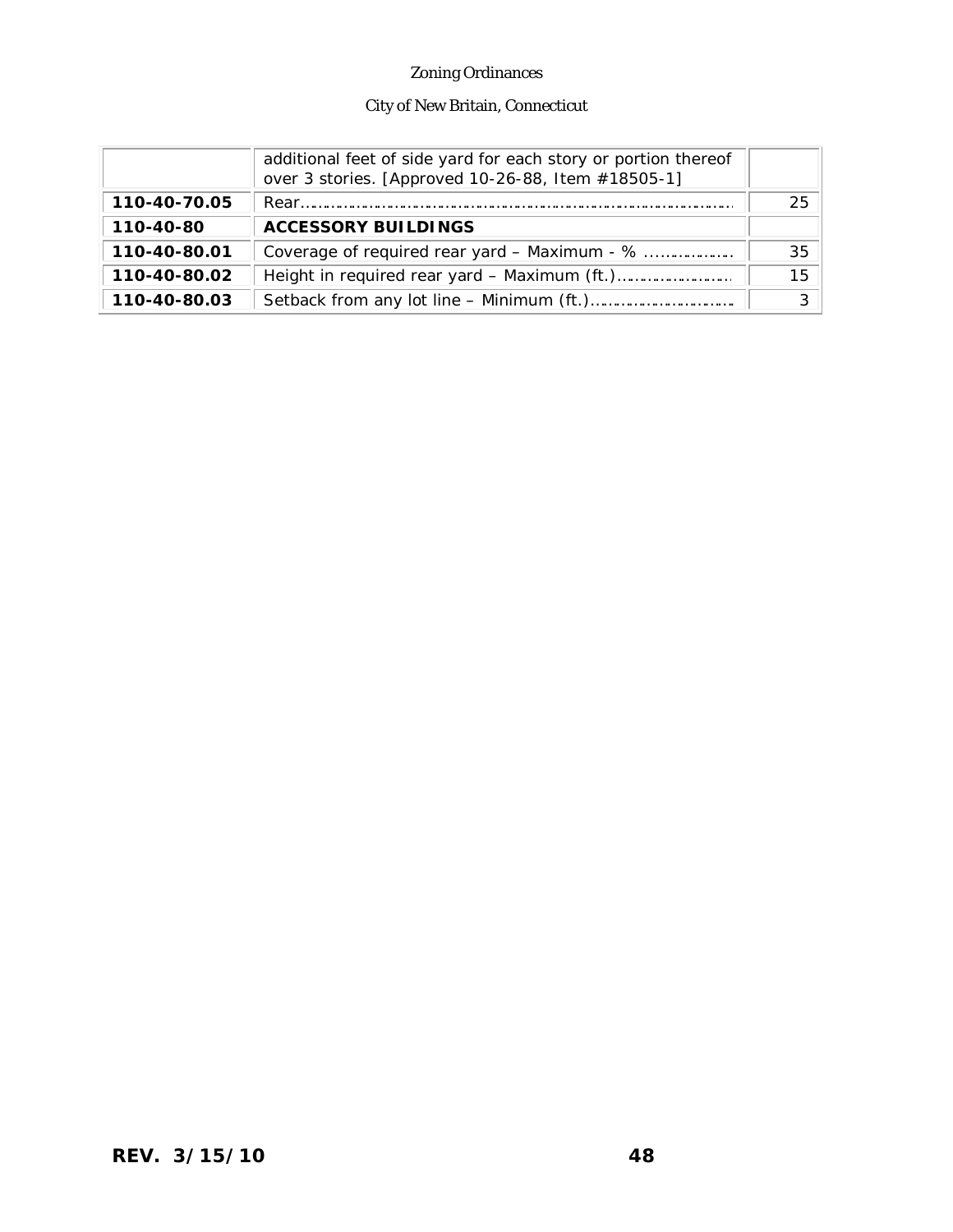## **Section 120 A-3 RESIDENTIAL DISTRICT (multifamily houses, high density).**

## **120-10 Permitted Uses.**

Within any A-3 District, a building, structure, or lot shall only be used for one of the following permitted uses, except as provided in Section 120-20 Special Exception Uses. Section 120-30 Accessory Uses, and Section 260 Nonconforming Uses and Nonconforming Buildings or Structures. For all listed uses other than dwellings designed for less than six (6) families and their accessory buildings and structures, the site plan shall be submitted and reviewed, pursuant to Section 280-60.

**120-10-10** MULTIFAMILY HOUSES.

**120-10-20** Garden Apartments, not more than eight (8) units per building. [Approved 10-26-88, Item #18505-1]

**120-10-30** Single family detached dwelling.

**120-10-40** Two family detached dwelling.

**120-10-50** [DELETED 3-17-03, Item #27215-5]

**120-10-60** Conversion of residence building for multifamily use for not more than twenty-four (24) families.

**120-10-70** Park, playground or recreational area operated by the municipality.

**120-10-80** [DELETED 3-17-03, Item #27215-5]

**120-10-90** [DELETED 3-17-03, Item #27215-5]

**120-10-100** Residence membership club (non-profit).

**120-10-110** [DELETED 3-17-03, Item #27215-5]

**120-10-120** Bus Passenger Waiting Shelter. [Approved 10-22-81, Item #14771-1]

*REV. 3/15/10* **49**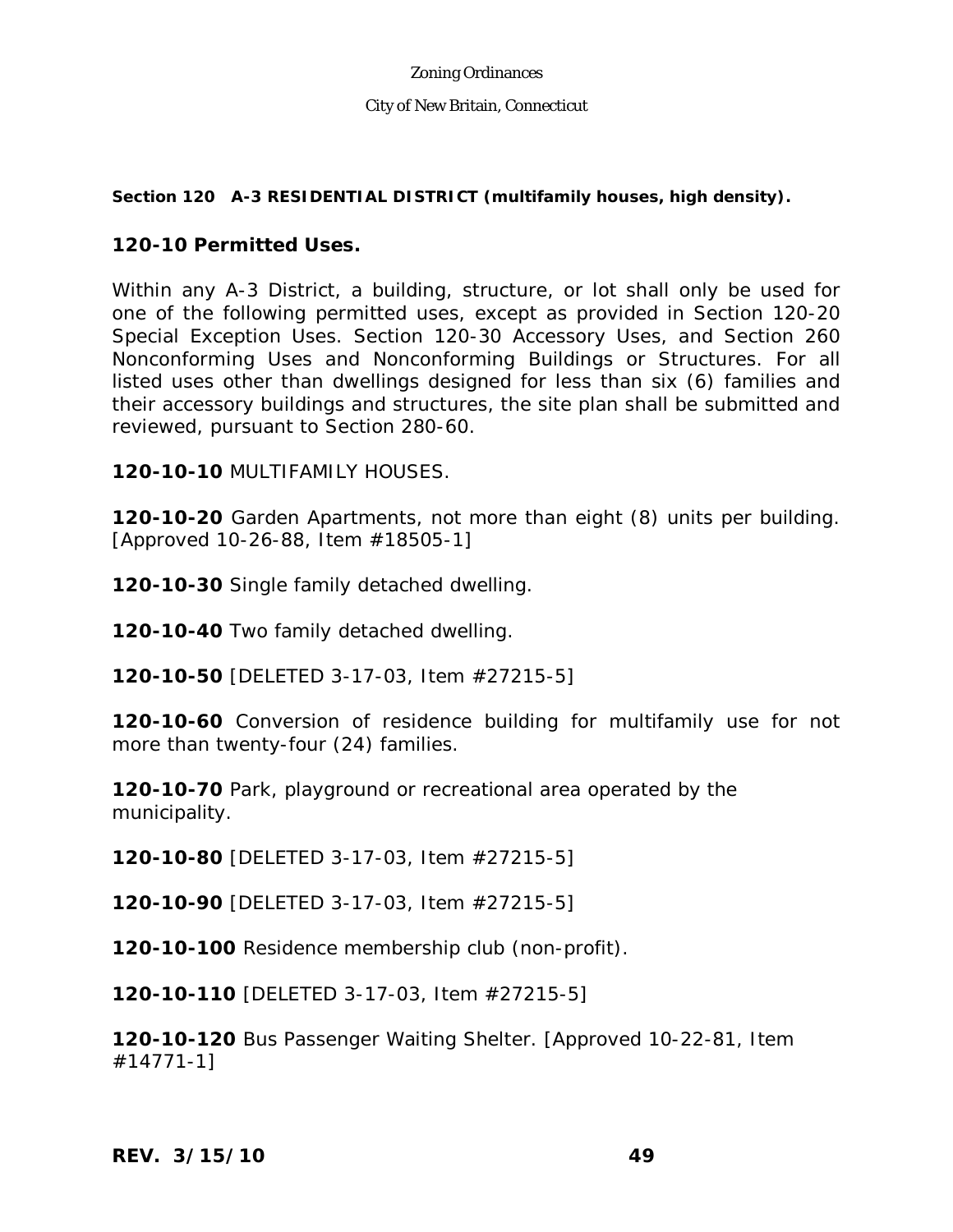## **120-20 Special Exception Uses.**

Within any A-3 Residential District, the following special exception uses shall be permitted, subject to approval by the Zoning Board of Appeals pursuant to Section 270-40, Special Exception Uses. For all listed special exception uses, the site plan shall be submitted and reviewed, pursuant to Section 280-60.

**120-20-10** [DELETED 10-26-88, Item #18505-1]

**120-20-20** College.

**120-20-30** Day camp.

**120-20-40** Funeral home.

**120-20-50** Hospital.

**120-20-60** Nursery school.

**120-20-70** Nursing home, convalescent home, rest home.

**120-20-80** Public utility facility.

**120-20-90** Gas utility facility.

**120-20-100** Church or similar place of worship, Sunday school, parish house, convent, monastery. [Approved 3-17-03, Item #27215-5]

**120-20-110** Professional Office Building [Approved 3-17-03, Item #27215- 5]

**120-20-120** Public or semi-public building for civic, political or recreational purposes. [Approved 3-17-03, Item #27215-5]

**120-20-130** School, public elementary or high, or a private school having a curriculum equivalent to that ordinarily given in such a public school. [Approved 3-17-03, Item #27215-5]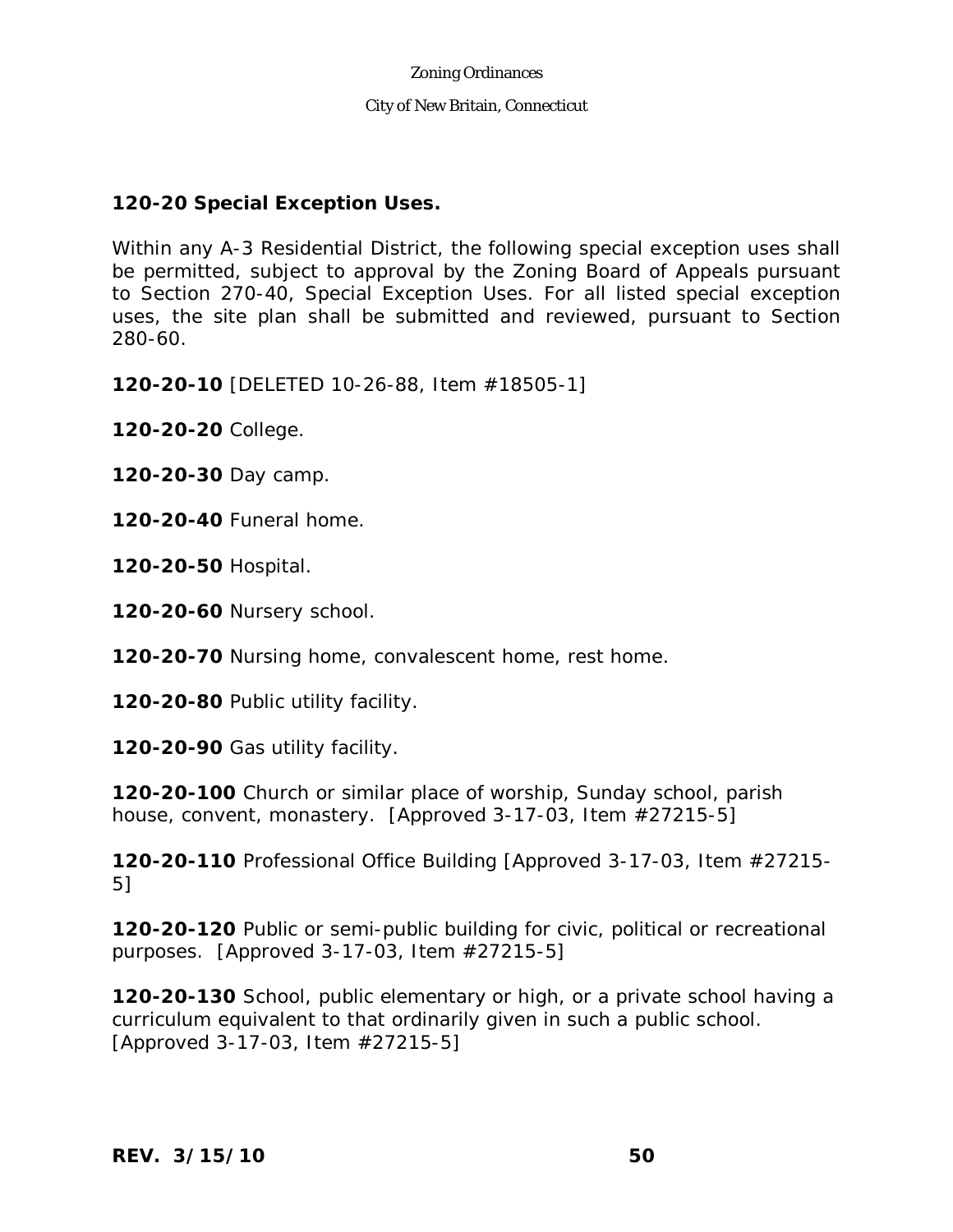### City of New Britain, Connecticut

## **120-30 Accessory Uses.**

Within any A-3 District, the following accessory uses shall be permitted, subject to the applicable provisions of Section 230.

**120-30-10** Customary accessory uses, buildings, or structures.

**120-30-20** Home occupation.

**120-30-30** Home professional office.

**120-30-40** Private garage, private parking area, pursuant to Section 240.

**120-30-50** Private swimming pool.

**120-30-60** DELETED. [Approved May 10, 2002, Item #26873-2]

**120-30-70** Signs, pursuant to Section 250.

# **120-40 Dimensional Regulations.**

Within any A-3 District, no building or structure shall be erected, nor any lot used, unless in conformity with the following schedule, except as modified by the provisions of Section 230, Supplemental Use and Dimensional Regulations, where applicable:

| 120-40-10    |                                                                                 | 10,000      |
|--------------|---------------------------------------------------------------------------------|-------------|
| 120-40-20    | [Approved 10-26-06, Item #18505-1]                                              | 1,750       |
| 120-40-21    | Open Space – minimum per dwelling unit – sq. ft                                 | 200         |
| 120-40-30    |                                                                                 | 1.60        |
| 120-40-40    | Lot Coverage -<br>% of total lot area occupied by main accessory buildings      | 35          |
| 120-40-50    |                                                                                 | 75          |
| 120-40-60    |                                                                                 | 90          |
| 120-40-70    | YARDS - MINIMUM (FT.)                                                           |             |
| 120-40-70.01 | Front                                                                           | 25          |
| 120-40-70.02 | $Side$ <sub>1</sub><br>Except that any structure over 2 stories in height shall | 10'<br>each |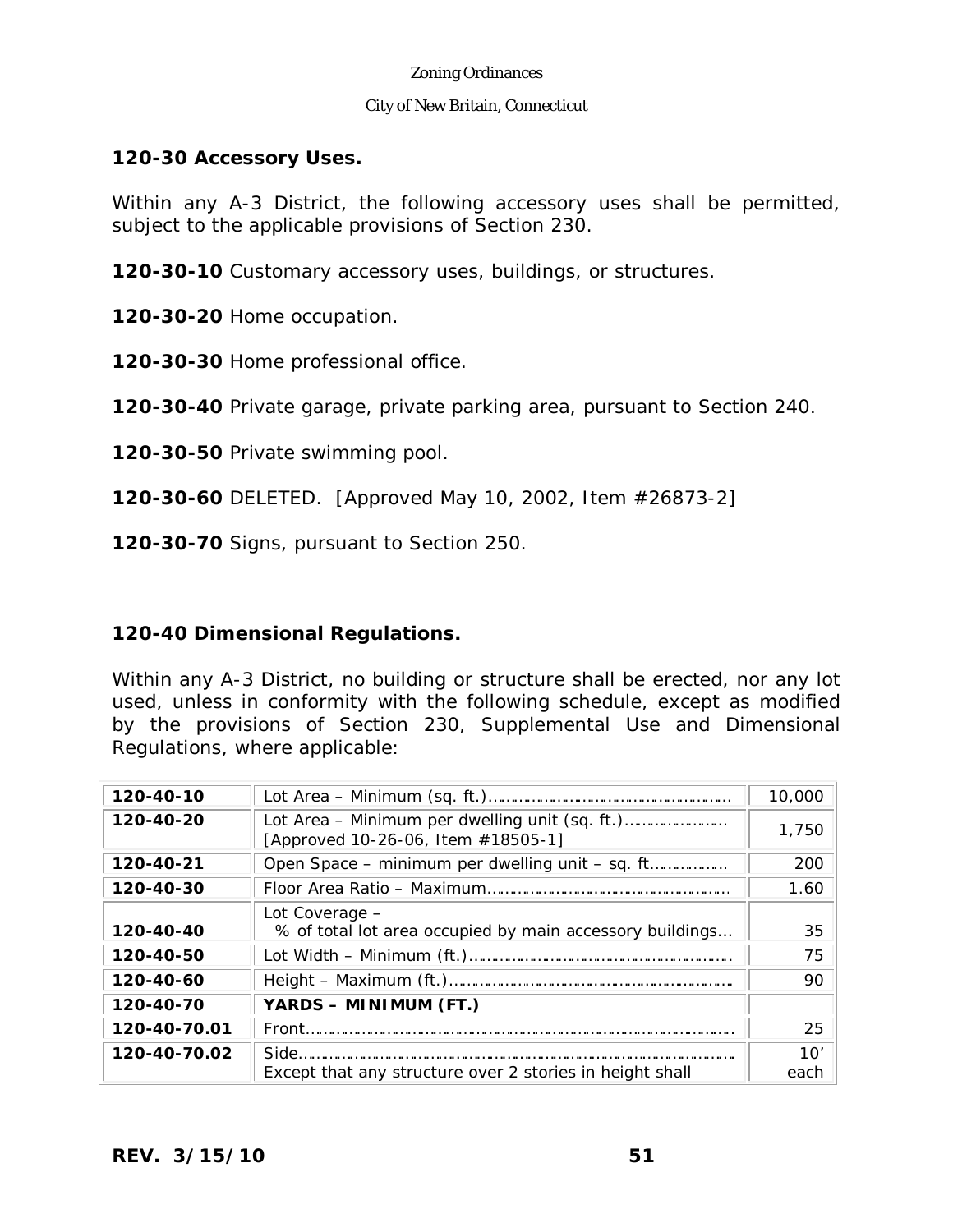# City of New Britain, Connecticut

|              | require 10 additional feet of side yard for each story or<br>portion thereof over 2 stories. [Approved 10-26-88, Item<br>#18505-1]                                                                                                 |                                |
|--------------|------------------------------------------------------------------------------------------------------------------------------------------------------------------------------------------------------------------------------------|--------------------------------|
| 120-40-70.03 | [Deleted 10-26-88, Item #18505-1]                                                                                                                                                                                                  | N/A                            |
| 120-40-70.04 | Side – abutting a side street on a corner lot<br>Except that any structure over 3 stories shall require 10<br>additional feet of side yard for each story or portion thereof<br>over 3 stories. [Approved 10-26-88, Item #18505-1] | 10                             |
| 120-40-70.05 |                                                                                                                                                                                                                                    | 25                             |
| 120-40-80    | <b>ACCESSORY BUILDINGS</b>                                                                                                                                                                                                         |                                |
| 120-40-80.01 | Coverage of required rear yard - Maximum - %                                                                                                                                                                                       |                                |
| 120-40-80.02 | Height in required rear yard - Maximum                                                                                                                                                                                             |                                |
| 120-40-80.03 |                                                                                                                                                                                                                                    | Same<br>as<br>required<br>vard |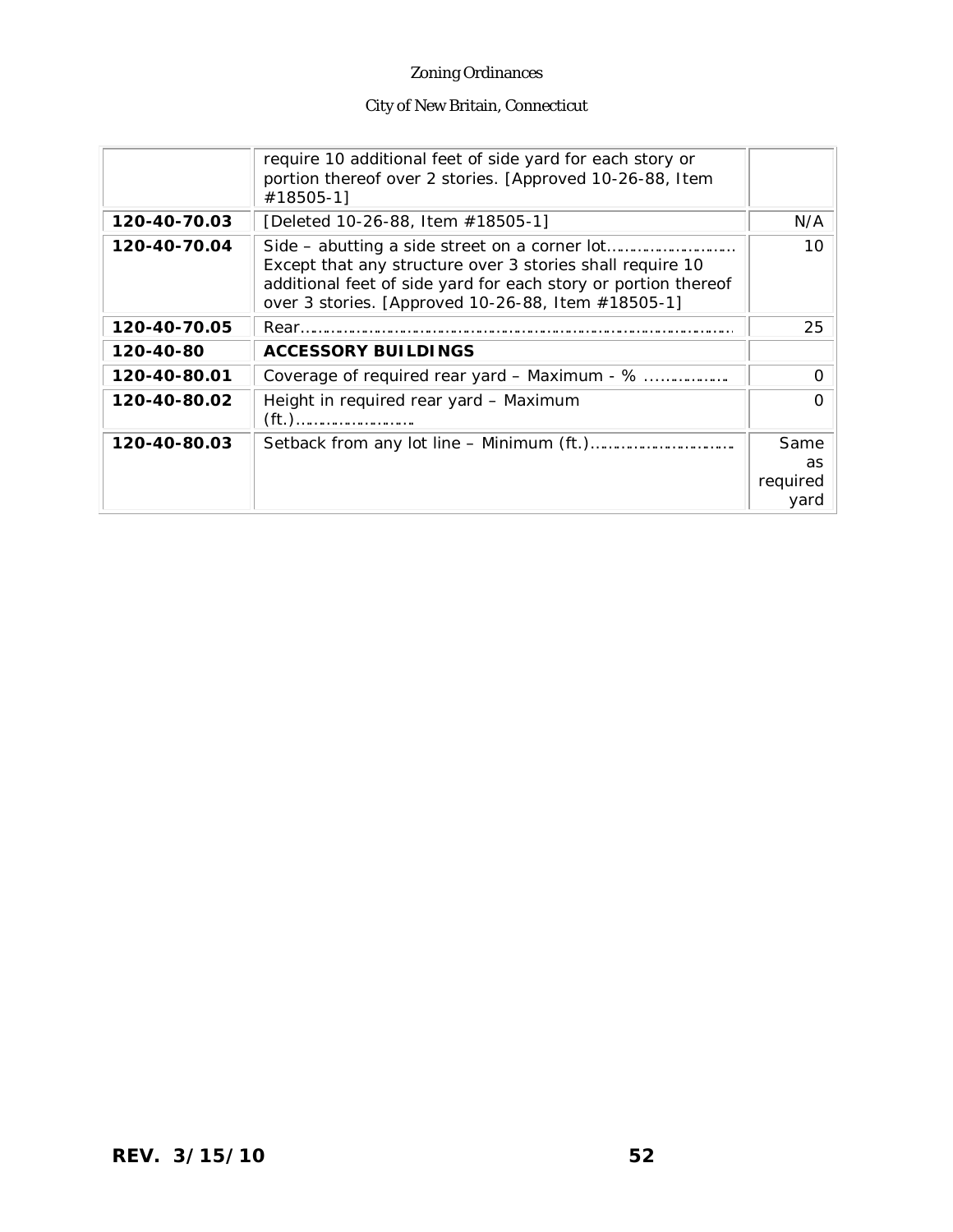City of New Britain, Connecticut

## **Section 125 SRD DISTRICT (Special Residential Design District)**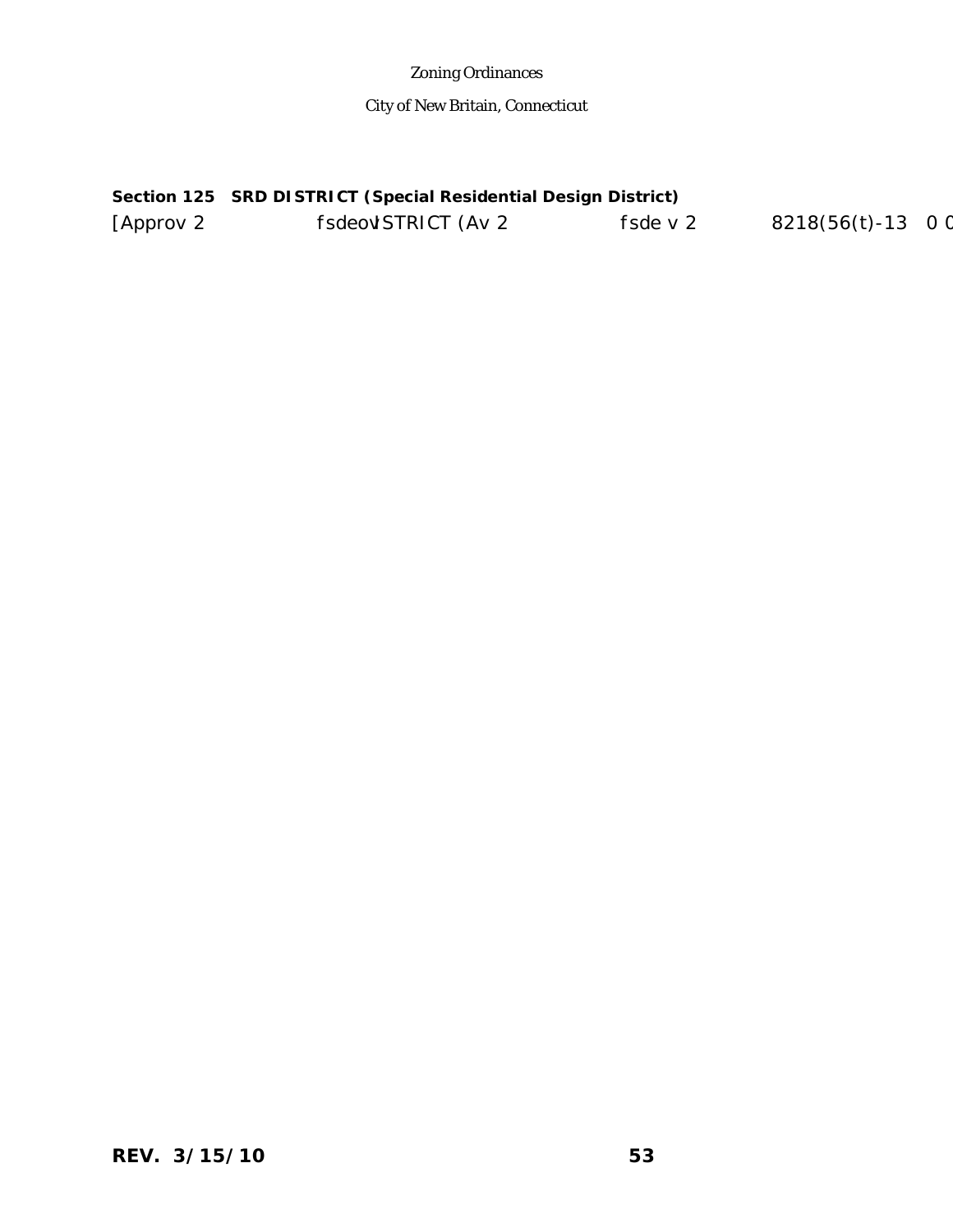# **125-40 Dimensional Regulations.**

Within any SRD District, no building or structure shall be erected, nor any lot used, unless in conformity with the following schedule, except as modified by provisions of Section 230, Supplemental Use and Dimensional Regulations.

| 125-40-10    |                                                                            | 200,000 |
|--------------|----------------------------------------------------------------------------|---------|
| 125-40-20    |                                                                            | 10,000  |
| 125-40-21    | Open Space - minimum of total development area                             | 25%     |
| 125-40-30    |                                                                            | .500    |
| 125-40-40    | Lot Coverage -<br>% of total lot area occupied by main accessory buildings | 20      |
| 125-40-50    |                                                                            | 90      |
| 125-40-60    | Height - Maximum (ft.) [Except when Section 230-10-                        | 90      |
| 125-40-70    | YARDS - MINIMUM (FT.)                                                      |         |
| 125-40-70.01 |                                                                            | 50      |
| 125-40-70.02 |                                                                            | 50      |
| 125-40-70.03 |                                                                            | 100     |
| 125-40-70.04 |                                                                            | 50      |
| 125-40-70.05 |                                                                            | 50      |
| 125-40-80    | <b>ACCESSORY BUILDINGS</b>                                                 |         |
| 125-40-80.01 | Coverage of required rear yard - Maximum - %                               | 20      |
| 125-40-80.02 |                                                                            | 15      |
| 125-40-80.03 |                                                                            | 25      |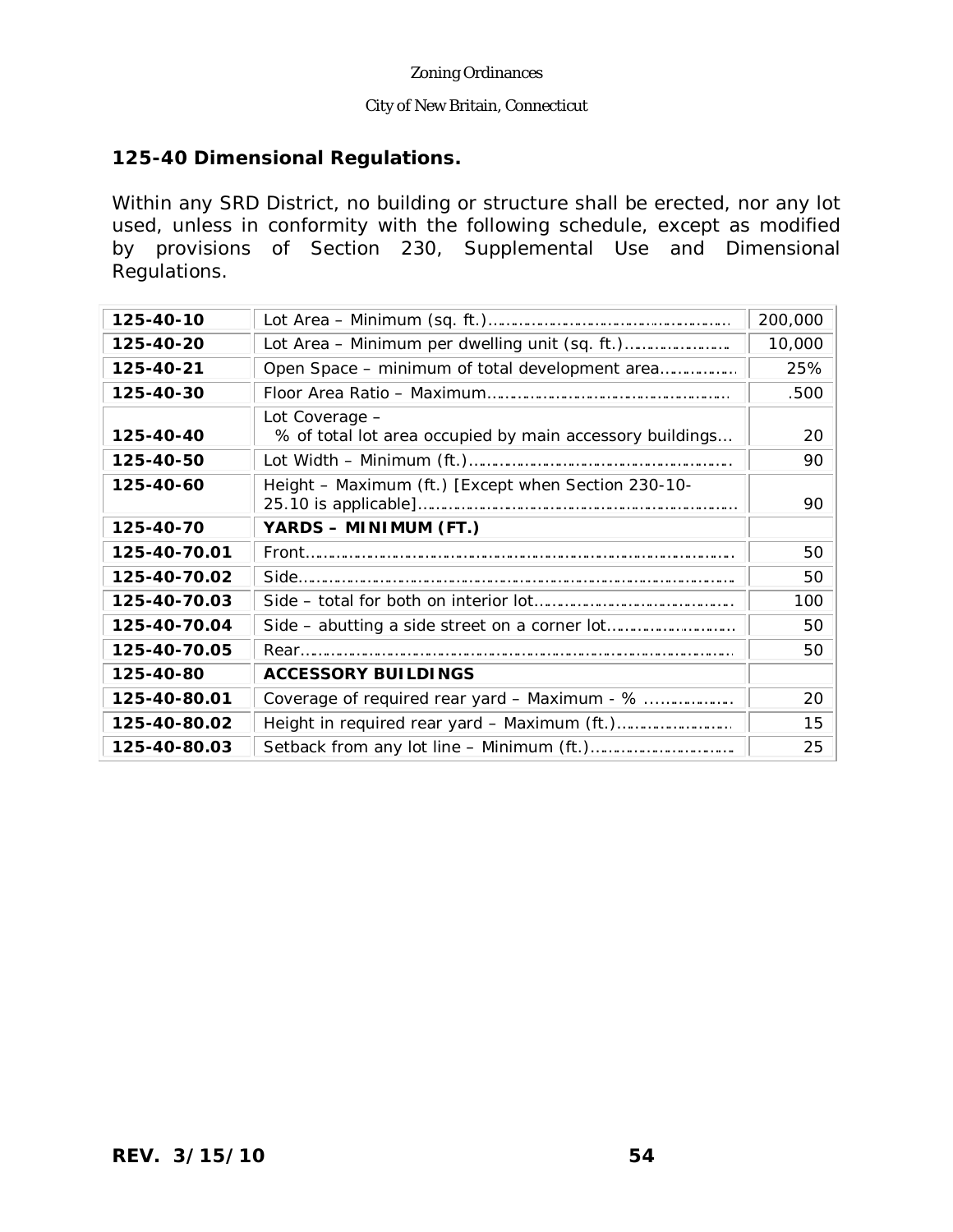## **Section 130 OP DISTRICT (office and public buildings).**

## **130-10 Permitted Uses.**

Within any OP District, a building, structure, or lot shall be used to for one or more of the following permitted uses, except as provided in Section 130-20 Special Exception Uses, Section 130-30 Accessory Uses, and Section 260 Nonconforming Uses and Nonconforming Buildings or Structures. For all listed uses other than dwellings designed for less than six (6) families and their accessory buildings and structures the site plan shall be submitted and reviewed pursuant to Section 280-60.

## **Residence Uses.**

**130-10-10** Garden Apartments, not more than eight (8) units per building. [Approved 10-26-88, Item #18505-1]

**130-10-20** Conversion of residence building for multifamily use for not more than six (6) families.

## **Community Facility Uses.**

**130-10-30** Church or similar place of worship, Sunday school, parish house convent, monastery.

**130-10-40** College, vocational school.

**130-10-50** Hospital.

**130-10-60** Medical clinic.

**130-10-70** Park, playground or recreational area operated by the municipality.

**130-10-80** Public or semi-public building for civic, political, social, or recreational purposes.

**130-10-90** School, public elementary or high, or a private school having a curriculum equivalent to that ordinarily given in such a public school.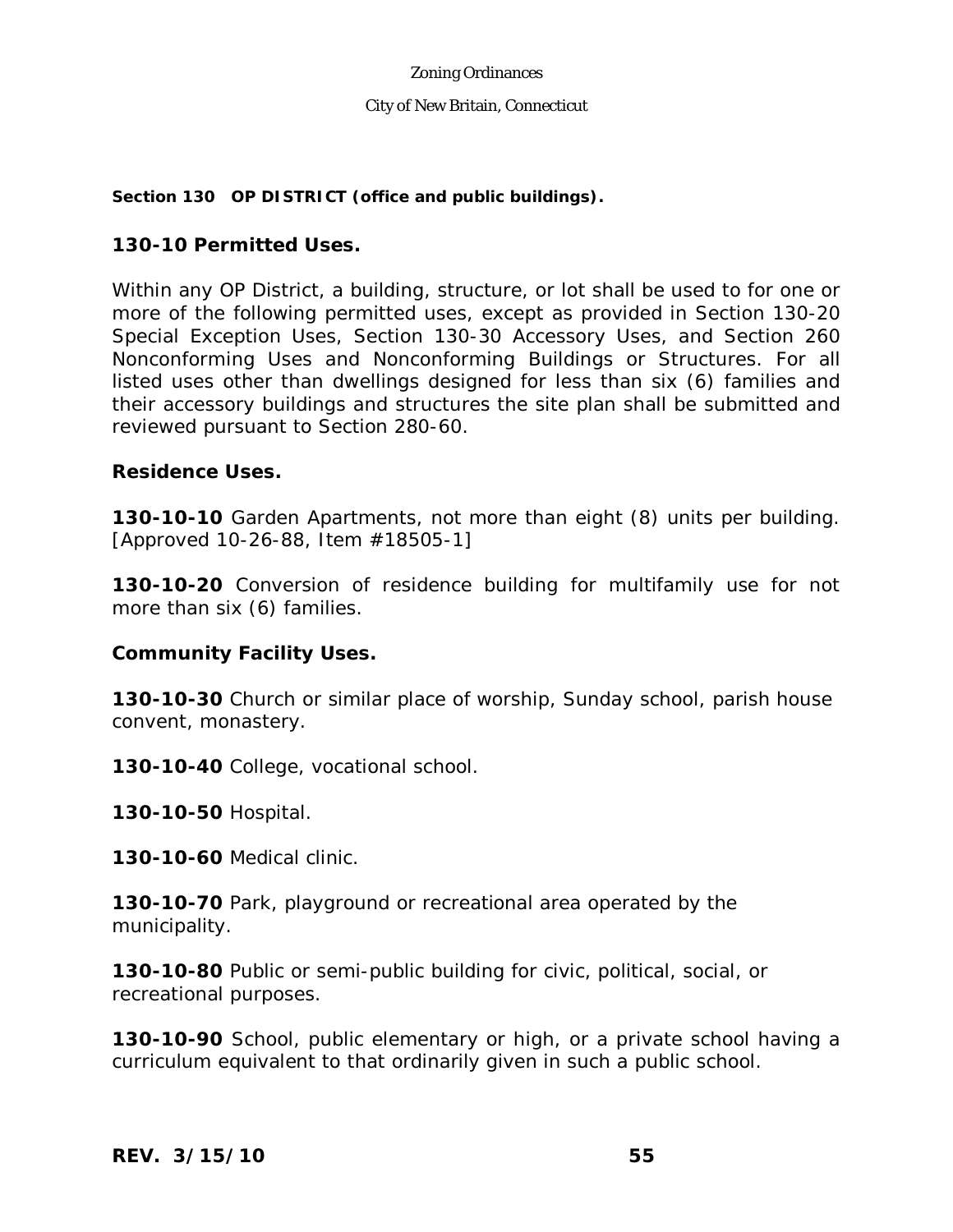#### City of New Britain, Connecticut

**130-10-91** Bus Passenger Waiting Shelter. [Approved 10-22-81, Item #14771-1]

**130-10-100** Funeral home.

**130-10-110** Office or office building: business, professional, utility, semipublic, or government.

**130-10-120** Bed and Breakfast Accommodations, operated by a resident manager and not exceeding a maximum of five (5) guest rooms, with accessory rear yard parking screened and landscaped so as to maintain a residential character. [Approved 7-16-01, Item #26484-2]

# **130-20 Special Exception Uses.**

Within any OP District, the following special exception uses shall be permitted subject to approval by the Zoning Board of Appeals pursuant to Section 270-40, Special Exception Uses. For all listed special exception uses, the site plan shall be submitted and reviewed, pursuant to Section 280-60:

## **Residence Uses.**

**130-20-10** Multifamily houses.

**130-20-15** DELETED [Approved 10-26-88, Item #18505-1]]

**Community Facilities.** 

**130-20-20** [DELETED 10-22-81, Item #14771-1]

**130-20-30** Cemetery.

**130-20-40** Club--membership, non-profit.

**130-20-50** Club--residence membership, non-profit.

**130-20-60** Day camp.

**130-20-70** Nursery school.

*REV. 3/15/10* **56**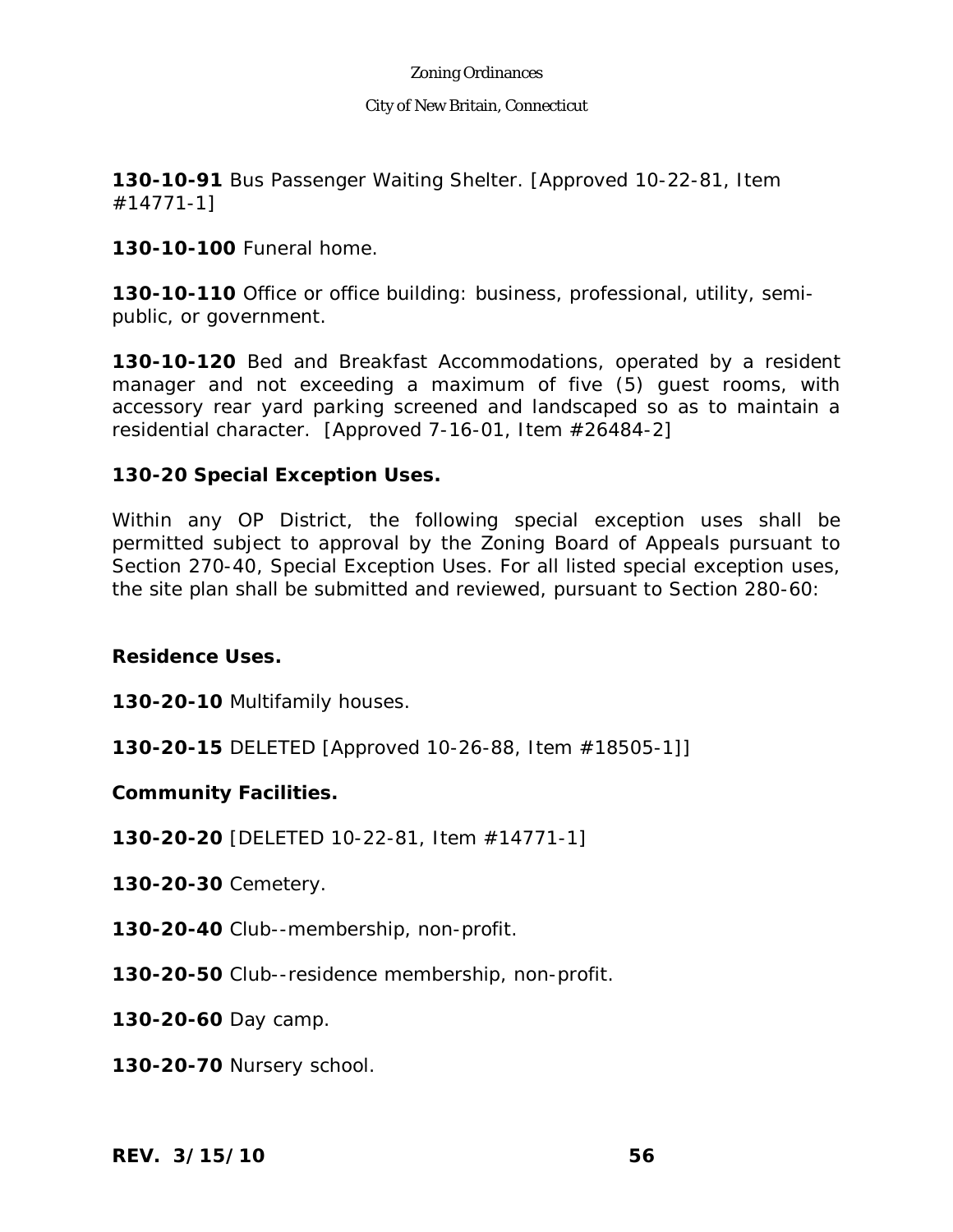### City of New Britain, Connecticut

**130-20-80** Nursing home, convalescent home, rest home.

**130-20-90** Parking garage--public, or off-street parking area--public.

**130-20-100** Public utility facility.

**130-20-101** Gas utility facility.

## **Business Uses.**

**130-20-110** Alcoholic liquor permit in connection with a club--membership, non-profit, or a club--residence membership, non-profit.

**130-20-111** Motel.

**130-20-120** Arena, assembly hall.

**130-20-130** Greenhouse.

**130-20-140** Radio or television station and/or studio.

**130-20-150** Restaurant.

## **130-30 Accessory Uses.**

Within any OP District, the following accessory uses shall be permitted, subject to the applicable provisions of Section 230:

**130-30-10** Caretaker's dwelling unit.

**130-30-20** Customary accessory uses, buildings or structures, exclusive of retail services and of industrial uses otherwise prohibited.

**130-30-30** Home occupation.

**130-30-40** Home professional office.

**130-30-50** Private parking garage or offstreet parking area, pursuant to Section 240.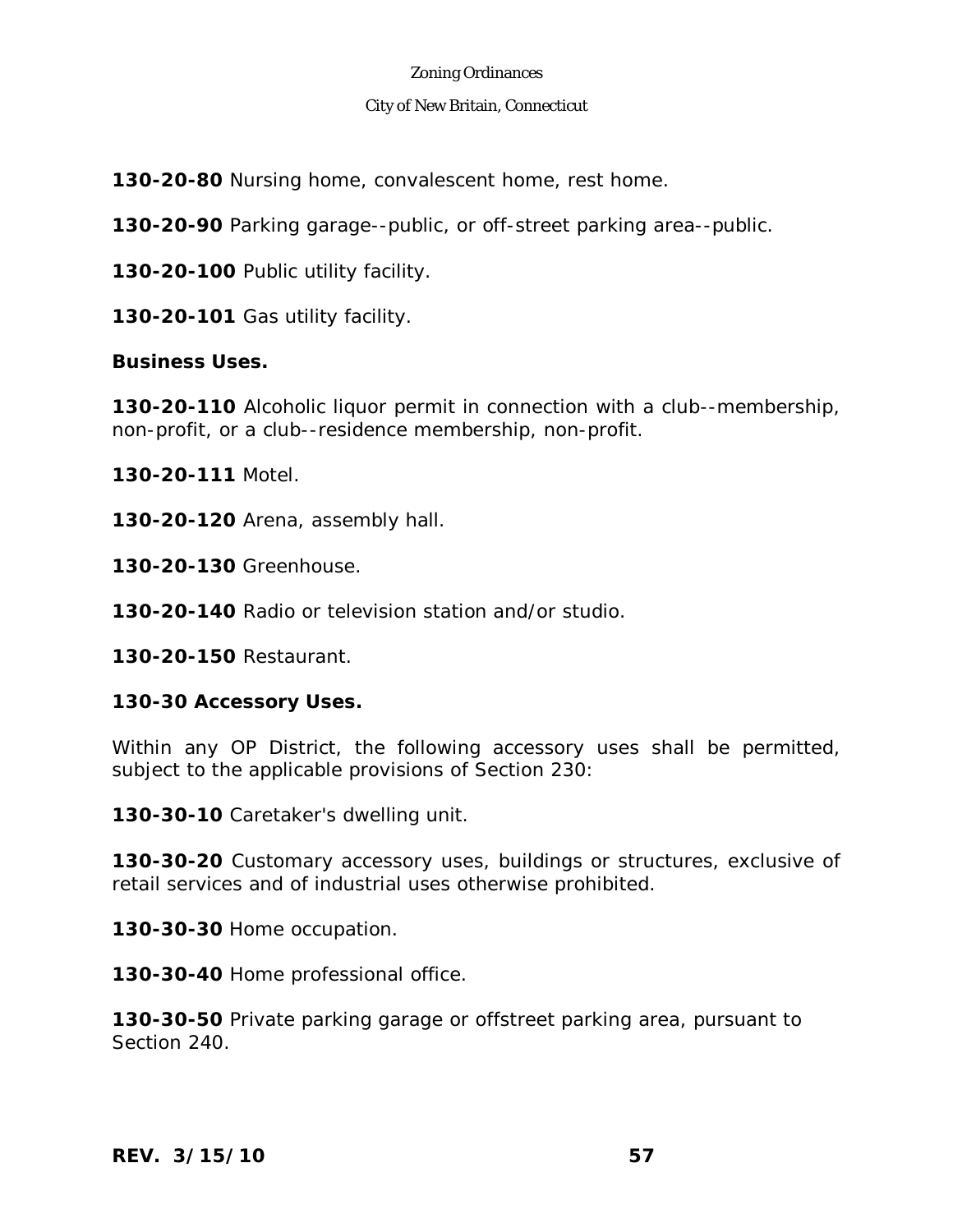#### City of New Britain, Connecticut

## **130-30-60** Signs, pursuant to Section 250.

**130-30-70** Swimming pool--private.

# **130-40 Dimensional Regulations.**

Within any OP District, no building or structure shall be erected, nor any lot used, unless in conformity with the following schedule, except as modified by the provisions of Section 230, Supplemental Use and Dimensional Regulations, where applicable:

| 130-40-10    |                                                                                                                                                                                                                                           | 5,000       |
|--------------|-------------------------------------------------------------------------------------------------------------------------------------------------------------------------------------------------------------------------------------------|-------------|
| 130-40-20    | Lot Area -                                                                                                                                                                                                                                | 3,000       |
| 130-40-21    | Open Space - minimum per dwelling unit - sq. ft.                                                                                                                                                                                          | 200         |
| 130-40-30    |                                                                                                                                                                                                                                           | 300         |
| 130-40-40    | Lot Coverage -<br>% of total lot area occupied by main accessory buildings                                                                                                                                                                | 35          |
| 130-40-50    |                                                                                                                                                                                                                                           | 50          |
| 130-40-60    |                                                                                                                                                                                                                                           | 90          |
| 130-40-70    | YARDS - MINIMUM (FT.)                                                                                                                                                                                                                     |             |
| 130-40-70.01 |                                                                                                                                                                                                                                           | 20          |
| 130-40-70.02 | Except that any structure over 2 stories shall require 10<br>additional feet of side yard for each story or portion thereof<br>over 2 stories [Approved 10-26-88, Item #18505-1]                                                          | 10'<br>each |
| 130-40-70.03 | [Deleted 10-26-88, Item #18505-1]                                                                                                                                                                                                         | N/A         |
| 130-40-70.04 | Side – minimum abutting a side street on a corner lot<br>Except that any structure over 2 stories shall require 10<br>additional feet of side yard for each story or portion thereof<br>over 2 stories [Approved 10-26-88, Item #18505-1] | 10'         |
| 130-40-70.05 |                                                                                                                                                                                                                                           | 25          |
| 130-40-80    | <b>ACCESSORY BUILDINGS</b>                                                                                                                                                                                                                |             |
| 130-40-80.01 | Coverage of required rear yard - Maximum - %                                                                                                                                                                                              | 35          |
| 130-40-80.02 | Height in required rear yard - Maximum                                                                                                                                                                                                    | 15          |
| 130-40-80.03 |                                                                                                                                                                                                                                           | 3           |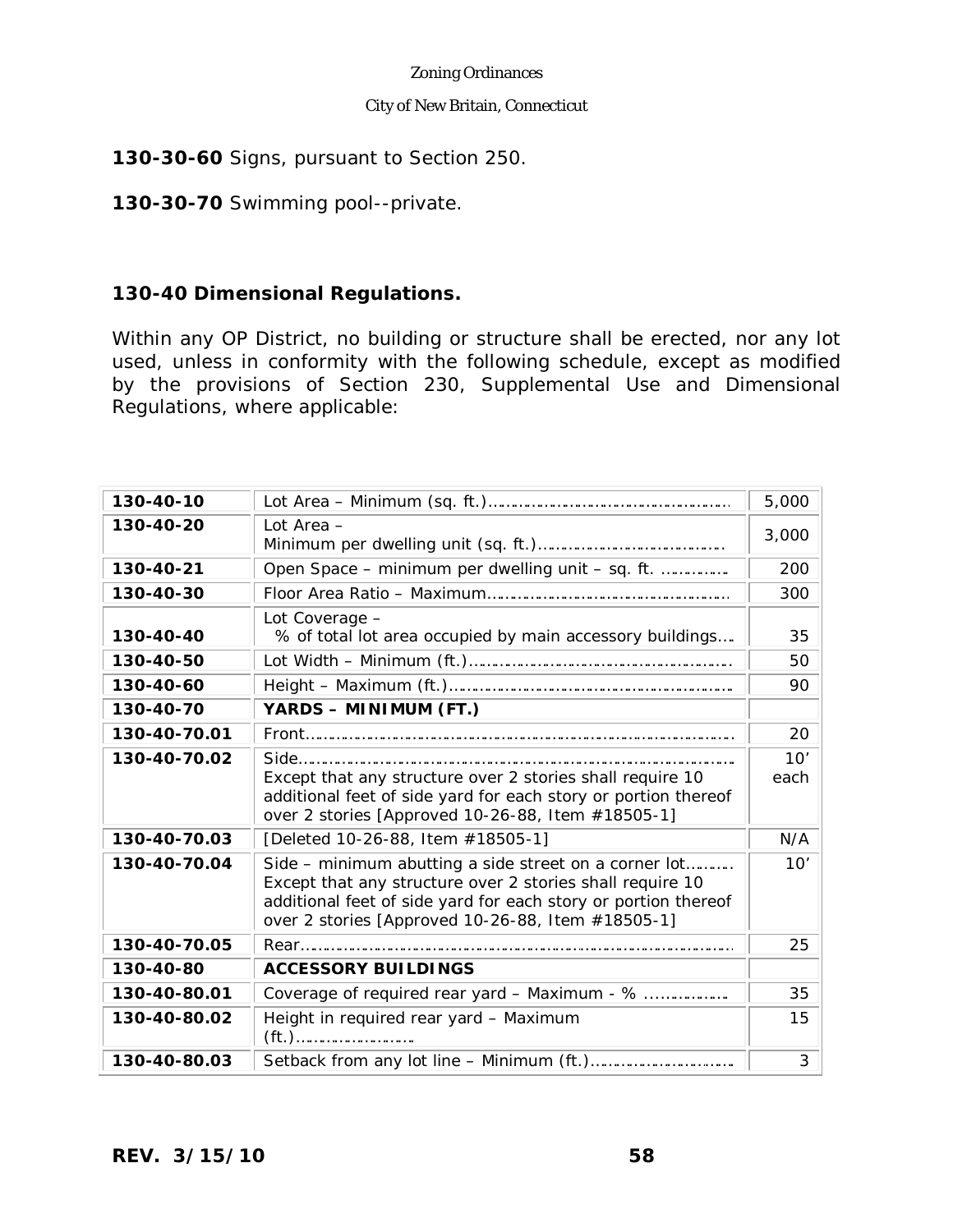# **Section 135 RO DISTRICT (Residential and Office)**

[Approved 2-21-86, Item #17164-1]

# **135-10 Permitted Uses.**

Within any RO District, a building, structure, or lot shall only be used for one or more of the following permitted uses, except as provided in Section 135- 20 Special Exception Uses, Section 135-30 Accessory Uses, and Section 260 Nonconforming Uses and Nonconforming Buildings or Structures. For all listed uses other than dwellings designed for less than six (6) families and their accessory building and structures, the site plan shall be submitted and reviewed pursuant to Section 280-60.

# **Residence Uses.**

**135-10-10** Single family detached dwelling.

**135-10-20** Two family detached dwelling.

## **Business Uses.**

**135-10-30** Professional office building.

**135-10-40** Bed and Breakfast Accommodations, operated by a resident manager and not exceeding a maximum of five (5) guest rooms, with accessory rear yard parking and landscaped so as to maintain a residential character. [Approved 7-16-01, Item #26484-2]

# **135-20 Special Exception Uses.**

Within any RO District, the following special exception uses shall be permitted, subject to approval by the Zoning Board of Appeals pursuant to Section 270-40, Special Exception Uses. For all listed special exception uses, the site plan shall be submitted and reviewed pursuant to Section 280-60:

## **Residence Uses.**

**135-20-10** Conversion of single family or two family for not more than three (3) family.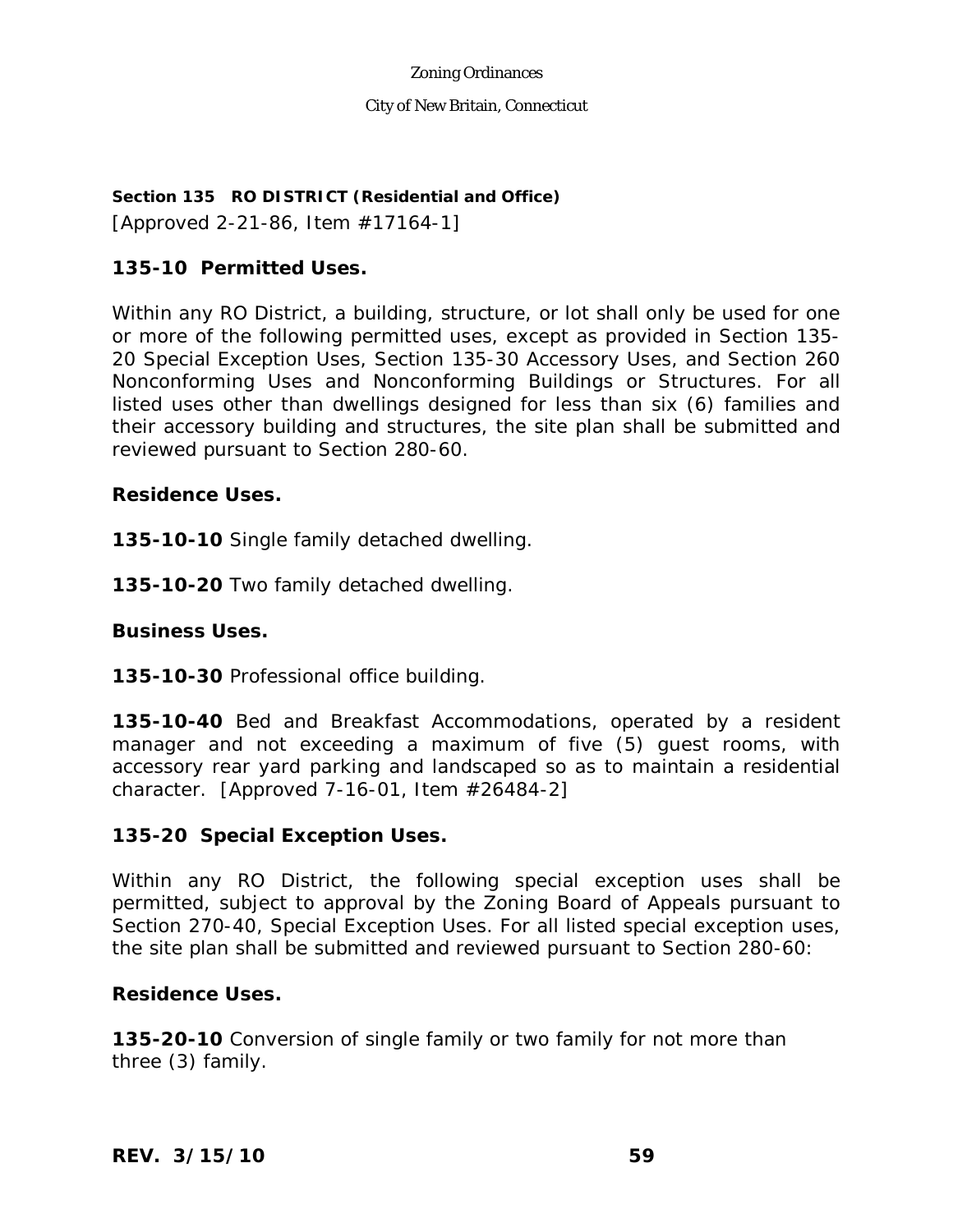### City of New Britain, Connecticut

## **135-30 Accessory Uses.**

Within any RO District, the following accessory uses shall be permitted, subject to the applicable provisions of Section 230:

**135-30-10** Caretakers dwelling unit.

**135-30-20** Customary accessory uses, buildings or structures exclusive of retail services and of industrial uses otherwise prohibited.

**135-30-30** Home occupation.

**135-30-40** Home professional office.

**135-30-50** Offstreet parking area, pursuant to Section 240.

**135-30-60** Signs, pursuant to Section 250.

**135-30-70** Swimming pool-private.

# **135-40 Dimensional Regulations.**

Within any RO District, no building or structure shall be erected, nor any lot used unless in conformity with the following schedule, except as modified by the provisions of Section 230, Supplemental Use and Dimensional Regulations, where applicable:

| 135-40-10    |                                                          | 7,000 |
|--------------|----------------------------------------------------------|-------|
| 135-40-20    |                                                          | 3,500 |
| 135-40-21    | Open Space – minimum per dwelling unit – sq. ft.         | 200   |
| 135-40-30    |                                                          | .750  |
|              | Lot Coverage -                                           |       |
| 135-40-40    | % of total lot area occupied by main accessory buildings | 30    |
| 135-40-50    |                                                          | 60    |
| 135-40-60    |                                                          | 40    |
| 135-40-70    | YARDS - MINIMUM (FT.)                                    |       |
| 135-40-70.01 |                                                          | 25    |
| 135-40-70.02 |                                                          | 5     |
| 135-40-70.03 |                                                          | 15    |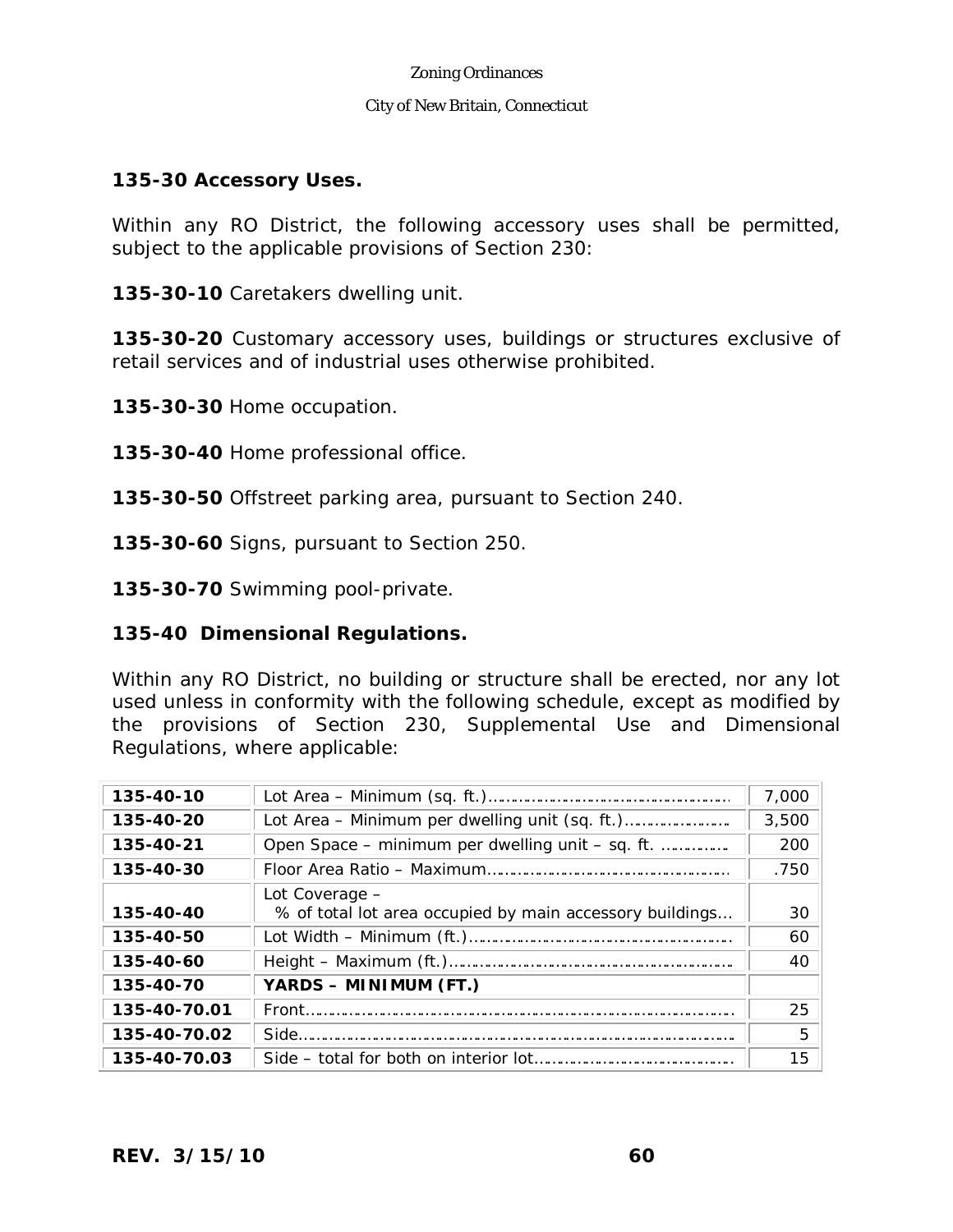# City of New Britain, Connecticut

| 135-40-70.04 |                                              |    |
|--------------|----------------------------------------------|----|
| 135-40-70.05 |                                              | 25 |
| 135-40-80    | <b>ACCESSORY BUILDINGS</b>                   |    |
| 135-40-80.01 | Coverage of required rear yard – Maximum - % | 35 |
| 135-40-80.02 |                                              | 20 |
| 135-40-80.03 |                                              |    |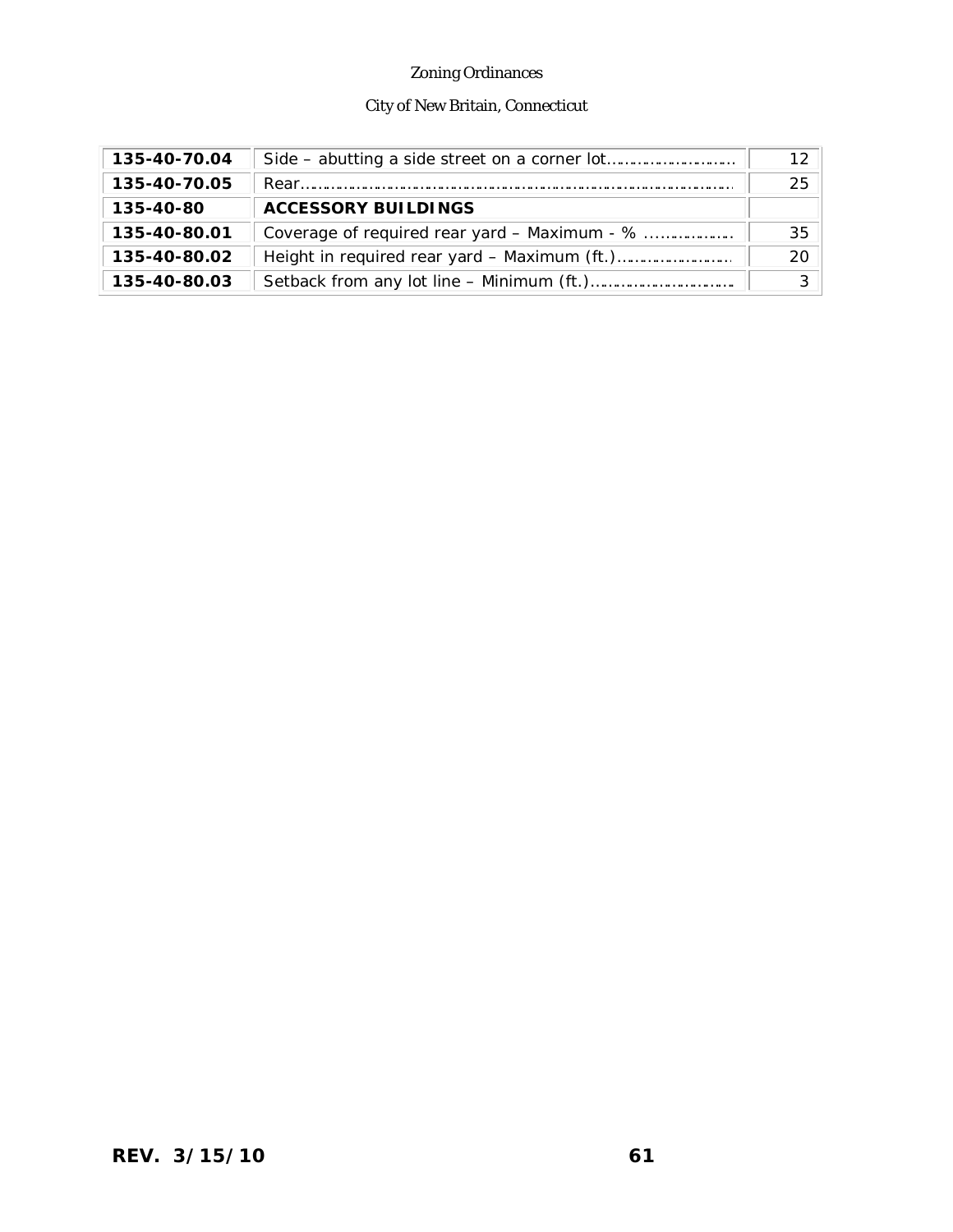#### City of New Britain, Connecticut

### **Section 140 B-1 DISTRICT (neighborhood business).**

## **140-10 Permitted Uses.**

Within any B-1 District, a building, structure, or lot shall only be used for one or more of the following permitted uses, except as provided in Section 140-20 Special Exception Uses, Section 140-30 Accessory Uses, and Section 260 Nonconforming Uses and Nonconforming Buildings or Structures. For all listed uses, the site plan shall be submitted and reviewed pursuant to Section 280-60. The maximum floor area per establishment, except for a public or semi-public building or structure, shall not exceed 5,000 sq.ft. in this B-1 District.

## **Community Facility Uses.**

**140-10-10** Church or similar place of worship, Sunday school, parish house, convent, monastery.

**140-10-20** Park, playground or recreational area operated by the municipality.

**140-10-30** Public or semi-public building for civic, political, social, or recreational

**140-10-31** Public utility facility.

**140-10-32** Bus Passenger Waiting Shelter. [Approved 10-22-81, Item #14771-1]

## **Business Uses.**

**140-10-40** Bank, savings and loan association.

**140-10-50** Office or office building: business, professional, utility, semipublic, or government.

**140-10-60** Personal service shop: barber shop, beauty parlor, pet shop, dry cleaner or laundry of not more than 4,000 sq. ft. including self-service establishment, and other similar services to the consumer.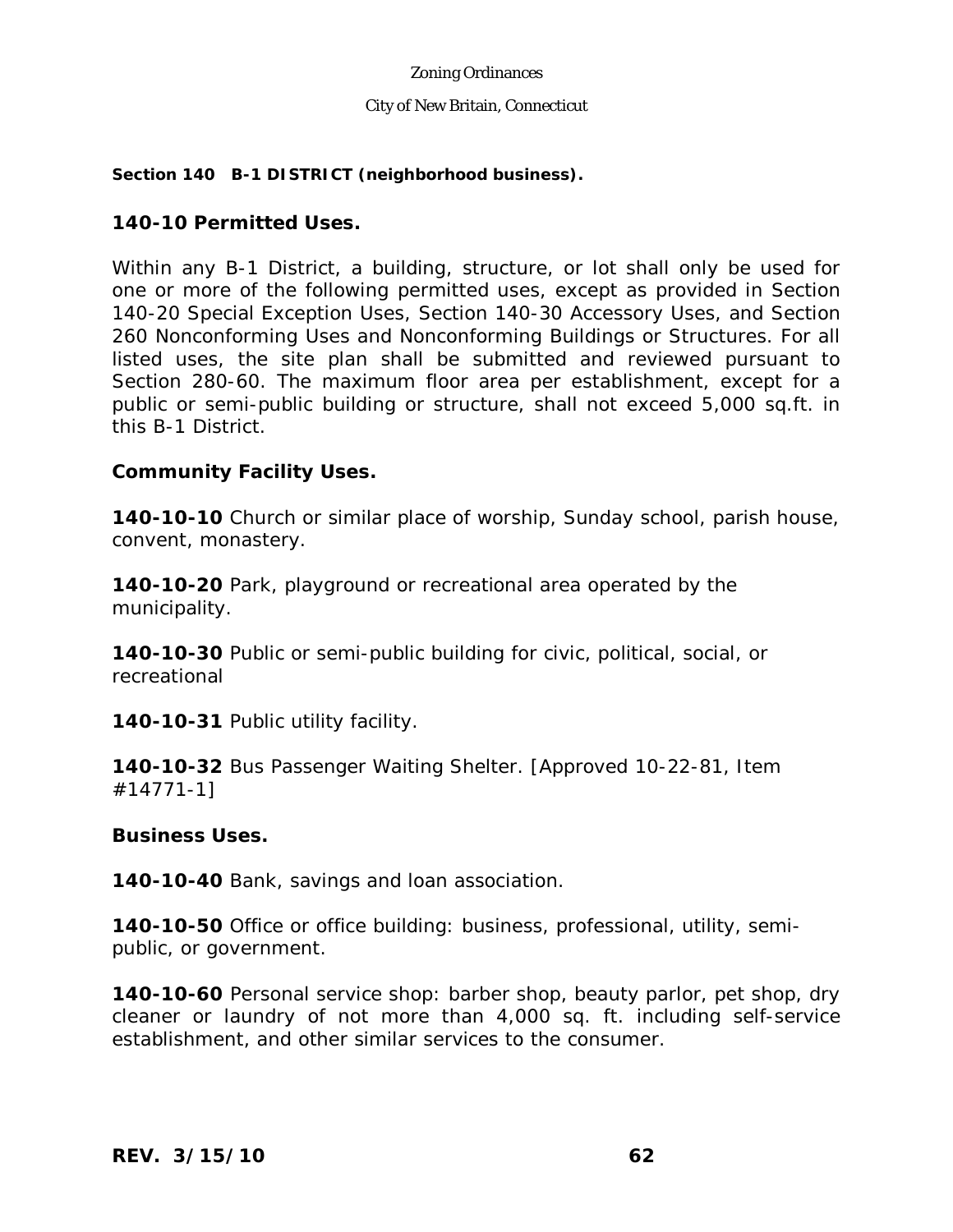### City of New Britain, Connecticut

# **140-10-70** Restaurant.

**140-10-80** Retail store not otherwise classified.

**140-10-90** Shop for custom work, or for making articles to be sold only at retail on the premises.

# **140-20 Special Exception Uses.**

Within any B-1 District, the following special exception uses shall be permitted, subject to approval by the Zoning Board of Appeals pursuant to Section 270-40. Special Exception Uses. For all listed special exception uses, the site plan shall be submitted and reviewed, pursuant to Section 280-60.

# **Community Facilities.**

**140-20-10** [DELETED 10-22-81, Item #14771-1]

**140-20-20** Club--membership, non-profit.

**140-20-30** Nursery school.

**140-20-40** Gas utility facility.

## **Business Uses.**

**140-20-50** Alcoholic liquor permit location in connection with a permitted use or a special exception use.

**140-20-60** Gasoline station.

**140-20-70** Massage Establishment. [Approved 1-19-79, Item #13217-3]

# **140-30 Accessory Uses.**

Within any B-1 District, the following accessory uses shall be permitted, subject to the applicable provisions of Section 230:

**140-30-10** Customary accessory uses, buildings or structures, exclusive of retail services and of industrial uses otherwise prohibited.

*REV. 3/15/10* **63**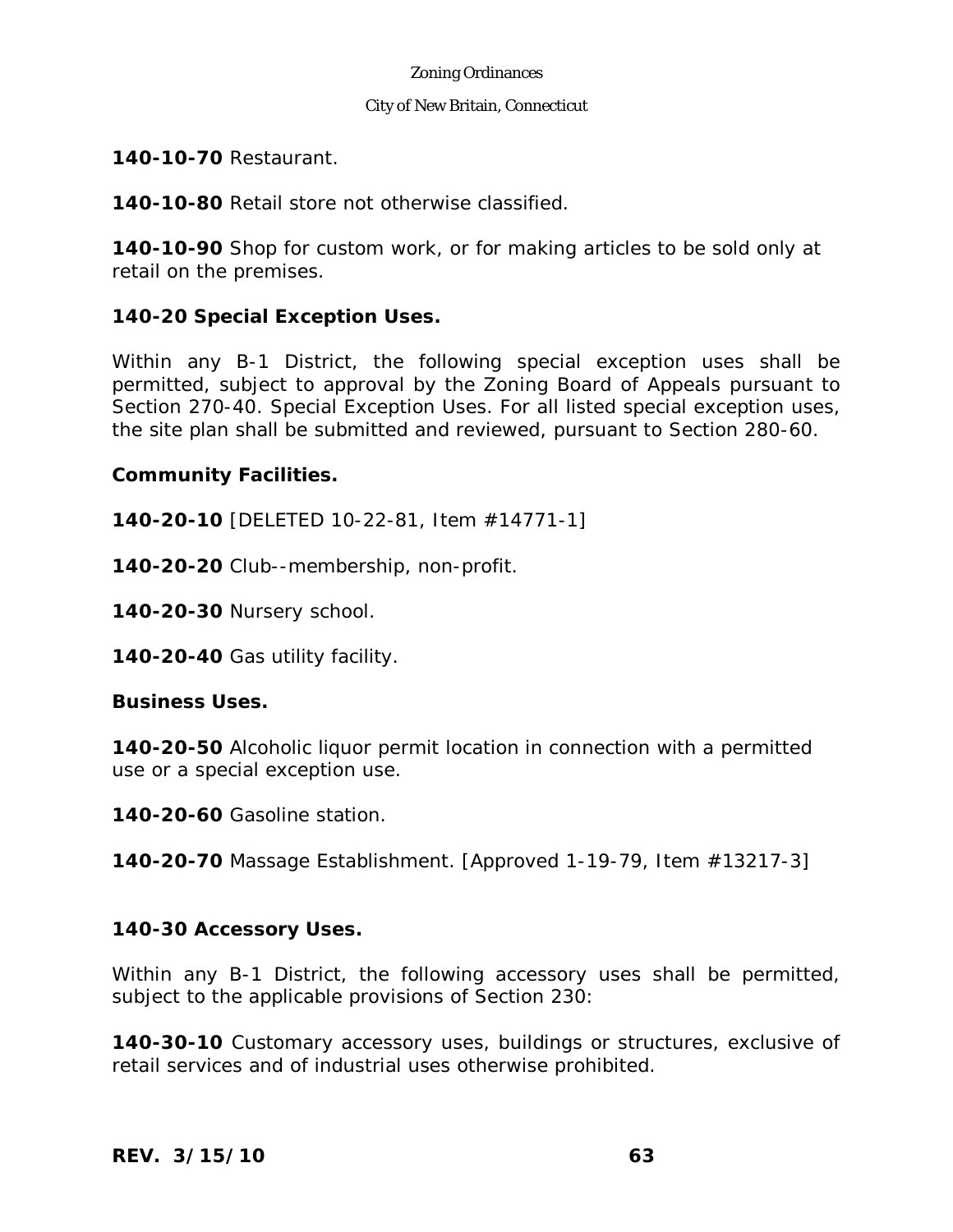### City of New Britain, Connecticut

**140-30-20** Private parking garage or offstreet parking area, pursuant to Section 240.

**140-30-30** Signs, pursuant to Section 250.

**140-30-40** Swimming pool.

# **140-40 Dimensional Regulations.**

Within any B-1 District, no building or structure shall be erected, nor any lot used, unless in conformity with the following schedule, except as modified by the provisions of Section 230, Supplemental Use and Dimensional Regulations, where applicable:

| 140-40-10    |                                                                            | 5,000            |
|--------------|----------------------------------------------------------------------------|------------------|
| 140-40-20    |                                                                            | Not<br>permitted |
| 140-40-30    |                                                                            | .70              |
| 140-40-40    | Lot Coverage -<br>% of total lot area occupied by main accessory buildings | 35               |
| 140-40-50    |                                                                            | 50               |
| 140-40-60    |                                                                            | 30               |
| 140-40-70    | YARDS - MINIMUM (FT.)                                                      |                  |
| 140-40-70.01 |                                                                            | 40               |
| 140-40-70.02 |                                                                            | 10               |
| 140-40-70.03 |                                                                            | 20               |
| 140-40-70.04 |                                                                            | 40               |
| 140-40-70.05 |                                                                            | 20               |
| 140-40-80    | <b>ACCESSORY BUILDINGS</b>                                                 |                  |
| 140-40-80.01 | Coverage of required rear yard - Maximum - %                               | 20               |
| 140-40-80.02 |                                                                            | 15               |
| 140-40-80.03 |                                                                            | 5                |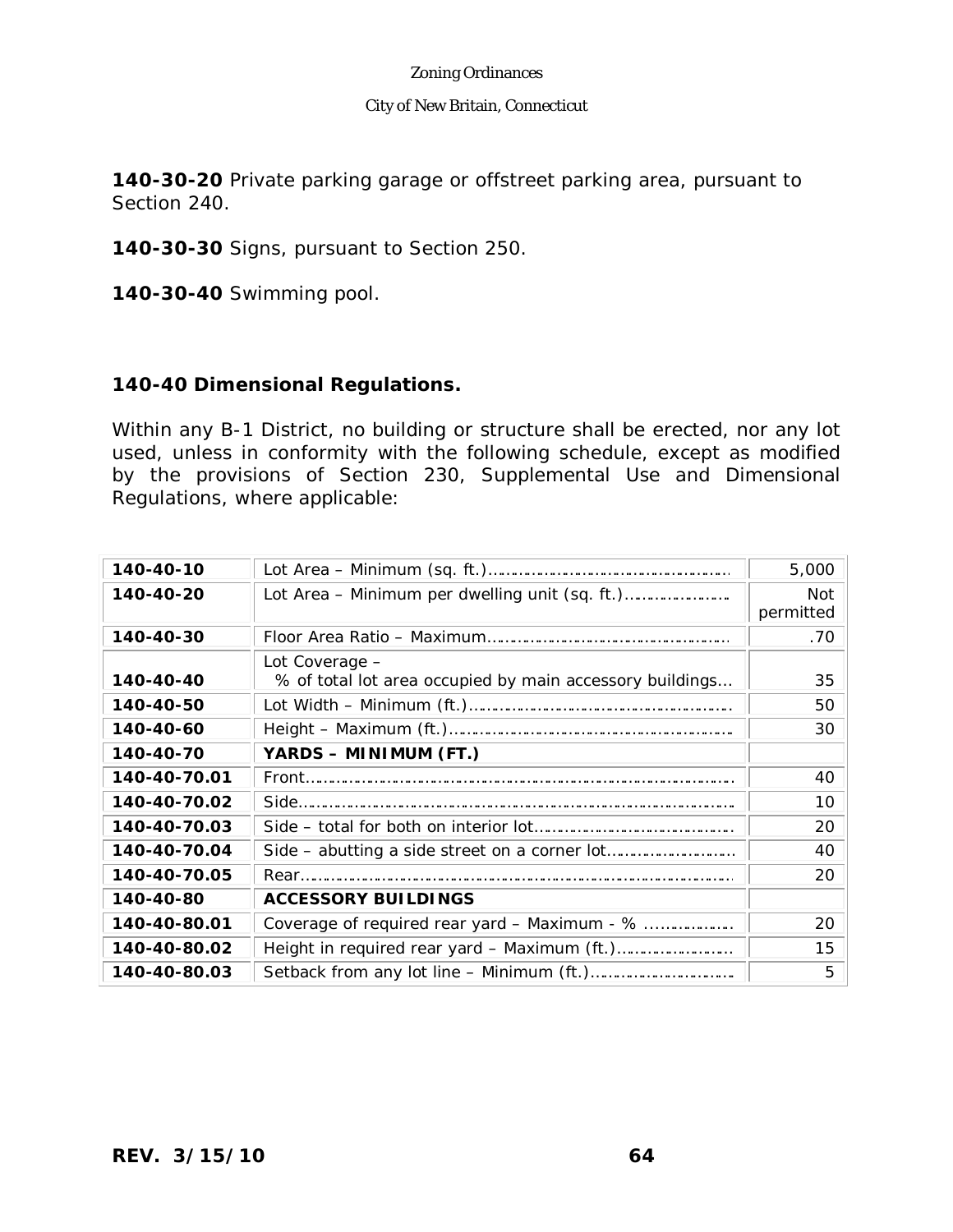#### City of New Britain, Connecticut

#### **Section 145 B-1R DISTRICT (Neighborhood Business Revitalization)**

[Approved 2-23-06, Item #28899-2]

#### **145-10 Permitted Uses.**

Within any B-1R District, a building, structure, or lot shall only be used for one of the following permitted uses, except as provided in Section 145-20 Special Exception Uses; Section 145-30 Accessory Uses; and Section 260 Nonconforming Uses and Nonconforming Buildings or Structures. For all listed uses other than a single family or two family detached dwelling, the site plan shall be submitted and reviewed, pursuant to Section 280-60.

**145-10-10**Two family detached dwelling.

**145-10-20**Single family detached dwelling.

**145-10-30** Conversion from single family detached dwelling to two family detached dwelling.

**145-10-40** Conversion of an existing multi-family house, which is nonconforming due to an excessive number of dwelling units and/or inadequate off-street parking or open space, into a multifamily house containing fewer dwelling units, but which is still nonconforming to the provisions of these ordinances.

**145-10-50** Public park, playground or recreational area.

**145-10-60** Bus Passenger Waiting Shelter.

#### **145-20 Special Exception Uses.**

Within any B-1R District, the following special exception uses shall be permitted, subject to approval by the Zoning Board of Appeals pursuant to Section 270-4d n -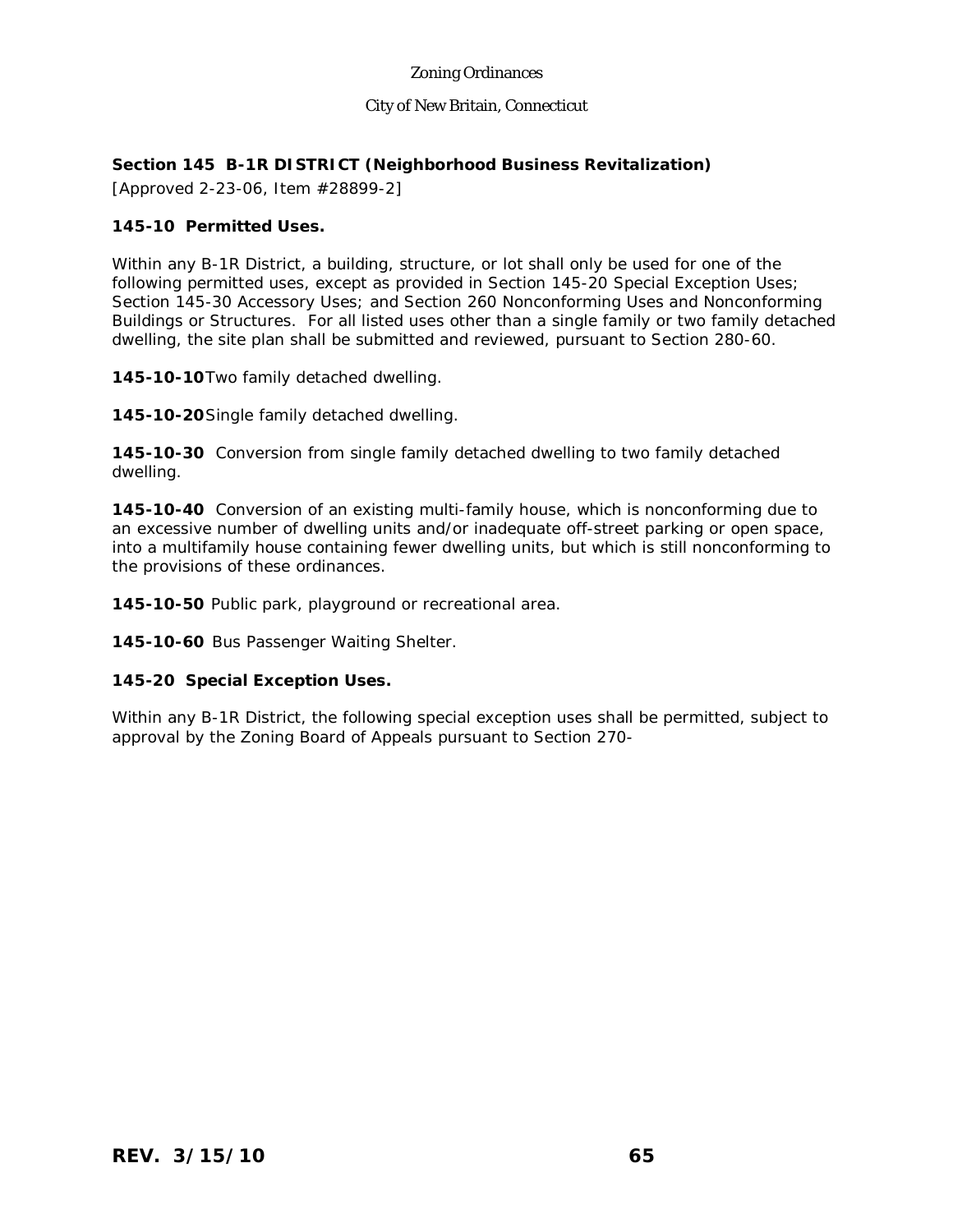#### City of New Britain, Connecticut

**145-20-50** Bank, credit union, savings and loan association, etc., not exceeding 3,000 square feet in gross floor area, and excluding any with drive-through facilities.

**145-20-60** Office or office building, not exceeding 3,000 square feet in gross floor area, for business use by public, semi-public, or government entities or by individuals or firms providing professional services such as: accountants; financial advisors; lawyers; architects; engineers; surveyors; real estate or insurance brokers or agents; and other similar business professions.

**145-20-70** Medical, dental and optician's offices and health care clinics, not exceeding 3,000 square feet in gross floor area, and excluding any facility intended for overnight patient care.

**140-20-80** Grocery store, convenience store, delicatessens, bakery, or similar food store, not exceeding 2,000 square feet in gross floor area, and including the service of food, only within a building at a counter or at tables as an accessory use.

**145-20-90** Retail store, not exceeding 2,000 square feet in gross floor area, which sells one or more types of merchandise for personal or household use, such as: books; stationery; clothing; dry goods; baked goods; flowers; jewelry; newspapers; magazines; audio records, cassettes and/or cd's or dvd's; and other such consumer goods.

**145-20-100** Restaurant or café, including both sit-down and take-out establishments, not exceeding 3,000 square feet in gross floor area, and including catering service or outdoor dining as an accessory use, but excluding restaurants with drive-through service or food service to parking lots.

**145-20-110** Personal service shop, not exceeding 2,000 square feet in gross are, including such businesses as barber shops, beauty parlors, nail salons, tailors, shoe repair, and other similar shops providing services to the consumer.

**145-20-120** Pharmacy or drug store, not exceeding 3,000 square feet in gross floor area.

**145-20-130** Retail dry cleaners or retail laundry establishments, not exceeding 2,000 square feet in gross floor area, including self service or coin-operated laundries or Laundromats, provided that all such establishments must be continuously attended by an employee during all periods when the business is open to the public.

#### **Residential Uses.**

**145-20-140** Mixed use, apartments over first-story, or first and second story, non residential uses, or in a separate building, subject to the specific restrictions of Section 270- 40-235.

#### **145-30 Accessory Uses.**

Within any B-1R District, the following accessory uses shall be permitted, subject to the applicable provisions of Section 230.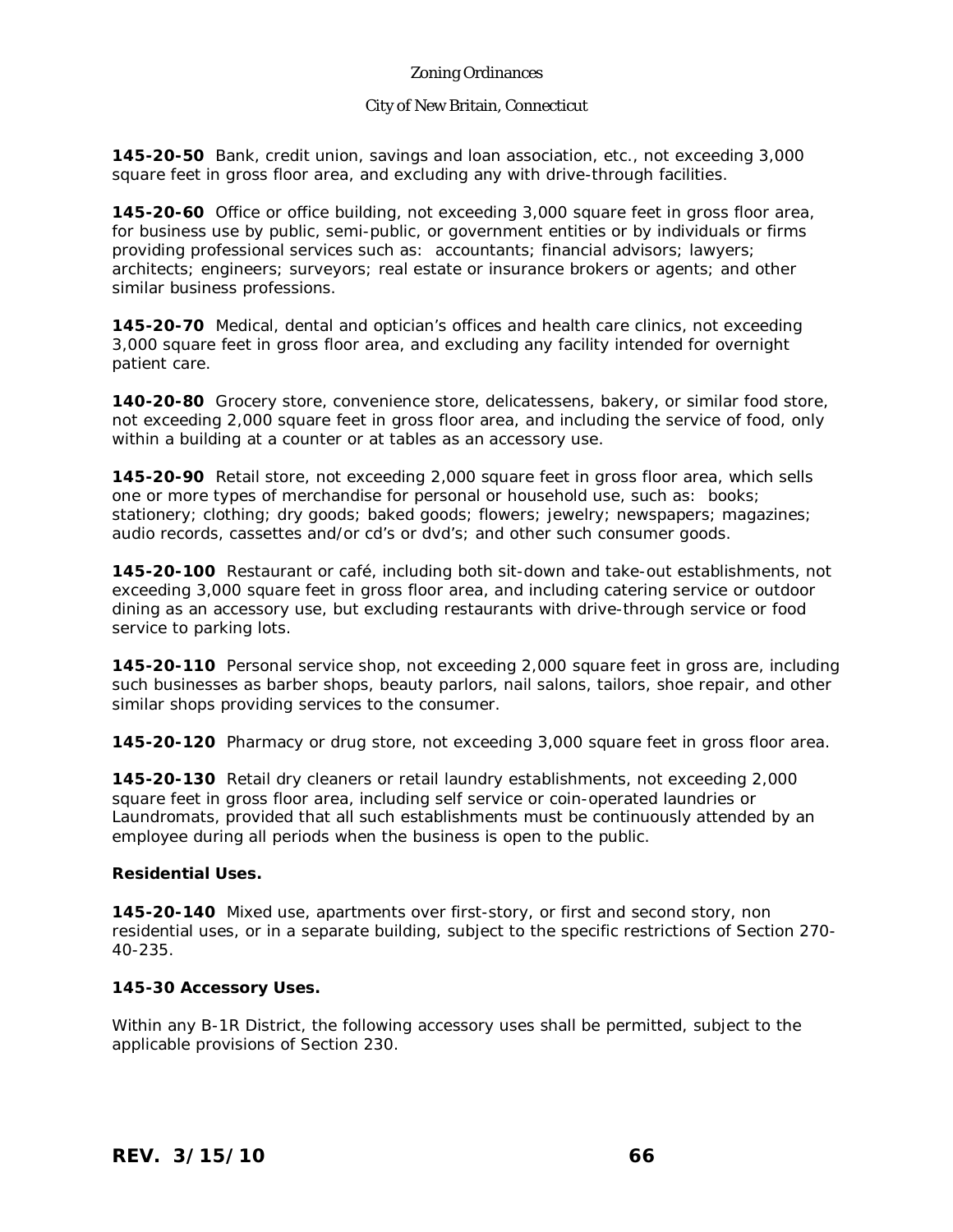#### City of New Britain, Connecticut

- **145-30-10** Customary accessory uses, buildings and structures.
- **145-30-20** Home occupation.
- **145-30-30** Home professional office.
- **145-30-40** Private garage, private parking area, pursuant to Section 240.
- **145-30-50** Roomers, not exceeding two (2) per dwelling unit, and further subject to the restrictions of the Housing Code.
- **145-30-60** Signs, pursuant to Section 250.
- **145-30-70** Private swimming pool.

#### **145-40 Dimensional Regulations.**

Within any B-1R District, no building or structure shall be erected, nor any lot used, unless in conformity with the following schedule, except as modified by the provisions of Section 230, Supplemental Use and Dimensional Regulations, where applicable:

| 145-40-10    |                                                                            | 6,000 |
|--------------|----------------------------------------------------------------------------|-------|
| 145-40-20    |                                                                            | 3,000 |
| 145-40-30    |                                                                            | 0.750 |
| 145-40-40    | Lot Coverage -<br>% of total lot area occupied by main accessory buildings | 30    |
| 145-40-50    |                                                                            | 50    |
| 145-40-60    |                                                                            | 40    |
| 145-40-70    | YARDS - MINIMUM (FT.)                                                      |       |
| 145-40-70.01 |                                                                            | 10    |
| 145-40-70.02 |                                                                            |       |
| $145 - 40$   |                                                                            |       |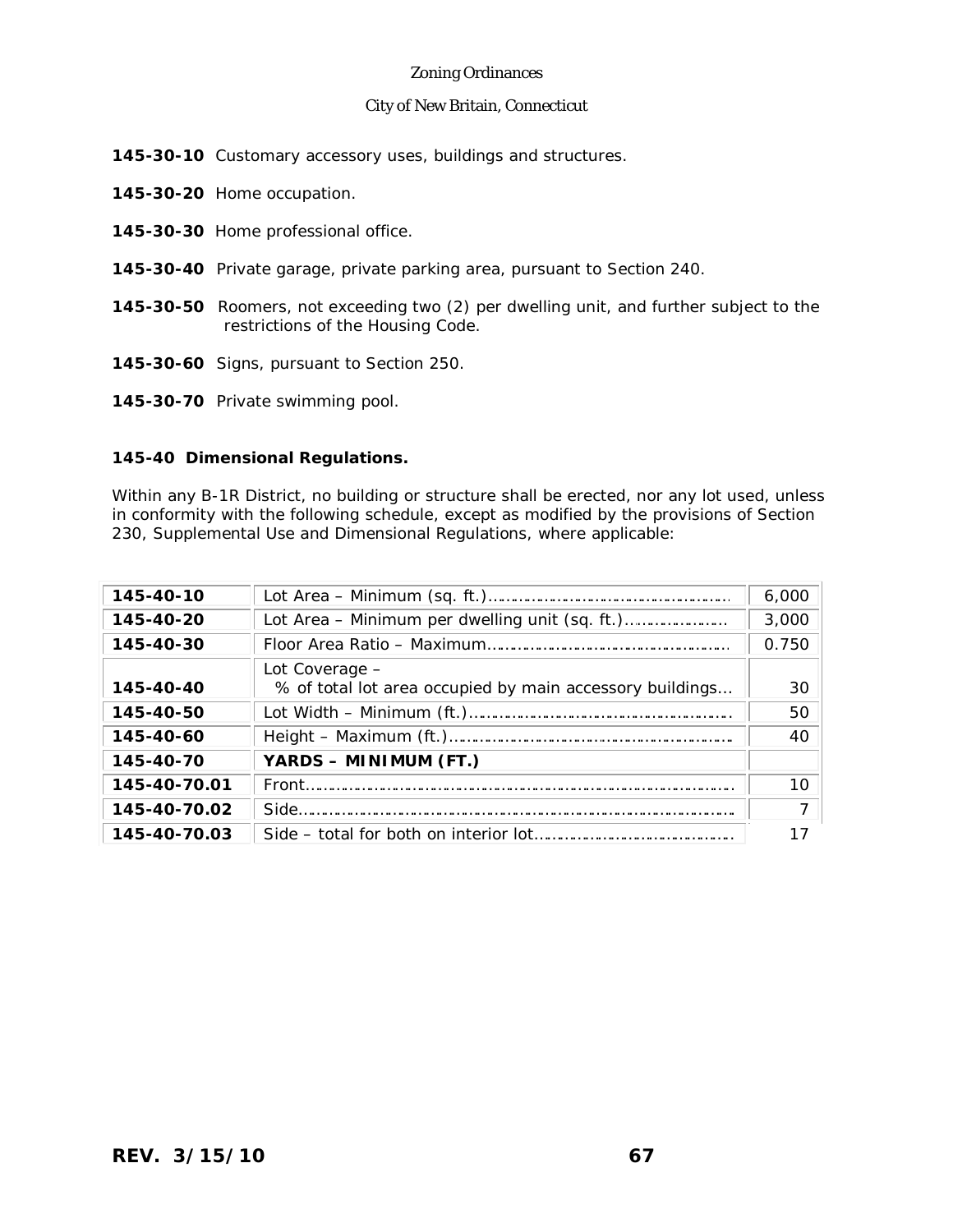#### City of New Britain, Connecticut

### **Section 150 B-2 DISTRICT (shopping centers).**

## **150-10 Permitted Uses.**

Within any B-2 District, a building, structure, or lot shall only be used for one or more of the following permitted uses, except as provided in Section 150-20 Special Exception uses, Section 150-30 Accessory Uses, and Section 260 Nonconforming Uses and Nonconforming Buildings or Structures. For all listed uses, the site plan shall be submitted and reviewed pursuant to Section 280-60. [Approved 5-21-81, Item #14700-1]

## **Community Facility Uses.**

**150-10-10** Church or similar place of worship, Sunday School, parish house, convent, monastery.

**150-10-20** Park, playground or recreational area operated by the municipality.

**150-10-30** Public or semi-public building for civic, political, social, or recreational purposes.

**150-10-31** Public utility facility.

**150-10-32** Bus Passenger Waiting Shelter. [Approved 10-22-81, Item #14771-1]

## **Business Uses.**

**150-10-40** Animal hospital

**150-10-50** Bank, savings and loan association.

**150-10-60** Bowling alley.

**150-10-70** Office or office building: business, professional, utility, semipublic, or government.

**150-10-80** Personal service shop: barber shop, beauty parlor, pet shop, dry cleaner or laundry of not more than 4,000 sq. ft. including self-service establishment, and other similar services to the consumer.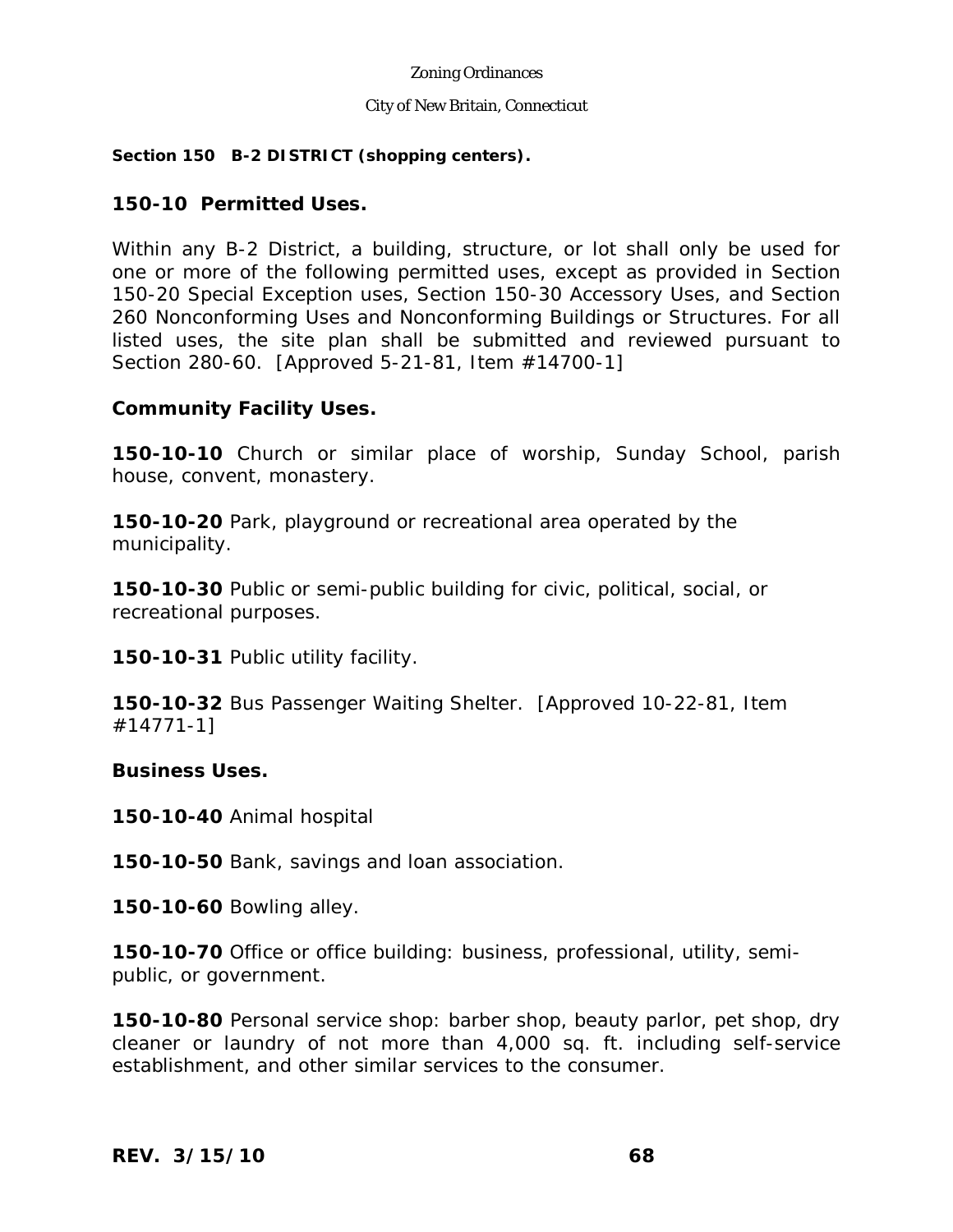#### City of New Britain, Connecticut

**150-10-90** Radio or television station and/or studio.

**150-10-100** Restaurant.

**150-10-110** Retail store not otherwise classified.

**150-10-120** Shop for custom work, or for making articles to be sold only at retail on the premises.

**150-10-130** Theater, motion picture theater.

# **150-20 Special Exception Uses.**

Within any B-2 District, the following special exception uses shall be permitted, subject to approval by the Zoning Board of Appeals pursuant to Section 270-40. Special Exception Uses. For all listed special exception uses, the site plan shall be submitted and reviewed, pursuant to Section 280-60.

## **Community Facilities.**

**150-20-10** [DELETED 10-22-81, Item #14771-1]

**150-20-20** Club--membership, non-profit.

**150-20-30** Parking garage--public, or offstreet parking area--public.

**150-20-40** Passenger transportation terminal.

**150-20-50** Gas utility facility.

## **Business Uses.**

**150-20-60** Alcoholic liquor permit location in connection with a permitted use or a special exception use.

**150-20-70** Commercial public recreation use not otherwise classified.

**150-20-80** Gasoline station.

*REV. 3/15/10* **69**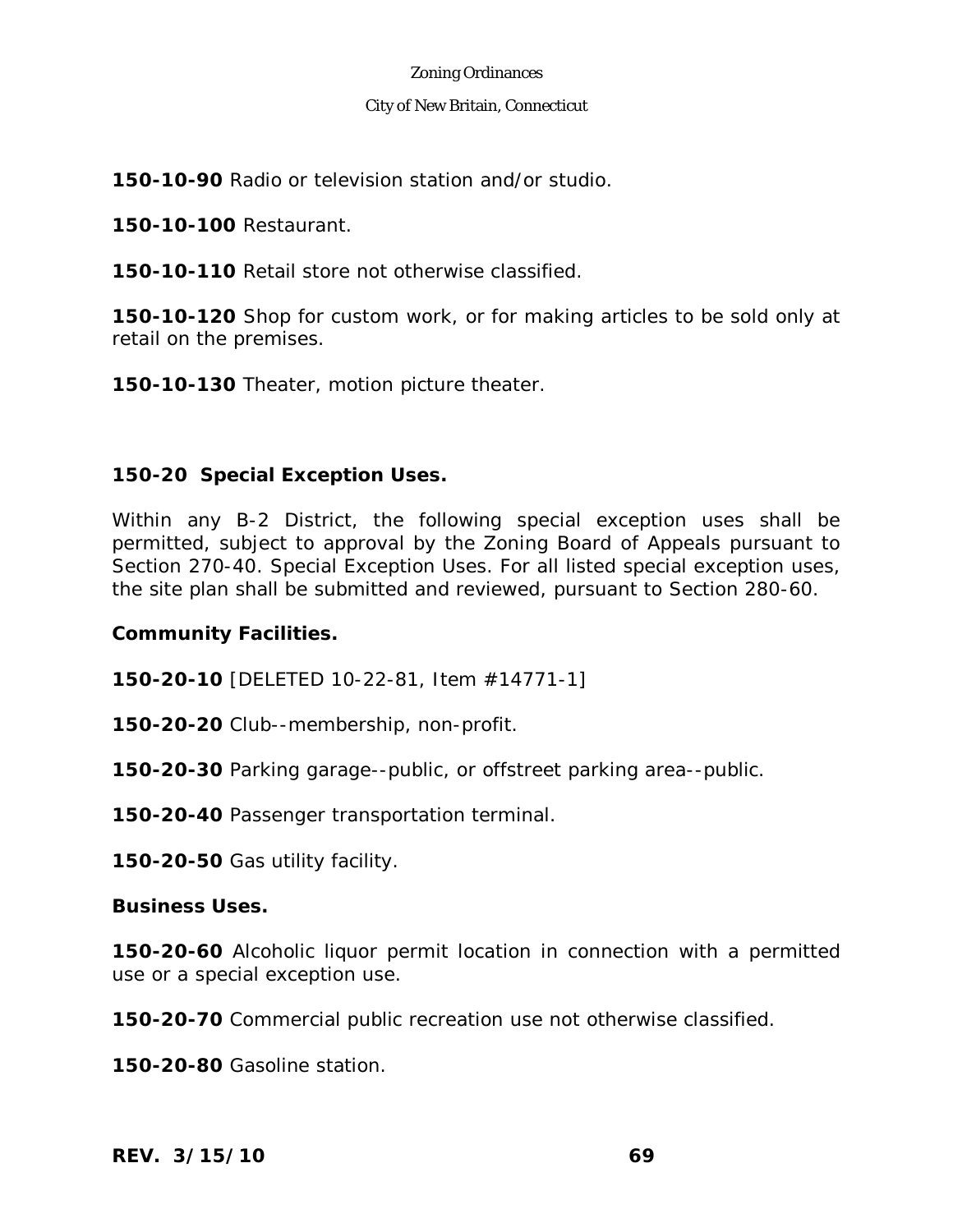# City of New Britain, Connecticut

**150-20-90** Motel.

**150-20-100** Massage Establishment. [Approved 1-19-79, Item #13217-3]

**150-**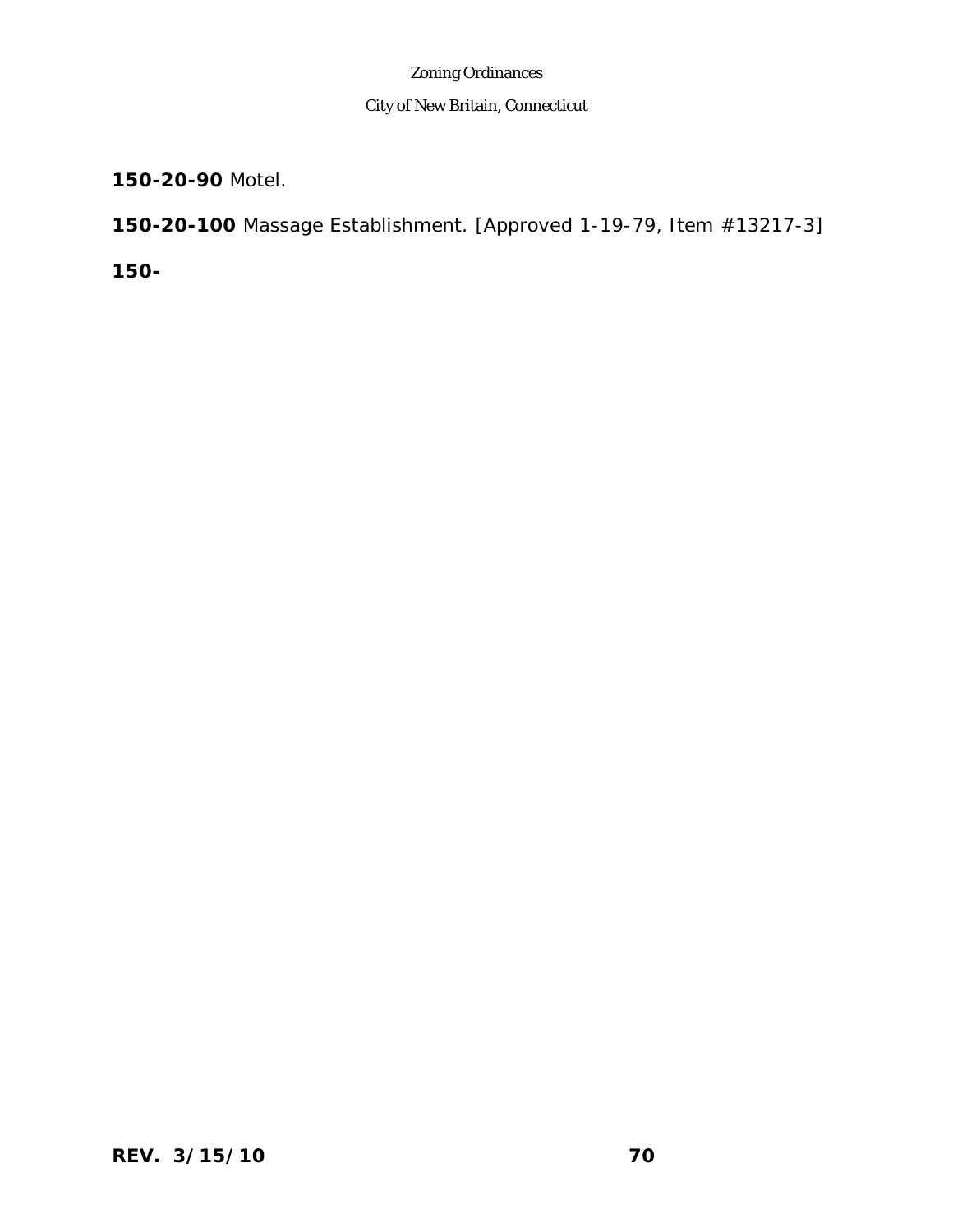# City of New Britain, Connecticut

| 150-40-70.02 |                                              | 25                          |
|--------------|----------------------------------------------|-----------------------------|
| 150-40-70.03 |                                              | 50                          |
| 150-40-70.04 |                                              | 70                          |
| 150-40-70.05 |                                              | 50                          |
| 150-40-80    | <b>ACCESSORY BUILDINGS</b>                   |                             |
| 150-40-80.01 | Coverage of required rear yard – Maximum - % |                             |
| 150-40-80.02 |                                              | $\Omega$                    |
| 150-40-80.03 |                                              | Same as<br>required<br>yard |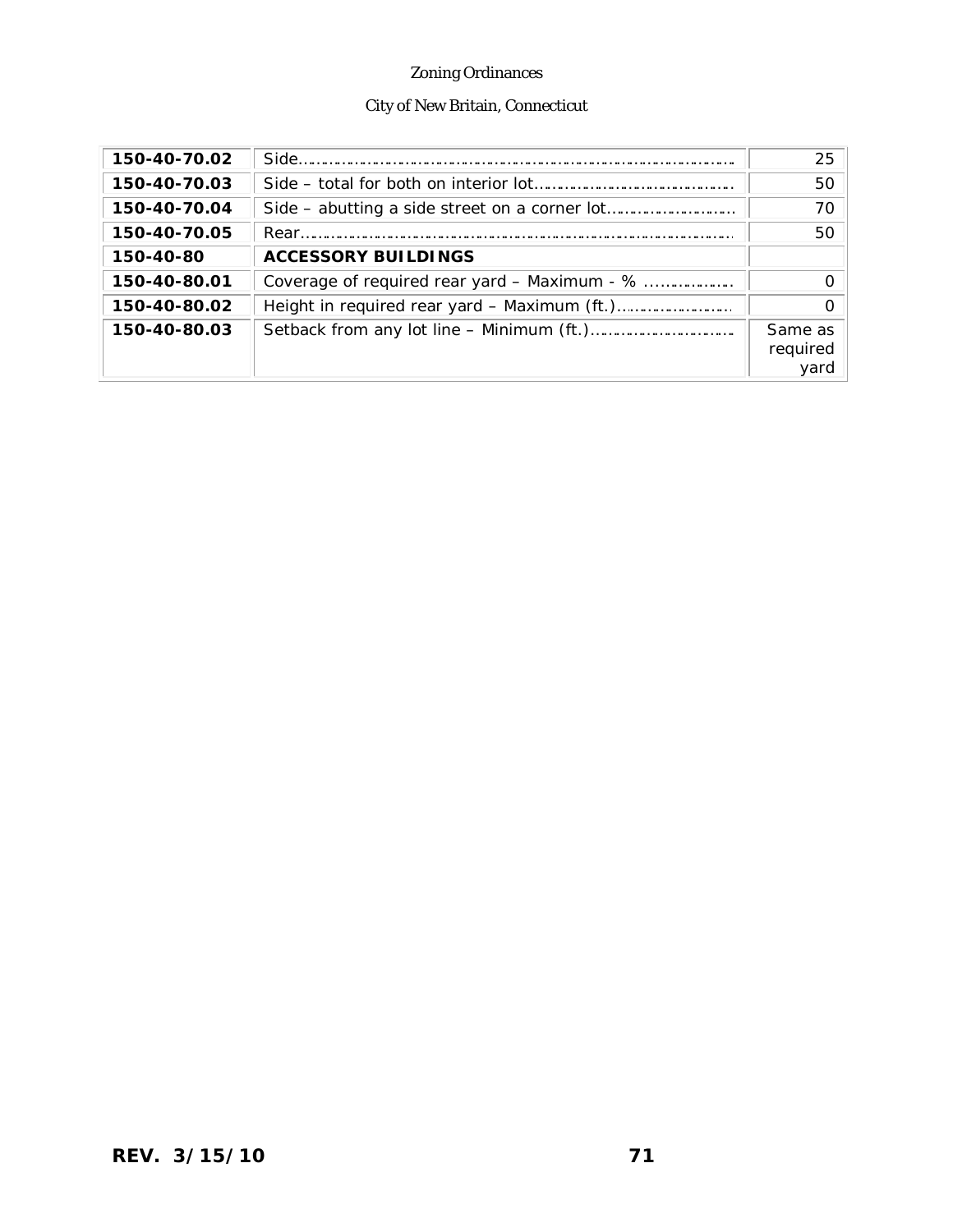### **Section 160 B-3 DISTRICT (secondary business).**

# **160-10 Permitted Uses.**

Within any B-3 District, a building, structure, or lot shall only be used for one or more of the following permitted uses, except as provided in Section 160-20 Special Exception Uses, and Section 160-30 Accessory Uses, and Section 260 Nonconforming Uses and Nonconforming Buildings or Structures. For all listed uses, the site plan shall be submitted and reviewed pursuant to Section 280-60. The maximum floor area per establishment, except for a public or semi-public building or structure, shall not exceed 20,000 sq.ft. in this B-3 District.

## **Residence Uses.**

**160-10-10** Apartments over first story non-residential use.

## **Community Facility Uses.**

**160-10-20** Church or similar place of worship, Sunday school, parish house, convent, monastery.

**160-10-30** College, vocational school.

**160-10-40** Park, playground or recreational area operated by the municipality.

**160-10-50** Public or semi-public building for civic, political, social or recreational purposes.

**160-10-60** School, public elementary or high, or a private school having a curriculum equivalent to that ordinarily given in such a public school.

**160-10-61** Public utility facility.

**160-10-62** Bus Passenger Waiting Shelter. [Approved 10-22-81, Item #14771-1]

## **Business Uses.**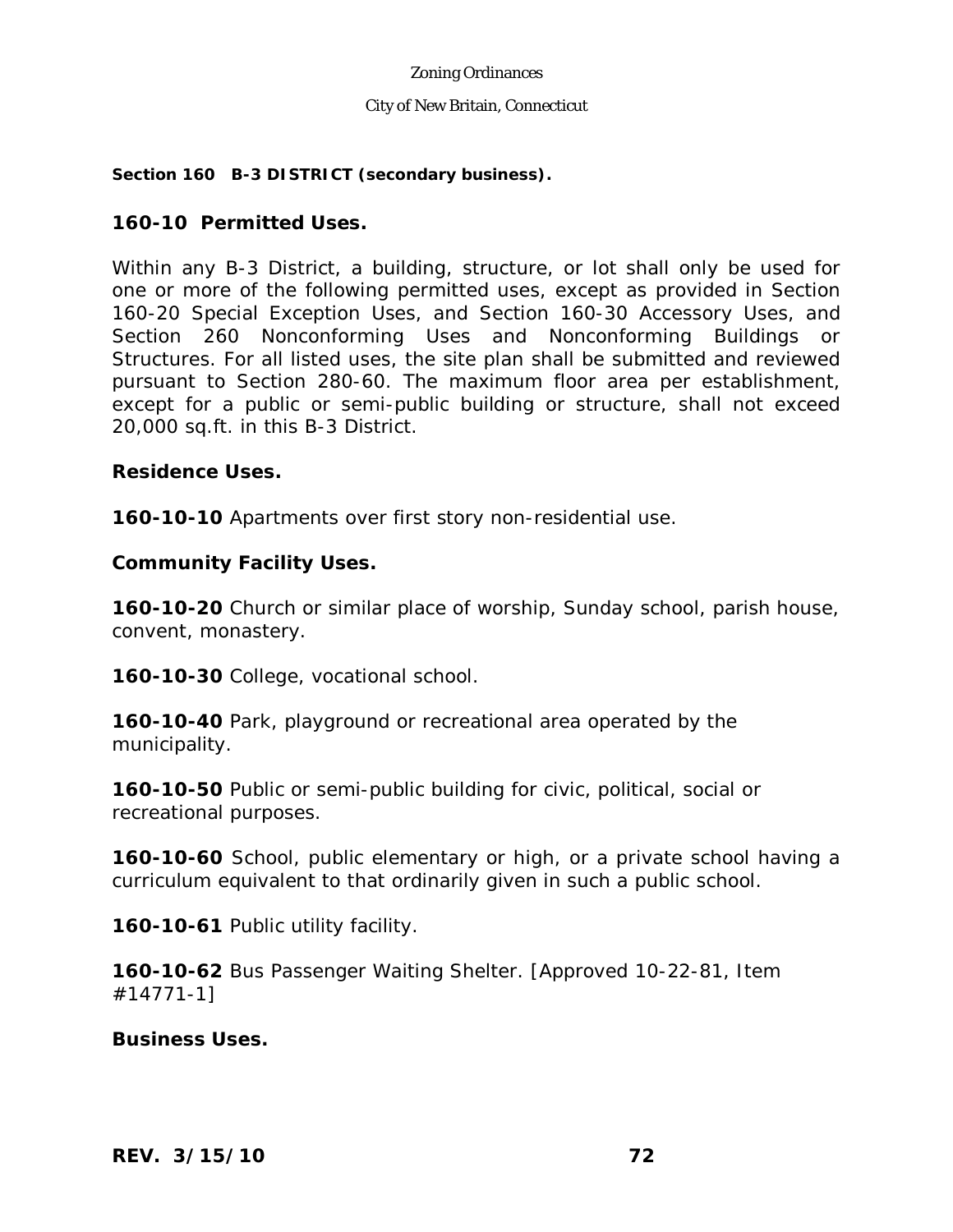### City of New Britain, Connecticut

**160-10-70** Animal hospital.

**160-10-80** Apartment hotel.

**160-10-90** Bank, savings and loan association.

**160-10-100** Bowling alley.

**160-10-110** Funeral home.

**160-10-120** Office or office building: business, professional, utility, semipublic, or government.

**160-10-130** Personal service shop: barber shop, beauty parlor, pet shop, dry cleaner or laundry of not more than 4,000 sq. ft. including self-service establishment, and other similar services to the consumer.

**160-10-140** Radio or television station and/or studio.

**160-10-150** Restaurant.

**160-10-160** Retail store not otherwise classified.

**160-10-170** Shop for custom work, or for making articles to be sold only at retail on the premises.

**160-10-180** Theater, motion picture theater.

**160-10-190** Wholesale salesroom or store.

**Industrial Uses.** 

**160-10-200** Research laboratory.

# **160-20 Special Exception Uses.**

Within any B-3 District, the following special exception uses shall be permitted, subject to approval by the Zoning Board of Appeals pursuant to Section 270-40, Special Exception Uses. For all listed special exception uses, the site plan shall be submitted and reviewed, pursuant to Section 280-60.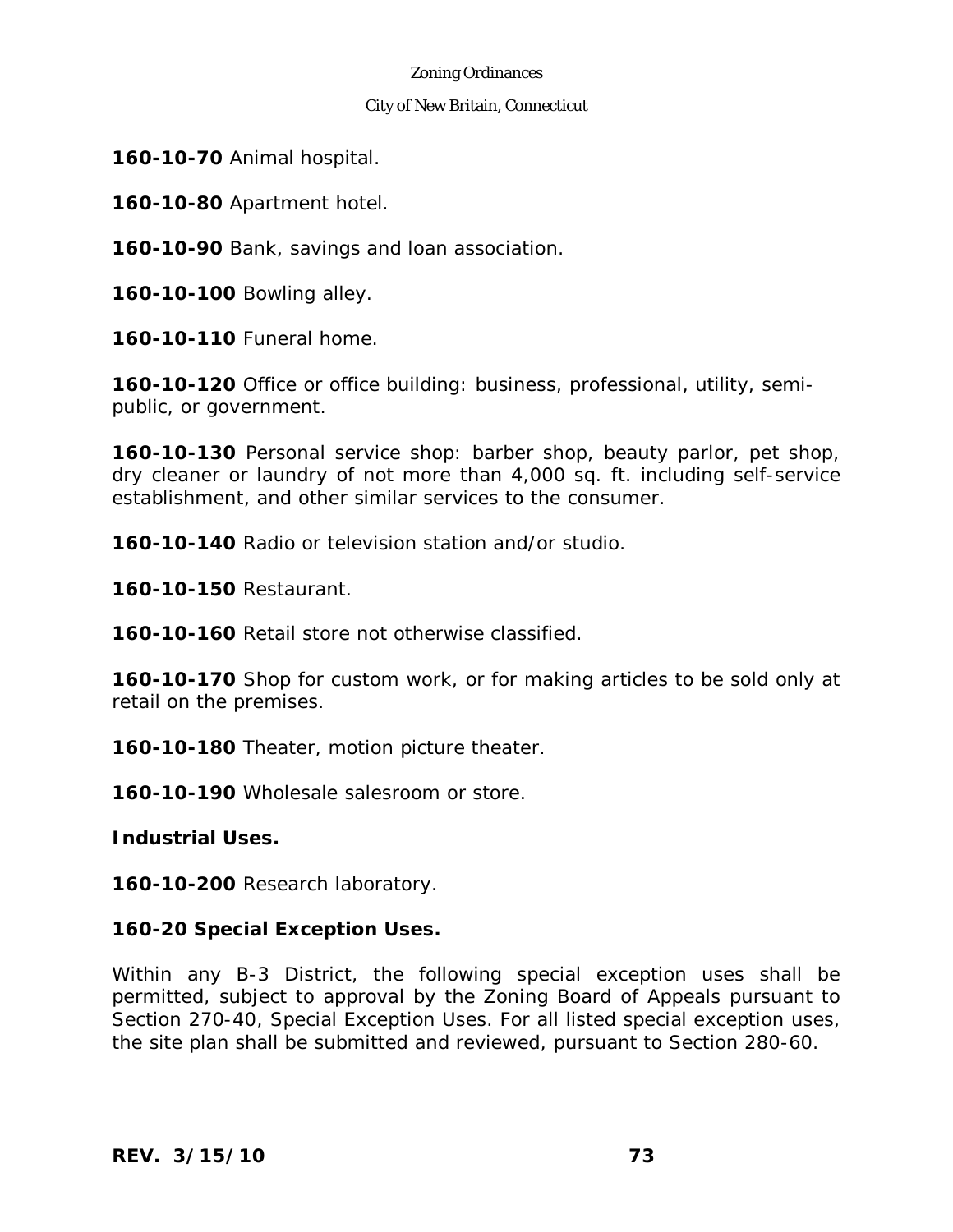### City of New Britain, Connecticut

## **Community Facilities.**

**160-20-10** [DELETED 10-22-81, Item #14771-1]

**160-20-20** Club--membership, non-profit.

**160-20-30** Club--residence membership, non-profit.

**160-20-40** Nursery school.

**160-20-50** Nursing home, convalescent home, rest home. **160-20-60** Parking garage--public, or offstreet parking area--public.

**160-20-70** Passenger transportation terminal.

**160-20-80** Gas utility facility.

**Business Uses.** 

**160-20-90** Alcoholic liquor permit location in connection with a permitted use, or a special exception use.

**160-20-100** Arena, assembly hall.

**160-20-110** Commercial public recreation use not otherwise classified.

**160-20-120** Gasoline station.

**160-20-121** Motor Vehicle and accessories salesroom and/or vehicle rental agency, subject to the general and specific conditions and safeguards of Section 270-40-40.35. [Approved 3-18-08, Item #29948-2]

**160-20-122** Motor Vehicles salesroom and/or rental lot as accessory to an auto sales agency, subject to the general and specific conditions and safeguards of Section 270-40-40.35. [Approved 3-18-08, Item #29948-2]

**160-20-123** [DELETED 3-18-08, Item #29948-2].

**160-20-124** General repair garage for the minor repair and servicing of motor vehicles, excluding auto body repair, frame straightening and similar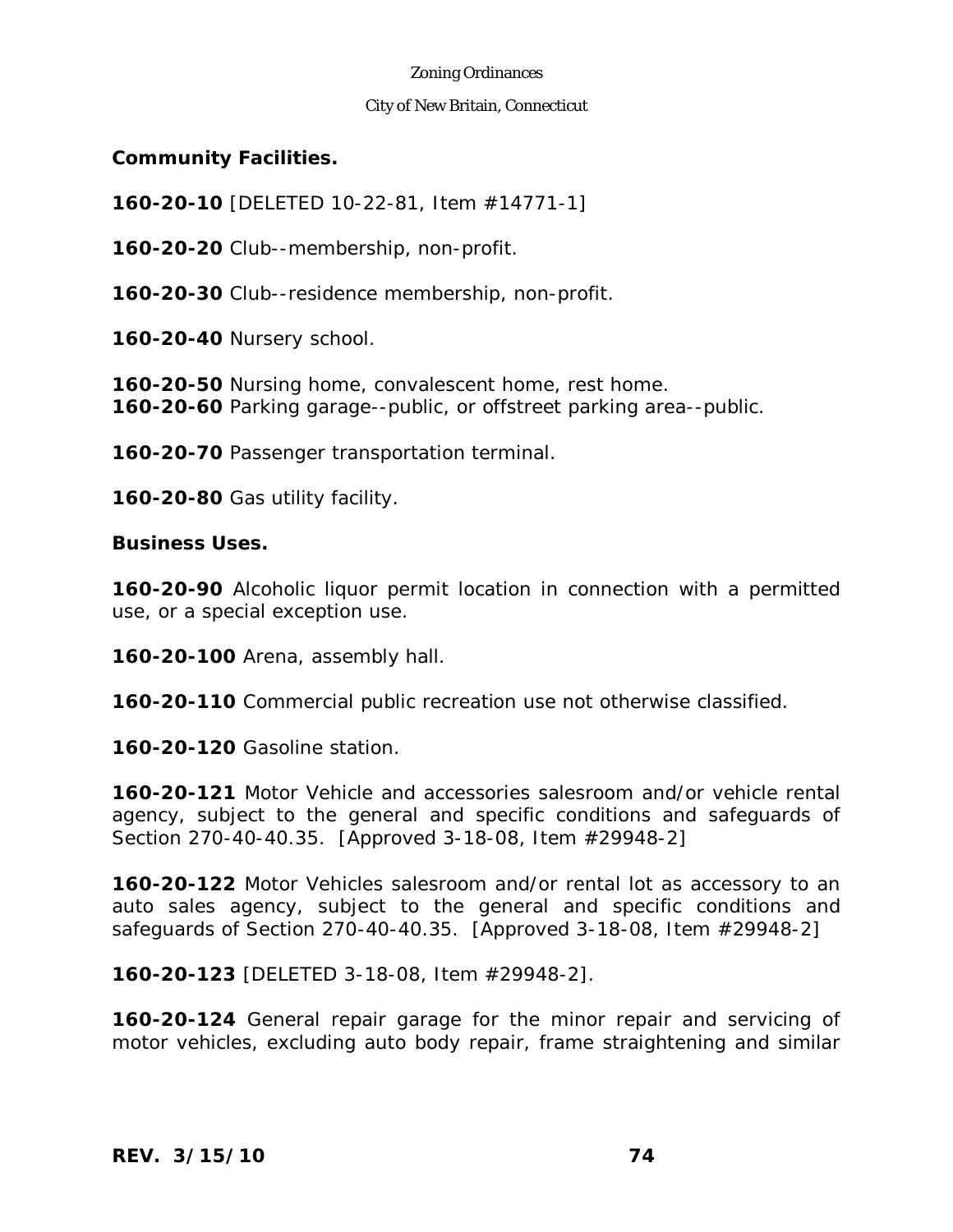### City of New Britain, Connecticut

operations, subject to the general and specific conditions and safeguards of Section 270-40-40.35. [Approved 3-18-08, Item #29948-2]

**160-20-130** Greenhouse.

**160-20-140** Establishments for the production and assembly of soft goods merchandise including, but not limited to millinery, clothing, wearing apparel and other related products.

**160-20-150** Massage Establishment. [Approved 1-19-79, Item #13217-3]

## **160-30 Accessory Uses.**

Within any B-3 District, the following accessory uses shall be permitted, subject to the applicable provisions of Section 230:

**160-30-10** Customary accessory uses, buildings or structures, exclusive of retail services and of industrial uses otherwise prohibited.

**160-30-20** Home occupation.

**160-30-30** Home professional office.

**160-30-40** Parking garage or offstreet parking area, pursuant to Section 240.

**160-30-50** Signs, pursuant to Section 250.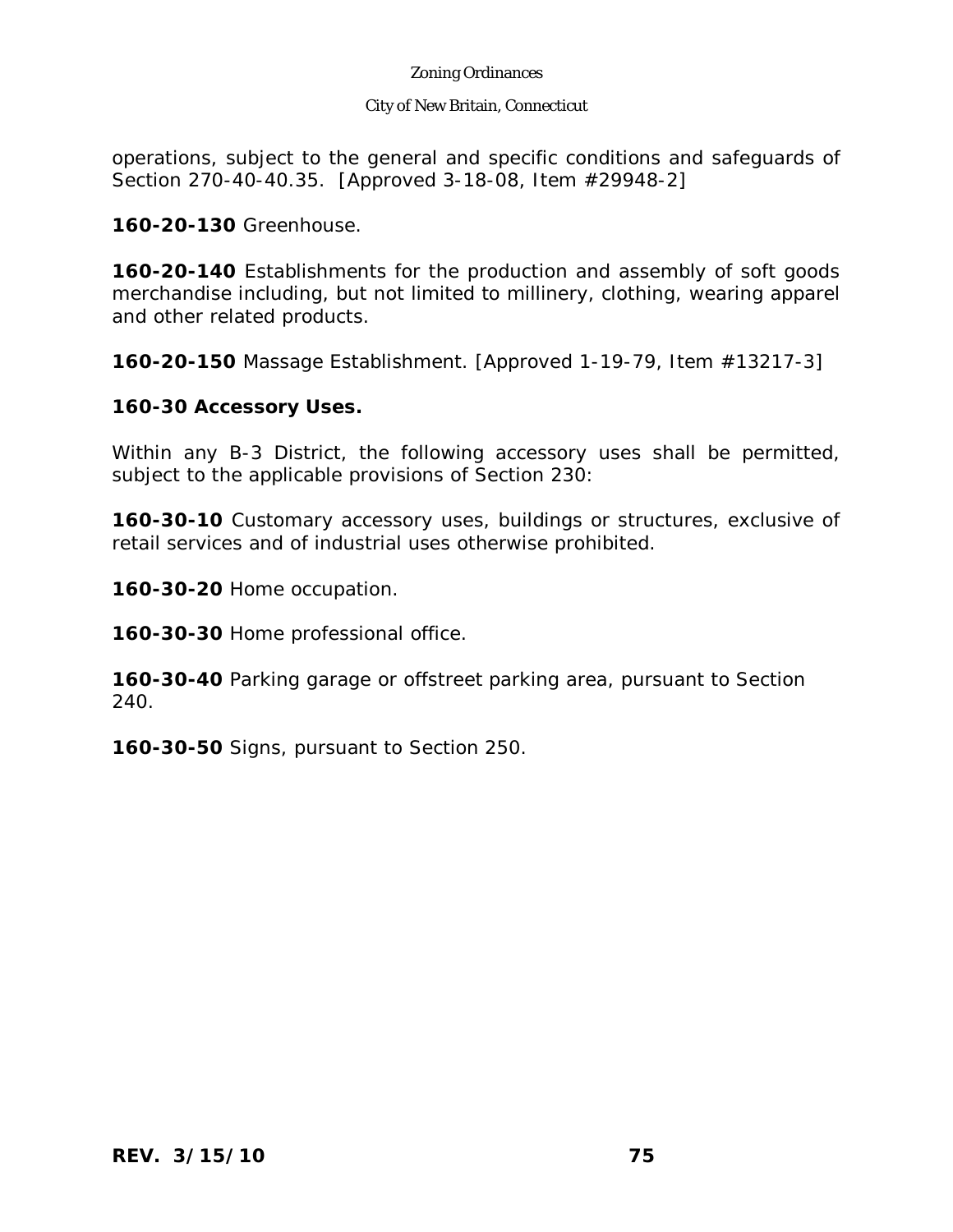### City of New Britain, Connecticut

## **160-40 Dimensional Regulations.**

Within any B-3 District, no building or structure shall be erected, nor any lot used, unless in conformity with the following schedule, except as modified by the provisions of Section 230, Supplemental Use and Dimensional Regulations, where applicable:

| 160-40-10    |                                               | 5,000                                       |
|--------------|-----------------------------------------------|---------------------------------------------|
| 160-40-20    |                                               | 1,250                                       |
| 160-40-30    |                                               | 1.50                                        |
| 160-40-40    | Lot Coverage -% of total lot area occupied by | 50                                          |
| 160-40-50    |                                               | 50                                          |
| 160-40-60    |                                               | 40                                          |
| 160-40-70    | YARDS - MINIMUM (FT.)                         |                                             |
| 160-40-70.01 |                                               | None<br>required                            |
| 160-40-70.02 |                                               | None<br>required,<br>but 10' if<br>provided |
| 160-40-70.03 |                                               | None<br>required                            |
| 160-40-70.04 |                                               | <b>Non</b><br>required                      |
| 160-40-70.05 |                                               | None<br>required                            |
| 160-40-80    | <b>ACCESSORY BUILDINGS</b>                    |                                             |
| 160-40-80.01 | Coverage of required rear yard - Maximum - %  | $\mathbf 0$                                 |
| 160-40-80.02 |                                               | $\Omega$                                    |
| 160-40-80.03 |                                               | Same as<br>required<br>yard                 |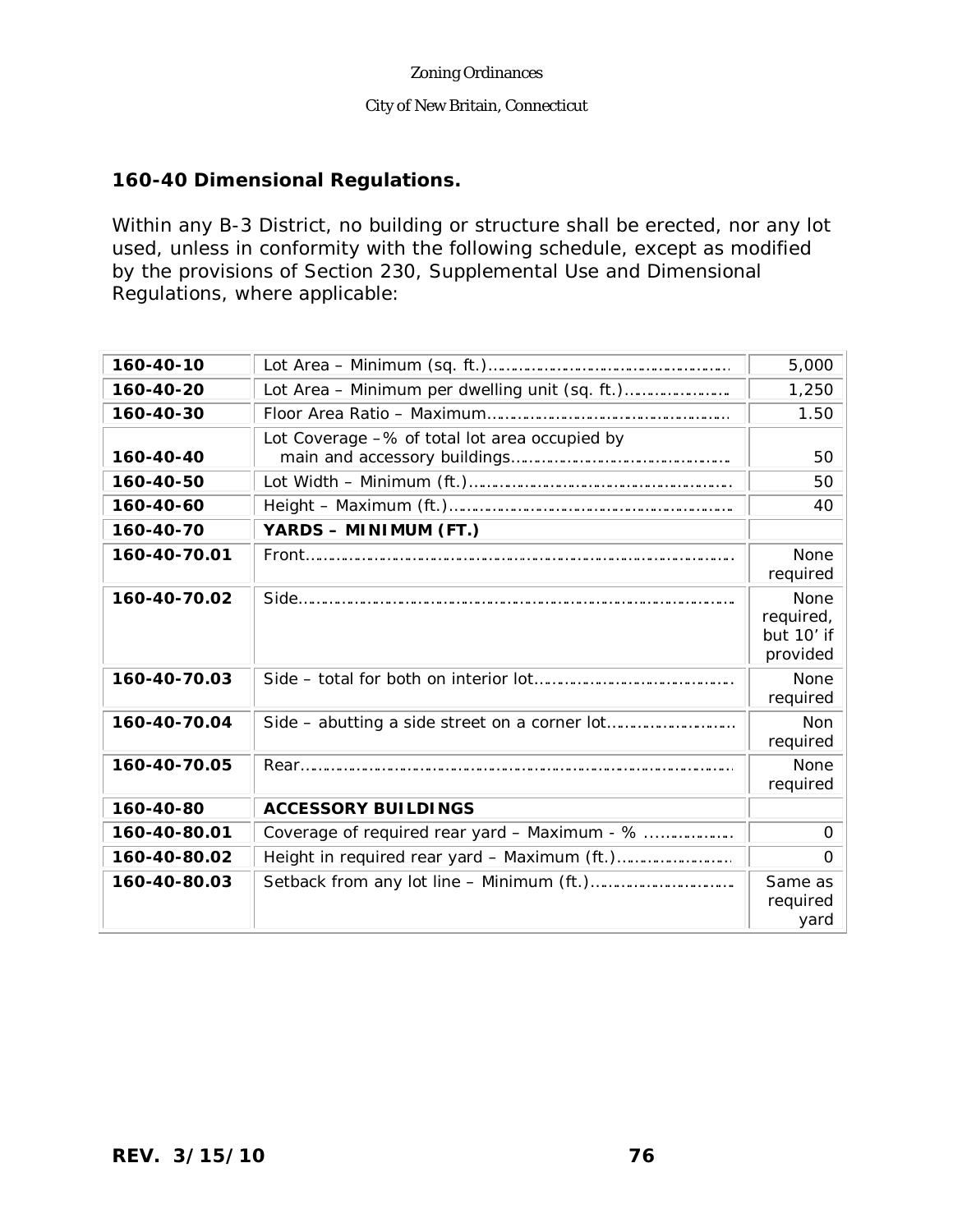### City of New Britain, Connecticut

## **Section 170 CENTRAL BUSINESS DISTRICT (central business).**

[Approved 6-16-08; Item #30065-3]

# **170-10 Permitted Uses.**

Within any Central Business District, a building, structure, or lot shall only be used for one or more of the following permitted uses, except as provided in Section 170-20 Special Exception Uses, Section 170-30 Accessory Uses, and Section 260 Nonconforming Uses and Nonconforming Buildings or Structures. For all listed uses, the site plan shall be submitted and reviewed pursuant to Section 280-60.

## **Community Facility Uses.**

**170-10-10** Church or similar place of worship, Sunday school, parish house, convent, monastery.

**170-10-20** College, vocational school.

**170-10-30** Park, playground or recreational area operated by the municipality.

**170-10-40** Public or semi-public building for civic, political, social, or recreational purposes.

**170-10-50** School, public elementary or high, or a private school having a curriculum equivalent to that ordinarily given in such a public school.

**170-10-51** Public utility facility.

**170-10-52** Bus Passenger Waiting Shelter. [Approved 10-22-81, Item #14771-1]

## **Business Uses.**

**170-10-60** [DELETED 11-21-86, Item #17459-1]

**170-10-70** [DELETED 11-21-86, Item #17459-1]

**170-10-80** Bank, savings and loan association.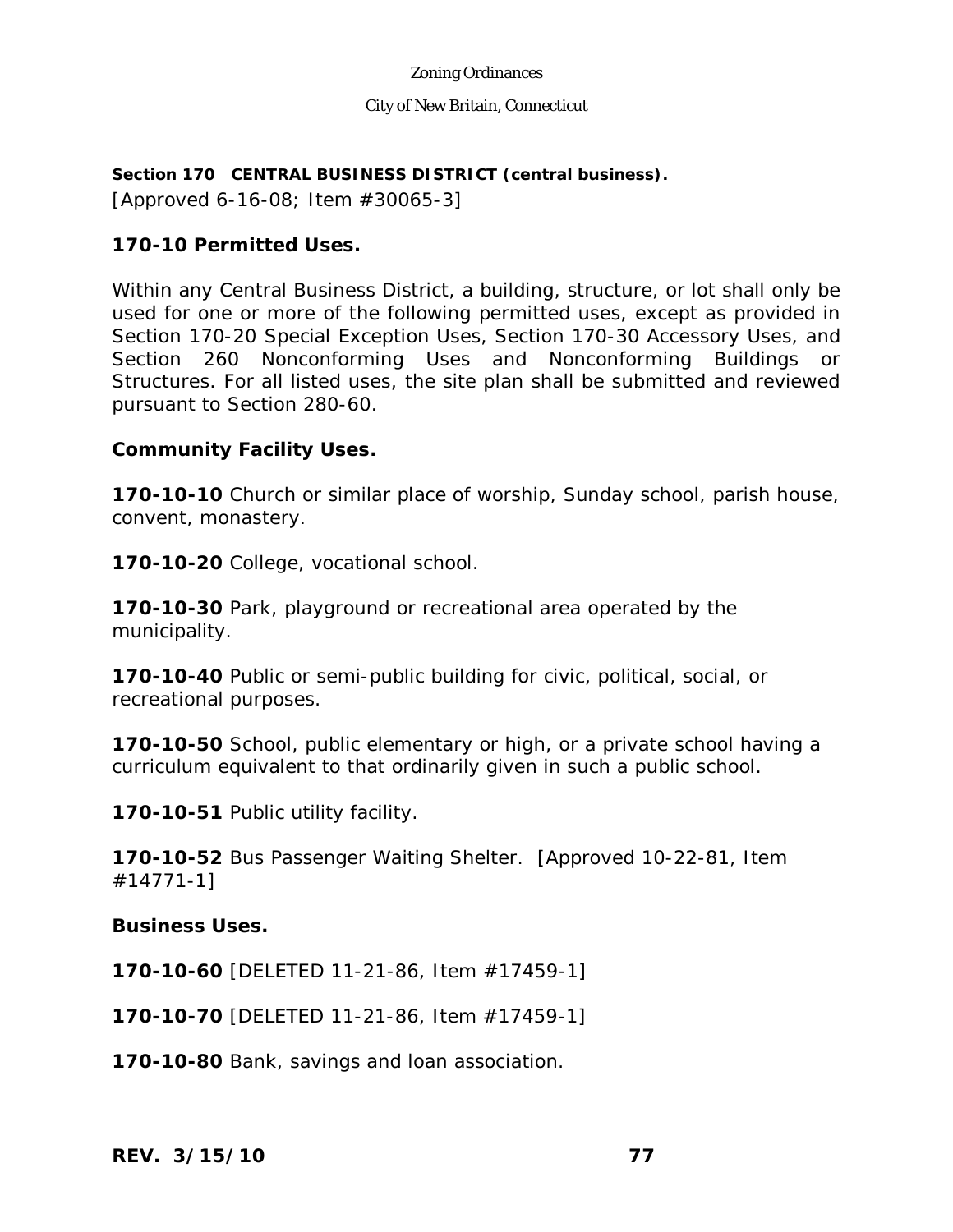### City of New Britain, Connecticut

**170-10-90** [DELETED 6-16-08, Item #30065-3].

**170-10-100** [DELETED 11-21-86, Item #17459-1]

**170-10-110** Hotel.

**170-10-111** Motel.

**170-10-120** Office or office building: Business, professional, utility, semipublic, government, or medical clinic. [Approved 6-16-08, Item #30065-3]

**170-10-130** Personal service shop: barber shop, beauty parlor, pet shop, dry cleaner or laundry of not more than 4,000 sq.ft. including self-service establishment, and other similar services to the consumer.

**170-10-140** Radio or television station and/or studio.

**170-10-150** Restaurant inclusive of outdoor dining areas. [Approved 6-16- 08, Item #30065-3]

**170-10-160** Retail store not otherwise classified.

**170-10-170** Shop for custom work, or for making articles to be sold only at retail on the premises.

**170-10-180** Theater, motion picture theater.

**170-10-190** Wholesale salesroom or store.

**Industrial Uses.** 

**170-10-200** Office machinery repair.

**170-10-210** Research laboratory.

# **Residential Uses. [Approved 6-16-08, Item #30065-3]**

**170-10-220 Multi-family Structures**. The frontage of any structure on the following streets shall not permit residential units at the street level: Main Street-Franklin Square to Beaver Street; Chestnut Street-Columbus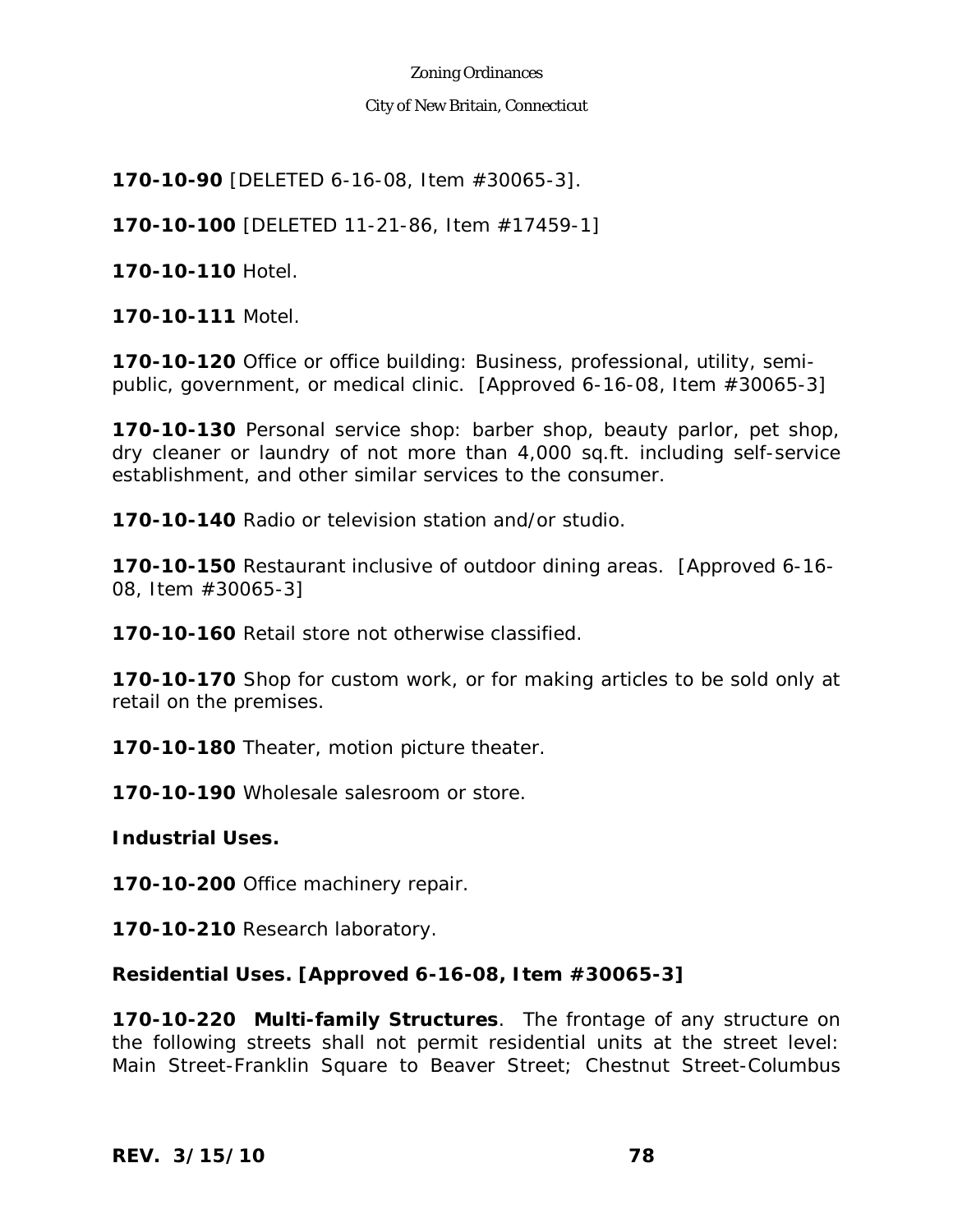### City of New Britain, Connecticut

Boulevard to Arch Street; West Main Street-Main Street to High Street; Columbus Boulevard-Washington Street to Bank Street; Bank Street-Main Street to Columbus Boulevard; and Arch Street-Main Street to West Pearl Street. [Approved 6-16-08, Item #30065-3]

**170-10-230** Apartments over non-residential stories. [Approved 6-16-08, Item #30065-3]

# **Other Uses. [Approved 6-16-08, Item #30065-3]**

**170-10-240** Parking garage or off-street parking area, pursuant to Section 240. [Approved 6-16-08, Item #30065-3]

# **170-20 Special Exception Uses.**

Within any Central Business District, the following special exception uses shall be permitted, subject to approval by the Zoning Board of Appeals pursuant to Section 270-40, Special Exception Uses. For all listed special exception uses, the site plan shall be submitted and reviewed, pursuant to Section 280-60.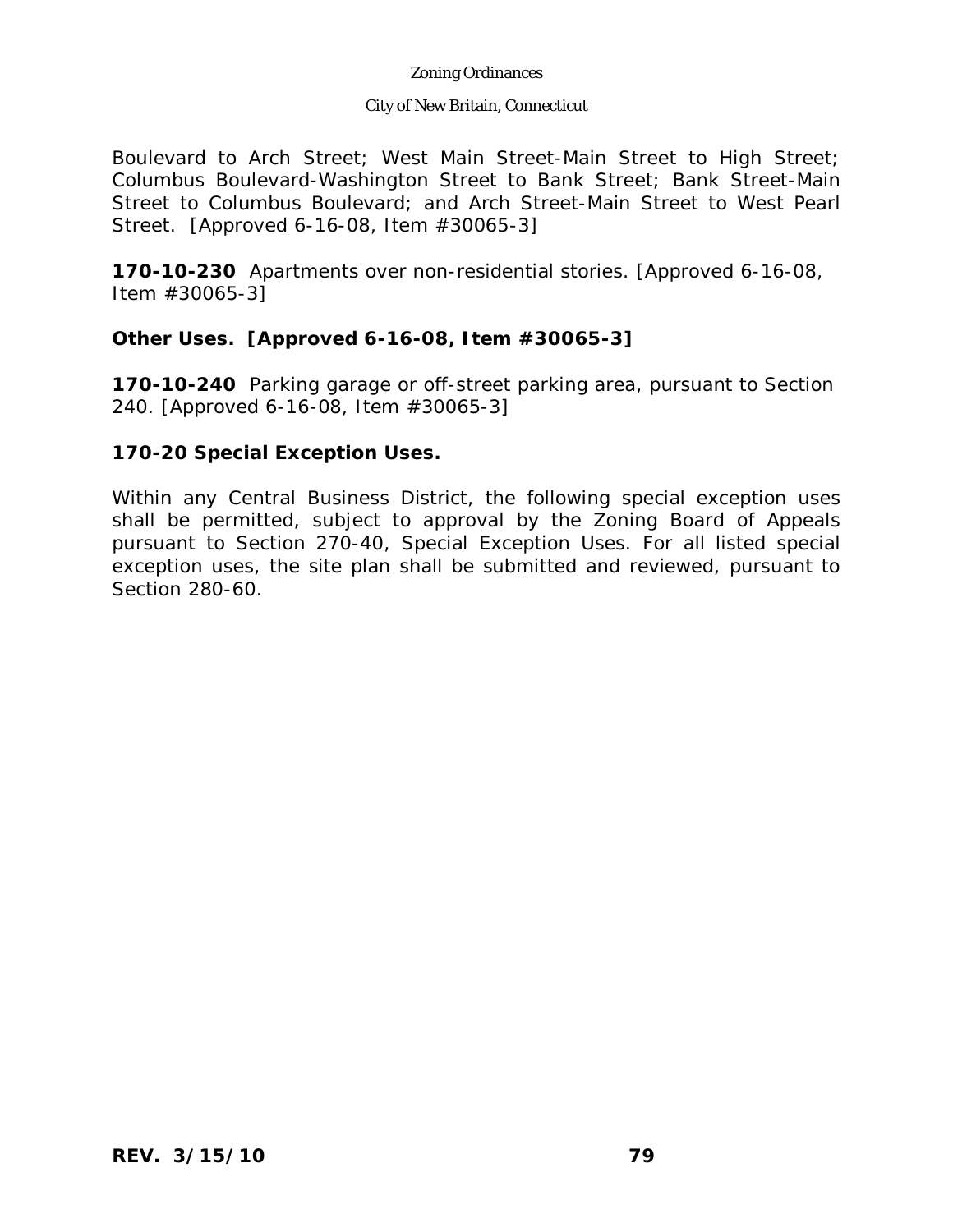### City of New Britain, Connecticut

**Community Facilities.** 

**170-20-10** [DELETED 10-22-81, Item #14771-1]

**170-20-20** Club--membership, non-profit.

**170-20-30** Club--residence membership, non-profit.

**170-20-40** [DELETED 6-16-08, Item #30065-3]

**170-20-50** Passenger transportation terminal.

**170-20-60** Gas utility facility.

**Business Uses.** 

**170-20-70** Alcoholic liquor permit location in connection with a permitted use or a special exception use.

**170-20-80** Arena, assembly hall.

**170-20-90** Commercial public recreation use not otherwise classified.

**170-20-100** [DELETED 6-16-08, Item #30065-3]

**170-20-101** [DELETED 3-18-08, Item #29948-2]

**170-20-102** [DELETED 3-18-08, Item #29948-2]

**170-20-103** [DELETED 6-16-08, Item #30065-3]

**Residential Uses.** [Approved 3-17-77, Item #12386-1; DELETED 6-16-08, Item #30065-3]

**170-20-130** [Approved 6-20-88, Item #18284-1; [DELETED 6-16-08, Item #30065-3]

**170-20-140** [DELETED 6-16-08, Item #30065-3]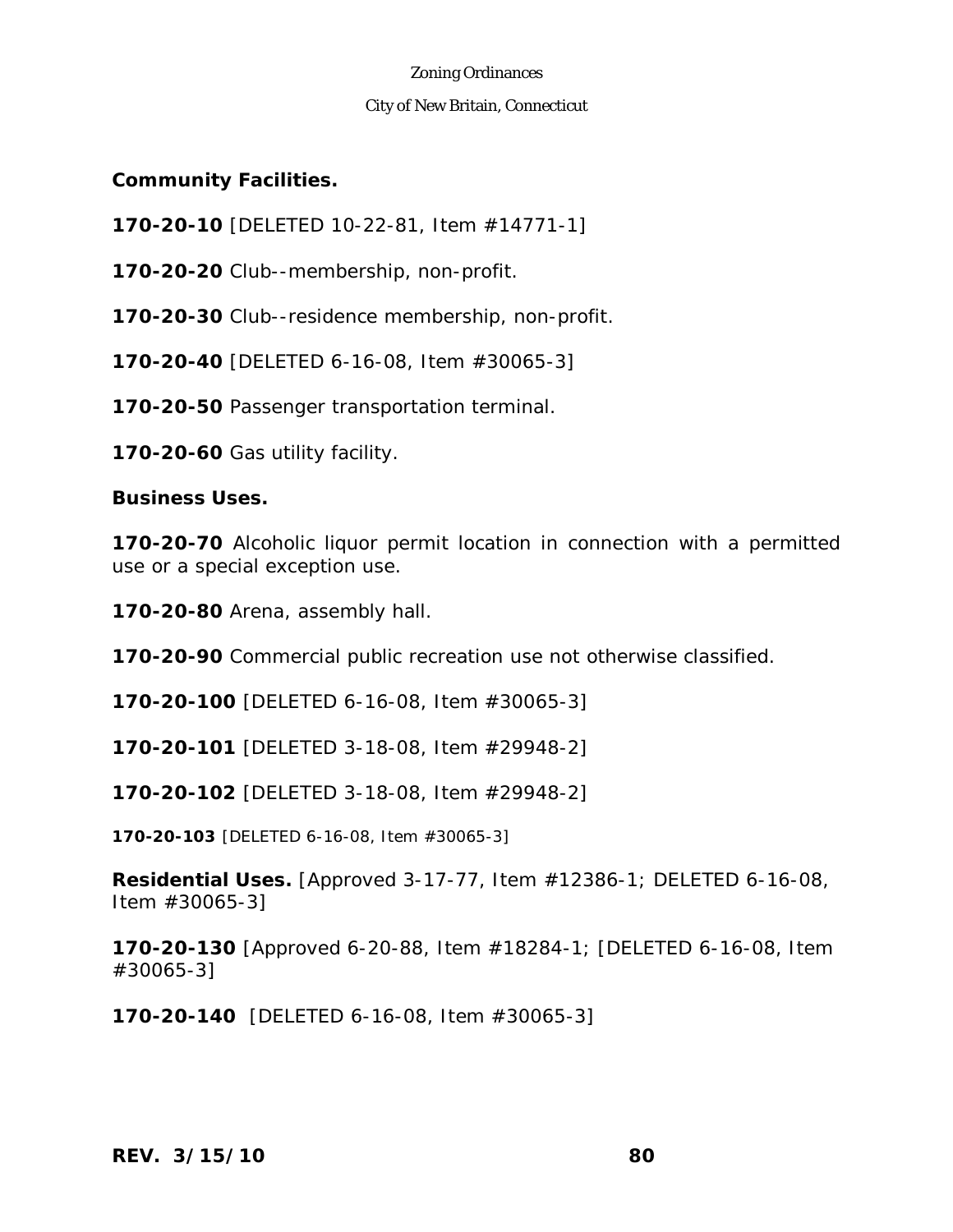### City of New Britain, Connecticut

# **170-30 Accessory Uses.**

Within any Central Business District, the following accessory uses shall be permitted subject to the applicable provisions of Section 230:

**170-30-10** [DELETED 6-16-08, Item #30065-3]

**170-30-20** Customary accessory uses, buildings or structures, exclusive of retail services and of industrial uses otherwise prohibited.

**170-30-30** [DELETED 6-16-08, Item #30065-3]

**170-30-40** Signs, pursuant to Section 250.

## **170-40 Dimensional Regulations.**

Within any Central Business District, no building or structure shall be erected, nor any lot used, unless in conformity with the following schedule, except as modified by the provisions of Section 230. Supplemental Use and Dimensional Regulations, where applicable:

| 170-40-10    |                                                                         | <b>None</b><br>required                            |
|--------------|-------------------------------------------------------------------------|----------------------------------------------------|
| 170-40-20    | [Approved 3-17-77, Item #12386-1; Approved 6-16-08,<br>Item $\#30065-3$ | <b>None</b><br>Required                            |
| 170-40-30    | [Approved 6-16-08, Item $\#30065-3$ ]                                   | $6.5*$                                             |
| 170-40-40    | Lot Coverage -% of total lot area occupied by                           | 100                                                |
| 170-40-50    |                                                                         | <b>None</b>                                        |
| 170-40-60    | [Approved 5-21-81, Item #14684-1]                                       | <b>None</b>                                        |
| 170-40-70    | YARDS - MINIMUM (FT.)                                                   |                                                    |
| 170-40-70.01 |                                                                         | <b>None</b><br>required                            |
| 170-40-70.02 |                                                                         | <b>None</b><br>required,<br>but 10' if<br>provided |
| 170-40-70.03 |                                                                         | <b>None</b>                                        |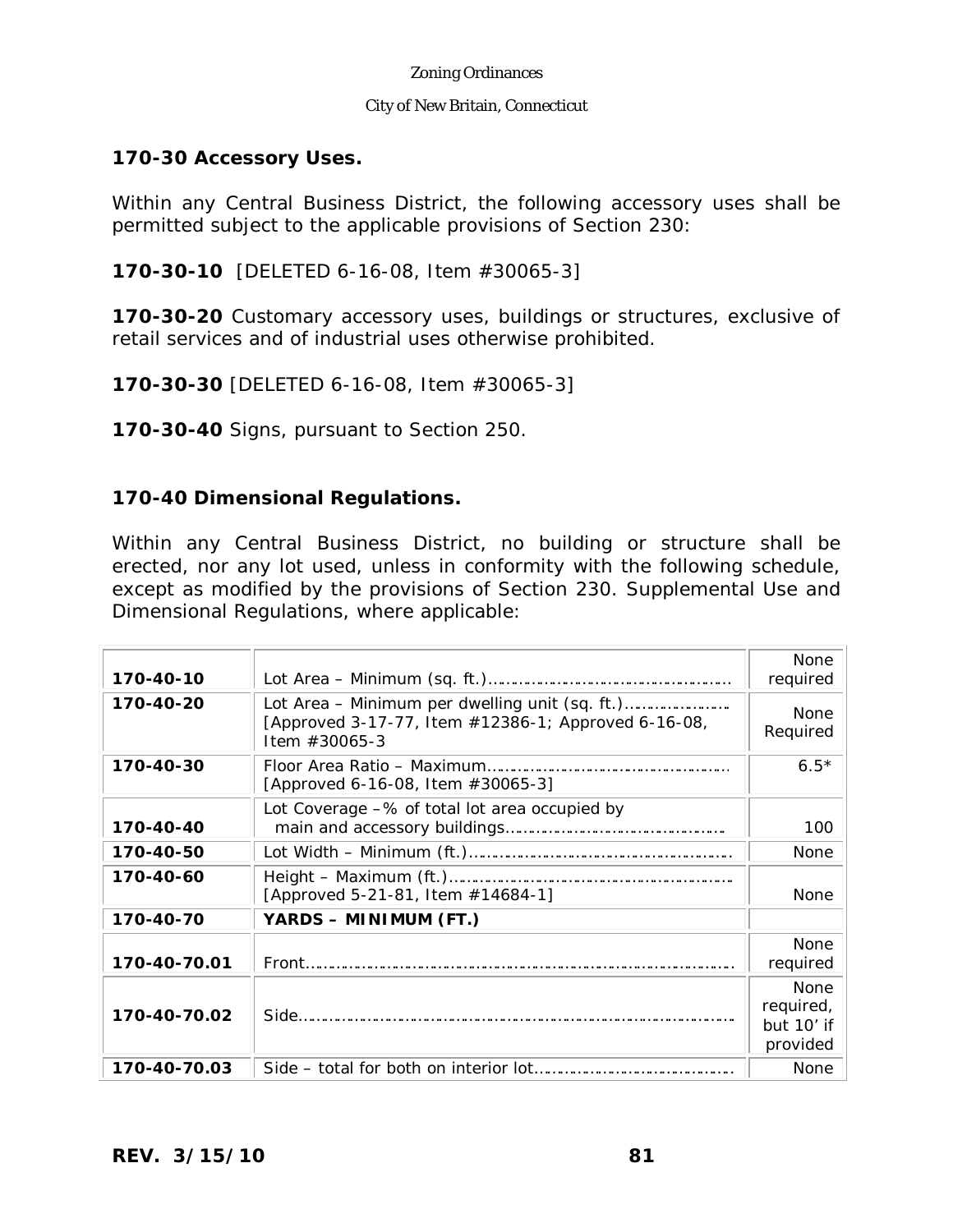#### City of New Britain, Connecticut

|              |                                                                                                                   | required                |
|--------------|-------------------------------------------------------------------------------------------------------------------|-------------------------|
| 170-40-70.04 |                                                                                                                   | <b>Non</b><br>required  |
| 170-40-70.05 |                                                                                                                   | <b>None</b><br>required |
| 170-40-80    | <b>ACCESSORY BUILDINGS</b>                                                                                        |                         |
| 170-40-80.01 | Coverage of required rear yard - Maximum - %                                                                      | None                    |
| 170-40-80.02 |                                                                                                                   | None                    |
| 170-40-80.03 |                                                                                                                   | <b>None</b>             |
|              | *Bonus increase to 7.5 in return for reduction of coverage<br>from 100% to 80%. [Approved 6-16-08, Item #30065-3] |                         |

### **170-50 Supplemental Regulations. [Approved 6-16-08, Item #30065-3]**

#### **170-50-10 Parking Garages.**

A private garage may be constructed as a structural part of a main building provided that when so constructed, the garage walls shall be regarded as the walls of the main building in applying the front, rear and side yard regulations of this ordinance. [Approved 6-16-08, Item #30065-3]

#### **170-50-20 Access.**

An access driveway may be located within a required yard, if such yard is provided. [Approved 6-16-08, Item #30065-3]

#### **170-50-30 Location of Off-Street Parking Areas.**

An off-street parking area may be placed only in side and rear yards where they are provided. [Approved 6-16-08, Item #30065-3]

**170-50-40** Outdoor dining space is permissible, as an accessory use to a permitted or special exception restaurant use subject to the following provisions: [Approved 2-23-06-, Item #28901.2;Approved 6-16-08, Item #30065-3]

**170-50-40.10** Outdoor dining space shall not be located in any required rear, side or transitional yard that abuts a residential zoning district. Outside dining space may be allowed as ground level patio, or a deck or terrace, provided such deck or terrace conforms to applicable zoning, building and fire code restrictions. [Approved 2-23-06, Item #28901- 2; Approved 6-16-08, Item #30065-3]

**170-50-40.20** All tables and seating in an outdoor dining space shall be movable and not fixed in place. No tables or seating shall be arranged or situated so as to interfere with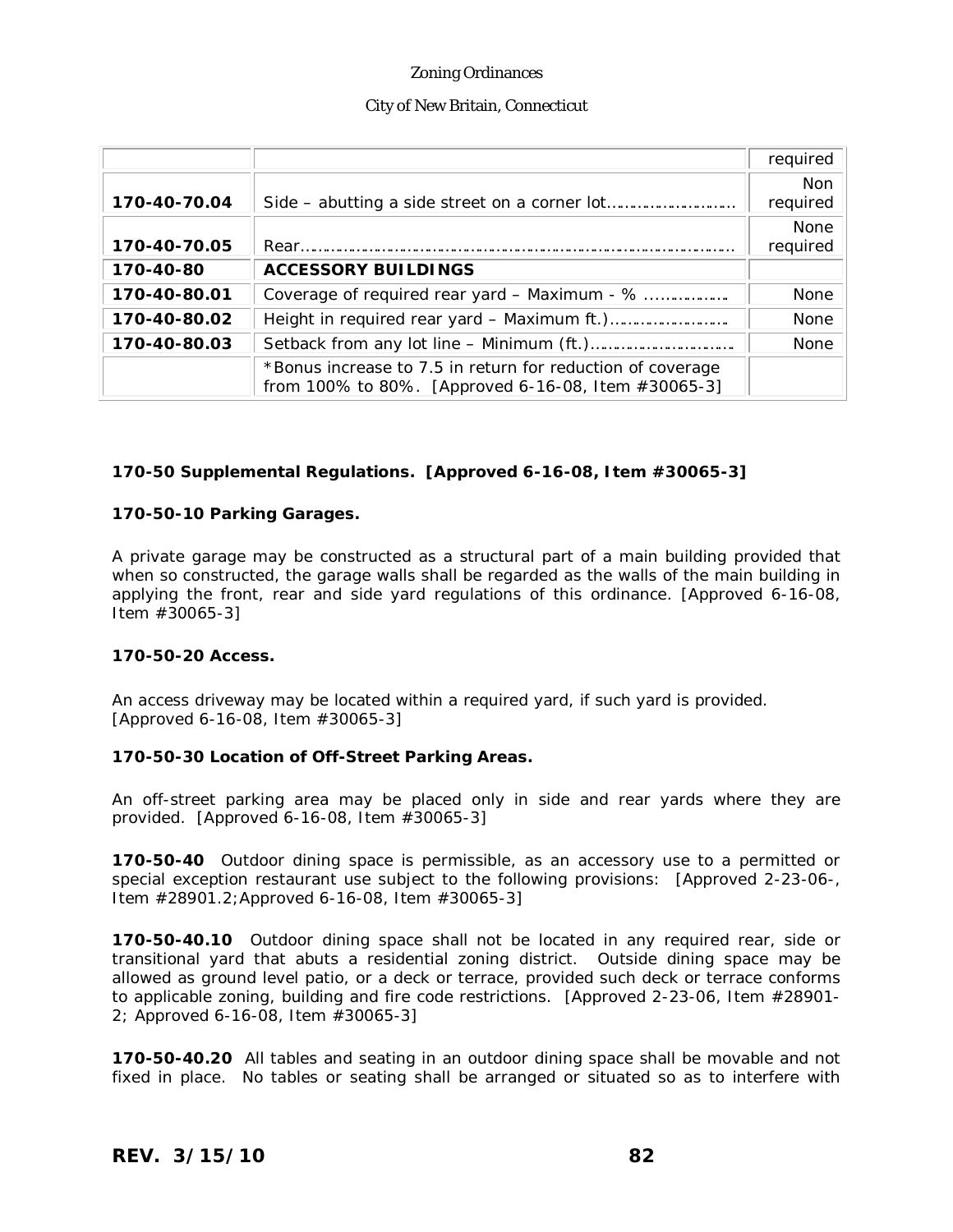#### City of New Britain, Connecticut

required access or egress to or from the building. Outside dining space shall be unenclosed and open to the sides, except for conforming fencing or required guard rails. If outside dining space is to be covered by any type of permanent or semi-permanent roofing, awning, overhang or similar covering, said covering shall conform to applicable building, zoning and fire codes. [Approved 2-23-06, Item #28901-2; Approved 6-16-08, Item #30065-3]

**170-50-40.30** No outdoor area shall be allowed which encroaches onto the City sidewalk right-of-way, unless specifically permitted by the Bureau of Public Works. [Approved 2-23- 06, Item #28901-2; Approved 6-16-08, Item #30065-3]

**170-50-40.40** In order to ensure compliance with zoning and other applicable ordinances and standards, if the creation of outdoor dining space involves any permanent construction or substantial structural modification, the Director of Licenses, Permits & Inspections shall require that a plot plan prepared in accordance with Section 280-60 be submitted for review and approval, in order to ensure compliance with zoning and other applicable ordinances and standards; and that all applicable permits and approvals be obtained. [Approved 2-23- 06, Item #28901-2; Approved 6-16-08, Item #30065-3]

#### **170-50-50 Frontage on a Public Street.**

When multiple buildings are located on a lot, not all buildings are required to have frontage on a public street. Where appropriate, access easements shall be provided for all buildings. [Approved 6-16-08, Item #30065-3]

#### **170-50-60 Courts**.

**170-50-60.10** The least horizontal dimension of an inner court at its lowest level shall not be less than fifteen (15) feet. [Approved 6-16-08, Item #30065-3]

**170-50-70** In the layout of a development of residential condominium or common interest ownership community, or other multifamily houses on a lot or tract of land, a horizontal distance of not less than:

- i. 30 ft. for the first l4 levels of the building (up to 40 ft. high).
- ii. 60 ft. for the next 4 stories (up to 8 floors).
- iii. 90 ft for the next 4 stories (up to 12 floors).
- iv. 120 ft. above 12 floors.

shall be maintained between all main buildings.Approved 10-26-88, Item #18505-1; Approved 2-23-06, Item #28900-2; Approved 6-16-08, Item #30065-3]

#### **170-50-80 Minimum Residential Floor Area.**

Every dwelling or building devoted in whole or in part to a residential use, which is hereinafter erected, shall provide a minimum floor area per family on furnished floors with clear ceiling height not less than 7-feet 6-inches, in conformity with the following schedule and with the other provision of this Section 230-90. The minima stipulated herein shall be deemed to be exclusive of unenclosed porches, breezeways, garages, cellar room or areas.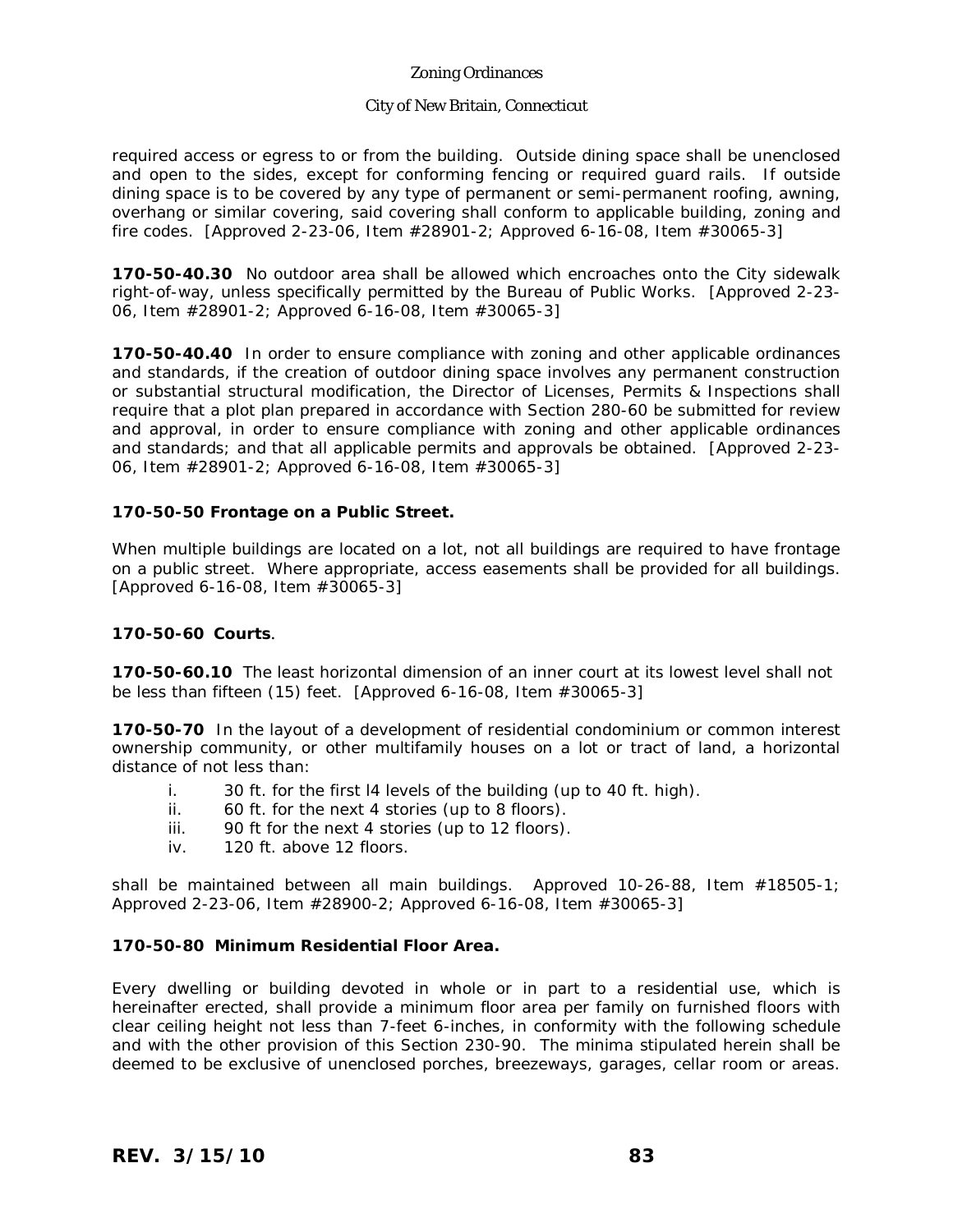### City of New Britain, Connecticut

### [Approved 6-17-83, Item #1575-1; Approved 11-21-86, Item #17459-1; Approved 6-16- 08, Item #30065-3]

| <b>Number of Rooms</b><br>Per Dwelling Unit | Multifamily<br><b>Buildings</b><br>(sq. ft.) | 1-family<br>Attached<br>(sq. ft.) | 1-family Detached<br>(sq. ft.) |
|---------------------------------------------|----------------------------------------------|-----------------------------------|--------------------------------|
| Less than 2 Rooms                           | 350                                          | 400                               | 720                            |
| 2 Rooms but less than 3 Rooms               | 450                                          | 400                               | 720                            |
| 3 Rooms but less than 4 Rooms               | 550                                          | 600                               | 720                            |
| 4 Rooms but less than 5 Rooms               | 700                                          | 800                               | 720                            |
| 5 Rooms but less than 6 Rooms               | 850                                          | 950                               | 850                            |
| 6 Rooms but less than 7 Rooms               | 1,000                                        | 1,100                             | 1,200                          |
| 7 Rooms or more                             | 1.150                                        | 1,250                             | 1,400                          |

### **170-50-90 Parking.**

| Residential Condominium or Common Interest Ownership<br>Community [Approved 2-23-06, Item #28900-2; Approved 6-16-<br>08, Item #30065-3] | 1.5 per dwelling unit                                                                                                      |
|------------------------------------------------------------------------------------------------------------------------------------------|----------------------------------------------------------------------------------------------------------------------------|
| Multifamily houses, townhouses & garden apartments [Approved]<br>10-26-88, Item #18505-1; Approved 6-16-08, Item #30065-3]               | 1.5 per dwelling unit                                                                                                      |
| Housing for the Elderly [Approved 6-16-08, Item #30065-3]                                                                                | Parking area sufficient to meet the<br>anticipated requirements, with a<br>minimum of 1 space per each 3 dwelling<br>units |
| Condominiums [Approved 2-22-85, Item #16617-1; Approved 6-<br>16-08, Item #30065-3]                                                      | 1.5 per dwelling unit                                                                                                      |

| <b>Uses</b>                                                                                                                        | Requirements: No. of Spaces                                                                                                           |
|------------------------------------------------------------------------------------------------------------------------------------|---------------------------------------------------------------------------------------------------------------------------------------|
| Auditorium, church, convention<br>hall, stadium, theater, studio or<br>other place of public assembly,<br>not otherwise classified | 1 per 4 permanent seats or the floor area equivalent<br>{one seat=18 linear inches of pew/bench} [Approved<br>8-23-06, Item #29132-2] |
| Bank, savings & loan<br>association                                                                                                | See "Office"                                                                                                                          |
| <b>Bowling Alley</b>                                                                                                               | 6 per alley                                                                                                                           |
| Hotel, motel                                                                                                                       | 1 per guest bedroom plus 1 per each two employees on<br>the premises at any one period of time                                        |
| <b>Nursing home</b>                                                                                                                | 1 per each 2 beds plus 1 per each 2 employees on the<br>premises at any one time                                                      |
| Offices, office building                                                                                                           | 1 per 350 sq. ft. of net floor area [Approved 6-16-08,<br>Item $#30065-3]$                                                            |
| Public or semi-public art<br>gallery, library or museum                                                                            | See "Auditorium", etc.                                                                                                                |
| Restaurant, club                                                                                                                   | 1 per 4 permanent seats or the floor area equivalent                                                                                  |
| Retail store, personal service<br>store, shopping center, under                                                                    | 1 space per 350 sq. ft. of gross floor area [Approved]<br>6-16-08, Item $\#30065-3$ ]                                                 |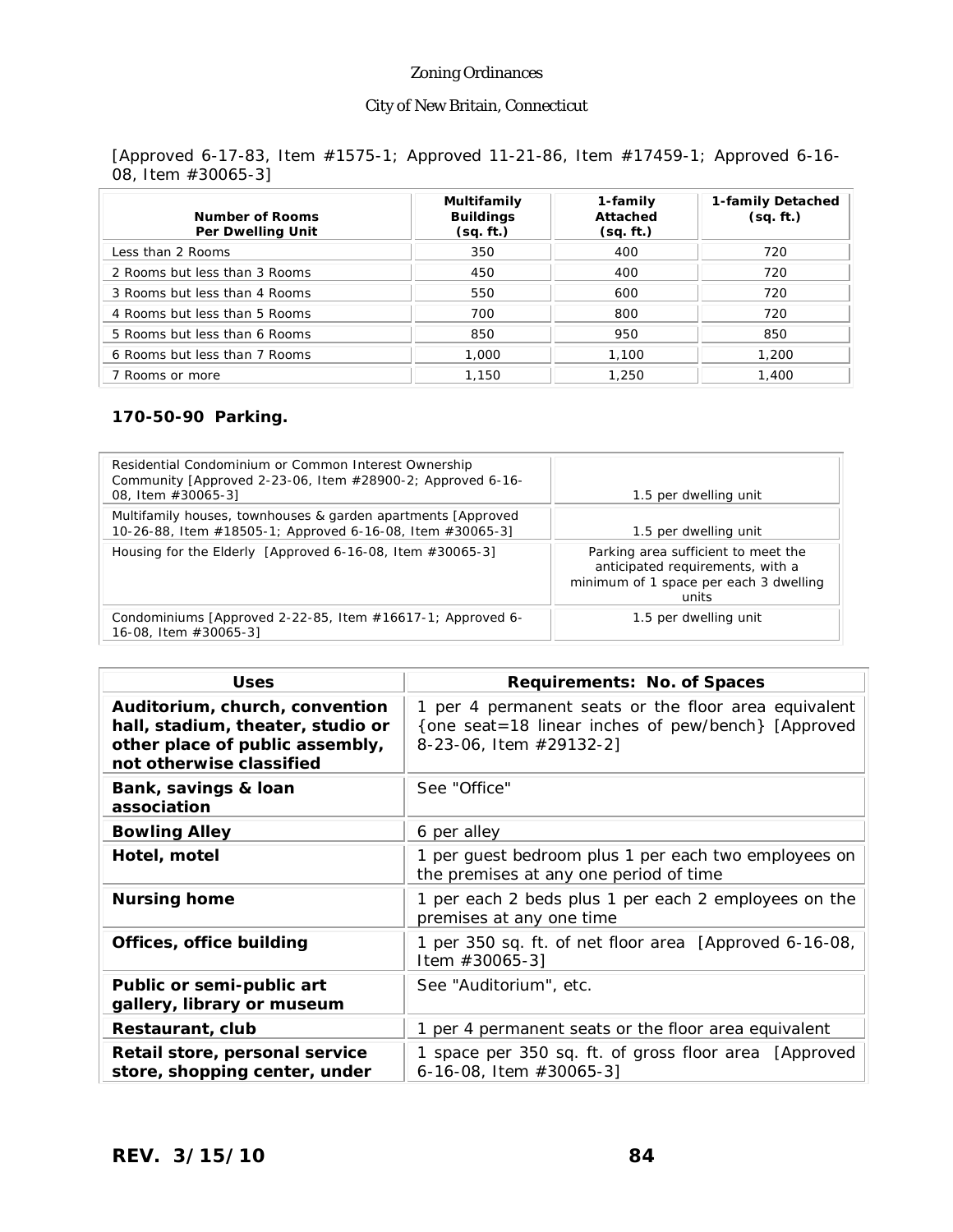#### City of New Britain, Connecticut

| 75,000 sq. ft.<br>[Approved 6-11-99, I tem<br>#24426-2]                                                                   |                                                                                                                                                                                                     |
|---------------------------------------------------------------------------------------------------------------------------|-----------------------------------------------------------------------------------------------------------------------------------------------------------------------------------------------------|
| Retail store, personal service<br>store, shopping center, over<br>75,000 sq. ft.<br>[Approved 6-11-99, I tem<br>#24426-2] | 1 space per 350 sq. ft. of gross floor area, up to<br>75,000 sq. ft., plus 1 space per each 350 sq. ft. of<br>gross floor area in excess of 75,000 sq. ft. [Approved<br>6-16-08, Item $\#30065-3$ ] |
| School                                                                                                                    | per employee                                                                                                                                                                                        |

**170-50-90.10** The off-street parking space requirements stipulated in this section shall be automatically waived for the non-residential use portions of properties located within a Municipal Parking District. At least 1.5 space per dwelling unit must be provided on the same parcel or in a parking structure or lot reserved for the dwelling unit. Said District shall be established by the City Plan Commission, with the approval of the Common Council and the bounds thereof may be amended by action of those bodies from time to time. [Approved 11-21-86, Item #17459-1; Approved 6-16-08, Item #30065-3]

#### **170-100 Design Guidelines.**

In order to achieve a high level of architectural and urban design, and to create strong linkages both visually and physically within the framework of a comprehensive plan, the following guidelines are established. These guidelines shall be applied to all applications for development within the district under both the site plan requirements (Section 280-60) and to special exception uses under Section 270-40. [Approved 6-16-08, Item #30065-3]

#### **170-100-10 Design of Buildings.**

The general architectural design of all buildings shall be so that they compliment the appearance and character of historically significant buildings and public spaces in the Downtown area. [Approved 6-16-08, Item #30065-3]

#### **170-100-20 Pedestrian Linkages.**

All site plans shall provide for connections with public pedestrian through-ways within an integrated design by use of appropriate materials, lighting and landscaping. Particular attention shall be given to providing ease of access to public open spaced, parking structures and surface parking lots and transit facilities. [Approved 6-16-08, Item #30065- 3]

#### **170-100-30 Street Level Appropriate Uses.**

In order to create a vibrant urban environment, mixed-use developments shall be encouraged. Within such developments, the street level shall be ret ail and service uses,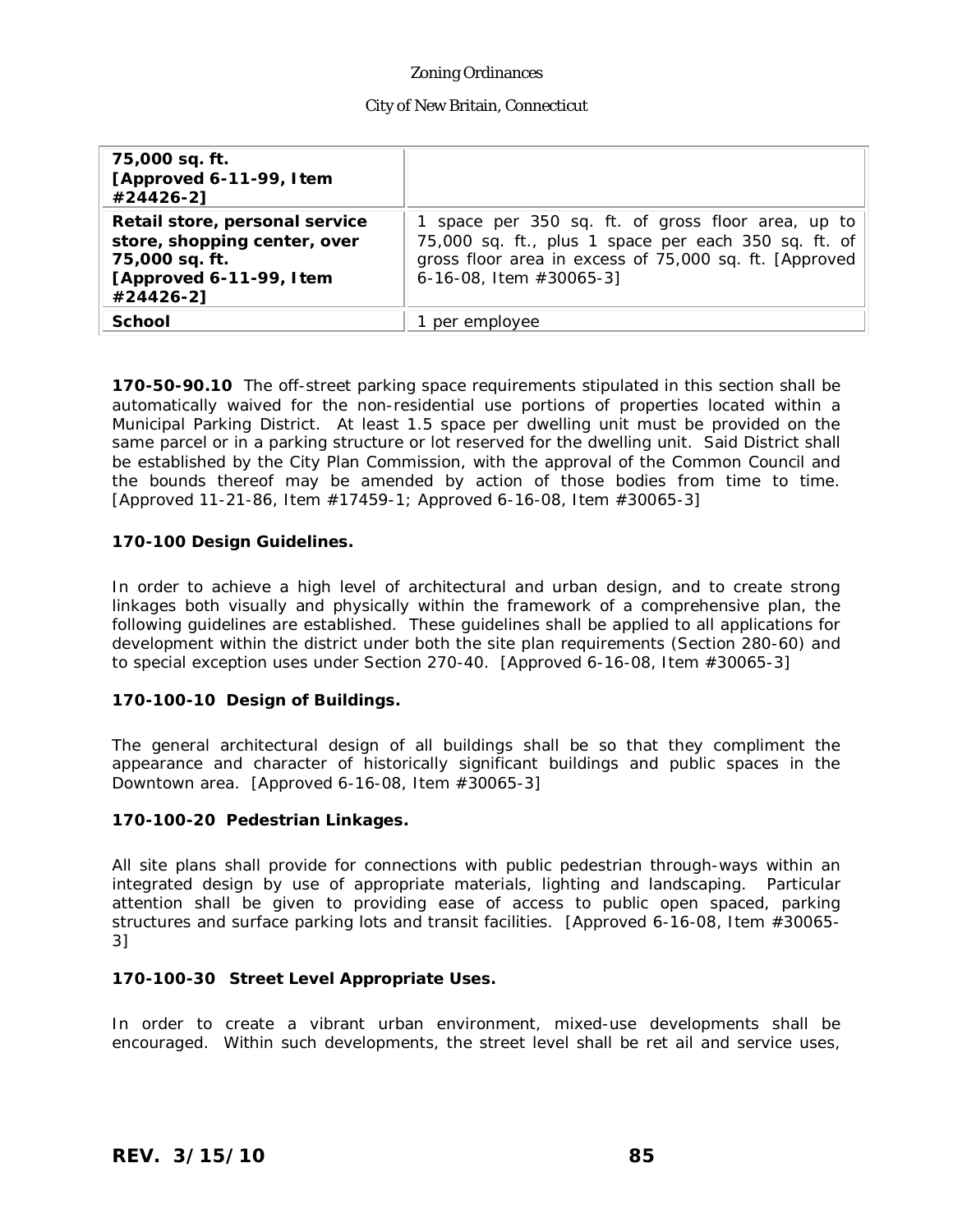#### City of New Britain, Connecticut

with front doors and fenestration facing the street and providing visibility to and from the street**.** [Approved 6-16-08, Item #30065-3]

#### **170-100-40 Exterior Facades.**

Both the new construction and rehabilitation of structures shall use materials and architectural treatments which are complementary to the overall character and design vocabulary of the historic downtown fabric. Materials such as EIFS, metal or vinyl siding, or shingles are discouraged. [Approved 6-16-08, Item #30065-3]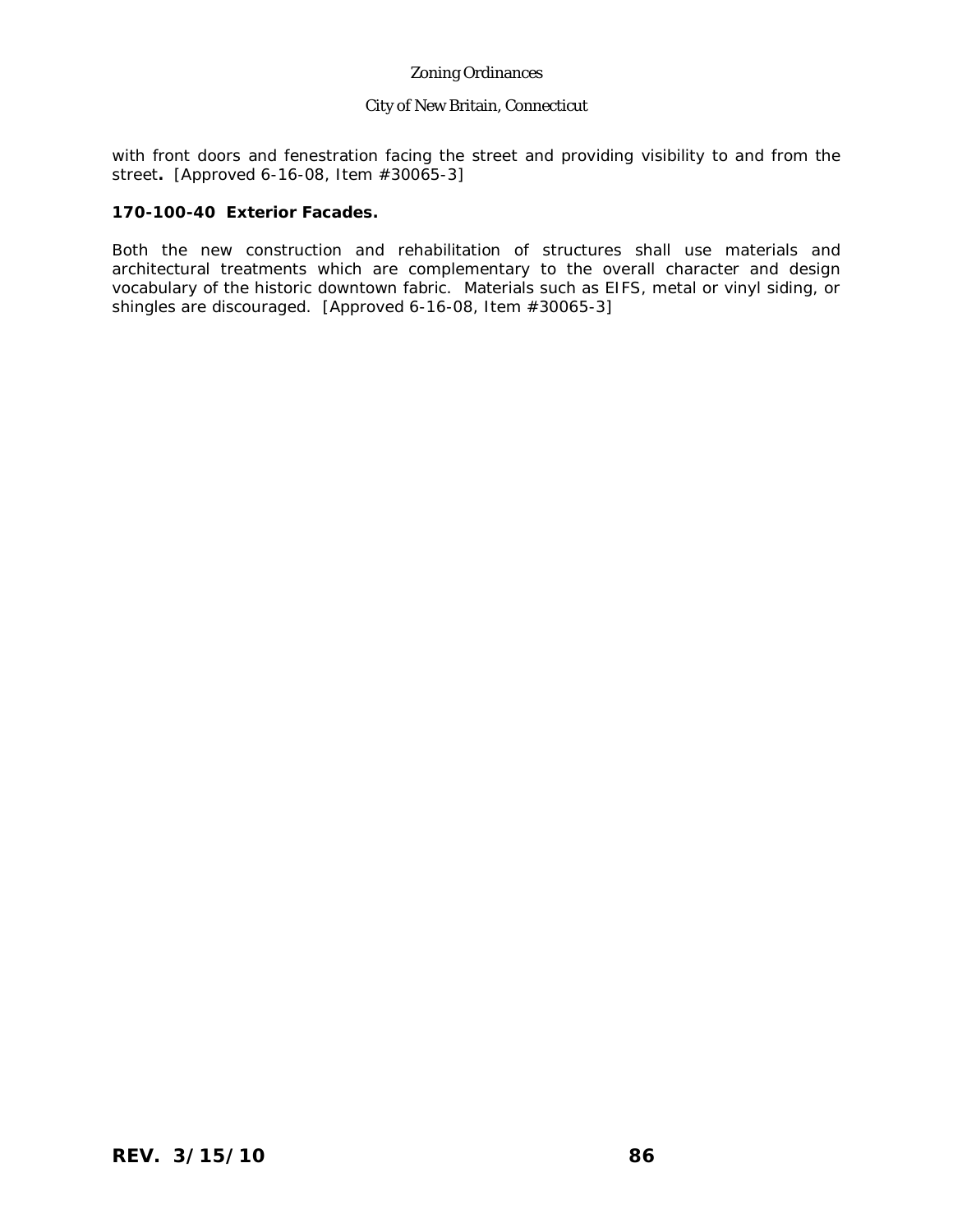#### City of New Britain, Connecticut

### **170-100-50 Development Parcel Layout and Enclosure.**

For any new development within the area, the layout should through the location and design of pedestrian and vehicular access ways create pedestrian friendly attractive environments. [Approved 6-16-08, Item #30065-3]

#### **170-100-60 Street Facing Building Wall.**

The minimum height of building facing the street shall be three stories in order to create downtown environment of an appropriate urban scale. [Approved 6-16-08, Item #30065]

#### **170-100-70 Location of Parking Areas**

For any new development within the area, no surface parking shall be in an area defined as the front yard. (Approved 6-16-08, Item #30065]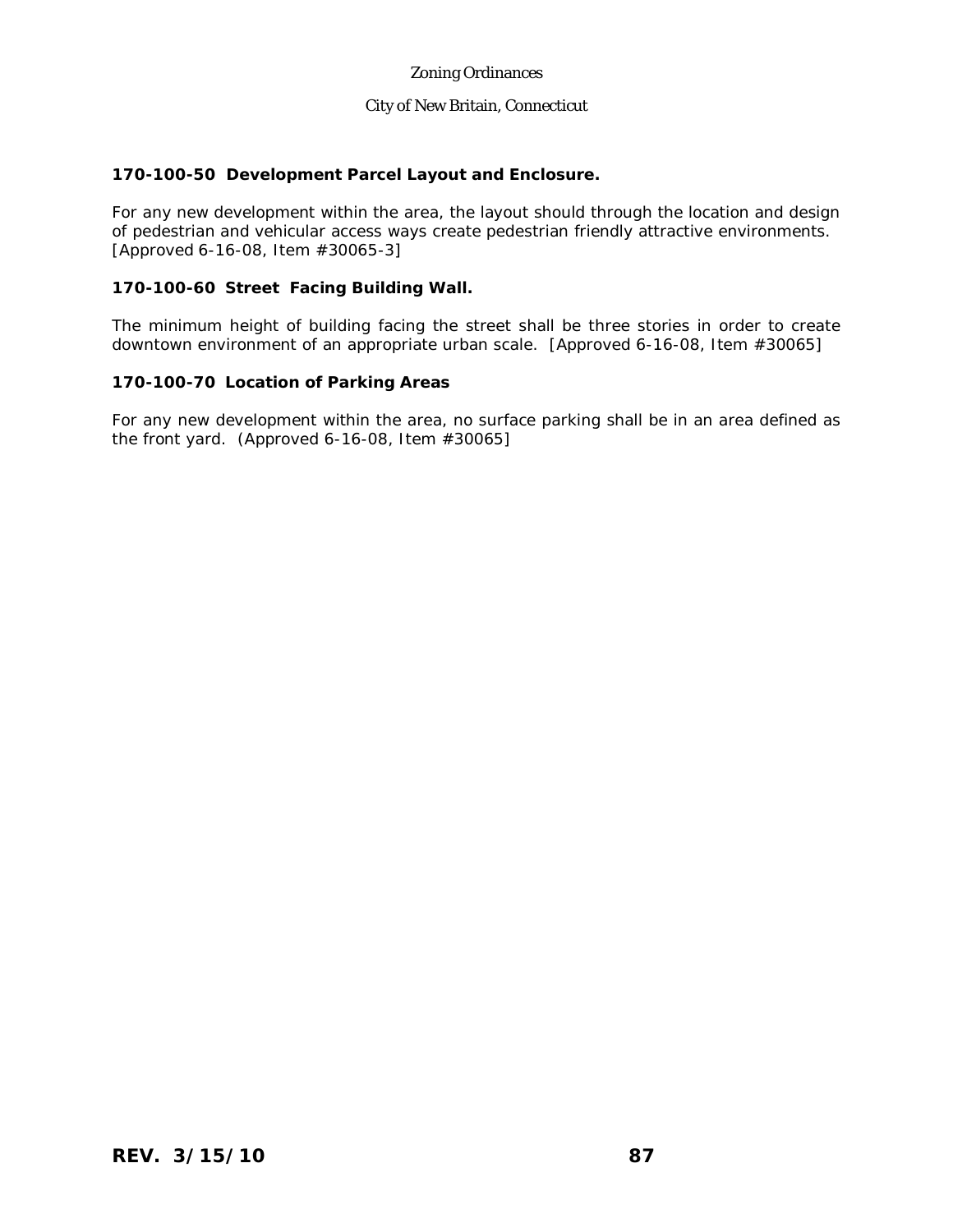#### City of New Britain, Connecticut

# **Section 180 TP DISTRICT (technology park)**

[Approved 9-21-84, Item #16395-1]

# **180-10 Permitted Uses.**

Within a TP District, a building, structure, or lot shall only be used for one or more of the following permitted uses, except as provided in Section 180-20 Special Exception Uses, Section 180-30 Accessory Uses, and Section 260 Nonconforming Uses and Nonconforming Buildings or Structures. For all listed uses, the site plan shall be submitted and reviewed pursuant to Section 280-60. Combination of the following uses in a single building or in several buildings on the same lot are permitted.

# **Business Uses**

**180-10-10** Office or office buildings; business, professional, utility, semipublic or government.

**180-10-20** Light Manufacturing, assembly or processing of components or goods.

**180-10-30** Communications systems, processing, or storage of data, and computer installations in buildings.

**180-10-40** Research and development buildings.

# **180-20 Special Exception Uses**

Within any TP District, the following special exception uses shall be permitted, subject to approval by the Zoning Board of Appeals pursuant to Section 270-40, Special Exception Uses. For all listed special exception uses, the site plan shall be submitted and review, pursuant to Section 280-60.

# **Community Facilities Uses**

**180-20-10** Public or semi-public building for civic, political, social or recreational purposes.

**180-20-20** Public utility facility.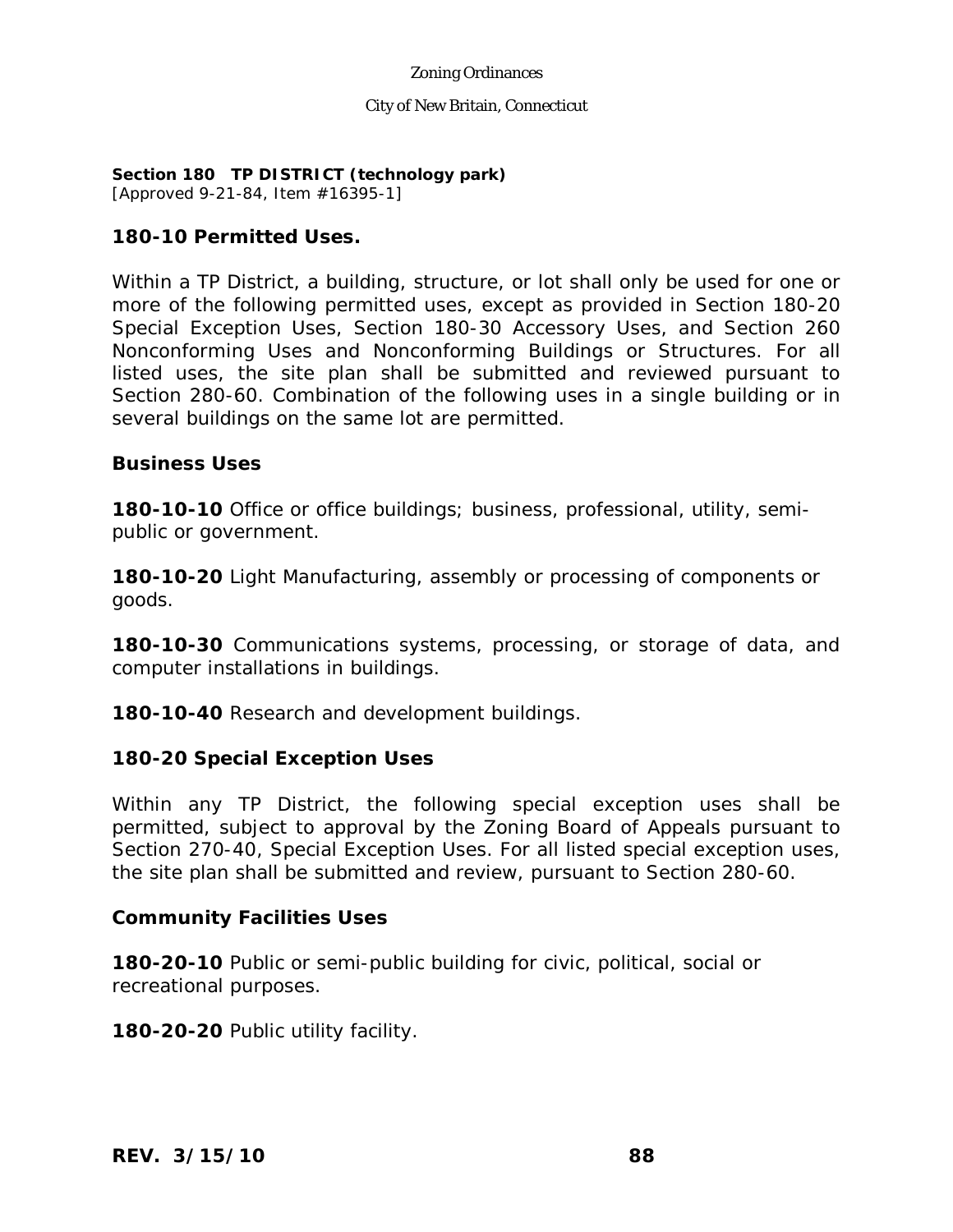### City of New Britain, Connecticut

## **Business Uses**

**180-20-30** Banks and business services.

**180-20-40** Retail or personal services designed to be complementary to the Technology Park District.

## **180-30 Accessory Uses**

Within any TP District, the following accessory uses shall be permitted, subject to the applicable provisions of Section 230:

**180-30-10** Caretaker's dwelling unit.

**180-30-20** Customary accessory uses, buildings or structures, exclusive of retail services and of industrial uses otherwise prohibited.

**180-30-30** Signs, pursuant to Section 250.

## **180-40 Dimensional Regulations**

Within any TP District, no building or structure shall be erected nor any lot used, unless in conformity with the following schedule, except as modified by the provisions of Section 230, Supplemental Use and Dimensional Regulations, where applicable:

| 180-40-10    |                                                  | 80,000                  |
|--------------|--------------------------------------------------|-------------------------|
| 180-40-20    |                                                  | <b>Not</b><br>Permitted |
| 180-40-30    |                                                  | .60                     |
| 180-40-40    | Lot Coverage $-$ % of total lot area occupied by | 30                      |
| 180-40-50    |                                                  | 200                     |
| 180-40-60    |                                                  | 60                      |
| 180-40-70    | YARDS - MINIMUM (FT.)                            |                         |
| 180-40-70.01 |                                                  | 50                      |
| 180-40-70.02 |                                                  | 20                      |
| 180-40-70.03 |                                                  | 40                      |
| 180-40-70.04 |                                                  | 40                      |
| 180-40-70.05 |                                                  | 25                      |
| 180-40-80    | <b>ACCESSORY BUILDINGS</b>                       |                         |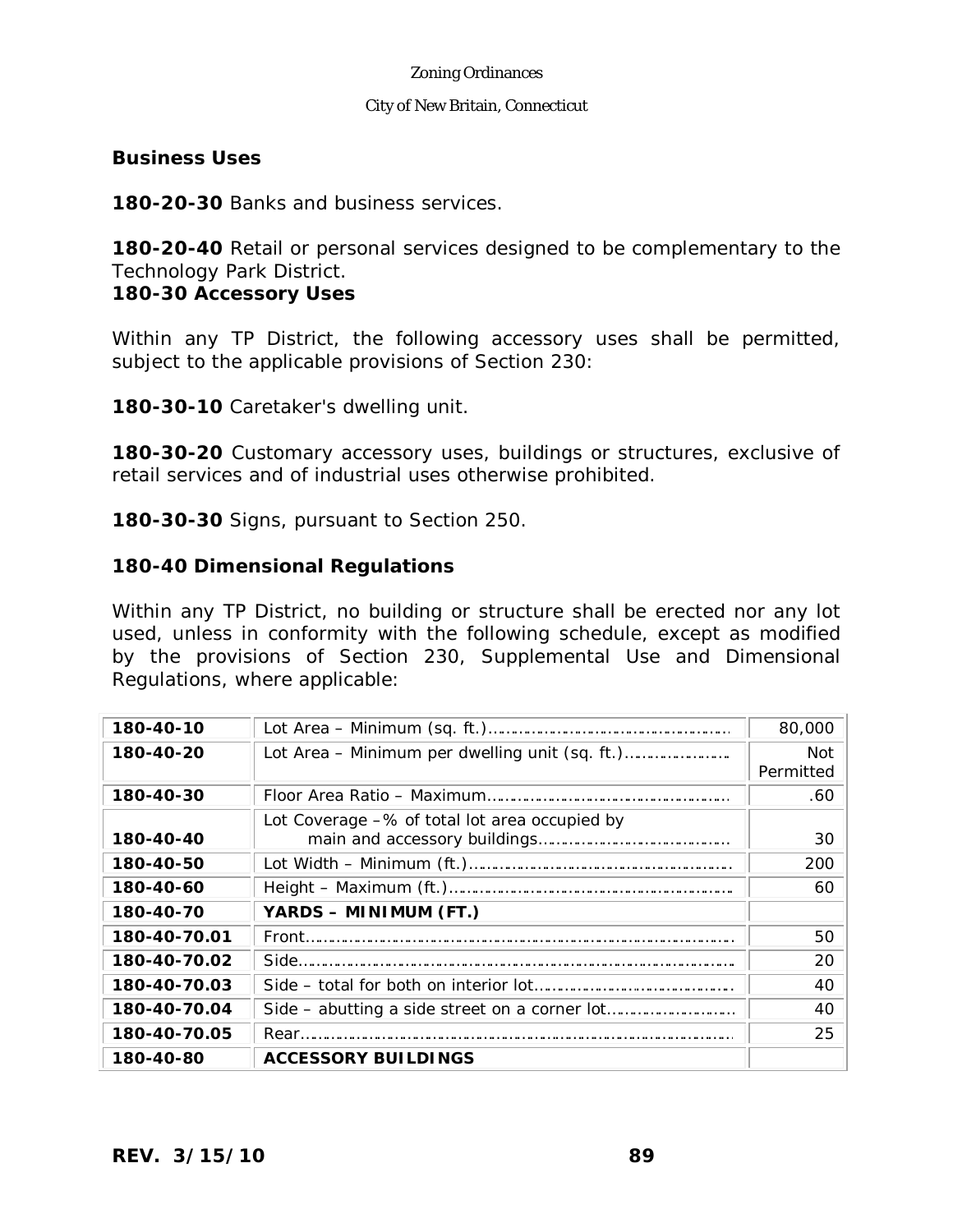# City of New Britain, Connecticut

| 180-40-80.01 | Coverage of required rear yard – Maximum - % | 10                          |
|--------------|----------------------------------------------|-----------------------------|
| 180-40-80.02 |                                              | 25                          |
| 180-40-80.03 |                                              | Same as<br>required<br>yard |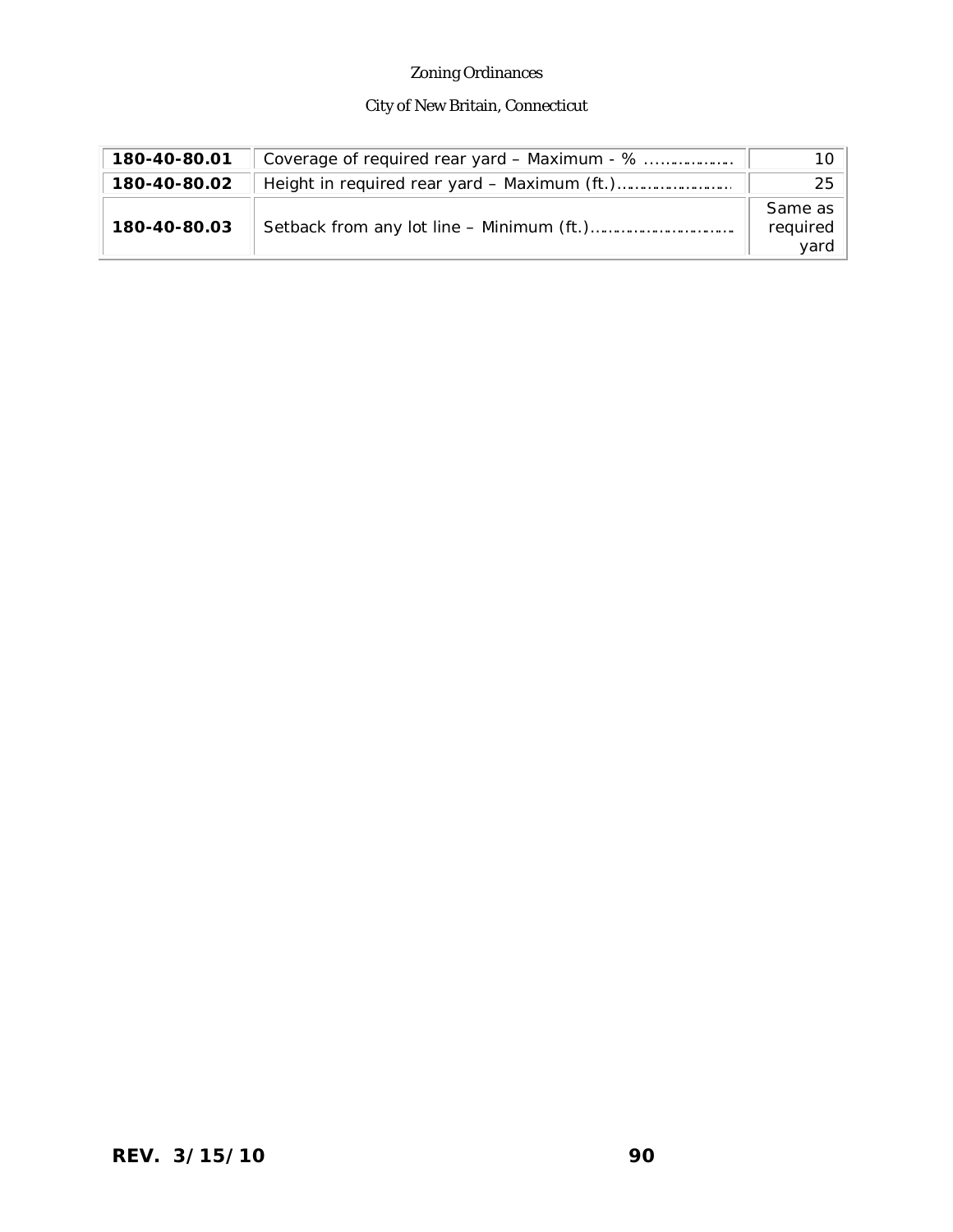### City of New Britain, Connecticut

**Section 185 TPC DISTRICT (technology park/commercial)** 

[Approved 1-17-07, Item #29357]

# **185-10 Permitted Uses.**

Within a TPC District, a building, structure, or lot shall only be used for one or more of the following permitted uses, except as provided in Section 180- 20 Special Exception Uses, Section 180-30 Accessory Uses, and Section 260 Nonconforming Uses and Nonconforming Buildings or Structures. For all listed uses, the site plan shall be submitted and reviewed pursuant to Section 280-60. Combinations of the following uses in a single building or in several buildings on the same lot are permitted.

# **Business Uses**

**185-10-10** Office or office buildings; business, professional, utility, semipublic or government.

**185-10-20** Light Manufacturing, assembly or processing of components or goods.

**185-10-30** Communications systems, processing, or storage of data, and computer installations in buildings.

**185-20-40** Banks and business services

**185-10-50** Research and development buildings.

**185-10-60** Planned Retail Shopping Complex consisting of one or more buildings for retail stores, personal service, bank branch offices and restaurants and similar compatible uses, subject to the specifications of in Section 230-160.

# **185-20 Special Exception Uses**

Within any TPC District, the following special exception uses shall be permitted, subject to approval by the Zoning Board of Appeals pursuant to Section 270-40, Special Exception Uses. For all listed special exception uses, the site plan shall be submitted and review, pursuant to Section 280-60.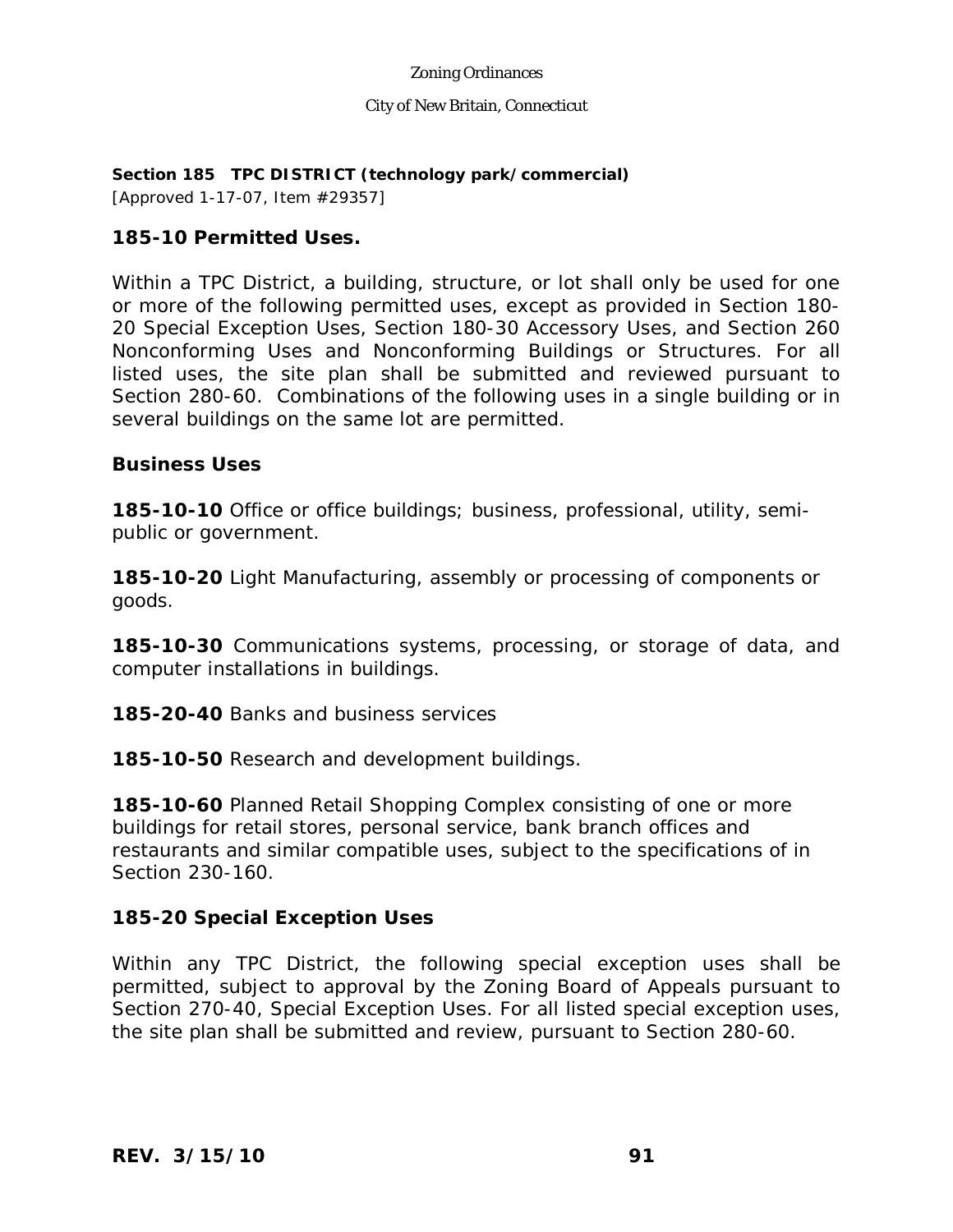#### City of New Britain, Connecticut

## **Community Facilities Uses**

**185-20-10** Public or semi-public building for civic, political, social or recreational purposes.

**185-20-20** Public utility facility.

## **185-30 Accessory Uses**

Within any TP District, the following accessory uses shall be permitted, subject to the applicable provisions of Section 230:

**185-30-10** Customary accessory uses, buildings or structures, exclusive of retail services and of industrial uses otherwise prohibited.

**185-30-20** Signs, pursuant to Section 250.

**185-30-30**Drive-through facilities related to a principle use, provided that no loudspeaker system shall be located within 100 feet of a residential zoning district, and provided any such loudspeaker system shall not be heard on any neighboring residential property. All drive-through facilities shall have adequate stacking and maneuvering space so as to avoid interfering with safe traffic flow both on adjoining City streets and within subject site.

## **180-40 Dimensional Regulations**

Within any TP District, no building or structure shall be erected nor any lot used, unless in conformity with the following schedule, except as modified by the provisions of Section 230, Supplemental Use and Dimensional Regulations, where applicable:

|           | Lot Area – minimum (sq.        |            |
|-----------|--------------------------------|------------|
| 185-40-10 | $ft.$ )                        | 80,000     |
|           | Lot Area $-$                   | <b>Not</b> |
|           | Minimum per dwelling unit (sq. | Permitt    |
| 185-40-20 |                                | ed         |
|           | Floor Area Ratio -             |            |
| 185-40-30 |                                |            |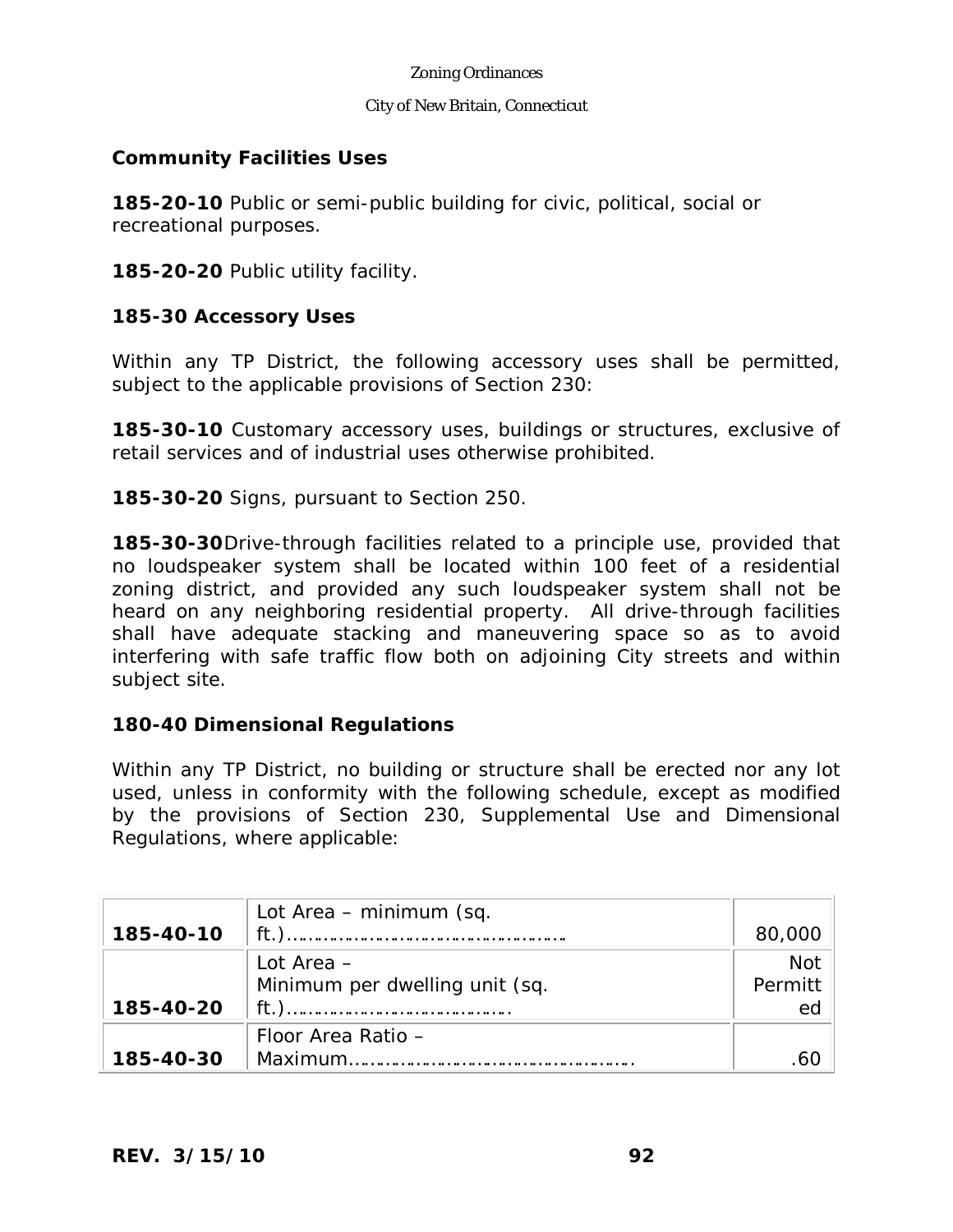# City of New Britain, Connecticut

|              | Lot Coverage -                                                |         |
|--------------|---------------------------------------------------------------|---------|
| 185-40-40    | % of total lot area occupied by main & accessory<br>buildings | 30      |
|              | Lot Width - Minimum                                           |         |
| 185-40-50    |                                                               | 200     |
|              | Height - Maximum                                              |         |
| 185-40-60    |                                                               | 60      |
| 185-40-70    | YARDS - MINIMUM (FT.)                                         |         |
| $185 - 40 -$ |                                                               |         |
| 70.01        | .                                                             | 50      |
| 185-40-      |                                                               |         |
| 70.02        |                                                               | 20      |
| $185 - 40 -$ | Side - total for both on interior                             |         |
| 70.03        |                                                               | 40      |
| $185 - 40 -$ | Side - abutting a side street on a corner                     |         |
| 70.04        | lot                                                           | 40      |
| 185-40-      |                                                               |         |
| 70.05        |                                                               | 25      |
| 185-40-80    | <b>ACCESSORY BUILDINGS</b>                                    |         |
| $185 - 40 -$ | Coverage of required rear yard - Maximum -                    |         |
| 80.01        | $( %)$                                                        | 10      |
| 185-40-      | Height in any required rear yard - Maximum -                  |         |
| 80.02        | $(ft.)$                                                       | 25      |
|              |                                                               | Same    |
| 185-40-      | Setback from any lot line - Minimum -                         | as req. |
| 80.03        |                                                               | yard    |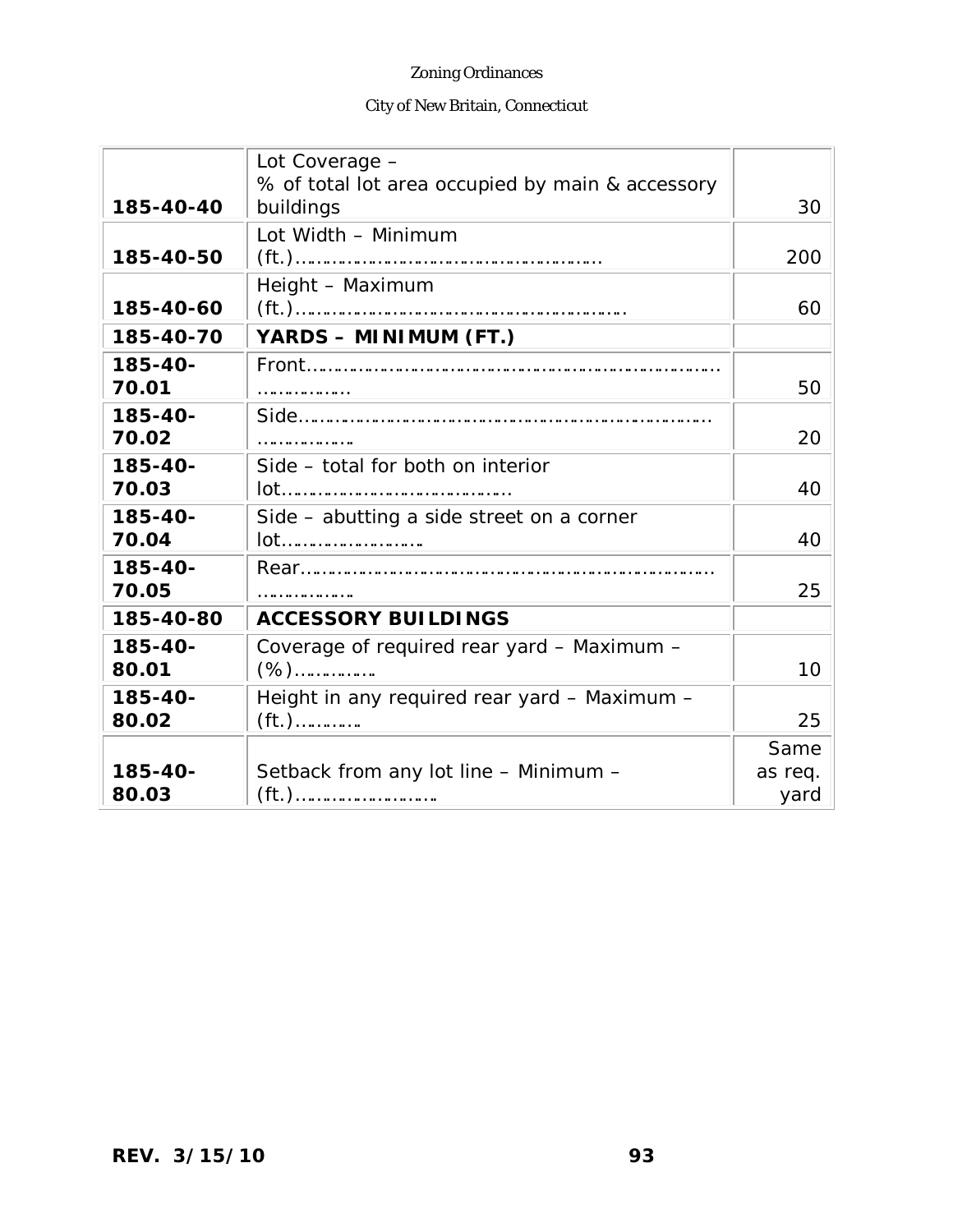### City of New Britain, Connecticut

### **Section 190 I-1 DISTRICT (industrial parks).**

## **190-10 Permitted Uses.**

Within any I-1 District, a building, structure, or lot shall only be used for one or more of the following permitted uses, except as provided in Section 190- 20 Special Exception Uses, Section 190-30 Accessory Uses, and Section 260 Nonconforming Uses and Nonconforming Buildings or Structures. For all listed uses, the site plan shall be submitted and reviewed pursuant to Section 280-60.

## **Community Facility Uses.**

**190-10-10** Park, playground or recreational area operated by the municipality.

**190-10-20** Public or semi-public building for civic, political, social or recreational purposes.

**190-10-30** School, public elementary or high, or a private school having a curriculum equivalent to that ordinarily given in such a public school.

190-10-31 Public utility facility.

**190-10-32** Bus Passenger Waiting Shelter. [Approved 10-22-81, Item #14771-1]

## **Business Uses.**

**190-10-40** Bank, savings and loan association.

**190-10-41** Motor Vehicle and accessories salesroom, and/or vehicle rental agency.

**190-10-42** Motor Vehicle salesroom and/or rental lot as accessory to an auto sales agency.

**190-10-43** Repair garage for motor vehicles, including repair operations with body shop, only in conjunction with an accredited high school or technical training school.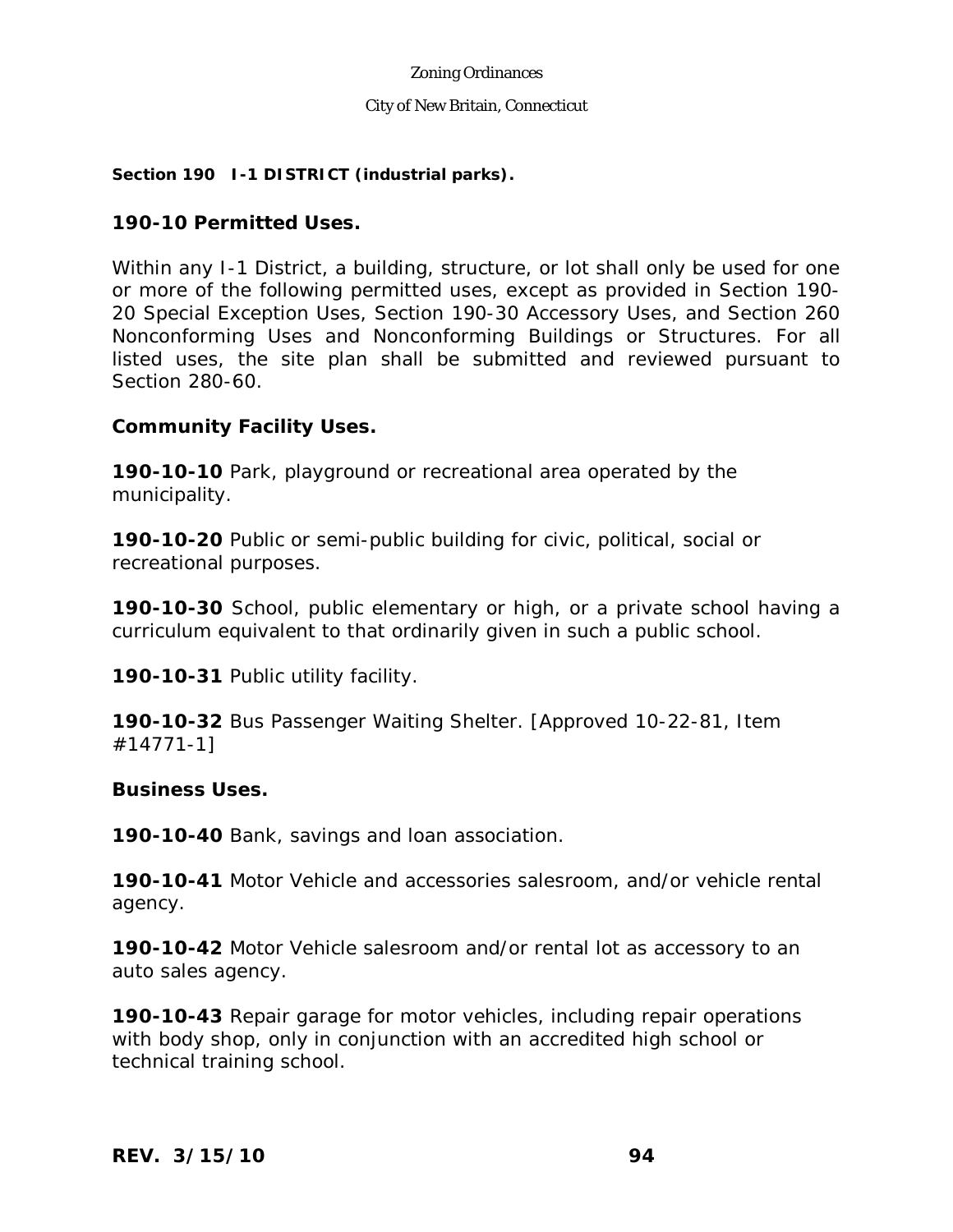### City of New Britain, Connecticut

[Approved 3-18-08, Item #29948-2]

**190-10-50** Dry cleaning plant of more than 4,000 sq.ft.

**190-10-60** Laundry plant of more than 4,000 sq. ft.

**190-10-70** Office or office buildings: business, professional, utility, semipublic or government.

**190-10-80** Wholesale salesroom or store.

**Industrial Uses.** 

**190-10-90** Industry--non-nuisance.

**190-10-100** Office machinery repair.

**190-10-110** Research laboratory.

**190-10-120** Warehouse.

# **190-20 Special Exception Uses.**

Within any I-1 District, the following special exception uses shall be permitted, subject to approval by the Zoning Board of Appeals pursuant to Section 270-40, Special Exception Uses. For all listed special exception uses, the site plan shall be submitted and reviewed, pursuant to Section 280-60.

## **Community Facilities.**

**190-20-10** [DELETED 10-22-81, Item #14771-1]

**190-20-20** Club--membership, non-profit.

**190-20-30** Parking garage--public, or offstreet parking area--public.

**190-20-40** Passenger transportation terminal.

**190-20-50** Gas utility facility.

**Business Uses.**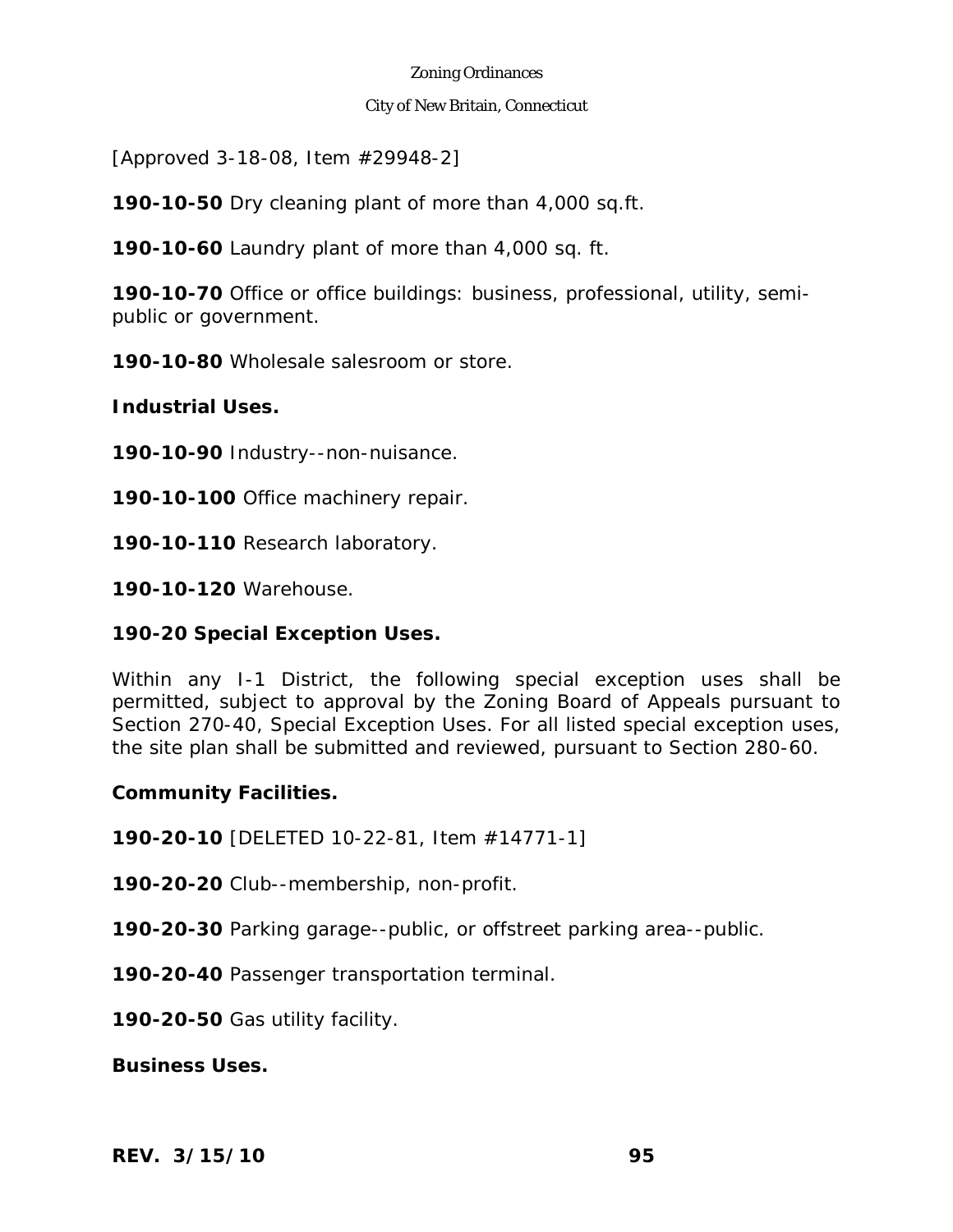#### City of New Britain, Connecticut

**190-20-60** Arena, Assembly hall.

**190-20-70** Gasoline station.

**190-20-80** Motel.

**190-20-90** Adult Oriented Establishment. [Approved 3-13-98, Item #23533-6]

# **190-30 Accessory Uses.**

Within any I-1 District, the following accessory uses shall be permitted, subject to the applicable provisions of Section 230: **190-30-10** Caretaker's dwelling unit.

**190-30-20** Customary accessory uses, buildings or structures, exclusive of industrial uses otherwise prohibited. [Approved 4-14-03, Item #27406-2]

**190-30-25** The display and sales of only those goods which are made, processed or assembled on premises, and provided that such sales shall be clearly secondary and accessory to the principal use; that such sales shall take place entirely within the confines of the principal building; that such sales shall occupy no more than 2,500 square feet or 10% of the buildings gross floor area, whichever is less; that no goods shall be displayed outside the building; and , that at least one customer parking space is provided for each 250 square feet of floor area devoted to such use. [Approved 4-14-03, Item #27406-2]

**190-30-30** Private parking garage or offstreet parking area, pursuant to Section 240.

**190-30-40** Signs, pursuant to Section 250.

# **190-40 Dimensional Regulations.**

Within any I-1 District, no building or structure shall be erected, nor any lot used, unless in conformity with the following schedule, except as modified by the provisions of Section 230, Supplemental Use and Dimensional Regulations, where applicable: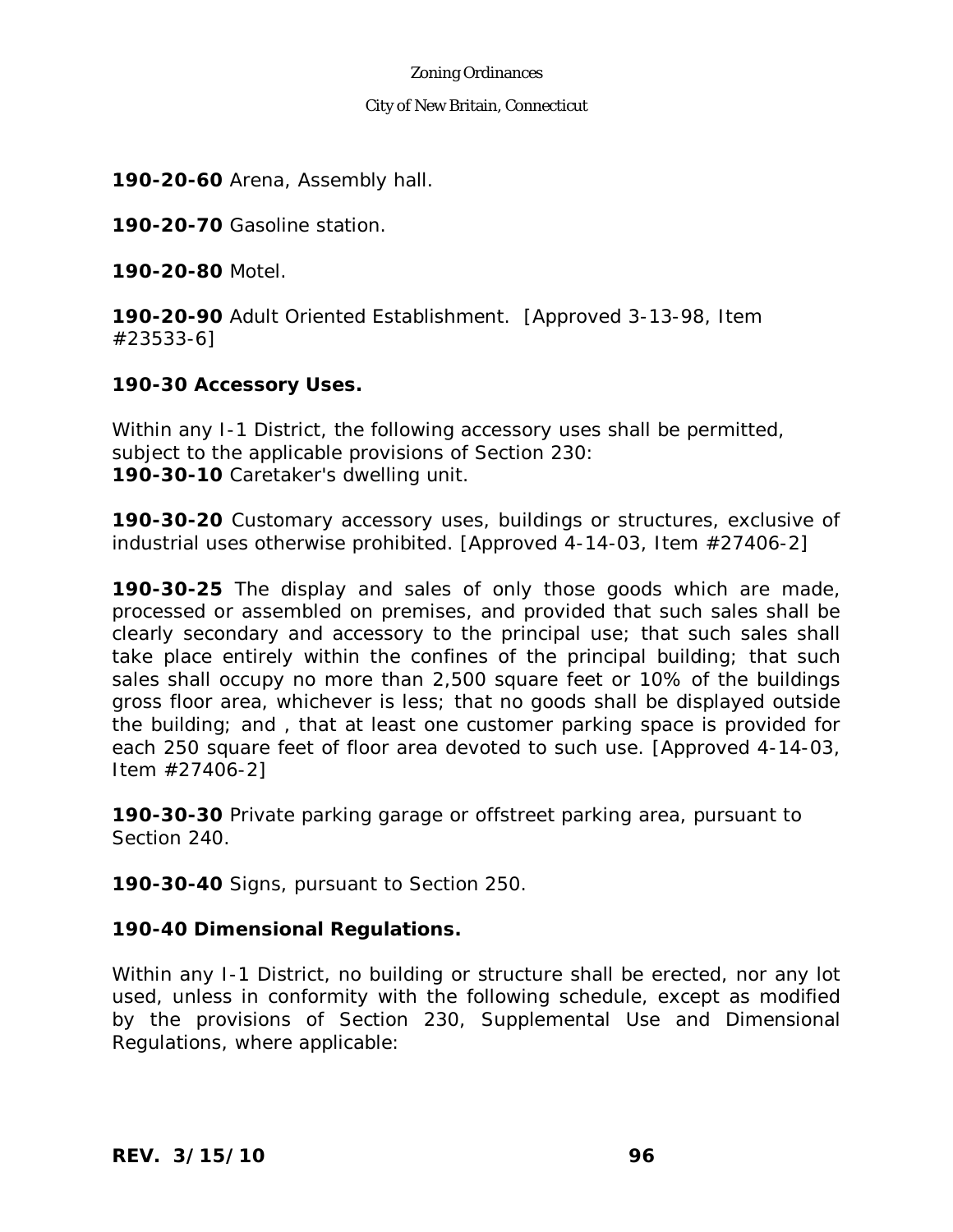# City of New Britain, Connecticut

| 190-40-10    |                                                                                    | 80,000                      |
|--------------|------------------------------------------------------------------------------------|-----------------------------|
| 190-40-20    |                                                                                    | <b>Not</b><br>Permitted     |
| 190-40-30    |                                                                                    | .60                         |
| 190-40-40    | Lot Coverage -% of total lot area occupied by<br>[Approved 9-23-77, Item #12588-1] | 40                          |
| 190-40-50    |                                                                                    | 200                         |
| 190-40-60    |                                                                                    | 40                          |
| 190-40-70    | YARDS - MINIMUM (FT.)                                                              |                             |
| 190-40-70.01 |                                                                                    | 40                          |
| 190-40-70.02 |                                                                                    | 25                          |
| 190-40-70.03 |                                                                                    | 50                          |
| 190-40-70.04 |                                                                                    | 40                          |
| 190-40-70.05 |                                                                                    | 25                          |
| 190-40-80    | <b>ACCESSORY BUILDINGS</b>                                                         |                             |
| 190-40-80.01 | Coverage of required rear yard - Maximum - %                                       | 0                           |
| 190-40-80.02 |                                                                                    | 0                           |
| 190-40-80.03 |                                                                                    | Same as<br>required<br>yard |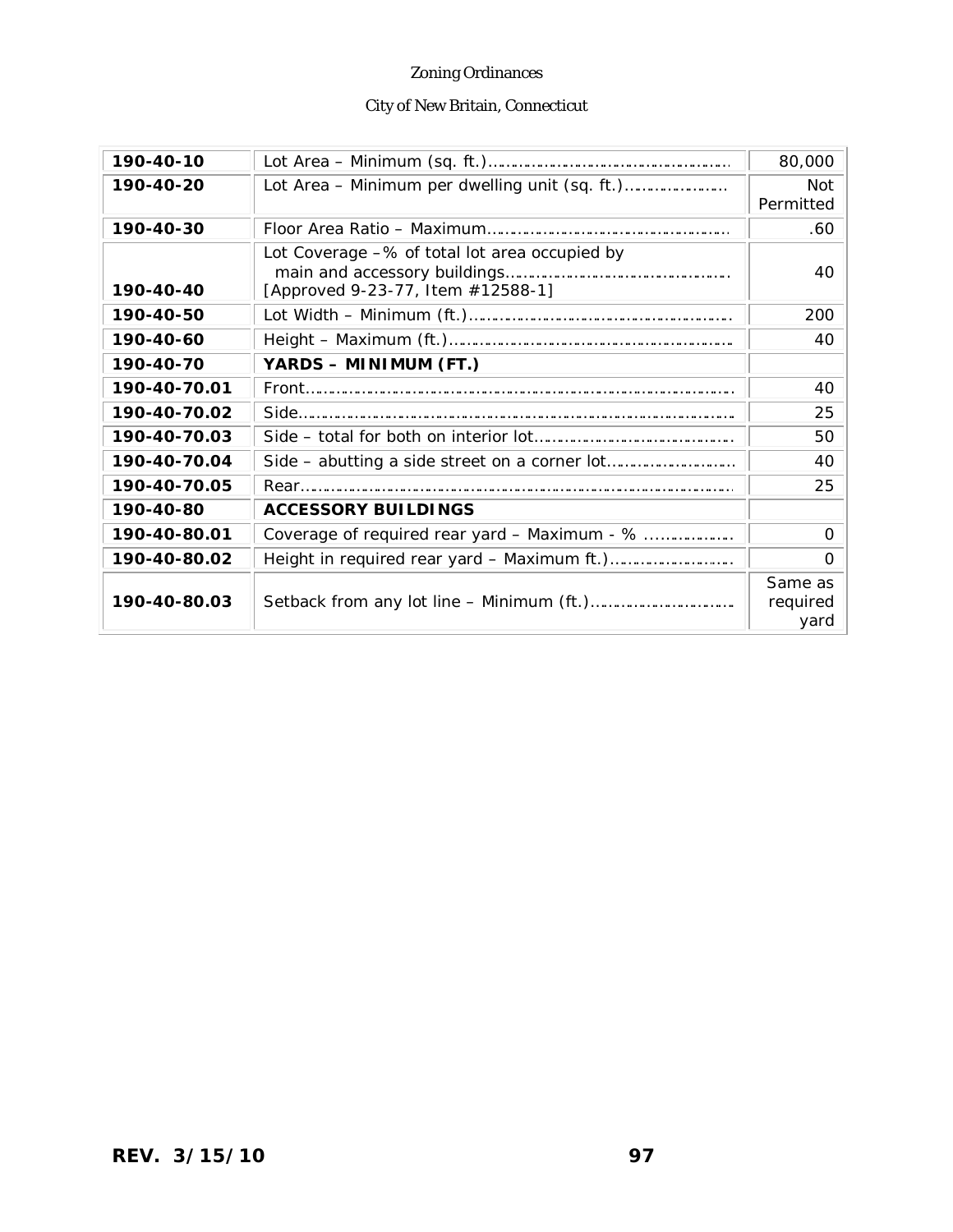### City of New Britain, Connecticut

### **Section 200 I-2 DISTRICT (general industry).**

## **200-10 Permitted Uses.**

Within any I-2 District, a building, structure, or lot shall only be used for one or more of the following permitted uses, except as provided in Section 200- 20 Special Exception Uses, Section 200-30 Accessory Uses, and Section 260 Nonconforming Uses and Nonconforming Buildings or Structures. For all listed uses, the site plan shall be submitted and reviewed pursuant to Section 280-60.

## **Residential Uses.**

**200-10-1** [DELETED 3-18-08, Item #29947-2]

## **Community Facility Uses.**

**200-10-10** Park, playground or recreational area operated by the municipality.

**200-10-20** Public or semi-pubic building for civic, political, social, or recreational purposes.

**200-10-30** School, public elementary or high, or a private school having a curriculum equivalent to that ordinarily given in such a public school.

**200-10-31** Public utility facility.

**200-10-32** Bus Passenger Waiting Shelter. [Approved 10-22-81, Item #14771-1]

## **Business Uses.**

**200-10-40** Bank, savings and loan association.

**200-10-41** Motor Vehicle and accessories salesroom, and/or vehicle rental agency.

**200-10-42** Motor vehicle sales or rental lot.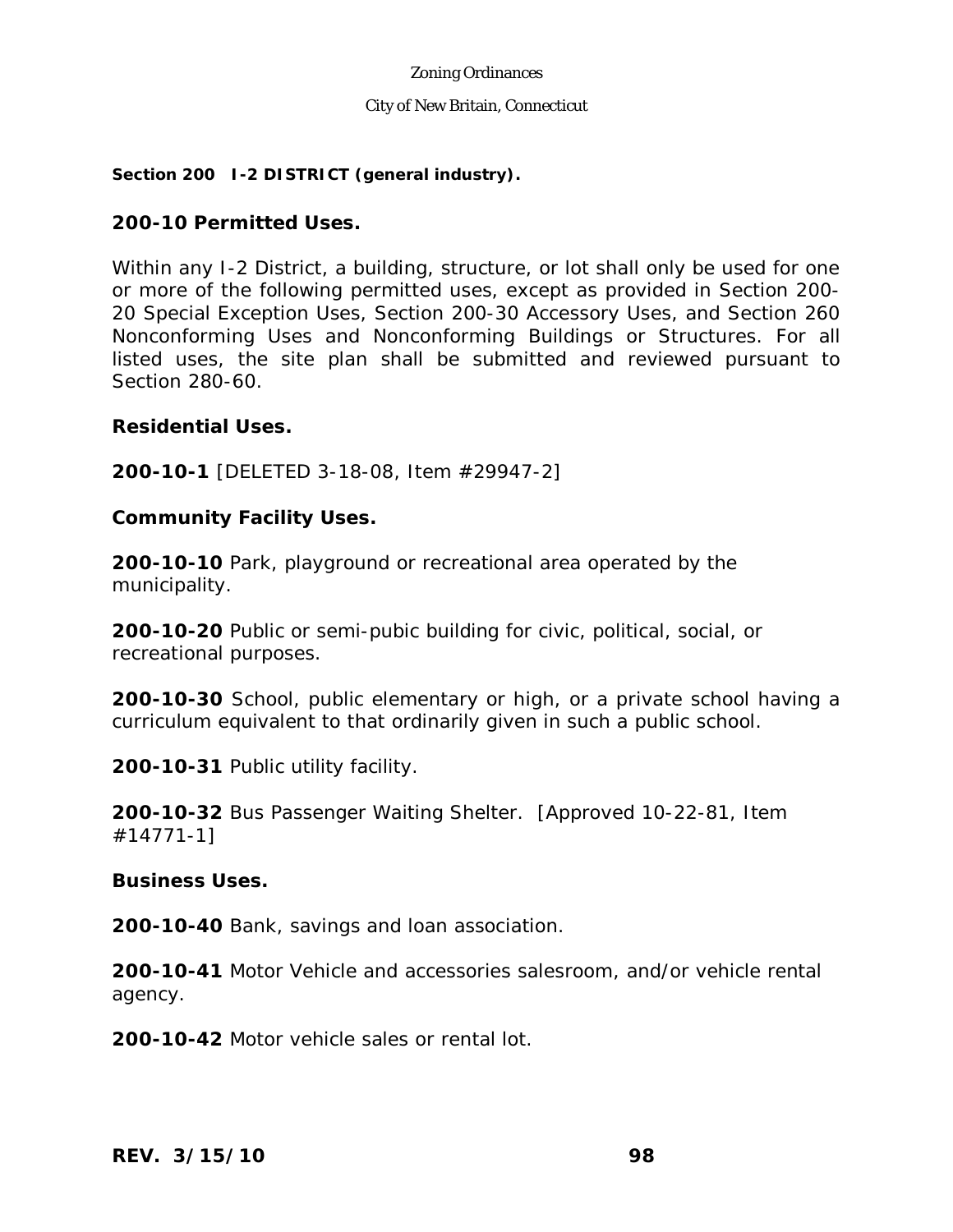### City of New Britain, Connecticut

**200-10-43** Repair garage for motor vehicles, body shop.

**200-10-50** Building material sales or storage.

**200-10-60** Dry cleaning plant of more than 4,000 sq.ft.

**200-10-70** Laundry plant of more than 4,000 sq.ft. **200-10-80** Office or office building: business, professional, utility, semipublic, or government.

**200-10-80.10** Restaurant. [Approved 2-22-83, Item #15666]

**200-10-90** Wholesale salesroom or store.

## **Industrial Uses.**

**200-10-100** Freight station or terminal.

**200-10-110** Industry--which is not specifically prohibited.

**200-10-130** Heavy machinery repair shop and/or yard.

**200-10-140** Office machinery repair.

**200-10-150** Printing and publishing.

**200-10-160** Repair garage for motor vehicles, body shop.

**200-10-170** Research laboratory.

**200-10-180** Warehouse.

**200-10-190** Truck or bus storage garage or yard.

## **200-20 Special Exception Uses.**

Within any I-2 District, the following special exception uses shall be permitted, subject to approval by the Zoning Board of Appeals pursuant to Section 270-40. Special Exception Uses. For all listed special exception uses, the site plan shall be submitted and reviewed, pursuant to Section 280-60.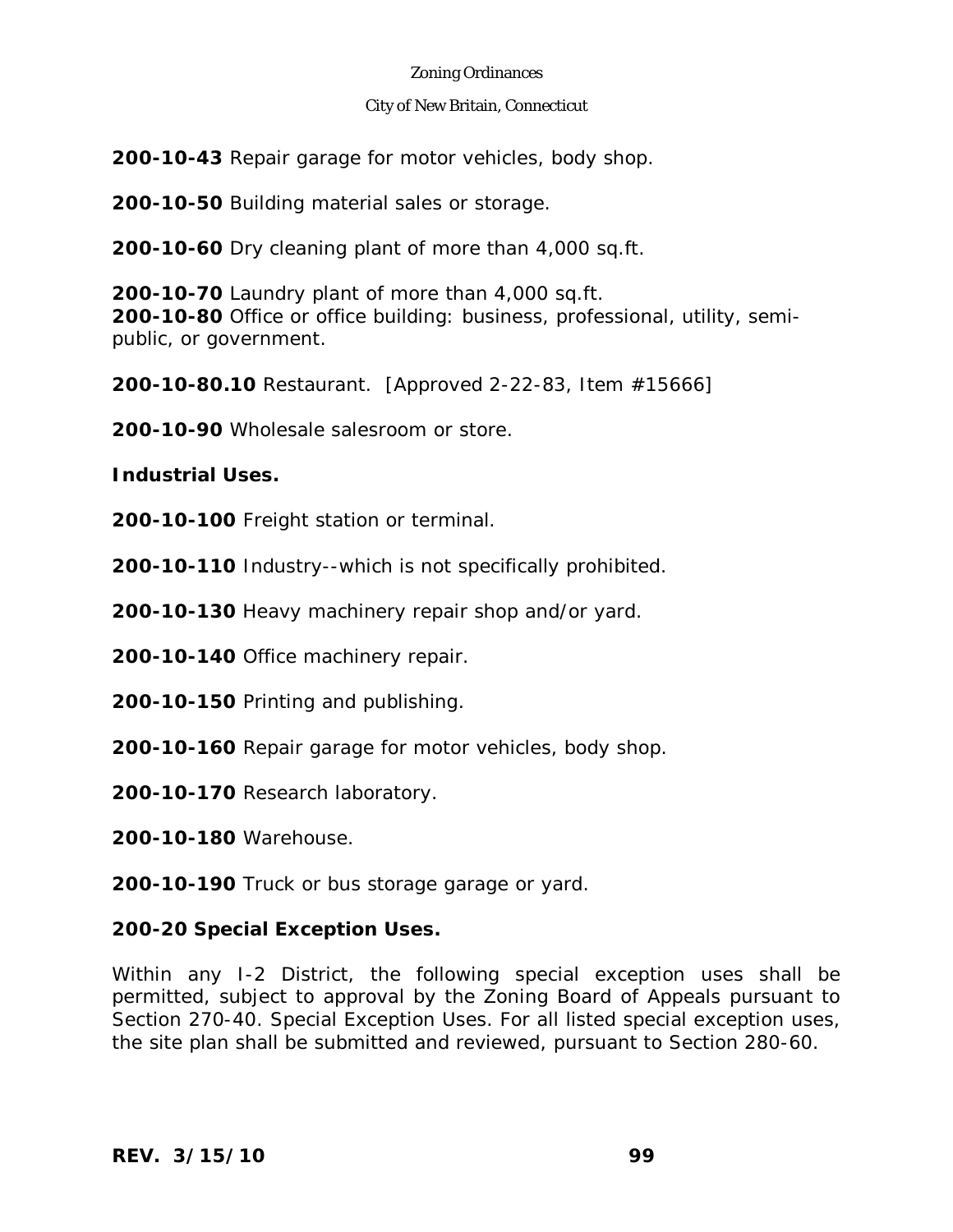### City of New Britain, Connecticut

## **Community Facilities.**

**200-20-10** [DELETED 10-22-81, Item #14771-1]

**200-20-20** Club--membership, non-profit.

**200-20-30** Parking garage--public, or offstreet parking area--public.

**200-20-40** Passenger transportation terminal.

**200-20-50** Gas utility facility.

## **Business Uses.**

**200-20-60** Arena, assembly hall.

**200-20-70** Gasoline Station.

**200-20-80** Adult Oriented Establishment. [Approved 3-13-98, Item #23533-6]

**200-20-90** Alcoholic liquor permit location in connection with a permitted use or a special exception use. [Approved 3-18-08, Item #29947-2]

## **200-30 Accessory Uses.**

Within any I-2 District, the following accessory uses shall be permitted, subject to the applicable provisions of Section 230:

**200-30-10** [Deleted 3-18-08, Item #29947-2]

**200-30-20** Customary accessory uses, buildings or structures, exclusive of industrial uses otherwise prohibited except factory retail stores for employees. [Approved 4-14-03]

**200-30-25** The display and sales of only those goods which are made, processed or assembled on premises, and provided that such sales shall be clearly secondary and accessory to the principal use; that such sales shall take place entirely within the confines of the principal building; that such sales shall occupy no more than 2,500 square feet or 10% of the buildings gross floor area, whichever is less; that no goods shall be displayed outside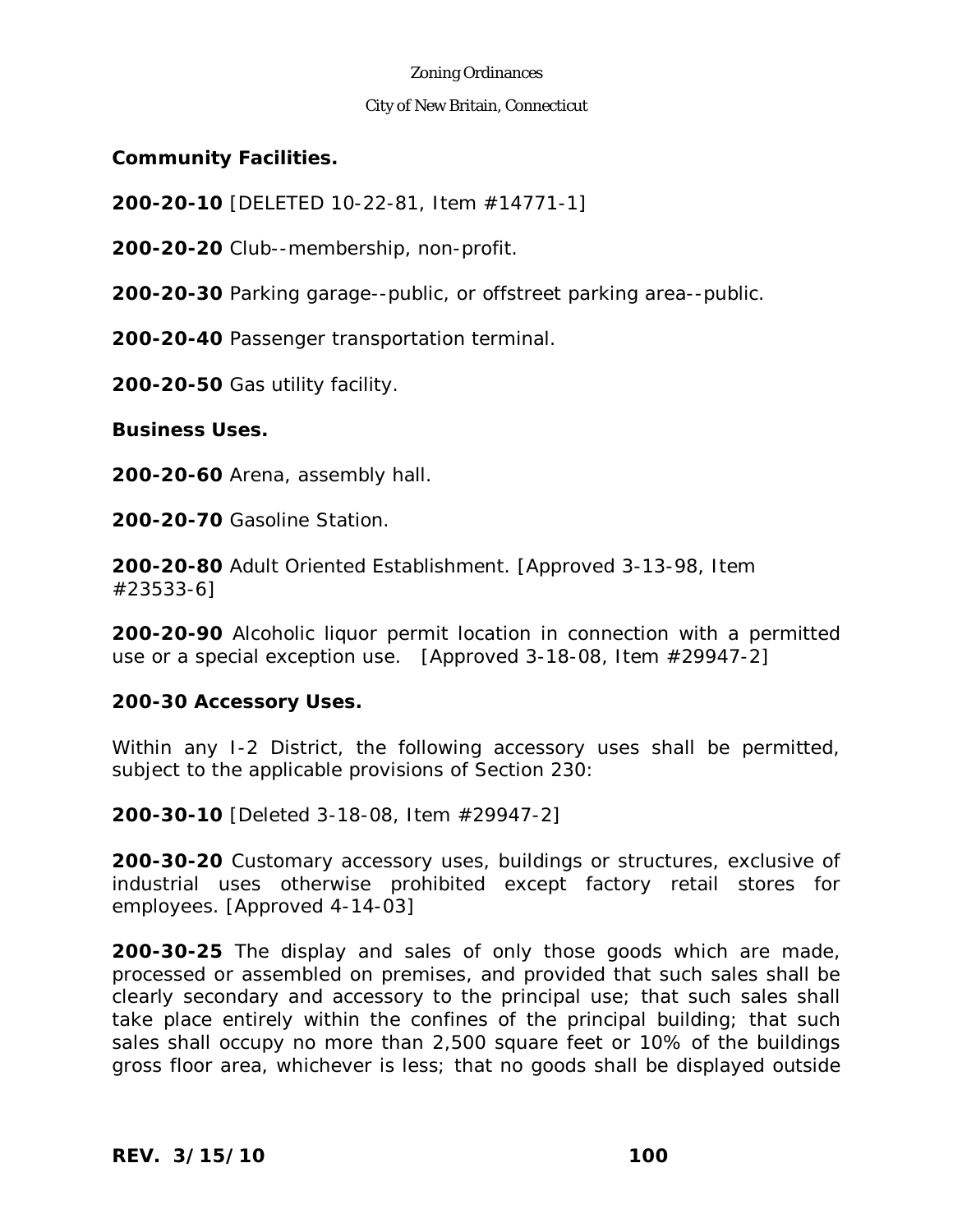### City of New Britain, Connecticut

the building; and, that at least one customer parking space is provided for each 250 square feet of floor area devoted to such use. [Approved 4-14-03, Item #27406-2]

**200-30-30** Private parking garage or offstreet parking area, pursuant to Section 240.

**200-30-40** Signs, pursuant to Section 250.

## **200-40 Dimensional Regulations.**

Within any I-2 District, no building or structure shall be erected, nor any lot used, unless in conformity with the following schedule, except as modified by the provisions of Section 230, Supplemental Use and Dimensional Regulations, where applicable:

| 200-40-10    |                                               | 10,000                  |
|--------------|-----------------------------------------------|-------------------------|
| 200-40-20    |                                               | 6,000                   |
| 200-40-30    |                                               | <b>None</b><br>required |
| 200-40-40    | Lot Coverage -% of total lot area occupied by | 100                     |
| 200-40-50    |                                               | $\Omega$                |
| 200-40-60    |                                               | 120                     |
| 200-40-70    | YARDS - MINIMUM (FT.)                         |                         |
| 200-40-70.01 |                                               | O                       |
| 200-40-70.02 |                                               | $\Omega$                |
| 200-40-70.03 |                                               | റ                       |
| 200-40-70.04 |                                               | $\Omega$                |
| 200-40-70.05 | Rear.                                         | Ω                       |

## **Section 210 I-3 DISTRICT (outdoor storage and transportation industry)**

# **210-10 Permitted Uses.**

Within any I-3 District, a building, structure, or lot shall only be used for one or more of the following permitted uses, except as provided in Section 210- 20 Special Exception Uses, Section 210-30 Accessory Uses, and Section 260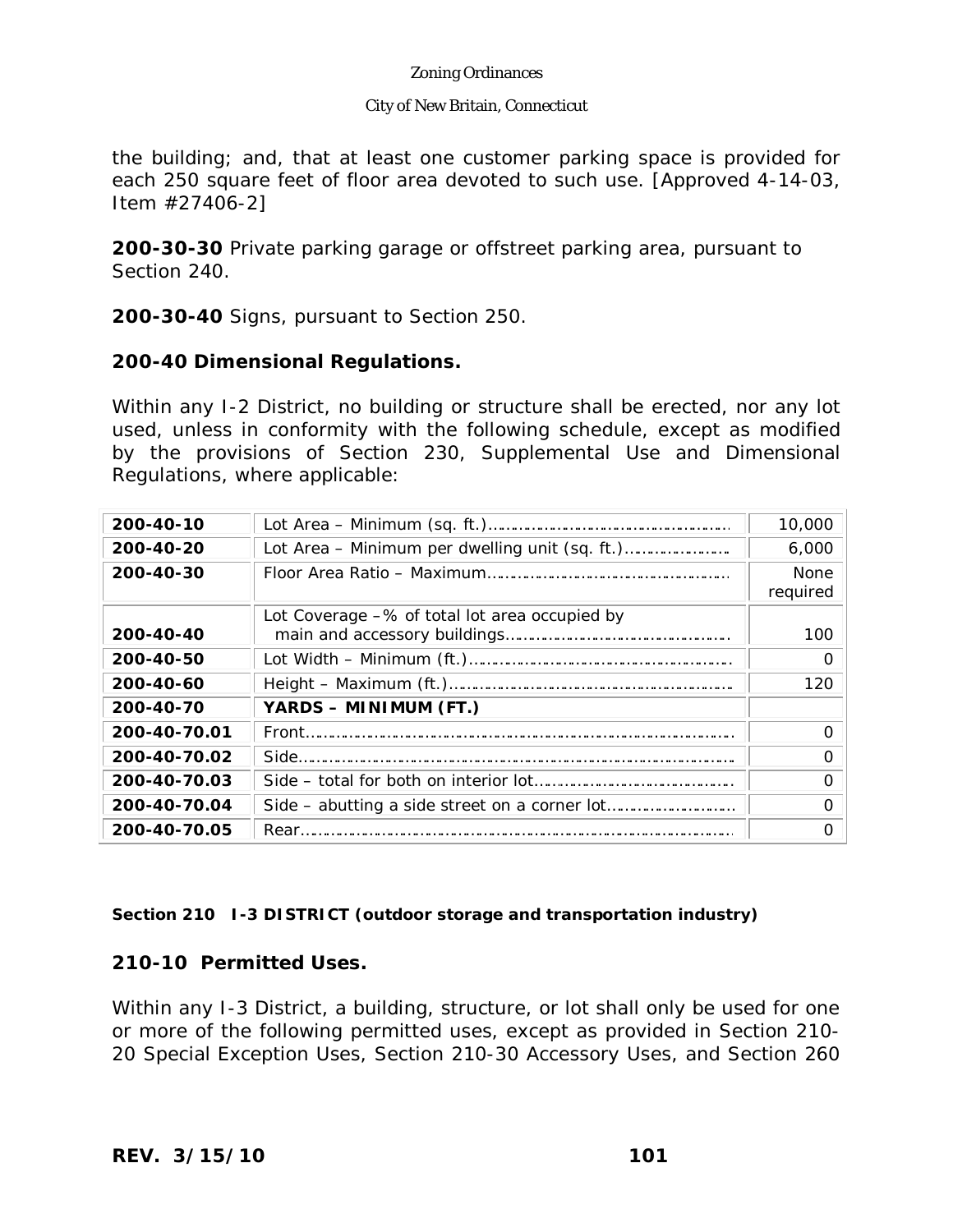### City of New Britain, Connecticut

Nonconforming Uses and Nonconforming Buildings or Structures. For all listed uses, the site plan shall be submitted and reviewed pursuant to Section 280-60.

## **Community Facility Uses.**

**210-10-10** Park, playground or recreational area operated by the municipality.

**210-10-20** Public or semi-public building for civic, political, social, or recreational purposes.

**210-10-30** School, public elementary or high, or a private school having a curriculum equivalent to that ordinarily given in such a public school.

**210-10-31** Public utility facility.

**210-10-32** Bus Passenger Waiting Shelter. [Approved 10-22-81, Item #14771-1]

## **Business Uses.**

**210-10-40** Bank, savings and loan association.

**210-10-50** Boat and marine equipment salesroom or rental agency.

**210-10-60** Building material sales or storage.

**210-10-70** Dry cleaning plant of more than 4,000 sq.ft.

**210-10-80** Laundry plant of more than 4,000 sq.ft.

**210-10-90** Office or office building: business, professional, utility, semipublic, or government.

**210-10-100** Wholesale salesroom or store.

## **Industrial Uses.**

**210-10-110** Construction equipment and accessories salesroom, and/or service facilities, garage and yard.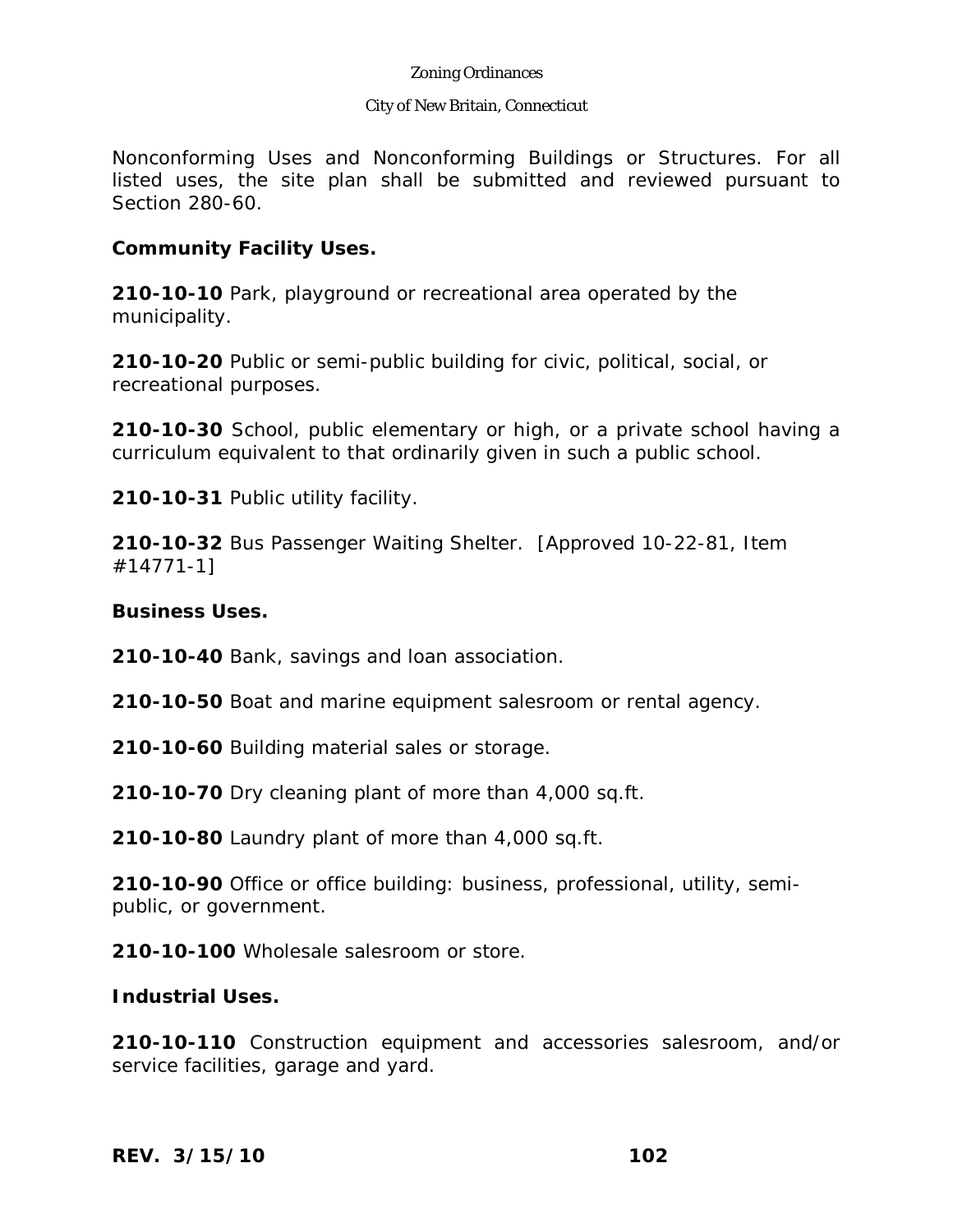### City of New Britain, Connecticut

**210-10-120** Contractor's storage equipment yard.

**210-10-130** Freight station or terminal.

**210-10-140** Fuel storage depot.

**210-10-150** Industry--general and service.

**210-10-160** Industry--non-nuisance.

**210-10-170** Heavy machinery repair shop and/or yard.

**210-10-180** Licensed junk yard, including motor vehicle junk yard or business.

**210-10-190** Office machinery repair.

**210-10-200** Printing and publishing.

**210-10-210** Railroad service yard.

**210-10-220** Repair garage for motor vehicles, body shop.

**210-10-230** Research laboratory.

**210-10-240** Truck or bus storage garage or yard.

**210-10-250** Warehouse.

# **210-20 Special Exception Uses.**

Within any I-3 District, the following special exception uses shall be permitted, subject to approval by the Zoning Board of Appeals pursuant to Section 270-40. Special Exception Uses. For all listed special exception uses, the site plan shall be submitted and reviewed, pursuant to Section 280-60.

# **Community Facilities.**

**210-20-10** [DELETED 10-22-81, Item #14771-1]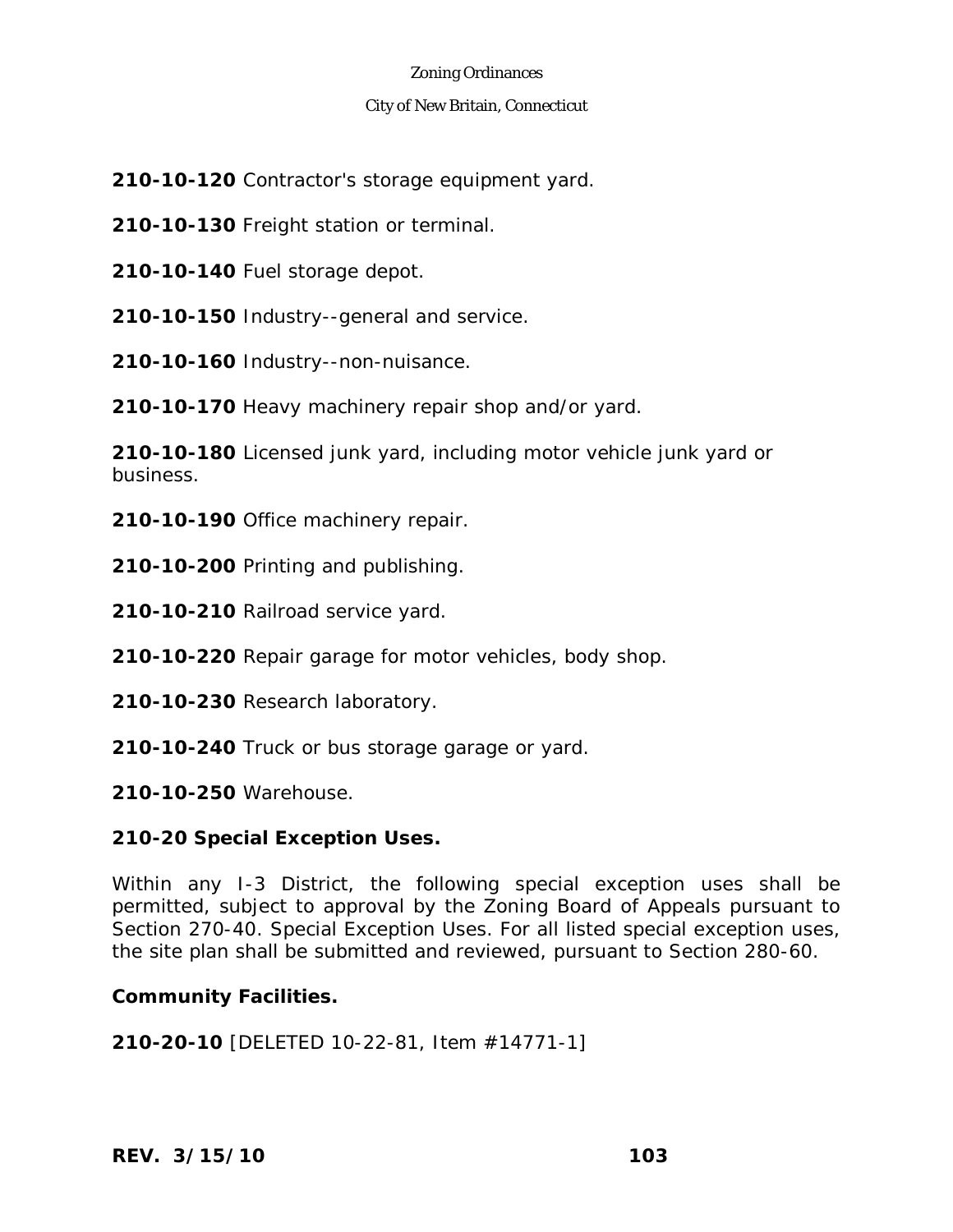### City of New Britain, Connecticut

**210-20-20** Club--membership, non-profit. **210-20-30** Parking garage--public, or offstreet parking area--public.

**210-20-40** Passenger transportation terminal.

**210-20-50** Gas utility facility.

# **Industrial Uses.**

**210-20-60** Forge shop using power hammers provided that such hammers are at least 100 feet from any lot line.

# **210-30 Accessory Uses.**

Within any I-3 District, the following accessory uses shall be permitted, subject to the applicable provisions of Section 230:

**210-30-10** Caretaker's dwelling unit.

**210-30-20** Customary accessory uses, buildings or structures, exclusive of retail services and of industrial uses otherwise prohibited.

**210-30-30** Private parking garage or offstreet parking area, pursuant to Section 240.

**210-30-40** Signs, pursuant to Section 250.

# **210-40 Dimensional Regulations.**

Within any I-3 District, no building or structure shall be erected, nor any lot used, unless in conformity with the following schedule, except as modified by the provisions of Section 230, Supplemental Use and Dimensional Regulations, where applicable:

| 210-40-10 |                                               | 20,000                  |
|-----------|-----------------------------------------------|-------------------------|
| 210-40-20 |                                               | <b>Not</b><br>permitted |
| 210-40-30 |                                               | .60                     |
| 210-40-40 | Lot Coverage -% of total lot area occupied by | 30                      |
| 210-40-50 |                                               |                         |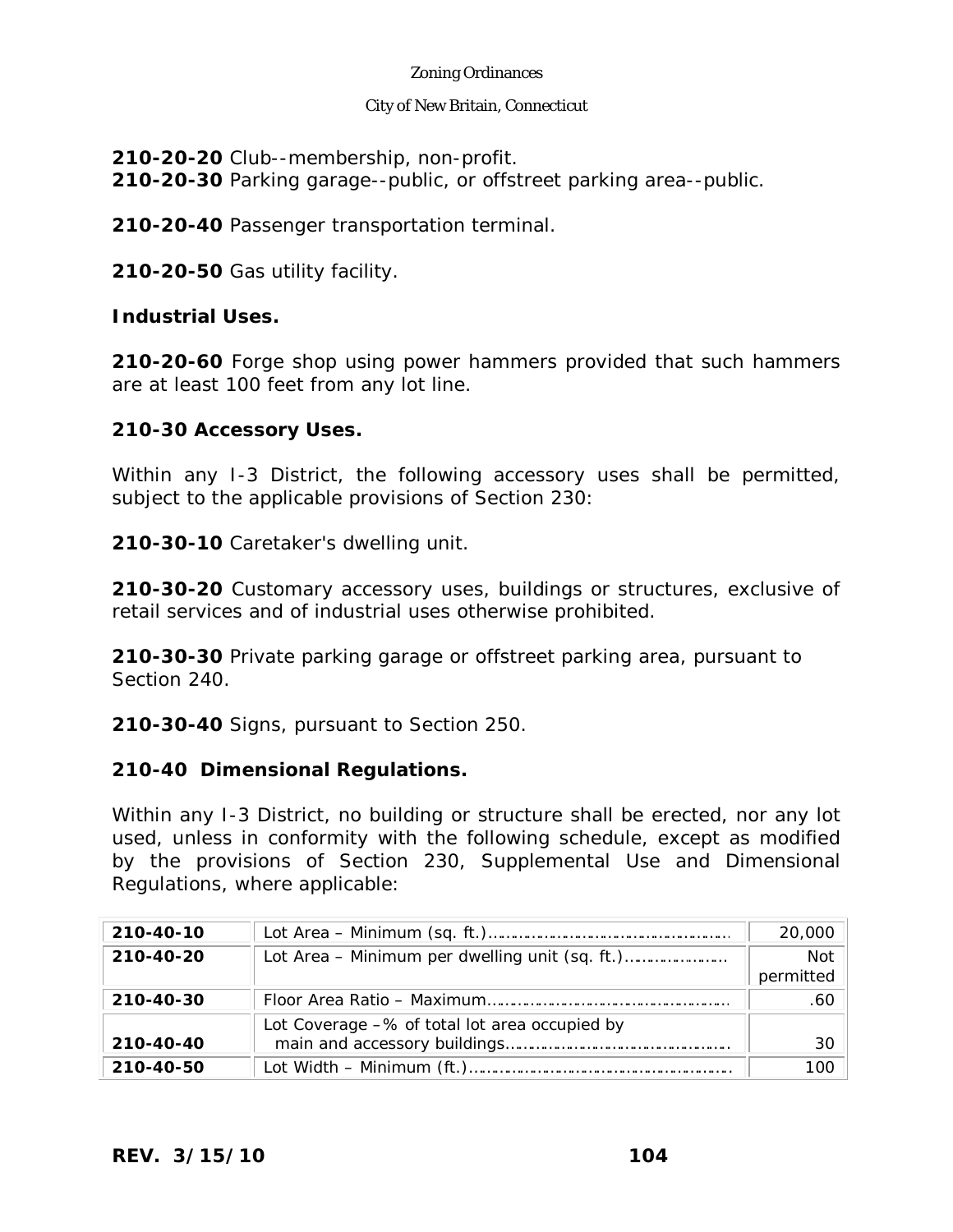# City of New Britain, Connecticut

| 210-40-60    |                                              | 40                          |
|--------------|----------------------------------------------|-----------------------------|
| 210-40-70    | YARDS - MINIMUM (FT.)                        |                             |
| 210-40-70.01 |                                              | 40                          |
| 210-40-70.02 |                                              | 25                          |
| 210-40-70.03 |                                              | 50                          |
| 210-40-70.04 |                                              | 40                          |
| 210-40-70.05 |                                              | 25                          |
| 210-40-80    | <b>ACCESSORY BUILDINGS</b>                   |                             |
| 210-40-80.01 | Coverage of required rear yard – Maximum - % |                             |
| 210-40-80.02 |                                              |                             |
| 210-40-80.03 |                                              | Same as<br>required<br>vard |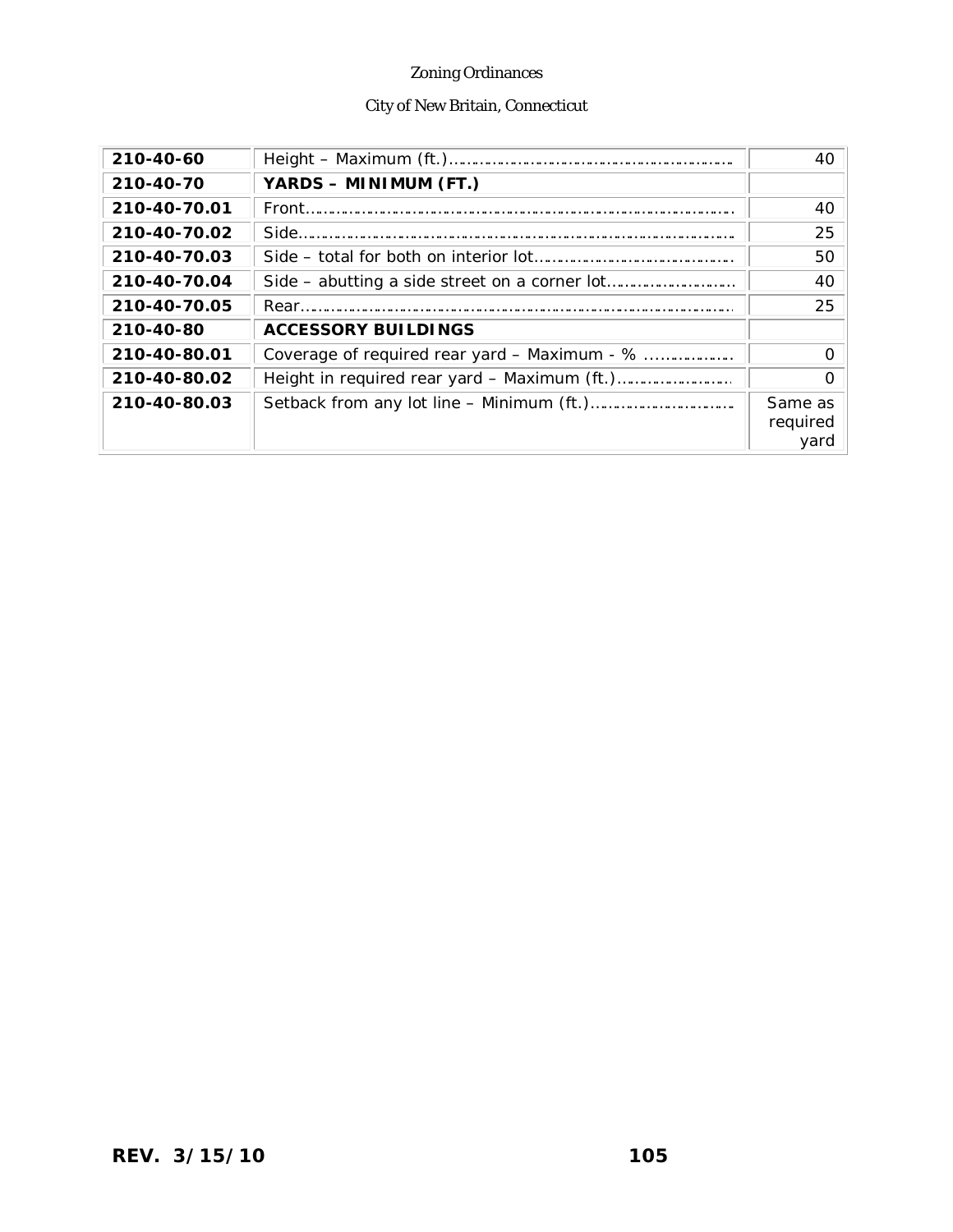### City of New Britain, Connecticut

## **Section 215 UI DISTRICT (Urban Industrial)**

[Approved 2-17-98, Item #23706-1]

Purpose: To allow and encourage the re-use and redevelopment of abandoned industrial properties and to create a modern , high-quality urban industrial park setting, suitable for attracting and facilitating the growth of new industry and business.

# **215-10 Permitted Uses.**

Within any UI zoning district a lot may be used, by right, subject to the provisions of Section 230 Supplemental Use and Dimensional Regulations, for any one or more of the following principal uses.

## **Business Uses**

**215-10-10** Business or professional offices, excluding medical and dental offices, but including business services such as advertising, computer and data processing, public relations, management or personnel supply.

**215-10-20** Research, design and development facilities.

**215-10-30** Printing, lithography, photocopying or similar arts and publishing services.

## **Industrial Uses.**

**215-10-40** Manufacturing, assembly or processing of components or goods.

# **215-20 Special Exception Uses.**

Within any UI zoning district, the following special exception uses may be permitted, subject to approval by the Zoning Board of Appeals pursuant to Section 270-40, Special Exception Uses, and subject to the provisions of Section 230, Supplemental Use and Dimensional Regulations.

**215-20-10** Wholesaling or distribution facilities.

**215-20-20** Vocational or technical schools.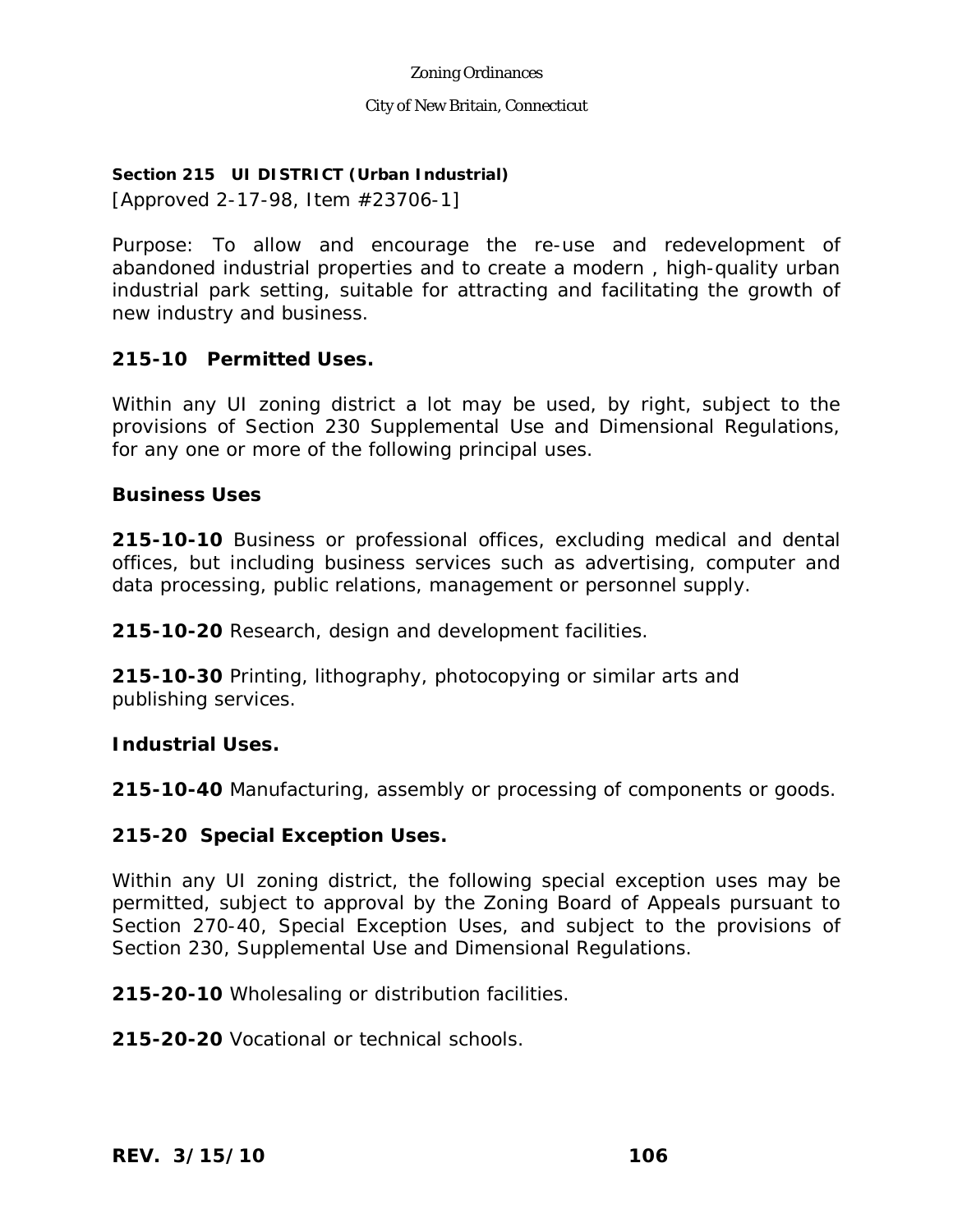### City of New Britain, Connecticut

**215-20-30** Public utilities buildings or facilities.

**215-20-40** Offstreet parking facilities, including parking garages, for public use or for profit.

**215-20-50** Principal buildings over 40 feet in height, including parking structures.

# **215-30 Accessory Uses.**

Within any UI zoning district, the following accessory uses shall be permitted, subject to the provisions of Section 230, Supplemental Use and Dimensional Regulations.

**215-30-10** Off-street parking and loading areas.

**215-30-20** Warehousing and storage of goods or materials, incidental and secondary to a principal use which is permitted by right or by special exception, provided that all such warehousing and storage operations are fully enclosed within a permanent building or structure.

**215-30-30** Cafeteria facilities for employees.

**215-30-40** Other such customary accessory uses common and incidental to any principal use permitted by right or special exception above, exclusive of retail services and of industrial uses otherwise prohibited.

# **215-40 Dimensional Regulations**

Within any UI zoning district, no building or structure shall be erected, nor any lot used, unless in conformity with the following schedule, except as modified by the provisions of Section 230, Supplemental use and Dimensional Regulations, where applicable:

| 215-40-10 |                                               | 40,000                  |
|-----------|-----------------------------------------------|-------------------------|
| 215-40-20 |                                               | <b>Not</b><br>permitted |
| 215-40-30 |                                               | .60                     |
| 215-40-40 | Lot Coverage -% of total lot area occupied by | 40                      |
| 215-40-50 |                                               | 50                      |
| 215-40-60 |                                               | 50                      |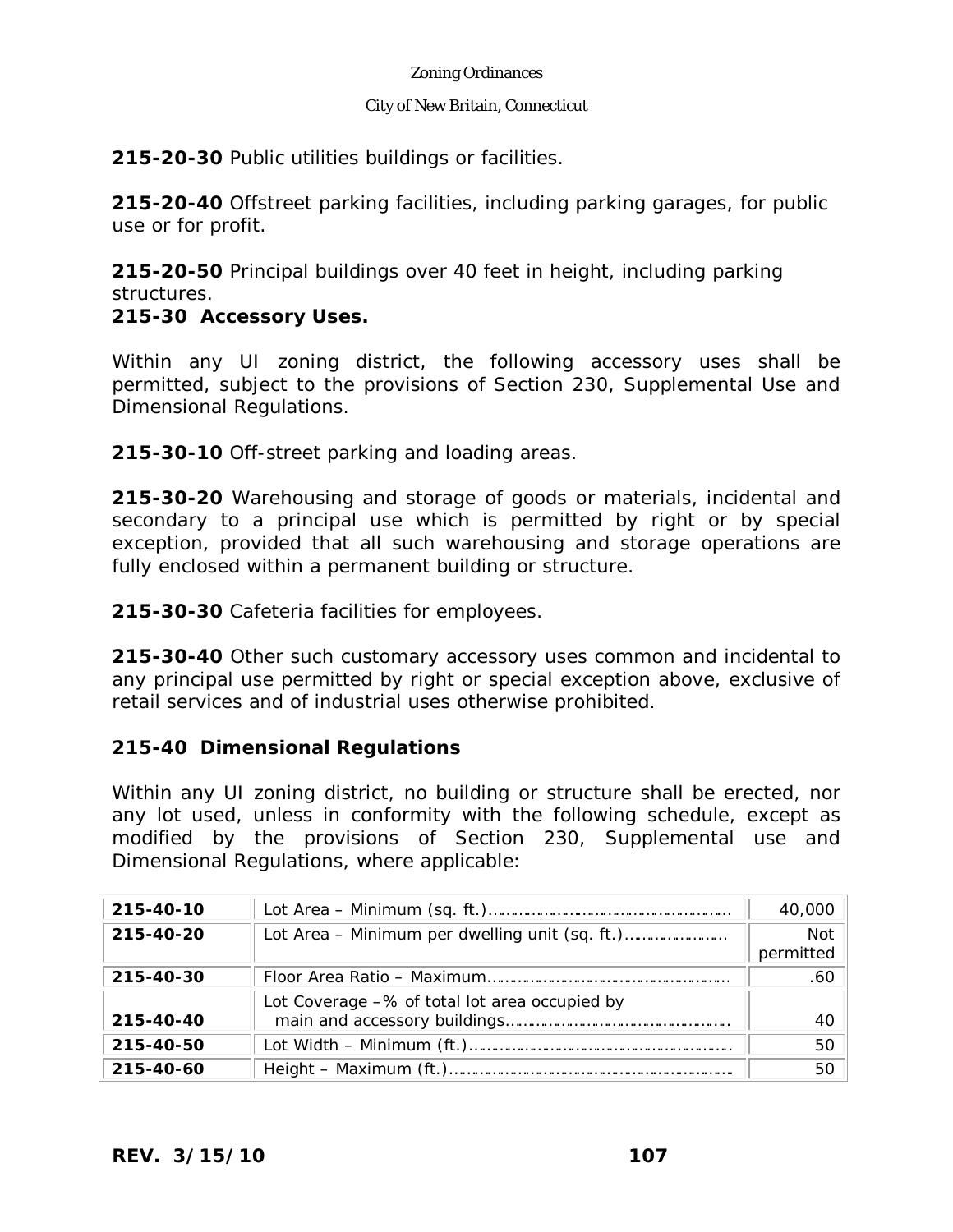# City of New Britain, Connecticut

| 215-40-70    | YARDS - MINIMUM (FT.)                        |                             |
|--------------|----------------------------------------------|-----------------------------|
| 215-40-70.01 | Front                                        | 30                          |
| 215-40-70.02 |                                              | 25                          |
| 215-40-70.03 |                                              | 50                          |
| 215-40-70.04 |                                              | 30                          |
| 215-40-70.05 |                                              | 25                          |
| 215-40-70.06 |                                              | 30                          |
| 215-40-80    | <b>ACCESSORY BUILDINGS</b>                   |                             |
| 215-40-80.01 | Coverage of required rear yard – Maximum - % | N/A                         |
| 215-40-80.02 |                                              | N/A                         |
| 215-40-80.03 |                                              | Same as<br>required<br>vard |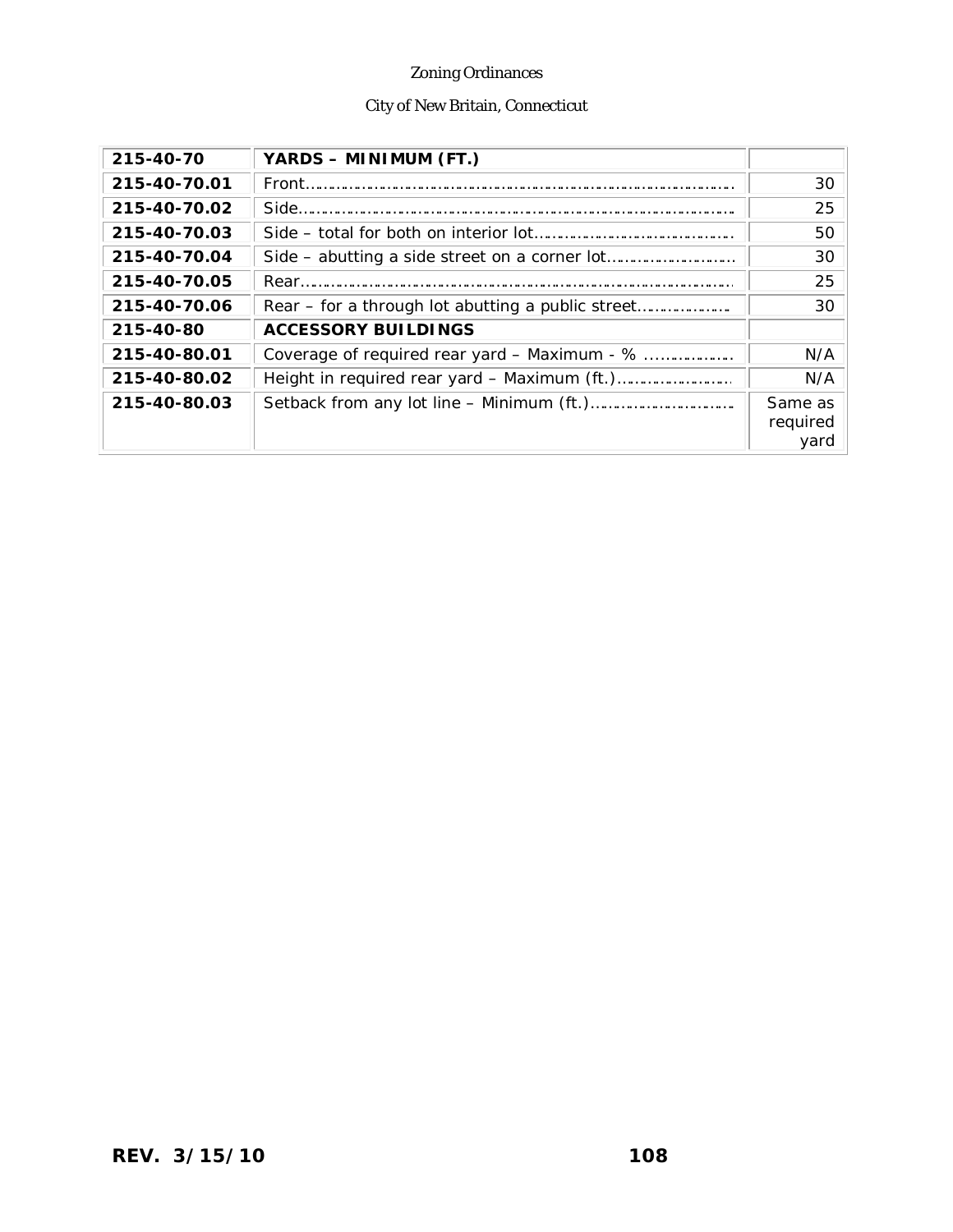#### City of New Britain, Connecticut

### **Section 220 PROHIBITED USES**

**220-10** In all Districts, no building, structure or lot shall be used in whole or in part for any of the following uses:

**220-10-10** Abattoir, except a plant owned and operated by the municipality.

**220-10-20** Acetylene gas manufacture or storage, other than as an accessory use.

**220-10-30** Acid manufacture.

**220-10-40** Aluminum powder manufacture.

**220-10-50** Ammonia manufacture, other than as an accessory use.

**220-10-60** Animal black or animal charcoal manufacture.

**220-10-70** Arsenal.

**220-10-90** Blacking manufacture, other than as an accessory use.

**220-10-100** Blast furnace.

**220-10-110** Bleaching powder manufacture.

**220-10-120** Bone distillation or processing; bone black manufacture.

**220-10-130** Brick yard.

**220-10-140** Bronze powder manufacture.

**220-10-150** Burlap manufacture.

**220-10-160** Carbon products manufacturing other than as an accessory use.

**220-10-170** Carborundum manufacture.

*REV. 3/15/10* **109**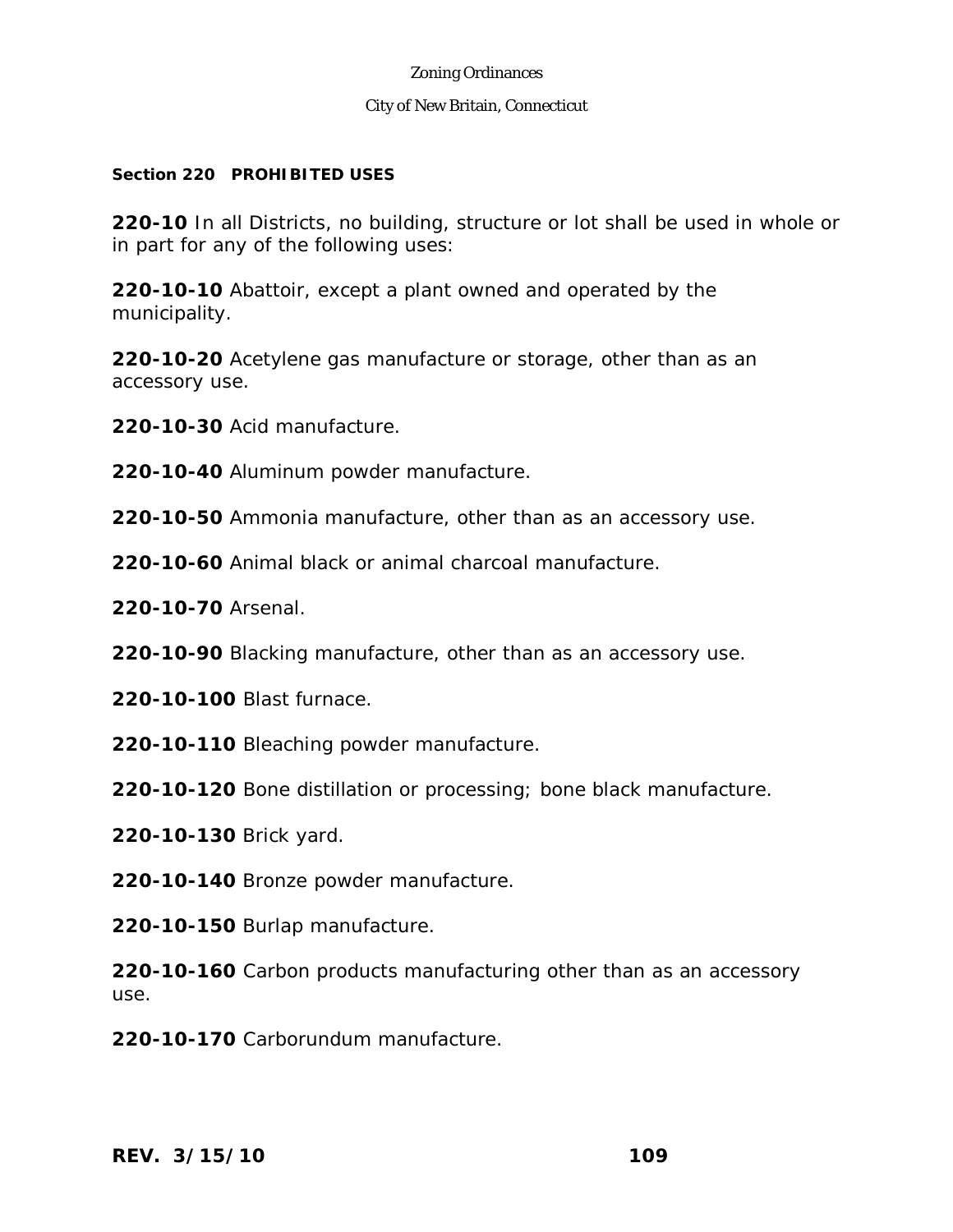#### City of New Britain, Connecticut

**220-10-180** Celluloid manufacture other than as an accessory use.

**220-10-190** Cellulose products manufacture other than as an accessory use.

**220-10-200** Cement manufacture.

**220-10-210** Chemical wood pulp manufacture.

**220-10-220** Chlorine manufacture.

**220-10-230** Coal distillation or the manufacture of coal products.

**220-10-240** Coke oven.

**220-10-250** Convertor furnace.

**220-10-260** Cotton picker.

**220-10-270** Creosote manufacture or application other than as an accessory use.

**220-10-280** Dextrine manufacture.

**220-10-290** Disinfectant manufacture.

**220-10-300** Dry kiln other than as an accessory use.

**220-10-310** Dump, excepting where it is used exclusively by manufacturing industry or if owned and operated by the municipality.

**220-10-320** Dye or dyestuff manufacture.

**220-10-330** Drive-in, open front or curb service type eating establishment.

**220-10-340** Emery cloth manufacture.

**220-10-350** Enamel manufacture, other than as an accessory use.

**220-10-360** Explosives manufacture.

*REV. 3/15/10* **110**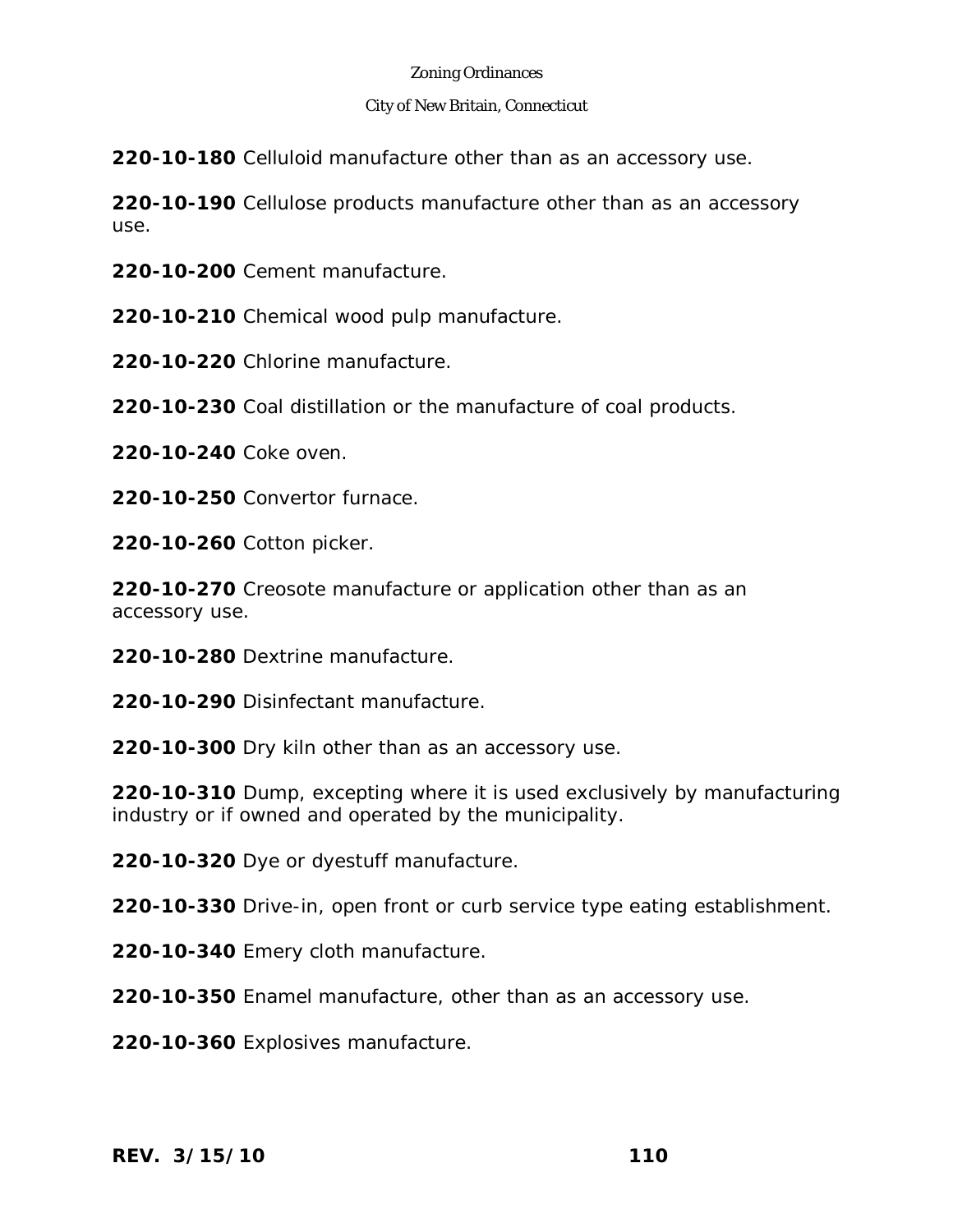### City of New Britain, Connecticut

**220-10-370** Fat rendering or refining.

**220-10-380** Fertilizer manufacture or compounding.

**220-10-390** Fireworks manufacture.

**220-10-400** Fungicide manufacture or compounding.

**220-10-410** Garbage or refuse destructor, incinerator or reduction works, other than as an accessory use unless owned and operated by the municipality.

**220-10-420** Gasoline storage--subject to State of Connecticut statutes.

**220-10-430** Glucose manufacture.

**220-10-440** Glue manufacture.

**220-10-450** Grease rendering.

**220-10-460** Gypsum manufacture.

**220-10-470** Hide processing.

**220-10-480** Incinerator for reduction of dead animals, except a plant owned and operated by the municipality.

**220-10-490** Insecticide or rodent poison manufacture.

**220-10-500** Ivory black manufacture or storage in quantities exceeding 20 pounds.

**220-10-510** Lampblack manufacture.

**220-10-520** Lard rendering or refining.

**220-10-530** Lime kiln or lime products manufacture.

**220-10-540** Linoleum manufacture.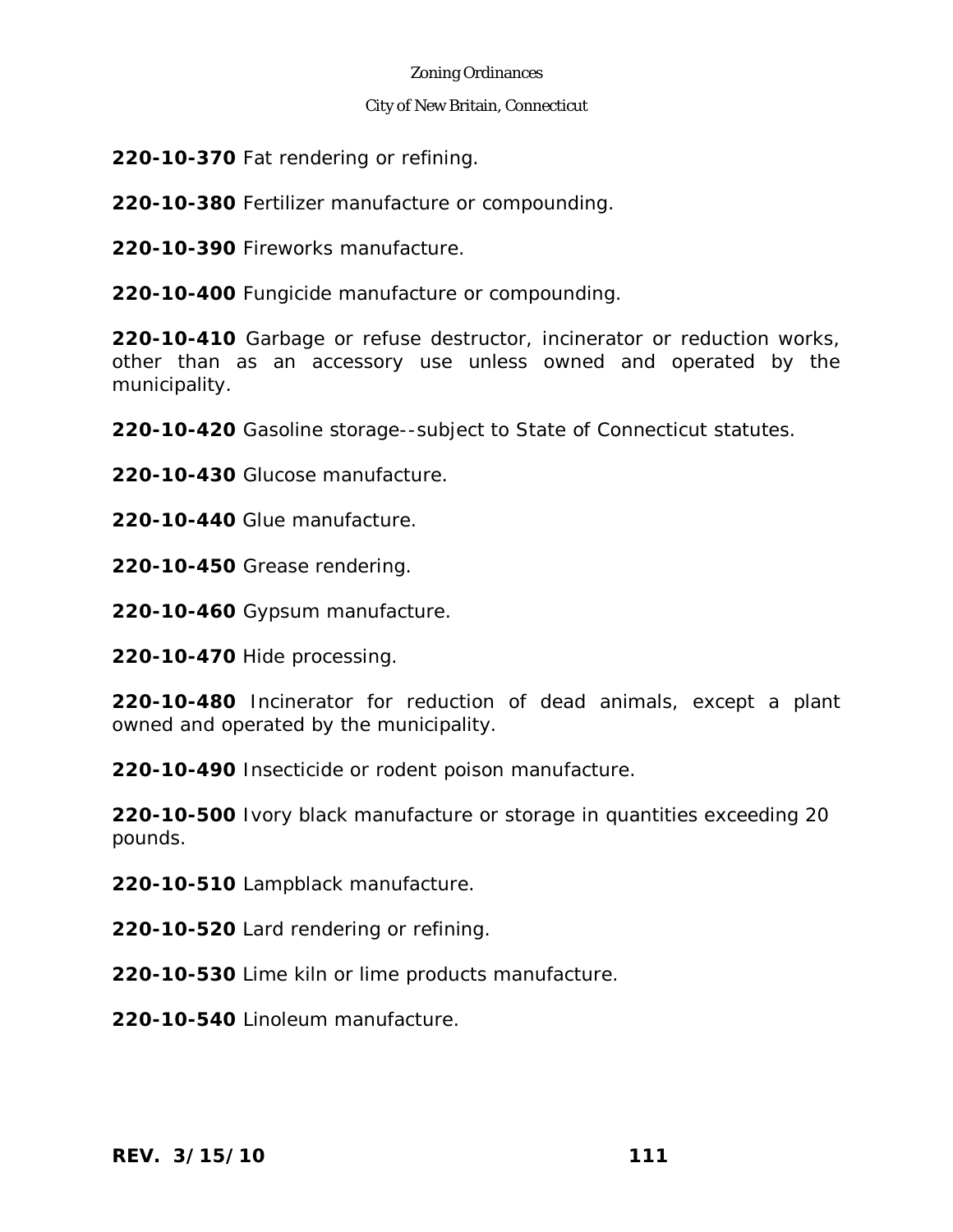### City of New Britain, Connecticut

**220-10-550** Linseed oil crushing and refining and the manufacture of products therefrom.

- **220-10-560** Match manufacture.
- **220-10-570** Naphtha storage subject to State of Connecticut statutes.
- **220-10-580** Offal processing.
- **220-10-590** Oil cloth manufacture.
- **220-10-600** Oil refining.
- **220-10-610** Ore reduction or smelting other than as an accessory use.
- **220-10-620** Organic chemical manufacture.
- **220-10-630** Oxygen manufacture.
- **220-10-640** Paper manufacture.
- **220-10-650** Patent leather manufacture.
- **220-10-660** Petroleum refining.
- **220-10-670** Plaster of Paris manufacture.
- **220-10-680** Poison gas manufacture.
- **220-10-690** Potash preparation or refining.
- **220-10-700** Pyroxylin manufacture, processing, or use of intermediates.
- **220-10-710** Radium preparation.
- **220-10-720** Rear dwelling, as defined in Section 30-20-600.
- **220-10-730** Roofing manufacture involving asphaltic or tar products.
- **220-10-740** Rosin manufacturing.

*REV. 3/15/10* **112**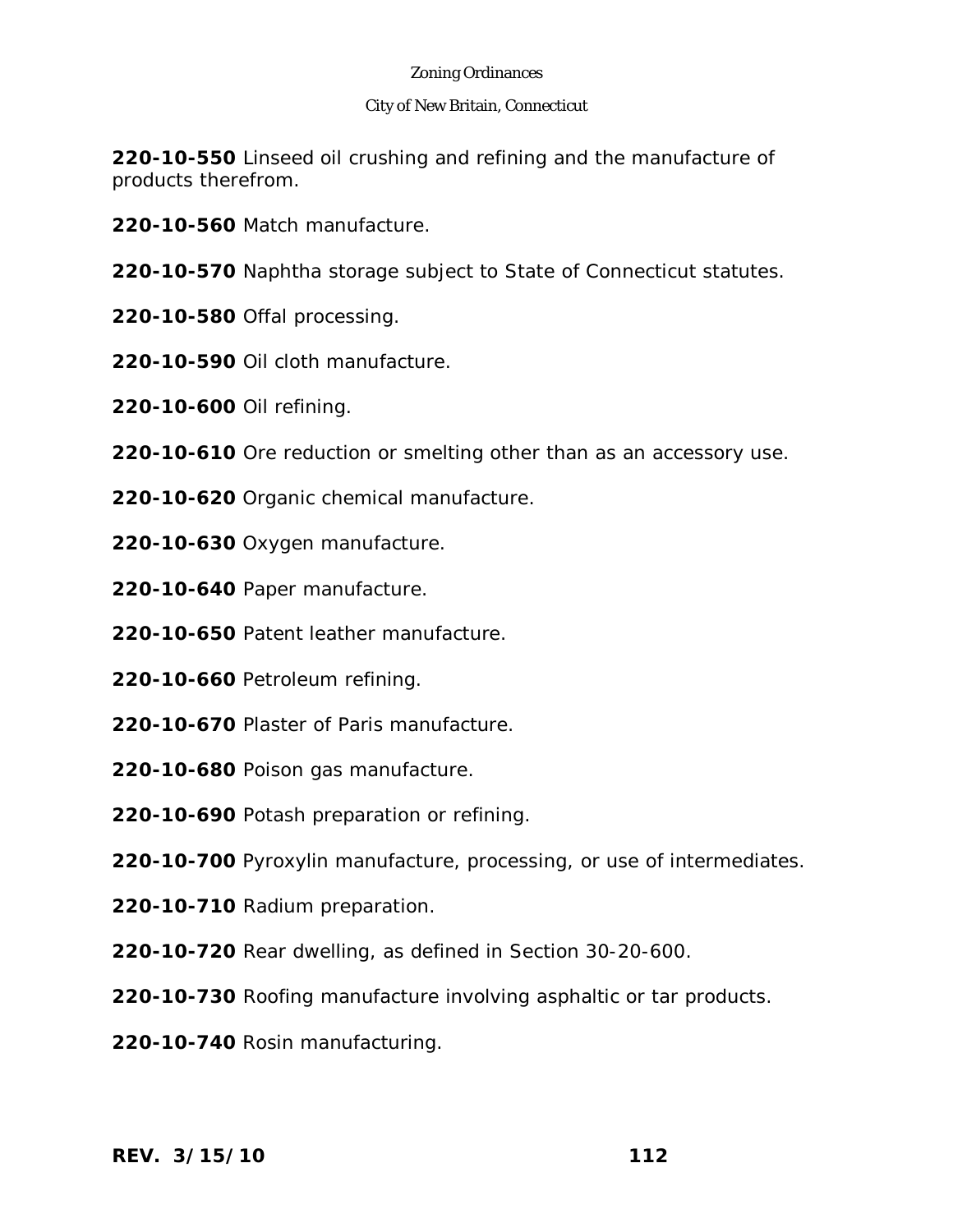#### City of New Britain, Connecticut

**220-10-750** Rubber manufacture or reclaiming.

**220-10-760** Saw mill, except entirely within an enclosed building.

**220-10-770** Sewage disposal plant, excepting where it is used by manufacturing industry or if owned and operated by the municipality.

**220-10-780** Shellac manufacture.

**220-10-790** Shoe polish or shoe blacking manufacture.

**220-10-800** Size manufacture.

- **220-10-810** Skin curing, dressing, or tanning.
- **220-10-820** Snuff manufacture.
- **220-10-830** Soap and soap powder manufacture.
- **220-10-840** Starch manufacture.

**220-10-850** Stockyard, except as an accessory to a municipal abattoir.

- **220-10-860** Stove polish manufacture.
- **220-10-870** Sugar manufacture or refining.
- **220-10-880** Tallow rendering or refining.
- **220-10-890** Tar distillation.
- **220-10-900** Tar roofing or tar waterproofing manufacture.
- **220-10-910** Turpentine refining.
- **220-10-920** White lead manufacture.
- **220-10-930** Wood distillation.
- **220-10-940** Wood pulling and scouring.

*REV. 3/15/10* **113**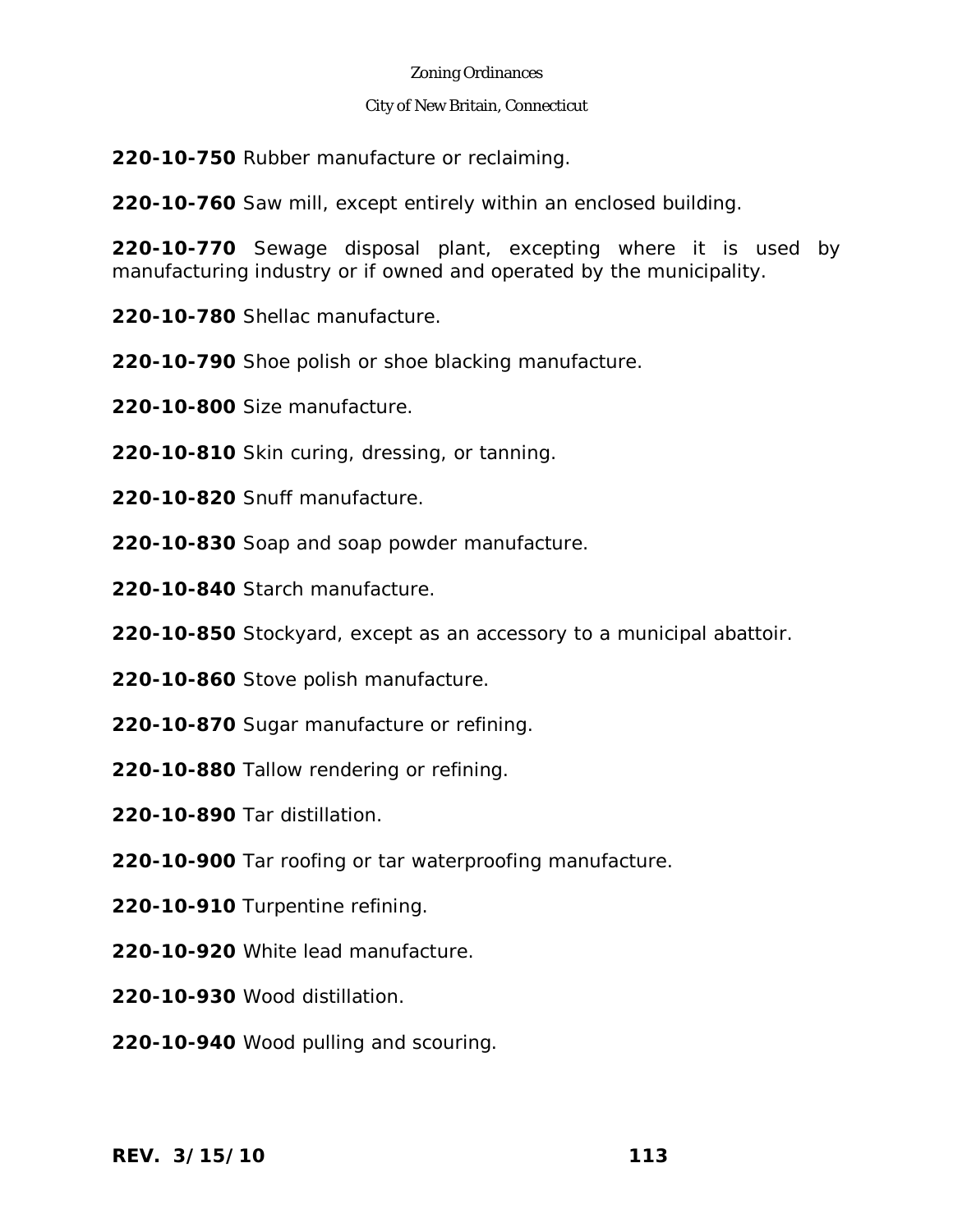# City of New Britain, Connecticut

**220-10-950** Yeast manufacture.

# **220-10-960** Zinc white preparation.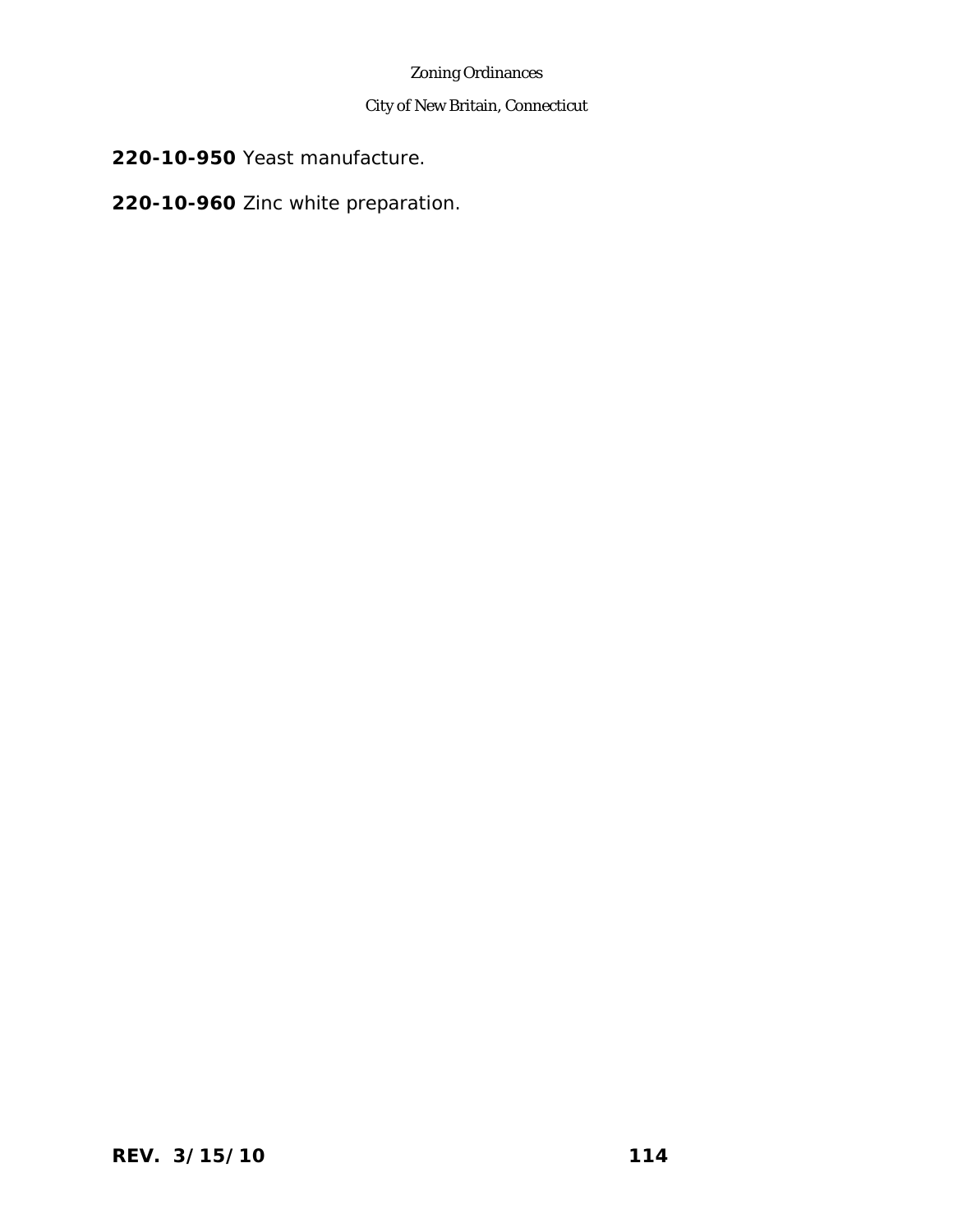#### City of New Britain, Connecticut

**Section 230 SUPPLEMENTAL USE AND DIMENSIONAL REGULATIONS.** 

# **230-10 Placement of Accessory Buildings and Uses, Including Garages, Offstreet Parking and Truck Loading Spaces.**

**230-10-10** In all Districts. [Approved 3-18-08, Item #29947-2]

**230-10-10.10** Accessory buildings, including garages, if detached from a main building or if connected only by a breezeway-type structure, shall be placed at least 10 feet from the main building, except as provided in Section 230-60 for group building developments.

**230-10-10.20** A private garage may be constructed as a structural part of a main building, provided that when so constructed, the garage walls shall be regarded as the walls of the main building in applying the front, rear, and side yard regulations of this ordinance.

**230-10-10.30** Accessory buildings, including private garages, shall not be placed within a required front yard, nor within a required side yard.

**230-10-10.40** An access driveway may be located within a required yard.

**230-10-10.50** Required accessory offstreet parking area or truck loading space shall not be encroached upon by buildings, open storage, or any other use.

**230-10-10.60** The storage of manure or odor or dust producing substances as accessory use shall not be permitted within 50 feet of any side or rear lot line or within 100 feet of any front lot line.

**230-10-20** In Residential Districts.

**230-10-20.10** Accessory off-street parking areas shall not be placed within a required front yard, nor within a required side yard in A-1, A-2, and A-3 districts.

**230-10-20.20** In any A-1, A-2, A-3 or OP District the paved area for parking or driveways shall not be located closer than 5 feet from the base of any residential building or property line except for points of access.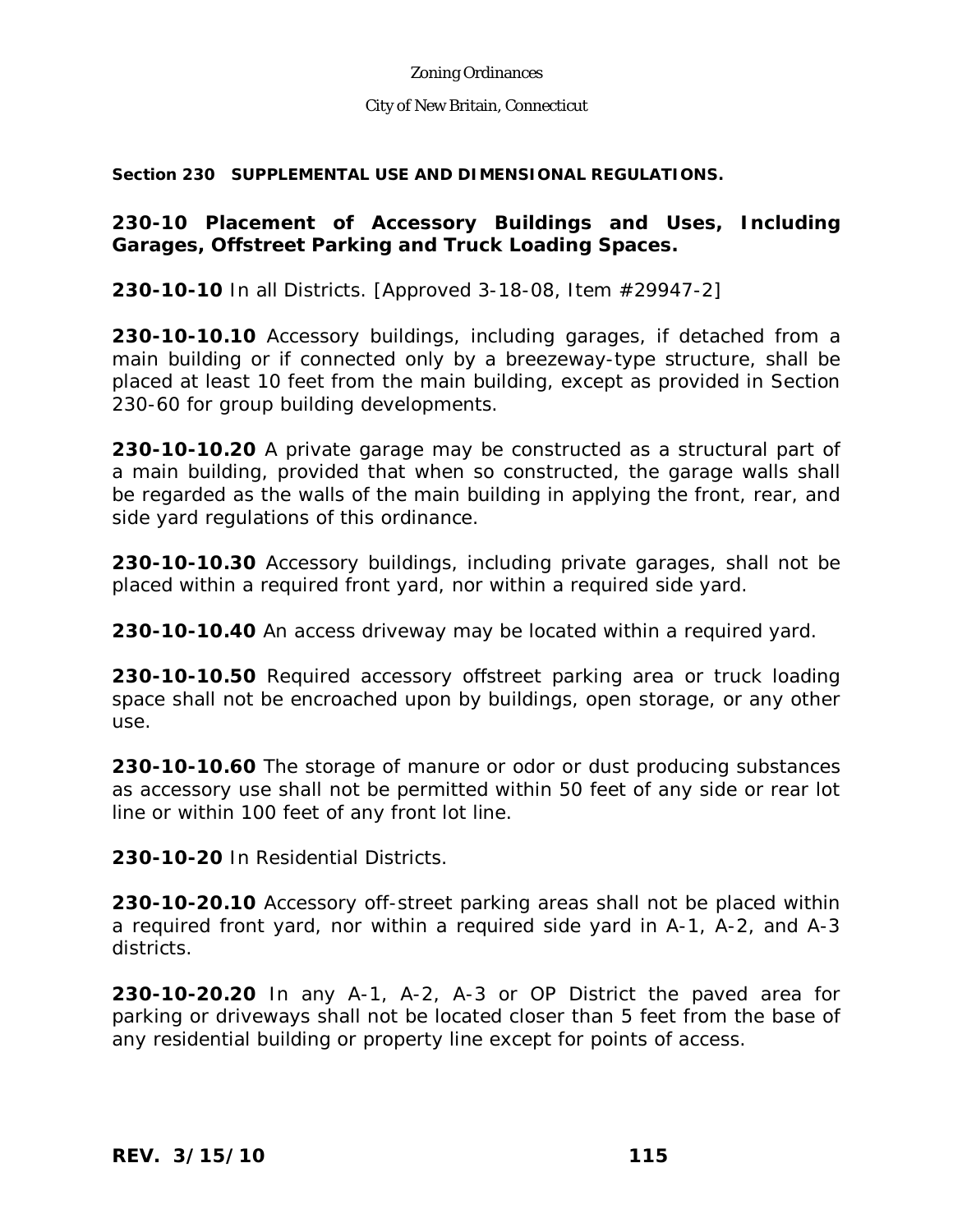### City of New Britain, Connecticut

**230-10-20.30** In any multi-family, garden apartment or townhouse development or any residential condominium or common interest ownership community in which individual garages are provided in the same building, beneath or alongside dwelling units, each garage space shall have a full 18 feet parking space provided in front of the garage, exclusive of the required 24-ft. backing space and driveway aisle. [Approved 10-26-88, Item #18505-1; Approved 2-23-06, Item #28900-2]

**230-10-25 Special Residential Design District.** [Approved 2-22-85, Item #16617-1]

**230-10-25.10** Building Height - No building shall exceed 35' except that the City Plan Commission may allow buildings to have a greater height when there is a LETTER OF APPROVAL from the Fire Marshal on overall firefighting accessibility and other related safety factors.

**230-10-30** In Nonresidential Districts.

**230-10-30.10** In the B-1, B-2, TP, TPC, I-2 and I-3 Districts, accessory offstreet parking areas may be placed within required front, side or rear yards. [Approved 1-17-07; Item #29357]

yards. Approved 1-17-07; Item #29357]<br>230-10-3020 In the I-1 District, an accessory offstreet parking area shall not be placed within a required front yard, but it may bplaced within a re 0 0 1 103.

230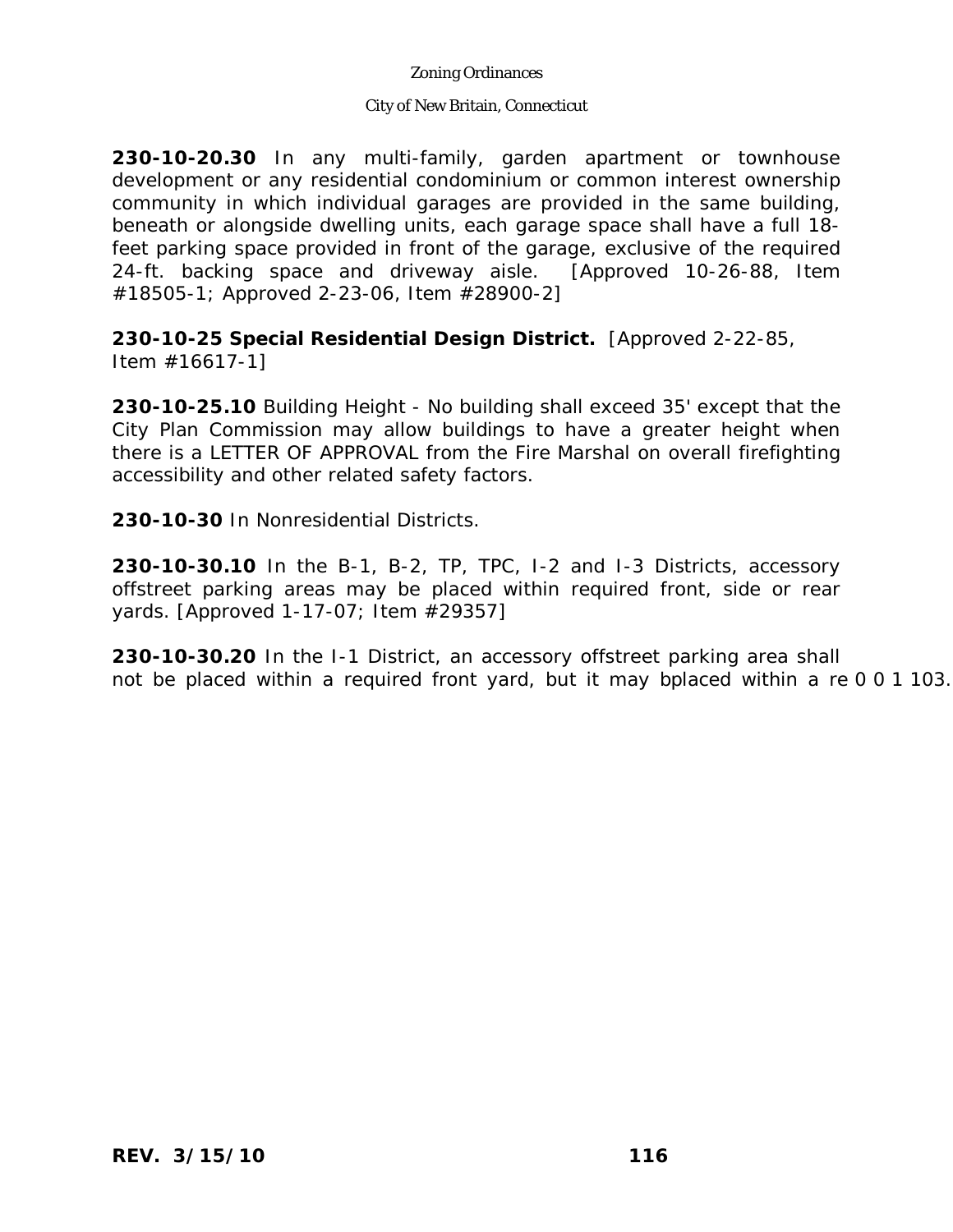#### City of New Britain, Connecticut

Outside dining space may be allowed as a ground level patio, or a deck or terrace, provided such deck or terrace conforms to applicable zoning, building and fire code restrictions. [Approved 2-23-06, Item #28901-2]

**230-10-40.20** All tables and seating in an outdoor dining space shall be movable and not fixed in place. No tables or seating shall be arranged or situated so as to interfere with required access or egress to or from the building. Outside dining space shall be unenclosed and open to the sides, except for conforming fencing or required guard rails. If outside dining space is to be covered by any type of permanent or semi-permanent roofing, awning, overhang or similar covering, said covering shall conform to applicable building, zoning and fire codes. [Approved 2-23-06, Item #28901-2]

**230-10-40.30** No outdoor dining area shall be allowed which encroaches onto the City sidewalk right-of-way, unless specifically permitted by the Bureau of Public Works. [Approved 2-23-06, Item #28901-2]

**230-10-40.40** In order to ensure compliance with zoning and other applicable ordinances and standards, if the creation of outdoor dining space involves any permanent construction or substantial structural modification, the Director of Licenses, Permits & Inspections shall require that a plot plan prepared in accordance with Section 280-60 be submitted for review and approval, in order to ensure compliance with zoning and other applicable ordinances and standards; and that all applicable permits and approvals be obtained. [Approved 2-23-06, Item #28901-2]

# **230-20 Lot Area, Lot Width, and Lot Coverage.**

**230-20-10** In any Residence District, notwithstanding the Lot Area, Lot Width, and Lot Coverage provisions of Sections 60 to 120 inclusive, a single family dwelling will be permitted on any lot separately owned and not adjacent to any lot in the same ownership at the effective date of this ordinance; provided that the combined width of the side yards be not less than 25 per cent of the lot width, and that the narrower side yard be not less than five (5) feet in width.

**230-20-20** In any Business or Industrial District, notwithstanding the Lot Area, Lot Width, and Lot Coverage provisions of Section 130 to 210

*REV. 3/15/10* **117**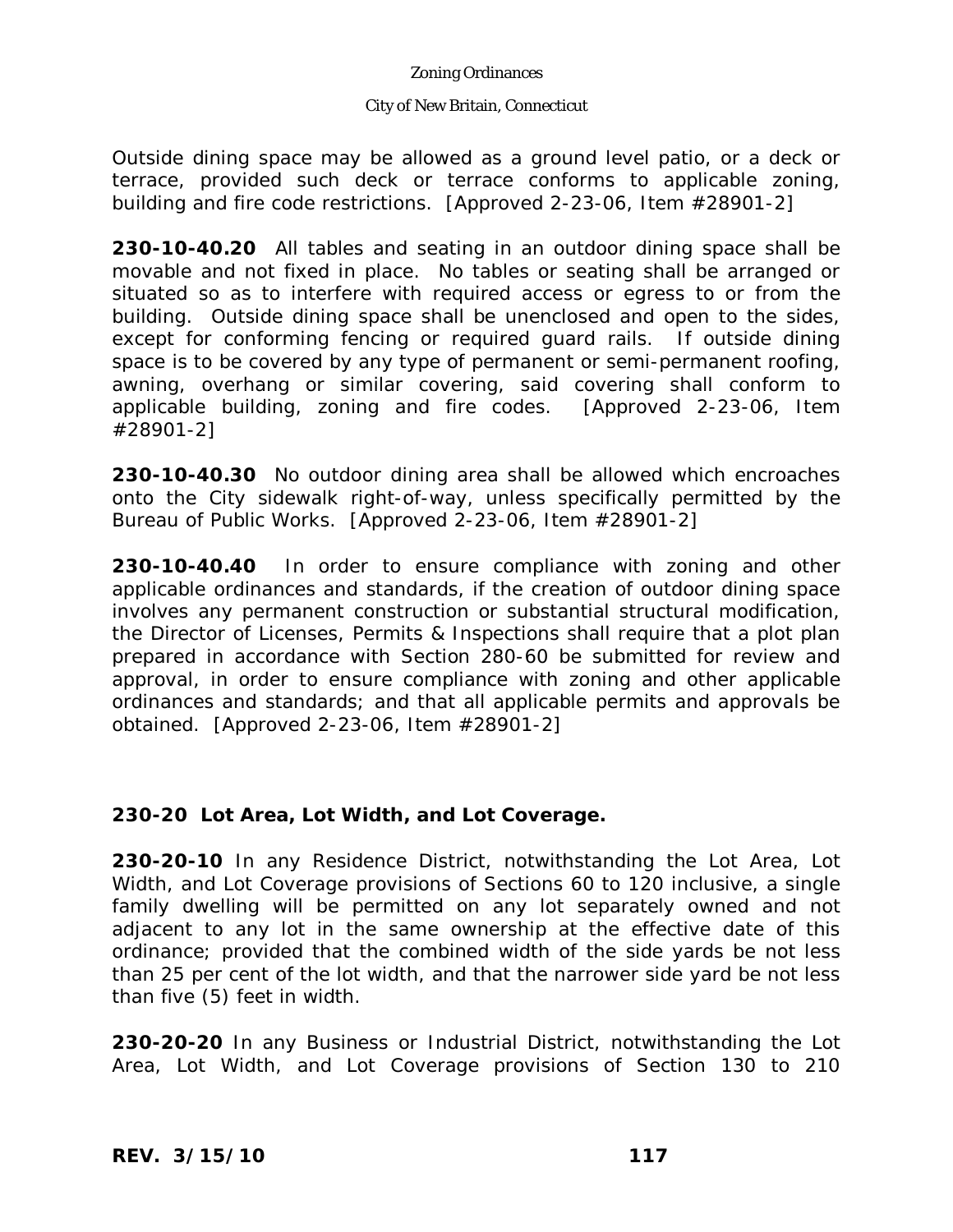#### City of New Britain, Connecticut

inclusive, a use listed as a permitted use in a particular District will be permitted in the said District on any lot separately owned and not adjacent to any lot in the same ownership at the effective date of this ordinance; provided that, if side yards be required in said District, their combined width be not less than 25 per cent of the lot width, and that the narrower side yard be not less than five (5) feet in width.

**230-20-30** Any lot to be improved by any kind of building or structure shall have a frontage on a public street. [Approved 6-26-86, Item  $# 17123-1$ ]

**230-20-40** In all Districts except the A-2, B-3, and CBD, the lot frontage at the street line shall not be less than 50 feet. [Approved 2-19-86, Item #17123-1; Approved 3-18-08, Item #29947-2]

**230-20-50** [DELETED 3-18-08, Item #29947-2]

**230-20-60** In all Districts in which public utility facilities are a permitted use, the Lot Area, Lot Width, and Lot Coverage requirements shall not be applicable: but, the site plan submitted in accordance with Section 280-60 hereof, shall meet, in addition to the requirements for improvements established by the City of New Britain the regulations and specifications of the Public Utilities Commission.

### **230-30 Height.**

**230-30-10** Nothing herein contained shall restrict the height of a church spire, cupola, dome, mast, belfry, clock tower, radio or public utility facility, tower, flagpole chimney flue, stack, vent, process structures, water tank, elevator or stair bulkhead, stage tower, scenery loft or similar structure.

**230-30-20** No building or structure erected pursuant to Section 230-30-10 to a height in excess of the height limit for the District in which it is situated shall:

**230-30-20.10** Have a lot coverage in excess of 20 per cent of the lot area.

**230-30-20.20** Be used for residence or tenancy purposes.

**230-40 Yards.** 

*REV. 3/15/10* **118**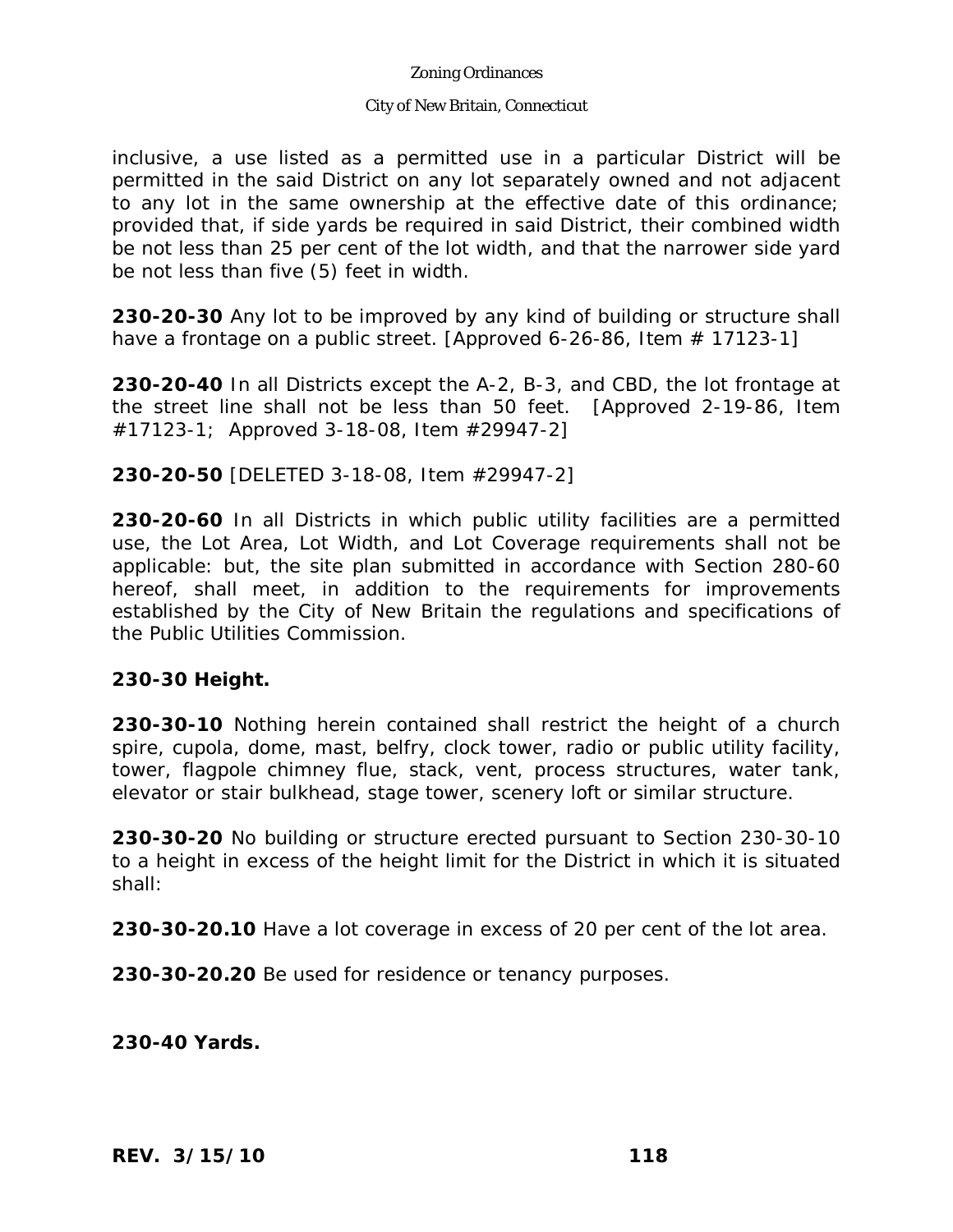#### City of New Britain, Connecticut

**230-40-10** The space in a required front yard shall be open and unobstructed except for:

**230-40-10.10** An unroofed balcony, porch, or terrace, projecting not more than eight (8) feet.

**230-40-10.20** Steps giving access to a porch or first floor entry door.

**230-40-10.30** Other projections specifically authorized in Sections 230-40- 30 and 230-40-40.

**230-40-30** Every part of a required yard shall be open to the sky unobstructed except for retaining walls and for accessory buildings in a rear yard, and except for the ordinary projection of sills and belt courses, and for ornamental features projecting not to exceed six (6) inches. Cornices and eaves shall not project more than 18 inches. A balcony, porch, terrace, or steps giving access to a first floor entry door shall not project into a required side yard.

**230-40-40** Open or lattice enclosed fireproof fire escapes or stairways, required by law, projecting into a yard not more than eight (8) feet, and the ordinary projections of chimneys and pilasters shall be permitted by the director of licenses, permits and inspections when placed so as not to obstruct light and ventilation. [Approved 1-13-03, Item #27215]

**230-40-50** Where a lot extends through from street to street, the applicable front yard regulations shall apply on both street frontages.

**230-40-60** In all Residence Districts, where 25 per cent of the block frontage within 200 feet of a proposed building is already improved with buildings, or 25 per cent of the opposite block frontage across the street, the front yard at the front of such proposed building shall be required to exceed the minimum dimension stipulated in this ordinance for the District in which it is situated, in cases where the average alignment of the two nearest buildings within such 2000 feet on the same side of the street if 25 per cent improved, or otherwise on the opposite side of the street, exceeds such minimum dimension. Such front yard shall extend to such average alignment, provided however, that in no case shall such front yard be required to exceed by more than 10 feet the minimum required front yard prescribed for the District in which such proposed building is situated. The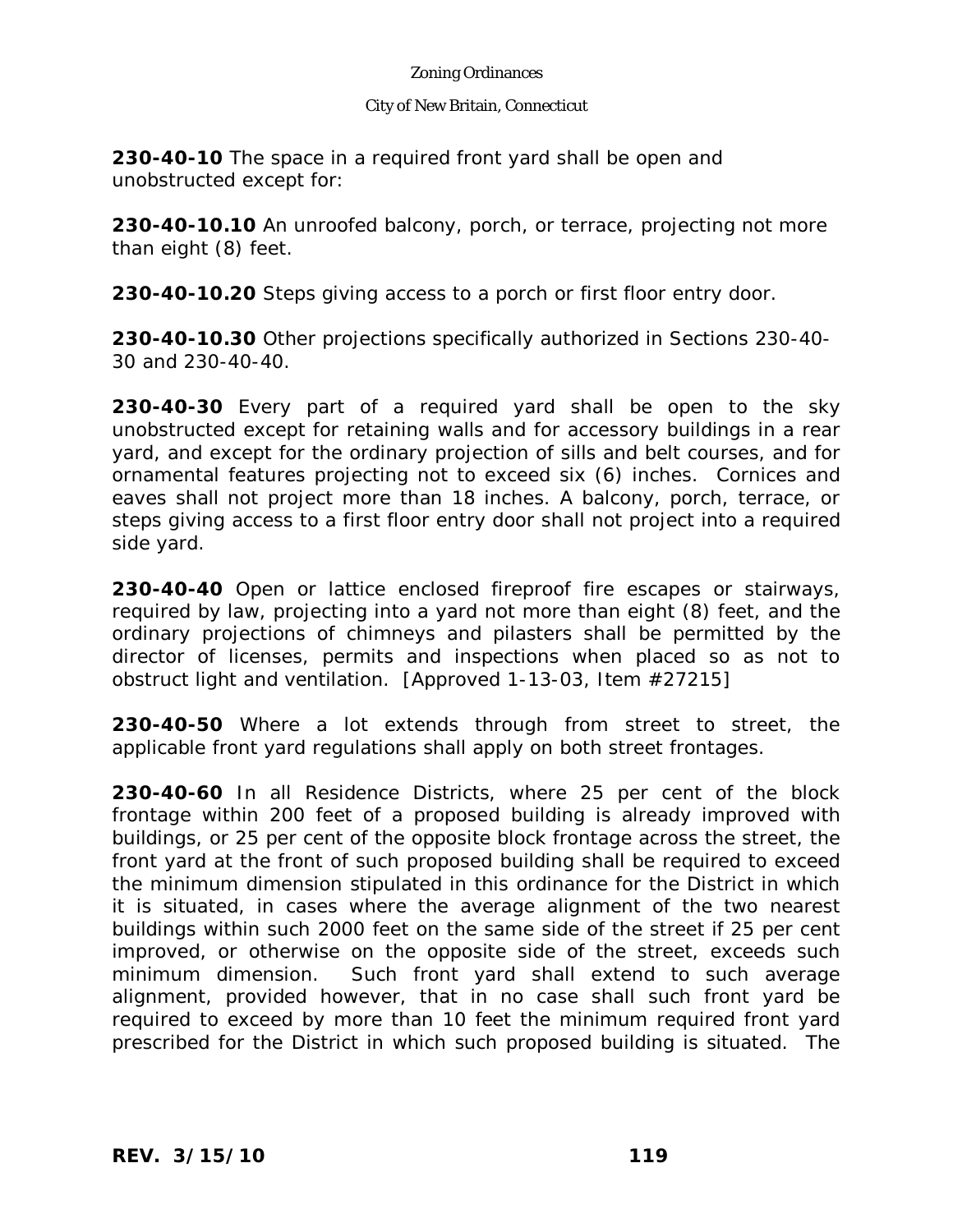#### City of New Britain, Connecticut

provisions of this Section 230-40-60 shall not apply to the required side yard on the street side of a building on a corner lot.

## **230-50 Courts**

**230-50-10** In all Districts the least horizontal dimension of an INNER COURT at its lowest level shall be not less than the larger of the following two dimensions:

[Approved 3-18-08, Item #29947-2]

**230-50-10.10** One-third of the maximum height above such lowest level of the building wall erected on the same lot and bounding such court.

**230-50-10.20** Fifteen (15) feet.

**230-50-20** In all Districts the least width of an OUTER COURT at its lowest level shall be not less than the largest of the following three dimensions: [Approved 3-18-08, Item #29947-2]

**230-50-20.10** One-third of the maximum height above such lowest level of the building walls erected on the same lot and bounding such court.

**230-50-20.20** Two-thirds of the horizontal depth of such court.

**230-50-20.30** Fifteen (15) feet.

**230-50-30** In all Districts the horizontal depth of an OUTER COURT shall not exceed one and one-half times its least width. [Approved 3-18-08, Item #29947-2]

### **230-60 Spacing between Buildings.**

**230-60-10** In the layout of a development of garden apartments, townhouses, residential condominium or common interest ownership community or other multifamily houses on a lot or tract of land, a horizontal distance of not less than 20 feet or the height of the higher building, whichever is the greater, shall be maintained between all main buildings and between main buildings and major detached accessory buildings or groups of accessory buildings, such as a garage compound having a ground coverage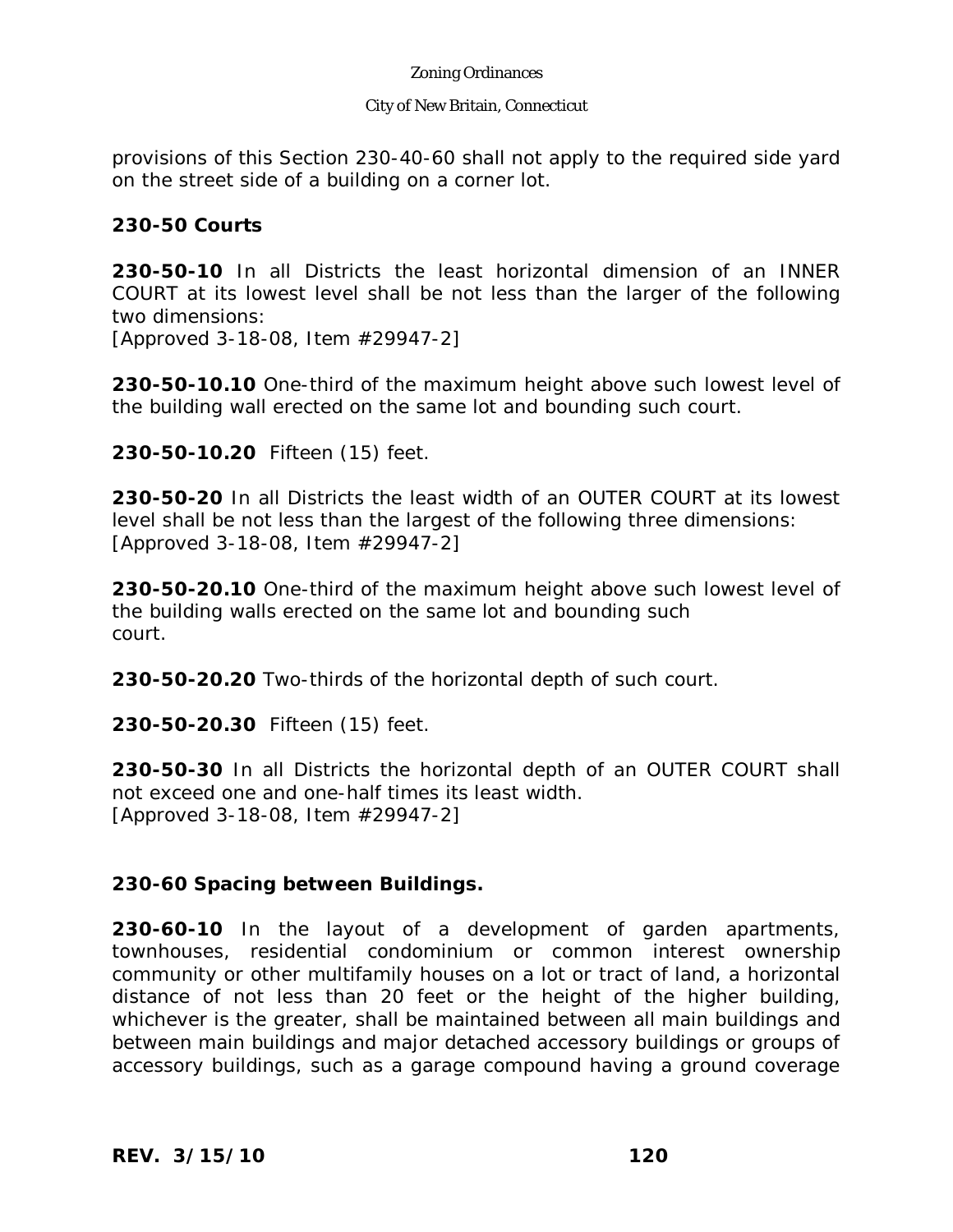### City of New Britain, Connecticut

equal to that of a principal building except that where buildings contain two facing walls which do not contain dwelling unit windows, the minimum distance between such walls may be reduced to 15 feet. [Approved 10-26- 88, Item #18505-1; Approved 2-23-06, Item 28900-2]

**230-60-20** The above requirement of Section 230-60-10 need not exceed 30-feet when the top of one building is less than eight (8) feet above the level of the first floor of the other building. [Approved 10-26-88, Item #18505-1]

**230-60-30** Minor accessory buildings shall meet the requirements of Section 230-10.

**230-60-40** Not withstanding the requirements of Section 230-60-10 and 230-60-20 above, in situations in which a development of garden apartments, townhouses, residential condominium or common interest ownership community, or other multi-family houses involves a layout in which two or more buildings are arranged along opposite sides of an access driveway, and in which one or more buildings contains garage units, sufficient spacing must be provided between the buildings to accommodate the parking and access requirements of Section 230-10-20.30. [Approved 10-26-88, Item #18505-1; Approved 2-23-06, Item #28900-2]

### **230-70 Corner Clearance.**

On a corner lot in any Residence District, within the triangular area determined as provided in this Section, no wall or fence or other structure shall be erected to a height in excess of two (2) feet; and no vehicle, object or any other obstruction of a height in excess of two (2) feet shall be parked or placed: and no hedge, shrub or other growth shall be maintained at a height in excess of two (2) feet above curb level, except that trees whose branches are trimmed away to a height of at least 10 feet above the curb level shall be permitted. Such triangular area shall be determined by two points, one on each intersecting street line, each of which points is 15 feet from the intersection of such street lines.

### **230-80 Floor Area Ratio.**

**230-80-10** Bonus for Reduction of Maximum Permitted Lot Coverage. In any CBD District, the maximum permitted floor area ratio of 6.50 stipulated in Section 170-40-30, may be increased to 7.50 for any building that is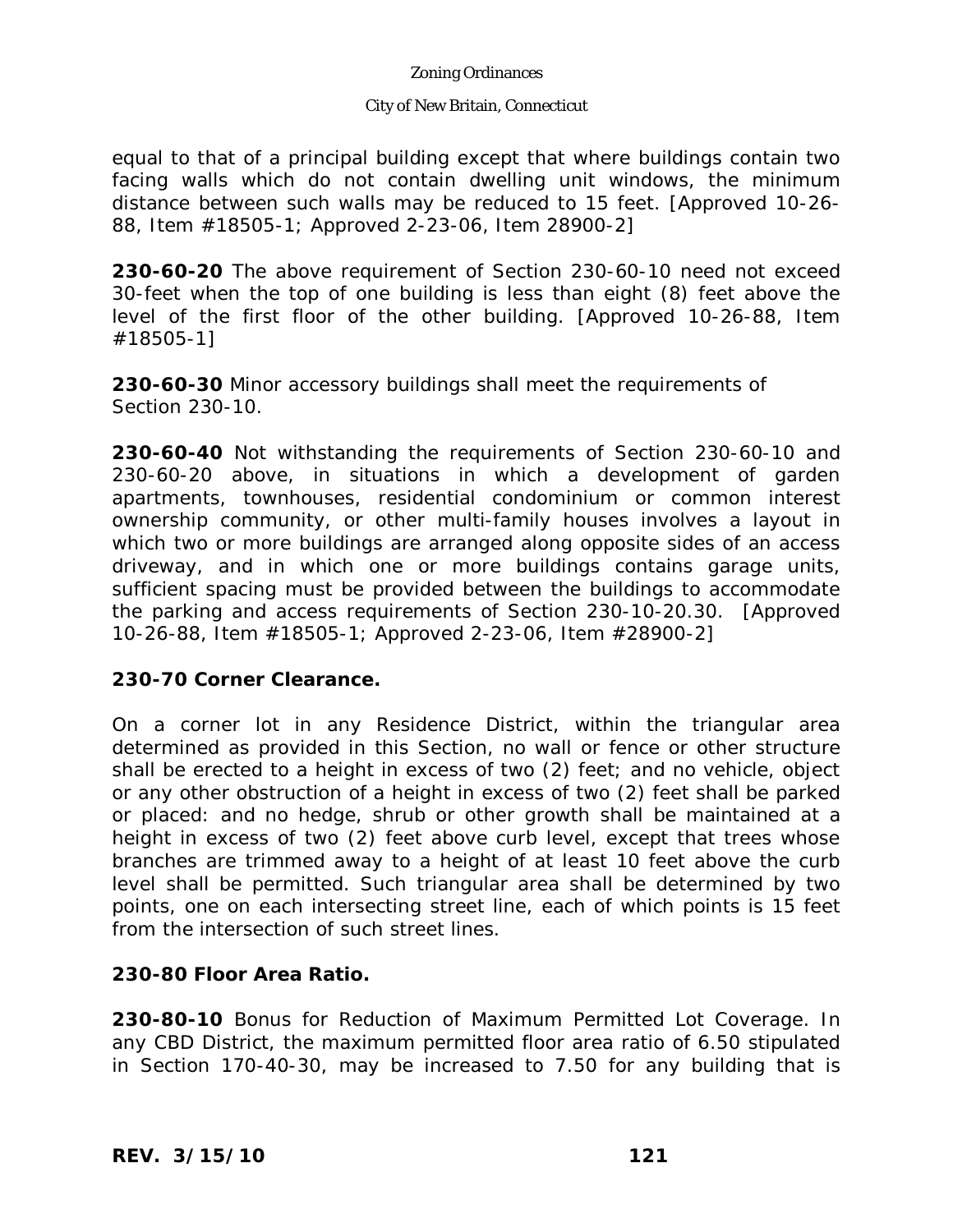#### City of New Britain, Connecticut

provided with open space at ground level and extending the full height of the building along the street frontages of its lot, aggregating 20 per cent or more of the lot area.

## **230-90 Minimum Residential Floor Area.**

**230-90-10** Statement of Purpose.

The requirements contained in this Section are designed to promote and protect the public health; to prevent overcrowded living conditions; to guard against the development of substandard neighborhoods; to conserve established property values; and to contribute to the general welfare.

**230-90-20** Minimum Schedule.

Every dwelling or building devoted in whole or in part to a residential use, which is hereinafter erected, shall provide a minimum floor area per family on furnished floors with clear ceiling height not less than 7-feet 6-inches, in conformity with the following schedule and with the other provision of this Section 230-90. The minima stipulated herein shall be deemed to be exclusive of unenclosed porches, breezeways, garages, cellar room or areas. [Approved 6-17-83, Item #15751-1; Approved 11-21-86, Item #17459-1]

| <b>Number of Rooms</b><br>Per Dwelling Unit | Multifamily<br><b>Buildings</b><br>(sq. ft.) | 1-family<br>Attached<br>(sq. ft.) | 1-family Detached<br>(sq. ft.) |
|---------------------------------------------|----------------------------------------------|-----------------------------------|--------------------------------|
| Less than 2 Rooms                           | 350                                          | 400                               | 720                            |
| 2 Rooms but less than 3 Rooms               | 450                                          | 400                               | 720                            |
| 3 Rooms but less than 4 Rooms               | 550                                          | 600                               | 720                            |
| 4 Rooms but less than 5 Rooms               | 700                                          | 800                               | 720                            |
| 5 Rooms but less than 6 Rooms               | 850                                          | 950                               | 850                            |
| 6 Rooms but less than 7 Rooms               | 1,000                                        | 1,100                             | 1,200                          |
| 7 Rooms or more                             | 1,150                                        | 1,250                             | 1,400                          |

# **230-90-30** [DELETED 6-17-83, Item #15751-1]

**230-90-40** Dwelling with Partial Basement.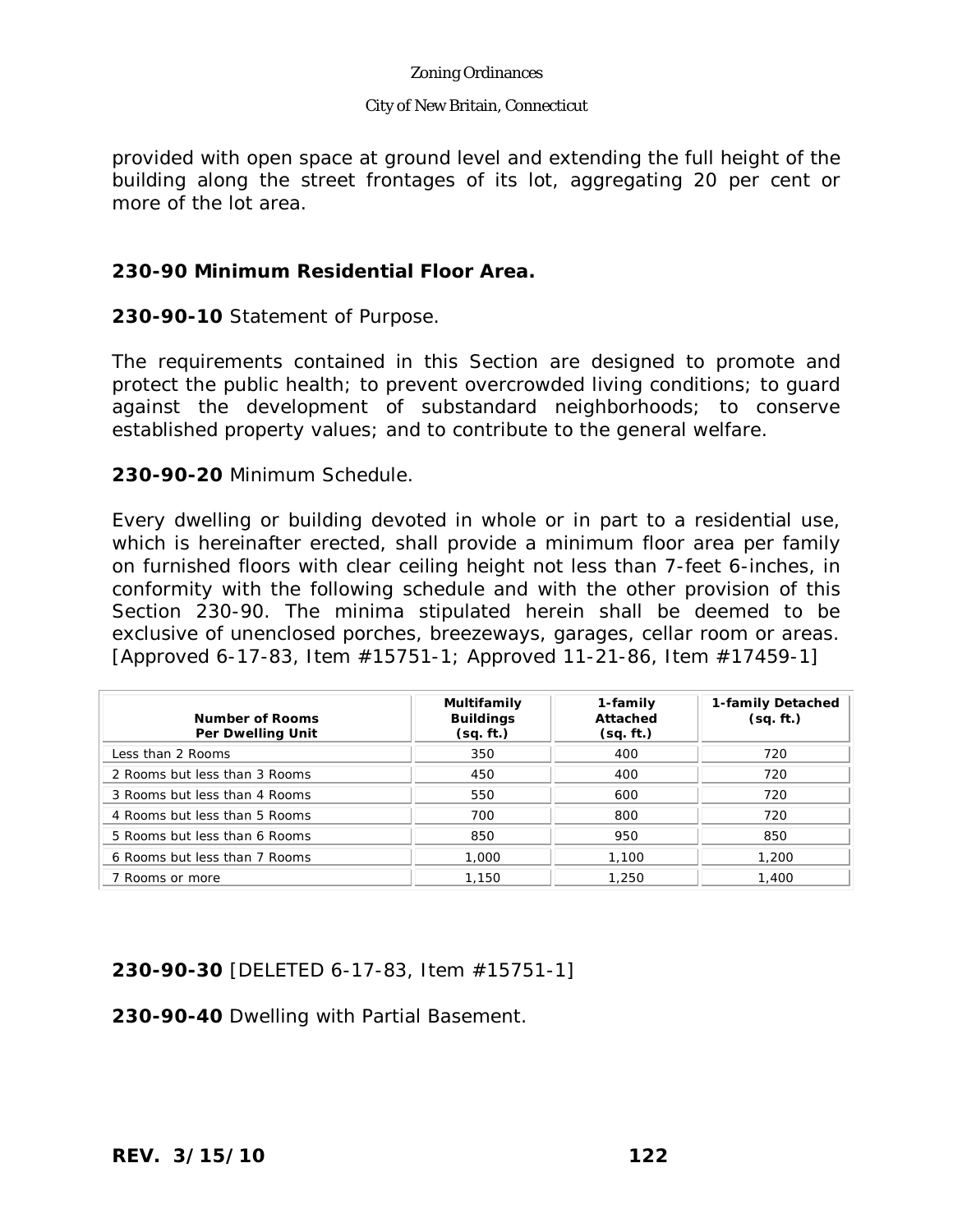### City of New Britain, Connecticut

Over and above the requirements stipulated in the schedule contained in Section 230-90-20, an additional 100 square feet of floor area shall be provided on finished floors in any single family dwelling which does not have a basement with a minimum clear height of seven (7) feet, which basement is at least equal in area to 60 percent of the first floor enclosed area.

## **230-100 Permitted Fences and Walls.**

**230-100.10** Schedule of Permitted Fences and Walls.

The following schedule of permitted fences and walls shall apply according to the District in which the site is located on the Zoning Map, whether such site be used for a permitted use or for a special exception use, except where the Zoning Board of Appeals may require additional conditions. [Approved 2- 22-85, Item #16617-1; Approved 2-17-98, Item #23706-1; Approved 6-21- 00, Item #24933-2; Approved 1-17-05, Item #28230-3; Approved 2-23-06, Item #28899-2]

| MAXIMUM FENCES AND WALL HEIGHT, EXCEPT WHERE CORNER CLEARANCES AREA REQUIRED IN<br><b>ACCORDANCE WITH SECTION 230-70</b> |                       |                                                        |                               |                                                      |  |
|--------------------------------------------------------------------------------------------------------------------------|-----------------------|--------------------------------------------------------|-------------------------------|------------------------------------------------------|--|
| <b>District</b>                                                                                                          | <b>Front Lot Line</b> | <b>Side Lot Line</b><br><b>Outside of Rear</b><br>Yard | <b>Rear Yard Lot</b><br>Lines | Not in any<br><b>Minimum</b><br><b>Required Yard</b> |  |
| $S-1$                                                                                                                    | None                  | 4'                                                     | 6'                            | 6 <sup>'</sup>                                       |  |
| $S-2$                                                                                                                    | None                  | 4'                                                     | 6 <sup>'</sup>                | 6'                                                   |  |
| $S-3$                                                                                                                    | None                  | 4'                                                     | 6'                            | 6'                                                   |  |
| $\mathsf{T}$                                                                                                             | 4'                    | 6 <sup>'</sup>                                         | 6 <sup>'</sup>                | 6'                                                   |  |
| T <sub>6</sub>                                                                                                           | 4'                    | 6 <sup>'</sup>                                         | 6'                            | 6'                                                   |  |
| $A-1$                                                                                                                    | 4'                    | 6 <sup>'</sup>                                         | 6 <sup>'</sup>                | 6'                                                   |  |
| $A-2$                                                                                                                    | 4'                    | 6 <sup>'</sup>                                         | 6 <sup>'</sup>                | 6'                                                   |  |
| $A-3$                                                                                                                    | 4'                    | 6 <sup>'</sup>                                         | 6 <sup>'</sup>                | 6'                                                   |  |
| <b>SRD</b>                                                                                                               | 6 <sup>'</sup>        | 6 <sup>'</sup>                                         | None                          | 6'                                                   |  |
| OP                                                                                                                       | 4'                    | 6'                                                     | 6'                            | 6 <sup>'</sup>                                       |  |
| $B-1$                                                                                                                    | 4'                    | 8'                                                     | 8'                            | 8'                                                   |  |
| $B-1R$                                                                                                                   | 4'                    | 6 <sup>'</sup>                                         | 6 <sup>'</sup>                | 6'                                                   |  |
| $B-2$                                                                                                                    | 4'                    | 8'                                                     | 8'                            | 8'                                                   |  |
| $B-3$                                                                                                                    | 4'                    | 8'                                                     | 8'                            | 8'                                                   |  |
| CBD                                                                                                                      | 4'                    | 8'                                                     | 8'                            | 8'                                                   |  |
| $I-1$                                                                                                                    | None                  | None                                                   | None                          | 8'                                                   |  |
| $1-2$                                                                                                                    | 10'                   | 10'                                                    | 10'                           | 10'                                                  |  |
| $I-3$                                                                                                                    | 8'                    | 8'                                                     | 8'                            | 8'                                                   |  |
| UI                                                                                                                       | 8'                    | 8'                                                     | 8'                            | 8'                                                   |  |

**230-100.20** Method of Measuring the Height of Fences or Walls.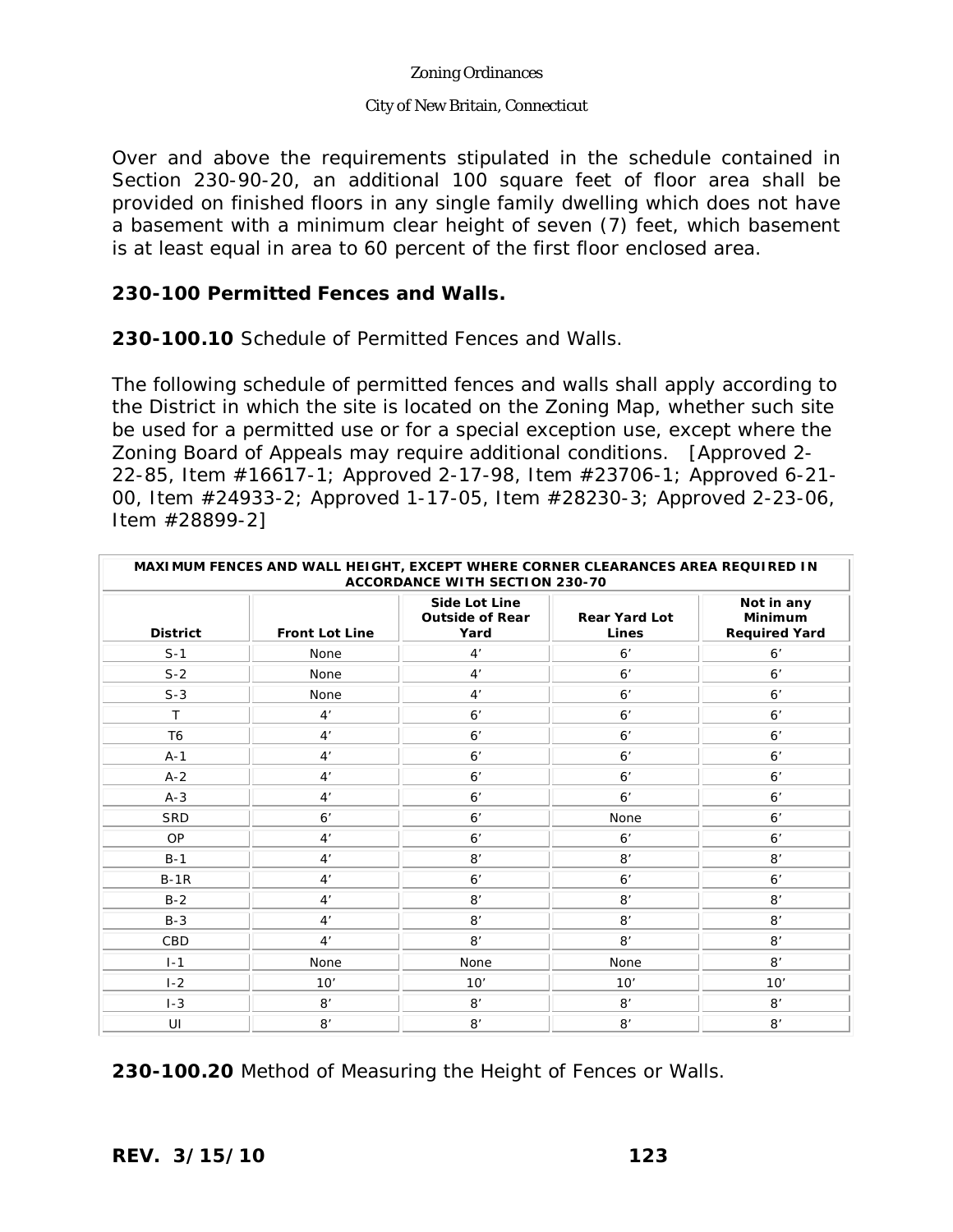#### City of New Britain, Connecticut

The height of a fence or wall shall be measured from the ground level at the base of the fence; excepting that where there is a retaining wall the height shall be measured from the average of the ground levels at each side of the retaining wall, and further excepting that any fence or wall on the uphill side of such a retaining wall may be at least four (4) feet high, notwithstanding the provisions of the schedule contained in Section 230-100.10.

## **230-100.30 Restrictions on Fences.**

In all residential zoning districts and in the B-1R zoning district, galvanized silver chain-link fences shall be prohibited in the required front yard area, and also, in the case of corner or through-lots, prohibited along any property line adjoining a public street. Permissible types of fencing, in these locations, where allowed, include – dark green or black vinyl-clad chain link fencing, wrought iron or simulated wrought iron or wooden or vinyl picket fences, or other such fencing consistent in appearance to a residential neighborhood setting. [Approved 2-23-06, Item #28899-2]

## **230-110 Required Transitional Yards and Screening.**

[Approved 3-18-08, Item #29947-2]

**230-110-10** In order to assure orderly and compatible relationships between Residence or Office and Public Buildings Districts and Business or Industrial Districts along their common boundary lines, the following requirements shall be met in the listed Districts along such boundaries.

**230-110-10.10** Transitional yards shall be required in the following districts where lots or parcels abut a residential zone. The transitional yards shall not be required along city streets.

- In the B-1, B-3, I-2 and OP districts 25 feet. [Approved 3-18-08, Item #29947-2]
- $\bullet$  In the B-2, I-1 and I-3 districts 50 feet.

**230-110-10.20** Screening of one of the following types shall be provided either on the property line or set back from the property line in such a manner as effectively to screen uses on the property and on adjoining properties so that they shall not be observed by a person standing on the ground level in the adjacent Residence or Office and Public Buildings Districts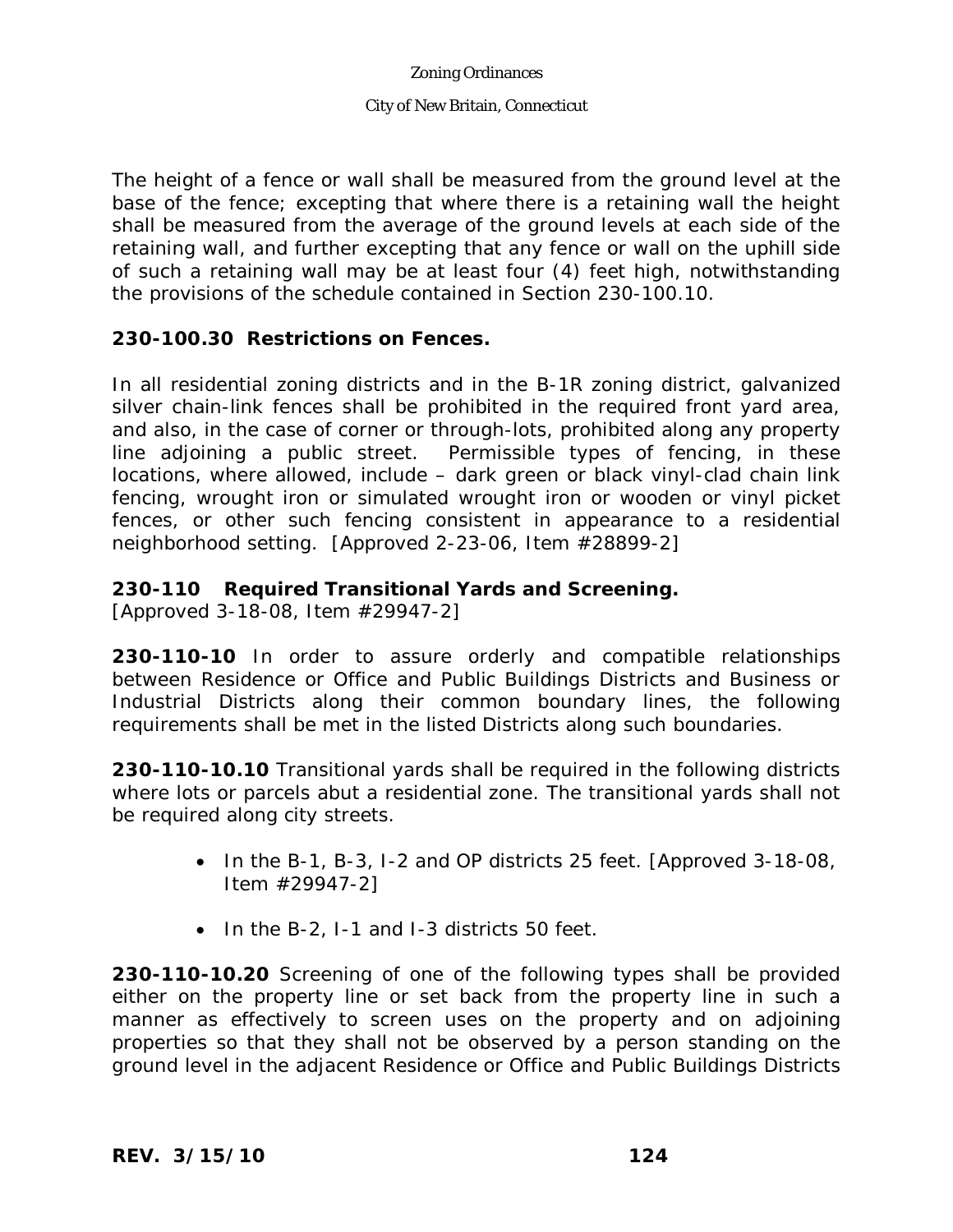### City of New Britain, Connecticut

during any season of the year, including where appropriate the coordination of screening plans on two or more properties. In approving the site plan for such properties pursuant to the provisions of Section 280-60, appropriate allowances may be made for retaining walls or natural changes in grade where such conditions will serve in part to provide adequate screening.

**230-110-10.20.10** A six (6) foot high solid wall.

**230-110-10.20.20** A six (6) foot high stockade fence on metal fence posts fixed in concrete footings, with the finished surface of the fencing facing the Residence or Office and Public Buildings District. This type of screening shall only be permitted in B-1, B-2 and I-1 Districts.

**230-110-10.20.30** An eight (8) foot high, six (6) feet wide protective planting strip in accordance with specifications established by the City Engineer and guaranteed by a maintenance bond.

**230-110-20.10** In all cases where a A-1, A-2 and A-3 district abuts a S-1, S-2 or S-3 district, screening of one of the following types shall be provided. In approving the site plan for such properties pursuant to the provision of section 280-60 appropriate allowances may be made for retaining walls or natural changes in grade where such conditions will serve in part to provide adequate screening.

**230-110-20.10.10** A six (6) foot high solid wall accompanied with six (6) feet high evergreen planting between such wall and the abutting districts.

**230-110-20.10.20** A six (6) feet high stockade fence on metal fence posts fixed in concrete footings, accompanied with six (6) feet high evergreen planting between such fence and the abutting S-1, S-2 or S-3 district.

**230-110-20.10.30** An eight (8) feet high, six (6) feet wide protective planting strip in accordance with specifications established by the City Engineer and guaranteed by a maintenance bond.

**230-110-30** All open storage uses of land shall be adequately screened by one of the types of screening listed in section 230-110-10.20, except that the required height of such screening may be increased or decreased as found necessary in the site plan review procedure pursuant to section 280- 60.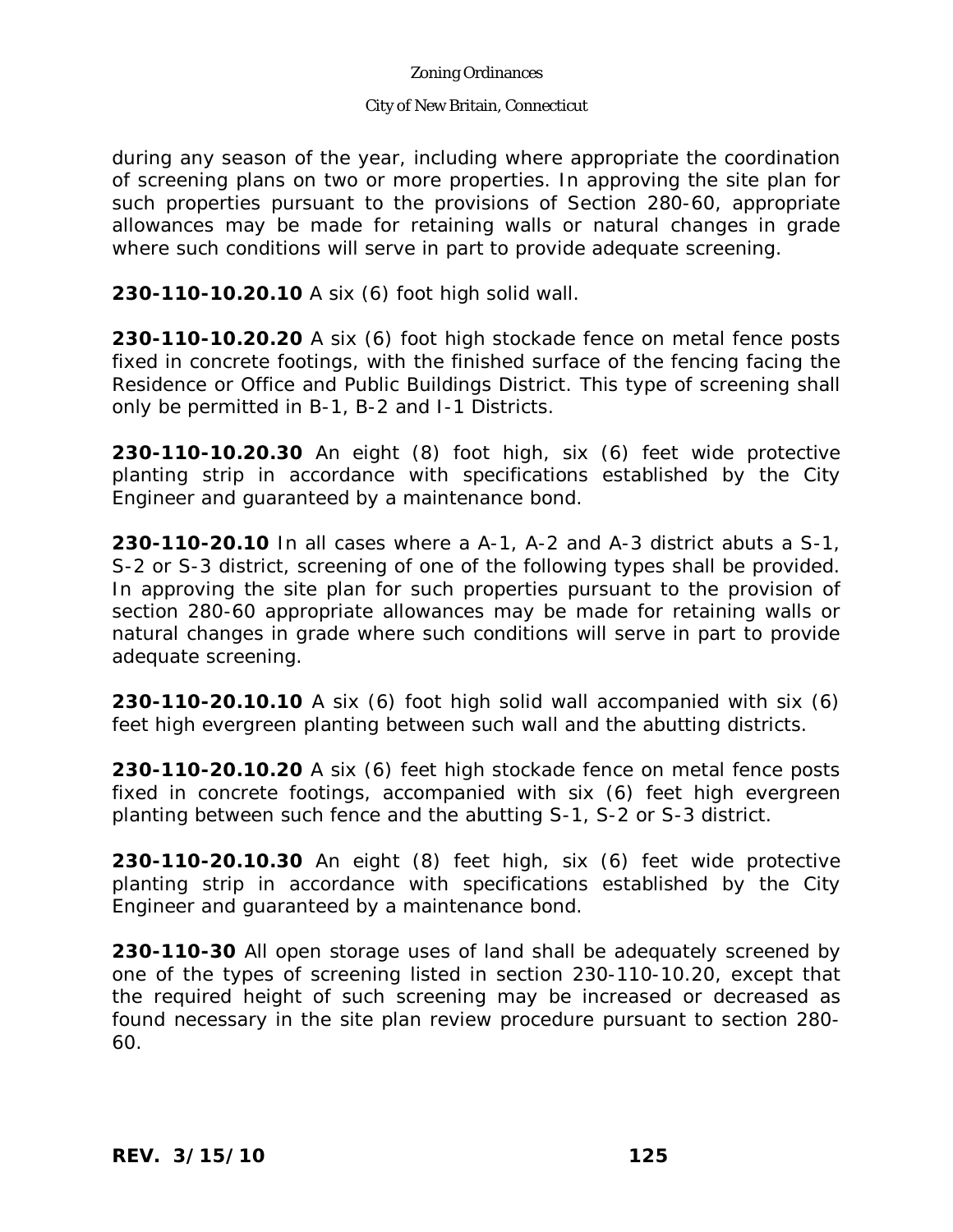#### City of New Britain, Connecticut

## **230-120 Swimming Pools.**

A Swimming Pool shall not be located, constructed or maintained on any lot, except in conformity with the provisions of Chapter X, Section 46 of the ordinances of the Common Council of the City of New Britain, and in conformity with the following requirements:

**230-120-10** A private swimming pool shall not be located in any front yard, nor in any required side or rear yard.

**230-120-20** For a private swimming pool, adjacent to every side and rear lot line within the rear yard area, there shall be a protective evergreen planting strip not less than four (4) feet wide, situated within any required rear yard, designed and laid out with suitable plant material which will attain and shall be maintained at a height of not less than six (6) feet, so as to provide an effective natural screen along the side and rear lot lines.

**230-120-30** A private swimming pool shall not be used after 10:30 p.m.

**230-120-40** A swimming pool shall not project more than four (4) feet above the average level of the ground surface surrounding such pool, prior to any excavation or fill.

**230-120-50** No loud speaker or amplifying device shall be permitted that will project sound beyond the bounds of the property or lot where any pool is located.

2**30-120-60** No lighting or spot lighting shall be permitted that will project light rays beyond the bounds of the property or lot where any pool is located.

### **230-130 Open Space Regulations**

**230-130-10** Where individual dwelling unit balconies of a useable size are provided the minimum open space requirement for each such dwelling unit may be reduced 75% in the A-3 and OP districts and by 50% in A-1 and A-2 districts.

**230-130-20** The roofed portion of a deck or other covered area may be included in the computation of open space for the purpose of fulfilling the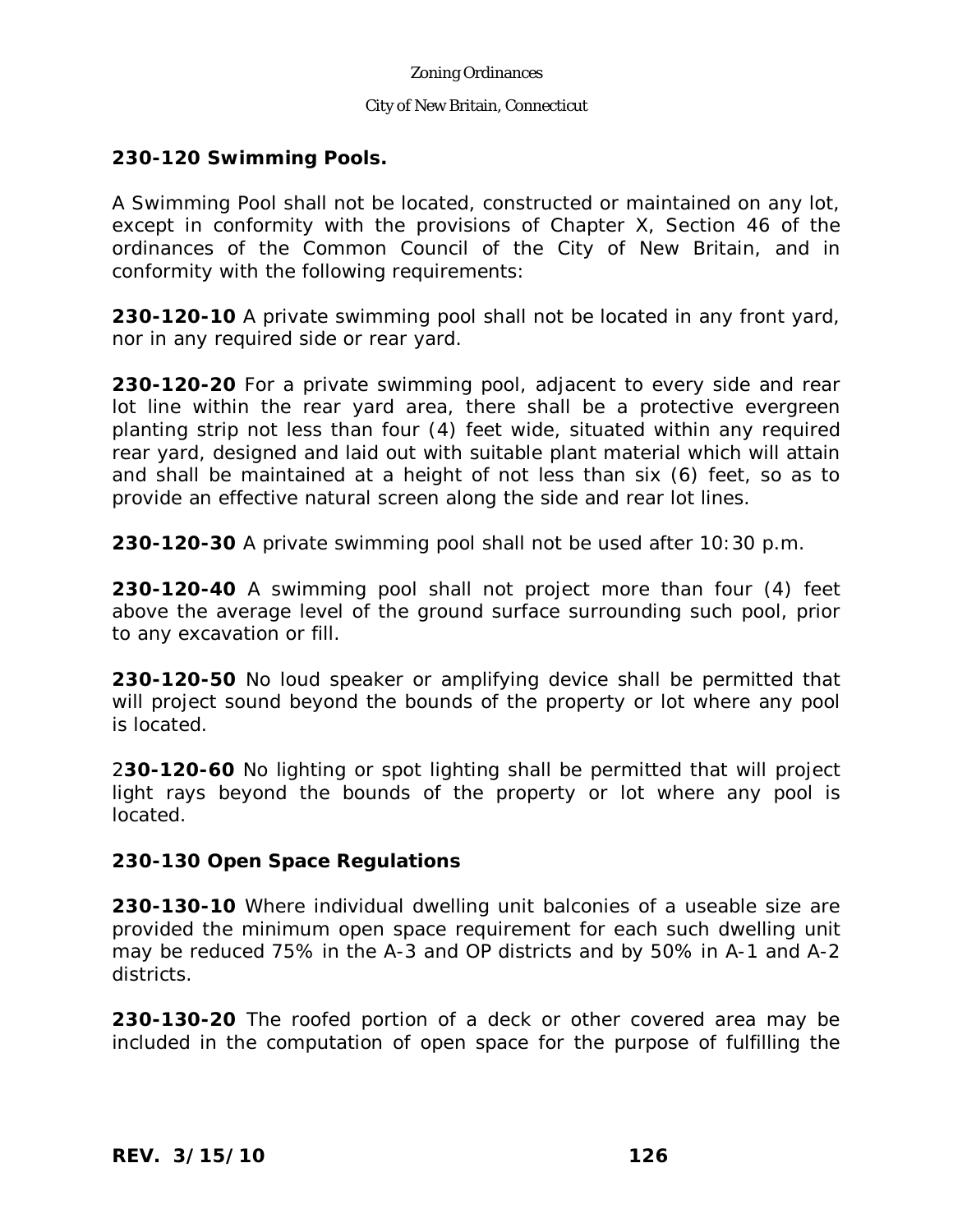### City of New Britain, Connecticut

minimum requirement in that district provided its design is consistent with the definition of Open Space (Sec. 30-20-551).

**230-130-30** The minimum dimension of any area designated as Open Space and intended to satisfy the minimum Open Space requirement set out in the Dimensional Regulations for each zoning district shall be twenty-five (25) feet.

**230-130-40** No parking areas or driveways shall be counted in computing the amount of Open Space provided for the purpose of meeting the minimum requirements.

# **230-140 Bonus for Reduced Lot Coverage of Offstreet Parking Areas in Residential Districts.**

**230-140-10** In any A-1, A-2, A-3 or OP District the minimum required lot area per dwelling unit may be decreased by 10% where a minimum of 60% of the total required off-street parking spaces (based on the increased number of dwelling units permitted) are contained within the confines of a permitted residential building or so covered as to provide common deck areas on the roof.

**230-140-20** The floor space devoted to enclosed off-street parking as permitted by this section shall not be included in the computation of the floor area ratio but all covered parking areas shall be included in the computation of permitted lot coverage.

**230-145 Soil Erosion and Sedimentation Controls** [Approved 7-1-85, Item #16911-1]

**230-145-10** Preamble, Enacting Clause and Short Title

# **230-145-10.10** Preamble

These Regulations are designed to further the purposes set forth in Public Act 83-388 entitled "An Act Concerning Soil Erosion and Sediment Control" as it may apply to activities subject to Sections B-2 of the General Statutes of the State of Connecticut; to strengthen and extend the soil erosion and sediment control activity in the Town and to reduce the danger from storm water runoff, minimize sediment pollution from land being developed and to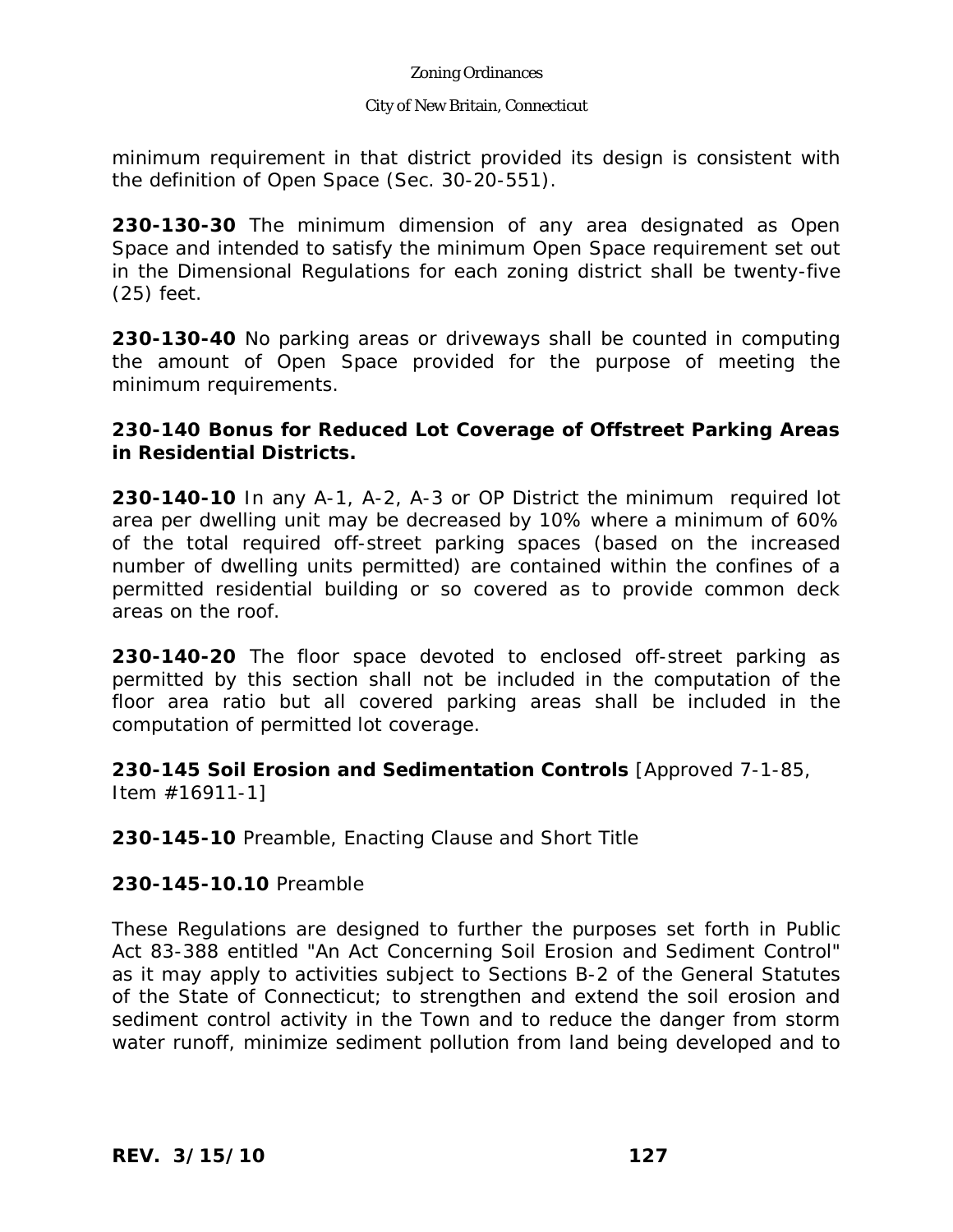#### City of New Britain, Connecticut

conserve and protect the land, water, air and other environmental resources of the Town.

## **230-145-10.20** Enacting Clause, Short Title

The Zoning Commission, acting under authority of Public Act 83-388 of the General Statutes of the State of Connecticut, hereby adopts and enacts these Regulations as the "Soil Erosion and Sediment Control Regulations for Land Development of the City of New Britain, Connecticut."

All references to the Connecticut General Statutes refer to the Revision of 1958, as amended.

## **230-145-10.30** Basic Requirements

No land development which is cumulatively more than one-half acre in area may be undertaken in any district unless certification therefor in compliance with the provisions of these Regulations has first been obtained from the Commission or its appointed agent.

## **230-145-10.40** Definitions

For the purpose of these Regulations, the words and terms hereinafter listed are hereby defined as follows:

CERTIFICATION. A signed, written approval by the Commission that a soil erosion and sediment control plan complies with the applicable requirements of these Regulations.

CITY. The City of New Britain, County of Hartford, Connecticut.

COMMISSION. The City Plan Commission of the City of New Britain, Connecticut.

COUNTY SOIL AND WATER CONSERVATION DISTRICT. The Hartford County Soil and Water Conservation District established under subsection (a) of section 221-315 of the General Statutes of the State of Connecticut.

DEVELOPMENT. In connection with a soil erosion and sediment control plan any construction of grading activities to improved or unimproved real estate.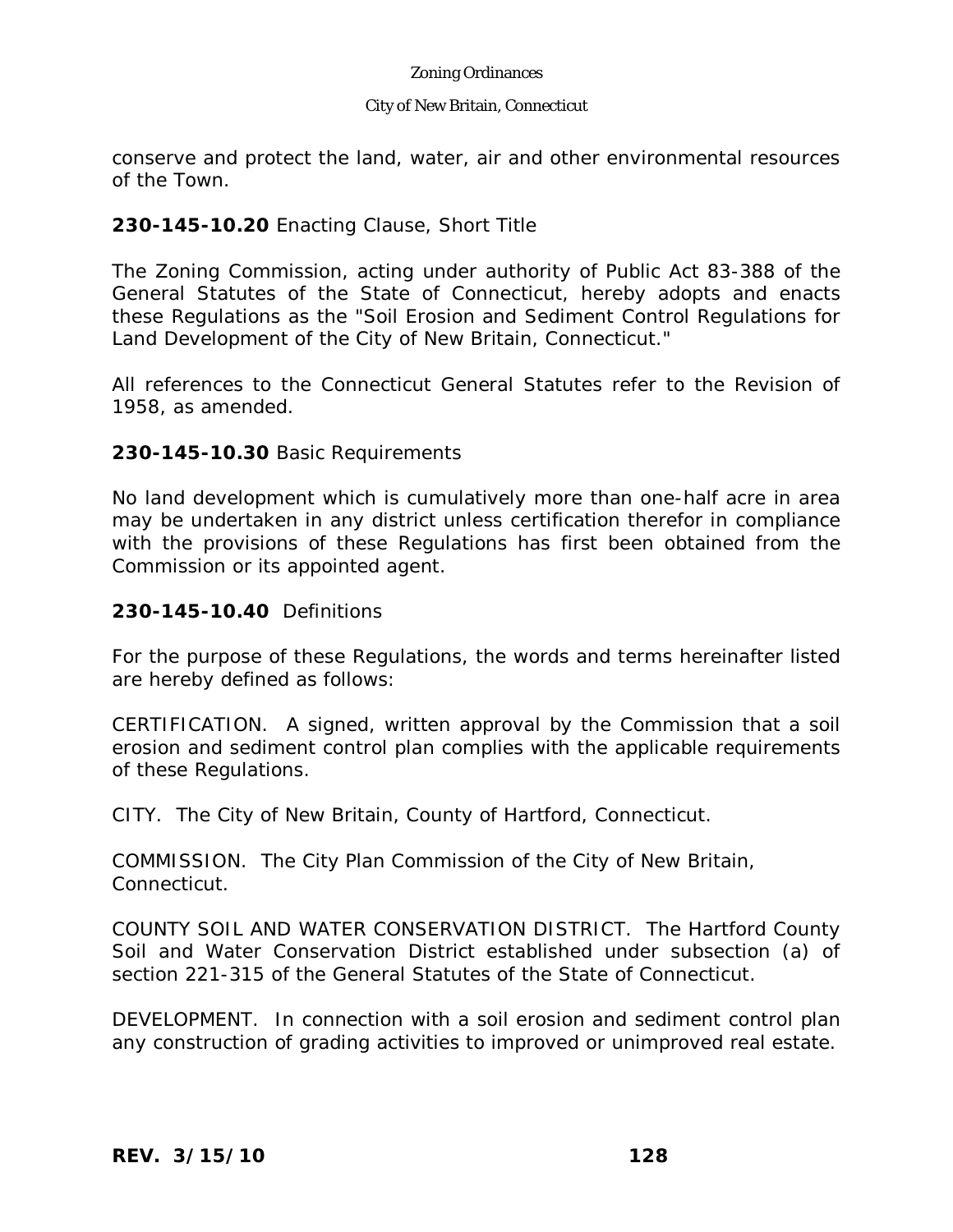#### City of New Britain, Connecticut

DISTURBED AREA. An area where the ground cover is destroyed or removed leaving the land subject to accelerated erosion.

EROSION. The detachment and movement of soil or rock fragments by water, wind, ice or gravity.

GRADING. Any excavating, grubbing, filling (including hydraulic fill) or stock-piling of earth materials or any combination thereof, including the land in its excavated or filled condition.

INSPECTION. The periodic review of sediment and erosion control measures shown on the certified plan.

SEDIMENT. Solid material, either mineral or organic, that is in suspension, is transported, or has been moved from its site of origin of erosion.

SOIL. Any unconsolidated mineral or organic material of any origin.

SOIL EROSION AND SEDIMENT CONTROL PLAN. A scheme that minimizes soil erosion and sedimentation resulting from development and includes, but is not limited to, a map and a narrative.

**230-145-20** Activities Requiring a Certified Erosion and Sediment Control Plan.

**230-145-20.10** A soil erosion and sediment control plan shall be submitted with any application for development when the disturbed area or such development is cumulatively more than one-half acre.

**230-145-30** Exemptions.

**230-145-30.10** A single family dwelling that is not part of a subdivision of land shall be exempt from these soil erosion and sediment control regulations.

**230-145-40** Erosion and Sediment Control Plan.

**230-145-40.10** To be eligible for certification, a soil erosion and sediment control plan shall contain proper provisions to adequately control accelerated erosion and sedimentation and reduce the danger from storm water runoff on the proposed site based on the best available technology. For methods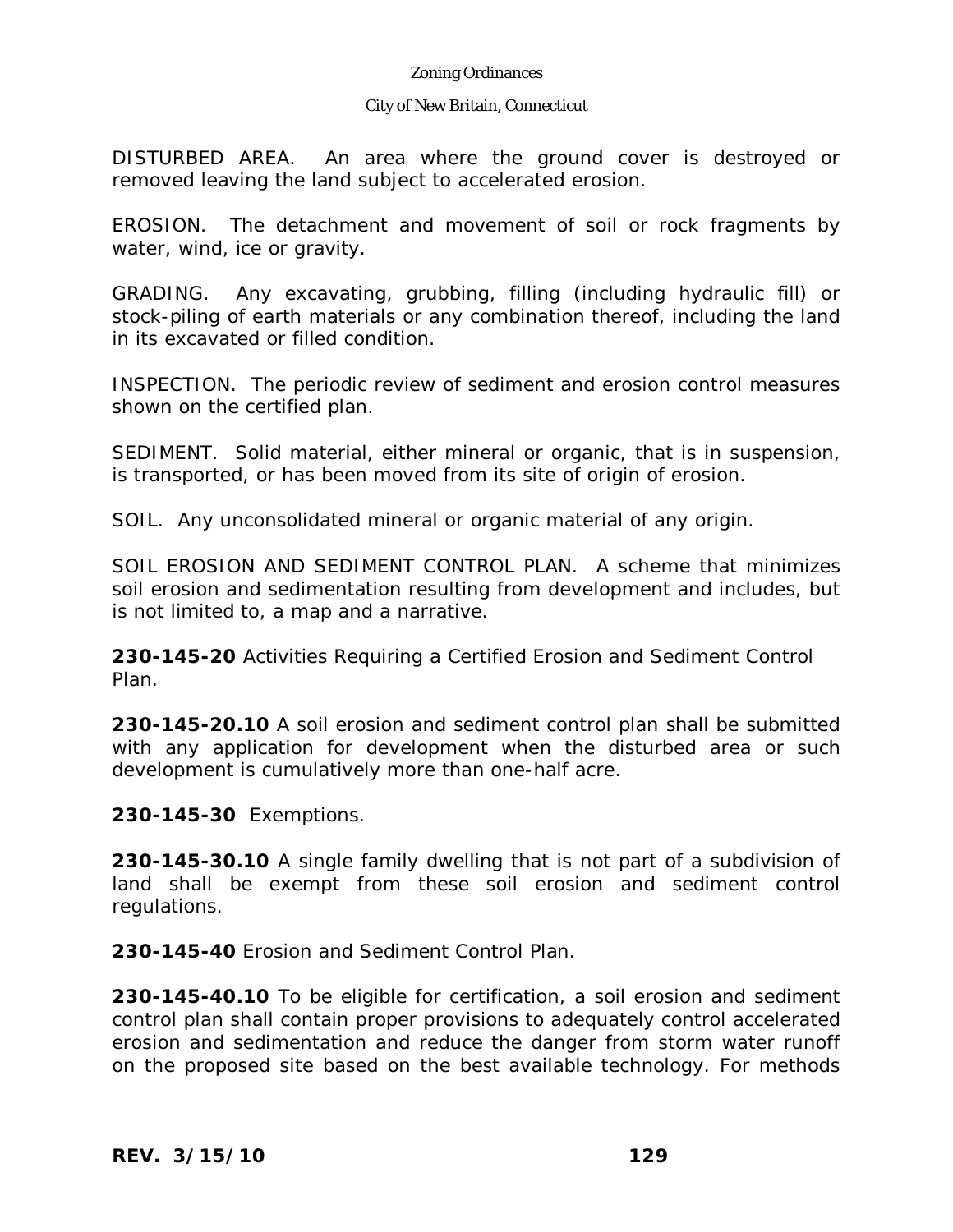#### City of New Britain, Connecticut

and practices necessary for certification refer to the "Connecticut Guidelines for Soil Erosion and Sediment Control (1985)", as amended, published by the Connecticut Council on Soil and Water Conservation. Alternative principles, methods and practices may be used with prior approval of the Commission.

**230-145-40.20** Said plan shall contain, but not be limited to:

A. A narrative describing:

- 1. the development;
- 2. the schedule for grading and construction activities including:
	- a. start and completion dates;
	- b. sequence of grading and construction activities;

c. sequence for installation and/or application of soil erosion and sedimentation control measures;

d. sequence for final stabilization of the project site.

3. the design criteria for proposed soil erosion and sediment control measures and storm water management facilities.

4. the construction details for proposed soil erosion and sediment control measures and storm water management facilities.

5. the installation and/or application procedures for proposed soil erosion and sediment control measures and storm water management facilities.

6. the operations and maintenance program for proposed soil erosion and sediment control measures and storm water management facilities.

B. A site plan at a scale of at least one inch equals forty feet on sheets of either 18" x 24" or 24" x 36" in size prepared by a land surveyor licensed to practice in the State of Connecticut to show: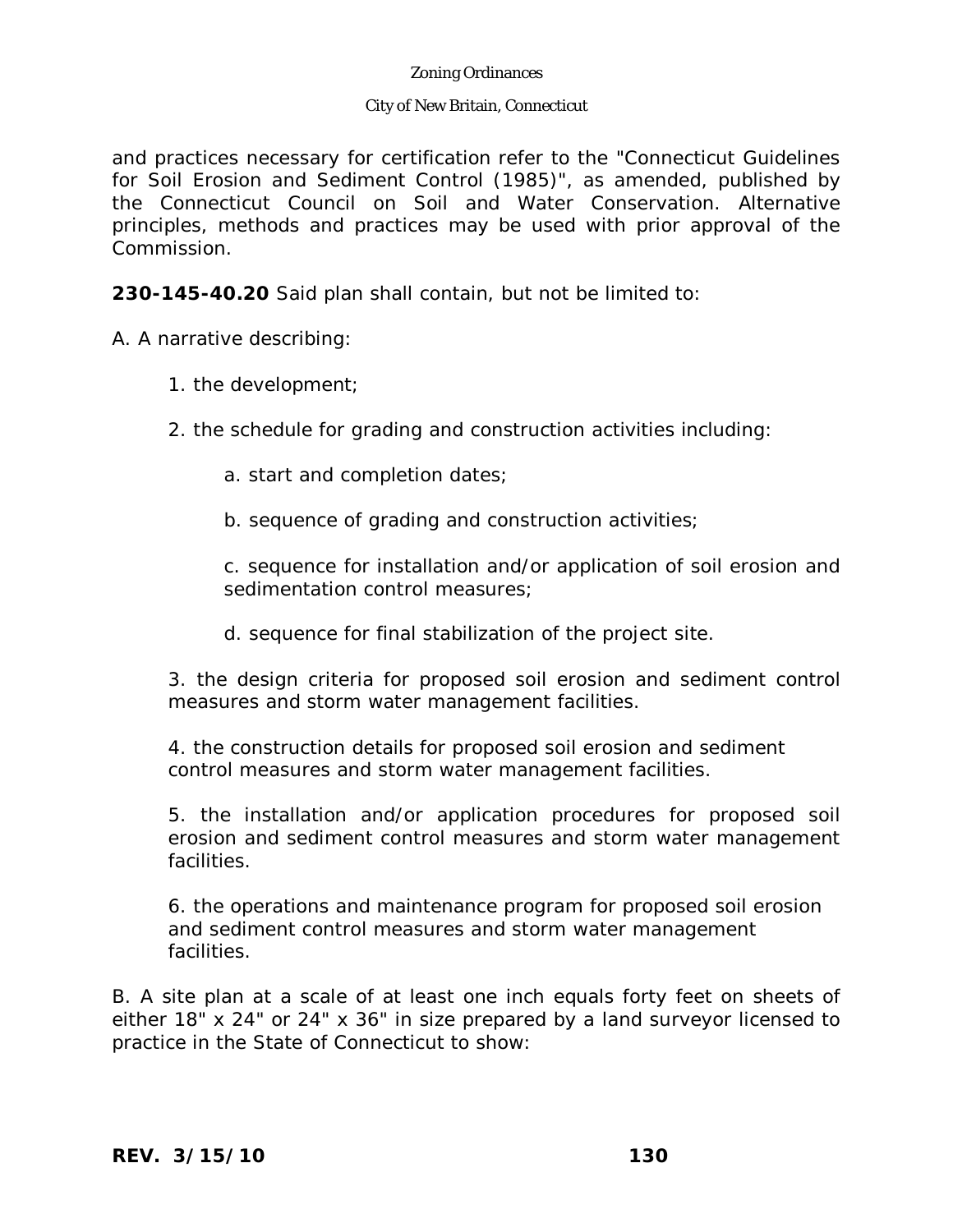#### City of New Britain, Connecticut

1. the location of the proposed development and adjacent properties;

2. the existing and proposed topography including soil types, wetlands, water courses and water bodies:

3. the proposed area alterations including cleared, excavated, filled or graded areas and proposed structures, utilities, roads and, if applicable, new property lines;

4. the existing structures on the project site, if any;

5. the location and details for all proposed soil erosion and sediment control measures and storm water management facilities;

6. the sequence of grading and construction activities;

7. the sequence and installation and/or application of soil erosion and sediment control measures;

8. the sequence for final stabilization of the development site.

C. Any other information deemed necessary and appropriate by the applicant or requested by the Commission or its designated agent.

### **230-145-50** Minimum Acceptable Standards

**230-145-50.10** Plans for soil erosion and sediment control shall be developed in accordance with these Regulations using the principles as outlined in Chapters 3 and 4 of the "Connecticut Guidelines for Soil Erosion and Sediment Control (1985), as amended." Soil erosion and sediment control plans shall result in a development that minimizes erosion and sedimentation during construction; is stabilized and protected from erosion when completed; and does not cause offsite erosion and/or sedimentation.

**230-145-50.20** The minimum standards for individual measures are those in the "Connecticut Guidelines for Soil Erosion and Sediment Control (1985), as amended". The Commission or its appointed agent may grant exceptions when requested by the applicant if technically sound reasons are presented.

**230-145-50.30** The appropriate method from Chapter 9 of the "Connecticut Guidelines for Soil Erosion and Sediment Control (1985), as amended", shall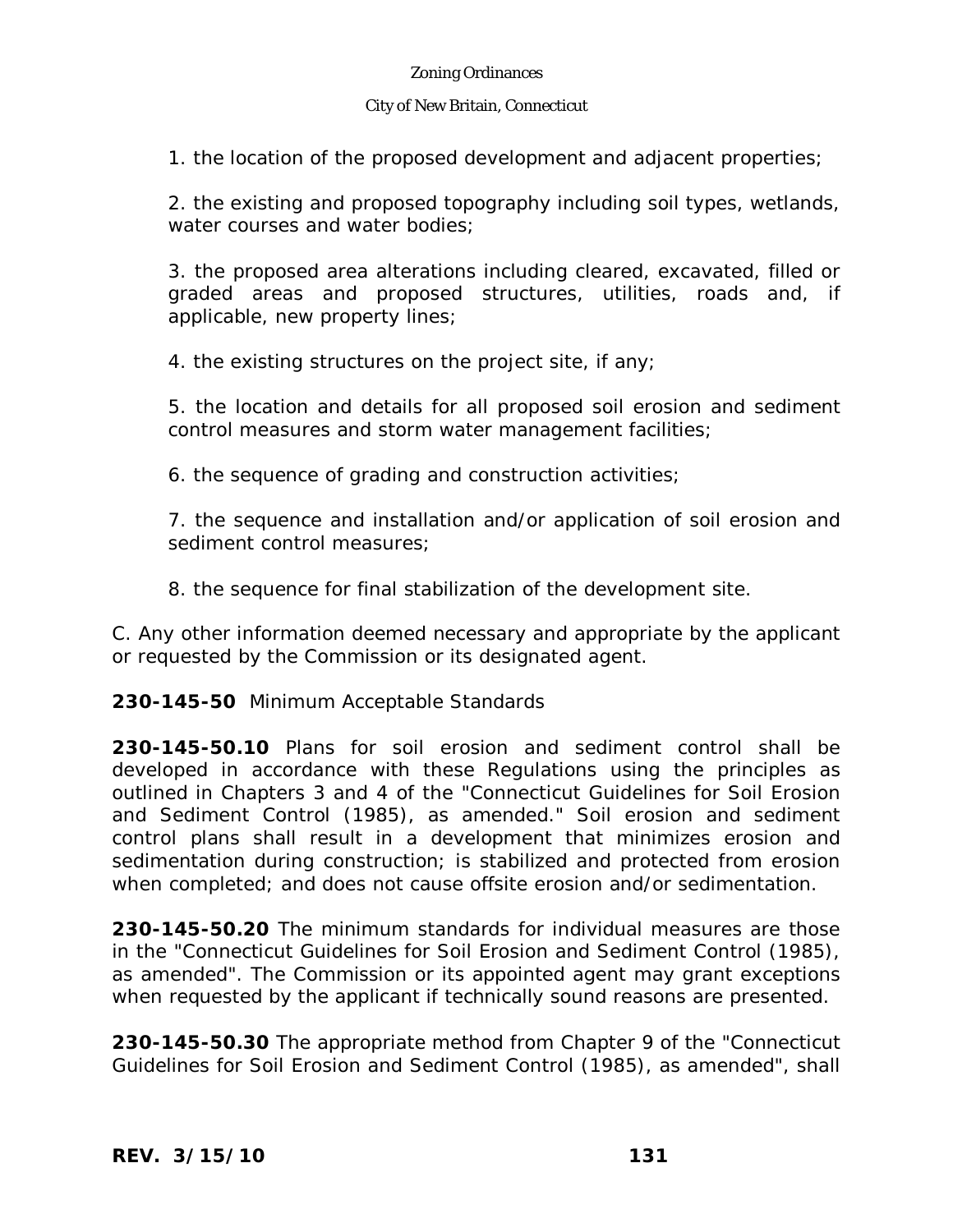#### City of New Britain, Connecticut

be used in determining the peak flow rates and volumes of runoff unless an alternate method is approved by the Commission.

**230-145-60** Issuance or Denial of Certification.

**230-145-60.10** The Commission or its authorized agent shall either certify that the soil erosion and sediment control plan, as filed, complies with the requirements and objectives of these Regulations or shall deny certification when the development proposal does not comply with these Regulations.

**230-145-60.20** Nothing in these Regulations shall be construed as extending the time limits for the approval of any application under Chapters 124 or 126 of the General Statutes of the State of Connecticut.

**230-145-60.30** Prior to certification, any plan submitted to the municipality may be reviewed by the County Soil and Water Conservation District which may make recommendations concerning such plans, provided such review shall be completed within thirty days of the receipt of such plan.

**230-145-60.40** The Commission may forward a copy of the development proposal to the Engineering Department or other agencies and/or advisors for review and comment.

**230-145-70** Conditions Relating to Soil Erosion and Sediment Control.

**230-145-70.10** The estimated costs of measures required to control soil erosion and sedimentation, as specified in the certified plan, shall be covered by a completion bond or other assurance acceptable to the Commission. A cost breakdown forming the basis of the amount of bond to be posted shall be prepared by and submitted to the Commission by the applicant with the application for a soil erosion and sediment control development proposal.

**230-145-70.20** Site development shall not begin unless the soil erosion and sediment control plan is certified and those control measures and facilities in the plan scheduled for installation prior to site development are installed and functional and a completion bond therefor has been posted in a form and in an amount acceptable and approved by the Commission.

**230-145-70.30** Planned soil erosion and sediment control measures and facilities shall be installed as scheduled according to the certified plan.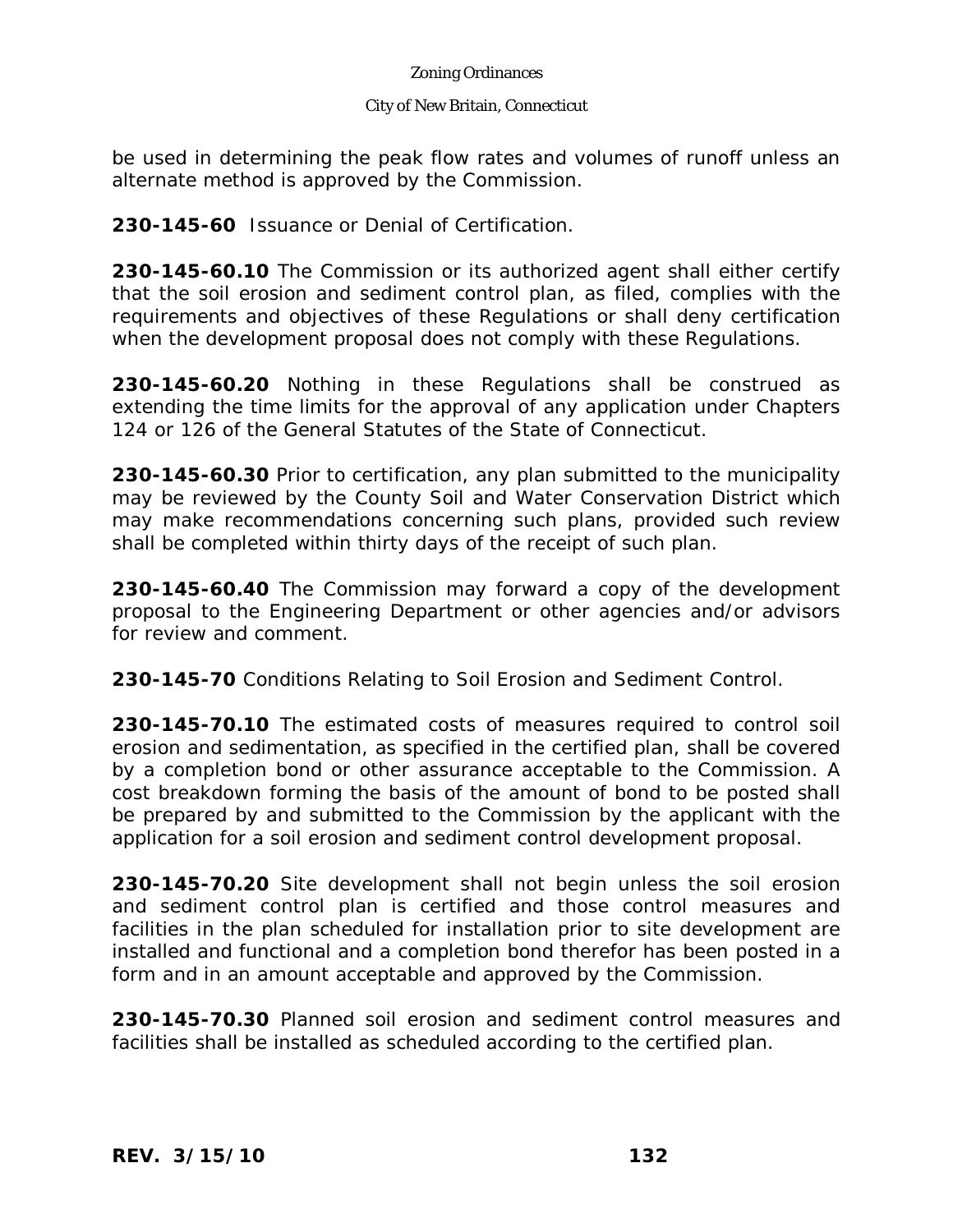#### City of New Britain, Connecticut

**230-145-70.40** All control measures and facilities shall be maintained in effective condition to ensure the compliance with the certified plan.

**230-145-80** Inspection and Release of Bond.

**230-145-80.10** Inspections shall be made by the Commission or its designated agent during the development to ensure compliance with the certified plan and that control measures and facilities are properly performed or installed and maintained. The Commission may require the permittee to verify through progress reports that soil erosion and sediment control measures and facilities have been performed or installed according to the certified plan and are being operated and maintained.

**230-145-80.20** Upon completion of all work specified in the certified plan the applicant shall notify the Commission thereof and submit a report, including maps as necessary, certifying that the soil erosion and sediment control measures have been completed as approved or may have been modified with the prior approval by the Commission. Upon receipt of the report and inspection of the site by the Commission or its designated agent. The Commission may release any bond posted upon the finding that the provisions of the certified plan have been complied with.

### **Section 230-150 SUPPLEMENTAL CONTROLS FOR THE UI ZONING DISTRICT** [Approved 2-17-98, Item #23706-1]

# **230-150-10 Parking and Truck Loading Spaces**

**230-150-10.10** Notwithstanding the requirements of Section 240, Off-Street Parking and Loading Requirements, the minimum off-street parking requirements for businesses in the UI zoning district shall be calculated at a ratio of 1 parking space for each 500 square feet of gross floor area.

**230-150-10.20** In the UI zoning district accessory off-street parking and truck loading spaces shall not be located in any front yard or, in the case of corner or through lots, in any side or rear yard which abuts a public street. Off-street parking or loading areas may be located in any other side or rear yard, including required yard areas, subject to the landscaping and screening requirements of Section 250-150-20 and the buffer zone requirements of Section 250-150-30.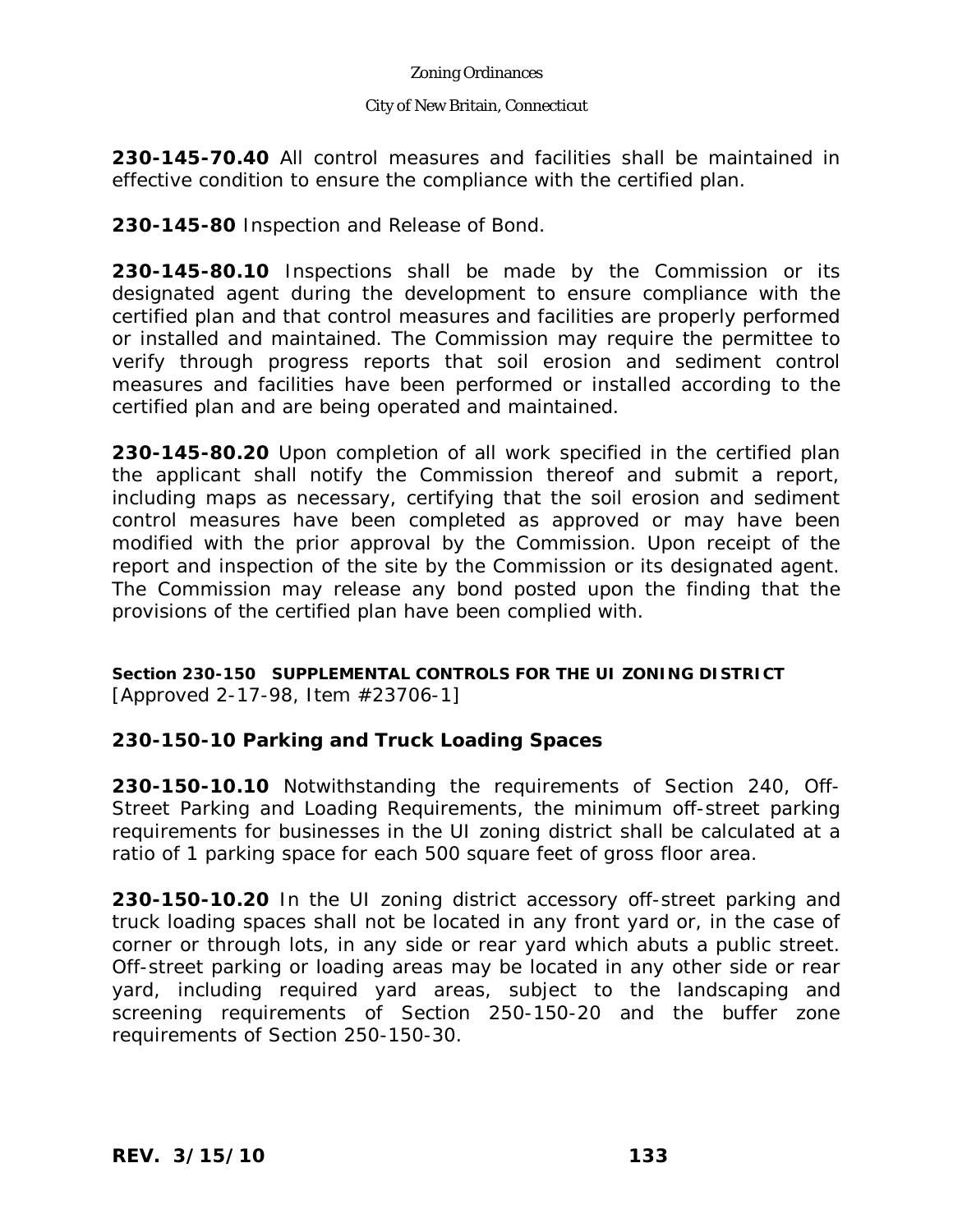#### City of New Britain, Connecticut

**230-150-10.30** A minimum five (5) foot planting strip shall be provided and maintained between all driveways, off-street parking or loading areas and any adjoining property line.

# **230-150-20 Landscaping and Screening**

**230-150-20.10** Every property developed in the UI zoning district shall be suitably landscaped in accordance with a plan prepared by a qualified landscape professional. All portions of such properties not otherwise used for buildings, structures, driveways, parking or loading areas, walkways or similar improvements shall be landscaped and maintained with trees, shrubs, grass and groundcovers and other such landscape materials planted and maintained in a manner appropriate to a high quality industrial park setting. All landscape planting shall be healthy, nursery-grown specimens, installed and maintained in accordance with accepted landscaping standards.

**230-150-20.20** As a minimum, all yard areas fronting on public streets shall be landscaped in accordance with the following general standards:

- Shade trees: minimum of 1 (one) tree per 50 linear feet of street frontage; minimum size at planting - 3 to 3-1/2 inch caliper;
- Shrubs and ornamental trees: appropriate varieties of evergreen and/or deciduous shrubs and ornamental trees planted in a manner so as to enhance the appearance of the building and property; and,
- Groundcover: the preferred groundcover shall be grass, except for areas that are covered by access walkways or mulched planting beds. In locations where slope, shade or other circumstances dictate, other groundcovers such as pachysandra, myrtle, daylilies, hosta, etc. may be utilized.

**230-150-20.30** Parking areas shall be landscaped, to the following minimum standard:

 Landscaped end islands shall be provided at the ends of all parking rows; minimum dimensions shall be 18 feet by 9 feet; plantings shall include one (1) shade tree (3 to 3-1/2 inch caliper) and shrubs of suitable variety and size;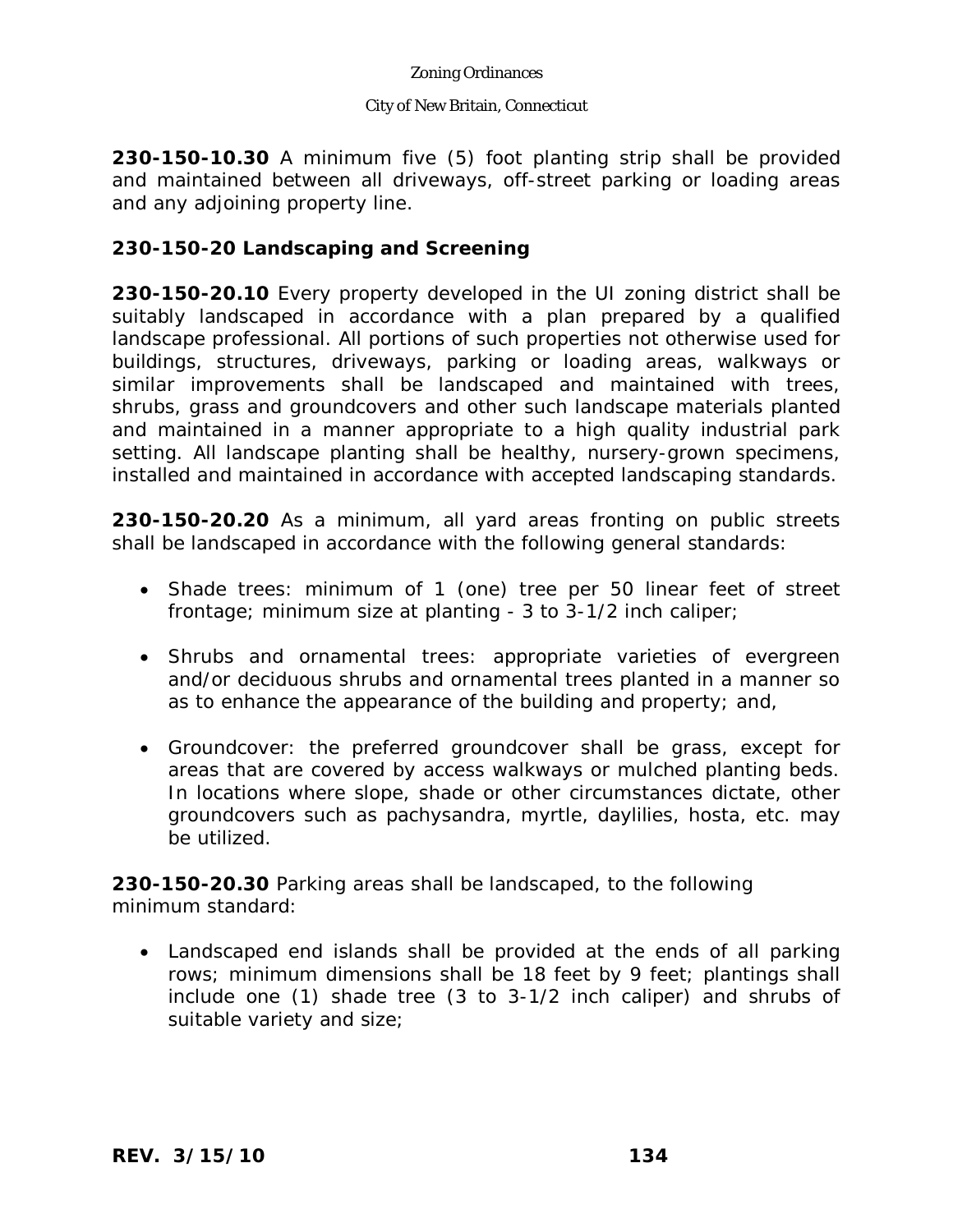### City of New Britain, Connecticut

- Planting strips located between parking rows and adjoining property lines shall be planted with a minimum of one (1) shade tree per every six (6) parking spaces and a mix of evergreen and deciduous shrubs of suitable size and variety planted at a spacing appropriate to the species; and
- Screening shall be provided for all parking areas visible from any public street; suitable methods of screening include evergreen or mixed plantings a minimum of four (4) feet in height, spaced so as to form a complete visual screen within three (3) growing seasons, earthen berms a minimum of four (4) feet in height and covered in suitable planting materials; masonry walls four (4) feet in height or any suitable combination of such.

**230-150-20.40** All loading areas, dumpster and recycling areas shall be screened from view of any public street by means of location relative to the main building and/or by other such means including evergreen plantings a minimum of six (6) feet in height and spaced so as to provide complete visual screening immediately; masonry walls a minimum of six (6) feet in height or any other structure or fence which is opaque, structurally able to withstand the use, and aesthetically compatible in design with the building and surrounding district.

# **230-150-30 Buffer Zones and Fencing**

**230-150-30.10** A minimum of 40 foot buffer zone shall be provided along all property lines, including street frontages, where the UI zone abuts any residential zoning district. Such buffer area may be inclusive of any required yard area, provided that the entire 40 foot buffer zone shall be suitably planted and maintained, and shall not be used for parking, storage of materials or in any manner other than as green space. Such buffer zone shall be planted with appropriate trees and shrubs so that the field of view between the residential district and the industrial property shall be obscured visually within five (5) years time, to such an extent that activity on the industrial property is not immediately apparent.

**230-150-30.20** In addition to required plantings, all District buffer zones shall also have fencing eight (8) feet in height and conforming to the standards of 230-150-30.30. Where the buffer zone abuts a residential property, such fencing shall be at the property line. Where the buffer zone abuts a public street, the fencing shall be set back 10 feet from the street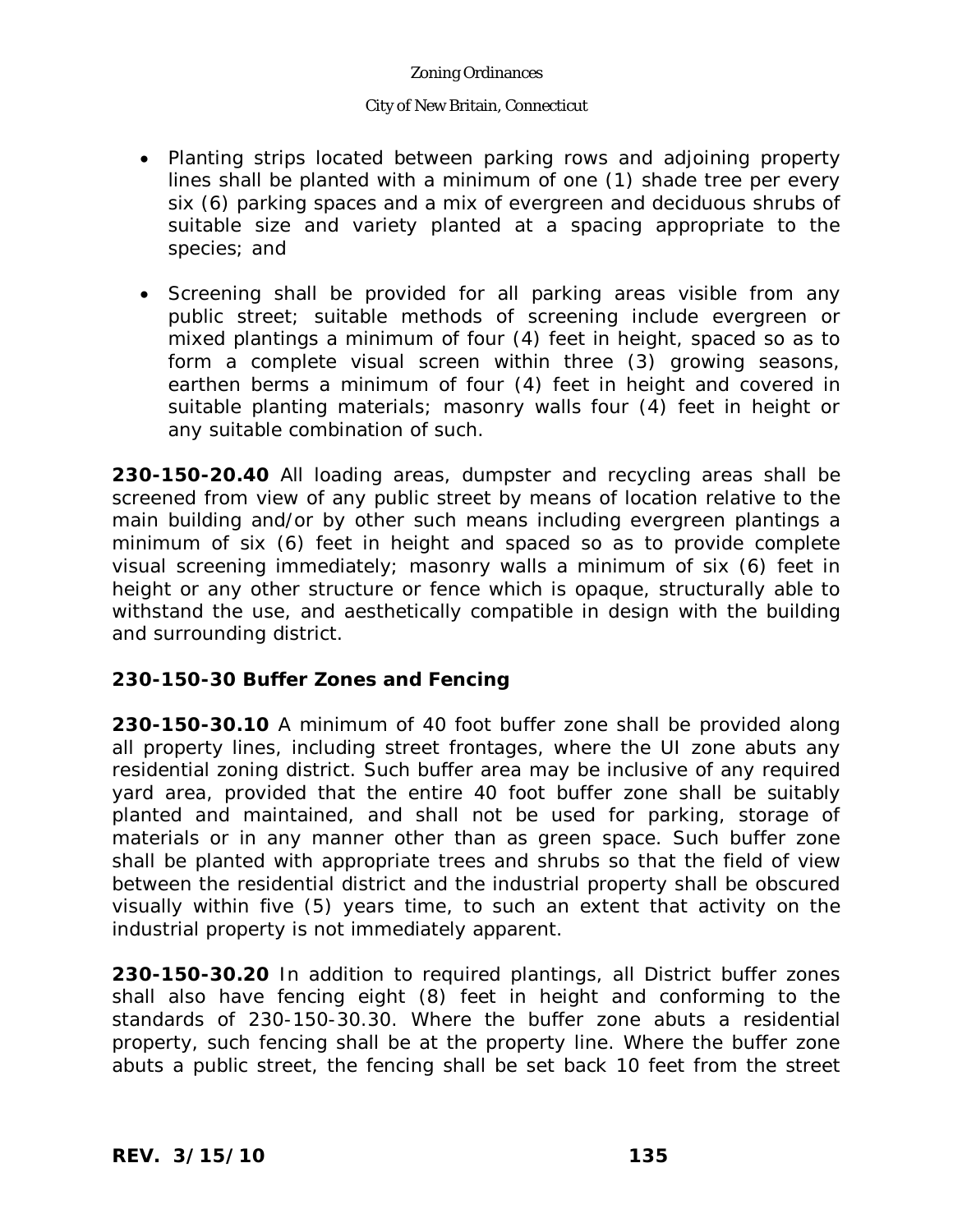#### City of New Britain, Connecticut

line, to allow the planting of trees between the public sidewalk and the fence.

**230-150-30.30** All fencing in the UI district shall be designed or chosen so as to be attractive and consistent with the character of the district. As a minimum, chain link fencing shall be to City Standard Specification, with top and bottom rails (in lieu of tension wire) and with dark (black or green) polyvinyl chloride coating on all surfaces. Also acceptable are walls of brick, stone or masonry construction or wrought iron or other metal fencing, such as extruded tubular aluminum picket fencing, finished with a dark (black or green) acrylic coating.

**230-150-30.40** Within the UI district, no fencing shall be permitted in any required yard area which faces a public street, except for buffer zone fencing, as required pursuant to Section 230-150-30.20. Fencing conforming to the standards of Sections 230-150-30.30 and 230-100-10 is permitted along interior side and rear lot fines between abutting UI-zoned properties.

## **230-150-40 Architectural Design**

**230-150-40.10** The scale and mass of buildings and other structures, including, among other elements, the exterior building material, color, roofline, and building elevations shall be of such character as to harmonize and be compatible with other buildings in the district and adjacent areas to preserve and improve the appearance of the general area.

**230-150-40.20** Building materials in each section of the development shall be consistent so as to maintain a unifying visual effect. Roof materials, window sizes and general styles should be compatible within the entire district.

**230-150-40.30** All roof-mounted structures and equipment shall be integrated into the architectural design of the buildings so as to be concealed and inconspicuous.

#### **Section 230-160 SUPPLEMENTAL CONTROLS FOR PLANNED RETAIL SHOPPING COMPLEXES IN THE TPC ZONING DISTRICT** [Approved 1-17-07; Item #29357]

# **230-160-10 GENERAL INTENT AND REQUIREMENTS**

*REV. 3/15/10* **136**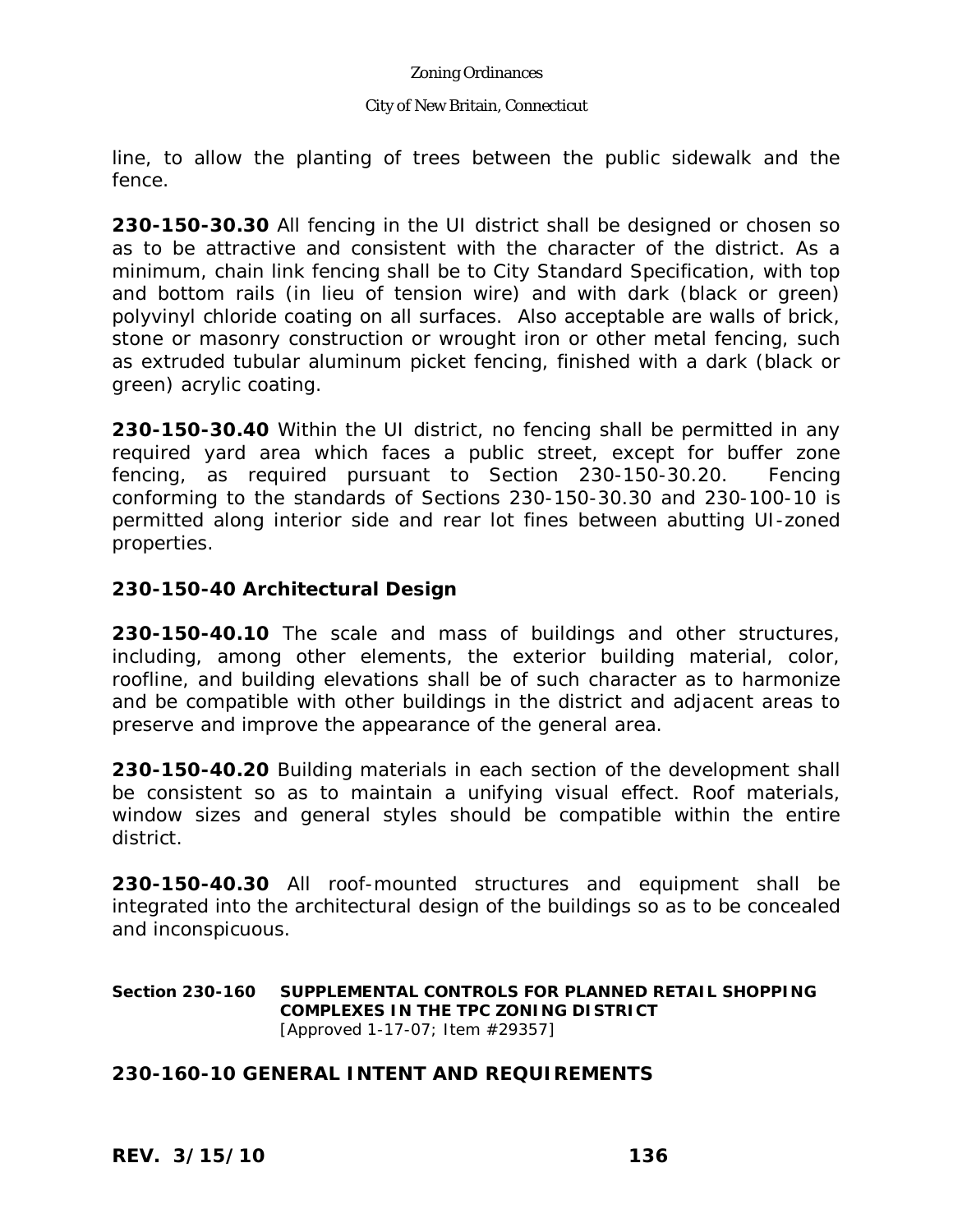### City of New Britain, Connecticut

**230-160-10.10** The intent of this section is to allow shopping complexes serving a local and regional population in an integrated, comprehensively planned and professionally designed complex.

**230-160-10.20** The site for any planned retail shopping complex shall be a contiguous property not less than two (2) acres in area or a two acre or larger piece of a larger TPC zoned property.

**230-160-10.30** The site for any planned retail shopping complex shall be located on an arterial or collector street not less than 3,000 feet in driving distance from a limited access highway interchange.

# **230-160-20 Parking and Truck Loading Spaces**

**230-160-20.10** In the TPC zoning district accessory off-street parking may be located in any front, rear or side yard. A minimum five (5) foot planting strip shall be provided and maintained between all driveways, off-street parking areas and along all adjoining property lines.

**230-160-20.20** All driveways, parking areas, drive-through lanes, etc. shall be designed so as to provide a safe and efficient parking layout, with due consideration for both vehicular and pedestrian safety and encouraging integrated and shared use of driveway access and parking spaces among the individual businesses in the complex.

# **230-160-20 Landscaping and Screening**

**230-160-20.10** Every property developed in the TPC zoning district shall be suitably landscaped in accordance with a plan prepared by a qualified landscape professional. All portions of such properties not otherwise used for buildings, structures, driveways, parking or loading areas, walkways or similar improvements shall be landscaped and maintained with trees, shrubs, grass and groundcovers and other such landscape materials planted and maintained in a manner appropriate to a high quality industrial park setting. All landscape planting shall be healthy, nursery-grown specimens, installed and maintained in accordance with accepted landscaping standards.

## **230-160-20.20** All permitted operations and related storage shall be conducted entirely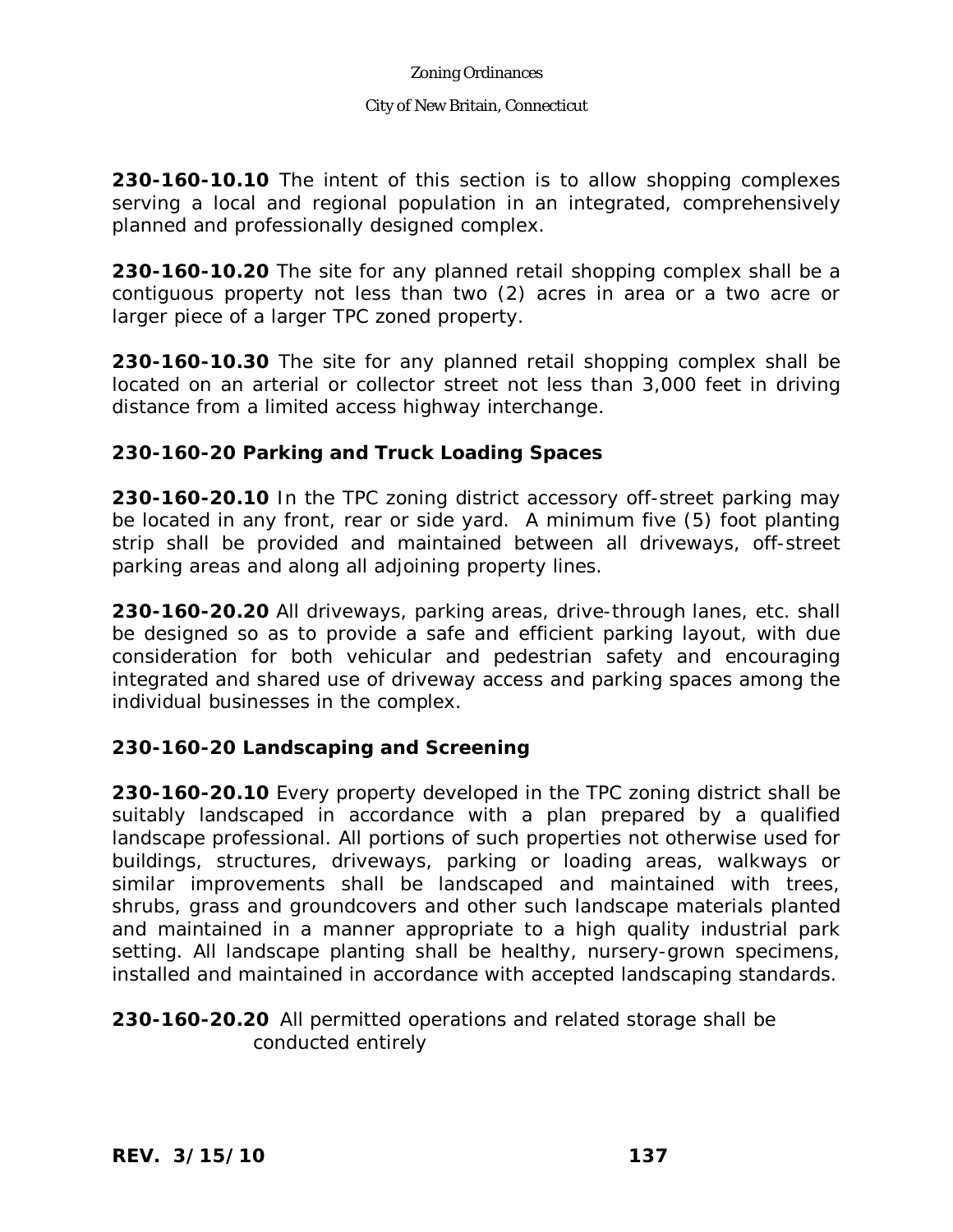### City of New Britain, Connecticut

within a building, except that appropriately screened truck loading docks are permissible, provided that they are not located within 100 feet of any public street.

## **230-160-30 Architectural Design**

**230-160-30.10** The scale and mass of buildings and other structures, including, among other elements, the exterior building material, color, roofline, and building elevations shall be of such character as to harmonize and be compatible with other buildings in the complex and adjacent areas to preserve and improve the appearance of the general area.

**230-160-40.20** Building materials in each section of the development shall be consistent so as to maintain a unifying visual effect. Roof materials, window sizes and general styles should be compatible within the entire district.

**230-160-40.30** All roof-mounted structures and equipment shall be integrated into the architectural design of the buildings so as to be concealed and inconspicuous.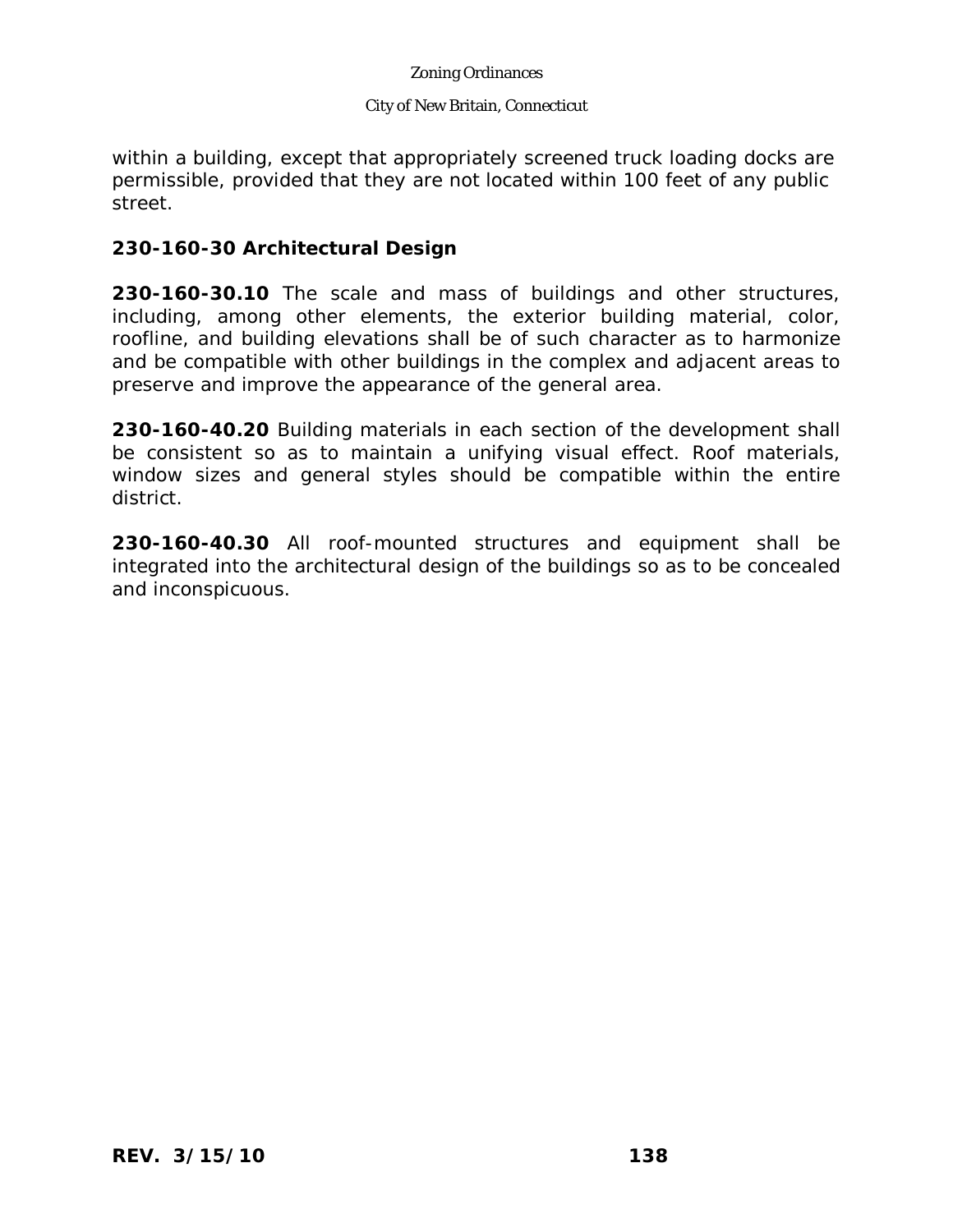#### City of New Britain, Connecticut

SECTION 230-170: Supplemental Controls for Auto Dealers and Repair Operations in All Zoning Districts. [APPROVED 3-18-08, iTEM #29948-2]

**230-170-10** Every Site Plan submitted for a special exception approval or certificate of location approval, must conform with applicable standards of the Department of Motor Vehicles plan requirements and must, as a minimum, be prepared on a current Class A-2 survey base.

**230-170-20** Said plan must show conforming parking as specified in Section 240-30, with all parking spaces designated for customers and employees having clear and unimpeded access and conforming back-up aisles, proper dimensions, etc. Customer parking spaces shall be separate from display spaces, safely and conveniently located near the office area and clearly marked with signage.

**230-170-30** For auto sales operations, no more than one (1) sales vehicle space per 500 square feet of lot area shall be permitted and all sales vehicle display spaces shall be situated so as to be reasonably accessible without backing or maneuvering vehicles into the public street or onto the sidewalk. No display vehicle shall be located so as to interfere with sightlines for any driveway or intersection.

230-170-35 **ANY WRECKED OR PARTIALLY DISMANTLED VEHICLES KEPT ON SITE SHALL BE FULLY SCREENED AND ALL REAR AND SIDE YARDS ABUTTING ADJOINING RESIDENTIAL PROPERTIES SHALL BE SCREENED.**

230-170-40 **NO LIGHTING WHICH WOULD RESULT IN GLARE OR LIGHT SPILLOVER ONTO ADJOINING RESIDENTIAL PROPERTIES SHALL BE EMPLOYED.**

230-170-50 **ALL PARKING, DISPLAY VEHICLES AND VEHICLE STORAGE SHALL BE ON A PAVED SURFACE, OR ANOTHER PREPARED SURFACE DEEMED ACCEPTABLE BY THE CITY ENGINEER.** 

230-170-60 **ALL SITES SHALL HAVE APPROPRIATE PLANTING ISLANDS AND LANDSCAPING IN ACCORD WITH GOOD PROFESSIONAL DESIGN PRACTICES, INCLUDING, AS A MINIMUM, A FOUR (4) FOOT PLANTING STRIP ALONG ALL LOT LINES, EXCEPT FOR LOCATIONS OF ACTIVE DRIVEWAY CURB CUTS, TO INCLUDE APPROPRIATE LOW GROUND COVERS ALONG STREET FRONTAGES AND A MIX OF HIGHER EVERGREEN AND DECIDUOUS SHRUBS AND TREES ALONG THE REAR AND SIDE LOT LINES NOT BORDERING A PUBLIC STREET.**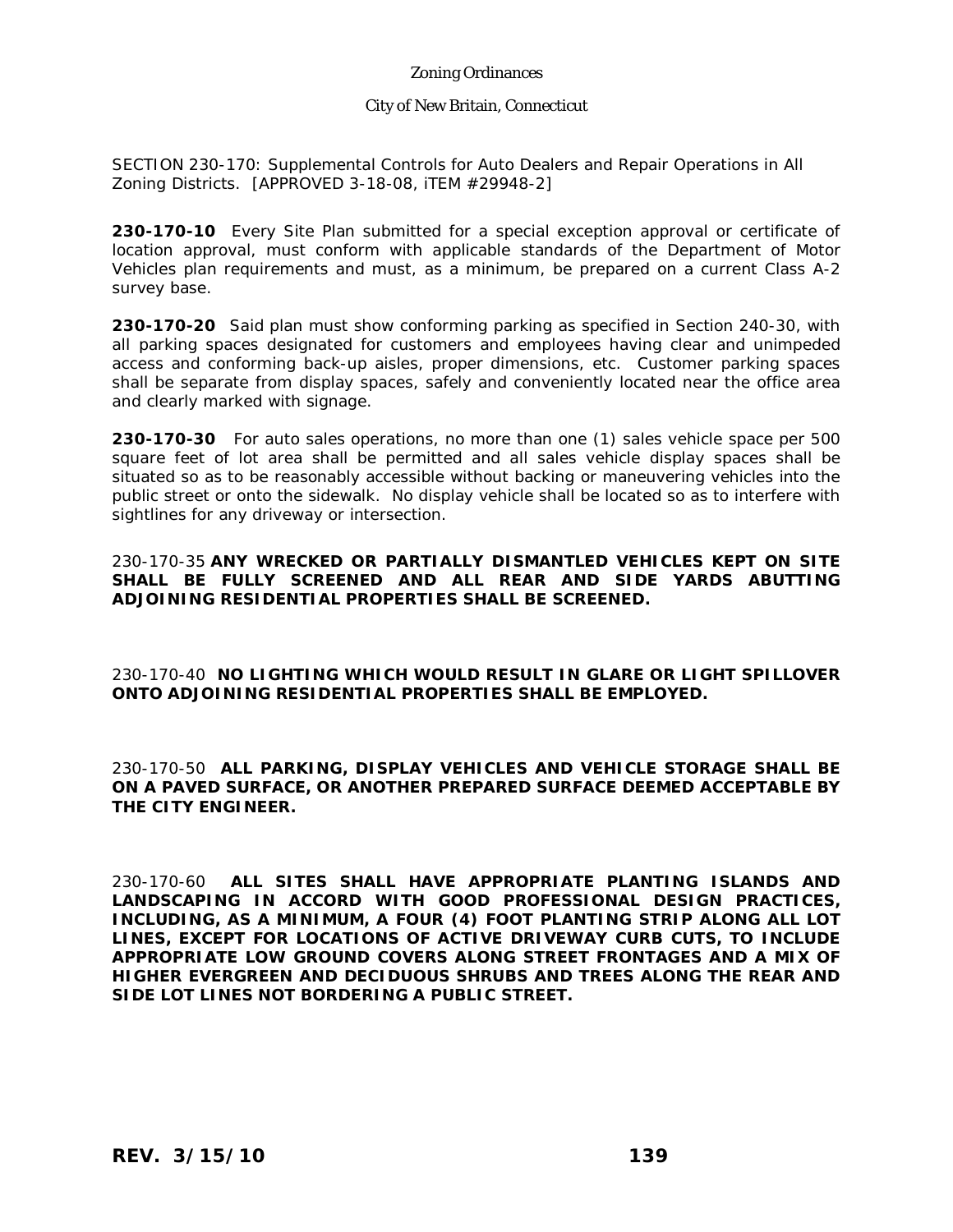City of New Britain, Connecticut

230-160-70 **ALL SITES SHALL HAVE APPROPRIATE DRAINAGE SYSTEMS, CONFORMING WITH APPLICABLE ENGINEERING STANDARDS, WITH ANY SHOP FLOOR DRAINS, VEHICLE WASH FACILITIES, ETC. UTILIZING SUCH FEATURES AS OIL AND GREASE SEPARATORS, WASHWATER RECYCLING SYSTEMS ETC, AS MAY BE DIRECTED BY THE CITY ENGINEER.**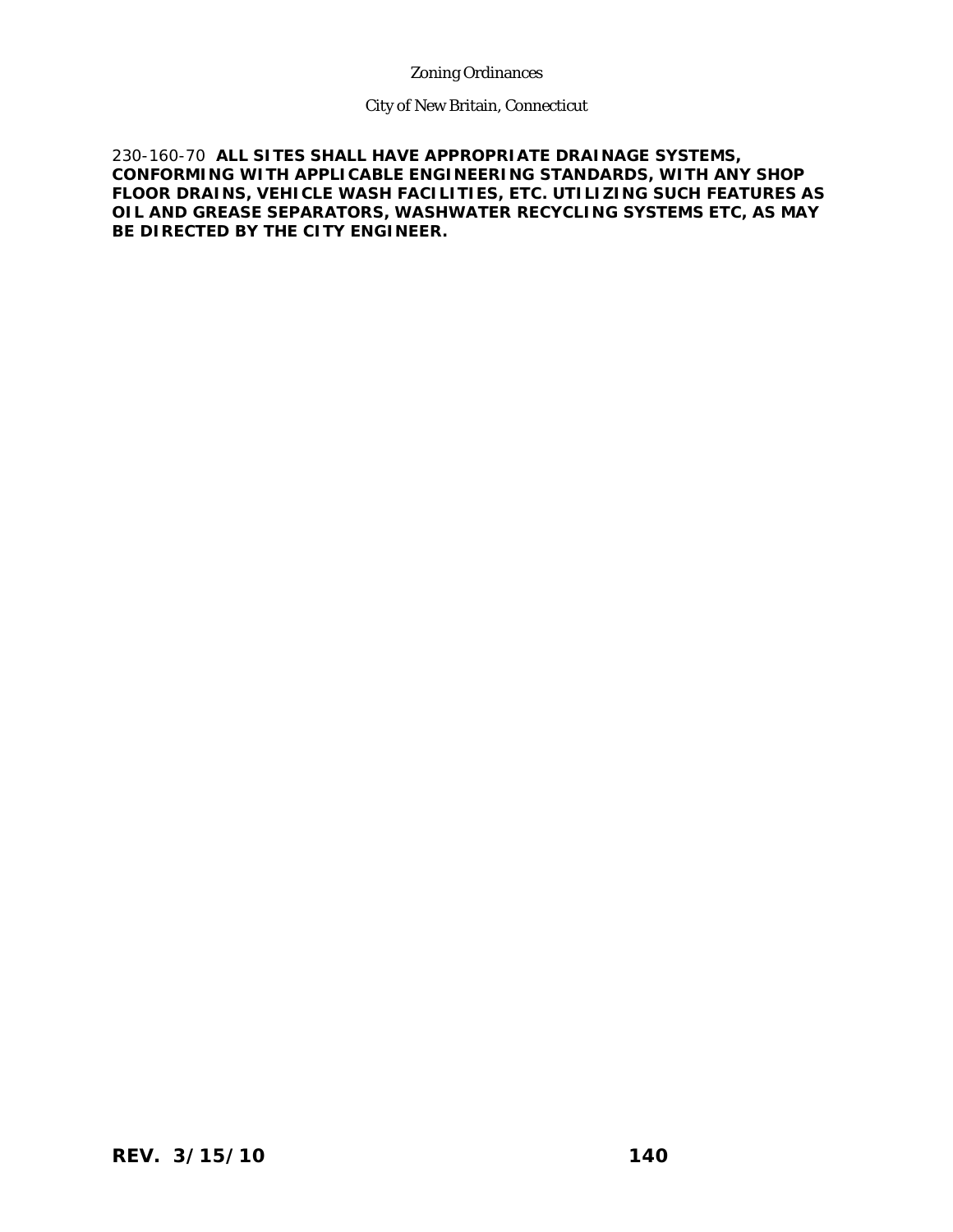#### City of New Britain, Connecticut

**Section 235 SPECIAL REGULATIONS FOR RESIDENTIAL DESIGN DISTRICT**  [Approved 2-22-85, Item #16617-1]

# **235-10 Subject to the regulations, standards and conditions set forth herein.**

**235-10-20** Major natural surface drainage channels shall be preserved as part of the required open space. Developed areas shall be served by storm sewers. All surfaces shall be treated to prevent the erosion of soil.

**235-10-30** Preservation of all open space must be guaranteed by legal documents filed in the City Land Records. Depending on what City Plan Commission recommends, it can be either in the form of conservation easements, fee ownership, or both. Conservation may be public or private. Fee simple may be vested in a private corporation, association, or, if acceptable to the City's governing body, by dedication to the City as Municipally Owned Land.

**F 0 1 q BT m [(F 0)** 5.04 Tm [(acce)-5(p) 1(t)-6(ab) 1(l)-6(e)-5()-409(t)-6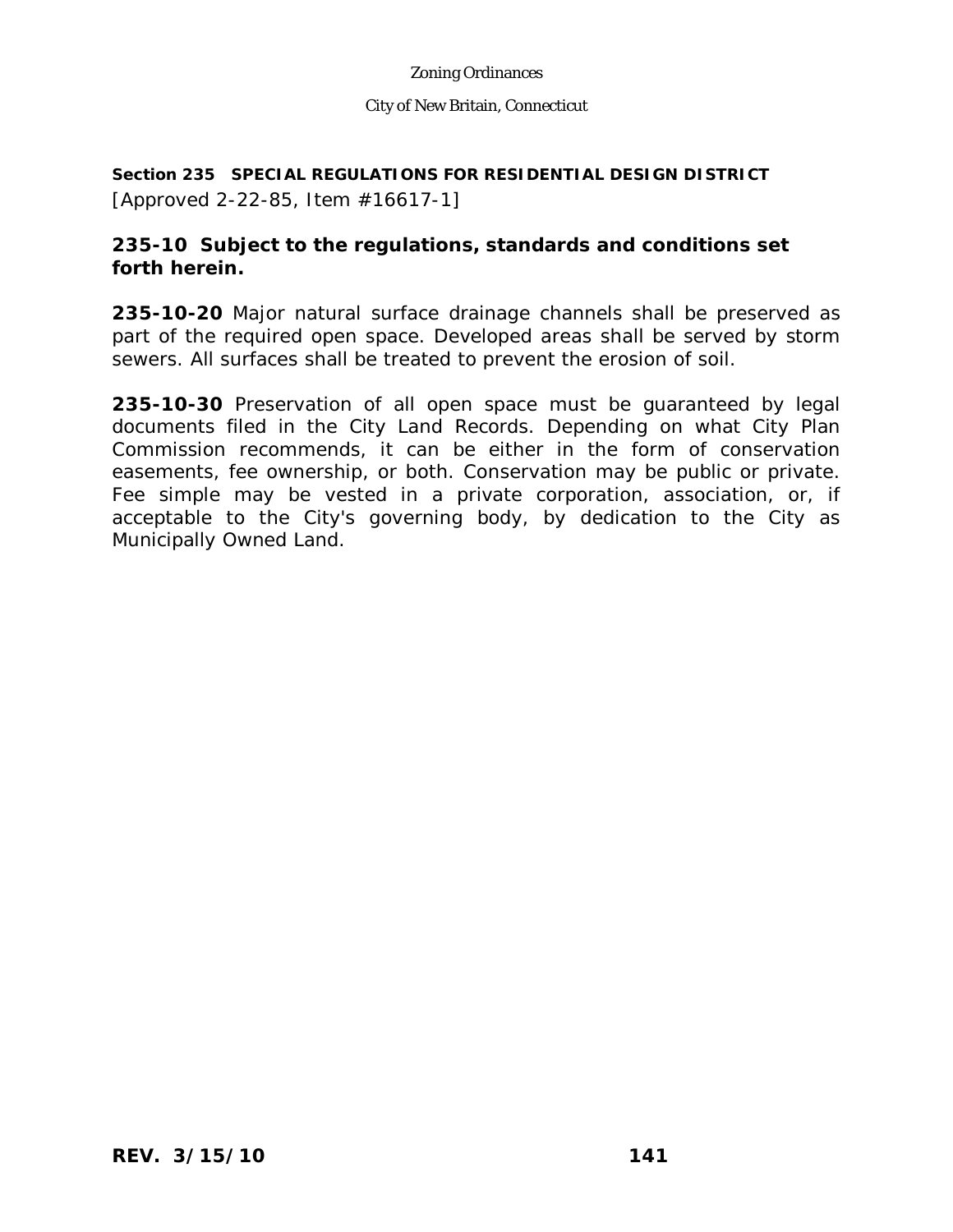#### City of New Britain, Connecticut

**235-10-40.40** All landscaping, trees and screening material adjacent to parking areas, loading areas or driveways shall be properly protected by barriers, curbs or other means, from damage by vehicles.

**235-10-40.50** To the extent that existing healthy trees, if properly located are preserved, they shall be fully credited against the requirements of this Section. The City Plan Director shall determine which trees shall be preserved as part of the site plan.

# **235-10-40.60 Screening Specifications**

The following specifications are considered as prototypes. The City Plan Commission may recommend one type or combinations of all. In order to comply with the defined "desired effect", the number and spacing of required trees and width of the screening strip may be varied pursuant to Section 235-10-40.70.

### **235-10-40.60.01** Type "A" Screening.

The desired effect is partial visual screening. The width of the strip may be varied. However, it shall be a minimum of 50-feet. Plant material shall consist of large trees and/or evergreens spaced approximately 50-feet on centers or flowering trees or flowering trees spread approximately 25-feet on centers or a combination of both.

### **235-10-40.60.02** Type "B" Screening.

The desired effect is to complete visual screening of parking and loading areas. The screening material shall consist of a hedge, screening fence, screening wall or a combination thereof. The screening strip shall be 6-feet for said fence or wall and at least 10-feet for a hedge unless a greater width is specifically required.

### **235-10-40.60.03** Type "C" Screening.

The desired effect is complete visual screening of parking and loading areas and special spatial separation. Plant material shall be the same as specified for Type "A" screening plus a hedge, screening fence or screening wall. The screening strip shall be a minimum of 50-ft. on center.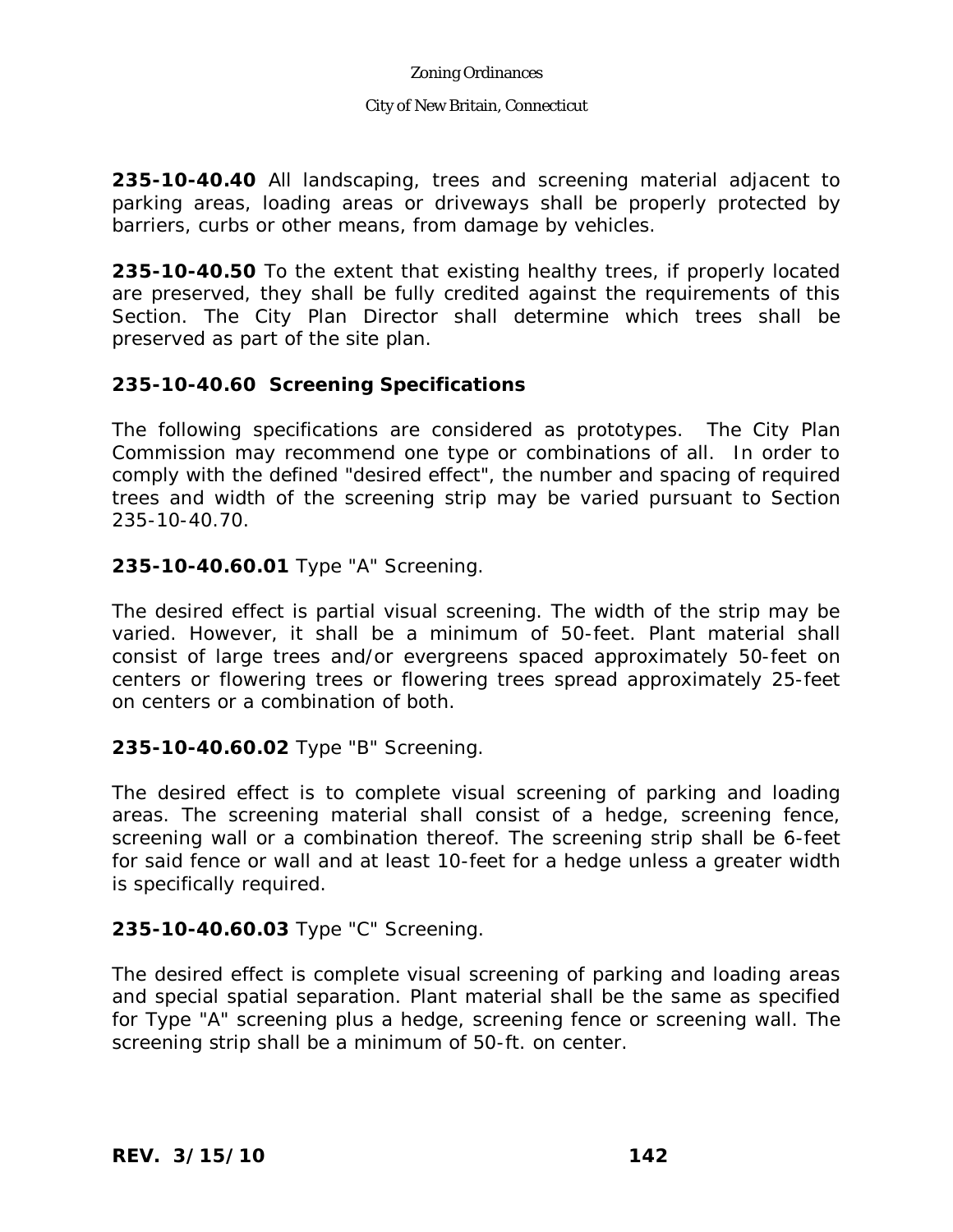#### City of New Britain, Connecticut

# **235-10-40.60.04** Type "D" Screening.

The desired effect is primarily spatial separation. The screening strip shall be a minimum of 100-ft. wide. Plant material shall consist of a mixture of large trees, flowering trees and evergreens spaced about 50-ft. on centers.

# **235-10-40.70 Modification of Screening.**

The City Plan Commission is authorized to consider and vary such modifications in the above standards, in a specific SRD Development, where the City Plan Commission makes a finding that equivalent or superior screening will be provided.

# **235-10-40.70.01 Definitions.**

**235-10-40.70.02** DESIRED EFFECT. The visual impressions desired for screening and landscaping.

**235-10-40.70.03** LARGE TREES. Deciduous shade trees, such as Sugar Maple, Red Oak, or Conifers such as White Pine, Canadian Hemlocks. The required large trees shall be a minimum of 2 1/2" - 3" caliper.

**235-10-40.70.04** FLOWERING TREES. Trees such as Dogwood, Crabapple, etc.

**235-10-40.70.05** HEDGE. A hedge shall provide complete visual screening and consist of evergreens at least 4-ft. in height at the time of planting and it shall be maintained at a height of at least 6-ft.

**235-10-40.70.06** SCREENING FENCE OR SCREENING WALL. These are devices for complete visual screening. They shall be at least 6-ft. in height and 3/4 solid.

**235-10-40.70.07** PARTIAL VISUAL SCREENING. A type of screening through which the screened object is partially visible.

**235-10-40.70.08** COMPLETE VISUAL SCREENING. A type of screening which affords a year-round effect and through which the screened object is obscured.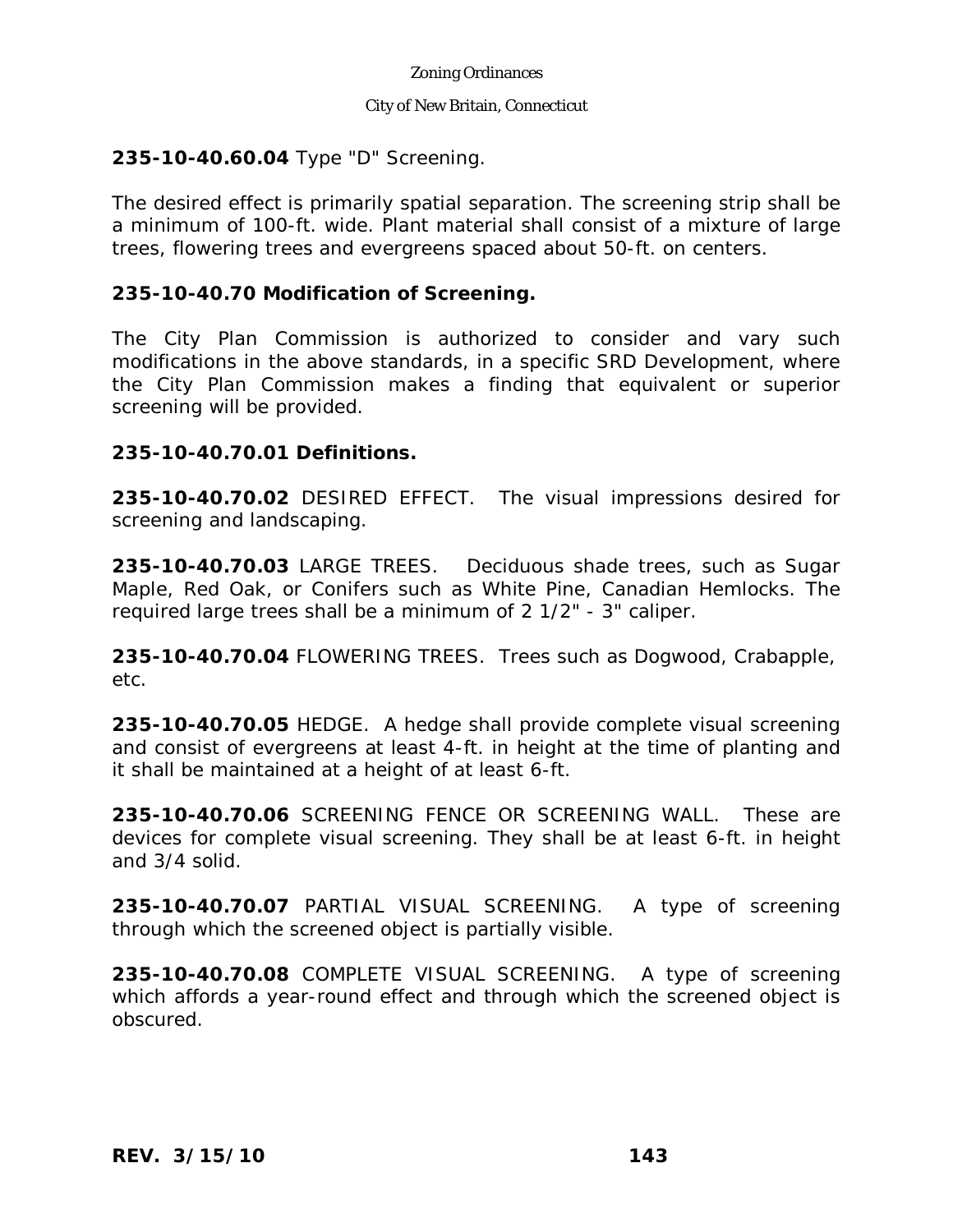### City of New Britain, Connecticut

**235-10-40.70.09** LANDSCAPING. The term landscaped or landscaping shall mean that an area to be at least covered with grass, or ground cover. Any additional planting is either specifically required by the ordinance or left to the discretion of the property owner (Developer, Association, etc.).

**235-10-50** All streets that revert back to the City of New Britain shall comply in design with the adopted Subdivision Regulations.

**235-10-60** Pedestrian walks shall overlook all dwelling units so that open space and other features of the development can be reached by residents without pedestrians sharing streets with vehicles. Pedestrians and vehicular grade separation shall be provided for walks causing any street that carry traffic through the SRD.

**235-10-70** Maximum number of attached residential units shall not exceed six (6) in any building.

**235-10-80** Areas of visual and acoustical privacy shall be created for each dwelling unit by the use of fences, and landscaping and/or the location of buildings.

**235-10-90** Phasing Plan shall be required for all developments. The City Plan Commission may require approval of each major development phase.

**235-10-110** Outdoor trash receptacles such as dumpsters shall not be permitted unless totally screened.

**235-10-120** Final Development Plans shall include the following:

**235-10-120.01** Class A-2 Boundary Survey Map 1"=20' or 1"=40'.

**235-10-120.02** Site Plan 1"=20' or 1"=40'.

**235-10-120.03** Site Development Plan.

**235-10-120.04** Site Landscaping Plan.

**235-10-120.05** Architectural Plans.

**235-10-130** The following shall be shown on the above Plans: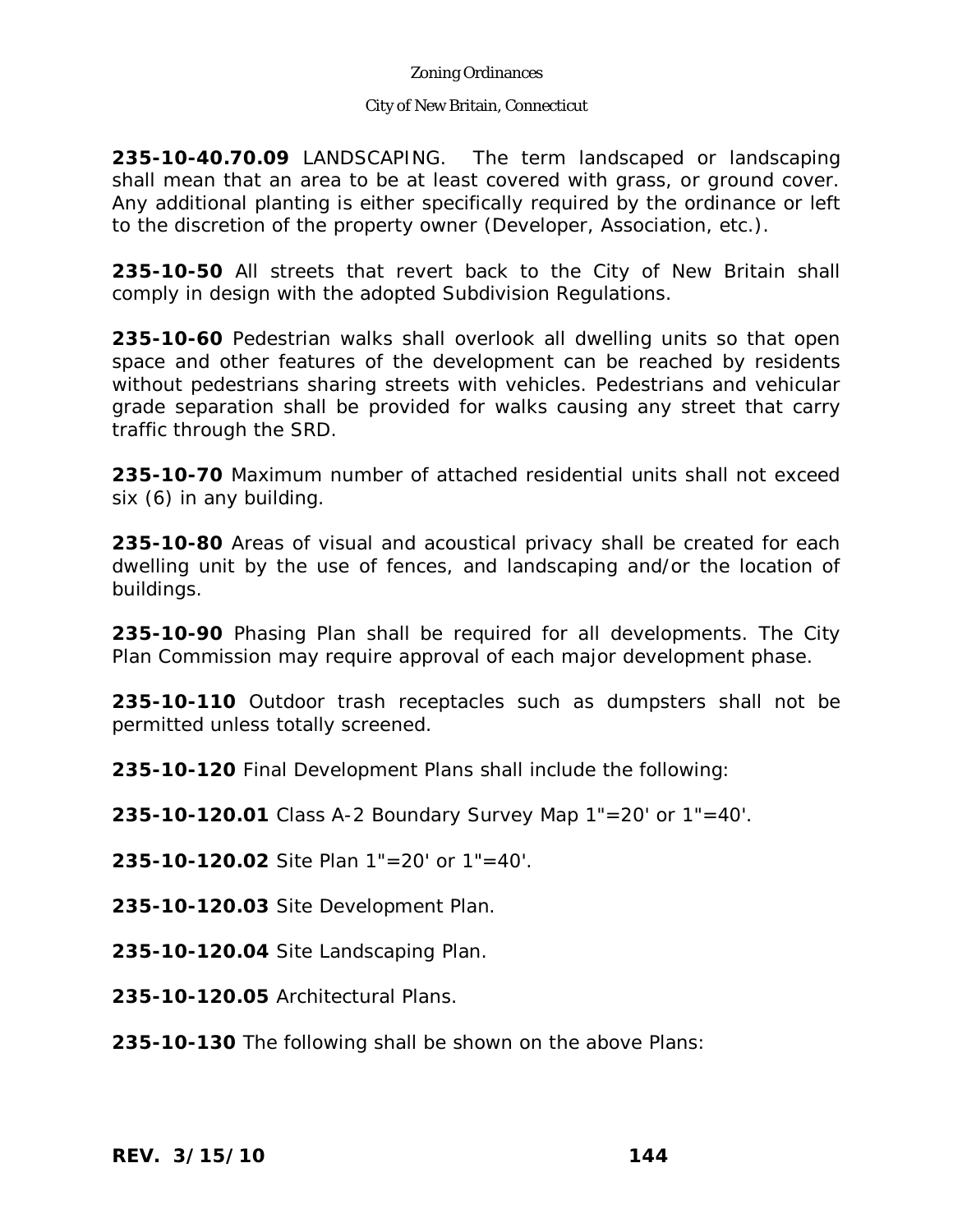### City of New Britain, Connecticut

**235-10-130.01** Certification of a Class A-2 Boundary Survey Map by a State of Connecticut licensed Civil Engineer and Land Surveyor in the form of separate embossed stamps with their signatures across them.

**235-10-130.02** Small Key Map showing location - typically 1"=500'.

**235-10-130.03** Land, proposed structures, uses, acreage, relevant streets, surrounding zoning classification.

**235-10-130.04** Dwelling unit densities, rooms, etc.

**235-10-130.05** Building intensities.

**235-10-130.06** Vehicular and pedestrian circulation.

**235-10-130.07** Off-street parking.

**235-10-130.08** Proposed pedestrian walks, etc.

**235-10-130.09** Proposed open space, Lawns, etc.

**235-10-130.10** Landscaping Plan and Schedule.

**235-10-130.11** Existing and proposed utilities and easements.

**235-10-130.12** Preliminary building plans, floor plans, exterior elevations and perspectives.

**235-10-130.13** Relationship to existing and future land uses.

**235-10-130.14** Priority schedule of construction.

**235-10-130.15** Future division of property.

**235-10-130.16** Any other information the Commission may reasonably require or the applicant may wish to submit (i.e. traffic report).

**235-10-140** A comprehensive report compiled by the City Plan Commission staff shall be submitted to the City Plan Commission prior to its final development approval. The following shall be included: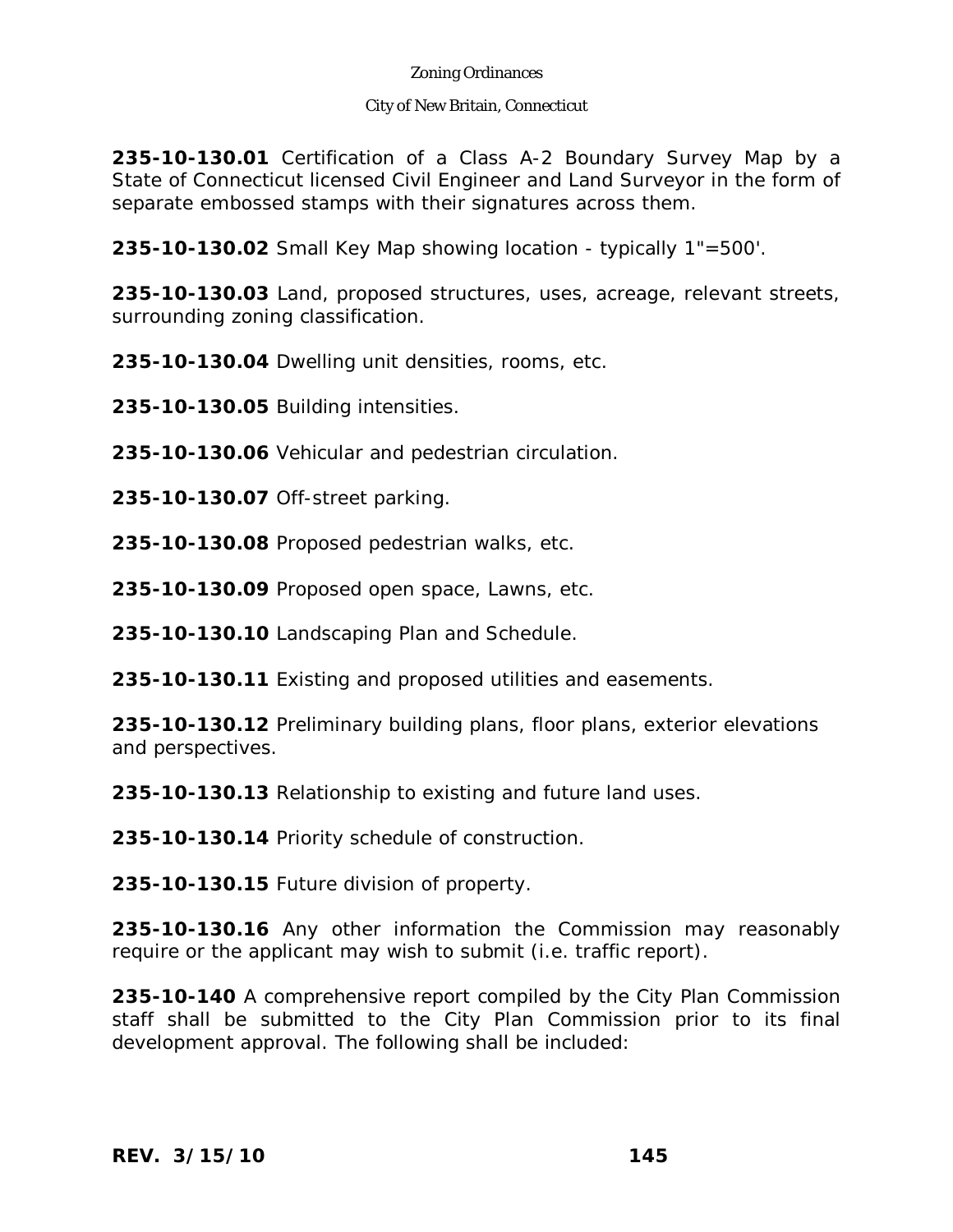## City of New Britain, Connecticut

**235-10-140.01** Traffic circulation and security report from the Chief of Police.

**235-10-140.02** Plan Review Report from the Fire Marshal.

**235-10-140.03** Plan Review Report from the City Engineer.

**235-10-140.04** Plan Review Report from Bureau of Engineering.

**235-10-140.05** Plan Review Report from the Water Department.

**235-10-140.06** Environmental Impact Statement prepared through the Planning Department in conjunction with the Conservation Commission, Soil Conservation Service, or Department of Environmental Protection.

**235-10-140.07** Reports or statements from any other Advisory Board or Commission, if deemed necessary.

# **235-10-150 Criteria for Evaluating a Proposed Special Residential Design District Zone Designation.**

The intent of this ordinance is to approve SRD Districts only where specified development proposals are determined feasible. The City Plan Commission and Zoning Committee may recommend to the Common Council, their approval of a petition for a SRD District provided that a finding is made that the facts submitted with the application, meets the requirements of Section 230-10-140 and Section 280-60-30.10.

**235-10-150.01** The Developer has provided, where appropriate, for the sustained maintenance of the development in general, and also for the open space in accordance with Section 235-10-30, 235-10-40, and 235-10-50.

**235-10-150.02** The size and intensity of the proposed residential use and its effect on the compatibility with the adopted Master Plan of Development, the specific zone and the neighborhood.

**235-10-150.03** The capacity of adjacent and feeder streets to handle peak traffic loads created by the zone designation.

**235-10-150.04** The overall effect on values and utilization of neighborhood properties.

*REV. 3/15/10* **146**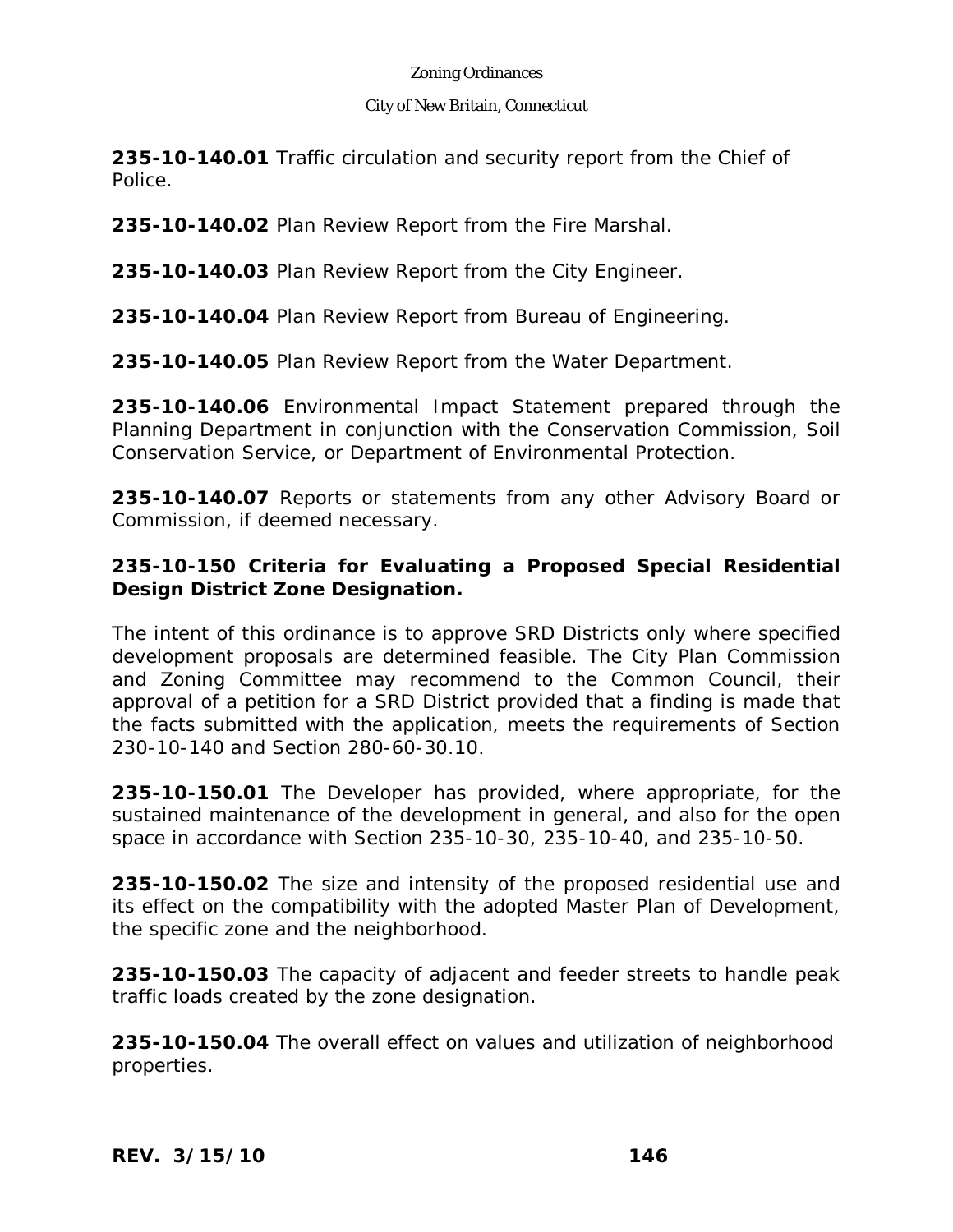### City of New Britain, Connecticut

**235-10-150.05** Utilities and drainage and recreational facilities have been laid out not to unduly burden the capacity of such facilities, such other facilities presently connected there with, and such facilities proposed by the adopted Master Plan of Development, and officially adopted Master Utility Plans.

**235-10-150.06** Unusual topography of the location, the natural location, and height of buildings, walls, fences, grades, and landscaping of the site.

**235-10-150.07** The extent, nature and arrangement of parking facilities, entrances and exits.

**235-10-150.08** Extent of Fire and Police protection.

**235-10-150.09** The preservation of the character of the neighborhood and environment.

**235-10-150.10** The proposed development will be in keeping with the general interest and spirit of the City of New Britain's Building/Zone Regulations and City's Master Plan of Development.

**235-10-150.11** All other standards prescribed by these requirements.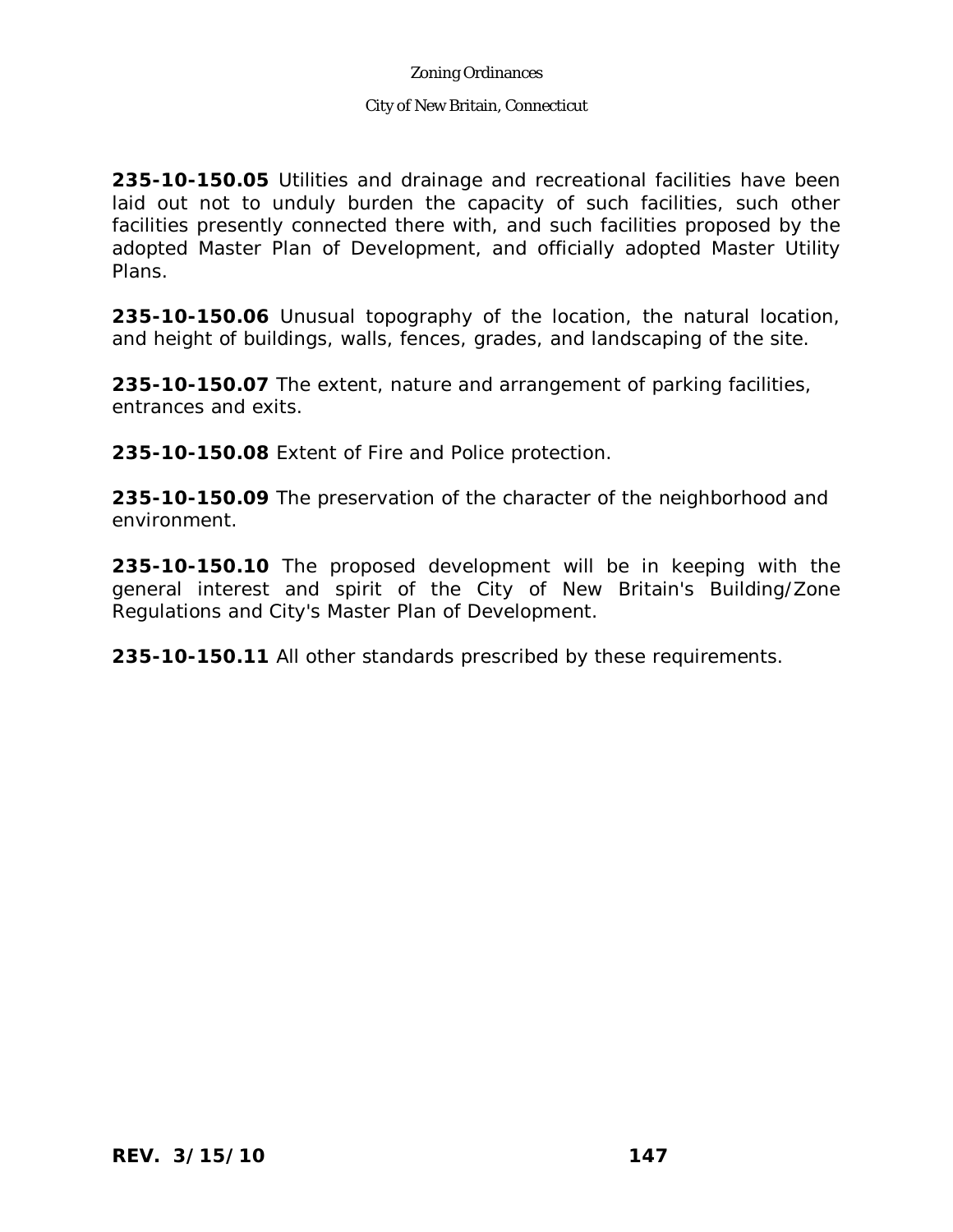## **Section 240 OFFSTREET PARKING AND TRUCK LOADING SPACE REQUIREMENTS AND REGULATIONS.**

Offstreet parking and truck loading space requirements shall be provided for, and kept available as an accessory use to all permitted and special exception uses of buildings, structures and lots in amounts not less than those specified in this Section.

## **240-10 Method of Determining Offstreet Parking Space Requirements.**

**240-10-10** The requirements for a simple use (e.g. a one family dwelling or a retail store shall be determined directly from the schedule of such requirements which is a part of this section, except as provided in Section 240-10-60.

**240-10-20** The requirement for a combination use made up of several component uses e.g. a bowling alley combined with auditorium and a restaurant and bar, or a retail store combined with office building) shall be determined by establishing the requirements for each component use from the schedule of such requirements which is a part of this Section, and adding them together.

**240-10-30** When the required number of spaces is determined to result in a fractions, it shall be increased to the next highest whole number.

**240-10-40** If the use is not specifically listed in the schedule of such requirements, the requirement shall be the same as for the most similar listed use.

**240-10-50** Uses which require approval pursuant to the special exception use procedure set forth in Section 270-40 may be required to provide offstreet parking spaces in excess of the requirements of this Section as indicated in section 270-40-30.80.

**240-10-60** Within any B-1, B-3, or CBD District the minimum number of offstreet parking spaces required on any lot of 10,000 square feet or less shall be one parking space for each 1,250 square feet of lot area or part thereof.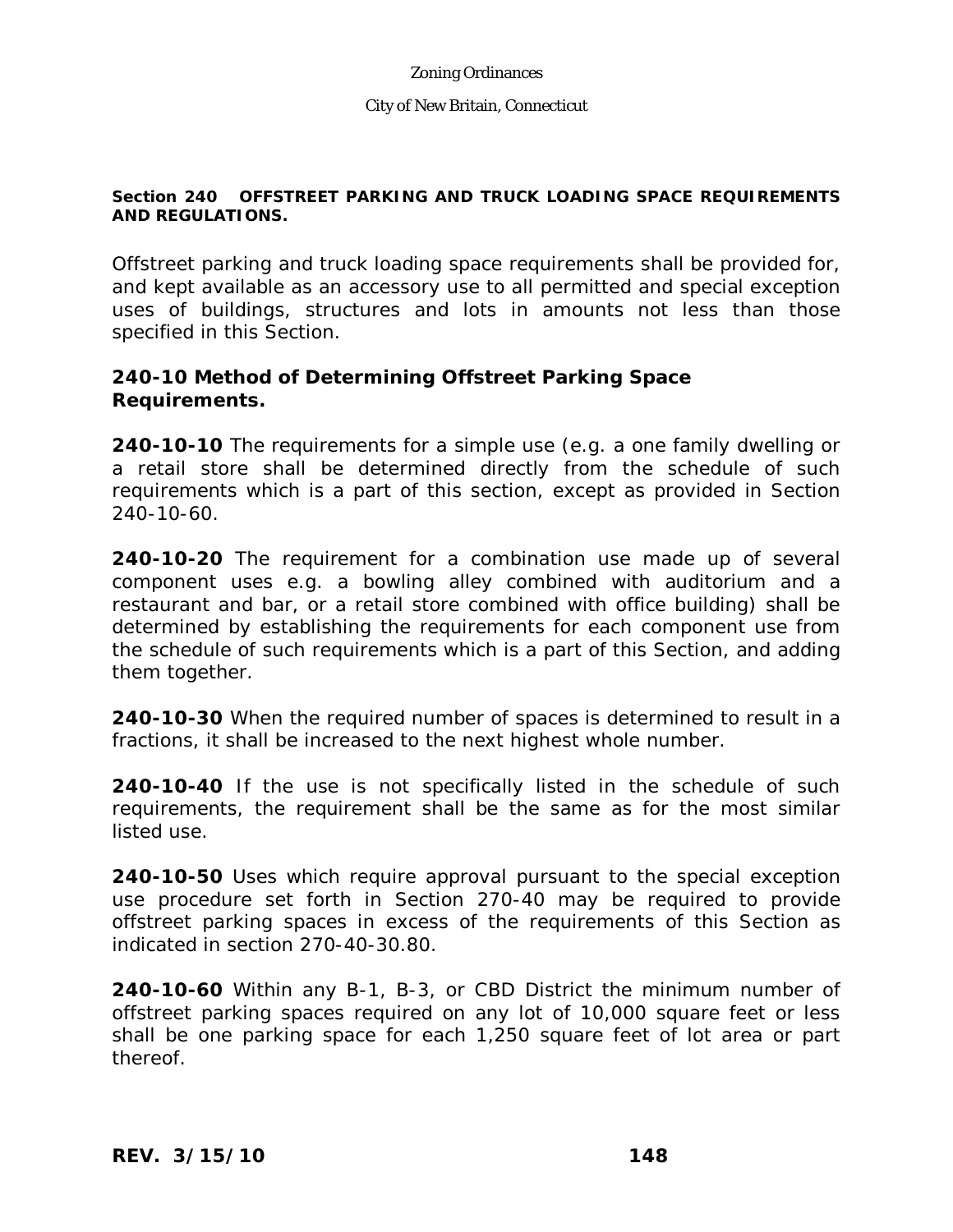City of New Britain, Connecticut

## **240-20 Schedule of Offstreet Parking Space Requirements for Residential Uses.**

| Single family houses [Approved 10-26-88, Item #18505-1]                                             | 2 per dwelling unit                                                                                                        |
|-----------------------------------------------------------------------------------------------------|----------------------------------------------------------------------------------------------------------------------------|
| Two family houses [Approved 10-26-88, Item #18505-1                                                 | 2 per dwelling unit                                                                                                        |
| Residential Condominium or Common Interest Ownership<br>Community [Approved 2-23-06, Item #28900-2] | 2 per dwelling unit                                                                                                        |
| Multifamily houses, townhouses & garden apartments [Approved]<br>10-26-88, Item #18505-1]           | 2 per dwelling unit                                                                                                        |
| Residential Membership Club                                                                         | 1 per residence unit, plus 1 per each two<br>employees on the premises at any one<br>time                                  |
| Housing for the Elderly                                                                             | Parking area sufficient to meet the<br>anticipated requirements, with a<br>minimum of 1 space per each 3 dwelling<br>units |
| Condominiums [Approved 2-22-85, Item $#16617-1$ ]                                                   | 2 per dwelling unit                                                                                                        |

# **240-30 Schedule of Offstreet Parking Space Requirements for Nonresidential Uses.**

| <b>Uses</b>                                                                                                                        | Requirements: No. of Spaces                                                                                                            |
|------------------------------------------------------------------------------------------------------------------------------------|----------------------------------------------------------------------------------------------------------------------------------------|
| <b>Animal Hospital</b>                                                                                                             | 1 per 200 sq. ft. of floor area                                                                                                        |
| Auditorium, church, convention<br>hall, stadium, theater, studio or<br>other place of public assembly,<br>not otherwise classified | 1 per 4 permanent seats or the floor area equivalent<br>{one seat=18 linear inches of pew/bench} [Approved]<br>8-23-06, Item #29132-2] |
| Bank, savings & loan                                                                                                               | See "Office"                                                                                                                           |

*REV. 3/15/10* **149**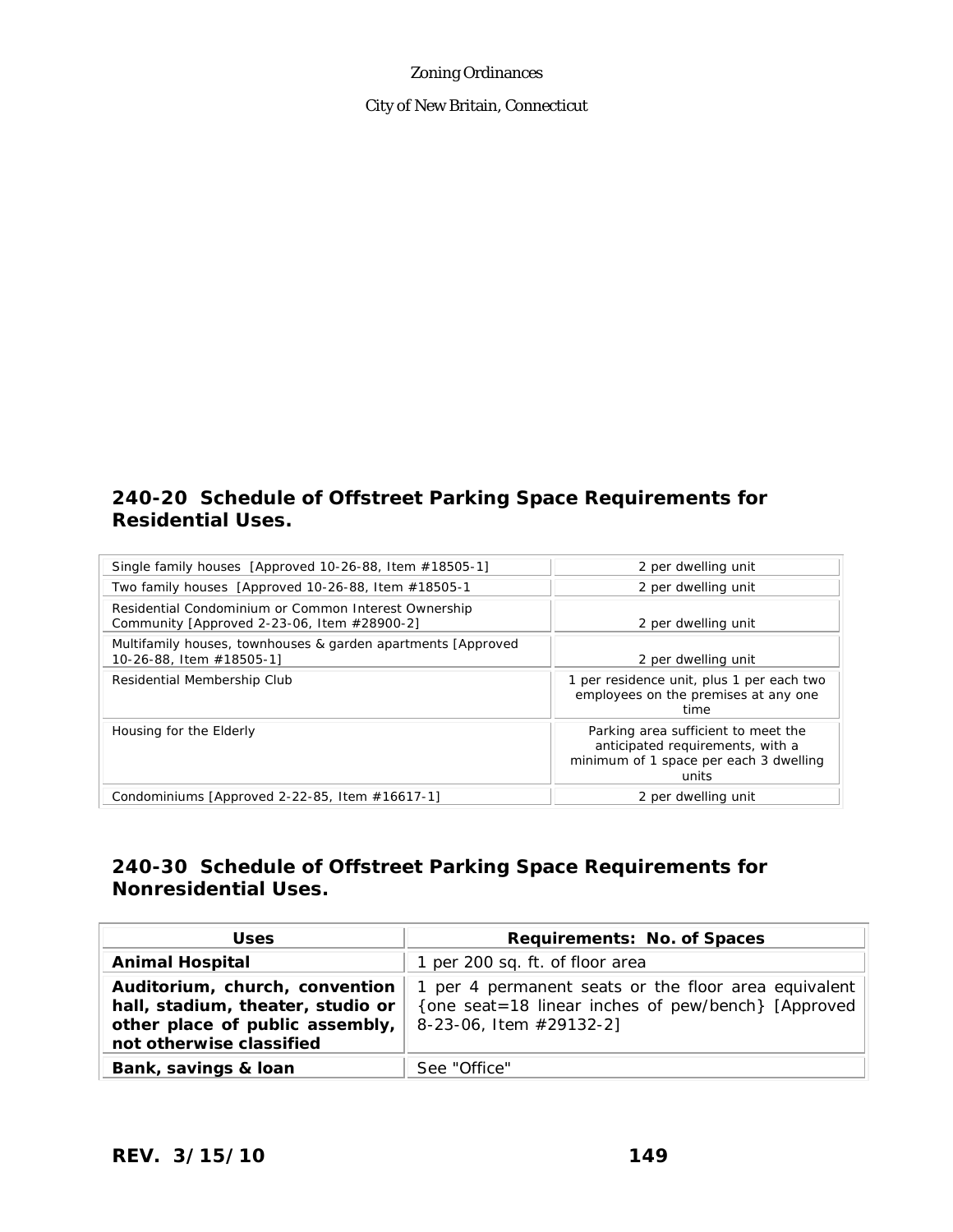# City of New Britain, Connecticut

| association                                                                                                               |                                                                                                                                                                                                                                                              |
|---------------------------------------------------------------------------------------------------------------------------|--------------------------------------------------------------------------------------------------------------------------------------------------------------------------------------------------------------------------------------------------------------|
| <b>Auto Sales</b><br>[Approved 3-18-08, I tem<br>#29948-2                                                                 | Sufficient parking for all vehicles displayed for sale,<br>plus a minimum of five (5) parking spaces, or one (1)<br>customer parking space per every five (5) sales vehicle<br>display spaces, but in no case less than five (5)<br>customer parking spaces. |
| <b>Bed and Breakfast</b><br><b>Accommodations</b>                                                                         | 1 space per guest room, plus 2 spaces for the resident<br>family [Approved 7-16-01, Item #26484-2]                                                                                                                                                           |
| <b>Bowling Alley</b>                                                                                                      | 6 per alley                                                                                                                                                                                                                                                  |
| <b>Funeral home</b>                                                                                                       | 1 per 100 sq. ft. or net floor area                                                                                                                                                                                                                          |
| Gasoline station, parking<br>garage                                                                                       | Sufficient parking spaces for all vehicles stored or<br>being serviced at any one period of time plus a<br>minimum of 5 additional spaces                                                                                                                    |
| Home occupation, home<br>professional office                                                                              | 1 per 200 sq. ft. of area given over to this component<br>of the land use, but in no case less than 2 spaces                                                                                                                                                 |
| Hospital                                                                                                                  | 1 per 2 beds, plus one per each 2 employees on the<br>premises at any one period of time                                                                                                                                                                     |
| Hotel, motel                                                                                                              | 1 per quest bedroom plus 1 per each two employees on<br>the premises at any one period of time                                                                                                                                                               |
| Manufacturing or industrial<br>establishment and offices<br>thereof                                                       | 1 space per 5 employees on the largest single shift                                                                                                                                                                                                          |
| <b>Nursing home</b>                                                                                                       | 1 per each 2 beds plus 1 per each 2 employees on the<br>premises at any one time                                                                                                                                                                             |
| Offices, office building                                                                                                  | 1 per 150 sq. ft. of net floor area                                                                                                                                                                                                                          |
| Public or semi-public art<br>gallery, library or museum                                                                   | See "Auditorium", etc.                                                                                                                                                                                                                                       |
| Repair garage<br>[Approved 3-18-08, I tem<br>#29948-2                                                                     | A minimum of three (3) parking spaces per service bay<br>or service area                                                                                                                                                                                     |
| Restaurant, club                                                                                                          | 1 per 4 permanent seats or the floor area equivalent                                                                                                                                                                                                         |
| Retail store, personal service<br>store, shopping center, under<br>75,000 sq. ft.<br>[Approved 6-11-99, Item<br>#24426-2] | 1 space per 200 sq. ft. of gross floor area                                                                                                                                                                                                                  |
| Retail store, personal service<br>store, shopping center, over<br>75,000 sq. ft.<br>[Approved 6-11-99, Item<br>#24426-2]  | 1 space per 200 sq. ft. of gross floor area, up to<br>75,000 sq. ft., plus 1 space per each 250 sq. ft. of<br>gross floor area in excess of 75,000 sq. ft.                                                                                                   |
| <b>School</b>                                                                                                             | 1 per employee                                                                                                                                                                                                                                               |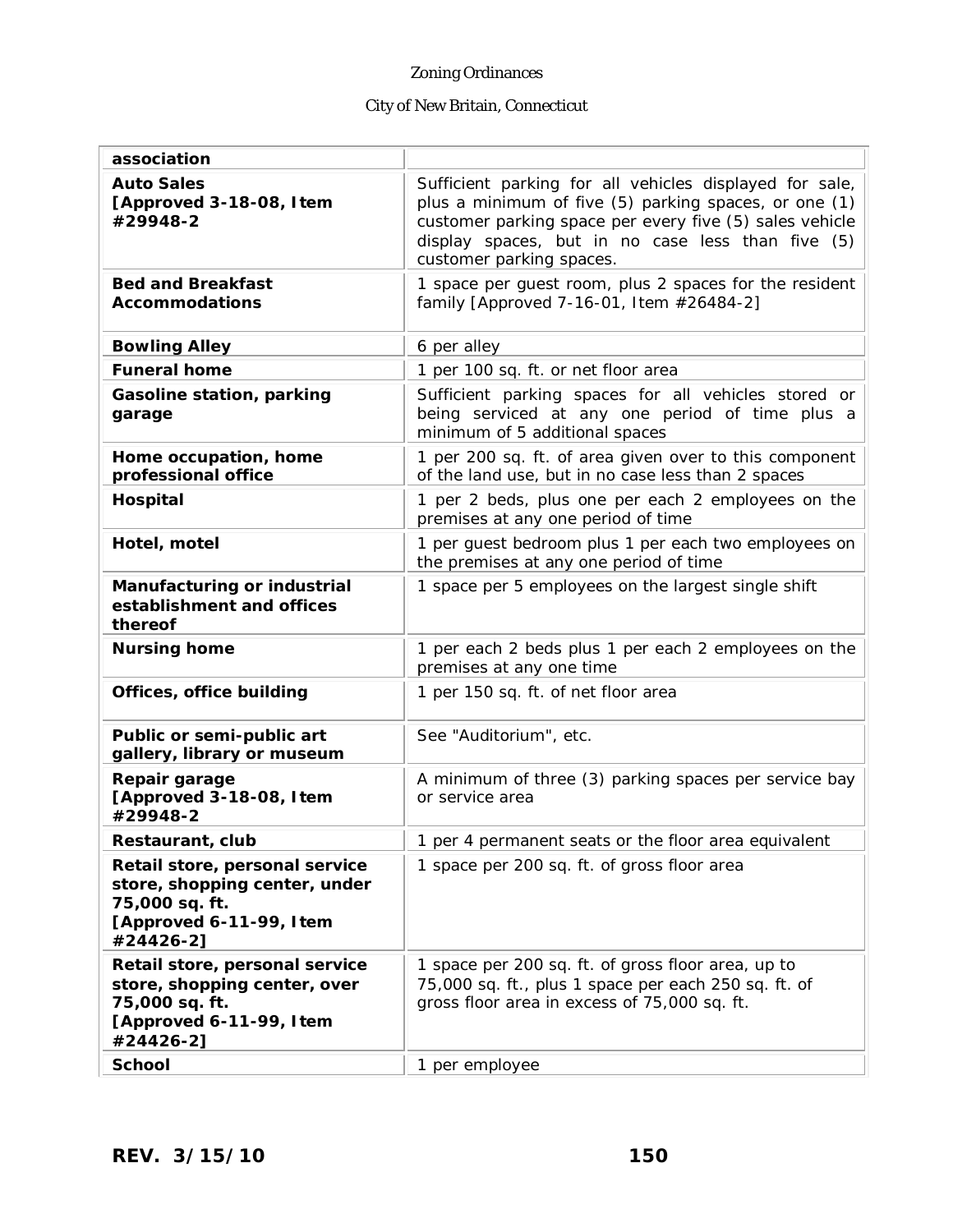#### City of New Britain, Connecticut

| Shop for custom work                  | 1 per 150 sq. ft. of floor area                                                                                                                                                      |
|---------------------------------------|--------------------------------------------------------------------------------------------------------------------------------------------------------------------------------------|
| <b>Trucking station</b>               | Sufficient parking spaces for all trucks stored or being<br>serviced at any one period of time, plus 2 spaces per<br>each 3 employees on duty or on the premises at any<br>one time. |
| Wholesale establishment,<br>warehouse | See "Manufacturing or Industrial Establishment"                                                                                                                                      |

# **240-50 Private Garages or Offstreet Parking Areas in Residence and OP Districts--Supplemental Regulations.**

**240-50-10** Accessory private garages shall not be designed for rental of parking spaces to persons living off the premises.

**240-50-20** Not more than one parking space per dwelling unit may be rented to persons living off the premises in the case of single or two family dwelling uses, nor more than one parking space per each two dwelling units may be rented to persons living off the premises in the case of any other residence use.

**240-50-30** Not more than one commercial vehicle shall be housed or parked in a private garage or offstreet parking area. Such commercial vehicle shall not exceed a gross motor vehicle weight of 10,000 pounds. Such commercial vehicle shall also not exceed thirty feet in length and eight feet in height. [Approved  $4-12-00$ , Item  $\#24826-2$ ]

**240-50-35** No motorhome, camper, trailer or other similar personal use vehicle that exceeds eight (8) feet in height or 24 feet in length may be parked in a front yard area in any residential, RO or OP zoning district. Such motorhome, camper, trailer or other similar vehicle may be parked within a rear yard area on a private residential property, provided that it is not parked within 5 feet of any neighboring property line. No motorhome, camper, trailer or other such vehicle that is not owned by the property owner may be kept on any residential, RO or OP zoned property. [Approved 8-29-06, Item#29091-2]

**240-50-40** Parking in the required front yard in the S-1, S-2, S-3, T, and T-6 Districts is prohibited except within an access driveway with a maximum width of twenty feet; except that any front yard paved parking lot not in conformance with this Section, but in existence prior to the effective date of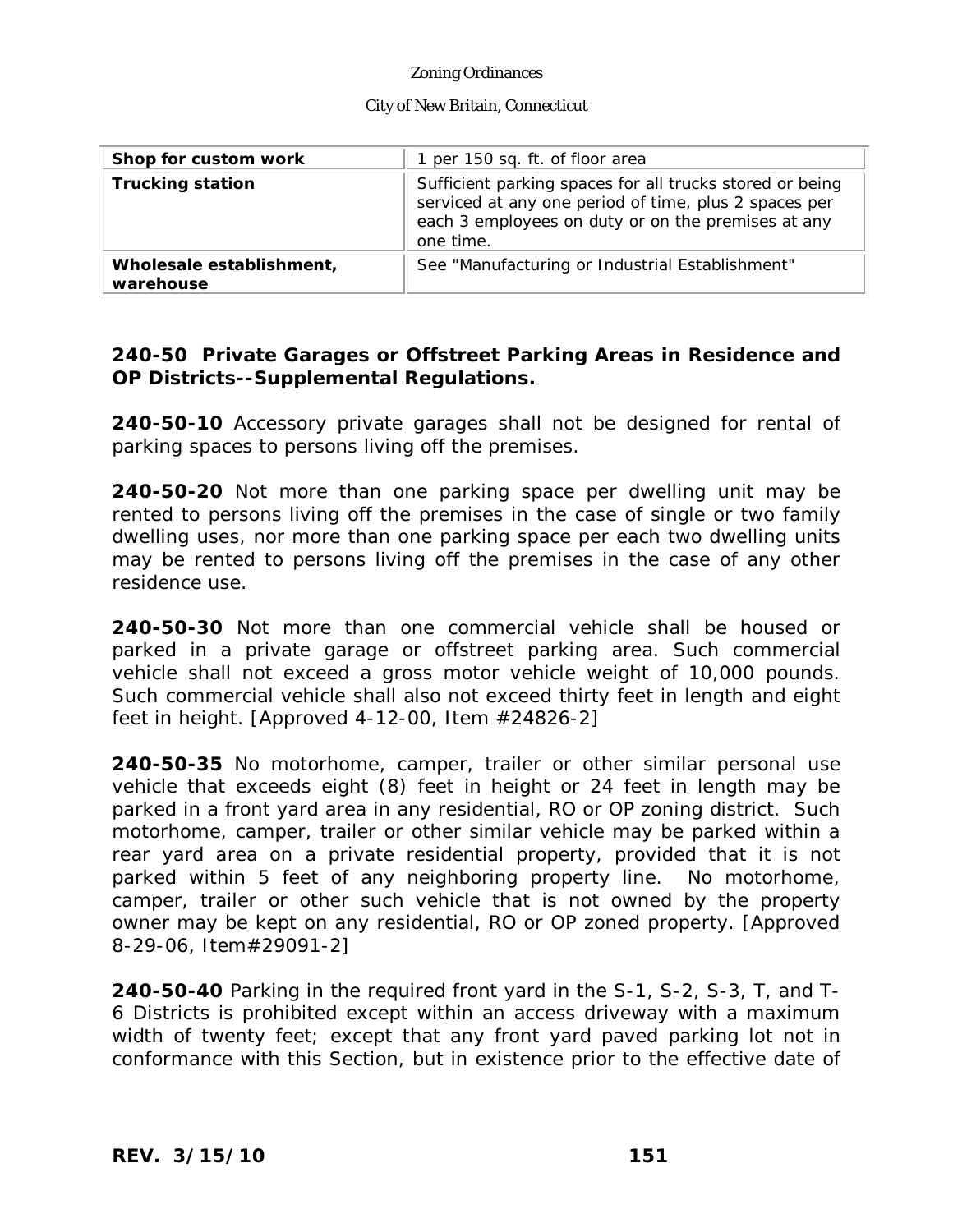### City of New Britain, Connecticut

this Section, is allowed to continue in its original configuration. [Approved 4-21-78, Item #12896-1; Approved 6-21-00, Item #24933-2]

**240-50-50** In any multi-family, garden apartment or townhouse development in which parking spaces are provided in front of garages, pursuant to Section 230-10-20.30, each space provided in front of a garage shall be counted at a rate of 1/2 space towards the unit's off-street parking requirement. The remainder of the parking requirement shall be provided for in a separate off-street parking area for visitors, calculated at a rate 1/2 space per garage, and additional to the parking provided to meet the requirements of any other portion of the development. [Approved 10-26-88, Item #18505-1]

## **240-60 Access Driveway Requirements.**

**240-60-10** Access driveways for parking garages, public parking areas, filling stations, repair garages, or trucking stations may have separate or combined entrances and exits.

**240-60-20** Every entrance or exit driveway shall have a minimum unobstructed width of ten (10) feet. Every combined entrance and exit driveway shall have a minimum unobstructed width of twenty (20) feet, for parking in excess of 10 spaces. [Approved 2-21-86, Item #17164-1]

**240-60-30** In all Districts, the intersection of entrance or exit driveways with the public street shall have the same corner clearances as prescribed for intersecting streets in Section 230-70. [Approved 3-18-08, Item #29947-2]

## **240-70 Design Requirements for Offstreet Parking and Truck Loading Areas.**

**240-70-10** All Accessory offstreet parking and truck loading areas shall be located in accordance with the provisions of Section 230-10.

**240-70-20** The physical improvements of offstreet parking and truck loading areas shall include:

**240-70-20-10** Curbs, paving, sidewalks and drainage facilities complying with the standards established in the ordinances of the City of New Britain and such additional standards as the City Engineer shall require.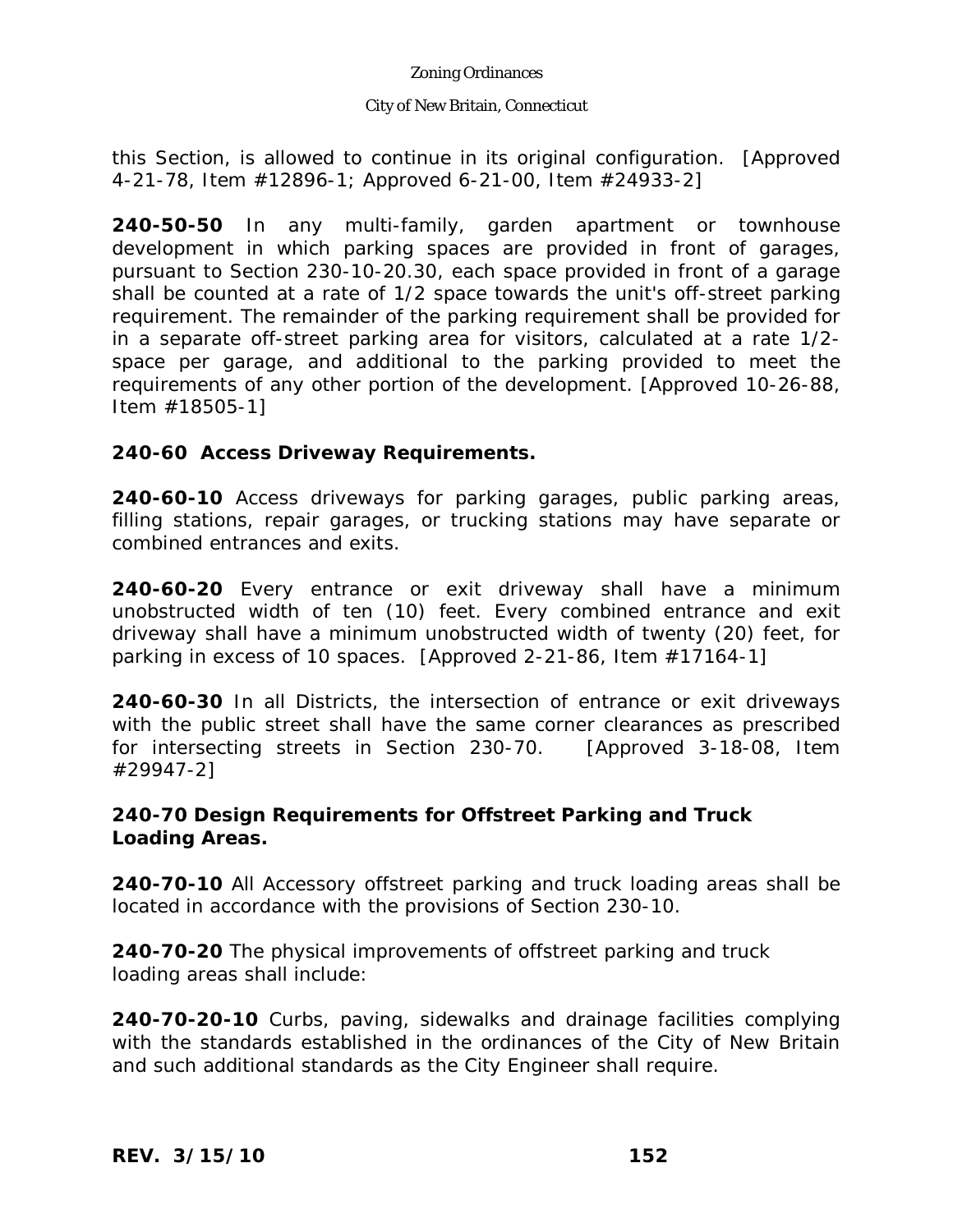#### City of New Britain, Connecticut

**240-70-20-20** Adequate lighting in public parking areas to assure the general safety and convenience of the public.

**240-70-20.30** Appropriate screening for the protection of adjacent properties particularly along District boundary lines as provided for in Section 230-110.

**240-70-30** In all Districts, all aisles within parking areas shall have a minimum width of 24 feet when the parking spaces are a 90 degree angle with the driveway; 18 feet when the parking spaces are at 60 degrees; and 16 feet when the parking spaces are at 45 degrees. [Approved 3-18-08, Item #29947-2]

**240-70-40** Aisles and turning areas shall have adequate radii to assure ease of mobility, ample clearance, and convenient access and egress.

**240-70-50** In all Districts, centerline gradients of aisles shall not exceed 8 per cent. [Approved 3-18-08, Item #29947-2]

**240-70-60** In all Districts, accessory off-street parking areas shall be marked off into parking spaces with a minimum width of nine (9) feet, and minimum length of 18 feet; or, in the case of parking spaces for trucks or special equipment, parking spaces of a minimum size to be determined by the City Engineer based on the nature of the parked vehicles. [Approved 3-18-08, Item #29947-2]

**240-70-70** In all Districts, an accessory offstreet truck loading space shall have a minimum width of 10 feet, a minimum length of 25 feet, and a minimum clear height of 14 feet. The related aisle shall have the same minimum width and clear height.

[Approved 3-18-08, Item #29947-2]

**240-70-80** Except in the B-1R and the S1, S2, S3, T, T-6, A1, A2 and A3 residential districts, accessory off street parking areas may have 33% of their total amount of parking spaces designated for Compact Cars. The designated compact car parking spaces must have a minimum width of 7.5 feet and a minimum length of 15 feet. The minimum width of the parking aisle shall be 18 feet. [Approved 6-21-00, Item #24933-2; Approved 2-23- 06, Item #28899-2]

*REV. 3/15/10* **153**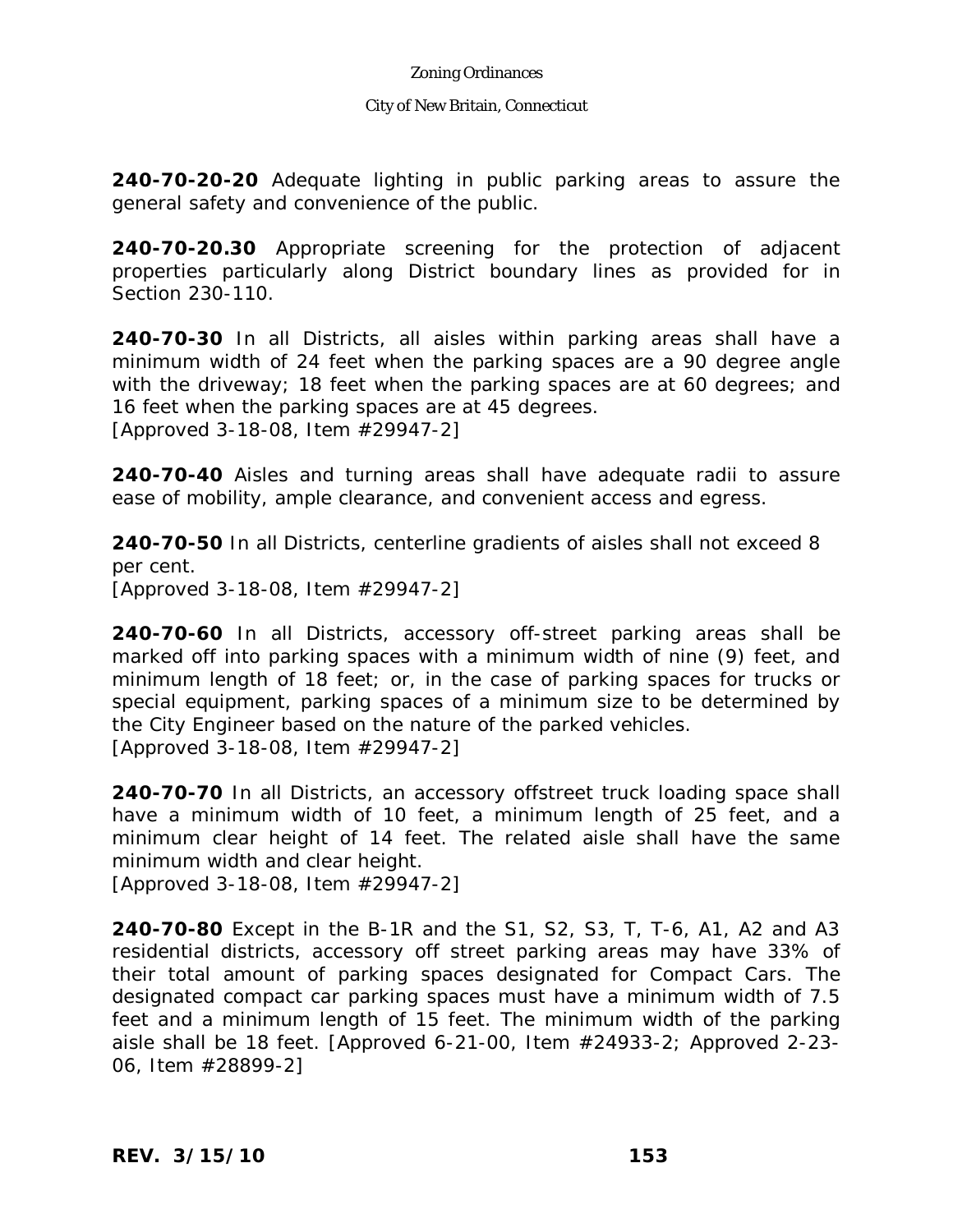#### City of New Britain, Connecticut

In addition, the compact car parking area must be clearly marked for compact cars and physically set apart from the standard parking areas. Site plan designs for compact cars parking shall be approved by the Director of City Planning before a building permit can be issued. [Approved 6-21-84, Item #16242-1]

## **240-80 Exemptions and Waivers.**

**240-80-10** Existing buildings and uses are exempt:

The provisions of this Section shall not apply to any building or structure or lot lawfully in use at the effective date of this ordinance, whether continued as a permitted or legal nonconforming use, or thereafter converted or changed without enlargement to a different lawful use having the same parking and truck loading requirements.

**240-80-20** The offstreet parking space requirements stipulated in this section shall be automatically waived for properties located within a Municipal Parking District, except for residential uses in the CBD district, which shall be provided in accordance with Section 170-50-90.10. Said District shall be established by the City Plan Commission, with the approval of the Common Council and the bounds thereof may be amended by action of those bodies from time to time. [Approved 11-21-86, Item #17459-1; Approved 6-16-08, Item #30065-3]

**240-80-30** The Zoning Board of Appeals, subject to the applicable provisions of Section 270-50, may waive the requirements, in whole or in part, for the offstreet parking or truck loading spaces stipulated in this Section.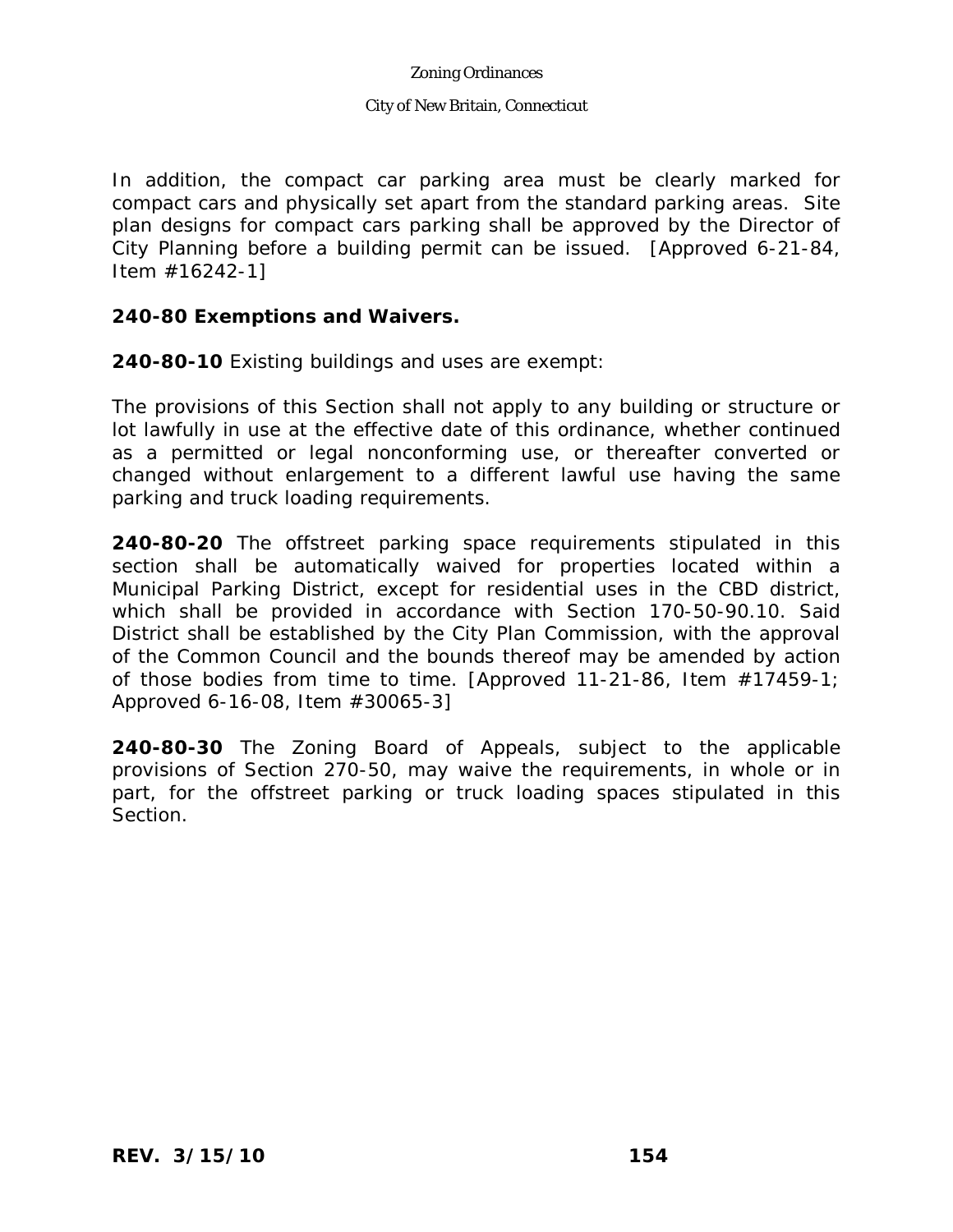#### City of New Britain, Connecticut

### **Section 250 SIGN REGULATIONS.**

## **250-10 Schedule of Permitted Signs:**

The following schedule of permitted signs shall apply to each premises according to the District in which it is located on the Zoning Map, whether it be used for a special exception use.

**DISTRICT S-1, S-2, S-3, T, T-6, A-1, A-2, A-3, RO, OP.** [Approved 2-21- 86, Item #17164-1; Approved 6-21-00; Item #24933-2]

## **Announcement or Professional.**

One on each public street frontage; pursuant to Sec. 250-20.

## **Business or Identification.**

Prohibited; except in OP district where one wall sign or ground sign on each street frontage is permitted pursuant to Sec. 250-30.

## **Bus Passenger Waiting Shelter Advertising Sign.**

Permitted in all zones; pursuant to Sec. 250-71. [Approved 10-22-81,Item #14771-5]

### **Real Estate.**

One on each public street frontage for single lots or buildings; two subdivision signs on each public street frontage for each approved subdivision; pursuant to Sec. 250-40.

### **Advertising.**

Prohibited, except as provided for pursuant to Section 250-50-80. [Approved 2-14-01, Item #26232]

## **Temporary.**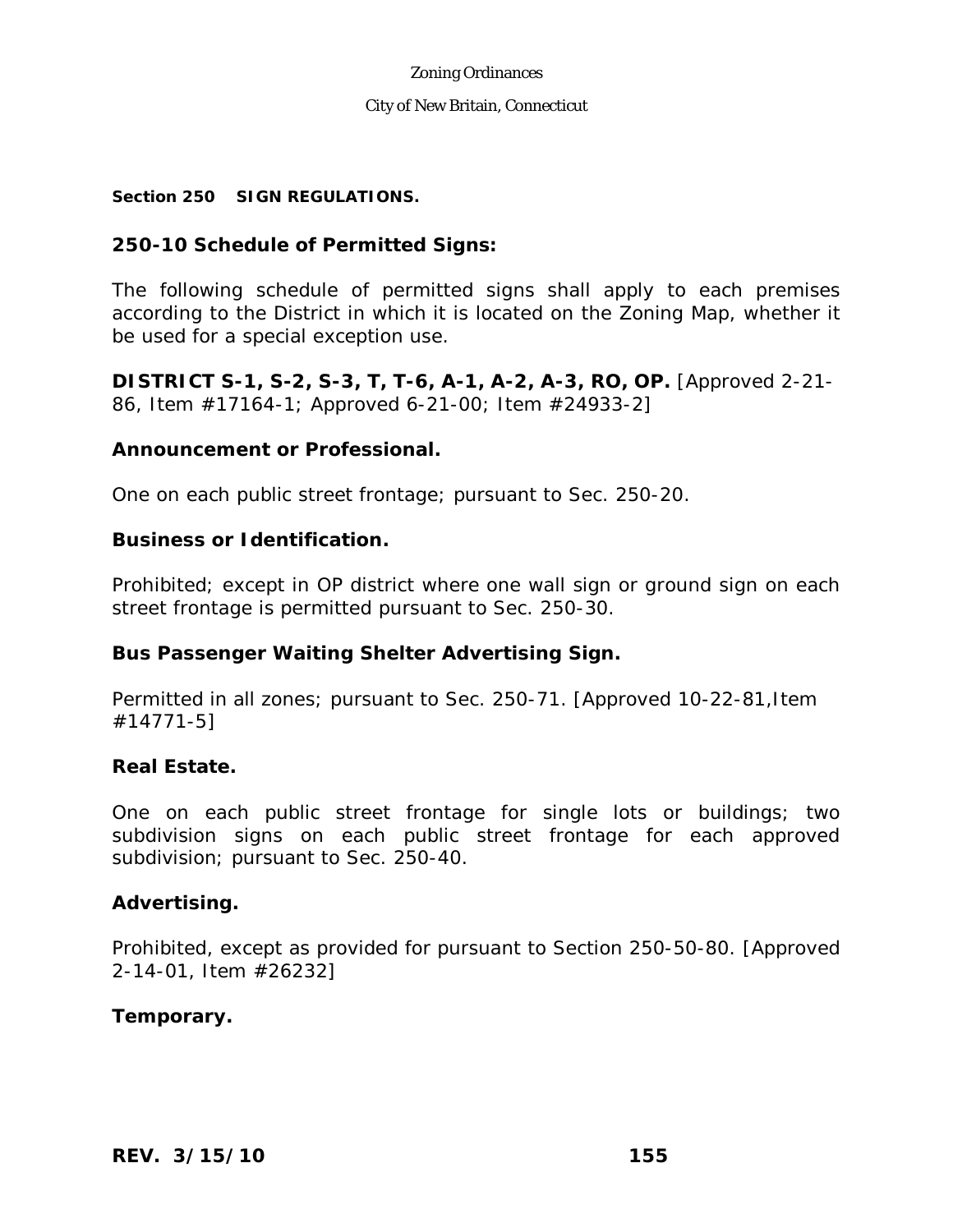## City of New Britain, Connecticut

Permitted in OP and for all conforming land uses in residential zones; pursuant to Sec. 250-60.

# **Directional.**

Permitted in all zones pursuant to Sec. 250-70.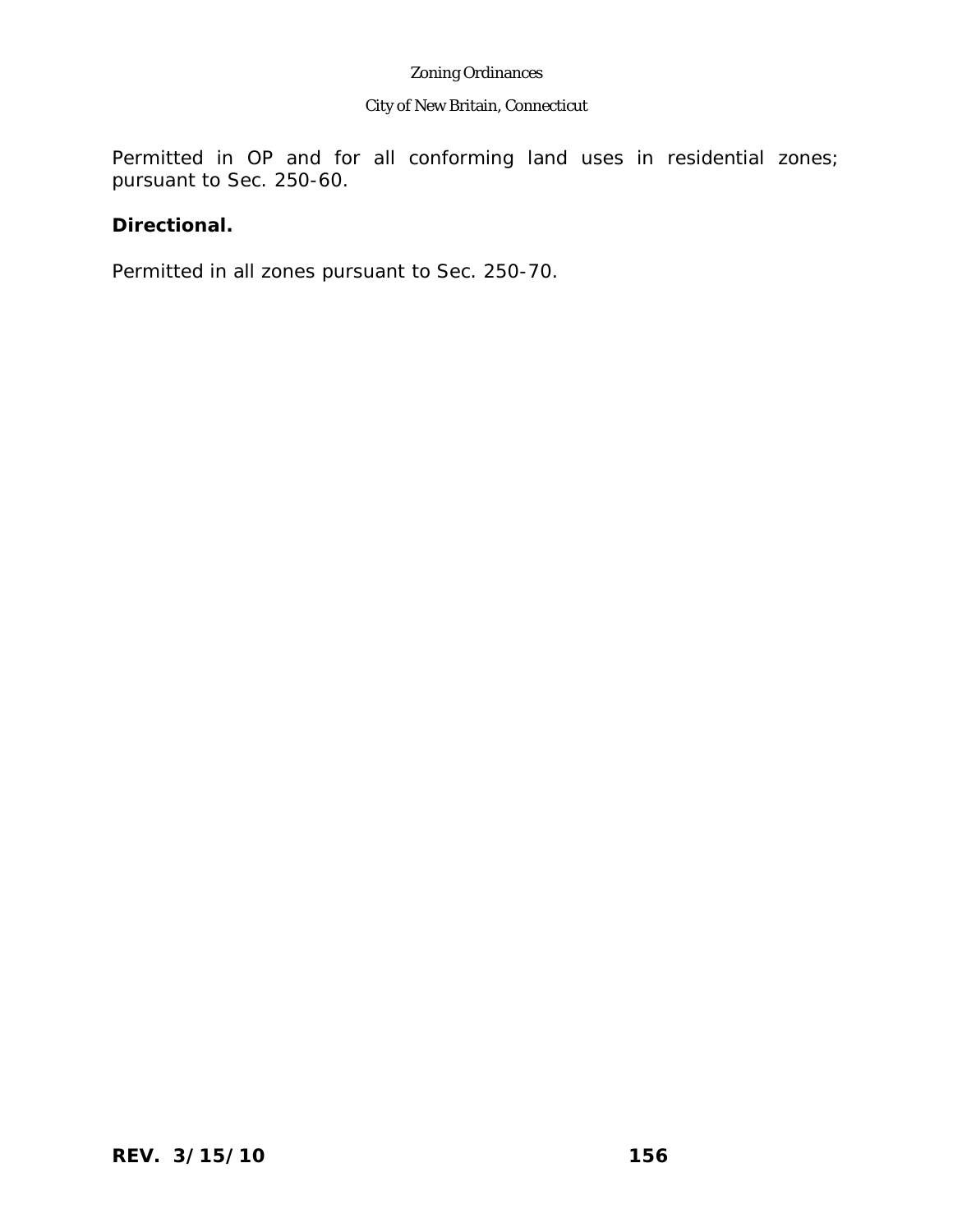City of New Britain, Connecticut

**DISTRICT B-1, B-1R, B-2, B-3, CBD, TP, TPC, I-1, I-2, I-3.** [Approved 1-17-07; Item #29357]

## **Announcement or Professional.**

One on each public street frontage; pursuant to Sec. 250-20.

### **Business or Identification.**

One wall sign and one detached or ground sign or roof sign or awning sign on each public street; pursuant to Sec. 250-30. [Approved 2-14-01, Item #26231]

## **Bus Passenger Waiting Shelter Advertising Sign.**

Permitted in all zones; pursuant to Sec. 250-71. [Approved 10-22-81, Item #14771-5]

## **Real Estate.**

One on each public street frontage for single lots or buildings; 2 subdivision signs on each public street frontage for each approved subdivision; pursuant to Sec. 250-40.

## **Advertising.**

Permitted as special exception uses in the B-1; B-2; B-3; I-2; and I-3 districts pursuant to Sec. 250-50, and permitted in all districts as provided for pursuant to Section 250-50-80. [Approved 6-26-86, Item #17123-1] [Approved 2-14-01, Item #26232]

## **Temporary.**

Permitted pursuant to Sec. 250-60.

## **Directional.**

Permitted in all zones; pursuant to Sec. 250-70.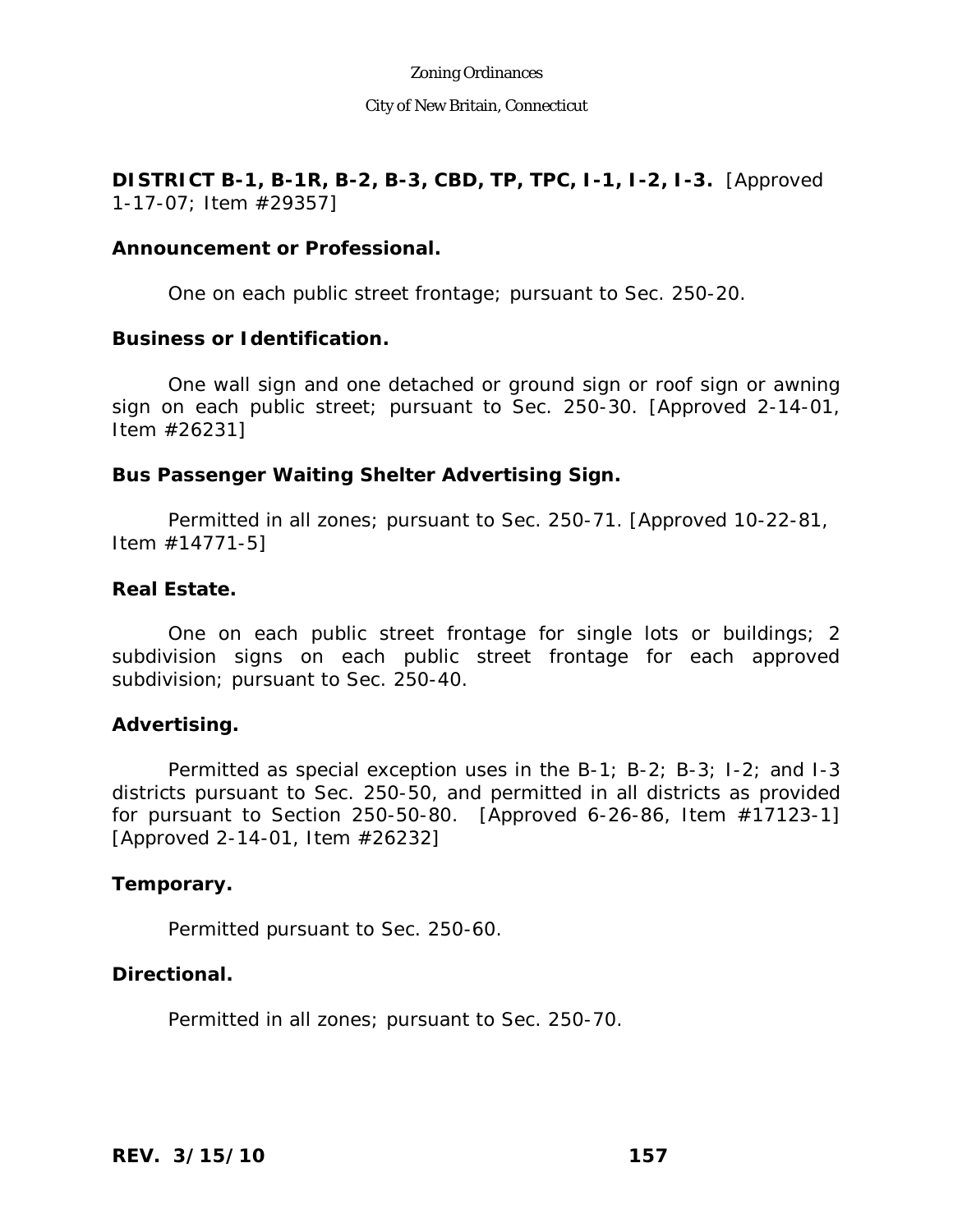### City of New Britain, Connecticut

## **DISTRICT UI** [Approved 2-17-98, Item #23706-1]

## **Announcement or professional.**

One on each public street frontage, pursuant to Sec. 250-20.

## **Business or Identification.**

 One wall sign on each public street pursuant to Sec. 250-30 and one planter sign on each public street pursuant to Sec. 250-40.

## **Real Estate.**

One on each public street for single lots or buildings; 2 subdivision signs on each public street frontage for approved subdivisions pursuant to Sec. 250-40.

## **Advertising.**

Not permitted.

## **Temporary.**

Permitted pursuant to Sec. 250-60.

## **Directional.**

Permitted pursuant to Sec. 250-70.

# **250-20 Announcement or Professional Signs.**

**250-20-10** Signs for home professional offices or home occupations shall bear only the name and profession or occupation of the resident. Such sign shall have a maximum area of one (1) square foot and may be located either on the building wall or in the front yard, provided that it is not back at least ten (10) feet from all property lines and is not more than six (6) feet above the natural ground level at that point, except that announcement signs in an OP district may have a maximum area of six (6) square feet.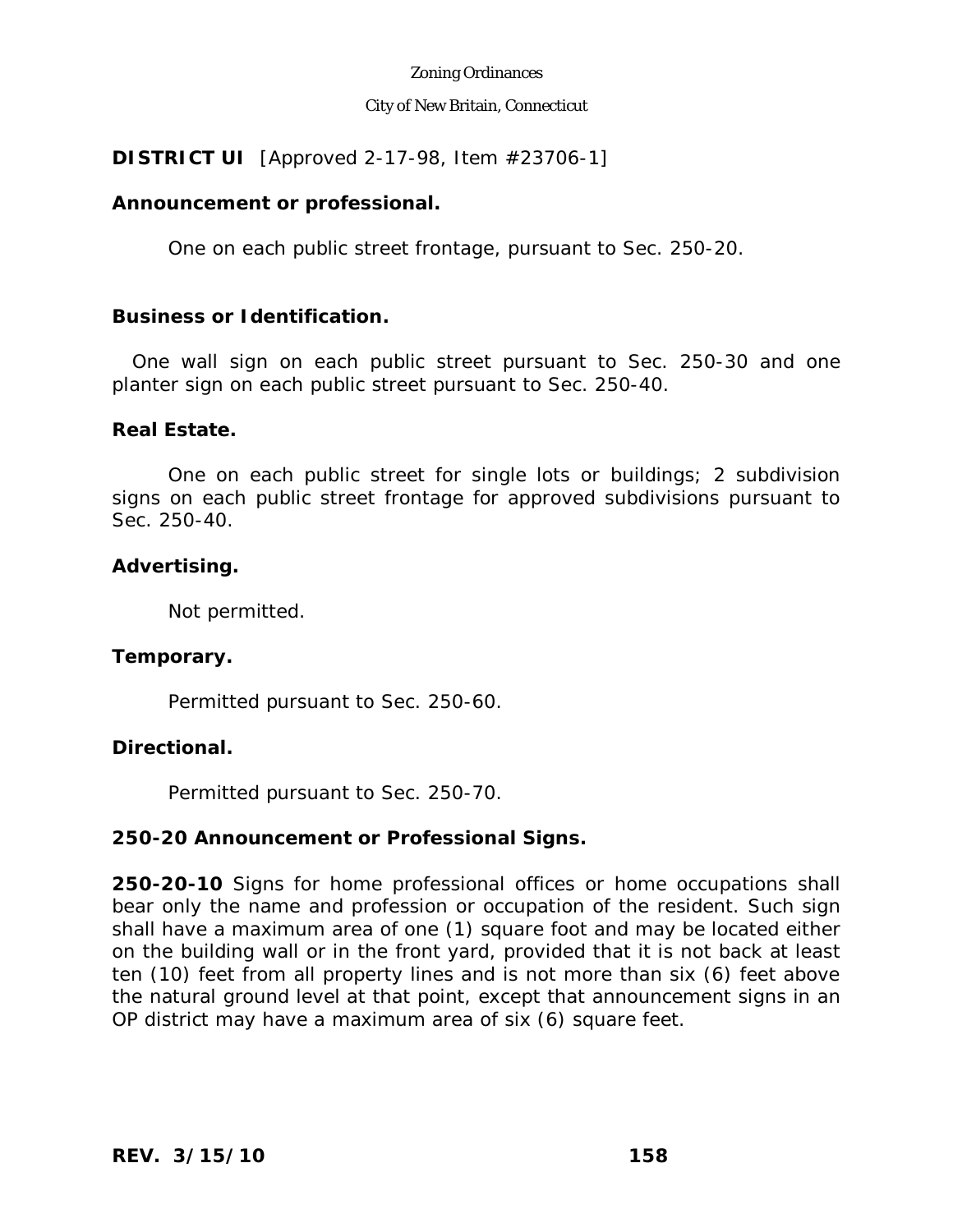### City of New Britain, Connecticut

**250-20-10.10** A church or other place of worship may have one (1) announcement sign, not over twelve (12) square feet in area, either fixed on the main wall of the building or located in the front yard provided that it is set back at least 10 feet from the front property line and at least twenty (20) feet from all other property lines.

**250-20-10.20** A parish house, club, school, or public or semi-public building, or health, fitness and recreational facility may have one (1) announcement sign, not over six (6) square feet in area, fixed on the main wall of its building. [Approved 2-21-86, Item #17122-2]

**250-20-10.30** Such signs may be double-faced.

**250-20-10.40** Such signs may be lighted only by shielded light sources attached to the sign.

# **250-30 Business or Identification Signs.**

**250-30-10.10** A maximum area of three (3) square feet for each horizontal foot of building wall on which it is mounted; except that in zones B-1, B-2, OP, I-1 and wall signs facing parking lots, the maximum area shall be two (2) square feet for each horizontal foot of building wall on which it is mounted. In the B-1R zone the maximum area shall not exceed 1 square feet per horizontal foot of the building wall on which it is mounted. [Approved 2-23-06, Item #28899-2]

**250-30-10.20** A maximum width of seventy five (75) percent of the building wall's horizontal measurement except that, where such horizontal measurement is 20 feet or less, the maximum width may be ninety (90) percent of such measurement.

**250-30-10.30** A maximum projection of twelve (12) inches from the face of the building wall to which the sign is attached, with the exception of awning signs which may project a maximum of 36 inches from the face of said building and the bottom of said sign shall be at least ten (10) feet above level of any walkway, beneath said sign. [Approved 2-14-01, Item #26231]

**250-30-20** A detached or ground identification sign shall have: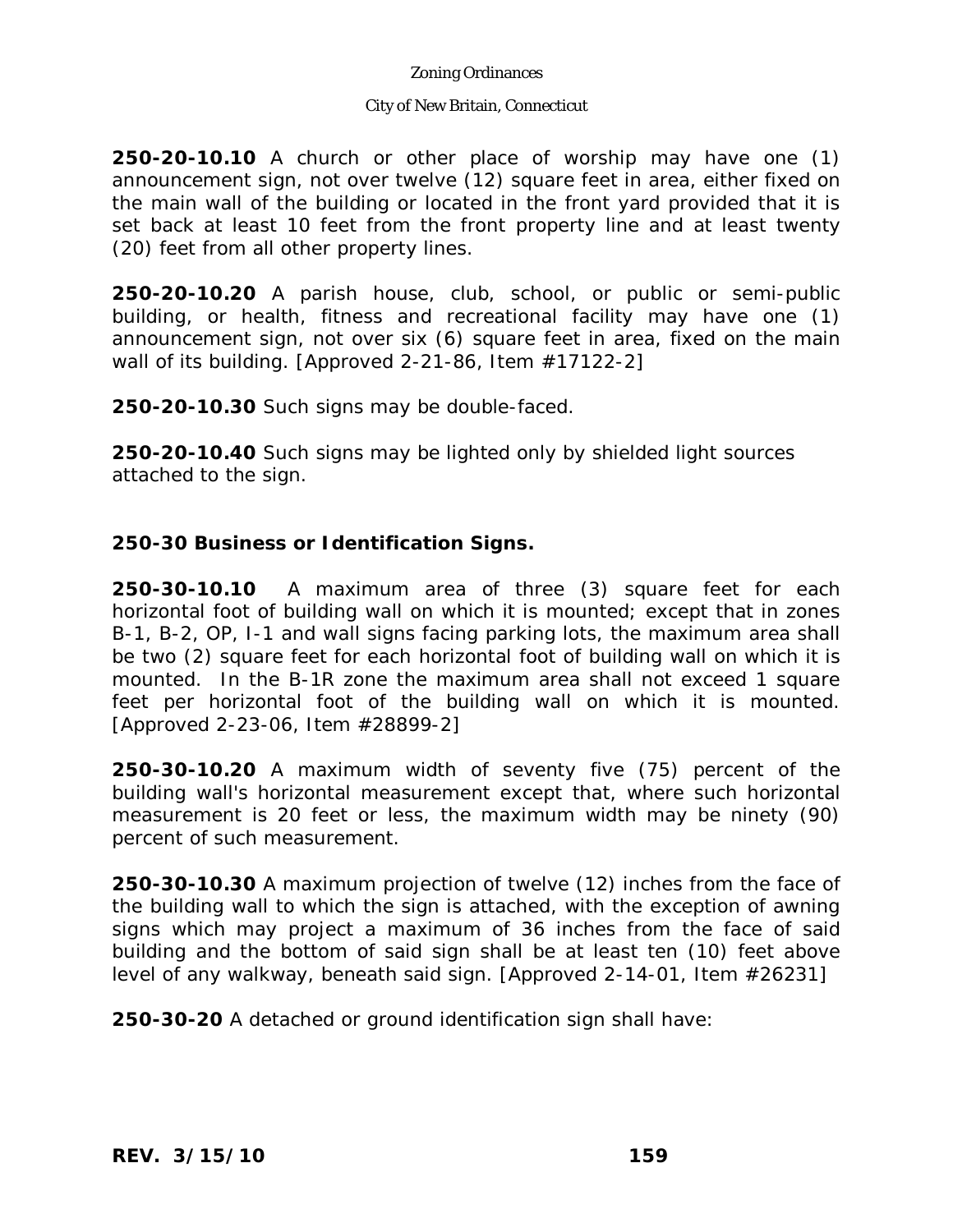### City of New Britain, Connecticut

**250-30-20.10** A maximum area of thirty two (32) square feet in area per side except that, when the building area is twenty (20) percent or less of the lot area and the buildings or structures are set back seventy five (75) feet or more, the sign area may be increased to the equivalent of one (1) square foot of sign area for every two (2) feet of lot frontage.

**250-30-20.20** A maximum unbroken width of twenty five (25) feet.

**250-30-20.30** A maximum height measured from the ground level to the top of the sign of twenty one (21) feet, except that in a B-1, B-1R, B-2, OP, or I-1 District the maximum height measured from ground level to the top of the sign shall be 15 feet. [Approved 2-23-06, Item #28899-2]

**250-30-20.40** At least three (3) feet of clear space between the sign board and the ground, except that necessary supports may extend through such clear space.

**250-30-20.50** A setback of at least twenty (20) feet from any property line, except that if the average front setback of existing buildings within the same block is less than ten (10) feet, then the average setback so established shall be applied to such sign.

**250-30-30** A sign mounted on the roof of the building or structure shall have:

**250-30-30.10** A maximum height of fifteen (15) feet above the roof upon which it is situated in business zones and the I-2 zone and twenty five (25) feet in all other industrial zones.

**250-30-30.20** A maximum width of seventy five (75) percent of the building wall's horizontal measurement.

**250-30-30.30** There shall be a clear space above the roof and the lowest part of any portion of the sing of not less than six (6) feet.

**250-30-30.40** The supporting members of a roof sign shall be free of any bracing angle iron, guy wires, cables, etc. The supports shall appear to be an architectural and integral part of the building. Supporting columns of round, square or shaped steel members may be erected if required bracing, visible to the public, minimized or covered.

# **250-30-40 Freestanding Ground Signs in the UI Zoning District**

*REV. 3/15/10* **160**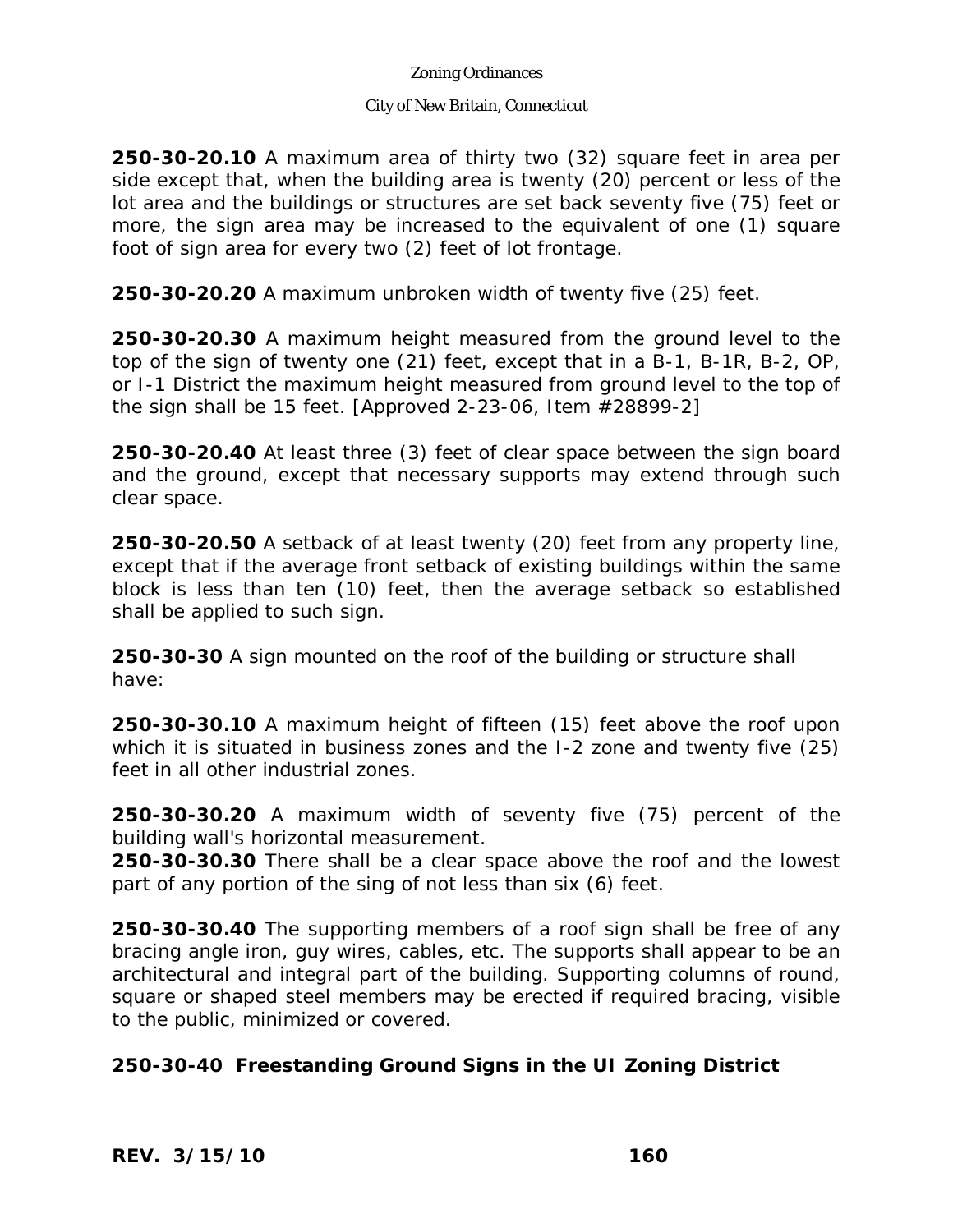### City of New Britain, Connecticut

[Approved 2/17/98, Item #23706-1]

**250-30-40** Freestanding ground sign(s) serving as a business or identification sign in the UI zoning district shall conform to the following:

**250-30-40.10** Freestanding ground sign(s) shall exceed 32 sq. ft. in area or 5 ft. in height

**250-30-40.20** All freestanding ground sign(s) shall be setback a minimum of 10 ft. from all property lines including public street lines. No such sign shall be located so as to interfere with sightlines for any public or private street or driveway.

**250-30-40.30** All such signs shall be suitably designed and constructed of such materials so as to be attractive, durable and compatible in character with the other buildings and structures in the district.

**250-30-40.40** The ground area encompassing the base of a freestanding ground sign shall be planted with an appropriate mixture of low evergreen and deciduous shrubs.

# **250-40 Real Estate or Construction Signs.**

**250-40-10** Real Estate or construction signs shall not be erected nearer than ten (10) feet from the property line. Such signs shall have a maximum area of eight (8) square feet, except that subdivision signs shall have a maximum area of twenty four (24) square feet.

**250-40-20** Temporary directional signs indicating the location of a real estate subdivision shall be permitted as special exception uses under the provisions of Section 270-40 for a period of one (1) year during the active selling of subdivision properties. Additional periods of one (1) year may be granted upon an application to the Zoning Board of Appeals.

# **250-50 Advertising Signs or Billboards.**

**250-50-10** Advertising signs shall only be allowed as Special Exception Uses in B-1, B-2, B-3, TP, I-2 and I-3 Zones, except as provided for in Section 250-50-80. In no manner shall said type of sign be permitted in residential zones, except as provided for in Section 250-50-80. [Approved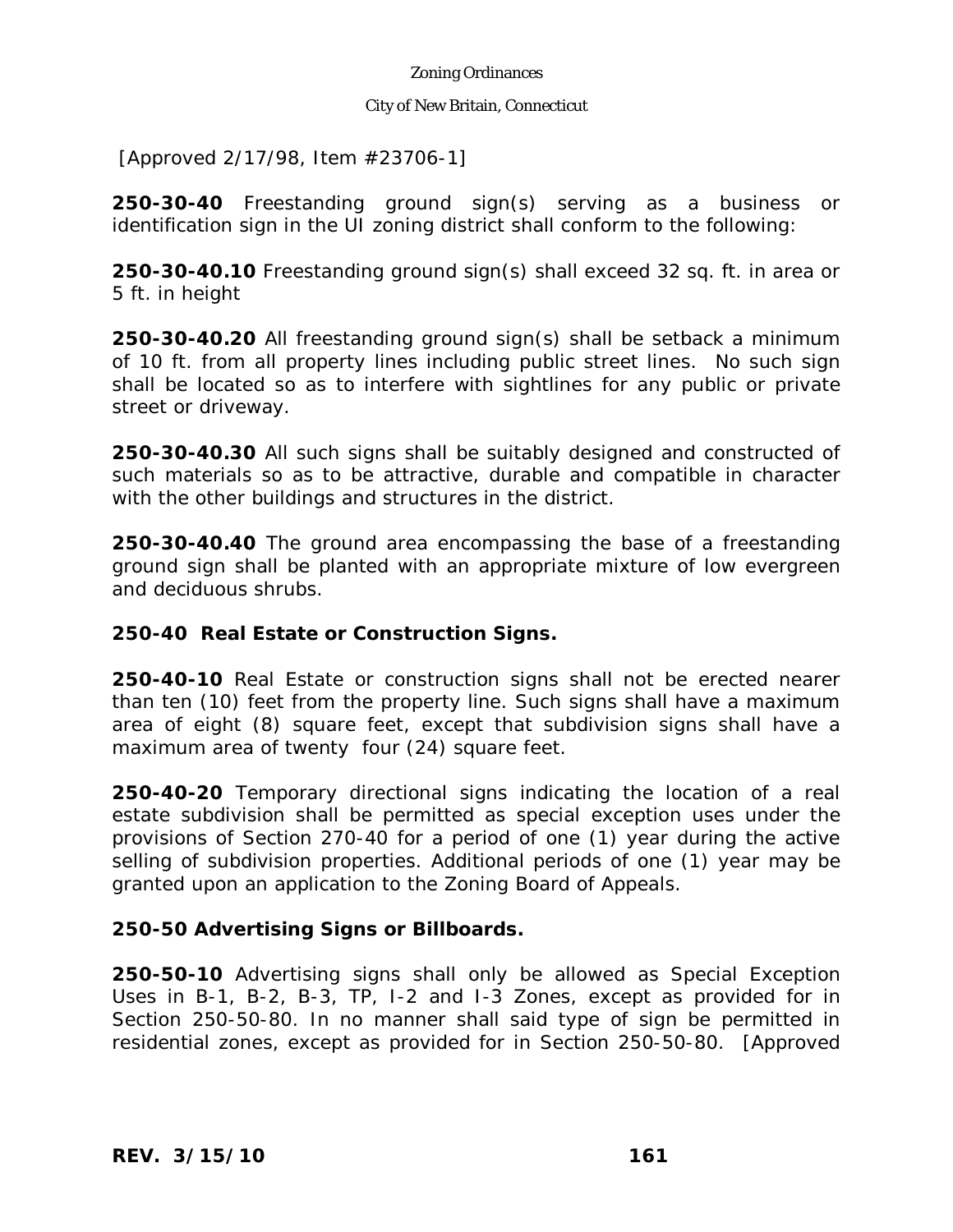### City of New Britain, Connecticut

6-26-86, Item #17123-1] [Approved 3-8-00, Item #24788-2] [Approved 2- 14-01, Item #26232]

**250-50-20** Advertising signs on the ground shall not be erected nearer to the street line than the established setback line and shall not exceed twenty one (21) feet in height. The height shall be measured vertically from the average grade of the street nearest the supporting columns to the highest point of said sign.

**250-50-30** Advertising signs on the walls of structures shall be limited to less than 300 square feet and not longer than 50 percent of the horizontal length of the structure.

**250-50-40** Advertising signs shall be separated from each other by a distance of at least 300 feet except in the B-3 and CBD zones, except that two (2) or more such signs may be arranged to form a continuous face, either in a straight line, on an angle, or back to back. Faces which are separated by no more than two (2) feet shall be considered continuous for the purpose of this section.

**250-50-50** Advertising signs shall abide by the yard and lot coverage provisions of the zoning district in which such sign is located.

**250-50-60** Advertising signs shall not be displayed within one hundred (100) feet of any public park, playground or cemetery, nor shall said sign be displayed within one hundred (100) feet of an adjoining residential district if designed to face directly into such district and be visible therefrom.

**250-50-70** Advertising signs shall not be attached to or located on any building or property used in whole for residential purposes, or attached to or located on any portion of a building where that portion is used for residential purposes, regardless of what such property is zoned.

**250-50-80** Notwithstanding the preceding prohibitions and restrictions, signs for the advertisement of goods and services may be located within the interior of any sports facility owned by the City of New Britain, which facility is utilized for spectator sports and where the advertisement signs are intended for viewing by the spectators within the facility. [Approved 2-14- 01, Item #26232]

**250-60 Temporary Signs.** 

*REV. 3/15/10* **162**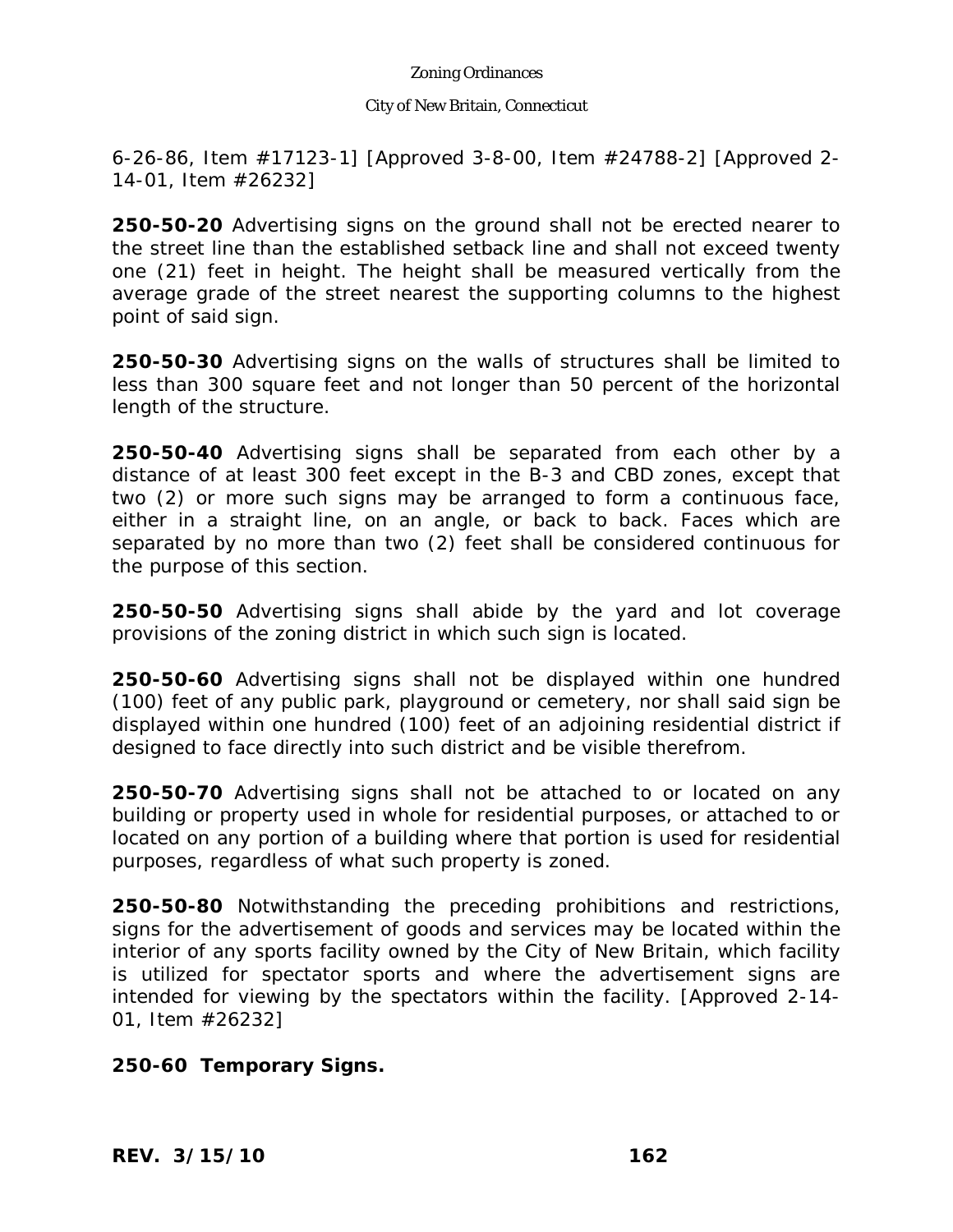#### City of New Britain, Connecticut

**250-60-10** Temporary signs are permitted in all business zones, all industrial zones, the OP zone and for all conforming land uses in residential zones.

**250-60-20** Signs temporarily attached or temporarily painted to a window, door or wall announcing sales or special features shall be no larger than similar permanent permitted signs in the district. Said temporary signs if shown on windows shall not exceed 50% of the window area.

**250-60-30** Temporary signs shall be removed immediately after the termination of such sale or special feature and in no case shall be permitted for a period longer than 30 days.

## **250-70 Directional Signs.**

**250-70-10** Directional signs identifying entrances and exits, parking areas, traffic flows and hazards may be provided in all zones, as required. Signs shall be of a strictly informative nature and shall be no larger than two (2) square feet in size.

## **250-71 Bus Passenger Waiting Shelter Advertising Sign.**

[Approved 10-22-81, Item #14771-5]

**250-71-10** For each Shelter only one double faced sign will be permitted.

**250-71-20** There must be a distance of at least 1500 feet between locations of shelters along the same street frontage in Residential Districts.

**250-71-30** Each shelter must be placed in such a manner as not to interfere with the flow of vehicular or pedestrian traffic.

**250-71-40** The advertising signs must be constructed as an integral part of the shelter.

**250-71-50** Only indirect lighting will be allowed within each shelter.

**250-80 General Provisions.** 

**250-80-10.10** Except for business and identification signs as prescribed in Section 250-80-10.10, signs attached to a structure shall not project more

*REV. 3/15/10* **163**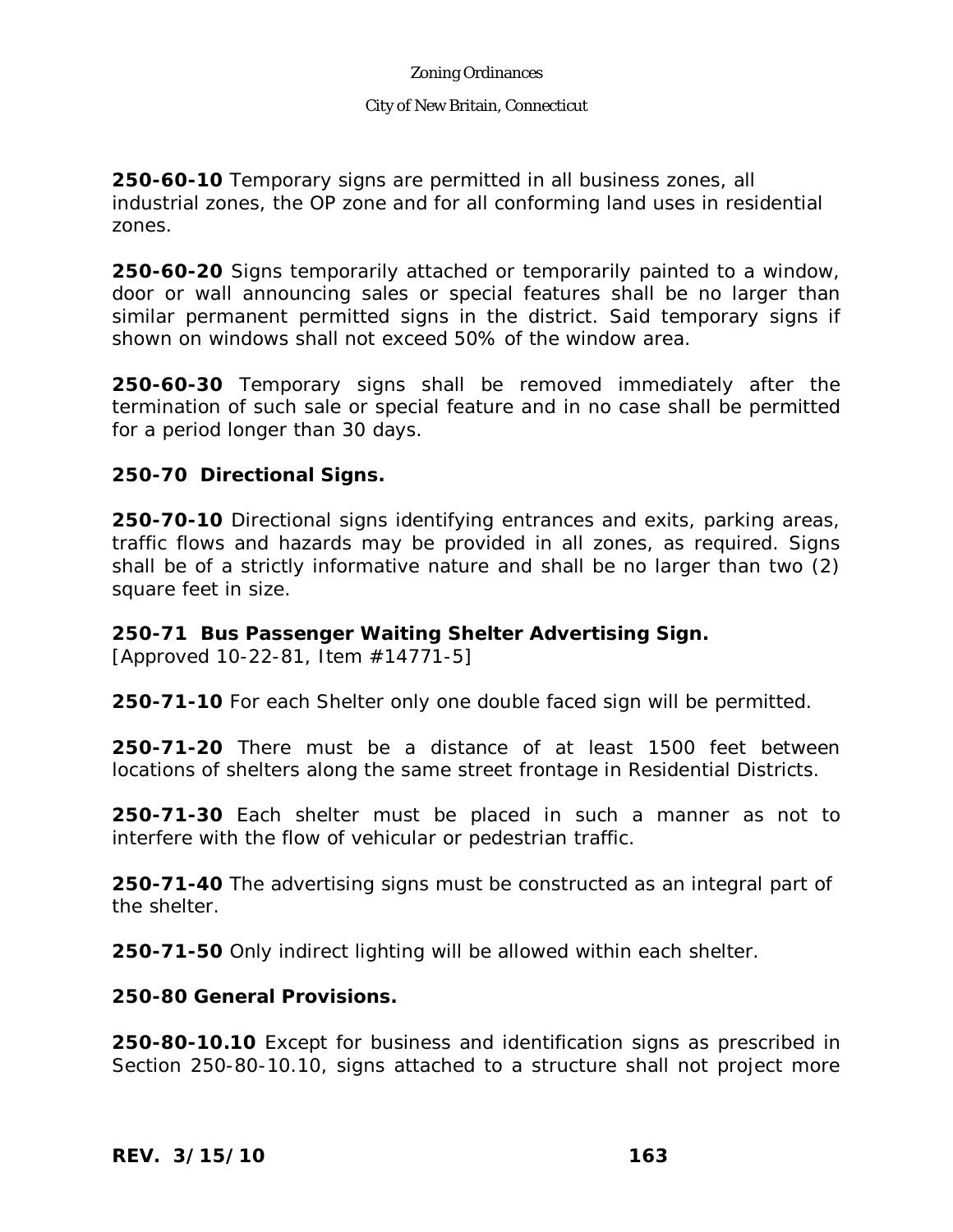#### City of New Britain, Connecticut

than two (2) feet over the top of the exterior wall of such structure at the location of the sign.

**250-80-10.20** Temporary or permanent signs resting on, or attached to vehicles shall not be used as a means to circumvent the provisions of this Ordinance.

**250-80-10.30** Except for temporary signs, no sign shall be attached to, painted on, or obstruct any window, door stairway or other opening intended for ingress or egress or for needed ventilation and light.

**250-80-10.40** Portable signs, folding signs similar movable signs shall be treated as Temporary signs. However, no more than one such sign shall be permitted per structure.

**250-80-10.50** In no case shall lighted or unlighted signs be so located or designed so that they constitute a hazard to vehicular traffic by obstructing visibility or unnecessarily distracting drivers.

**250-80-10.60** The area of a sign shall be determined by the smallest rectangle that encompasses all of the letters or symbols which make up the sign including any background of a different color or material than the general finish of the building, whether painted or applied.

# **250-80-20 Illuminated and Moving Signs.**

**250-80-20.10** A sign may be illuminated if the illumination is confined to the surface of the sign. No flashing, or rotating lights shall be permitted except lights on signs indicating time and/or temperature by means of white, intermittent lighting, provided the longest dimension of such a sign does not exceed five (5) feet.

**250-80-20.20** The speed of rotating signs may not exceed eight (8) revolutions per minute.

**250-80-20.30** The light sources of signs shall be so designed and shielded that they cannot be seen from beyond property lines on which said sign is located, except that signs with exposed neon tubes shall be permitted in all business and industrial districts.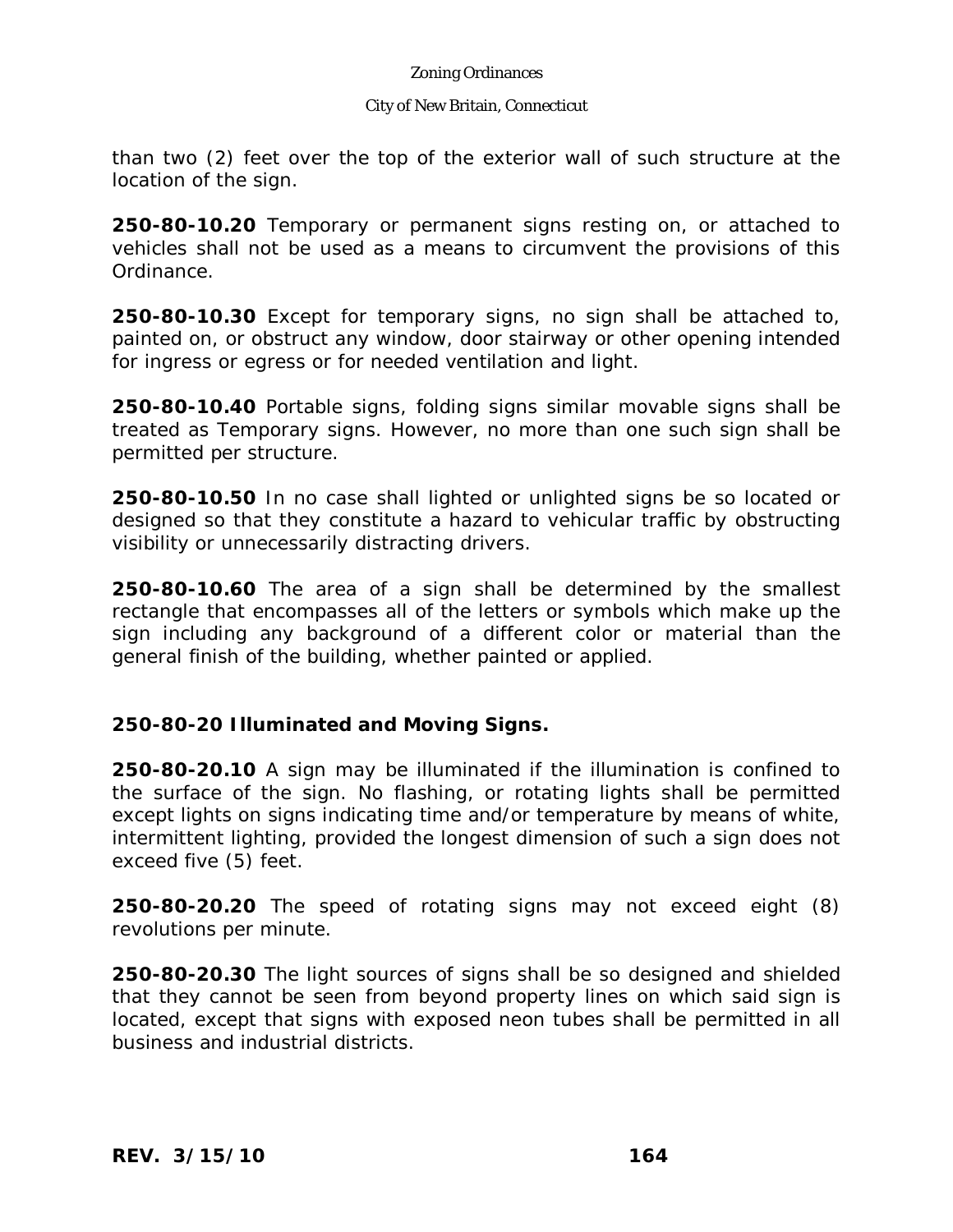### City of New Britain, Connecticut

**250-80-30 Nonconforming Signs**. Any signs existing at the time of the adoption of this Zoning Ordinance or any amendment thereto, which does not conform with the requirements of this Ordinance shall be termed nonconforming structures as provided by Section 260 of this Ordinance.

**250-80-40** Any person, firm, or corporation occupying any vacant lot or premises by means of a ground sign, or any other type of sign, shall be subject to the same duties and responsibilities as the owner of the lot and premises with respect to keeping the same clean, sanitary, inoffensive, and free and clear of all obnoxious substances and unsightly conditions on the ground in the vicinity of such ground sign or said premises for which they may be responsible.

**250-80-50** No gasoline service station identification sign, or similar pole sign, including its structure, shall exceed a height of twenty (20) feet above the lowest adjacent established grade.

**250-80-60** Notwithstanding these provisions a Shopping Center in a B-2 zone or an Industrial Park in a I-1, I-2, or I-3 zone may have one identification sign of a free-standing type at a height no more than one (1) foot for each foot of setback, said measurements shall be computed from the edge of the right-of-way of the street upon which the sign is located and measured to the column or columns nearest the street front. The height shall be measured vertically from the average grade nearest the supporting columns to the highest point of said sign. One half (1/2) of all superficial ornamentation, trim, column or columns, covers or symbol-type appendages of a non-message bearing character shall be included in determining height.

**250-80-70** Notwithstanding any other sections of this Ordinance all signs, except directional signs, shall be set back at least 25 feet from any street intersection. The setback shall be measured from the point of tangency at the nearest curb line.

**250-80-80** No person shall post or affix any notice, poster or other paper or device, calculated to attract the attention of the public, to any lamp post, public utility pole or shade tree, nature feature, rock, awning post, fire alarm pole, or upon any public structure or building, except as may be authorized by law.

# **250-90 Application.**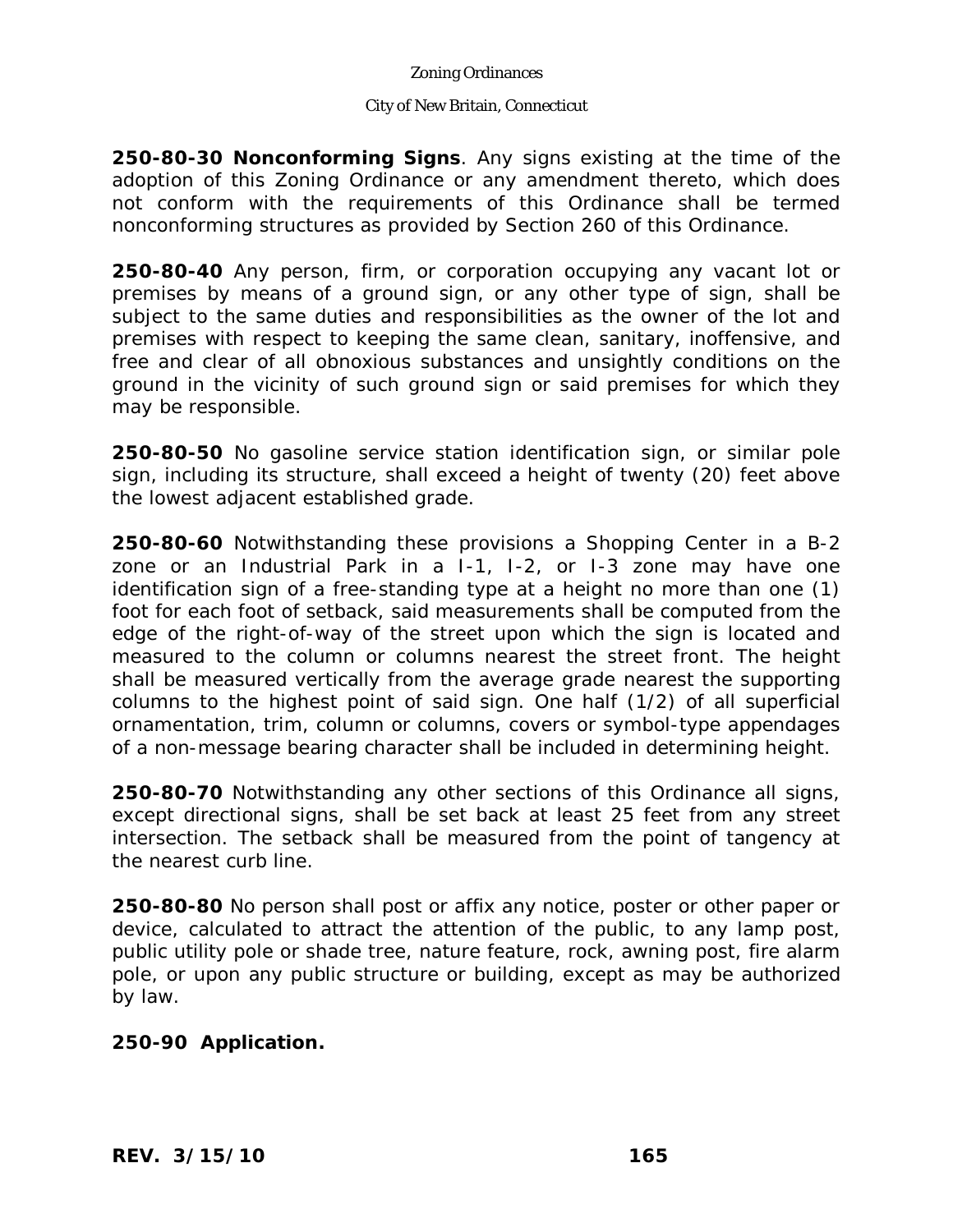### City of New Britain, Connecticut

**250-90-10** In addition to the requirements of this Ordinance, every business or identification, advertising, announcement or professional, and temporary sign (after thirty (30) days) must have a permit issued by the Department of Buildings. Every application for said type of sign shall include the following information and exhibits in triplicate:

A. Exhibit showing the location of proposed and any existing sign(s) and its structure on the premises in relation to adjacent buildings or structures.

B. Exhibit showing the design, and size, structural details, dimensions, and colors of the proposed and any existing sign(s) on the premise.

**250-90-20** All signs must be constructed in accord with structural and all other requirements as established by the Building Code of the City of New Britain.

**250-90-30** Before said permit is issued, the Director of Planning shall be required to submit his report to the director of licenses, permits and inspections regarding aesthetic considerations and proper land use, regarding the location of advertising ground signs, and identification signs which identify shopping centers and industrial parks. If the Director fails to submit his report within fifteen (15) days after receiving it, the proposed sign shall be considered approved by him. [Approved 1-13-03, Item #27215]

**250-90-40** Penalty. Any person who erects, maintains, displays or allows to remain in view an advertisement, signs or billboard, or any structure designed for the display of advertising matter contrary to any provisions of this section shall be fined not more than one hundred (\$100) dollars for each sign so displayed.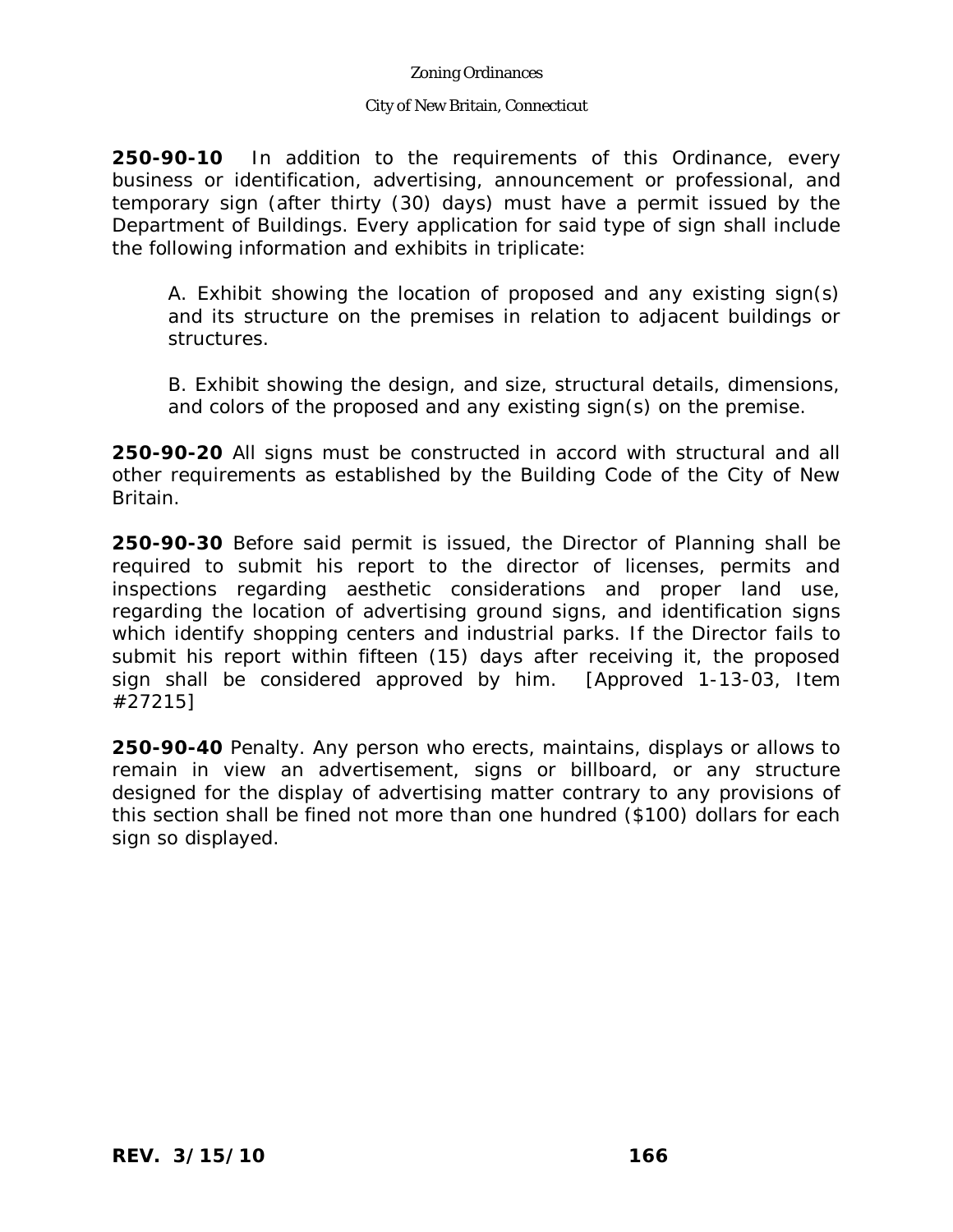#### City of New Britain, Connecticut

### **Section 260 NONCONFORMING USES AND NONCONFORMING BUILDINGS OR STRUCTURES.**

## **260-10 Unlawful Buildings, Structures, or Uses Not to be Construed as Nonconforming.**

**260-10-10** No unlawful building or structure, or unlawful use of a building or structure or lot existing at the effective date of this Ordinance shall be deemed to be a nonconforming building, structure or use.

**260-10-20** All buildings or structures, or use of a building or structure or lot lawfully existing at the effective date of this Ordinance shall be deemed to be a nonconforming building, structure or use.

## **260-20 Continuance.**

**260-20-10** Any lawful use occupying any building, structure or lot at the time of the effective date of this ordinance or any amendment thereto, which does not comply, after the effective date of this ordinance or any amendment thereto, with the use regulations of the District in which it is situated, may be continued in the building or structure or upon the lot so occupied.

**260-20-20** Except as provided in section 270-50-40.30, a building or structure used by a nonconforming use at the effective date of this ordinance, may not be reconstructed, structurally altered, restored or repaired to an extent exceeding in aggregate cost 75 percent of the replacement cost of such building or structure, unless the use of such building or structure is changed to a conforming use.

**260-20-30** A nonconforming building or structure that is not devoted to a nonconforming use may be reconstructed structurally altered, restored or repaired in whole or in part, and the provisions of Section 260-20-20 shall not apply, except that the degree of nonconformity shall not be increased. [Approved 3-18-08, Item #29947-2]

**260-20-40** A nonconforming lot of either less area or width which was a conforming lot at the effective date of this Ordinance may be used or a building or structure may be erected on such lot. The use and building or structure must be in accordance with all applicable provisions of this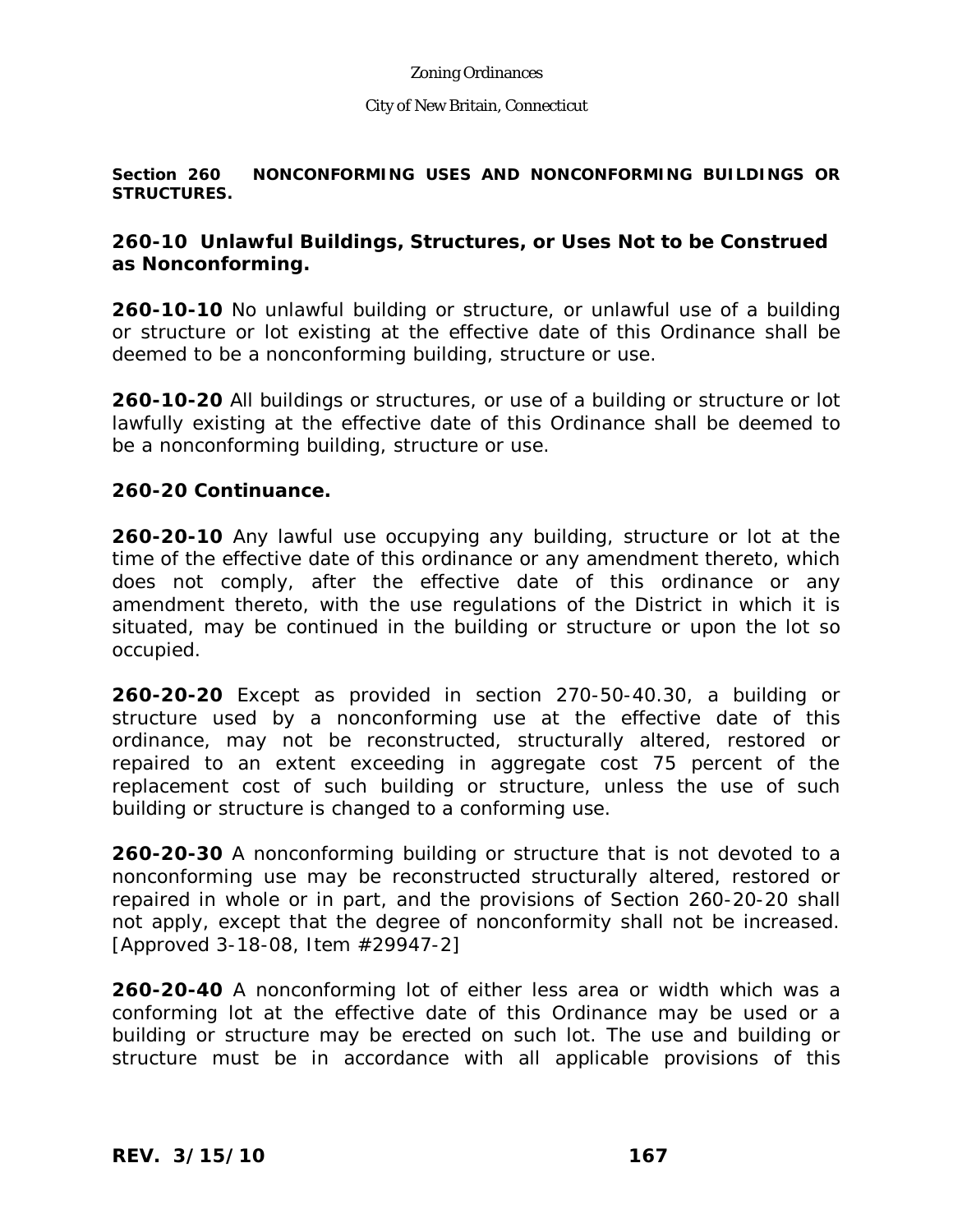#### City of New Britain, Connecticut

Ordinance. [Approved 4-18-80, Item #13676-2; Approved 11-28-90, Item #19611-2]

**260-20-50** An existing building designed and used for a conforming use but located on a nonconforming lot, whether the building is conforming or nonconforming with respect to lot coverage and minimum yard requirements, may be reconstructed, structurally altered, restored or repaired whole or in part, except that the degree of nonconformity shall not be increased.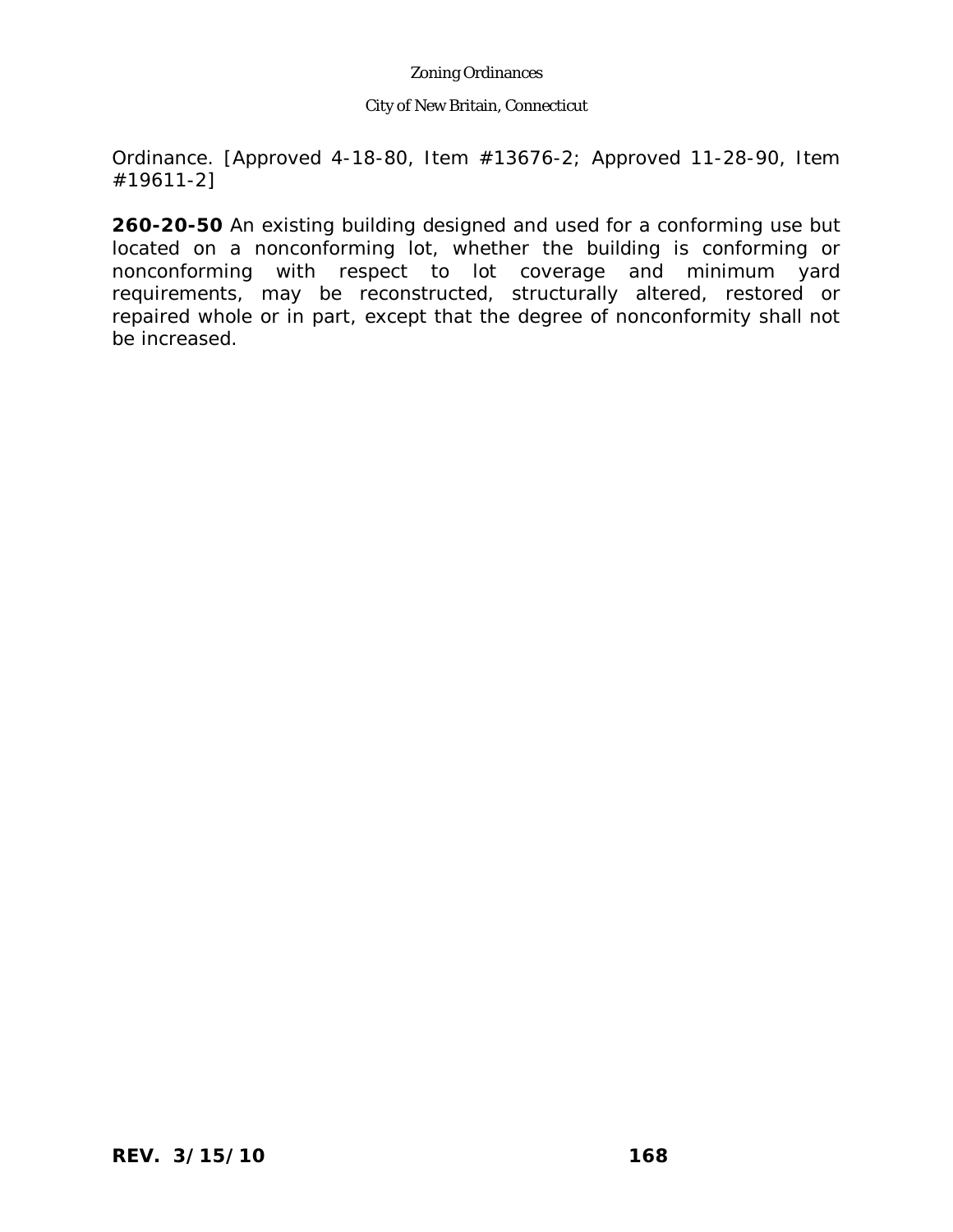### City of New Britain, Connecticut

## **260-30 Extension.**

**260-30-10** A nonconforming use shall not be enlarged or extended, except as provided in Section 270-50.

**260-40-10** A nonconforming use shall be changed only to a conforming use, except as provided in Section 270-50.

## **260-50 Abandonment.**

**260-50-10** A nonconforming use shall be deemed to have been abandoned:

**260-50-10.01** When it is changed to a conforming use.

**260-50-10.02** In cases where such nonconforming use is of a building or structure designed for such use, when it has been voluntarily discontinued for a period of 12 consecutive months.

**260-50-10.03** In cases where such nonconforming use is of a building or structure not designed for such use, or is of a lot or land whereon there is no consequential building or structure devoted to such use, when it has been voluntarily discontinued for a period of six (6) consecutive months.

**260-50-10.04** In the case of an alcoholic liquor permit which shall have been discontinued for a period of 90 days by reason of surrender, cancellation or revocation of said permit, then such use shall not be resumed except in conformity with the provisions of this Ordinance.

**260-50-20** A nonconforming use that has been abandoned shall not thereafter be reinstated.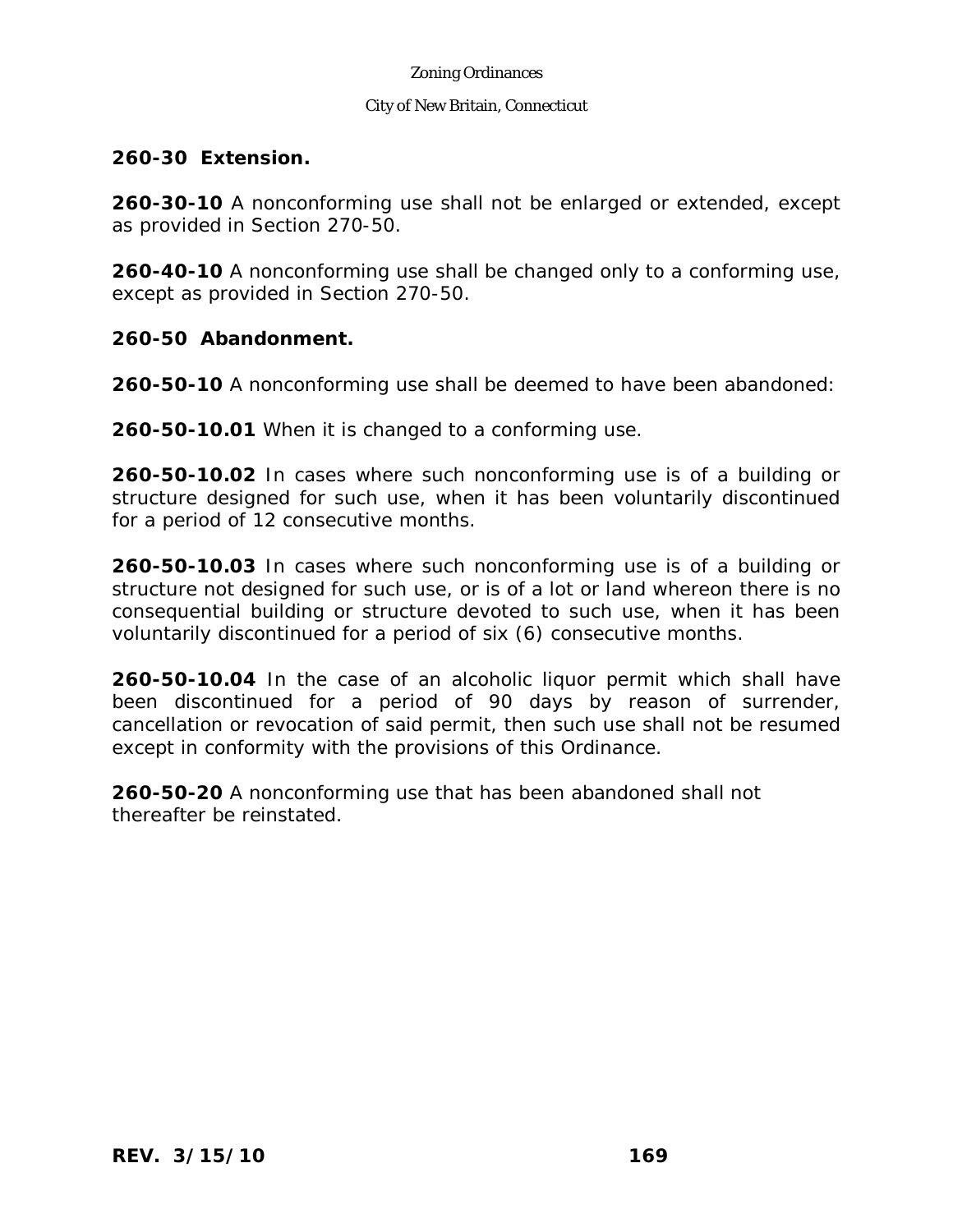### City of New Britain, Connecticut

# **Section 270 THE ZONING BOARD OF APPEALS. 270-10 Organization and General Procedure.**

**270-10-10** There shall be a Zoning Board of Appeals. The method of appointment, terms of office, and tenure of its members shall be as provided by Section 3171 and 3172 of the Charter of the City of New Britain, as amended.

**270-10-20** The Zoning Board of Appeals shall have the powers enumerated in Section 3173 of the Charter of the City of New Britain, as amended, and as herein more particularly provided and interpreted.

**270-10-30** The Zoning Board of Appeals shall adopt such Rules of Procedure, not inconsistent with the provisions of State Law, the Charter, this zoning ordinance, and other city ordinances, as it may deem necessary to the proper performance of its duties and the proper exercise of its powers.

**270-10-40** All requirements pertaining to meetings and minutes of the Board shall conform with the provisions of Section 3174 of the Charter of the City of New Britain, as amended. A quorum shall consist of four (4) members or reserve members of the Board.

**270-10-50** The vote of the Board on the affirmance or reversal of an order, requirement, decision or determination appealed from shall be in compliance with Section 3176 of the Charter of the City of New Britain.

**270-20** Applications on appeal for variances from determinations by the director of licenses, permits and inspections, and applications for permits for special exception uses shall be submitted in the form required by the Board and filed in the office of the Board. [Approved 1-13-03, Item #27215]

**270-20-20** The Board shall fix a time and place for a public hearing thereon, and shall provide for the giving of notice at least 15 days prior to the date thereof, as follows:

**270-20-20.10** By publishing a notice in a daily newspaper of general circulation in the City, as provided by Section 3134 of the Charter of the City of New Britain.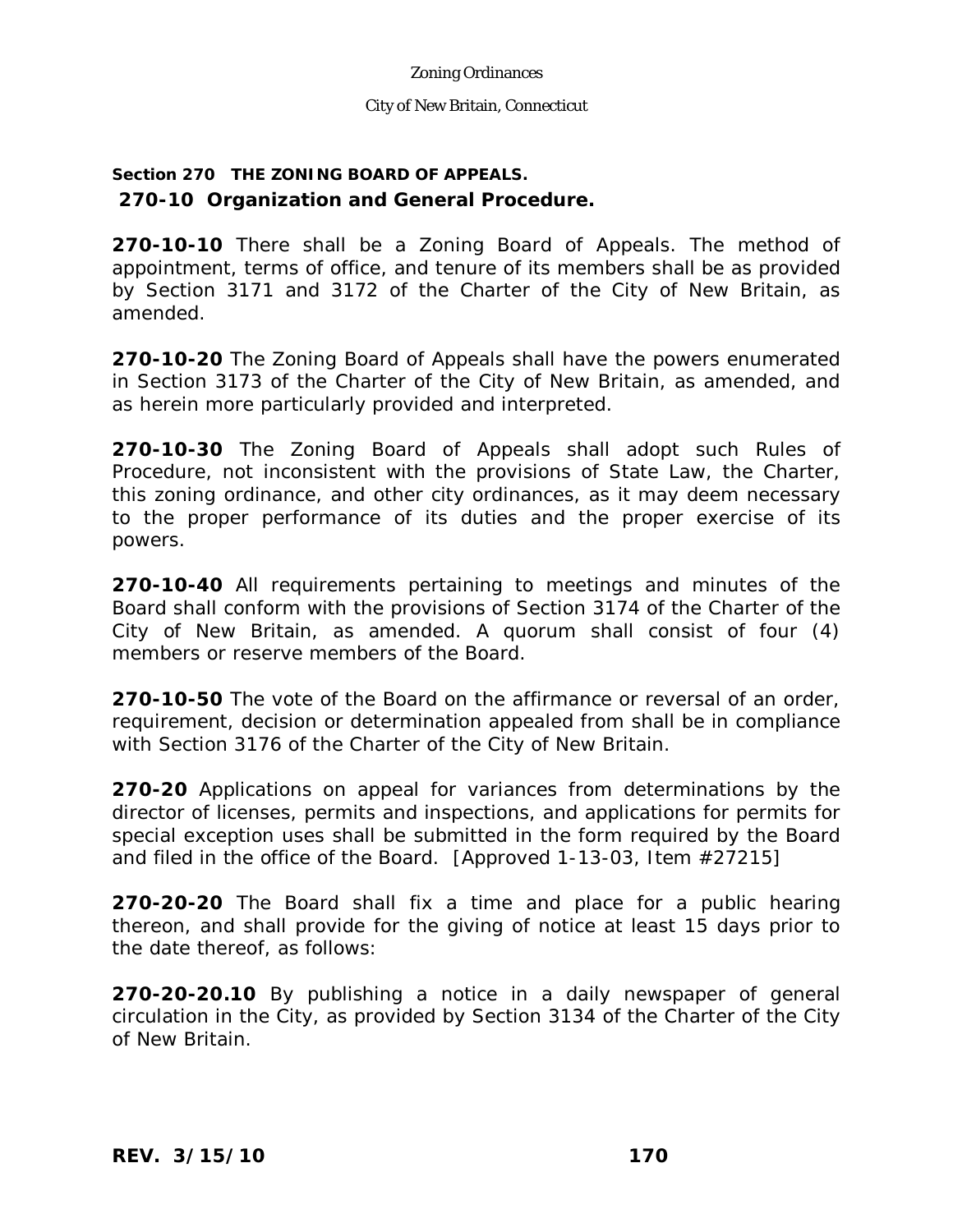### City of New Britain, Connecticut

**270-20-20.20** By requiring the applicant to erect a white-with-black lettering sign or signs measuring not less than three (3) feet long and two (2) feet wide, which shall be prominently displayed on the premises facing each public street on which the property abuts, giving notice that an application for an appeal or special exception use is pending, and the date, time and place where the public hearing will be held. The sign shall not be set back more than 10 feet from the property line and shall be not less than two (2) or more than six (6) feet above the grade at the property line. The sign shall be made of 1/2 inch pressed board or other durable material. It shall be displayed for a period of not less than 15 days immediately preceding the public hearing date or any adjourned date. The applicant shall file an affidavit that he has complied with the provisions of this section.

**270-20-30** The City Plan Commission may have representation at any public hearing held by the Board on an application for a permit for a special exception use.

**270-20-40** The Board shall keep accurate records of all variances and special exception uses granted by its actions under this ordinance.

**270-20-40.10** Each case shall be identified by a sequential numbering system and alphabetically by the applicant's name. Separate files and numbering systems shall be established for variances and special uses.

**270-20-40.20** Separate maps for variances and special exception uses shall be kept posted up-to-date, showing clearly the number and correct map location of each case.

**270-20-50** Building permits authorized by actions of the Board on variance and special use cases shall be applied for to the Director of Licenses, Permits and Inspections within 180 days of such authorization, and shall automatically expire if construction under the permit is not started within 90 days of issuance. A one time, 90 day, extension of the initial 180 day period to file for a building permit may be granted by the Director of Licenses, Permits and Inspections, provided the applicant shows good cause as to why the extension is warranted. Any further extensions, if warranted, may only be granted by the Zoning Board of Appeals. [Approved 1-13-03, Item #27215] [Approved 3-15-10]

# **270-30 Appeals on Interpretation of Zoning Ordinance and Map.**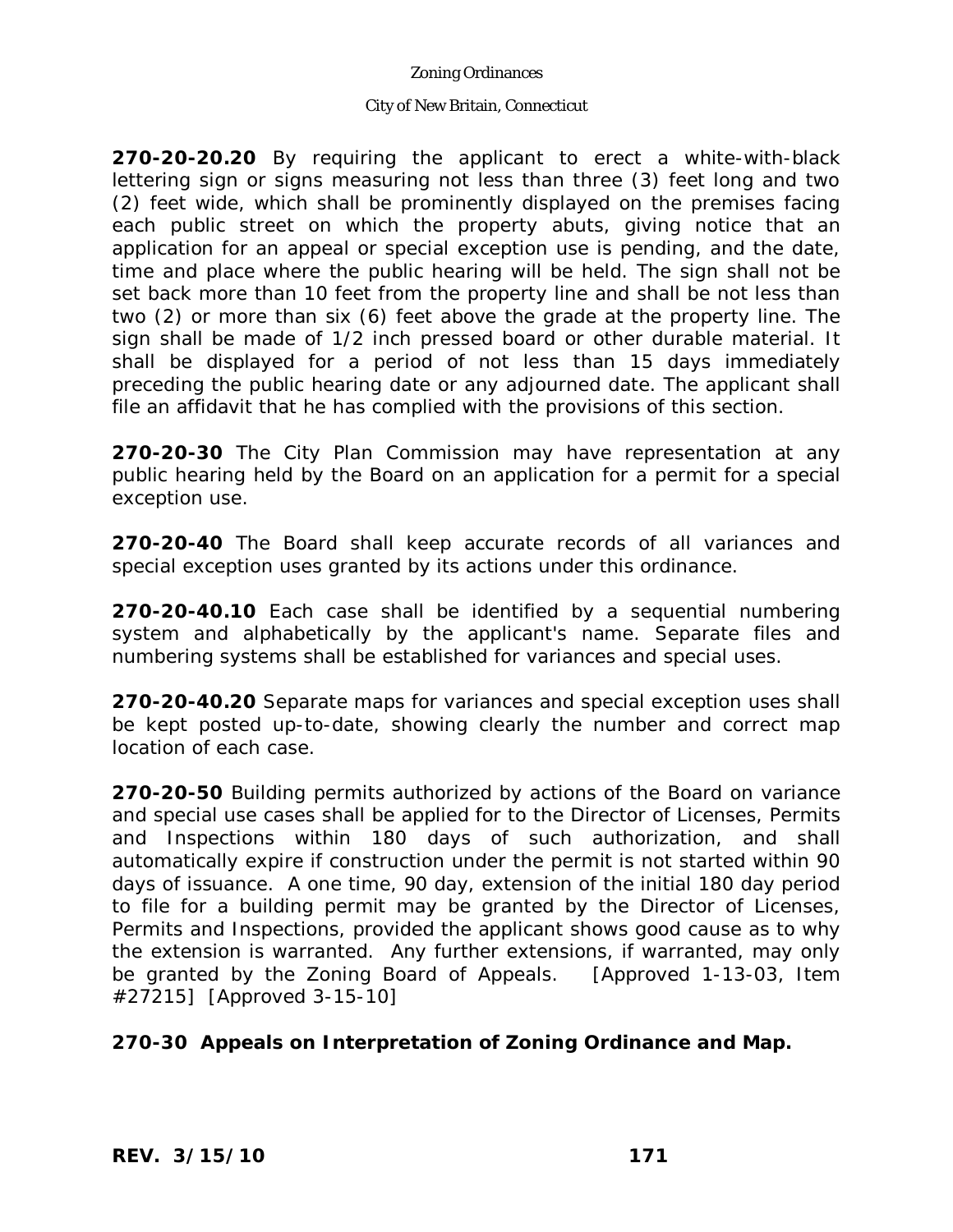### City of New Britain, Connecticut

The Zoning Board of Appeals is hereby authorized, upon an appeal, to hear and decide:

**270-30-10** Any matter where an appellant alleges that the director of licenses, permits and inspections was in error in refusing to issue a building permit or certificate of occupancy, as a result of misinterpreting the meaning, intent or application of any Section or part of this ordinance. [Approved 1-13-03, Item #27215]

**270-30-20** Any matter where an appellant alleges that the director of licenses, permits and inspections was in error in its determination as to the exact location of a district boundary line on the Zoning Map that forms a part of this ordinance. [Approved 1-13-03, Item #27215]

**270-30-30** Any other matter relating to this ordinance, where an appellant seeks a review of any decision, order, or ruling made by the director of licenses, permits and inspections. [Approved 1-13-03, Item #27215]

**270-30-40** Any matter which the director of licenses, permits and inspections appeals on grounds of doubt as to the meaning or intent of any provision of this ordinance or as to the location of a district boundary line on the Zoning Map.  $[Approved \ 1-13-03, \ 11$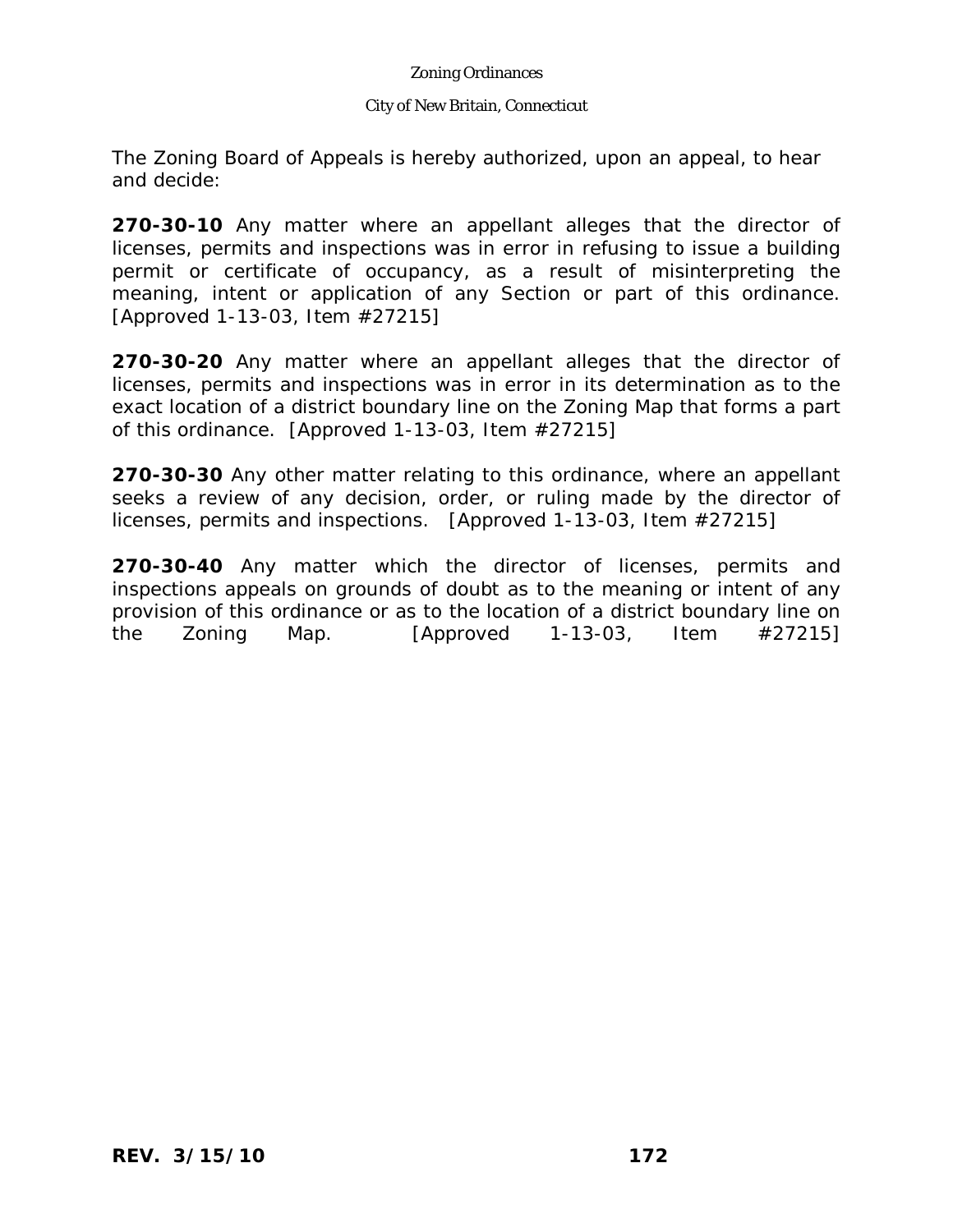#### City of New Britain, Connecticut

# **270-40 Special Exception Uses.**

270-40-10 Grant of Power. Pursuant to Section 3173 of the Charter of the City of New Britain, as amended, and in addition to and apart from the power to grant appeals for variances, the Zoning Board of Appeals shall have original jurisdiction and power to grant an application for a permit for a special exception use on a particular site. Such application may be granted whether or not a finding is made that the strict execution of this ordinance would present practical difficulties, but all action by the Board shall be subject to the general provisions of this Ordinance, and more specifically to the guiding principles, general standards, and the special conditions and safeguards contained in this Section, to the extent applicable to each particular application.

## **270-40-20** Guiding Principles.

**270-40-20.10** Such use shall be one which is specifically authorized as a special exception use in the District in which the particular site is located.

**270-40-20.20** For every such special exception use, the Board shall make a specific finding, after a public hearing in the manner provided by law, that such use will not be prejudicial to the character of its neighborhood.

**270-40-20.30** No application for a permit shall be granted by the Board for any special exception use, until the said Board shall have first received and considered an advisory report thereon from the City Plan Commission, with respect to the location of such use in relation to the needs and growth pattern of the City, and where appropriate, with reference to the adequacy of the site area and the arrangement of buildings, driveways, parking areas, offstreet truck loading spaces, and other pertinent features of the site plan. The City Plan Commission shall have thirty (30) days from the date of its receipt of the application, within which to file its report thereon. In the event that said Commission shall fail to file said report within such thirty (30) days, it shall be deemed that the Commission has no objection to the application for a Special Exception.

**270-40-20.40** Every decision by the Board granting an application for a permit for a special exception use shall clearly set forth the nature and extent of such authorized use and any special conditions or safeguards to which it shall be subject as a result of the Board's findings.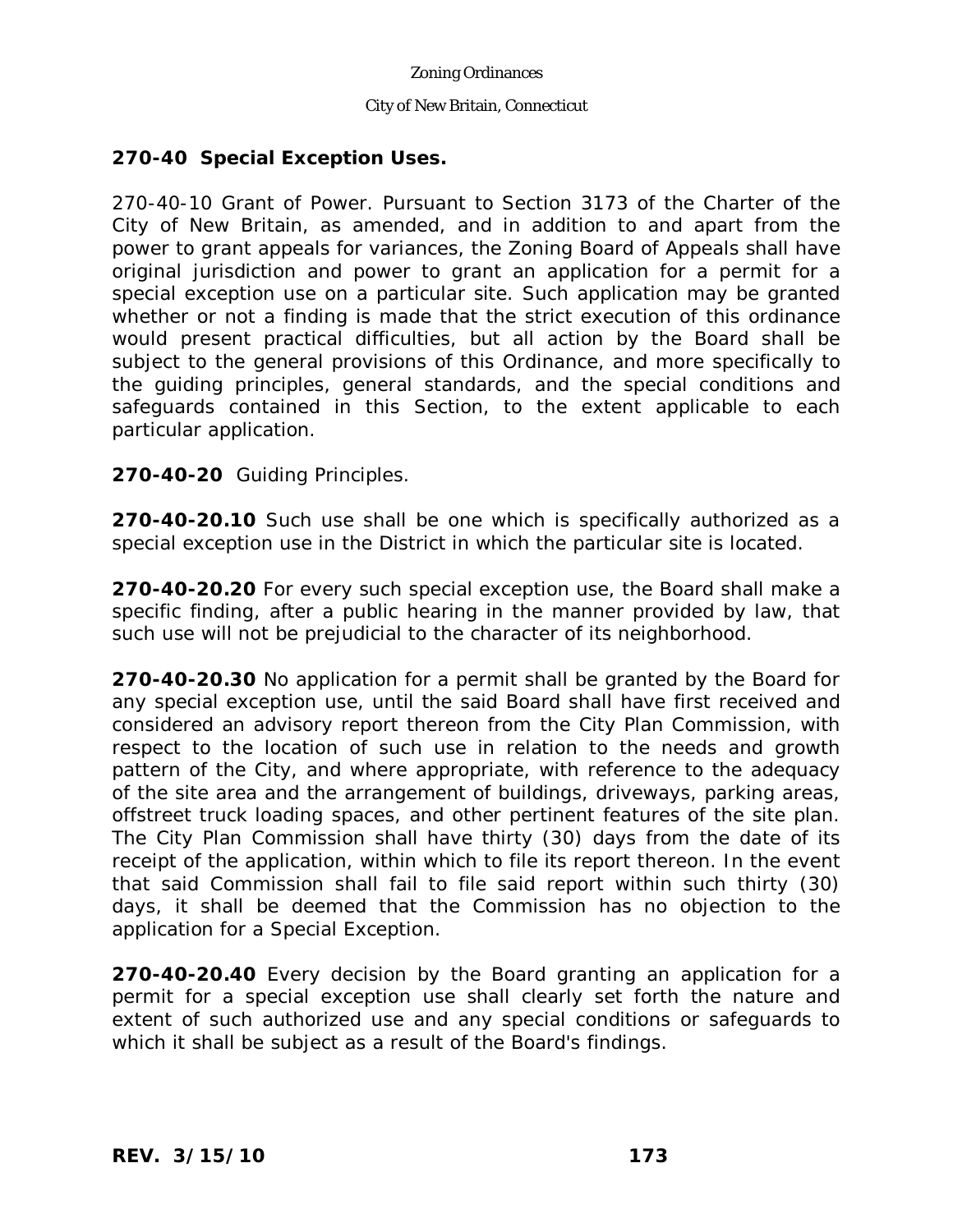# City of New Britain, Connecticut

**270-40-20.50** A special exception use, for which an application for a permit is granted by the Board, pursuant to the provisions of this Section, shall be construed to be a conforming use.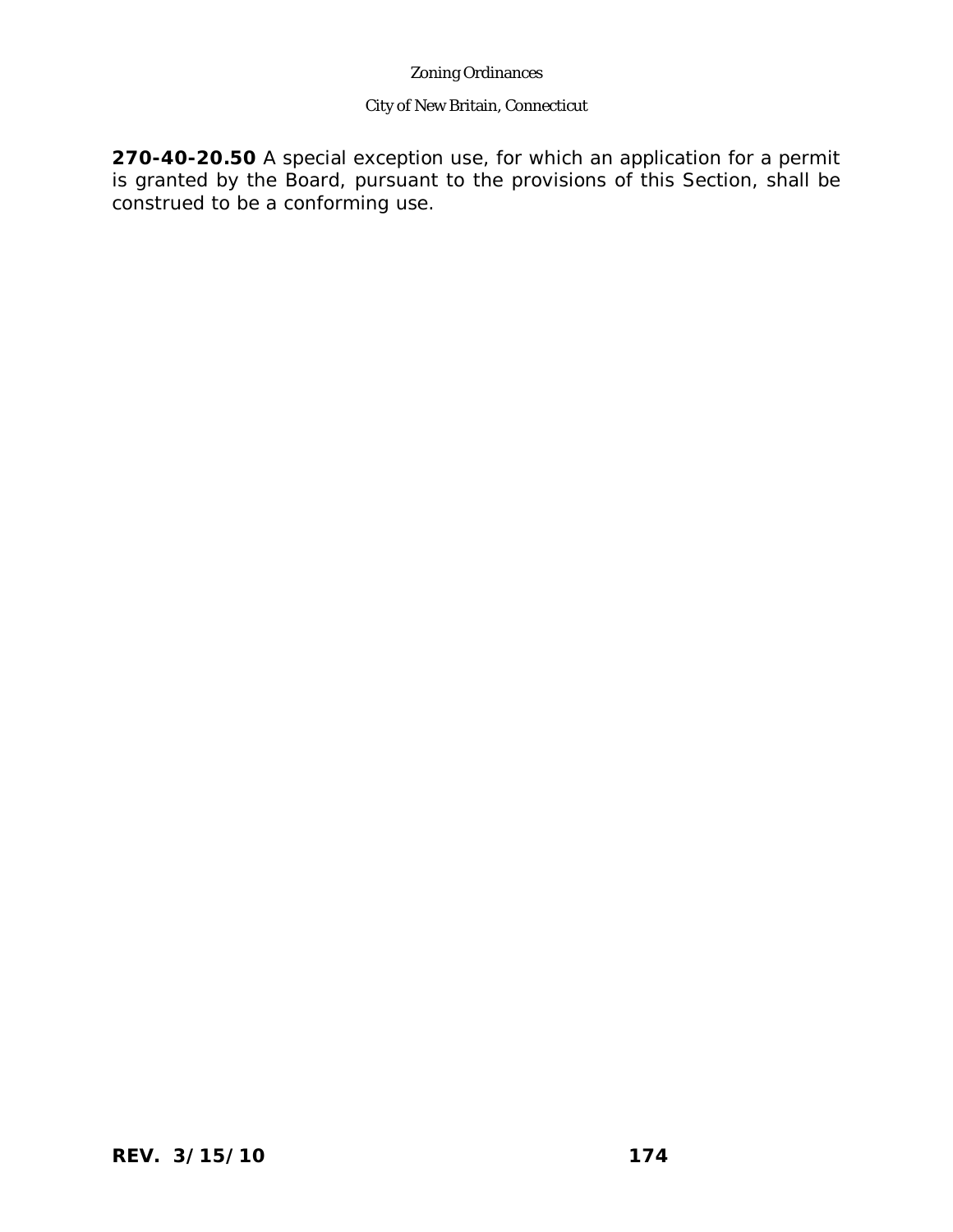### City of New Britain, Connecticut

## **270-40-30 General Standards.**

For every such special exception use, the Board shall determine the following:

**270-40-30.10** That such use will be in harmony with and promote the general purposes and intent of this Ordinance as stated in Section 20.

**270-40-30.20** That the plot area is sufficient, appropriate and adequate for the use and the reasonably anticipated operation and expansion thereof.

**270-40-30.30** That the proposed use will not prevent the orderly and reasonable use of adjacent properties in adjacent use districts.

**270-40-30.40** That the site is suitable for the location of such use in the community.

**270-40-30.50** That the characteristic of the proposed use are not such that its proposed location would be unsuitably near to a church, school, theater, recreational area or other place of public assembly.

**270-40-30.60** That the proposed use, particularly in the case of nonnuisance industry, does conform with the ordinance definition of the special exception use where such a definition exists, or with the generally accepted definition of such use where such definition does not exist in the Ordinance.

**270-40-30.70** That access facilities are adequate for the estimated traffic from public streets and sidewalks, so as to assure the public safety and to avoid traffic congestion, and further that vehicular entrances and exists shall be clearly visible form the street and not within 40 feet of the intersection of street lines at a street intersection except under unusual circumstances.

**270-40-30.80** That there are offstreet parking and truck loading spaces at least in the number required by the provisions of Section 240, but in any case an adequate number for the anticipated number of occupants, both employees and patrons or visitors, and further that the layout of the spaces and driveways is convenient and conducive to safe operation.

**270-40-30.90** That adequate buffer yards and screening are provided where necessary to protect adjacent properties and land uses.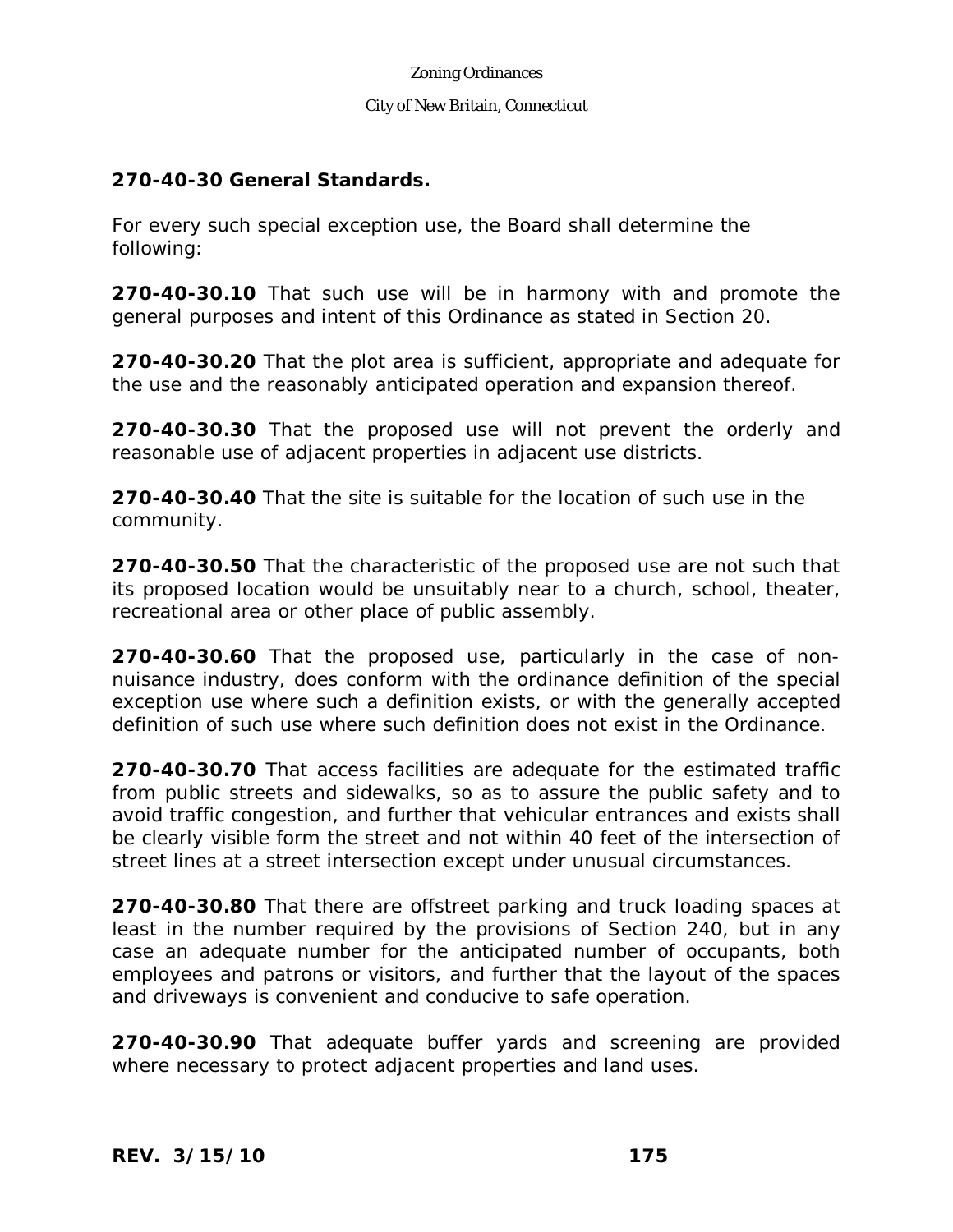#### City of New Britain, Connecticut

**270-40-30.100** That adequate provisions will be made for the collection and disposal of excessive storm water runoff from the site, and of sanitary sewage, refuse or other waste, whether liquid, solid, gaseous or of other character.

**270-40-30.110** That the proposed use recognizes and provides for the further specific conditions and safeguards required for particular uses in Section 270-40-40, if any.

## **270-40-40 Specific Conditions and Safeguards for Certain Special Exception Uses.**

No authorization for a building permit shall be granted by the Zoning Board of Appeals for any special exception use listed in this Section, unless the Board shall specifically find that, in addition to meeting all the general standards set forth in Section 270-40-30, the proposed special exception use also meets the specific conditions and safeguards stipulated in this Section 270-40-40.

Under no circumstances shall the Zoning Board of Appeals have the authority or power to grant variances for any specific condition or safeguard. [Approved 2-19-86, Item #17123-1]

**270-40-40.05** ADULT ORIENTED ESTABLISHMENTS. [Approved 3-13-98, Item #23533-6]

**270-40-40.05.10**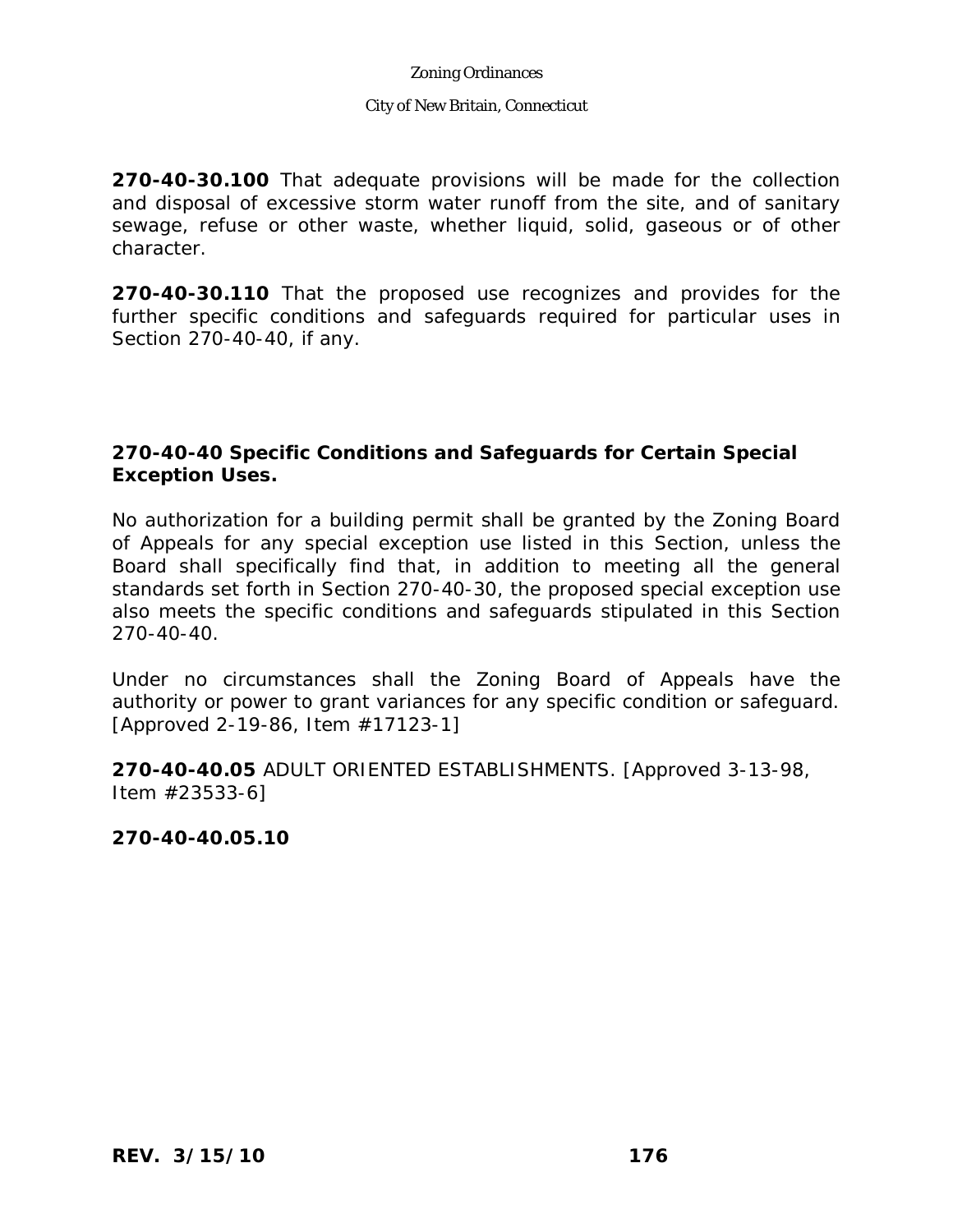### City of New Britain, Connecticut

**270-40-40.05.40** Each adult oriented establishment shall provide required off-street parking conforming to the requirements of Section 240 at the rate of one (1) parking space for each 100 square feet of net floor area leased or used by the adult oriented establishment.

**270-40-40.05.50** The sale and/or consumption of alcoholic beverages is prohibited in and/or at an adult oriented establishment as defined in these Regulations, except that adult cabaret may be permissible in a nightclub, bar or restaurant which is duly licensed to serve alcoholic beverages, provided that all other specific conditions of Section 270-40-40.05 are met.

**270-40-40.05.60** No adult oriented establishment as defined herein, shall be conducted in any manner that permits the observation of any material depicting or describing of "specified sexual activities" or "specified anatomical areas" as defined herein, from any public way. This provision shall apply to any building exterior display, decoration, sign, show window or other building exterior opening.

**270-40-40.05.70** All adult oriented establishments which were lawfully in existence as of the effective date of these regulations shall comply with all provisions of Section 260 non-conforming uses.

# **270-40-40.10 ALCOHOLIC LIQUOR PERMIT LOCATION.**

**270-40-40.10.10** The entrance of the location where alcoholic liquor, beer, wine or ale requiring a permit as defined by the State Liquor Act is sold shall be at least 1500 feet from the entrance of the other location where alcoholic liquor, beer, wine or ale is sold, except under a special exception granted by the Zoning Board of Appeals.

**270-40-40.10.20** The location of a permit granted by the State Liquor Act may be relocated within 750 feet of the former premises at which the said permit was located, provided that the new location proposed is not in a zone district where such use is prohibited by this Ordinance.

**270-40-40.10.30** No permit shall be granted in any OP or residential district, however, club permits may be granted if approval is given by the Zoning Board of Appeals.

**270-40-40.10.40** In any Industrial District restaurant permits only shall be granted.

*REV. 3/15/10* **177**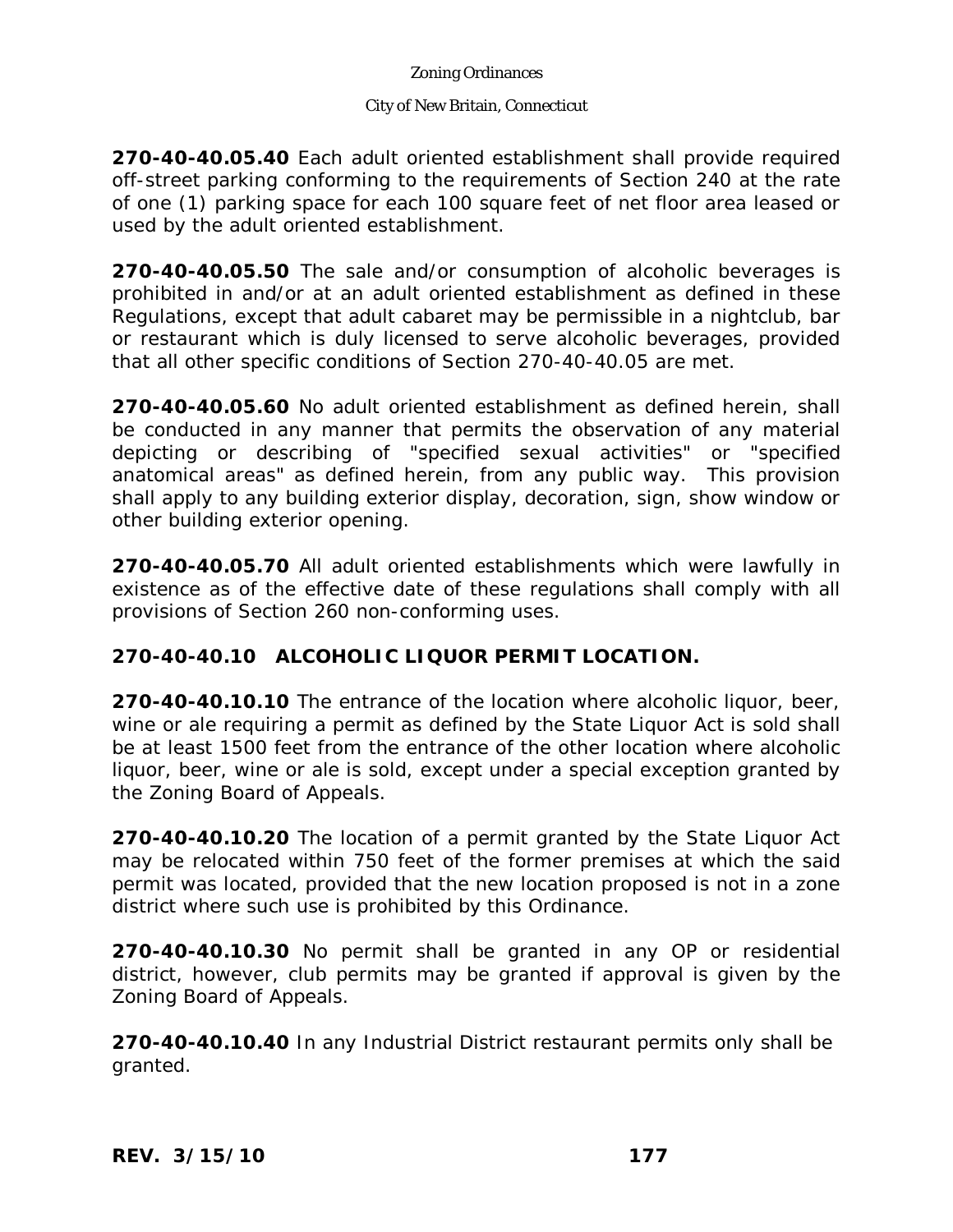### City of New Britain, Connecticut

**270-40-40.10.50** No permit location shall be granted within a 500 feet distance along the same street front from a Residence District, a public or private elementary or high school, or a religious institution.

## **270-40-40.20 ARENA, ASSEMBLY HALL.**

**270-40-40.20.10** The site shall be at least 500 feet from any Residence District boundary.

**270-40-40.20.20** No event or accessory activity other than offstreet parking and truck loading shall take place outside the confines of the arena or assembly hall building or structure itself.

**270-40-40.20.30** Public address systems shall only be used in connection with the events sponsored in the arena or assembly hall, provided that where an arena is an open air structure the use of such a public address system shall be limited to the hours between 10:00 A.M. and 11:00 P.M.

**270-40-40.20.40** There shall be adequate pedestrian areas at the entrances and exits to the arena or assembly hall as well as suitable locations for taxis and private vehicles to stand while picking up pedestrians.

**270-40-40.20.50** No alcoholic liquor permit location shall be granted in conjunction with, or on the same premises as, such arena or assembly hall.

**270-40-40.30** Conversion of two-family detached dwelling (attic space) to three-family detached dwelling. [Approved 5-3-82, Item #15290]

**270-40-40.30.10** There shall be adequate off-street parking spaces for three (3) vehicles. [Approved 5-3-82, Item #15290]

**270-40-40.30.20** There shall be two (2) interior means of ingress and egress. [Approved 5-3-82, Item #15290]

**270-40-40.30.30** The City Plan Commission must approve a special exception for a conversion before an application may be granted by the Zoning Board of Appeals. The City Plan Commission shall base its findings on the planning factors the conversion will have on the immediate neighborhood including but not limited to, density, traffic, appearance, and suitability of the site. [Approved 5-3-82, Item #15290]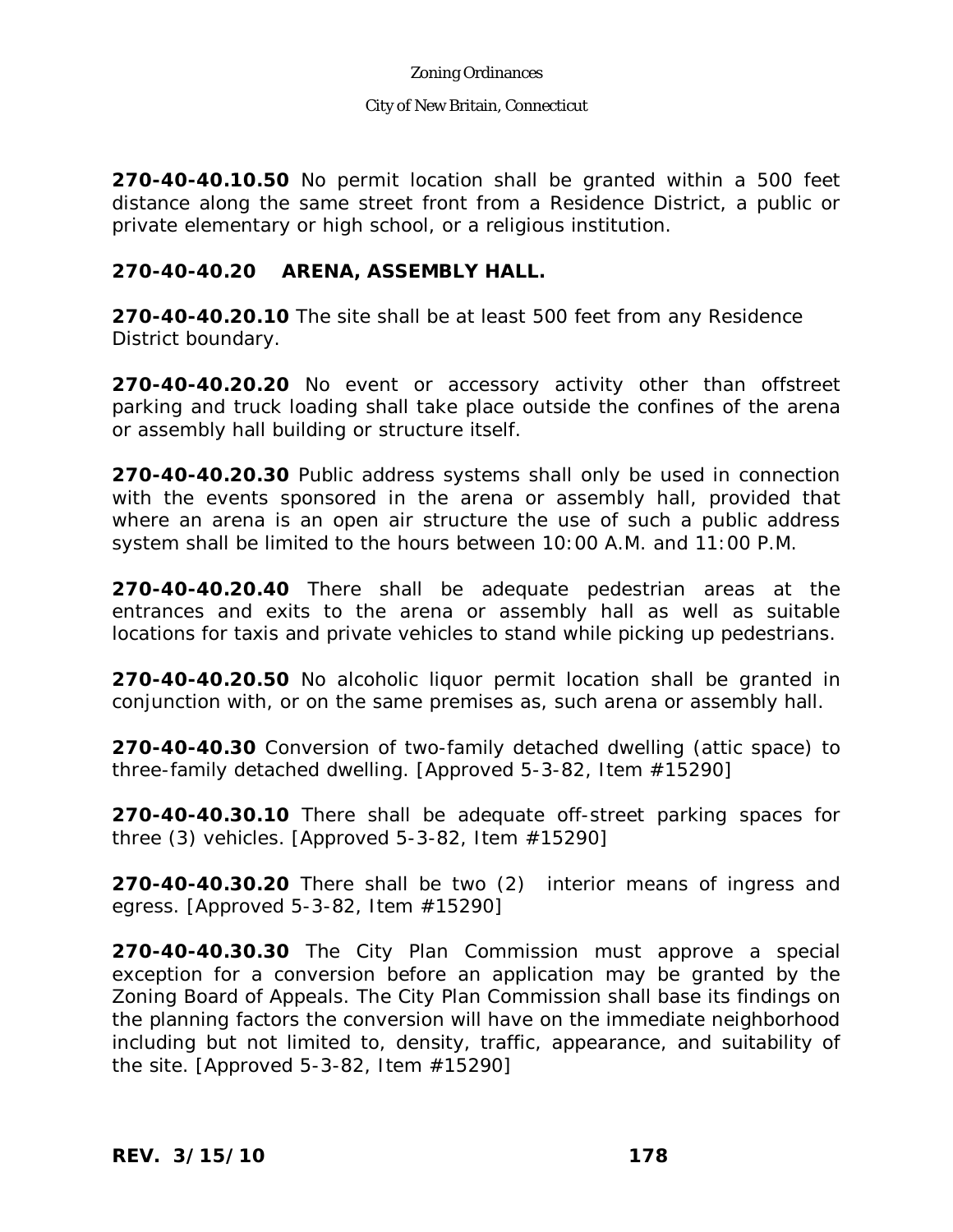#### City of New Britain, Connecticut

270-40-40.35 AUTO SALES AND/OR REPAIRERS OPERATIONS.

[APPROVED 3-18-08, ITEM #29948-2]

270-40-40.35.10 **NOTWITHSTANDING THE MINIMUM LOT SIZE AND WIDTH OF THE ZONING DISTRICT, THE SITE MUST BE A MINIMUM OF 10,000 SQUARE FEET IN AREA AND NOT LESS THAN 100 FEET IN WIDTH, EXCEPT THAT BUSINESSES THAT ARE EXCLUSIVELY LIMITED REPAIRER OPERATIONS, MAY BE PERMITTED ON ANY LOT CONFORMING TO THE MINIMUM LOT SIZE, PROVIDED ALL OTHER SPECIAL CONDITIONS AND SAFEGUARDS, PARKING, SCREENING AND TRANSITIONAL YARD REQUIREMENTS ARE MET.** 

270-40-40.35.20 **NO OUTSIDE REPAIR OPERATIONS AND NO OUTSIDE (UNSCREENED) STORAGE OF ANY MATERIALS OR VEHICLES SHALL BE ALLOWED.**

270-40-40.35.30 **ALL CURB CUTS SHALL BE AT LEAST 25 FEET FROM ANY INTERSECTION. ALL PARKING SPACES INTENDED FOR CUSTOMER USE SHALL BE CLEAR AND ACCESSIBLE WITH CONFORMING BACK-UP AISLES THAT DOES NOT ENTAIL BACKING INTO THE PUBLIC STREET RIGHT-OF-WAY. ALL DOORWAYS AND SERVICE BAYS SHALL BE CLEAR AND ACCESSIBLE AND UNIMPEDED BY PARKING OR SALES VEHICLE DISPLAY SPACES.**

270-40-40.35.40 **FOR AUTO SALES OPERATIONS, NO MORE THAN ONE (1) SALES VEHICLE SPACE PER 500 SQUARE FEET OF LOT AREA SHALL BE PERMITTED. SALES VEHICLE SPACES SHALL BE SEPARATE AND NOT ENCUMBER PARKING SPACES REQUIRED FOR CUSTOMERS, NOR FOR OPERATIONS WHERE AUTO REPAIR SERVICES ARE OFFERED FOR THE GENERAL PUBLIC, SALES DISPLAY SPACE SHALL NOT ENCUMBER PARKING REQUIRED FOR REPAIR OPERATIONS ON THE PROPERTY.**

**2**70-40-40.35.50 **NO AUTO DEALER OR REPAIRERS PERMIT SHALL BE ALLOWED FOR ANY LOCATION THAT ABUTS ANY RESIDENTIALLY ZONED PROPERTY OR IS WITHIN 100 FEET ALONG THE SAME STREET FRONTAGE FROM ANY RESIDENTIAL ZONING DISTRICT.**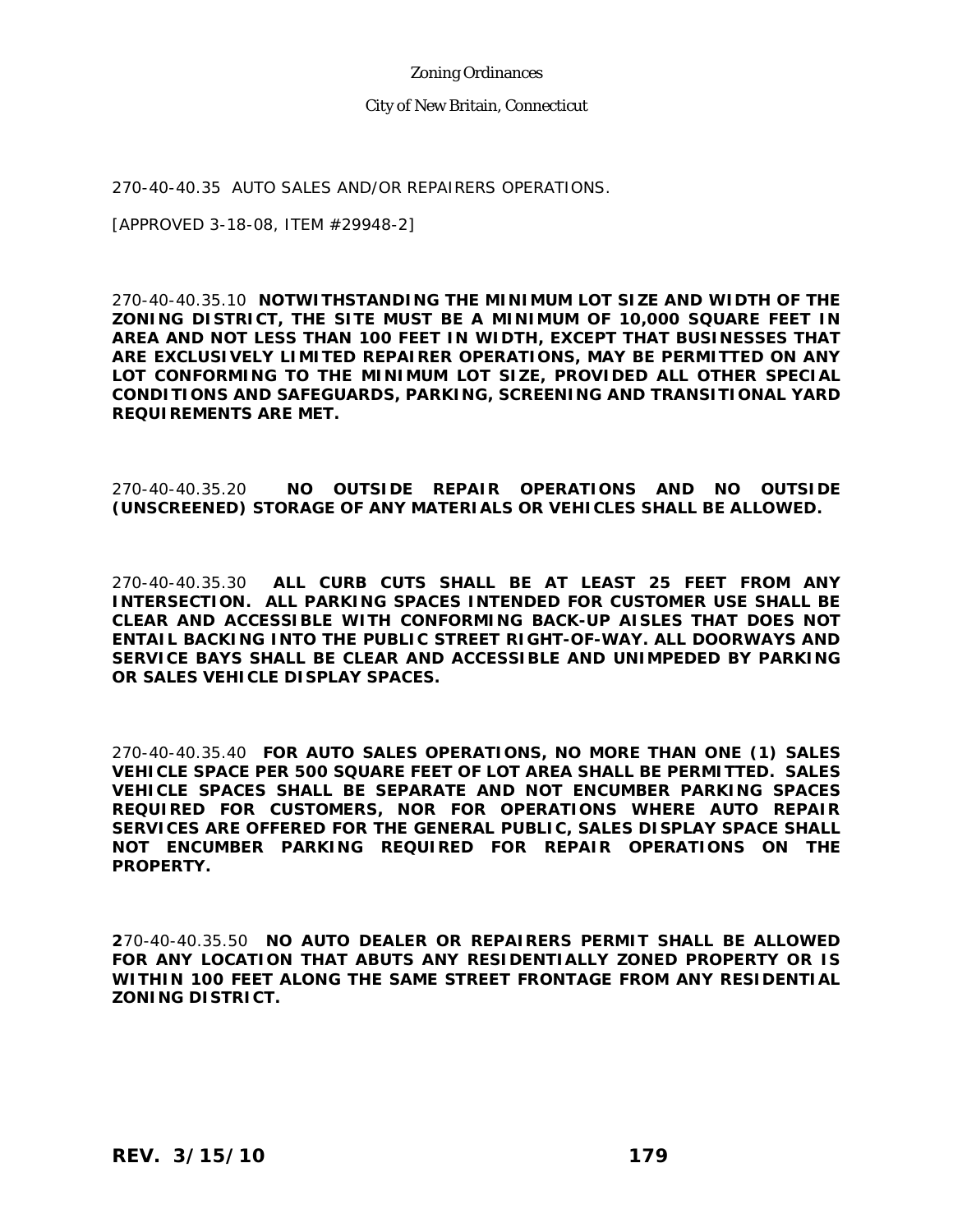#### City of New Britain, Connecticut

270-40-40.35.60 **NO AUTO DEALER OR REPAIRERS PERMIT SHALL BE ALLOWED FOR ANY LOCATION THAT IS UNABLE TO MEET THE REQUIRED TRANSITIONAL YARD SETBACKS ALONG ABUTTING RESIDENTIAL ZONE LINES.** 

## **270-40-40.40 CEMETERY.**

**270-40-40.40.10** A cemetery shall have a minimum site area of 15 acres, except that existing cemeteries that are smaller than 15 acres may be expanded even though such expansion would not increase their site area to 15 acres.

## **270-40-40.50 CLUB, MEMBERSHIP, NON-PROFIT; POLITICAL CLUB.**

**270-40-40.50.10** No outdoor flood lighting or public address systems shall be permitted.

## **270-40-40.60 CLUB, RESIDENCE MEMBERSHIP, NON-PROFIT.**

**270-40-40.60.10** There shall be no more than one single-person room or suite for each 350 square feet of site area.

**270-40-40.60.20** No outdoor flood lighting or public address systems shall be permitted.

# **270-40-40.70 COLLEGE.**

**270-40-40.70.10** In any Residence District, all college site development shall be so designed that all buildings, structures and uses of land shall be set back a minimum of 50 feet from all property lines; and further that all buildings and structures shall be set back at least 100 feet from common boundary lines with other lots in Residence Districts.

**270-40-40.70.20** Adequate fencing and screening shall be provided along all common boundary lines with other lots in Residence Districts so as to prevent intrusion on those properties in terms of physical entry and other nuisances to adjoining property owners.

**270-40-40.70.30** The plan for pedestrian and vehicular access to the college site shall be based on major or arterial streets, and shall specifically avoid drawing pedestrian or vehicular traffic through minor residential streets.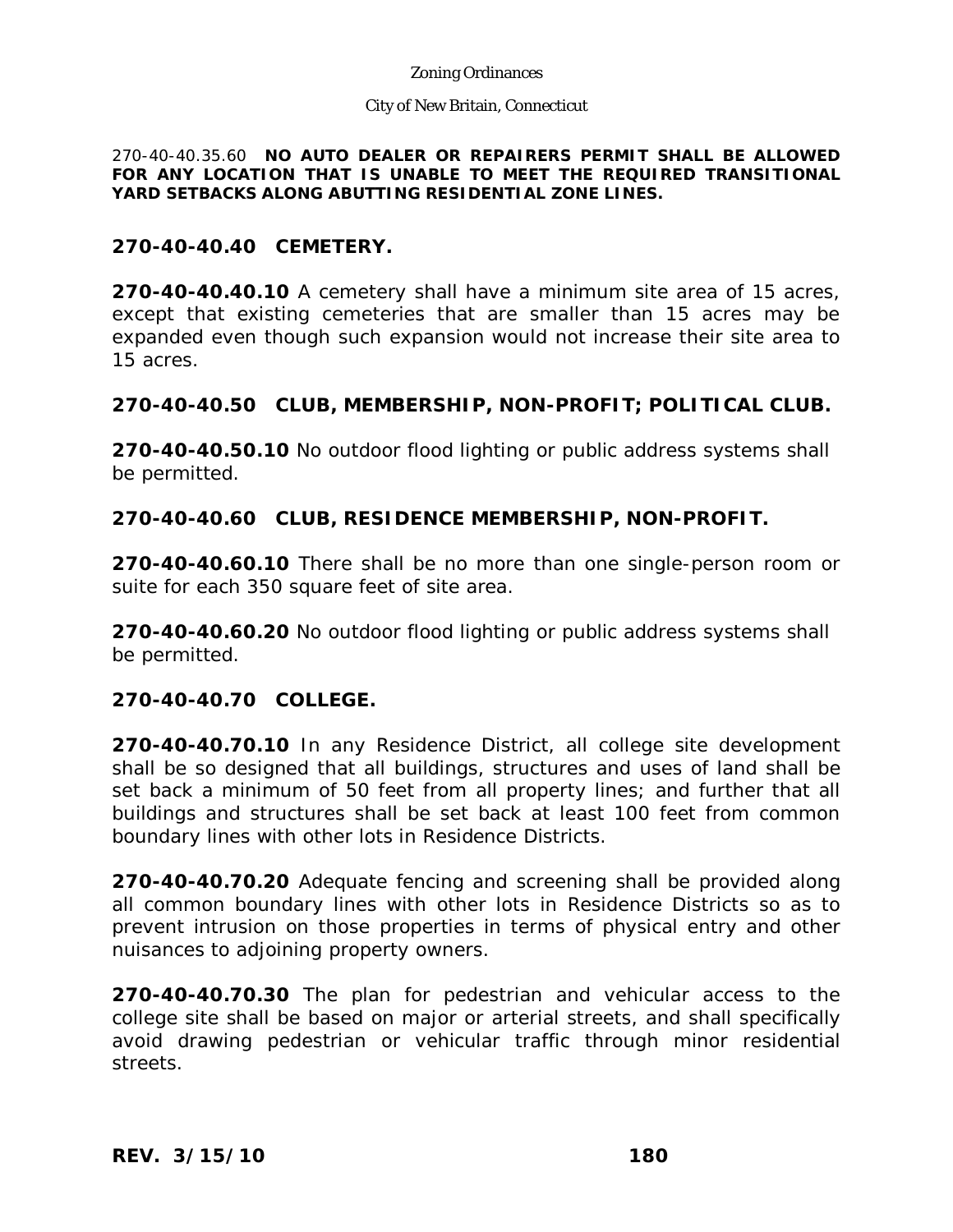City of New Britain, Connecticut

**270-40-40.75 CONVERSION OF SINGLE FAMILY OR TWO FAMILY TO NOT MORE THAN 3-UNITS**. [Approved 2-21-86, Item #17164-1] [DELETED 8-29-06, Item #29133-2]

# **270-40-40.80 COMMERCIAL PUBLIC RECREATION USE NOT OTHERWISE CLASSIFIED.**

**270-40-40.80.10** All such uses shall be located within a building.

**270-40-40.80.20** No alcoholic liquor permit location shall be granted in conjunction with, or in the same building as such commercial public recreation use.

**270-40-40.80.30** Any use of a public address system shall be limited to the inside of the building and its sound shall not be audible beyond the limits of the property.

**270-40-40.85 CONGREGATE OR ASSISTED LIVING HOUSING.** [Approved 6-21-00; Item #24933-2]

**270-40-40.85.10** The site shall not be less than 2 acres in area.

**270-40-40.85.20** The site shall have a minimum width of 150 feet.

**270-40-40.85.30** The total number of dwelling units shall not exceed 1 per each 3,000 sq. ft. of lot area.

**270-40-40.85.40** Off-street parking shall be provided at the ratio of 1 parking space for every 3.5 dwelling units.

### **270-40-40.90 COUNTRY CLUB.**

**270-40-40.90.10** The site shall not be less than three (3) acres in area.

**270-40-40.90.20** All country club uses shall be set back at least 100 feet from all property lines except for off-street parking, which shall be set back at least 50 feet from all property lines.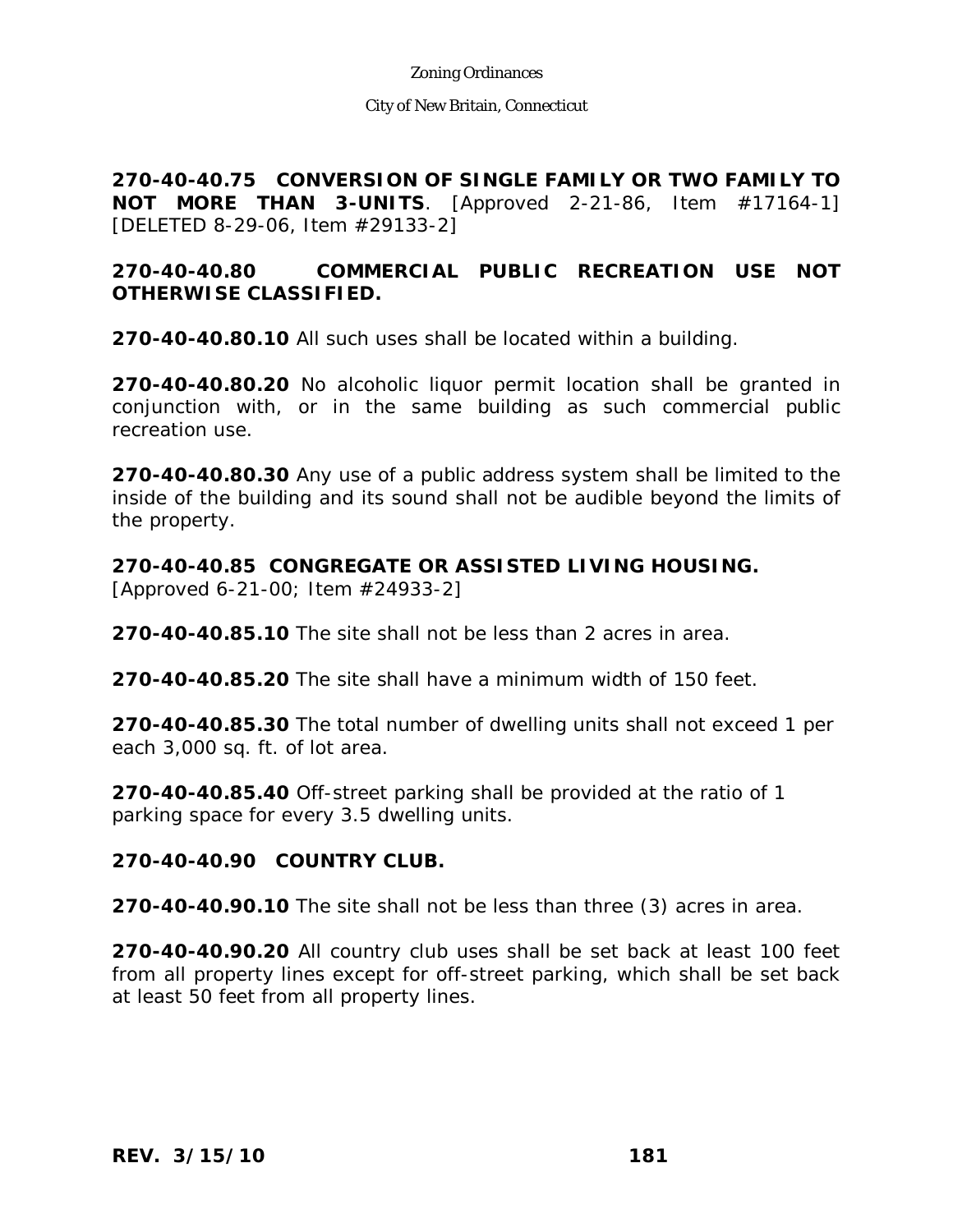#### City of New Britain, Connecticut

**270-40-40.90.30** Any use of a public address system shall be limited to the inside of the building and its sound shall not be audible beyond the limits of the property.

**270-40-40.90.40** Adequate fencing and screening shall be provided along all common boundary lines with other lots in Residence Districts to prevent intrusion on those properties in terms of physical entry and other nuisances to adjoining property owners.

**270-40-40.90.50** The plan for vehicular access to the country club site shall be by way of a major or arterial street.

### **270-40-40.100 CREMATORY.**

270-40-40.100.10 A crematory shall only be permitted to locate on the site of a cemetery that conforms to the minimum requirements for a new cemetery as provided in Section 270-40-40.40, or on a contiguous lot to such cemetery with a minimum land area of two (2) acres.

### **270-40-40.110 DAY CAMP.**

**270-40-40.110.20** There shall be no more than one (1) camper for each 2,000 square feet of site area.

**270-40-40.110.30** All buildings, structures, and areas of organized activity, such as baseball diamonds, basketball courts, riding areas, swimming pools, etc., shall be located at least 50 feet from all property or street lines.

**270-40-40.110.40** The only residence uses permitted on the site shall be two (2) single family dwelling units, and such dwelling units shall comply with the applicable provisions of this Ordinance for the District in which they are located.

**270-40-40.110.50** No outdoor floodlighting or public address system shall be permitted.

**270-40-40.115** [DELETED 10-26-88, Item #18505-1]

**270-40-40.120 GASOLINE STATION.**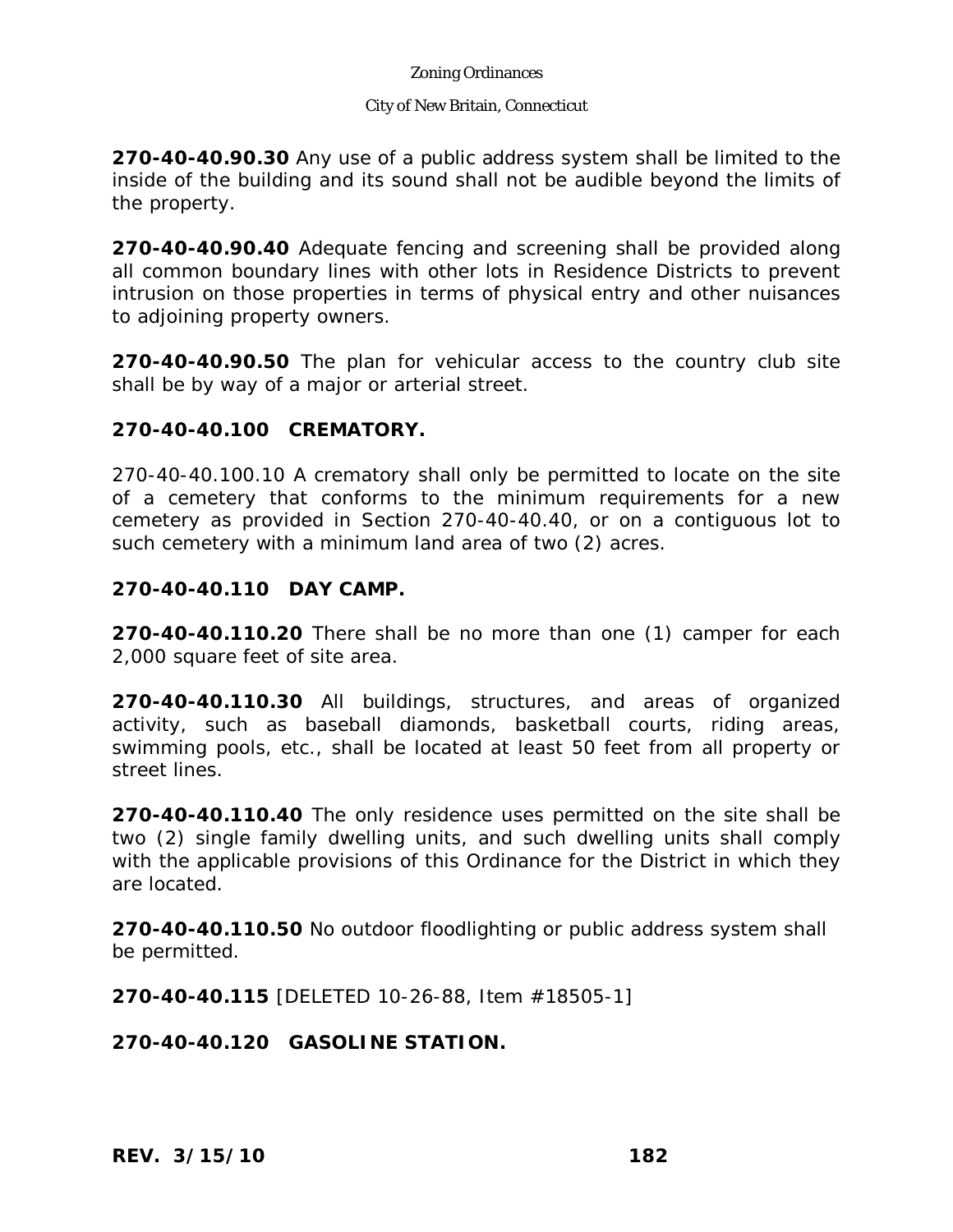#### City of New Britain, Connecticut

**270-40-40.120.10** The proposed use shall be on a site with an area of at least 15,000 square feet and with at least 150 feet of street frontage on any public street.

**270-40-40.120.20** The site shall be at least 200 feet distance from the premises of any church, hospital, library, playground, school or any other institution for children, or any similar place of public assembly.

**270-40-40.120.30** The site shall be at least 1,000 feet distance from the premises of any existing public garage or gasoline station, or any site previously approved for such use and for which the building permit has not expired as provided for in this Ordinance.

**270-40-40.120.40** All pumps, lubricating and other devices shall be located at least 15 feet from any street line and 25 feet from any structure.

**270-40-40.120.50** Curbs shall be constructed so as to channelize all traffic to permitted curb cuts. There shall be no more than two (2) curb cuts on any street frontage. The paved service areas shall be separated from public sidewalks by a curb except at driveway crossings.

**270-40-40.120.60** The site shall be suitably paved and drainage facilities provided in accordance with the standards established in the ordinances of the City of New Britain and such additional standards as the City Engineer shall require.

**270-40-40.120.70** All gasoline, oil or other volatile inflammable liquids shall be stored in accordance with the provisions of the applicable ordinances of the City of New Britain and of State regulations.

**270-40-40.120.80** All automobile parts, dismantled vehicles and similar articles shall be stored within the principal building.

**270-40-40.120.90** Required side, and rear yards adjacent to residence districts shall not be used for any structure, facility, sign, light pole, or parking area. Outdoor storage, outdoor repair work and portable signs shall be prohibited at all times.

**270-40-40.130 GOLF COURSE.**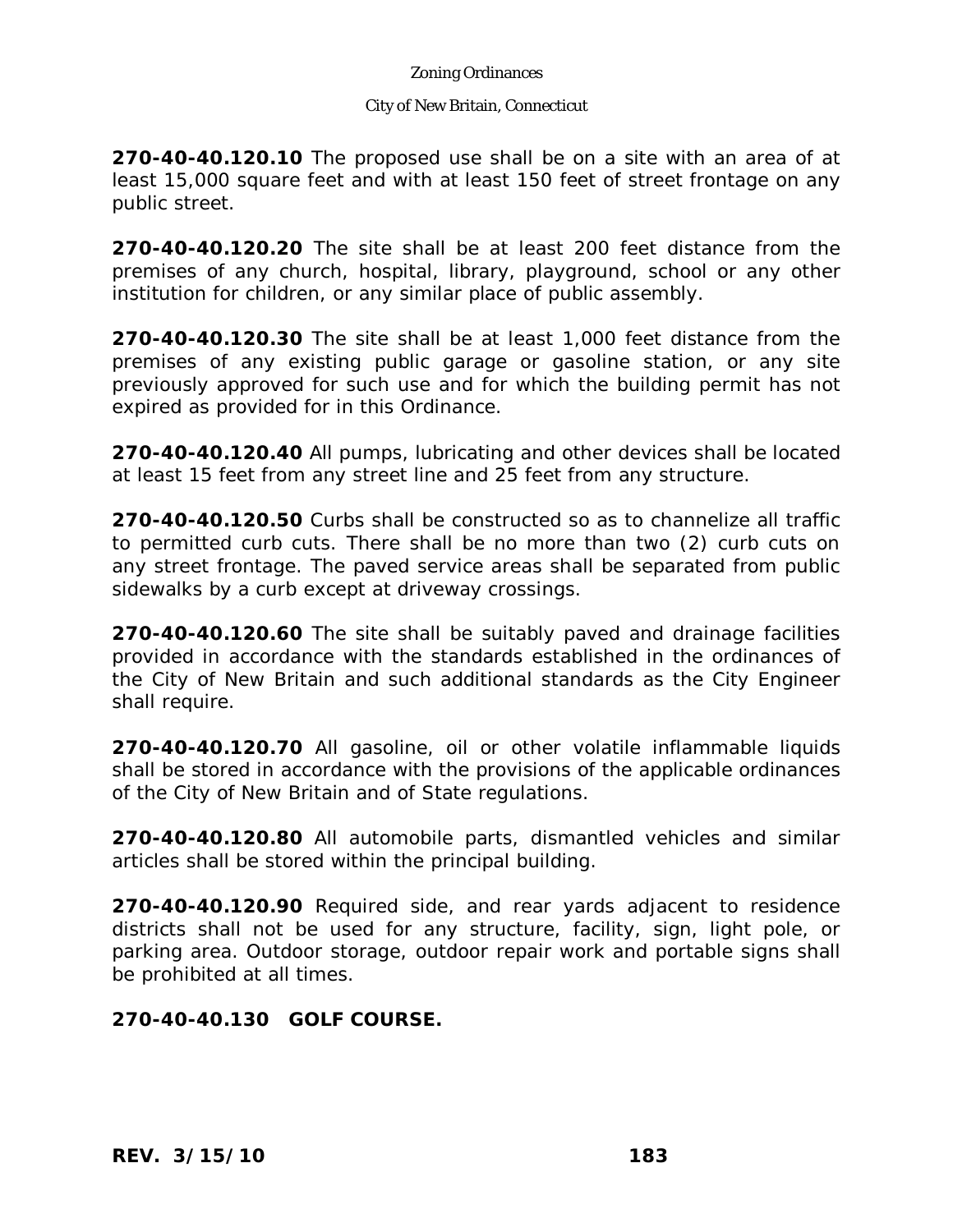#### City of New Britain, Connecticut

**270-40-40.130.10** Outdoor lighting shall be limited to those areas immediately adjoining and within 100 feet of the main building, and to the parking area, and the swimming pool area. There shall be no general outdoor lighting.

### **270-40-40.140 GREENHOUSE.**

**270-40-40.140.10** Outdoor storage shall be prohibited.

**270-40-40.145 HEALTH, FITNESS & RECREATIONAL FACILITY**  [Approved 2-21-86, Item #17122-2]

**270-40-40.145.10** Minimum Site area shall be 86,000 sq. ft.

**270-40-40-145.20** Outdoor lighting shall not spill over to adjacent properties.

**270-40-40.145.30** No Alcoholic Permits shall be allowed in conjunction with this use.

**270-40-40.145.40** Public address system shall be confined to the inside of the building.

**270-40-40-145.50** Adequate screening shall be provided along all boundary lines adjoining residential uses to prevent intrusion on those properties in terms of entry or other nuisances.

**270-40-40.145.60** Parking areas shall be oriented to the building and away from adjacent residential uses.

### **270-40-40.150 HOSPITAL.**

**270-40-40.150.10** The site shall have a minimum land area of three (3) acres.

**270-40-40.150.20** The site shall have at least 200 feet of frontage on an arterial street.

**270-40-40.150.30** Staff residence quarters may be considered accessory uses to a hospital, provided that additional parking spaces are made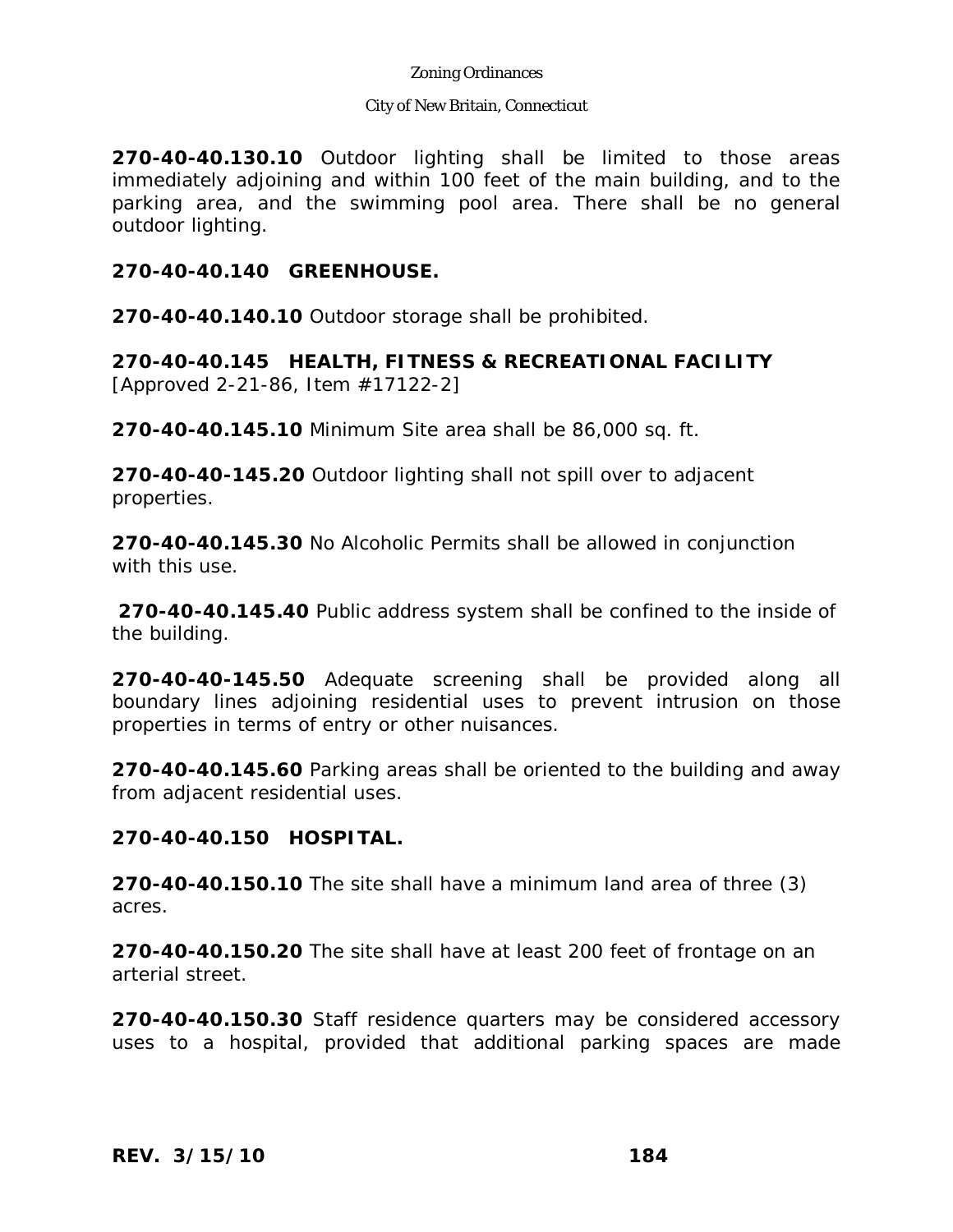#### City of New Britain, Connecticut

available for residents in accordance with the requirements of Section 240- 20 for a residential membership club.

**270-40-40.150.40** Professional offices may be considered accessory uses to a hospital, provided that additional parking spaces are made available in accordance with Section 240-30.

**270-40-40.150.50** Off-street parking requirements may be met in a garage erected as an accessory to the hospital, whether such garage is operated by the hospital or by others, provided that required spaces for both the commuting and resident staff are reserved and that the garage is not operated as a regular commercial venture.

**270-40-40.151 MASSAGE ESTABLISHMENT**. [Approved 1-19-79, Item #13217-3]

**270-40-40.151.10** No massage establishment shall be permitted within one thousand (1,000) feet distance along the same street front from a residence district as defined in Section 50-10-10 of this Ordinance, a public or private educational institution, a religious institution, or a public building.

**270-40-40.151.20** No massage establishment shall be permitted within one thousand and five hundred (1,500) feet of another massage establishment.

## **270-40-40.160 MULTIFAMILY HOUSES IN AN OP DISTRICT.**

**270-40-40.160.10** The site shall have a minimum lot area of 10,000 square feet.

**270-40-40.160.20** The site shall have a minimum lot width of 75 feet.

**270-40-40.160.30** The floor area ratio shall not exceed 1.60.

**270-40-40.160.40** No accessory buildings shall be permitted in any required rear yard.

**270-40-40.160.50** The minimum setback for an accessory building from any lot line shall be the same as the required yard.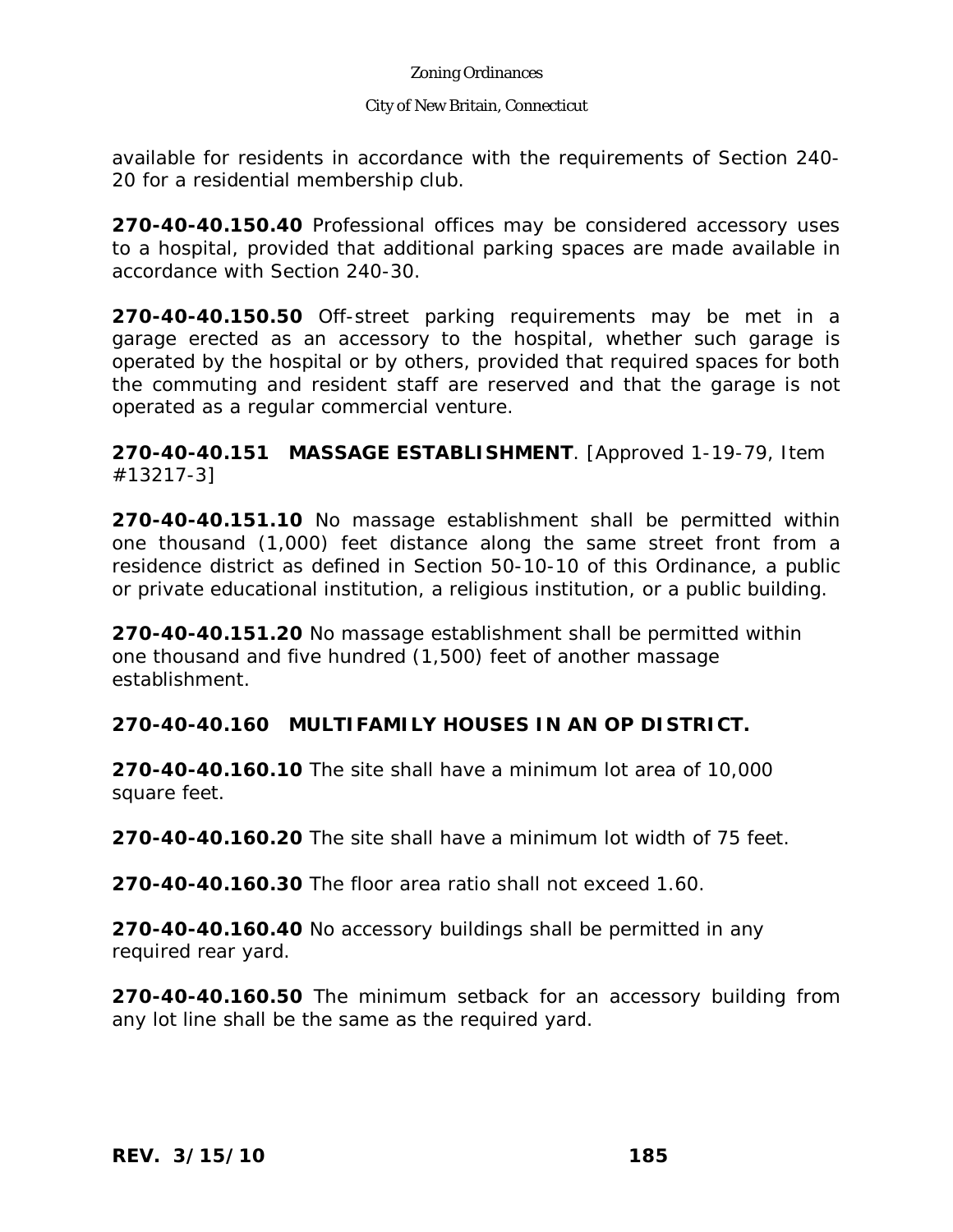#### City of New Britain, Connecticut

**270-40-40.165 MULTIFAMILY HOUSES IN A T-6 DISTRICT.** [Approved 6-21-00, Item #34933-2]

**270-40-40.165.10** The site shall have a minimum lot area of 9,000 sq. ft.

**270-40-40.165.20** The site shall have a minimum width of 75 feet.

**270-40-40.165.30** The total number of dwelling units allowed shall not exceed 1 per each 3,000 sq. ft. of lot area and shall not exceed a total of sic (6) dwelling units, regardless of the lot size.

**270-40-40.165.40** The floor area ratio shall not exceed .50 and the lot coverage shall not exceed 20%.

**270-40-40.165.50** Off-street parking shall be provided in accordance with the provisions of Section 240-30.

### **270-40-40.170 MOTEL.**

**270-40-40.170.10** There shall be no more than one guest room for each 1,700 square feet of site area.

**270-40-40.170.20** Minimum required side and rear yards shall not be used for any structure, facility, sign, light pole, or parking. Outdoor storage and portable signs shall be prohibited at all times.

**270-40-40.170.30** There shall be adequate provision for the control of estimated traffic generated by the proposed use and for prevention of unwarranted traffic or pedestrian hazards, including but not limited to curbs constructed so as to channelize all traffic to permitted curb cuts, and the provision of a curb separating the public sidewalks from paved service areas except at driveway crossings.

**270-40-40.170.40** The site shall be suitably paved and drainage facilities provided in accordance with the standards established in the ordinances of the City of New Britain and such additional standards as the City Engineer shall require.

## **270-40-40.180 NURSERY SCHOOL.**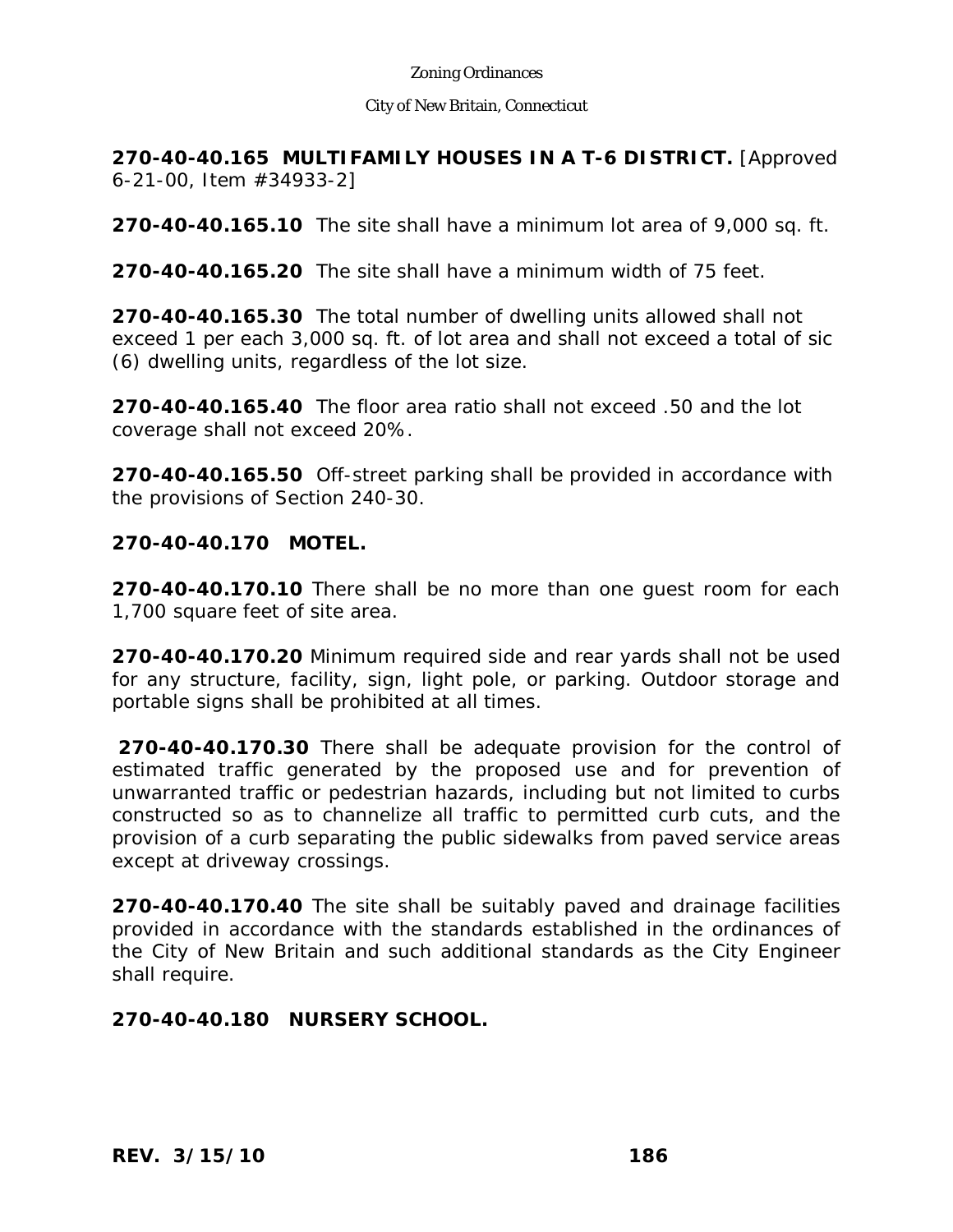#### City of New Britain, Connecticut

**270-40-40.180.10** All buildings, structures, and areas of organized activity, such as playgrounds, playfields and classroom buildings shall be located at least 30 feet from all property or street lines.

**270-40-40.180.20** No outdoor floodlighting or public address system shall be permitted.

### **270-40-40.190 NURSING HOME, CONVALESCENT HOME, REST HOME.**

**270-40-40.190.10** The site shall have an area of at least two (2) acres.

**270-40-40.190.20** There shall be no more than one (1) patient bed for each 350 square feet of site area.

**270-40-40.190.30** Off-street parking shall be in accordance with the requirements of Section 240-30 for hospitals.

# **270-40-40-195 OFFSTREET PARKING FACILITIES INCLUDING PARKING GARAGES IN THE UI DISTRICT FOR PUBLIC USE OR PROFIT.**

[Approved 2-17-98, Item #23706-1]

**270-40-40-195.10** Off-street parking facilities shall be intended to serve exclusively the needs of businesses within the UI District or of nearby businesses which are in immediately adjoining industrial or commercial areas, and are within a 1,000 foot radius of the parking facility.

**270-40-40-195.20** Off-street parking garages shall be required to meet all yard and buffer zone restrictions. Surface parking lots shall be required to meet the requirements of Section 230-150-10.20 for yards abutting public streets and the setback requirements of Section 230-150-10.30, regarding setback from adjoining property lines.

### **270-40-40.200 PARKING GARAGE-PUBLIC; OFFSTREET PARKING AREA-PUBLIC.**

**270-40-40.200.10** All entrance driveways shall be free of parking spaces.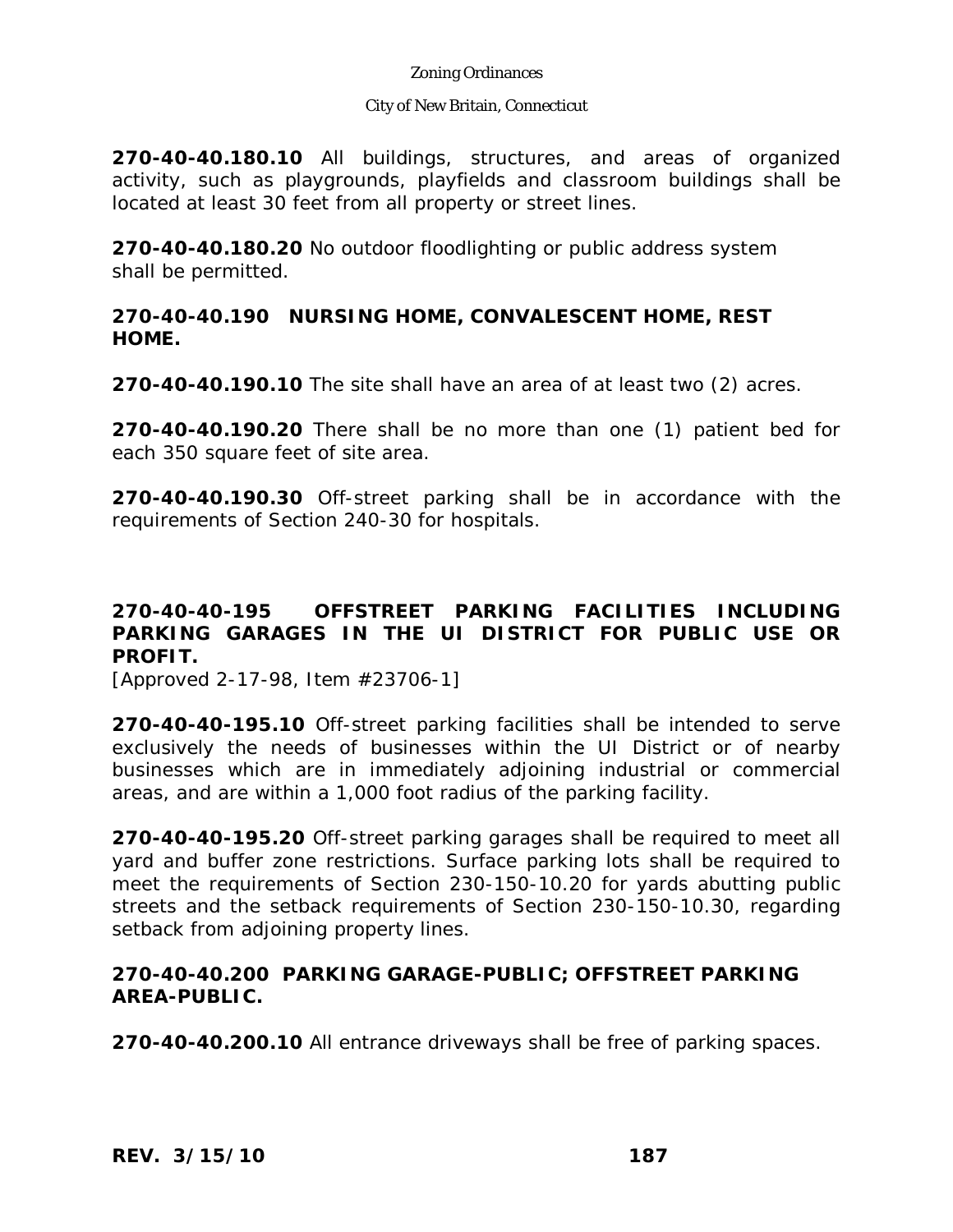### City of New Britain, Connecticut

# **270-40-40.210 PASSENGER TRANSPORTATION TERMINAL.**

**270-40-40.210.10** In addition to the required site plan, a schematic plan of the facility shall be presented to demonstrate the disposition of the transportation facilities, their coordination, the plan for pedestrian spaces, and the location of any other functions of the terminal.

**270-40-40.210.20** All loading or unloading locations for public transportation vehicles shall be off-street.

**270-40-40.210.30** Where such a terminal includes a heliport, particular attention shall be given to the impact on neighboring properties in terms of safety and noise, and compliance with Federal Aviation Agency regulations.

# **270-40-40.220 PUBLIC UTILITY FACILITY.**

**270-40-40.220.10** The Zoning Board of Appeals shall find that the proposed facility is reasonably compatible with the surrounding land uses, and that it is reasonably necessary to locate the facility on the proposed site or a similar site in the same vicinity, in order to provide adequate service to the City of New Britain.

**270-40-40.220.20** All main and accessory buildings or equipment, exclusive of transmission lines, shall be set back from all property lines at least 50 feet.

**270-40-40.220.30** Where open storage or equipment areas are necessary, they shall be fenced and screened.

## **270-40-40.230 MULTIFAMILY HOUSES AND APARTMENTS OVER FIRST OR FIRST AND SECOND STORY NON-RESIDENTIAL USES IN THE CBD DISTRICT.**

[Approved 11-21-86, Item #17459; Approved 6-20-88, Item #18284-1; DELETED 6-18-08; Item #30065-3]

**270-40-40.230.10** [DELETED 6-18-08; Item #30065-3]

**270-40-40.230.20** [Approved 11-21-86, Item #17459-1; DELETED 6-18- 08; Item #30065-3]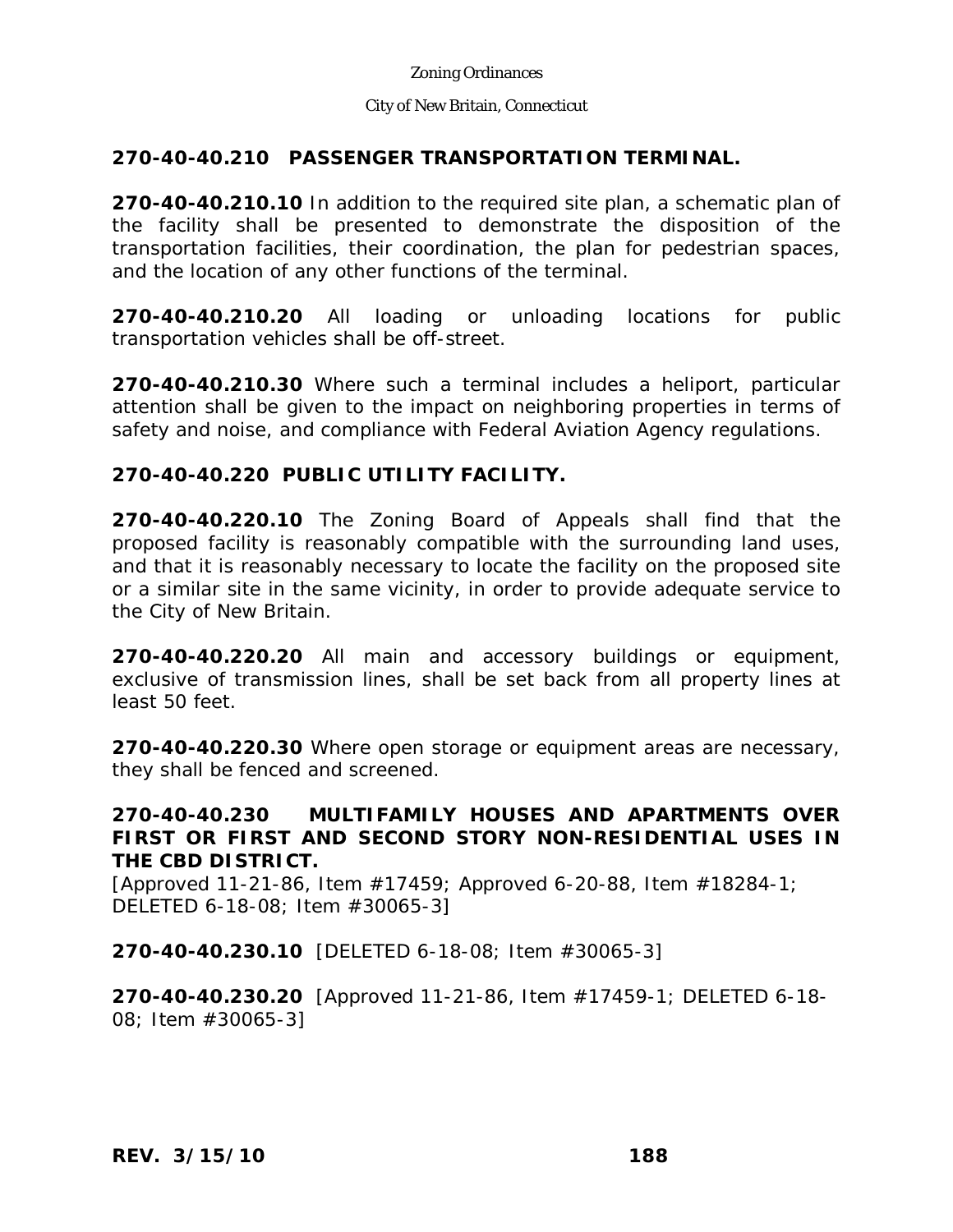#### City of New Britain, Connecticut

**270-40-40.230.30** [Approved 11-21-86, Item #17459-1; ; DELETED 6-18- 08; Item #30065-3]

**270-40-40.230.40** [DELETED 6-18-08; Item #30065-3]

**270-40-40.230.50** [Approved 6-20-88, Item #18284-1; DELETED 6-18- 08; Item #30065-3]

**270-40-40.230.60** [Approved 6-20-88, Item #18284-1; DELETED 6-18- 08; Item #30065-3]

**270-40-40-230.70** [Approved 6-20-88, Item #18284-1; DELETED 6-18- 08; Item #30065-3]

**270-40-40.235 Mixed Use Residential Dwellings and Business in the B-1R District.** [Approved 2-23-06, Item #28899-2]

**270-40-40.235.10** The site shall meet the minimum lot area and width requirements.

**270-40-40.235.20** No business or other nonresidential use shall be allowed on an upper floor over a residential dwelling(s). For new mixed-use development in which the residential use is to be in a separate building on the property, the residential building may not be constructed behind the business use, and in all cases the residential building shall be afforded clear and unimpeded emergency access.

**270-40-40.235.30** The number of dwelling units allowed shall not exceed one (1) per each 3,000 sq. ft. of lot area and shall not exceed a total of two (2) dwelling units, regardless of the lot size, except that nonconforming properties having three (3) or more units may be converted to mixed use provided there is sufficient off-street parking and provided that at least one (1) of the existing residential units is relinquished to allow the business use.

**270-40-40-235.40** A reasonable amount of off-street parking shall be provided in general accordance with the provisions of Section 240-30 for both the residential and nonresidential uses on the property, except that with due consideration to the character of the neighborhood and the recommendation of the City Plan Commission, the Zoning Board of Appeals may grant a variance pursuant to Section 270-50-40, making an allowance for the reduction in the business-related portion of the required off-street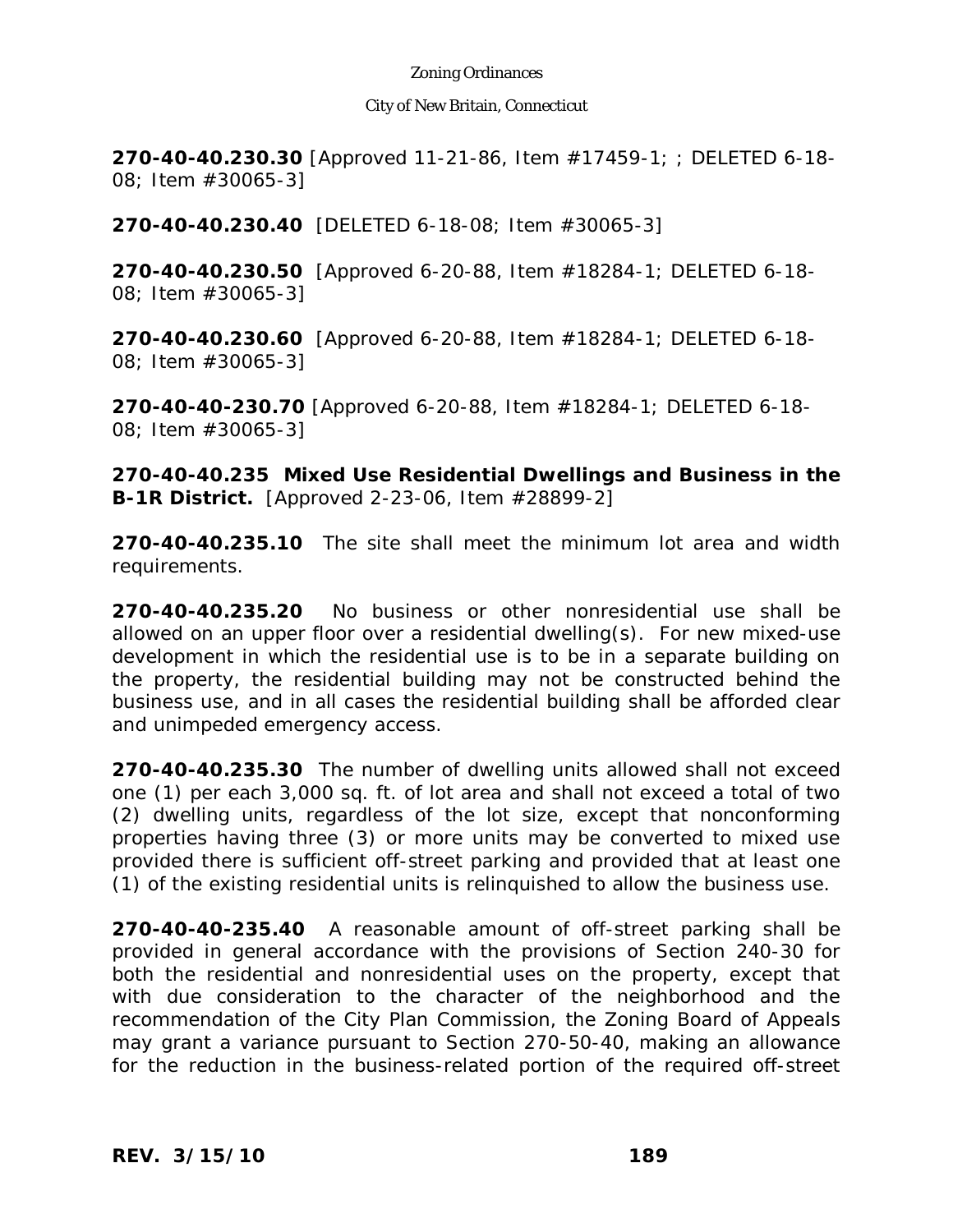#### City of New Britain, Connecticut

parking. As a minimum guideline, there should be enough parking to meet the requirement for the residential portion of the building, and in no case shall there be fewer than five (5) spaces.

## **270-40-40.240 TECHNOLOGY PARK DISTRICT**

 $[Approxed 9-21-84, Item #16395-1]$ 

**270-40-40.240.10** In addition to the required site plan, a schematic plan, showing how proposed special exception uses interrelate with and support the Technology Park purpose and intent, shall be presented.

**270-40-40.240.20** Retail uses and any parking areas appurtenant to them shall have provided a buffer area at least 50 feet from any residential area appropriately fenced and screened.

**270-40-40.250 UI DISTRICT PROVISIONS FOR BUILDINGS OVER 40 FEET HEIGHT.** [Approved 2-17-98, Item #23706-1]

**270-40-40.250.10** The property shall front on a public street classified as either a major collector or a primary or secondary arterial.

**270-40-40.250.20** The building shall not be located within 150 feet of any residentially zoned property.

**270-40-40.250.30** The Zoning Board of Appeals shall specifically make the determination that the size and design of the building is compatible in character to its surroundings and that all yard setbacks and accessory parking areas are sufficient for the size of the building and its proposed use.

### **270-50 VARIANCES.**

**270-50-10 Grant of Power.** Pursuant to Paragraph (3) of Section 3173 of the Charter of the City of New Britain, as amended, and in addition to and apart from the power to grant applications for special exception uses, the Zoning Board of Appeals shall have power, in passing on appeals for variances, to very or modify the application of the regulations or provisions of this Ordinance relating to the use, construction, structural changes in, equipment or alteration of buildings or structures, or the use of land.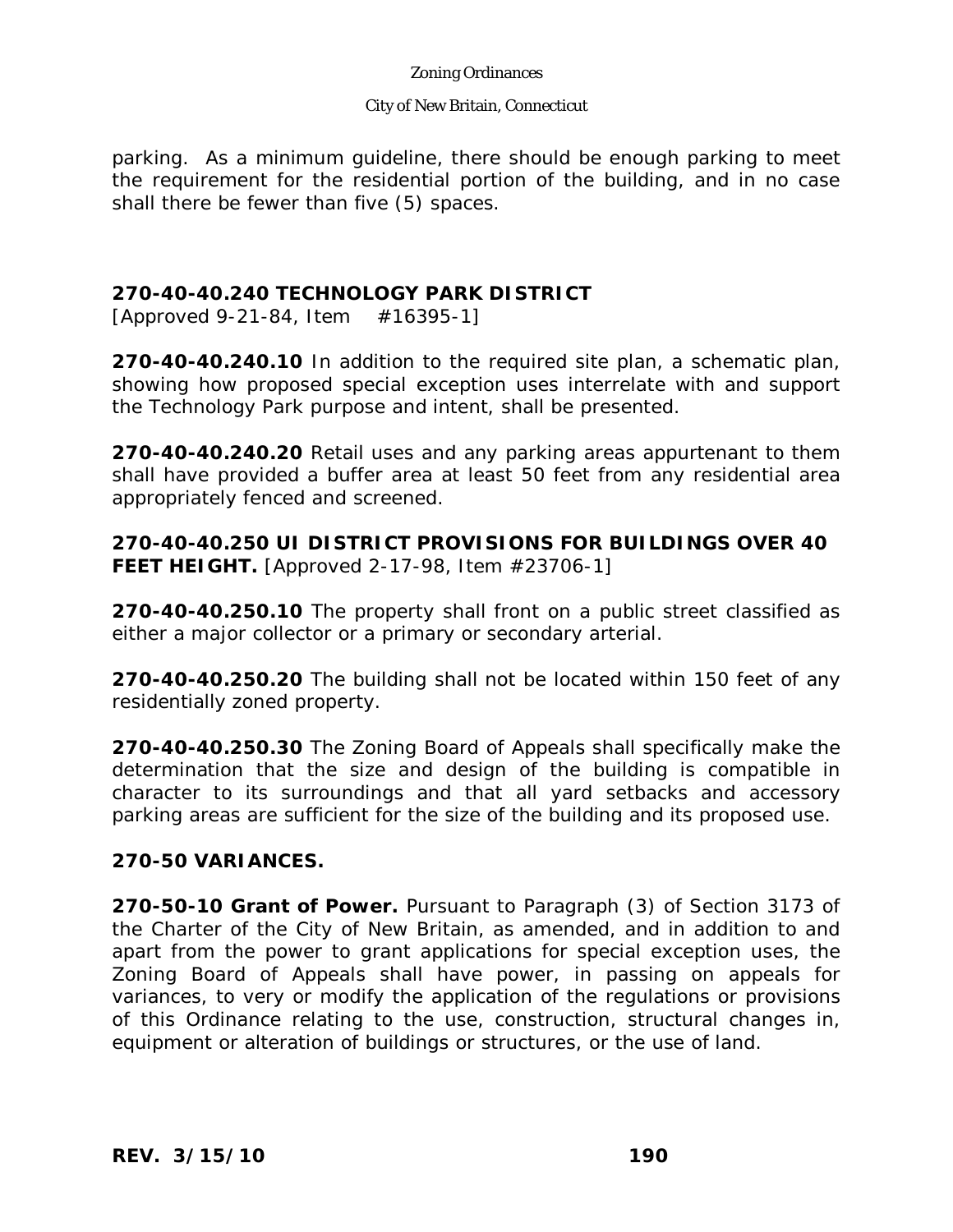#### City of New Britain, Connecticut

### **270-50-20 General Principles.**

**270-50-20.10** Every decision by the Board granting a variance shall clearly set forth the nature and extent of such variance.

**270-50-20.20** Every variance granted by the Board shall, in appropriate cases, be made subject to such specific conditions and safeguards as the Board shall deem to be applicable to the particular case.

**270-50-20.30** A variance granted by the Board pursuant to the provisions of this Section shall be construed to be a nonconforming use or a nonconforming building or structure.

### **270-50-30 General Standards.**

**270-50-30.10** Every variance granted by the Board shall be based upon and accompanied by a specific finding or findings, supported by evidence produced at a public hearing in the manner provided by law, to the effect that the special conditions of the particular case are such to constitute unnecessary hardship in the way of literal enforcement of the provisions of this Ordinance.

**270-50-30.20** Such unnecessary hardship shall not be self-imposed by the appellant.

**270-50-30.30** Such unnecessary hardship shall be unique, in the sense of not being shared by all properties in the variety.

**270-50-30.40** Every variance granted by the Board shall be designed by the Board to safeguard the health, safety, morals, or the general welfare of the community, or the comfort, happiness and prosperity of the inhabitants thereof, and shall be further designed to provide reasonable consideration among other things to the character of the neighborhood or District, the conservation of property values, and the direction of building development in accordance with a comprehensive plan; and shall not involve substantial detriment to the public good nor substantially impair the intent and purpose of the zone plan and of this Ordinance.

## **270-50-40 Specific Types of Variances.**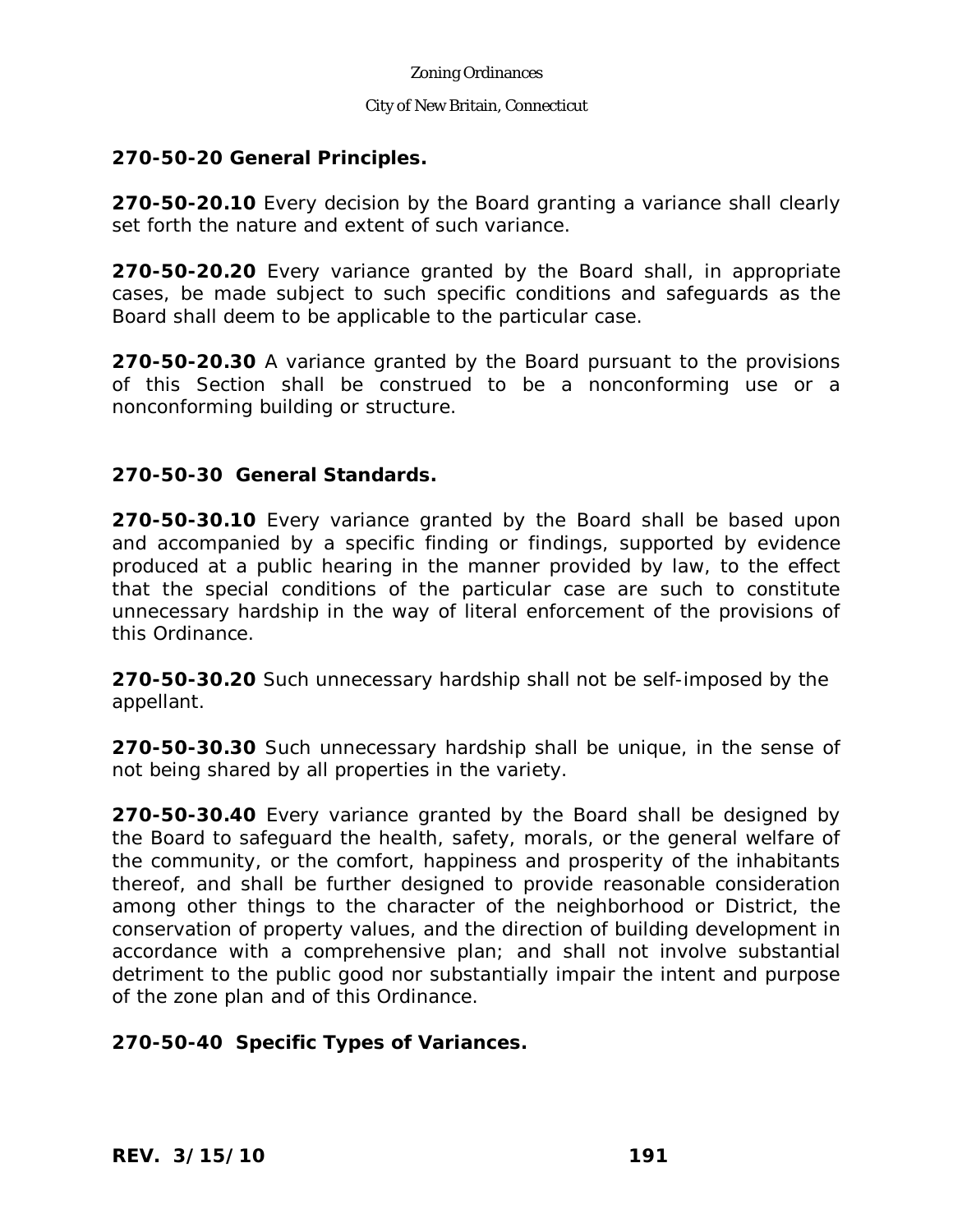#### City of New Britain, Connecticut

In conformity with its general power to vary or modify the provisions of this ordinance, as provided in Section 270-50-10 and pursuant to the general principles and general standards stated in Sections 270-50-20 and 270-50- 30, the Zoning Board of Appeals is hereby specifically empowered:

**270-50-40.10** To grant a permit, in appropriate cases, where the lot of the appellant, as such lot existed at the time of the effective date of this ordinance, lies across the boundary of two Districts, for the extension into one District of a lawful conforming use permitted in the other District, but for a distance not exceeding 50 feet measured at right angles to such District boundary.

**270-50-40.20** To grant a permit for the enlargement or extension of a nonconforming use, building or structure on the lot occupied by such use, building structure at the effective date of this ordinance, provided such enlargement or extension was arranged, intended or designed for such nonconforming use at the effective date of this ordinance; and further provided that such enlargement or extension shall not exceed in all 50 per cent of the fair market value of such existing use, building or structure at the effective date of this ordinance.

**270-50-40.30** To grant a permit for the reconstruction, structural alteration, restoration or repair of a building or structure used for a nonconforming use, to an extent exceeding in aggregate cost 75 per cent of the replacement cost of such building or structure.

**270-50-40.40** To grant a certificate of occupancy for a change in a nonconforming use, provided that the Board shall have made a determination that such change will be beneficial to the general neighborhood, and further provided that such change be made subject to such reasonable conditions and safeguards as the Board may stipulate.

**270-50-40.50** To grant a variance modifying the side yard requirements on the side street frontage of a corner lot, in cases where such requirements would unduly reduce the buildable width of such corner lot.

**270-50-40.60** To waive the requirements of Section 240-30 for accessory parking areas, in whole or in part, in a case involving lack of need for such parking areas, where the lot is within 500 feet of a public parking area owned or operated by the municipality or by a public parking Authority,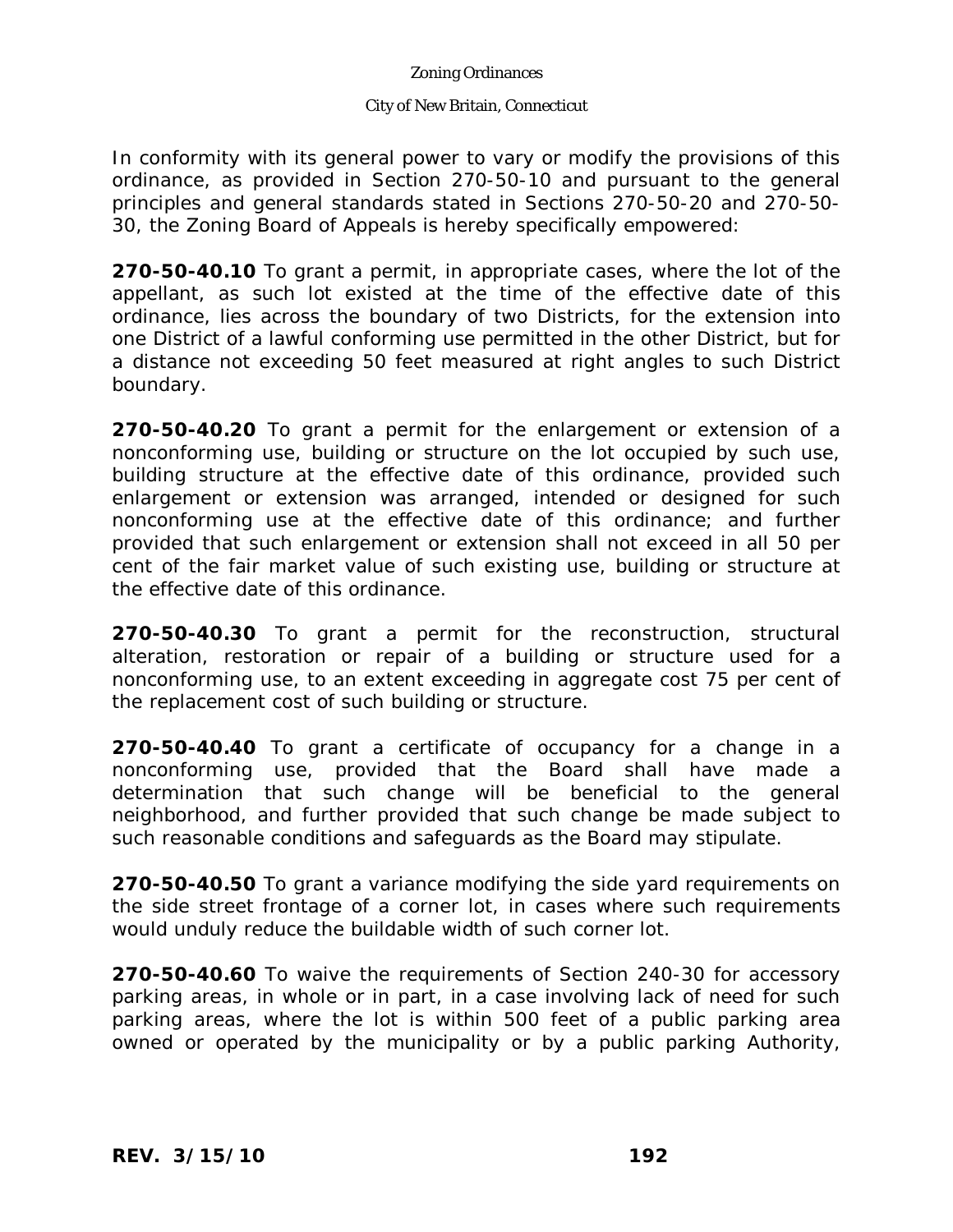#### City of New Britain, Connecticut

measured in a straight line between the nearest point of such parking area and the nearest point of such lot.

**270-50-40.70** To waive the requirements of Section 240-30 for accessory parking areas, in whole or in part, after making a finding that the normal application of such requirements is infeasible, because the lot has too restricted an area, unusual dimensions, shape, or topographical character.

**270-50-40.80** To permit a reduction in the number of parking spaces in accessory garages or parking areas originally provided and installed pursuant to the requirements of Sections 240-20 or 240-30, in cases where proof is furnished to the Board that, by reason of diminution in number of dwelling units or residents or in floor area, seating capacity or area, number of employees, or change in other factors determining the demand for parking spaces, the proposed reduction will be consistent with the requirements of said Sections 240-20 and 240-30.

**270-50-40.90** To grant a temporary Building Permit for a period not to exceed one (1) year for a nonconforming building, structure or use incidental to a building or other construction project, including such uses as the storage of building supplies and machinery, and a real estate office located on a tract of land where individual properties are being offered for sale; provided that such temporary permit shall be issued only upon written agreement by the owner or his agent to remove such building or structure upon expiration of such permit; and further provided that such permit shall be subject to such reasonable conditions as the said Board shall determine to be necessary to protect the health, safety, and general welfare of the community. Such permit may be renewed annually, at the discretion of the Board, over a period not to exceed three (3) years.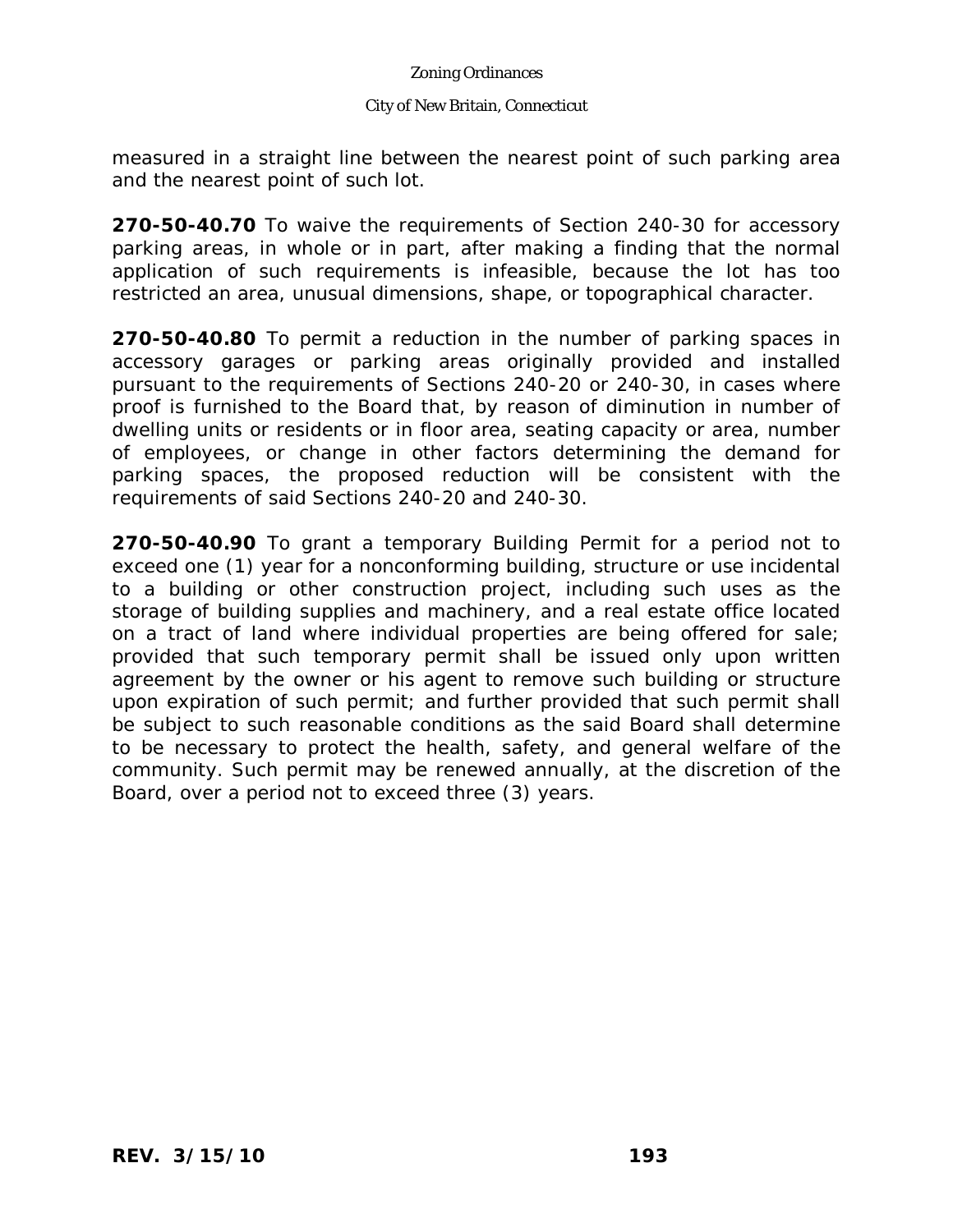#### City of New Britain, Connecticut

#### **Section 280 ADMINISTRATION AND ENFORCEMENT.**

### **280-10 Interpretation.**

**280-10-10** In applying and interpreting the provisions of this Ordinance, they shall be held to be the minimum requirements adopted for the purpose of promoting health, safety, morals or the general welfare of the community or the comfort, happiness and prosperity of the inhabitants thereof. The following specific regulations shall apply:

**280-10-10.10** A minimum required lot or yard size for one building or structure shall not be used as any part of a required lot or yard for a second structure.

**280-10-10.20** The required lot or yard for an existing building or structure shall not be diminished below the minimum requirements of this ordinance.

**280-10-10.30** The parking spaces required for one building or structure or use shall not be included in the computation of required parking spaces for a second building or structure or use.

## **280-20 Relation of Zoning Ordinance to Other Provisions of Law, and to Private Covenants and Agreements.**

**280-20-10** Nothing contained in this ordinance shall be taken to repeal, abrogate, annul or in any way impair or interfere with any provisions of law or ordinance or regulations, existing or as may be adopted in the future. Nor is it intended by this ordinance to interfere with or abrogate or annul any easements, covenants or other agreements between parties; provided however, that where this ordinance imposes a greater restriction upon the use of buildings, structures, premises or lots, or upon the height of buildings or structures, or requires larger lots, yards, courts or other open spaces than imposed or required by such other provisions of law, ordinance or regulation, or by such easements, covenants or agreements, the provisions of this ordinance shall control.

**280-20-20** Wherever the provisions of any other law or ordinance or regulations impose a greater restriction than this ordinance, the provisions of such other law or ordinance or regulations shall control.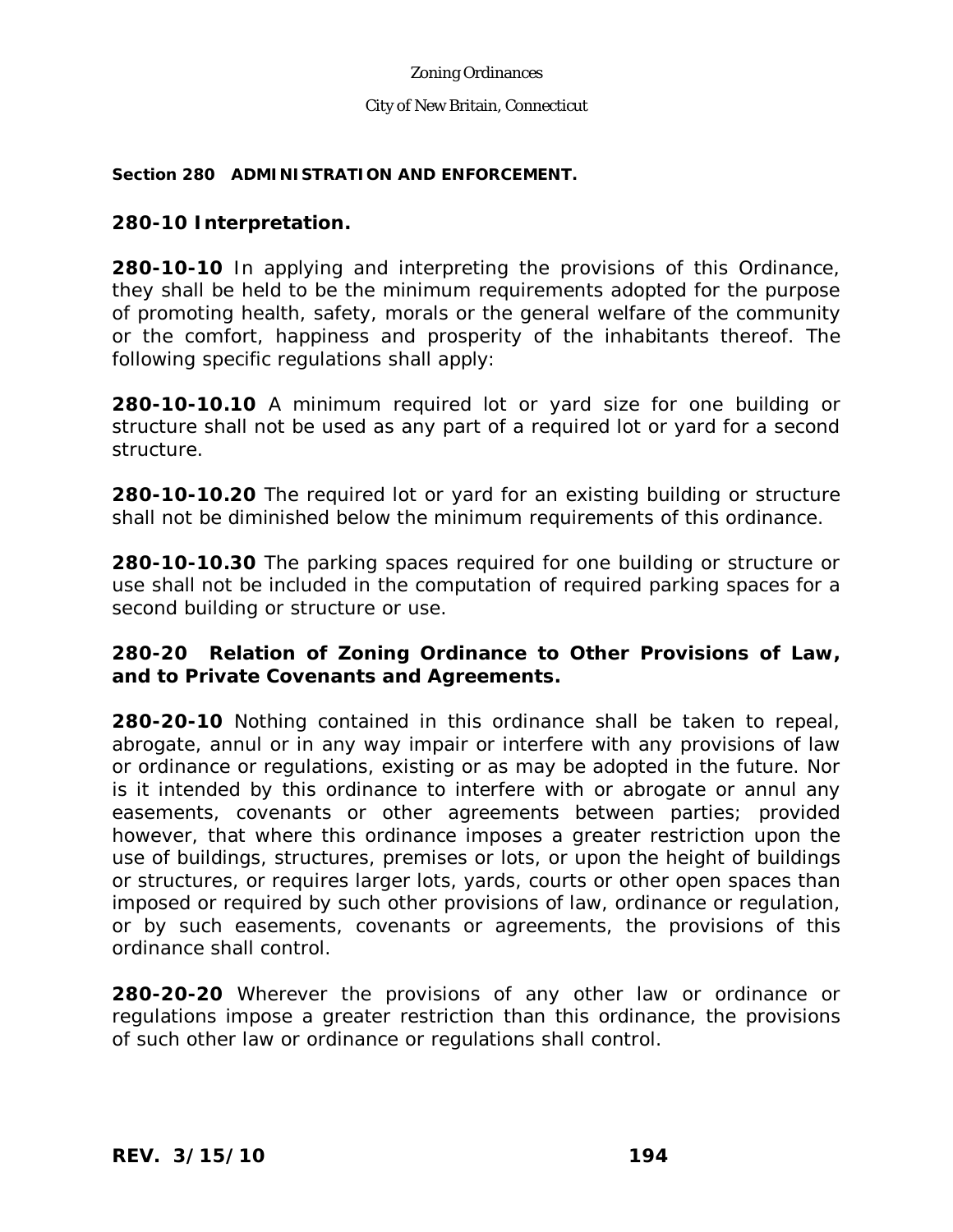#### City of New Britain, Connecticut

**280-20-30** No provision contained in this ordinance shall be construed as justifying the encroachment of any building or structure within any street lines now or hereafter laid down on the City map, nor within the lines of any stream or channel that receives the runoff of surface drainage.

### **280-30 Enforcement.**

**280-30-10** It shall be the duty of the director of licenses, permits and inspections to administer and enforce the provisions of this Ordinance. [Approved 1-13-03, Item #27215]

**280-30-20** Should the said director of licenses, permits and inspections be in doubt as to the meaning or intent of any provision of this Ordinance, or as to the location of any district boundary line on the Zoning Map, or as to the propriety of issuing a building permit or a certificate of occupancy in a particular case related to the provisions of this ordinance, it shall appeal the matter to the Zoning Board of Appeals for interpretation and decision. [Approved 1-13-03]

**280-30-30** DELETED [Approved 1-13-03, Item #27215]

## **280-40 Inspection of Premises.**

**280-40-10** The director of licenses, permits and inspections, the Building Inspector and their deputies and assistants, and the City Engineer, Chief of Police, and Fire Chief, and their authorized agents, shall have the right and authority, at any reasonable hour, to enter any building, structure, premises or lot whether already erected or put into use, or in the course of being erected or put into use, for the purpose of determining whether or not the provisions of this Ordinance are being complied with. [Approved 1-13-03, Item #27215]

### **280-50 Building Permits-General Procedure.**

**280-50-10** All procedure with respect to applications for and issuance of building permits shall be in conformity with the provisions of the Building Code. All such applications shall be accompanied by such other information as may be necessary to determine and provide for the enforcement of this Ordinance.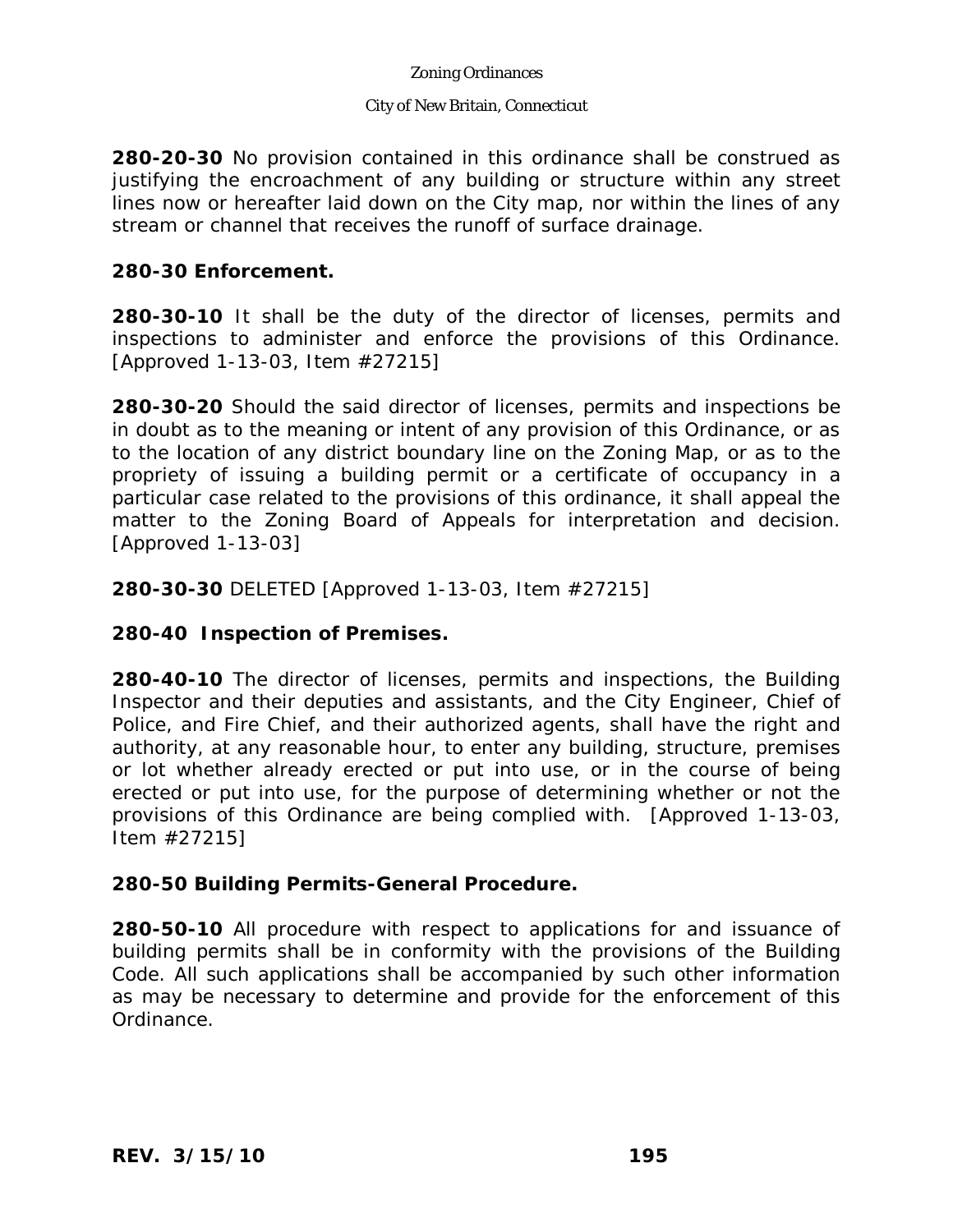#### City of New Britain, Connecticut

**280-50-20** The plot plan shall show a separate lot for each main building, provided however that where a development consists of an integrated arrangement of dwellings, group houses, garden apartments, multifamily houses, or other buildings designed and intended to be maintained in a single ownership, or as residential condominium or common interest ownership community in accordance with applicable state statutes, the director of licenses, permits and inspections may waive the requirement of showing separate lots for each separate main building. [Approved 1-13-03, Item #27215; Approved 2-23-06, Item #28900-2]

**280-50-30** No building permit shall be issued for the erection, construction, reconstruction, structural alteration, restoration, repair or moving of any building or structure or part thereof unless the plans and intended use indicate that such building or structure is designed and intended to conform in all respects to the provisions of this Ordinance.

**280-50-40** Where a lot is formed from part of an existing lot, whether already improved or not, the separation must be affected in such a manner as not to violate any of the provisions of this Ordinance either with respect to the lot so formed or to the remainder of the former lot, and to any existing or proposed future improvements on either lot.

**280-50-50** After completion of footings and establishing of forms on the first course of the foundation walls of a building or structure, the owner shall cause a survey to be made by a licensed land surveyor, showing the true location of such foundation walls with respect to lot lines of the lot and certified to be in strict accordance with the filed plot plan, and a copy of such certified survey shall be filed with the director of licenses, permits and inspections before any further construction is commenced. [Approved 1-13- 03, Item #27215]

**280-60 Building Permits--Site Plan Procedure, Standards, and Review for Buildings, Structures, or Uses of Land, other than for Dwellings Designed for Less than Six (6) Families and their Accessory Buildings and Structures.** 

**280-60-10** The following site provisions are intended to secure compliance with the requirements and standards set forth in this Ordinance and accepted professional design practice for such site improvements as drainage, sidewalks, curbs, parking, landscaping, screening, fences, driveways and grading.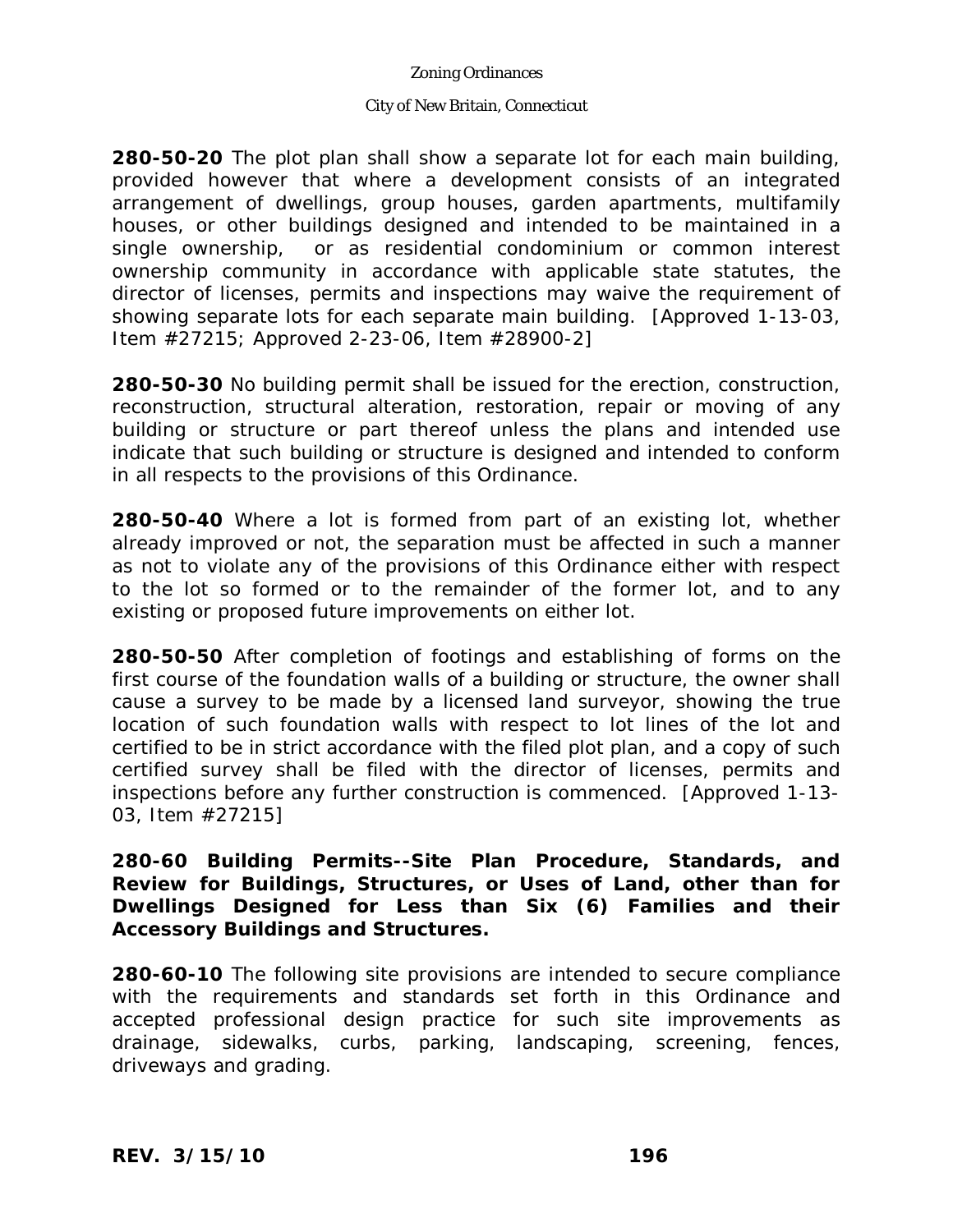#### City of New Britain, Connecticut

**280-60-20** Building permit applications for any building or structure or use of land, other than for dwellings designed for less than six (6) families and their accessory buildings or structures, shall include five (5) copies of a site plan drawn to scale and showing the following things:

**280-60-20.10** Property lines and related street, right-of-way, and easement lines as determined by survey.

**280-60-20.20** Location of existing and/or proposed buildings and structures.

**280-60-20.30** Layout of existing and proposed off-street parking areas showing the details of aisles, driveways and each parking space.

**280-60-20.40** Existing topography of the site and immediately adjacent property as revealed by contours or key elevations as may be required by the City Engineer and any proposed re-grading of the site.

**280-60-20.50** Existing and proposed storm water drainage facilities, sidewalks, curbs and curb cuts and similar structures.

**280-60-20.60** Existing and proposed street trees, landscaping, screening and fences.

**280-60-20.70** Existing and proposed outdoor lighting and sign locations.

**280-60-30** Site plan design for any such building or structure or use of land shall be prepared in accordance with good professional practice, and shall at least meet the requirements for improvements established in this Ordinance or by separate ordinances, regulations, or specifications of the City of New Britain or other governmental agency having jurisdiction. Design plans for the following specific items shall be included: grading; drainage; sewerage; parking area pavement; and sidewalks, driveway aprons, curb cuts, landscaping, screening, and street trees along all street frontages.

**280-60-30-10 Architectural Review Standards for a Special Residential Design District Designation:**  [Approved 2-22-85, Item #16617-1]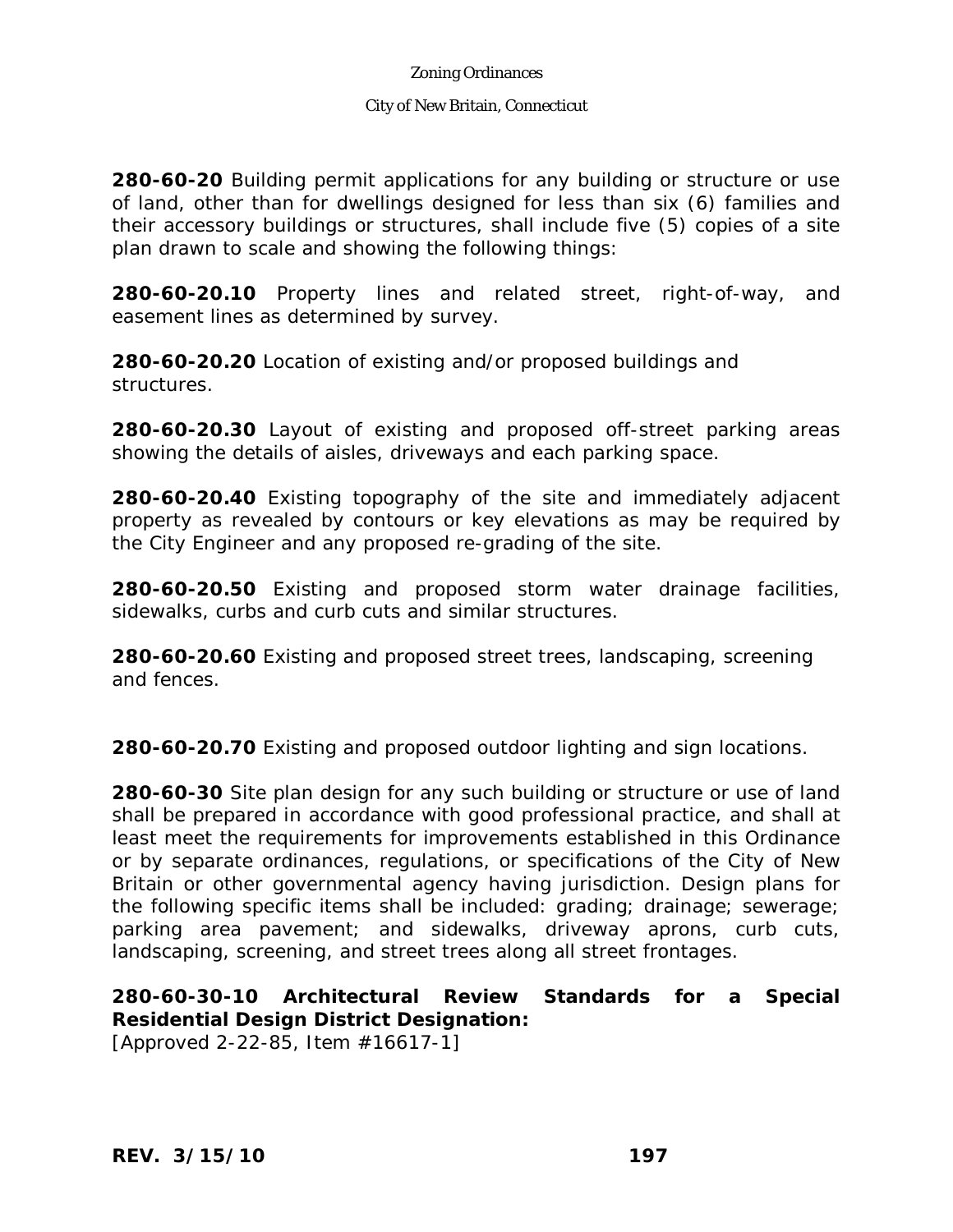#### City of New Britain, Connecticut

**280-60-30-10.01** The presence of significant design features such as architectural styles, harmonious use of material, parking areas broken by landscape features, varied use of house types, sitting, circulation patterns, landscaping, etc.

**280-60-30-10.02** Total number of dwelling units.

**280-60-30-10.03** Number of dwelling units by type of unit (1-bedroom, 2 bedroom, etc.) and the number of rooms within such type of unit.

**280-60-30-10.04** Building or structure intensities - including the dimensions, elevations, and gross square foot area by type.

**280-60-30-10.05** General architectural design and appearance.

**280-60-30-10.06** Relationship between structures and massing of buildings or structures.

**280-60-30-10.07** Type and colors of building materials, exterior facade and facing and fenestration and fire retardant characteristics.

**280-60-30-10.08** Special architectural features.

**280-60-30-10.09** Site identification signs:

**280-60-30-10.10** Location, height, size and dimensions for all individual type of signs.

**280-60-30-10.11** Design, color(s), lettering, lighting, intensity, and appearance of all signs.

**280-60-40** The director of licenses, permits and inspections shall forward one copy each of the required site plan to the Board of Public Works and to the City Plan Commission for approval or recommendations as to amendments necessary before issuance of a building permit. [Approved 1- 13-03, Item #27215]

**280-60-50** No building permit shall be issued for any such building, structure or use until the director of licenses, permits and inspections has received approval by the Board of Public Works and the City Plan Commission or their representatives, except that if any one of them or both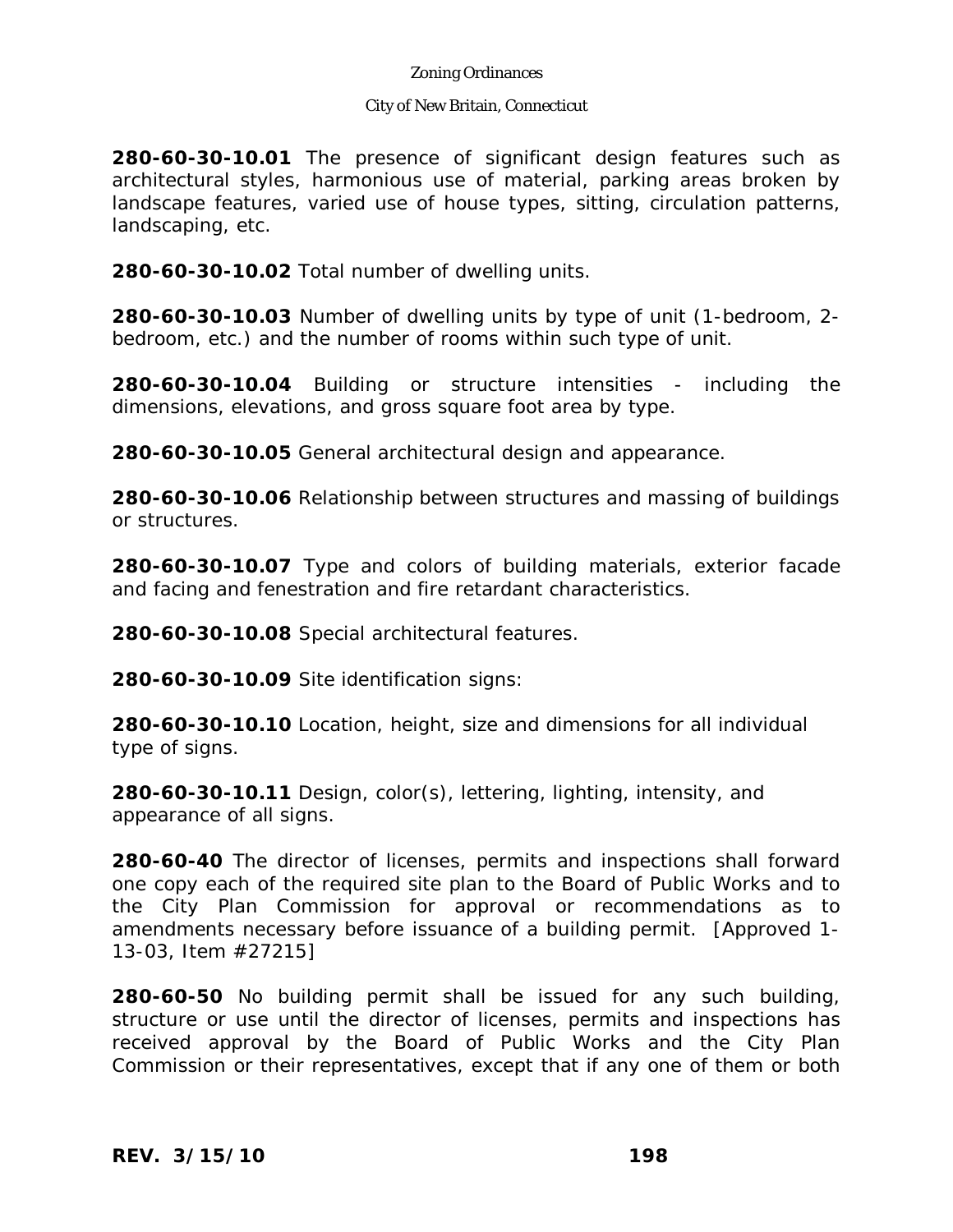#### City of New Britain, Connecticut

shall fail to report within thirty days, the proposed site plan shall be considered approved by that body, or bodies, person or persons, failing to report. [Approved 1-13-03, Item #27215]

**280-60-60** In the case of any application for a permitted use requiring the submittal of a site plan, such site plan shall be the subject of review by the director of licenses, permits and inspections, the City Engineer, and the Director of Planning, which review shall then be reported in writing to the director of licenses, permits and inspections for its guidance in considering the application. When an applicant for such permitted use questions the interpretation of the site plan requirements by the director of licenses, permits and inspections, he may take an appeal to the Zoning Board of Appeals. [Approved 1-13-03, Item #27215]

**280-60-70** In the case of every application for a special exception use, the site plan shall be reviewed by the director of licenses, permits and inspections, the City Engineer, and the Director of Planning, who shall then report their review in writing to the City Plan Commission, for its guidance in considering the application. The City Plan Commission shall then present its report to the Zoning Board of Appeals, for its guidance in considering the application, and for forwarding with the said Board's report to the director of licenses, permits and inspections of the action taken on such application for a special exception use. [Approved 1-13-03, Item #27215]

**280-60-80** In the case of every application for a variance requiring the submittal of a site plan, such site plan shall be the subject of review by the director of licenses, permits and inspections, the Board of Public Works and the City Plan Commission, or their representatives, which reviews shall then be reported in writing to the Zoning Board of Appeals for its guidance in considering the application and for forwarding with the said Board's report to the director of licenses, permits and inspections of the action taken on such application for variance. [Approved 1-13-03, Item #27215]

## **280-70 Completion of Buildings for which Permits Have Been Issued.**

**280-70-10** Nothing in this Ordinance shall require any change in the plans, construction or designated use of a building or structure for which a lawful building permit has been issued prior to the effective date of this Ordinance or any amendment thereto affecting such building or structure, or the use thereof, provided that: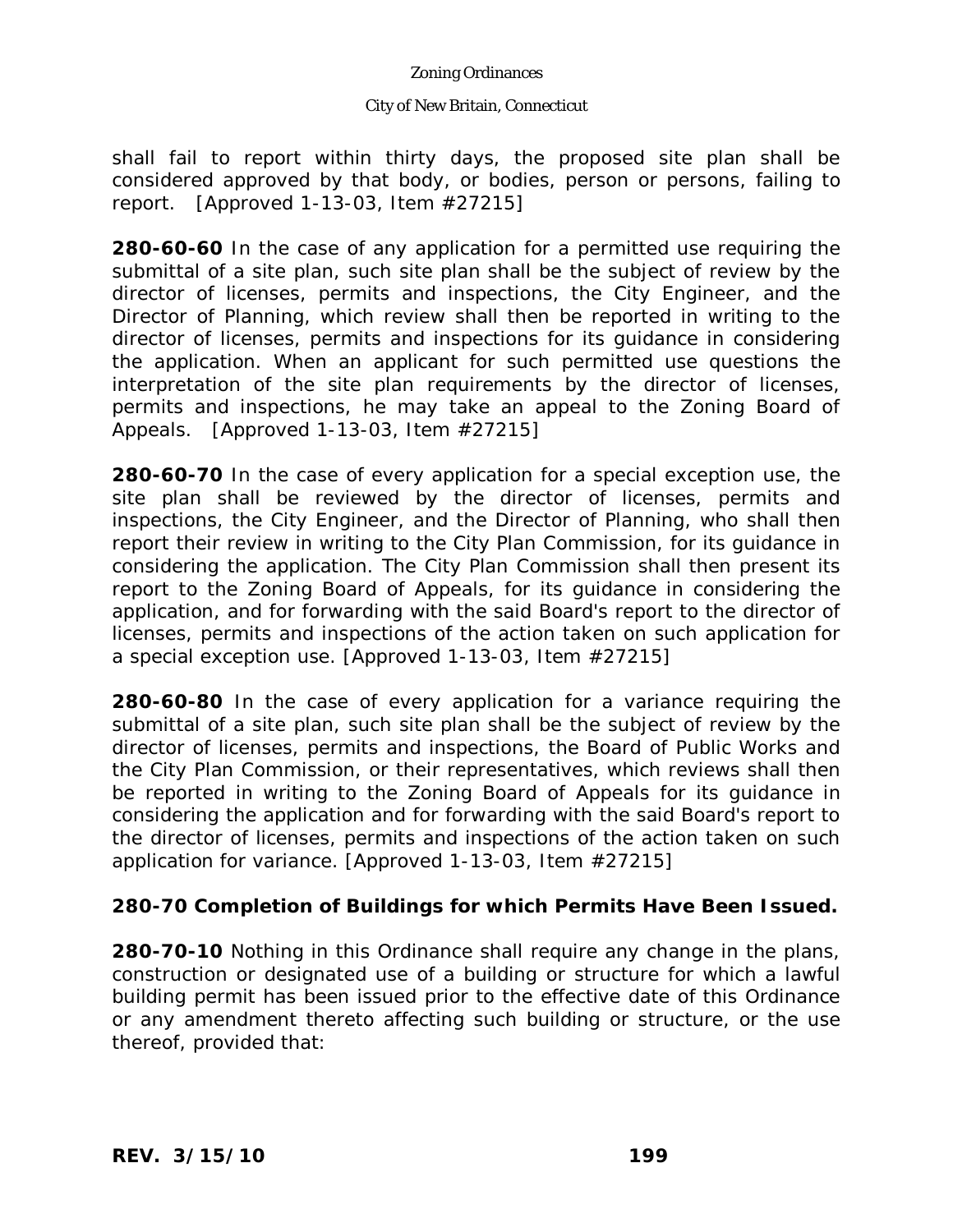### City of New Britain, Connecticut

**280-70-10.10** The construction of such building or structure shall have been begun and diligently prosecuted within six (6) months from the date of such permit.

**280-70-10.20** The ground story framework, including the second tier of beams, shall have been completed within nine (9) months from the date of such permit.

**280-70-10.30** The entire building or structure shall be completed according to such filed and approved plans upon which the issuance of such permit was based, within one (1) year from the effective date of this ordinance or any such amendment thereto.

**280-70-10.40** In the event that any one of conditions listed in Sections 280-70-10.10, 280-70-10.20, and 280-70-10.30 is not complied with, such building permit shall be revoked by the director of licenses, permits and inspections, unless an extension of time shall have been granted by the Zoning Board of Appeals. [Approved 1-13-03, Item #27215]

## **280-80 Certificates of Occupancy.**

**280-80-10** It shall be unlawful to use or to permit the use of any building, structure, premises, lot or land, or part thereof, hereafter erected or altered, enlarged or moved, in whole or in part, after the effective date of this ordinance, or any building, structure, premises, lot or land, or part thereof of which the use is changed, until a certificate of occupancy has been obtained by the owner, as provided for under the Building Code.

**280-80-20** No certificate of occupancy shall be issued for any building, structure, premises, lot or land unless the erection-construction, reconstruction, structural alteration, restoration, repair, or moving of any building or structure or part thereof, and the intended use thereof are in conformity in all respects with the provisions of this Ordinance.

**280-80-30** The director of licenses, permits and inspections shall obtain a written order from the Zoning Board of Appeals before issuing a certificate of occupancy in a case involving a special exception use pursuant to Section 270-40 or a variance from the provisions of this Ordinance pursuant to Section 270-50. [Approved 1-13-03, Item #27215]

**280-80-40** Upon written application by the owner or his authorized agent, the director of licenses, permits and inspections shall issue a certificate of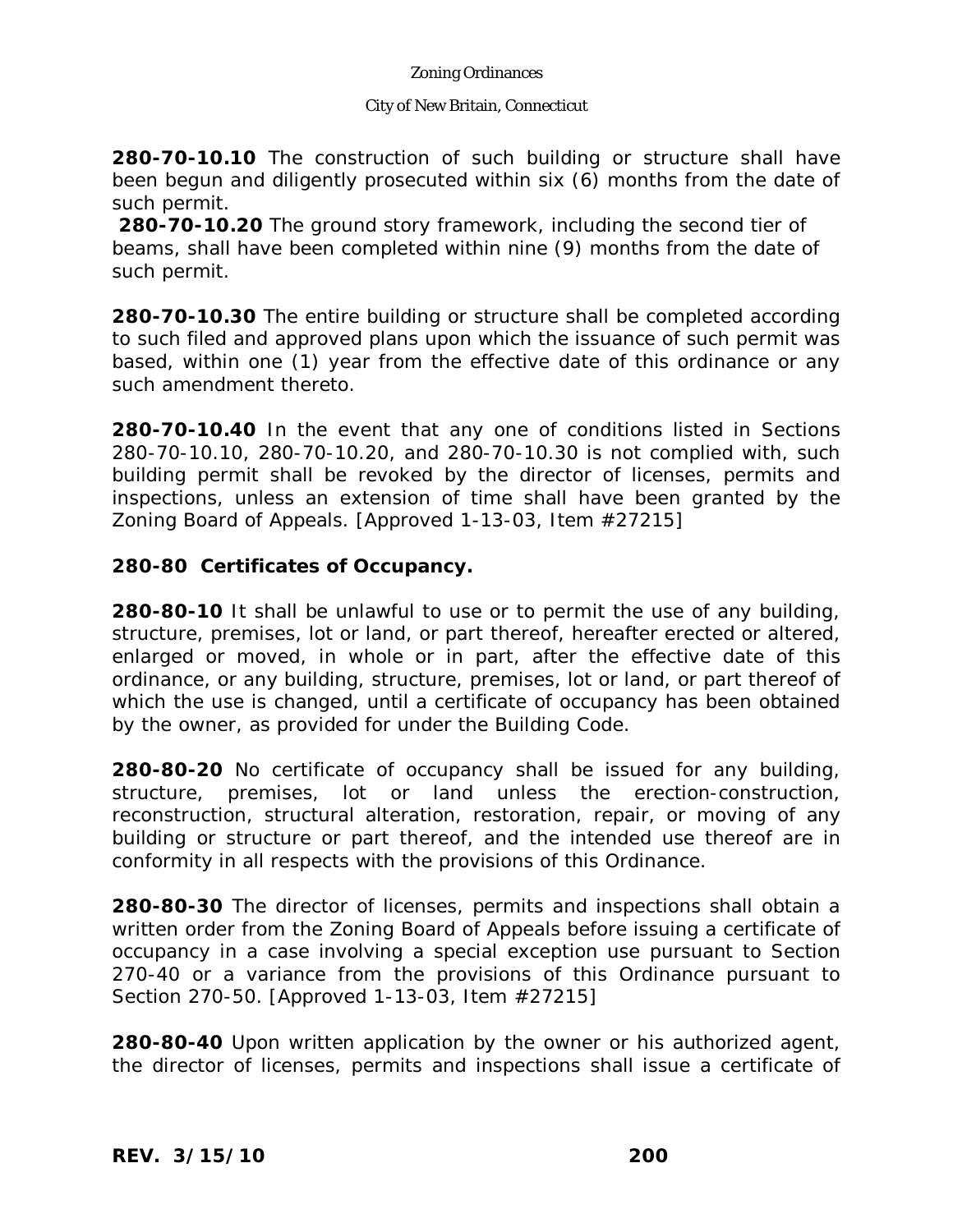#### City of New Britain, Connecticut

occupancy for any building, structure, or lot existing and in use at the effective date of this Ordinance, provided that said Building Commission shall find that such building or structure, lot or land is in conformity with the applicable provisions of this ordinance, or is a nonconforming building or structure as defined in Section 30-20 or a nonconforming use as defined in Section 30-20, and in any case is in conformity with all other ordinances. No person shall be required to obtain any such certificate as of the effective date of this Ordinance. [Approved 1-13-03, Item #27215]

**280-80-50** In a case of undue hardship, the director of licenses, permits and inspections may issue a temporary certificate of occupancy good for a period of six (6) months for any building or structure provided that said director of licenses, permits and inspections shall find that: [Approved 1-13- 03, Item #27215]

**280-80-50.10** Such building or structure is in itself in conformance with the Building Code and all other applicable ordinances or regulations.

**280-80-50.20** All site development requirements are essentially completed, but that due to unavoidable delays they cannot be entirely completed as required, in a reasonable time.

**280-80-50.30** On investigation, the City Engineer and the Planning Director approve of such temporary certificate of occupancy.

**280-80-50.40** A performance bond or money in escrow in an amount established by the City Engineer shall be provided to ensure satisfactory completion of all site development requirements within a period of six (6) months.

**280-80-60** No certificate of occupancy (permanent or temporary) shall be issued for any building, structure, premises, lot or land, unless the Bureau of Engineering first issues a statement of clearance that the grade at street line complies with the City of New Britain established street line grade.

**280-90 Fees.** Fees to be charged by the director of licenses, permits and inspections shall be as follows: [Approved 1-13-03, Item #27215]

**280-90-10** For a building permit and for a certificate of occupancy, the fee shall be as provided in the Building Code of the City of New Britain.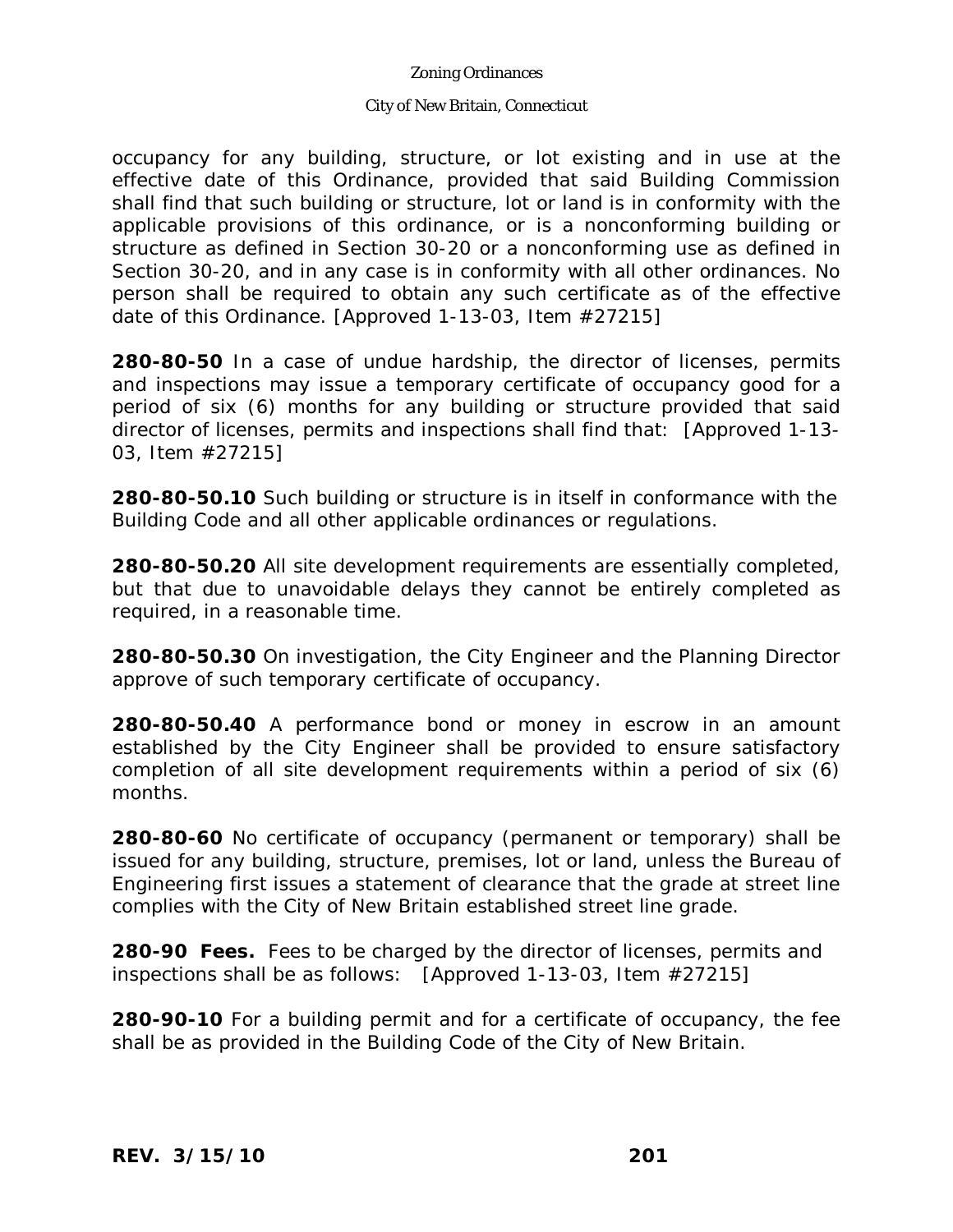### City of New Britain, Connecticut

Fees to be charged by the Department of Municipal Development shall be as follows:

**280-90-20** Fees for applications made I thltio(cat)1-26(og)1( )1()-2B3(i)pd io()-2A5((7)

*REV. 3/15/10* **202**

**Ri11p6(l)l1(e-0ar( Tm [(-)] TJ ET Q q BT /F2 12 Tf 0 0 0 rg 0.99817494.290 561 720.i11p6(l)n0(e)s1(82, )1(P8(t)132)n0(e)-0arl1(ei)-4.i11p132)s1(82, )1(-0arn0(e)d)3(e)51(R132)m)-4.132ei11p13282.25 Tm**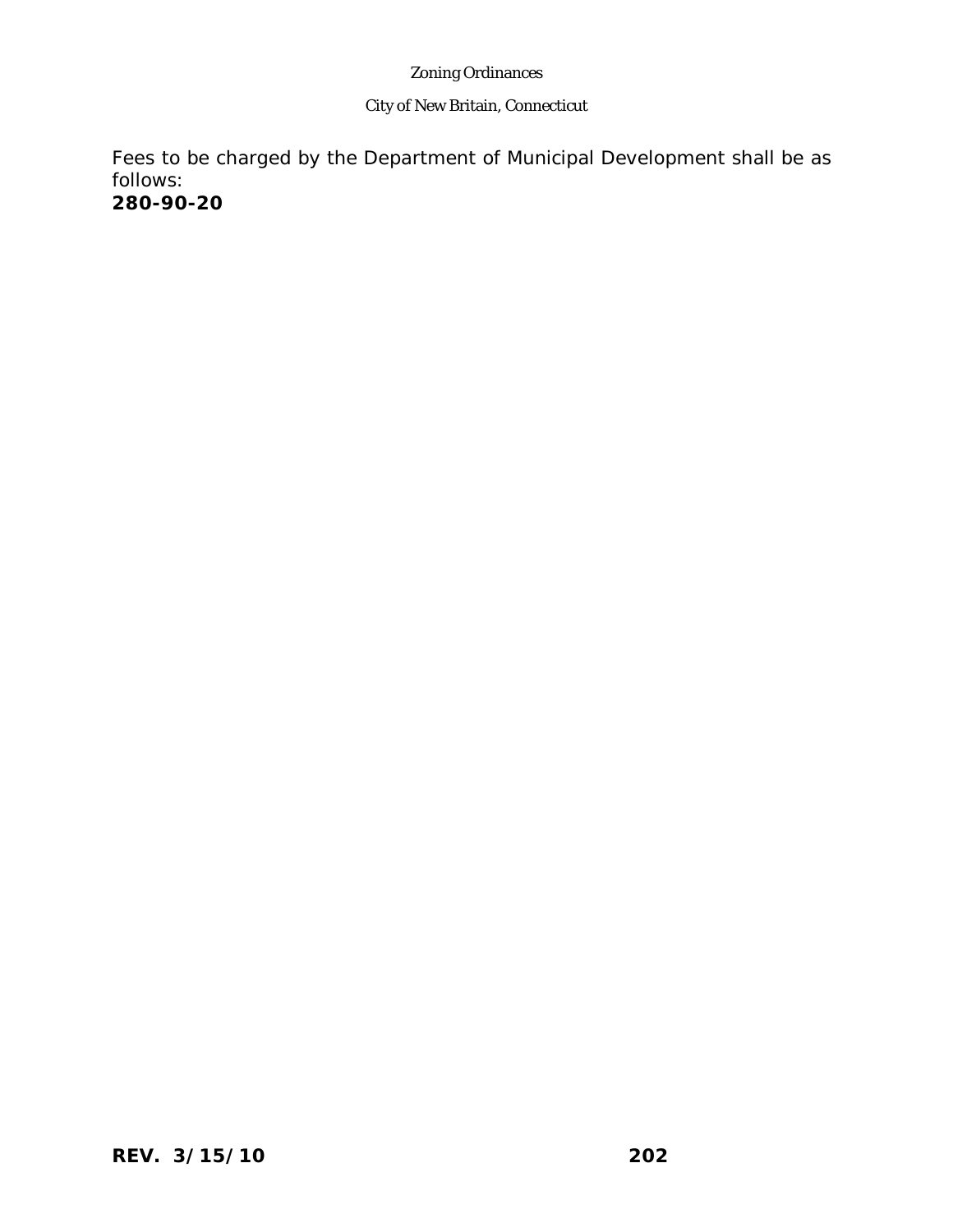#### City of New Britain, Connecticut

in such violation, or who maintains any building, structure, premises, lot or land in which any such violation shall exist, shall be subject to a fine of not less than twenty-five dollars and not more than fifty dollars and to a further penalty of not less than ten dollars and not more than fifty dollars for each and every day that such violation shall continue, after the owner, agent or contractor of the building, structure, premises, lot or land where such violation occurred has been notified thereof.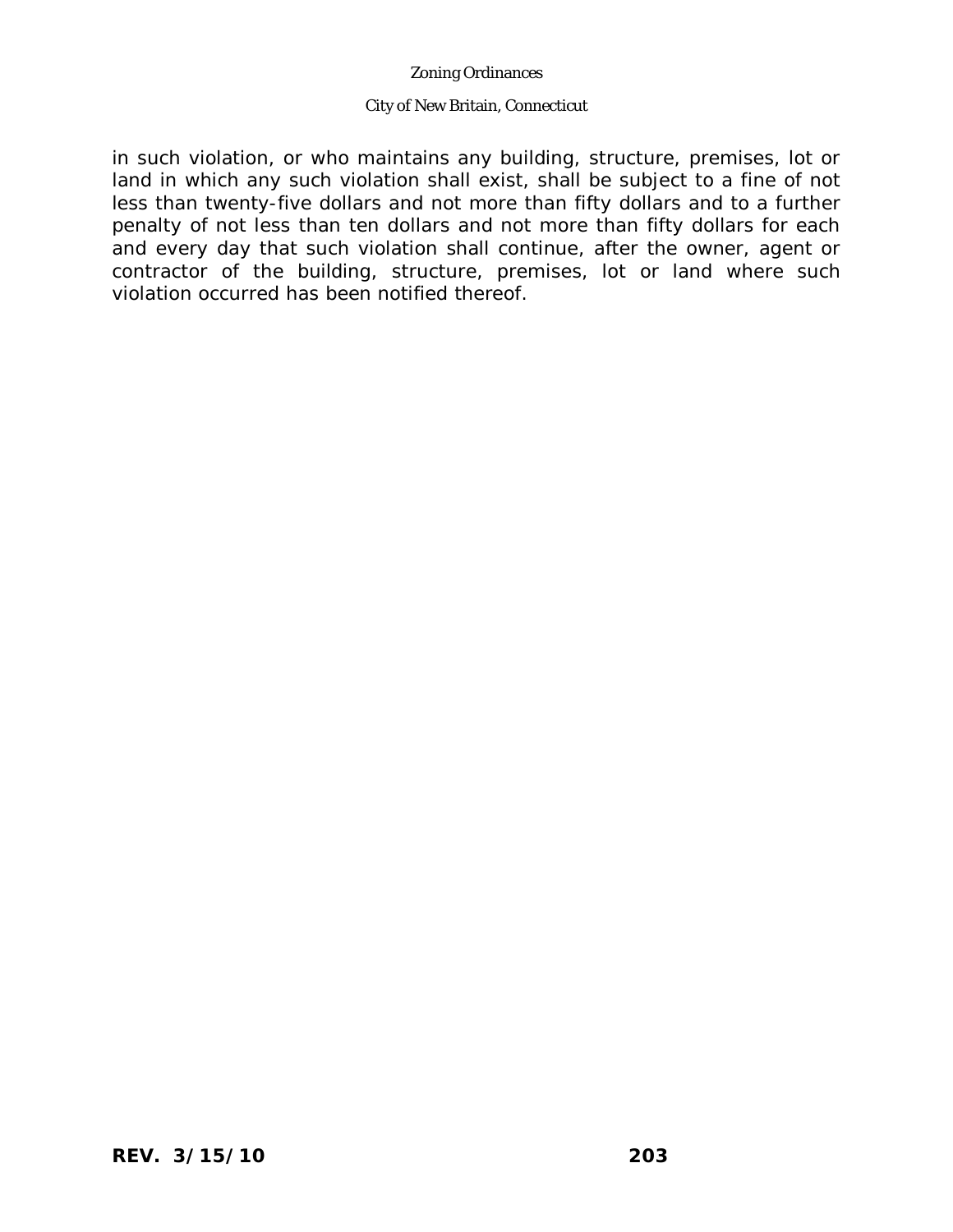City of New Britain, Connecticut

### **Section 290 PUBLIC RECORDS.**

Duly certified copies of this Ordinance and of the Zoning Map that forms a part hereof, together with copies of all amendments hereto, shall be filed in the City Clerk's office and in the director of licenses, permits and inspections' office, and shall be open to public inspection. [Approved 1-13-03, Item #27215]

### **Section 300 PROCEDURE FOR AMENDMENT.**

[Deleted 3-15-10, Item #30861]

**300-10** These Zoning Ordinances, and the Official Zoning Map may be amended, supplemented, changed, modified or repealed, in part or in whole, but only in accordance with the proper procedures as specified in Article IV Section 4.3 of the City Charter, Article II, Section 2-45 of the City Code of Ordinances and under applicable provisions of the Connecticut General Statutes relating to municipal zoning. [Approved 3-15-10, Item #30861]

**300-15** Proposed zoning regulations or boundaries or changes thereof shall be referred to the City Plan Commission for a report at least 35 days prior to the date assigned for a public hearing to be held thereon. The failure of the City Plan Commission to report prior to or at the hearing shall be taken as approval of such proposals. A statement of the vote of the City Plan Commission approving, disapproving or proposing a modification of such proposal shall be publicly read at any public hearing thereon. [Approved 3- 15-10, Item #30861]

**300-20** The fee charged for a petition requesting an amendment to the Zoning Ordinances or Zoning Map shall be as established by City Ordinance, Article IX, Sec. 19-130 as may be amended from time to time. This said fee shall be waived for all public projects subsidized by the City of New Britain and executed by any department or agency of the City, excluding projects for the consolidated school district and projects executed by City departments but not subsidized by the City of New Britain. [Approved 11- 22-93, Item #21265-2] [Approved 4-14-03, Item #27405-2] [Approved 10- 19-04, Item #28153-2] [Approved 8-29-06, Item #29134-2] [Approved 3- 15-10, Item #30860]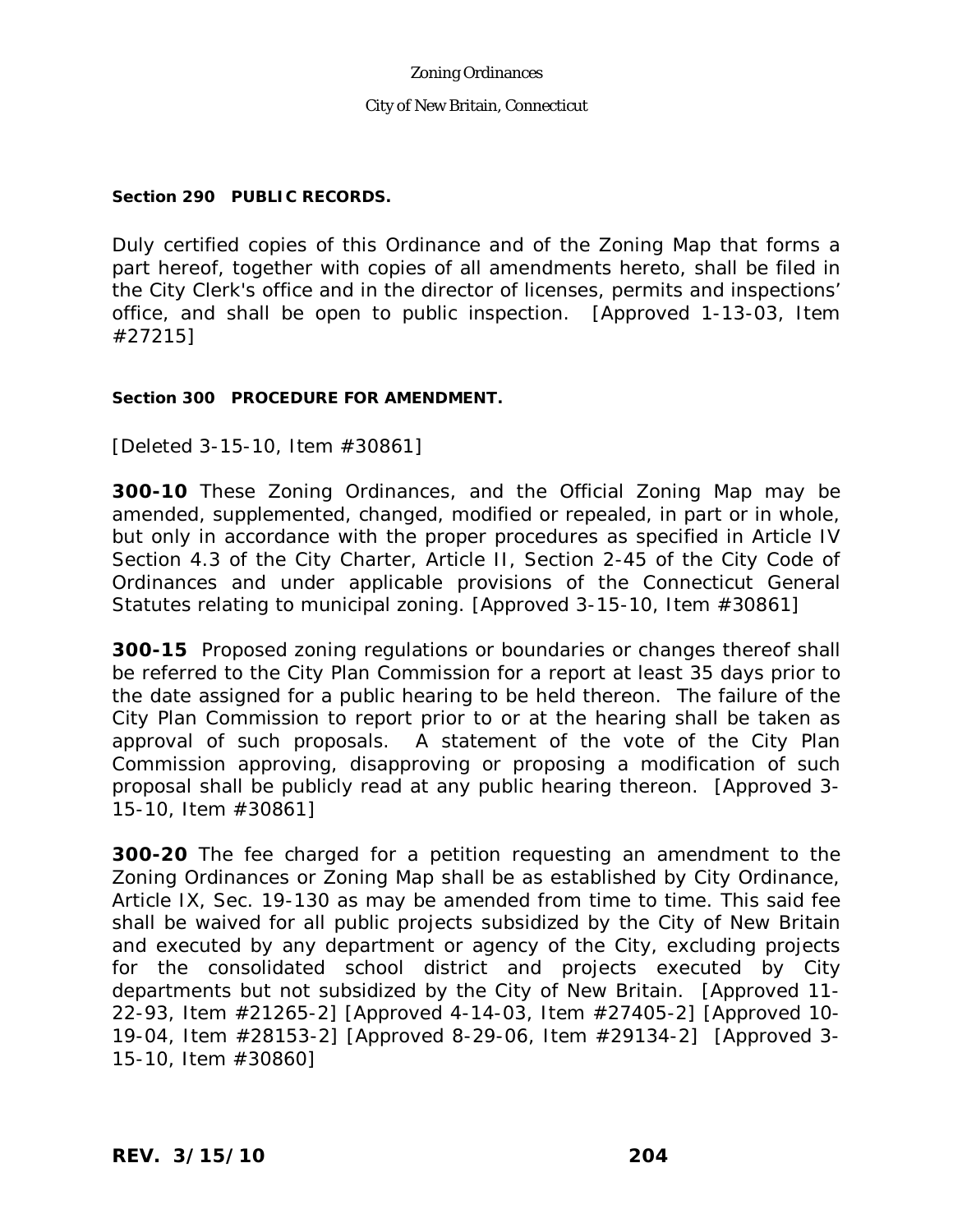#### City of New Britain, Connecticut

**300-30** No petition requesting an amendment to the zoning regulations, restrictions and boundaries may be filed for a period of Twelve (12) months following the date on which a petition relating to the same changes in the regulations, restrictions or boundaries of Zoning Districts, or substantially the same changes, was denied by the Common Council. [Approved 3-25-85, Item #16672-1]

**300-40** The affidavit of compliance with the provisions of Section 3134 of the Charter shall be filed in the office of the City and Town Clerk not later than fifteen (15) days before the date of the public hearing. [Approved 10- 27-87, Item #17895-1]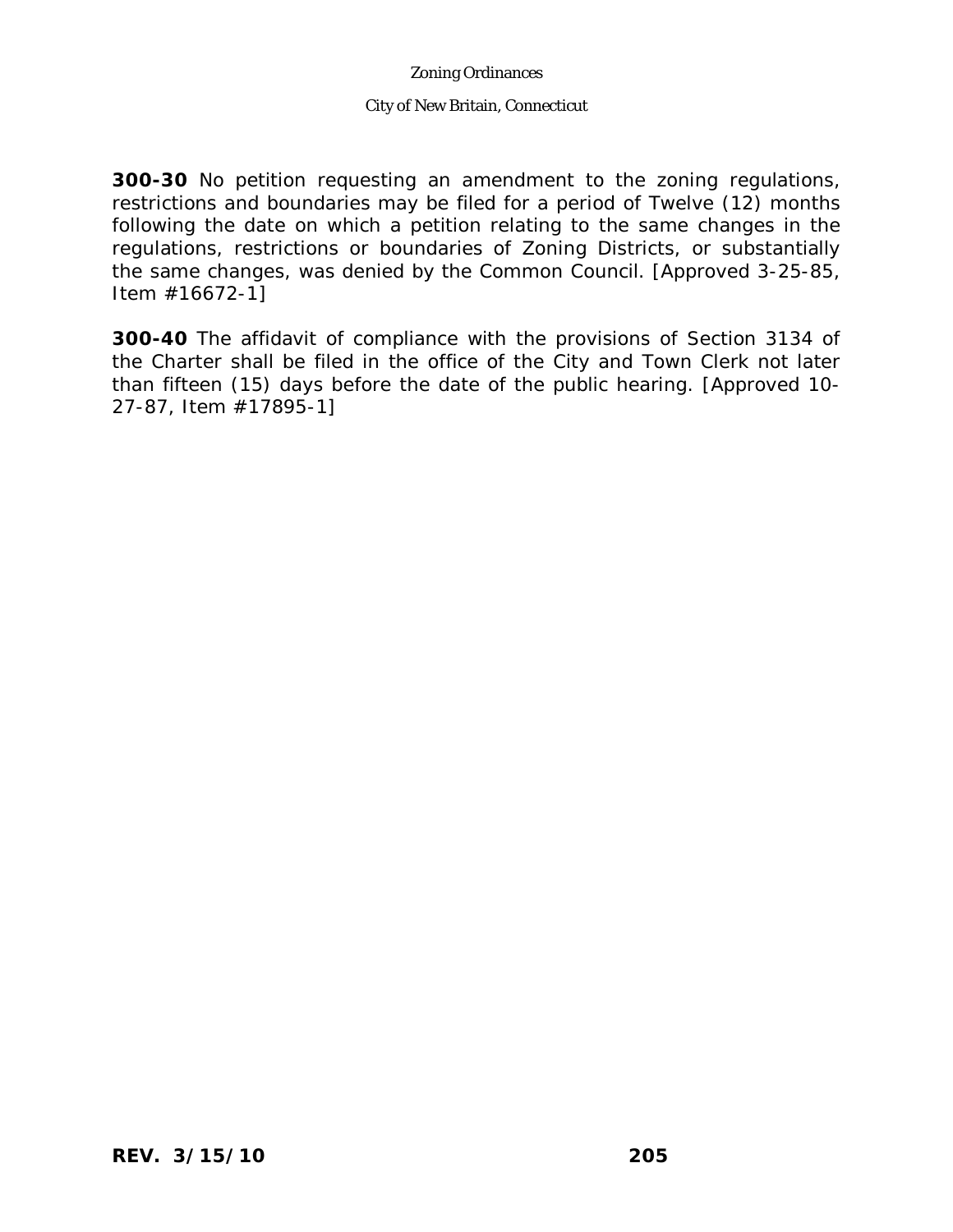#### City of New Britain, Connecticut

**300-50** A protest (remonstrance) shall be filed with the clerk of the zoning committee no later than the time set for the public hearing. No protest (remonstrance) shall be accepted, nor shall names be added to such protest after such public hearing. [Approved 10-27-87, Item #17895-1]

**300-60** In the event that the petitioner shall fail to comply with the requirements of Section 3134 of the Charter or shall fail to file the affidavit of compliance in accordance with the provisions of Section 300-30 of this Ordinance, the petitioner shall be deemed to have withdrawn the petition. Any such withdrawal shall be without prejudice and the petitioner shall have the right to submit a new petition at any time. [Approved 10-27-87, Item #17895-1]

**300-70** No petitioner having a petition pending before the Zoning Committee of the Common Council shall be granted postponement of action on the petition, where a date for a public hearing on the petition has been set and legally advertised, provided, however, a request to postpone action may be heard by the zoning committee where the petitioner has notified the chairman or the clerk of the committee in writing of his intention to seek to postpone action at least five (5) days before the date set for the public hearing and had, at his/her own expense by legal advertisement in a local newspaper, notified the public not less than five (5) days of the date set for the public hearing of his intention or to seek postponement of action thereon. Failure to comply with the provisions shall operate as a withdrawal of the petition without prejudice and the petitioner shall have the right to submit a new petition at any time. [Approved 10-27-87, Item #17895-1]

#### **Section 310 VALIDITY.**

If any article, section, subsection, paragraph, clause, phrase or provision of this Ordinance or the location of any District boundary shown on the Zoning Map that forms a part hereof shall be adjudged invalid or held unconstitutional, the same shall not affect the validity of this Ordinance or Zoning Map as a whole or any part or provisions hereof other than the part so adjudged to be invalid or unconstitutional.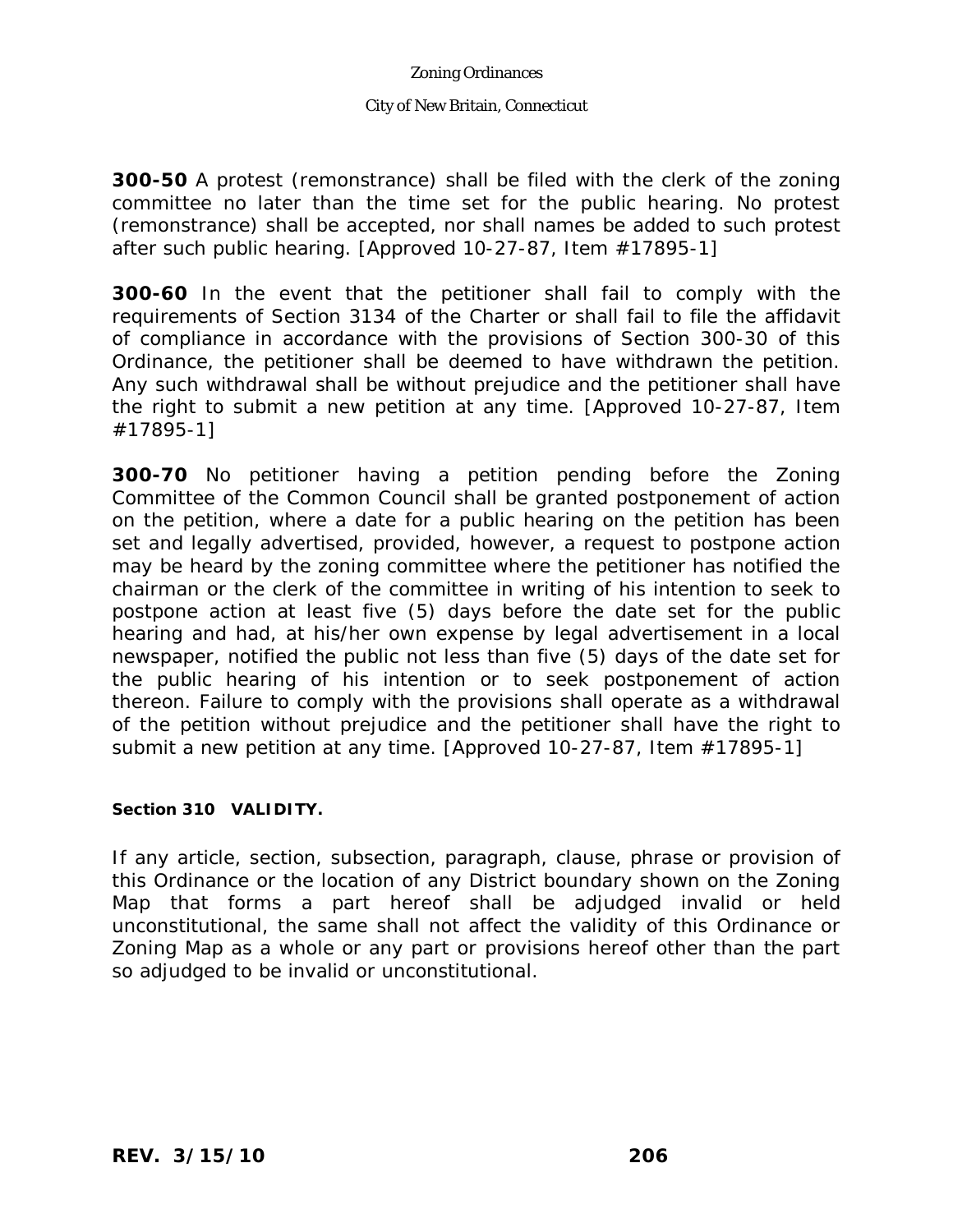#### City of New Britain, Connecticut

#### **Section 320 REPEALER.**

An ordinance entitled "ZONING ORDINANCES CITY OF NEW BRITAIN," as adopted by the Common Council on September 16, 1925, and all amendments thereof enacted prior to the passage of this amending ordinance are hereby repealed by the enactment of this "City of New Britain Zoning Ordinance of 1966".

#### **Section 330 WHEN EFFECTIVE.**

This ordinance shall take effect upon enactment and publication in the manner provided by law.

| AMENDMENTS TO THE ZONING ORDINANCES |                         |                                                                                                                                                                                                                                          |  |
|-------------------------------------|-------------------------|------------------------------------------------------------------------------------------------------------------------------------------------------------------------------------------------------------------------------------------|--|
| <b>DATE</b>                         | <b>AMENDMENT</b><br>NO. | <b>AMENDMENT [Affected Section(s)]</b>                                                                                                                                                                                                   |  |
| 3/17/77                             | 12386                   | Amendments To Section 170-20 Special Exception Uses in the B-4<br>district regarding multifamily houses.                                                                                                                                 |  |
| 9/23/77                             | 12588                   | Amendment to add to Section 190-40-40; Lot coverage in I-1<br>(industrial park) district from 30% lot coverage to 40% lot coverage.                                                                                                      |  |
| 1/25/78                             | 12559                   | Amendments regarding front yard parking in the S-1, S-2, S-3 and T<br>districts. [Section 240-50-40]                                                                                                                                     |  |
| 1/25/78                             | 12789                   | Amendment to Section 30-20-210 the "Definition of Family"                                                                                                                                                                                |  |
| 1/25/78                             | 12863                   | Amendment to Section 240-50-40 regarding front yard parking in the S-<br>1, S-2, S-3 and T districts.                                                                                                                                    |  |
| 1/19/79                             | 13217                   | Amendments to allow massage establishments as a special exception<br>use in the B-1, B-2 and B-3 zones and related amendments. [Full text]<br>of amendments on file in the Clerk's office]                                               |  |
| 4/18/80                             | 13676/13796             | Amendment to delete Section 260-20-40 regarding use of<br>nonconforming lots.                                                                                                                                                            |  |
| 1/17/80                             | 13898                   | Amendment to repeal Section 235 PRD Planned Residential District in its<br>entirety.                                                                                                                                                     |  |
| 5/21/81                             | 14684                   | Amendment to amend the maximum building height restrictions in the<br>B-4 district. [Section 170-60-40]                                                                                                                                  |  |
| 5/21/81                             | 14700                   | Amendment to delete Section 150-10 regarding maximum floor area                                                                                                                                                                          |  |
| 5/21/81                             | 14771                   | Amendment to change "Bus Passenger Waiting Shelter" from a special<br>exception use to a permitted use in the A-1, A-2; A-3; O-P; B-1; B-2;<br>B-3; B-4; I-1; I-2; I-3 zones. [Full text of amendments on file in the<br>Clerk's office] |  |
| 10/24/82                            | 15290                   | Amendment to allow conversion of two-family detached dwelling (attic<br>space) to three-family detached dwelling by special exception in the T<br>zoning district. [Sections 90-20-10; 270-40-40.30]                                     |  |
| 2/22/83                             | 15666                   | Amendment to allow restaurants as a permitted use in the I-2 zoning<br>district. [Section 200-10-80.10]                                                                                                                                  |  |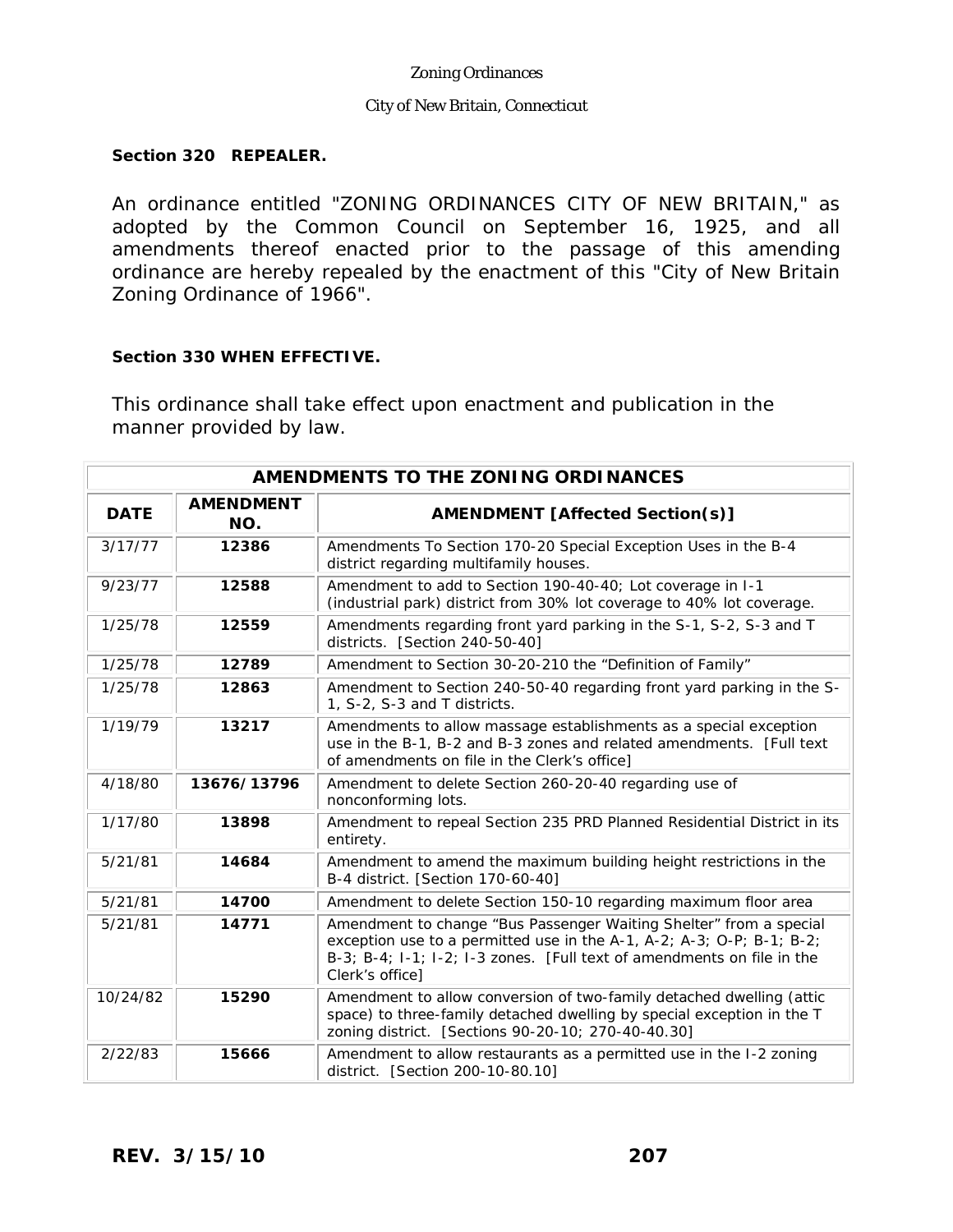| 6/17/83  | 15751 | Amendments regarding minimum floor area requirements. [Sections<br>230-90-20 and 230-90-30]                                                           |
|----------|-------|-------------------------------------------------------------------------------------------------------------------------------------------------------|
| 6/21/84  | 16242 | Amendment to add Section 240-70-80 regarding parking for compact<br>cars.                                                                             |
| 9/21/84  | 16395 | Amendment to add Section 180 TP Technology Park District and related<br>sections                                                                      |
| 1/21/85  | 16672 | Amendment to add Section 300-30 concerning the refilling of petitions<br>for Zone Changes, Amendments, etc.                                           |
| 2/22/85  | 16617 | Amendments to add Section 125 SRD Special Residential Design District                                                                                 |
| 3/25/85  | 16613 | Amendment to exempt municipal property from Land Use Regulations<br>[Section 40-10-50]                                                                |
| 9/15/85  | 16911 | Amendment to incorporate Soil and Sediment Control Regulations for<br>Land Development. [Section 230-145]                                             |
| 2/21/86  | 17122 | Amendment to add Section 100-20-90 et al - "Health, Fitness and<br>Recreational Facility in the A-1 garden apartment zone                             |
| 2/21/86  | 17164 | Amendment regarding adoption of Section 135 RO Residential and<br>Office District and related amendments.                                             |
| 6/28/86  | 17123 | Amendments to Section 230-20-30 and Section 250-50-10                                                                                                 |
| 11/21/86 | 17459 | Amendments to Sections 170-10; 170-20; 230-90; 240-80; 270-40.<br>[Full text of amendments on file in the Clerk's office]                             |
| 6/20/88  | 18284 | Amendments regarding multi-family houses. [Sections 170-20-130;<br>270-40-40.230.50; 270-40-40.230.60; 270-40-40.230.70; 230-40-<br>40.230]           |
| 10/26/88 | 18505 | Amendments regarding Multi-family, garden apartments and townhouse<br>developments. [Full text of amendments on file in Clerk's office]               |
| 7/24/89  | 18904 | Amendment to include "Distribution Center and Warehouse" as a<br>permitted use in the B-2 zone. [Section 150-10-140]                                  |
| 5/22/90  | 19373 | Amendment to delete "Distribution Center and Warehouse" as a<br>permitted use in the B-2 zone. [Section 150-10-140 deleted]                           |
| 11/28/90 | 19611 | Amendment regarding nonconforming lots. [Section 260-20-40]                                                                                           |
| 10/20/91 | 19951 | Amendment to the definition of "Family" [Section 30-20-210]                                                                                           |
| 11/22/93 | 21265 | Amendments to add a definition "Single Family Detached Dwelling" and<br>to increase fees for zoning applications. [Sections 30-20-201 and 300-<br>20] |
| 1/24/95  | 21923 | Amendment to add a definition "Vehicle, Commercial". [Section 30-20-<br>755]                                                                          |
| 3/13/98  | 23533 | Amendments relating to adult entertainment and adult oriented<br>establishments. [Sections 30-20; 190-20; 200-20; 270-40-40]                          |
| 2/17/98  | 23706 | Amendments regarding the adoption of Section 215 - UI Urban<br>Industrial district and related amendments                                             |
| 6/11/99  | 24426 | Amendments to Schedule of Off-street parking requirements for<br>nonresidential uses regarding retail stores [Section 240-30]                         |
| 3/8/00   | 24788 | Amendments to allow advertising signs as special exception uses in the<br>B-1, B-2, B-3, TP, I-2 and I-3 zones. [Section 250-50-10]                   |
| 4/12/00  | 24826 | Amendments regarding private garages or off-street parking areas in<br>residence and OP districts [Section 240-50-30]                                 |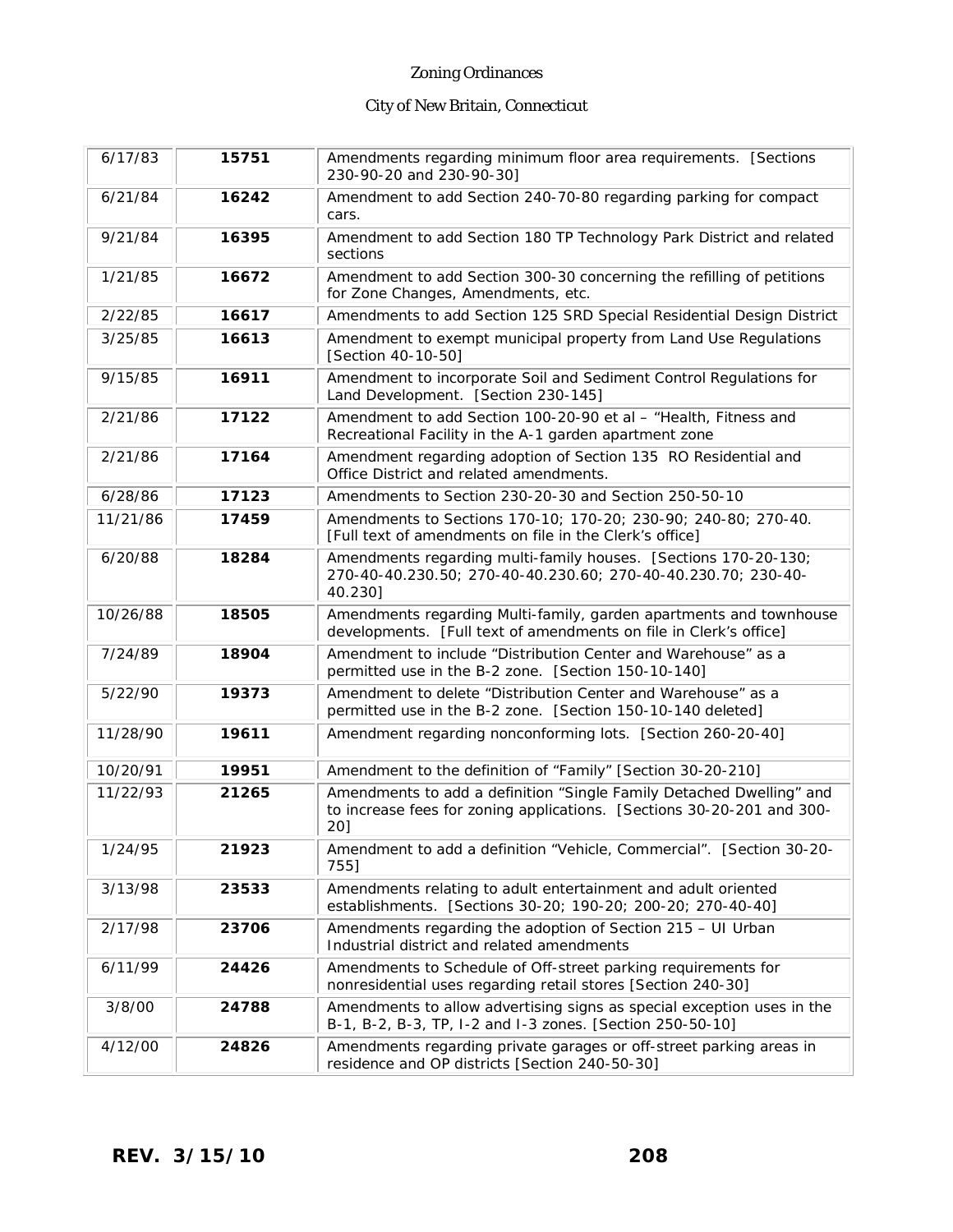| 6/21/00  | 24933 | Amendments regarding the adoption of Section 95 - T6 Residential<br>District and related amendments                                                                                                                                                                                         |  |
|----------|-------|---------------------------------------------------------------------------------------------------------------------------------------------------------------------------------------------------------------------------------------------------------------------------------------------|--|
| 2/14/01  | 26231 | Amendments regarding business identification signage on storefront<br>awnings [Sections 250-10 and 250-30]                                                                                                                                                                                  |  |
| 2/14/01  | 26232 | Amendments to permit advertising signage in City-owned sports<br>facilities [Sections 250-10; 250-50-10; 250-50-80]                                                                                                                                                                         |  |
| 7/16/01  | 26484 | Amendments to allow bed and breakfast accommodations is the OP and<br>RO zoning districts [Sections 30-20-45; 130-10-120; 135-10-40; 240-<br>30]                                                                                                                                            |  |
| 5/10/02  | 26873 | Amendments to eliminate provisions which allow, as an accessory use,<br>the leasing of rooms in private homes to roomers in the S-2, S-3, T, A-<br>1, A-2 and A-3 zoning districts. [Sections 70-30-60; 80-30-50; 90-30-<br>50; 100-30-60; 110-30-60; 120-30-60]                            |  |
| 4/14/03  | 27405 | Amendments regarding fees for zoning applications [Sections 190-30-<br>20; 300]                                                                                                                                                                                                             |  |
| 4/14/03  | 27406 | Amendments to allow display and sales showrooms as an accessory use<br>in the I-1 and I-2 zoning districts [Sections 190-30-20; 190-30-25]                                                                                                                                                  |  |
| 10/19/04 | 28153 | Amendments regarding fees for zoning applications [Sections 280-90-<br>20; 300]                                                                                                                                                                                                             |  |
| 1/17/05  | 28230 | Amendments to increase the max. height of fences in the A-2 zone from<br>3' to 4' at the front lot line [Section 230-100.10]                                                                                                                                                                |  |
| 2/23/06  | 28899 | Amendments to create new zoning district "B-1R" [Section 145] and<br>related sections. [Full text of amendments on file in the Clerk's office]                                                                                                                                              |  |
| 2/23/06  | 28900 | Amendments to update the uses in the A-1 district and to allow single<br>family detached dwellings as part of a condominium or common interest<br>community development [Sections 30-20-201; 30-20-625; 100-10-15;<br>230-10-20.30; 230-60-10; 230-60-40; 240-30; 280-50-20]                |  |
| 2/23/06  | 28901 | An amendment to add new Section 230-10-40 to allow outdoor dining<br>as an accessory use to a restaurant                                                                                                                                                                                    |  |
| 8/29/06  | 29091 | An amendment to regulate the parking of large motorhomes, campers<br>or trailers in residential districts [Section 240-50-35]                                                                                                                                                               |  |
| 8/29/06  | 29132 | An amendment to the offstreet parking requirements for places of public<br>assembly, churches & similar uses [Section 240-30]                                                                                                                                                               |  |
| 8/29/06  | 29133 | An amendment to remove special exception provisions allowing 2-family<br>conversions to 3-family in the T zoning district [Sections 90-20-10;<br>270-40-40.75]                                                                                                                              |  |
| 8/29/06  | 29134 | Amendments regarding fees for zoning applications [Sections 280-90-<br>20; 300]                                                                                                                                                                                                             |  |
| 1/17/07  | 29357 | An amendment to add new Section 185 TPC District (technology<br>park/commercial) and related amendments                                                                                                                                                                                     |  |
| 3/18/08  | 29947 | An amendment to update the requirements of the I-2 (General<br>Industry) Zoning District. [Sections 200-10-1; 200-20-90; 200-30-10;<br>230-10-10; 230-20-40; 230-20-50; 230-50-10; 230-50-20; 230-50-<br>30; 230-110; 240-60-30; 240-70-30; 240-70-50; 240-70-60; 240-70-<br>70; 260-20-30] |  |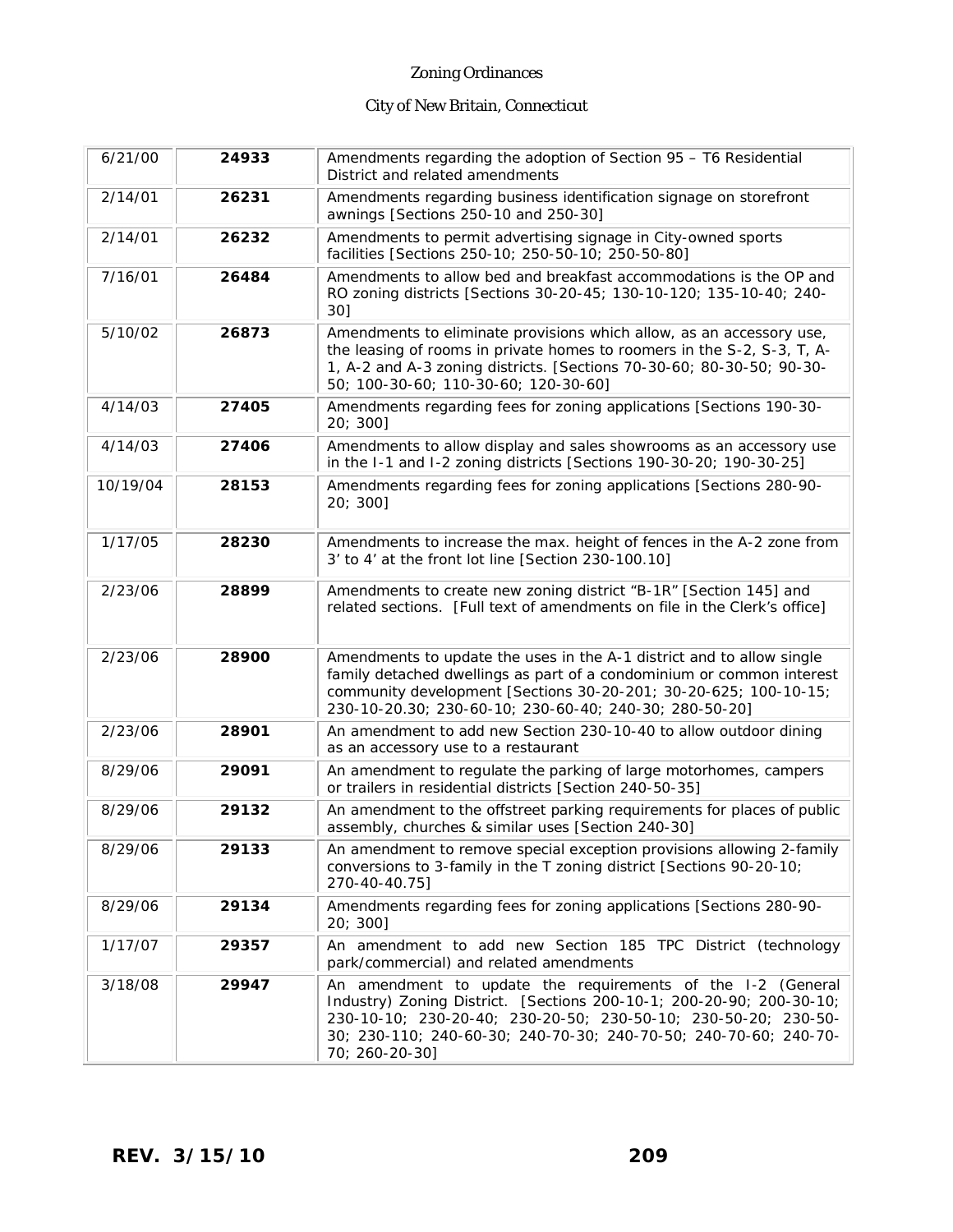### City of New Britain, Connecticut

| 3/18/08 | 29948 | An amendment to update requirements for auto repair and motor<br>vehicle sales operations [Sections 160; 170; 190; New Section 230-<br>170; 240-30; New Section 270-40-40.35; 270-40-40.35; 270-40-<br>40.35.10; 270-40-40.35.20; 270-40-40.35.30; 270-40-40.35.40; 270-<br>40-40.35.50; 270-40-40.35.60] |
|---------|-------|-----------------------------------------------------------------------------------------------------------------------------------------------------------------------------------------------------------------------------------------------------------------------------------------------------------|
| 6/18/08 | 30065 | Amendments to revise Section 170: CBD (B-4) District and related<br>subsections; New Section 170-100 (Design Guidelines)                                                                                                                                                                                  |
| 3/15/10 | 30859 | An amendment to increase the length of the timeframe in which<br>building permits authorized by actions of the Zoning Board of Appeals<br>must be sought. [Section 270-20-50]                                                                                                                             |
| 3/15/10 | 30860 | An amendment regarding fees associated with Zoning Board of Appeals<br>applications and amendments to the Zoning Ordinances and zoning<br>map. [Sections 280-90-20; 300-20]                                                                                                                               |
| 3/15/10 | 30861 | Amendment to revise Section 300 relating to amendments to the zoning<br>ordinances and changes to the zoning map to be consistent with current<br>City Charter, Code of Ordinances and Connecticut State Statutes.<br>[Section 300]                                                                       |

# **SUBJECT INDEX**

|                                                               | A | Sec./Sub. Sec./Par.                           |
|---------------------------------------------------------------|---|-----------------------------------------------|
| <b>Accessory Building</b><br>Defined<br>Placement of          |   | $30 - 20 - 10$<br>230-10                      |
| <b>Accessory Uses</b>                                         |   | See Sub-section 30 in Sections 60 through 210 |
| <b>Advertising on Bus Waiting Shelters (Spec.</b><br>Except.) |   | 270-40-40.30.20                               |
| Aisle, Parking                                                |   | 240-70                                        |
| <b>Alcoholic Liquor Permit Location (Special</b><br>Excep.)   |   | 270-40-40.10                                  |
| Alteration<br>Defined                                         |   | $30 - 20 - 20$                                |
| Apartment<br><b>Defined</b>                                   |   | $30 - 20 - 30$                                |
|                                                               |   |                                               |

Arena, Assembly Hall, (Spec. Excep.) 270-40-40.20  *Development Conditions* 270-40-40.20.10 270-40-40.20.20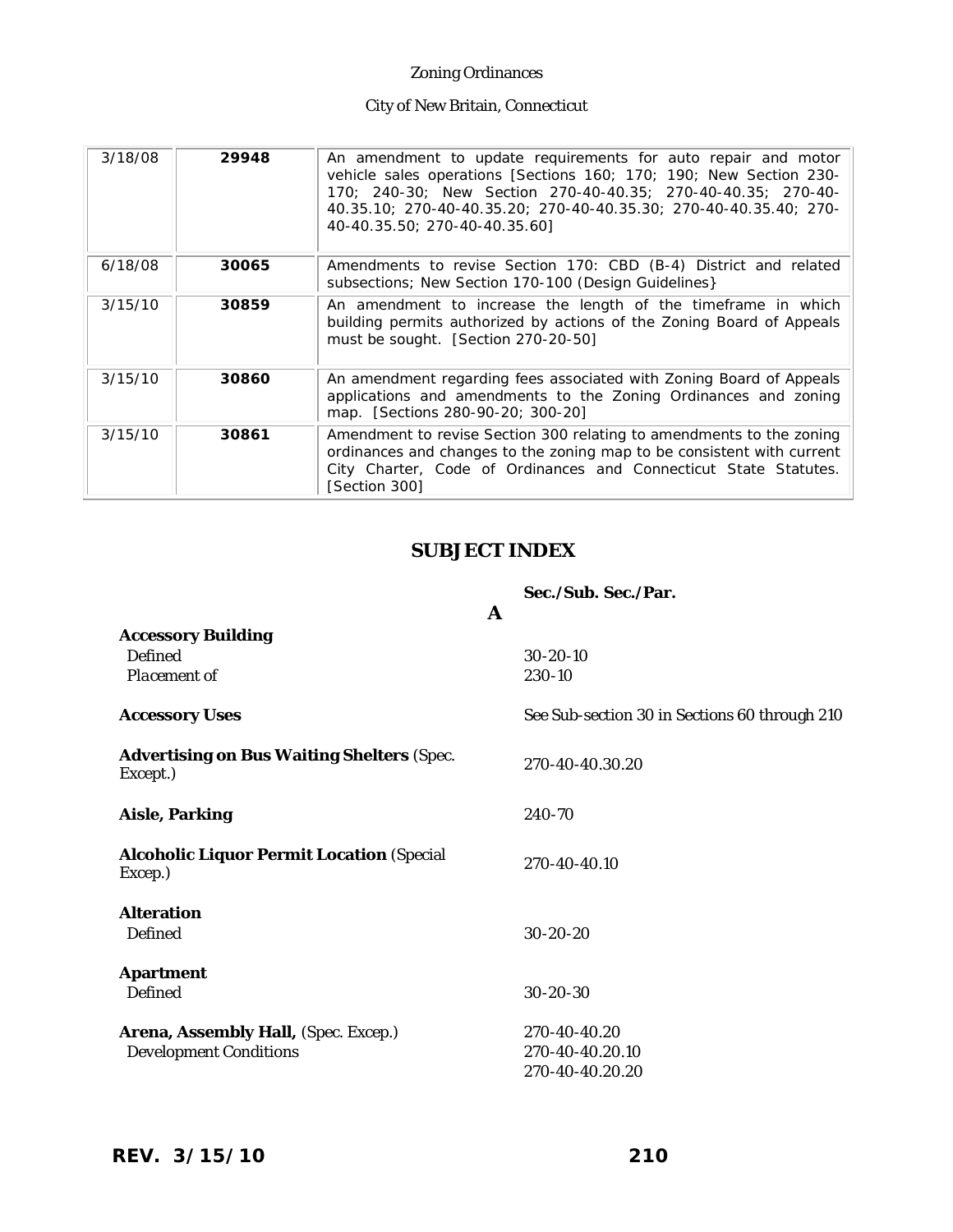# City of New Britain, Connecticut

| 270-40-40.20.30 |  |
|-----------------|--|
| 270-40-40.20.40 |  |
| 270-40-40.20.50 |  |

|                                                                                                   | B                                                                                 |
|---------------------------------------------------------------------------------------------------|-----------------------------------------------------------------------------------|
| <b>Basement</b><br>Defined                                                                        | $30-20-40$                                                                        |
| <b>Boundaries of Zoning Districts</b>                                                             | $50 - 20$                                                                         |
| <b>Buffer</b>                                                                                     | See "Transitional Yards"                                                          |
| <b>Building</b><br>Area of<br>Defined                                                             | $30 - 20 - 70$<br>$30 - 20 - 60$                                                  |
| <b>Building Permit</b><br>Applications<br>Fees<br><b>Conditions of Issue</b><br>General Procedure | 280-60-20<br>280-90-10<br>280-50-30<br>280-50-40<br>280-50-50<br>280-50<br>280-60 |
| <b>Bus Passenger Waiting Shelter (Spec.</b><br>Except.)                                           | 270-40-40.30                                                                      |
| <b>Business Districts (Also see Sections 130-170)</b>                                             | $50-10-20$                                                                        |

**C**

| Cellar<br>Defined                                               | $30-20-90$                      |
|-----------------------------------------------------------------|---------------------------------|
| <b>Cemetery</b> (Special Exception)<br><b>Site Requirements</b> | 270-40-40.40<br>270-40-40.40.10 |
| <b>Central Business Districts</b>                               | 170                             |
| Certificate of Occupancy<br>Temporary                           | 280-80<br>280-80-50             |
| Club, Membership, Non-profit; Political<br>Club                 |                                 |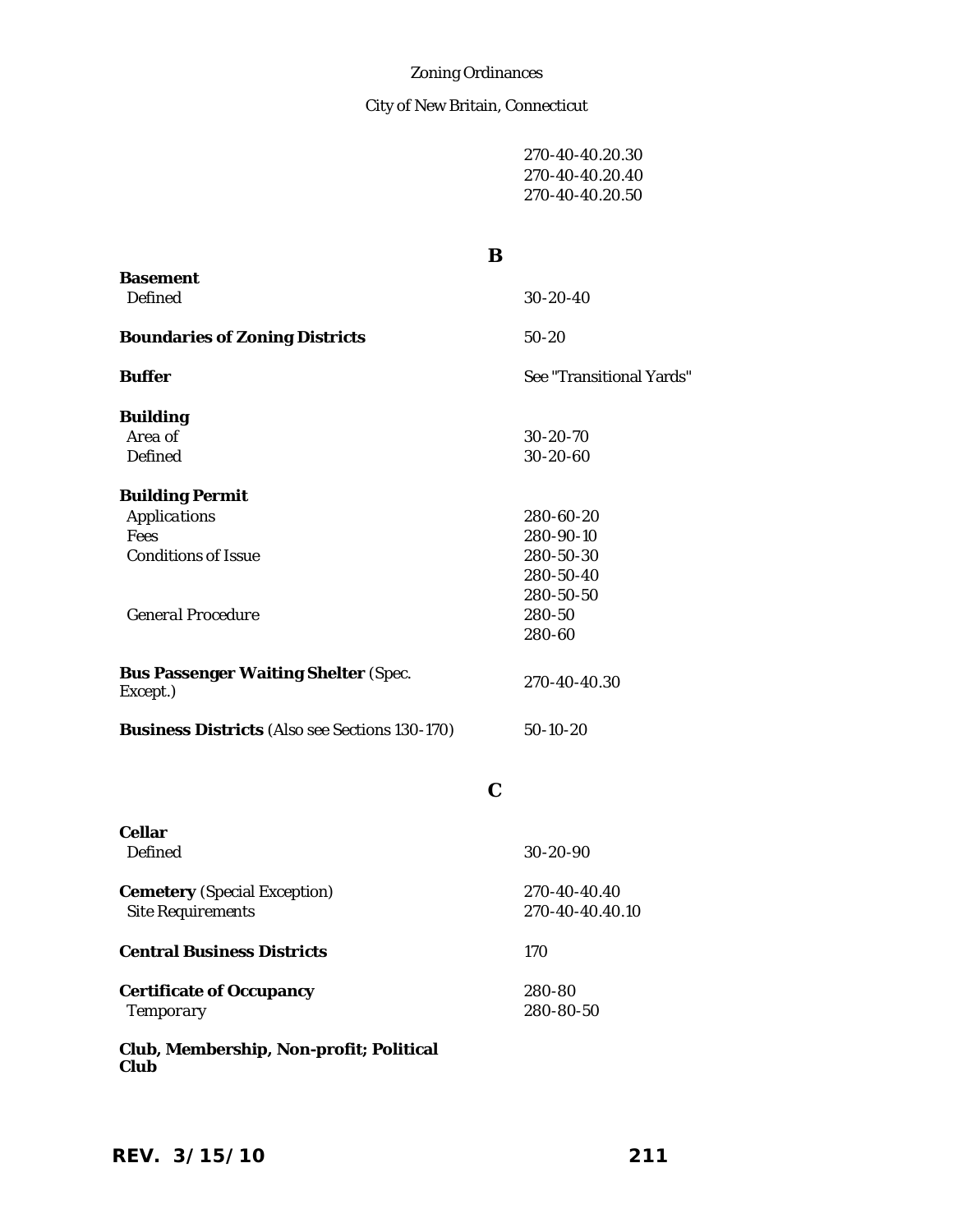| (Special Exception)                                                                                  |   | 270-40-40.50                                                               |
|------------------------------------------------------------------------------------------------------|---|----------------------------------------------------------------------------|
| Club, Residence Membership, Non-profit                                                               |   | 270-40-40.60                                                               |
| College<br>Site Provisions (Special Exception)                                                       |   | 270-40-40.70                                                               |
| <b>Commercial Districts</b>                                                                          |   | 50-10-20<br>(also see Sections 130 - 170)                                  |
| <b>Commercial Public Recreation (Special</b><br>Exception)                                           |   | 270-40-40.80                                                               |
| <b>Location of Uses</b>                                                                              |   | 270-40-40.80.10                                                            |
| <b>Commercial Vehicles</b>                                                                           |   | 240-50-30                                                                  |
| <b>Corner Clearance</b>                                                                              |   | 230-70                                                                     |
| <b>Country Club</b><br>Development Provisions (Special Exception)                                    |   | 270-40-40.90                                                               |
| Court (or courtyard)<br><b>Defined</b><br>Depth of<br>Height of<br><b>Inner</b><br>Outer<br>Width of |   | 30-20-100<br>30-20-110<br>30-20-120<br>30-20-130<br>30-20-140<br>30-20-150 |
| Crematory<br>Location of (Special Exception)                                                         |   | 270-40-40.100.10                                                           |
| Custom Work, Shop for<br><b>Defined</b>                                                              |   | 30-20-160                                                                  |
|                                                                                                      | D |                                                                            |
| Day Camp<br><b>Defined</b><br>Development Conditions (Special Exception)                             |   | 30-20-170<br>270-40-40.110                                                 |
| <b>Definition of Words and Terms</b>                                                                 |   | $30-10$                                                                    |
| <b>Density</b> (See Lot Area Minimum Per Dwelling<br>Unit)                                           |   |                                                                            |
| <b>Dimensional Requirements</b>                                                                      |   |                                                                            |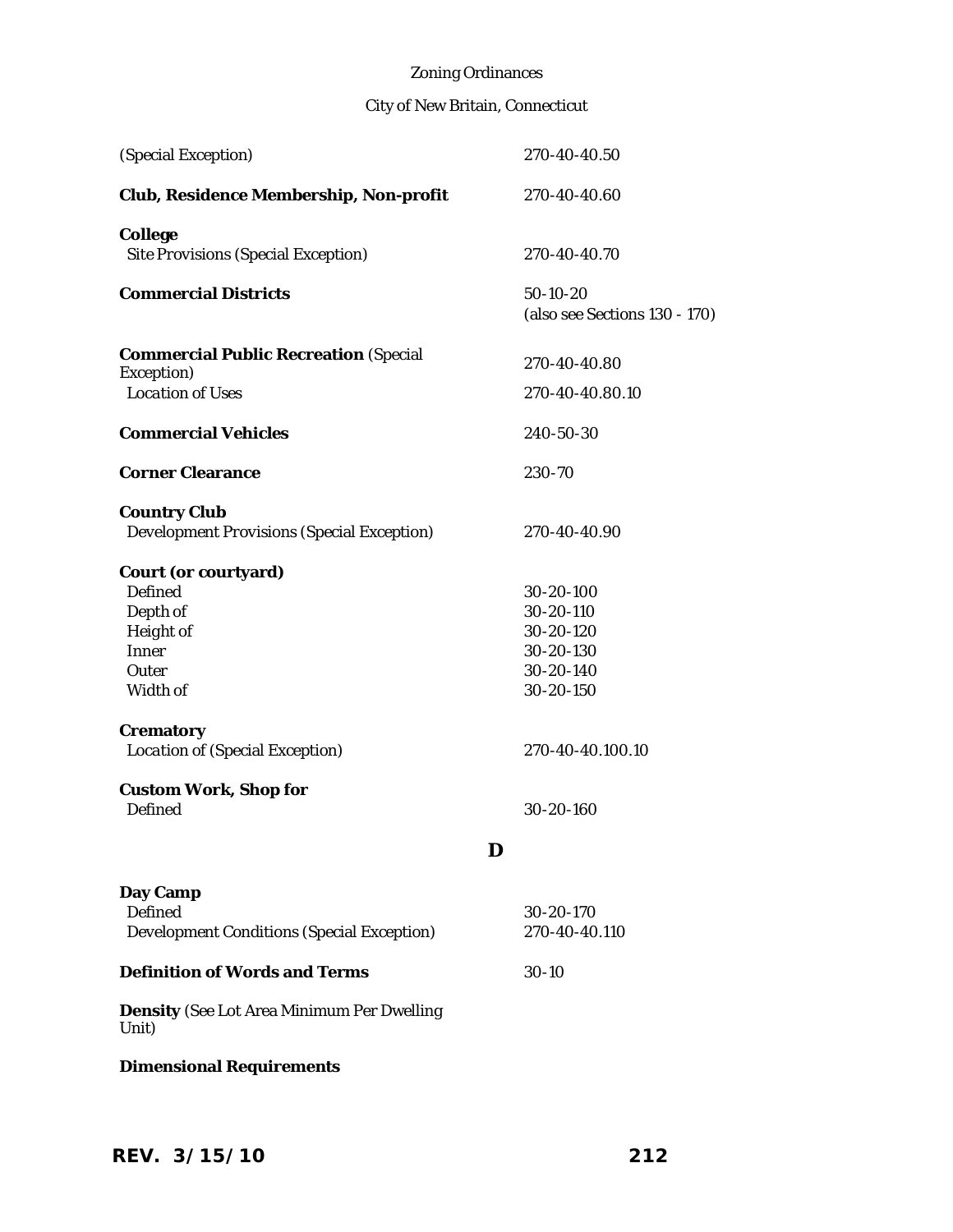| Application of<br>Schedule of<br>(see also sub-section 40 in Sections 60 - 120) |   | 40-20<br>50-10-40 |
|---------------------------------------------------------------------------------|---|-------------------|
| <b>Driveways</b>                                                                |   | 240-60            |
| Dump<br><b>Defined</b>                                                          |   | 30-20-180         |
| <b>Dwelling</b><br><b>Defined</b>                                               |   | 30-30-190         |
| <b>Dwelling with Partial Basement</b><br><b>Defined</b>                         |   | 230-90-40         |
| <b>Dwelling Unit</b><br><b>Defined</b>                                          |   | 30-20-200         |
| Dwelling Unit, Single Family, Detached<br><b>Defined</b>                        |   | 30-20-201         |
|                                                                                 | E |                   |
| <b>Enforcement of Ordinance</b>                                                 |   | 280-30            |
|                                                                                 | F |                   |
| Family<br><b>Defined</b>                                                        |   | 30-20-210         |
| <b>Fences</b>                                                                   |   | 230-100           |
| <b>First Floor Area of a Dwelling</b><br>Requirements                           |   | 230-90-30         |
| <b>Floor Area Ratio</b>                                                         |   | 230-80            |
| <b>Floor Area of a Building</b><br><b>Defined</b>                               |   | 30-20-220         |
| <b>Floor Area Ratio of a Building</b><br><b>Defined</b>                         |   | 30-20-230         |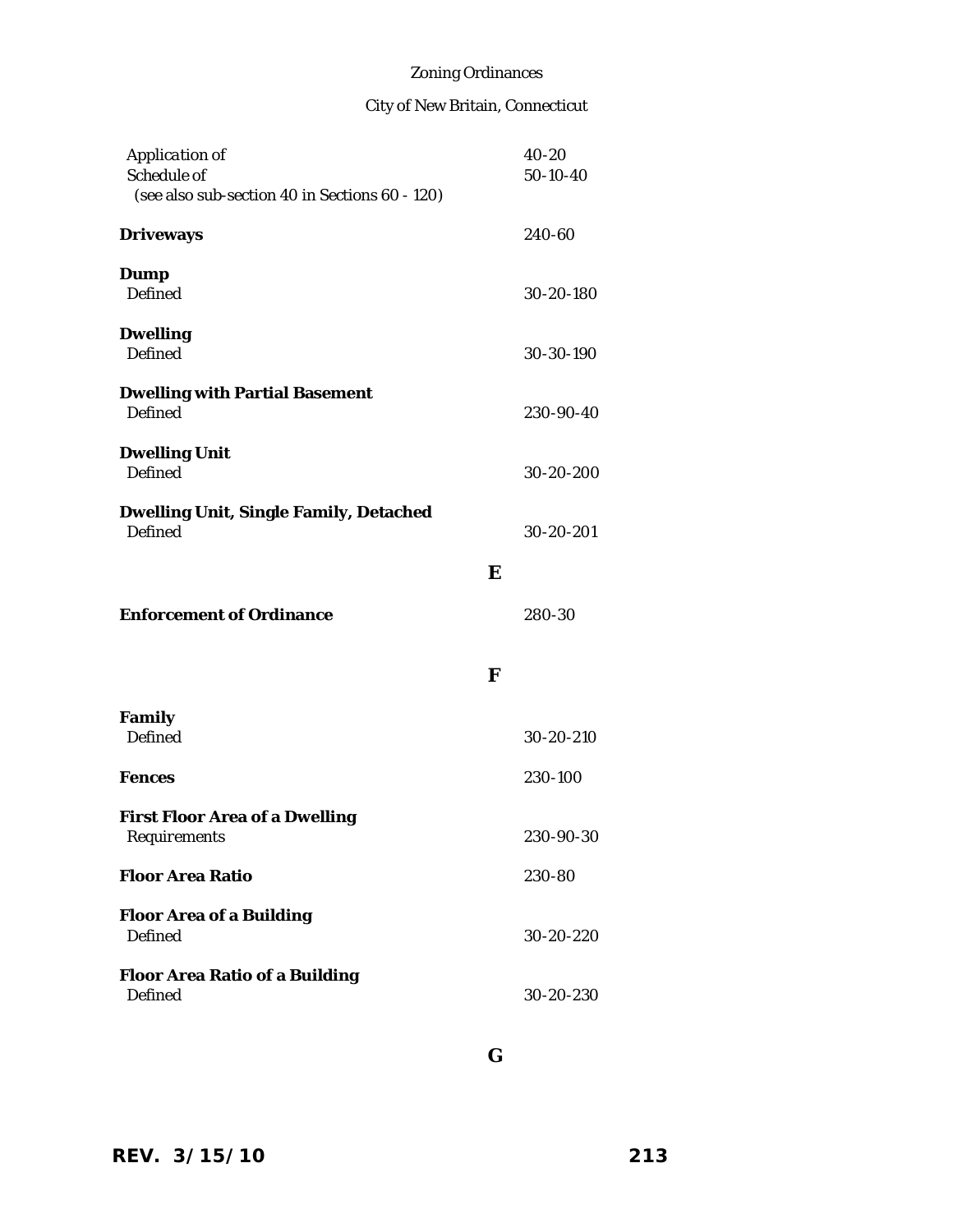| Garage, Private                            |   |                     |
|--------------------------------------------|---|---------------------|
| Defined<br>Placement of                    |   | 30-20-240<br>230-10 |
|                                            |   |                     |
| Garage, Public Parking                     |   |                     |
| <b>Defined</b>                             |   | 30-20-250           |
| <b>Garden Apartments</b>                   |   |                     |
| <b>Defined</b>                             |   | 30-20-260           |
| <b>District</b>                            |   | 100                 |
| <b>Gas Station</b>                         |   |                     |
| Defined                                    |   | 30-20-270           |
| Site and Development Requirements (Special |   | 270-40-40.120       |
| Excep.)                                    |   |                     |
| <b>General Industry</b>                    |   | 200                 |
|                                            |   |                     |
| <b>Golf Course</b> (Special Exception)     |   | 270-40-40.130       |
| Grade                                      |   |                     |
| Defined                                    |   | 30-20-280           |
|                                            |   | 270-40-40.140       |
| <b>Greenhouse</b> (Special Exception)      |   |                     |
|                                            |   |                     |
|                                            | н |                     |
| <b>Habitable Room</b>                      |   |                     |
| <b>Defined</b>                             |   | 30-20-290           |
|                                            |   |                     |
| Height<br><b>Defined</b>                   |   | 30-20-300           |
| Provisions                                 |   | 230-20              |
|                                            |   |                     |
| <b>Home Occupation</b>                     |   |                     |
| <b>Defined</b>                             |   | 30-20-310           |
| Hospital                                   |   |                     |
| <b>Defined</b>                             |   | 30-20-320           |
| Site Requirements (Special Exceptions)     |   | 270-40-40.150       |
| <b>Hotel</b>                               |   |                     |
| Defined                                    |   | 30-20-340           |
| Apartment                                  |   | 30-20-341           |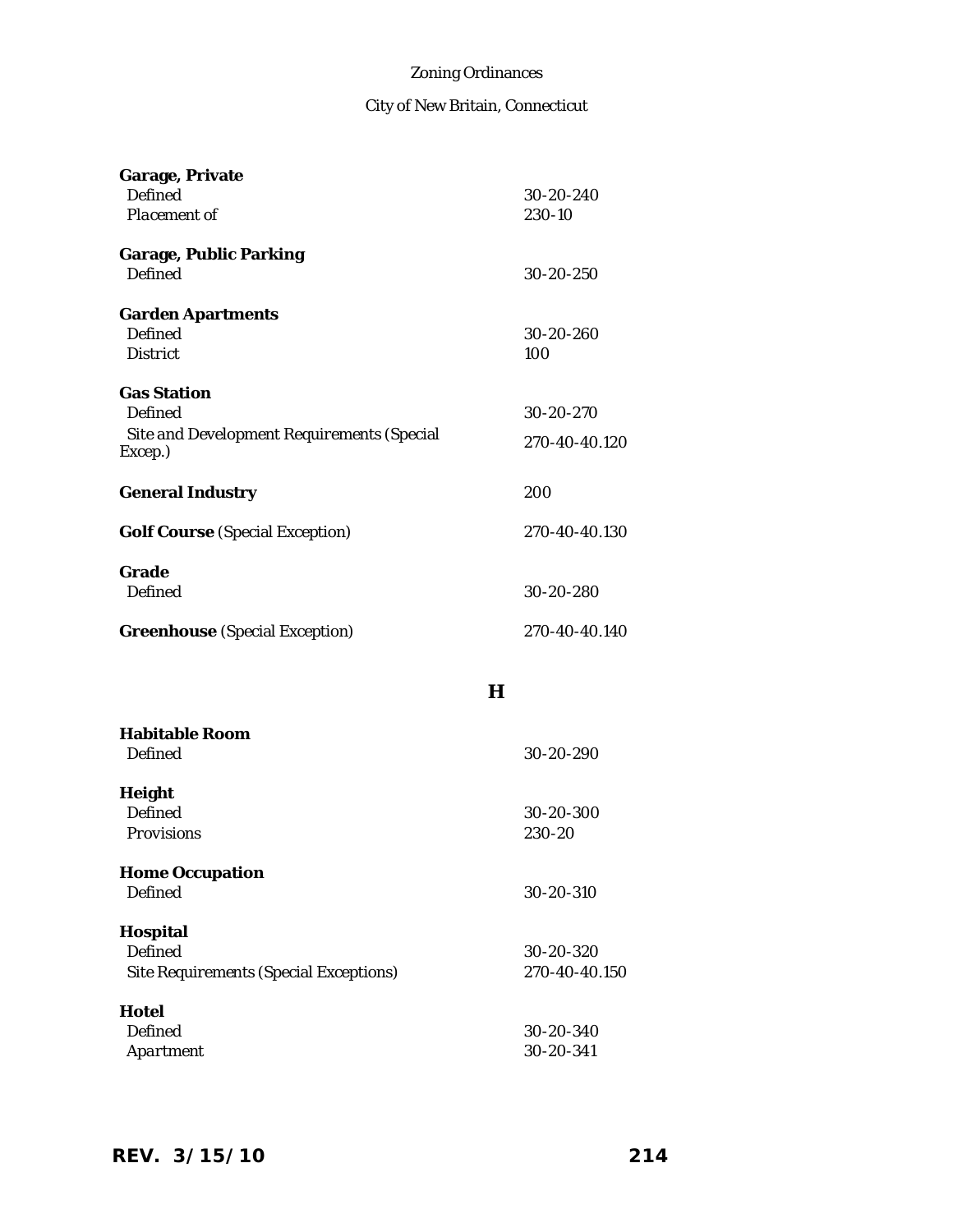City of New Britain, Connecticut

| <b>House Trailer</b><br><b>Defined</b>                                                                                                                                                                                  | 30-20-350<br>ı                                                                                                             |
|-------------------------------------------------------------------------------------------------------------------------------------------------------------------------------------------------------------------------|----------------------------------------------------------------------------------------------------------------------------|
| <b>Incentive and Bonuses</b><br>Decrease in Open Space Requirements<br>Decrease in Spacing Between Buildings<br>Increase in Floor Area Ratio<br>Increase in Units for Covered Parking<br>Increase in Units for Lot Size | 230-130-10<br>230-60-10<br>230-80-10<br>230-140<br>100-40-22                                                               |
| <b>Industrial Districts</b>                                                                                                                                                                                             | 50-10-30<br>(see also Sections 190-210)                                                                                    |
| <b>Industrial Park District</b>                                                                                                                                                                                         | 190                                                                                                                        |
| <b>Industry, Non-Nuisance</b><br>Defined                                                                                                                                                                                | 30-20-360                                                                                                                  |
| <b>Inspection of Buildings, Premises or Lots</b><br>by<br><b>City Officials</b>                                                                                                                                         | 280-40                                                                                                                     |
|                                                                                                                                                                                                                         | J                                                                                                                          |
| <b>Junk Yard</b><br>Defined                                                                                                                                                                                             | 30-20-370                                                                                                                  |
|                                                                                                                                                                                                                         | н                                                                                                                          |
| <b>Lighting, Outdoor</b><br><b>Swimming Pools</b>                                                                                                                                                                       | 280-60-20.70<br>230-120-60                                                                                                 |
| Lot<br>Area<br>Area, Minimum per Dwelling Unit<br>Corner<br>Coverage<br>Defined<br>Interior<br>Line                                                                                                                     | 30-20-390<br>(See Sub-section 40-20 in Sections 60 - 120)<br>30-20-400<br>30-20-410<br>30-20-380<br>30-20-420<br>30-20-430 |

# *REV. 3/15/10* **215**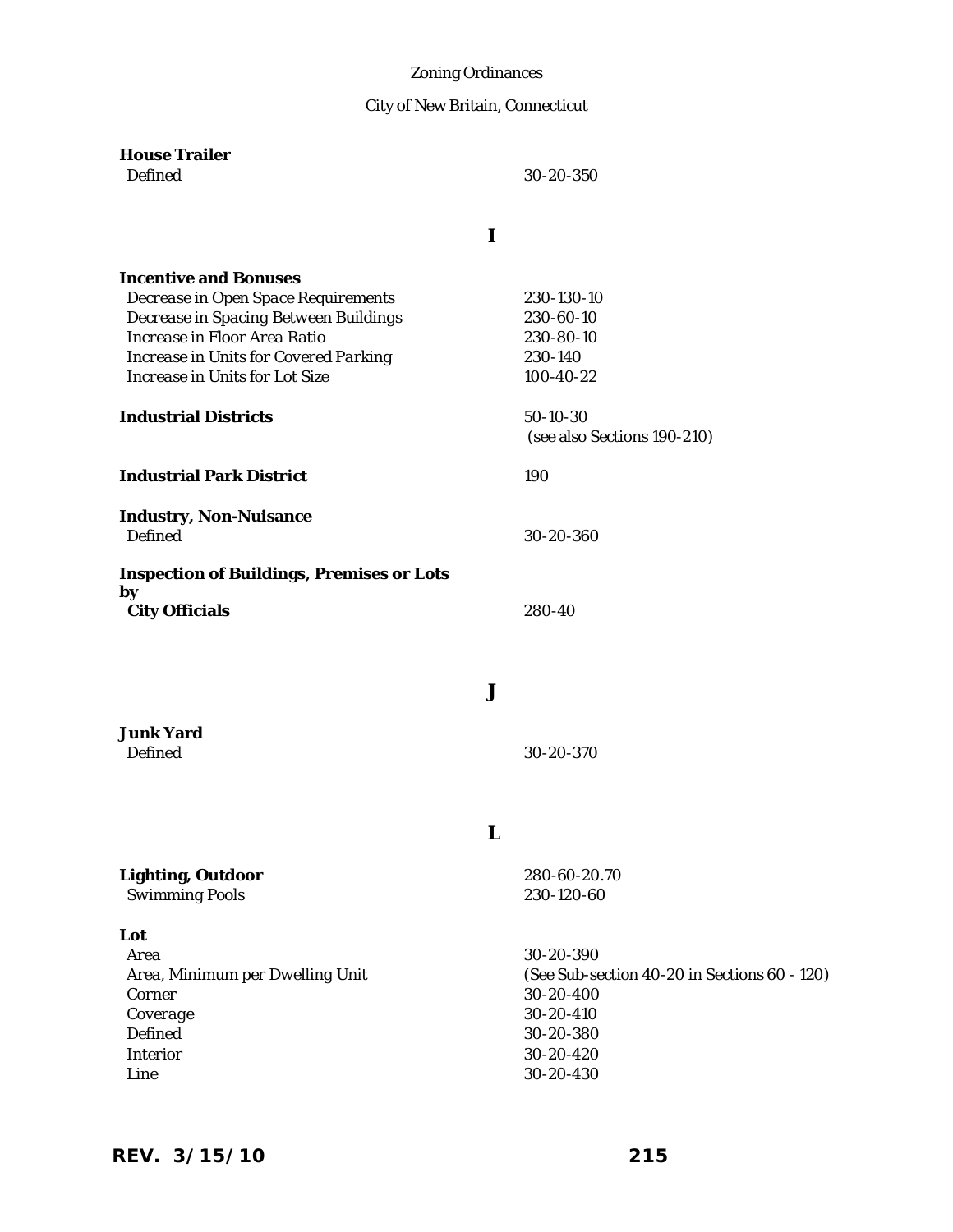| <b>Loud Speakers</b><br>Arenas (Special Exception)<br>Clubs (Special Exception)<br><b>Swimming Pools</b> |   | 270-40-40.20.30<br>270-40-40.50.10<br>230-120-50 |
|----------------------------------------------------------------------------------------------------------|---|--------------------------------------------------|
|                                                                                                          | M |                                                  |
| Main Use, Building or Structure<br><b>Defined</b>                                                        |   | 30-20-480                                        |
| <b>Minimum Residential Floor Area</b>                                                                    |   | 230-90                                           |
| <b>Membership Club</b><br><b>Defined</b>                                                                 |   | 30-20-490                                        |
| <b>Mobile Home</b><br><b>Defined</b>                                                                     |   | 30-20-500                                        |
| <b>Motel</b><br>Defined<br>Development & Dimensional Provisions<br>(Special Exception)                   |   | 30-20-510<br>270-40-40.170                       |
| Multifamily<br><b>Medium Density</b><br><b>High Density</b>                                              |   | 110                                              |
| <b>Multifamily House</b><br><b>Defined</b>                                                               |   | 30-20-520                                        |
|                                                                                                          | N |                                                  |
| <b>Neighborhood Business District</b>                                                                    |   | 140                                              |
| <b>Neighborhood Business Revitalization</b><br><b>District</b>                                           |   | 145                                              |
| Net Floor Area of a Building<br><b>Defined</b>                                                           |   | 30-20-221                                        |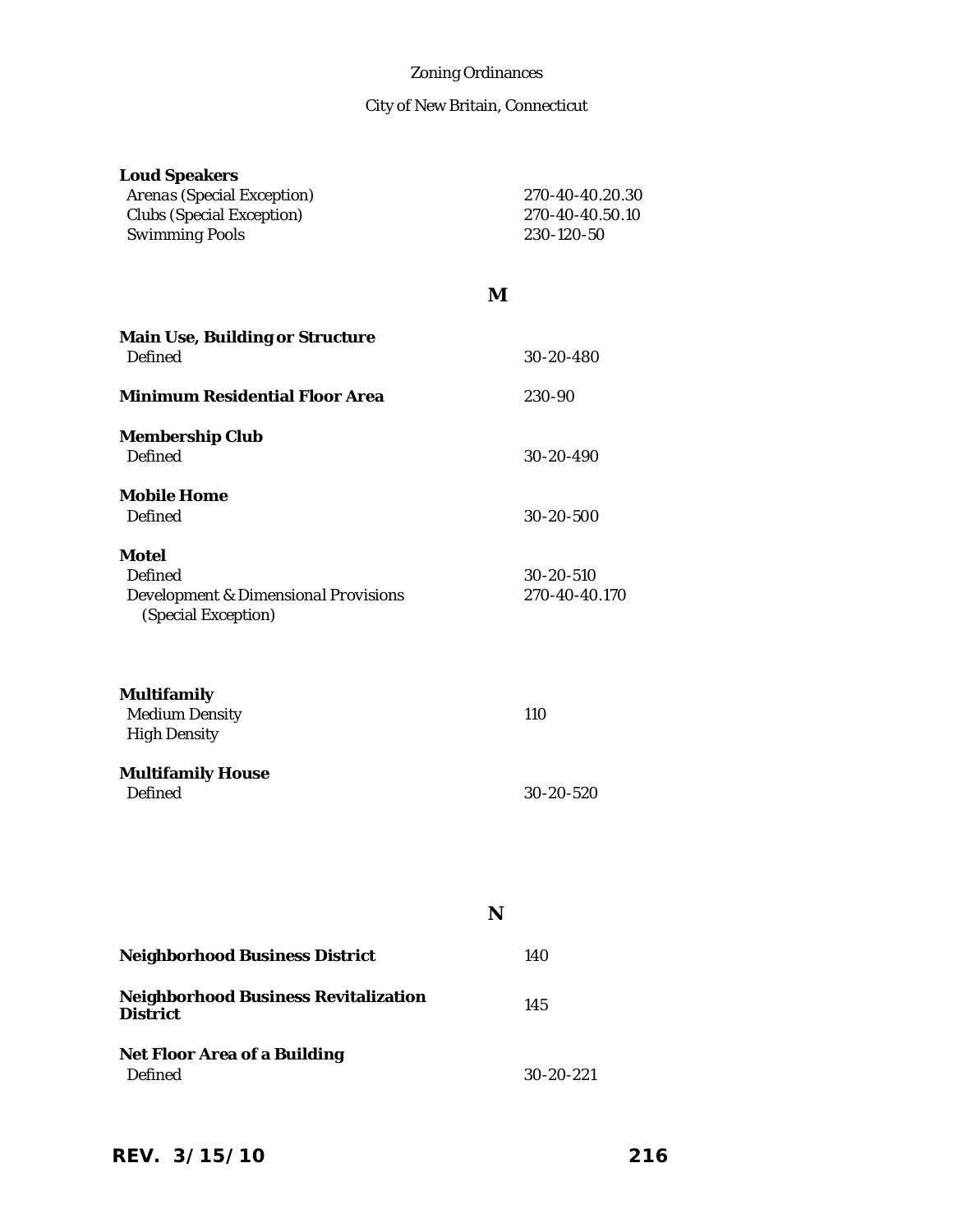| <b>Nonconforming Building</b><br><b>Defined</b>                                                                                   | 30-20-530                                                                              |
|-----------------------------------------------------------------------------------------------------------------------------------|----------------------------------------------------------------------------------------|
| <b>Nonconforming Uses &amp; Buildings or</b><br><b>Structures</b>                                                                 | 260                                                                                    |
| <b>Nonconforming Use</b><br>Abandonment<br>Application<br>Defined<br><b>Existence at Date of Ordinance</b><br><b>Extension of</b> | 260-50<br>40-10-20<br>30-20-540<br>260-10-10<br>260-30                                 |
| <b>Notice</b><br><b>Newspaper Publication</b><br><b>Posted Sign Requirements</b>                                                  | 270-20-20.10<br>270-20-20.20                                                           |
| <b>Nursery School</b><br>Defined<br>Dimensional Regulations (Special Exception)                                                   | 30-20-550<br>270-40-40.180.10                                                          |
| <b>Nursing Home</b><br>Dimensional Regulations (Special Exception)                                                                | 270-40-40.190<br>270-40-40.190.10                                                      |
|                                                                                                                                   | O                                                                                      |
| Occupancy, Certificates of<br><b>Conditions of Issuance</b>                                                                       | 280-80<br>280-80-10<br>280-80-20<br>280-80-30<br>280-80-40<br>280-80-60                |
| Occupancy, Temporary Certificate of<br><b>Conditions of Issue</b>                                                                 | 280-80-50<br>280-80-50.10<br>280-80-50.20<br>280-80-50.30<br>280-80-50.40<br>280-80-60 |
| <b>Office and Public Buildings</b>                                                                                                | 130                                                                                    |
| <b>Offstreet Parking and Truck Loading Space</b><br><b>Requirements and Regulations</b>                                           | 240                                                                                    |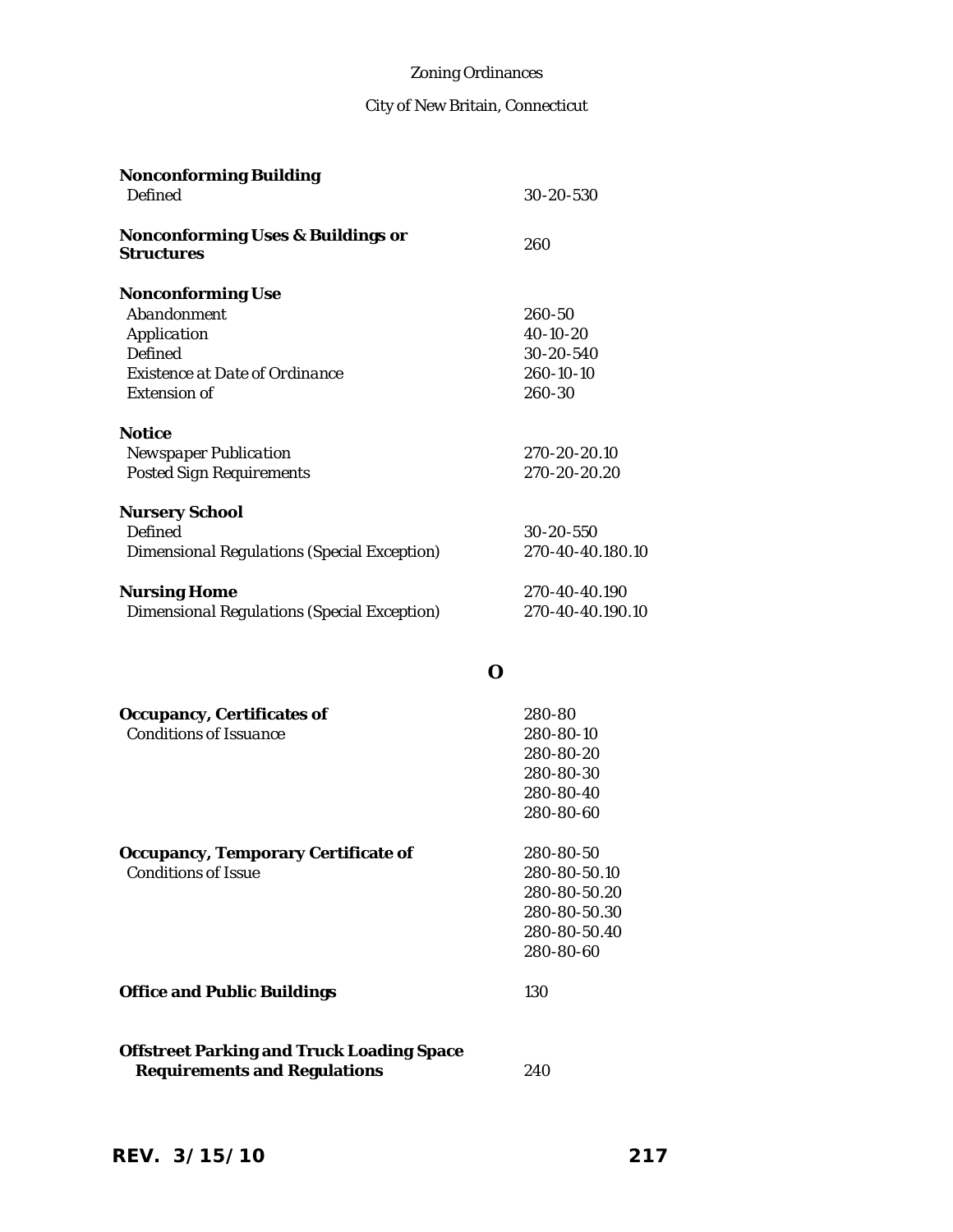# City of New Britain, Connecticut

| Method of Determining Offstreet Parking Space |           |
|-----------------------------------------------|-----------|
| Requirements                                  | 240-10    |
| Schedule of Offstreet Parking Space           |           |
| Requirements                                  |           |
| for Non-residential Uses                      | 240-30    |
| Schedule of Offstreet Parking Space           |           |
| Requirements                                  |           |
| for Residential Uses                          | 240-20    |
| <b>Offstreet Truck Loading Space</b>          | 240-40    |
| <b>Requirements</b>                           |           |
| Private Garage or Offstreet Parking Areas in  |           |
| Residence                                     |           |
| and OP Districts Supplemental Regulations     | 240-50    |
| <b>Access Driveway Requirements</b>           | 240-60    |
| Design Requirements for Offstreet Parking and |           |
| <b>Truck Loading Areas</b>                    | 240-70    |
| <b>Exemptions and Waivers</b>                 | 240-80    |
| Floor Area Requirement                        | 240-40    |
| <b>Open Space</b>                             |           |
| Definition                                    | 30-20-551 |
| <b>General Regulations</b>                    | 230-130   |
| Minimum Per Dwelling Unit                     | 100-40-21 |
|                                               | 110-40-21 |
|                                               | 120-40-21 |
|                                               | 130-40-40 |
|                                               |           |
| <b>Outdoor Dining Space</b>                   | 230-10-40 |
|                                               |           |

| <b>Outdoor Storage &amp; Transportation Industry</b> | 210 |
|------------------------------------------------------|-----|
|------------------------------------------------------|-----|

| Parking                                               | (See "Offstreet Parking")    |
|-------------------------------------------------------|------------------------------|
| Parking Area<br><b>Commercial Vehicles</b><br>Defined | 240-50-30<br>$30 - 20 - 560$ |
| <b>Parking Space</b><br><b>Defined</b>                | 30-20-570                    |

**P**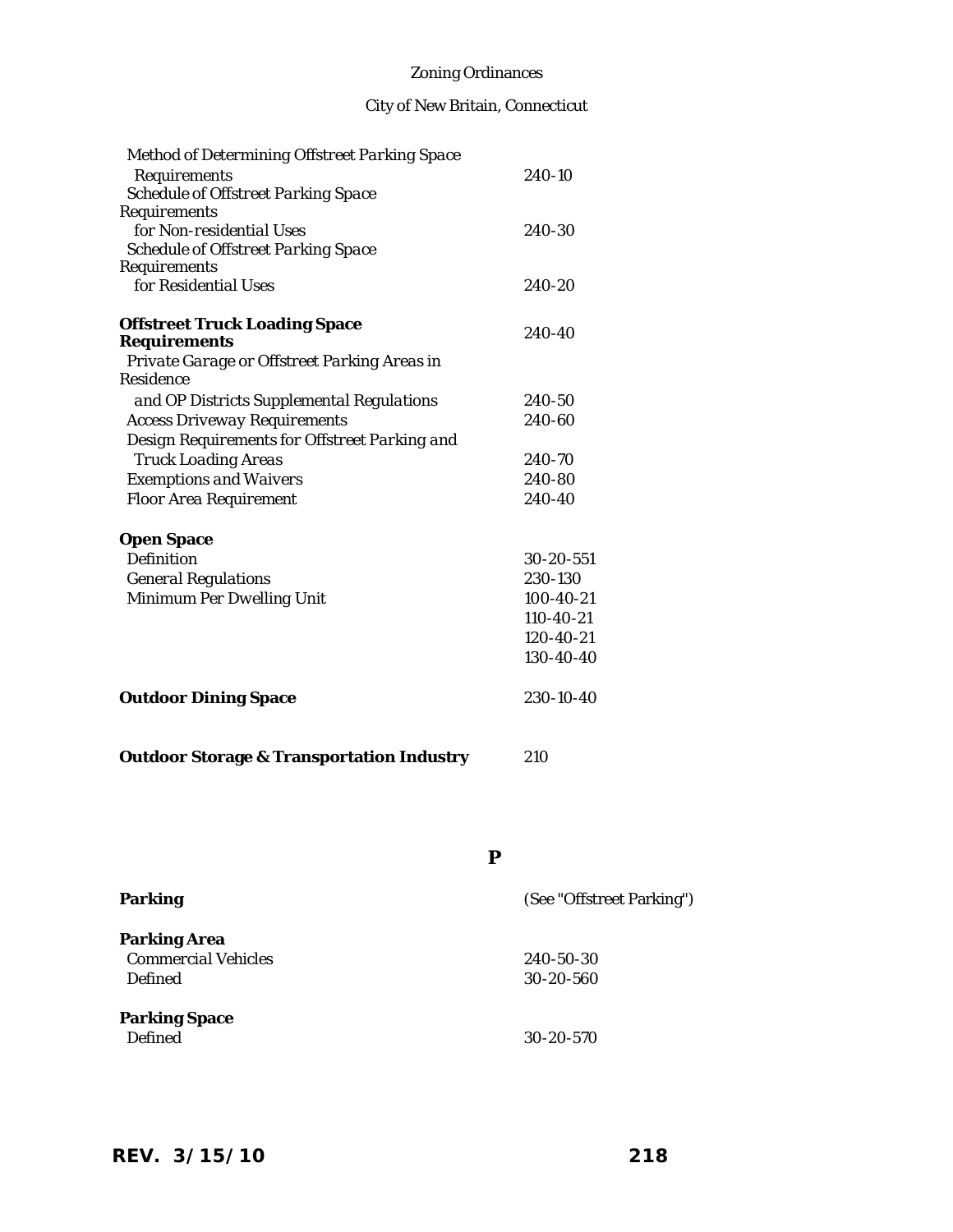| Passenger Transportation Terminal (Sp. E<br>xcep.)                                                   | 270-40-40.210                                                |
|------------------------------------------------------------------------------------------------------|--------------------------------------------------------------|
| <b>Permitted Uses</b>                                                                                | (See Subsection 10 in Sections 60 - 210)                     |
| Person<br>Defined                                                                                    | 30-10-20                                                     |
| <b>Plot Plan</b>                                                                                     | 280-50-20                                                    |
| Porch                                                                                                | 230-40-10                                                    |
| <b>Professional Offices (Special Exception)</b><br>Home                                              | 270-40-40.150.40<br>(See Subsection 30 in Sections 60 - 120) |
| <b>Prohibited Uses</b>                                                                               | 220                                                          |
| <b>Public Records of Ordinance</b>                                                                   | 290                                                          |
| <b>Public or Semi-public Parking</b><br><b>Defined</b>                                               | 30-20-590                                                    |
| <b>Public Utility Facility</b><br>Defined<br>Relation to Surrounding Land Use (Special<br>Exception) | 30-20-590-1<br>270-40-40.220                                 |
| R                                                                                                    |                                                              |
| <b>Rear Dwelling</b><br>Defined                                                                      | 30-20-600                                                    |
| <b>Reinstatement of an Abandoned</b><br><b>Nonconforming Use</b>                                     | 260-50-20                                                    |
| <b>Research Laboratory</b><br><b>Defined</b>                                                         | 30-20-620                                                    |
| <b>Residence Districts</b>                                                                           | $50-10-10$<br>(See also Sections 60 - 120)                   |
| <b>Repair Garage</b><br><b>Defined</b>                                                               | 30-20-610                                                    |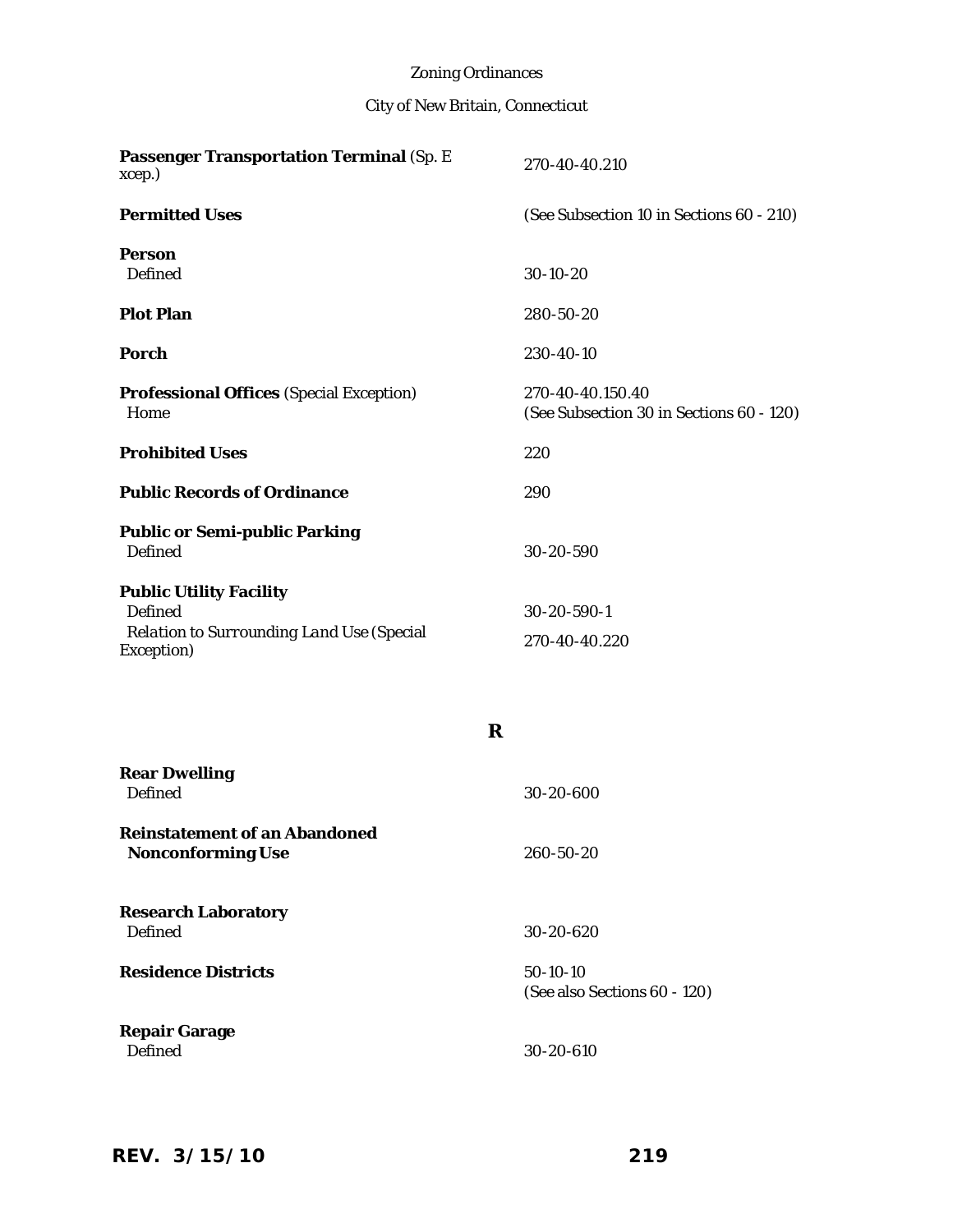# City of New Britain, Connecticut

| <b>Repairs to Buildings Classed as</b><br><b>Nonconforming Use</b>              | 260-20-20       |
|---------------------------------------------------------------------------------|-----------------|
| Repairs to Nonconforming Buildings Not<br><b>Classed as a Nonconforming Use</b> | 260-20-30       |
| Repairs to Buildings of Conforming Use<br><b>Located on Nonconforming Lots</b>  | $260 - 20 - 50$ |
| <b>Repealer to Prior Ordinance</b>                                              | 320             |
| <b>Rooming House</b><br>Defined                                                 | 30-20-630       |

### **S**

| <b>Sand or Gravel Pit</b><br>Defined                                                                                                                                      | 30-20-640                                                                      |
|---------------------------------------------------------------------------------------------------------------------------------------------------------------------------|--------------------------------------------------------------------------------|
| <b>Secondary Business District</b>                                                                                                                                        | 160                                                                            |
| Screening                                                                                                                                                                 | 230-110                                                                        |
| <b>Shopping Centers, District</b>                                                                                                                                         | 150                                                                            |
| Sign<br>Advertising<br><b>Defined</b>                                                                                                                                     | 30-20-660<br>30-20-650                                                         |
| <b>Sign Ordinance</b><br>Announcement or Profession<br><b>Business or Identification</b><br>Directional<br><b>Real Estate</b><br>Schedule of Permitted Signs<br>Temporary | 250<br>30-20-665<br>30-20-670<br>30-20-675<br>30-20-676<br>250-10<br>30-20-680 |
| Single Family on 13,5000 sq. ft. Lot Area                                                                                                                                 | 60                                                                             |
| Single Family on 8,000 sq. ft. Lot Area                                                                                                                                   | 70                                                                             |
| Single Family on 6,000 sq. ft. Lot Area                                                                                                                                   | 80                                                                             |
| <b>Site Plan</b><br>Contents                                                                                                                                              | 280-60<br>280-60-20                                                            |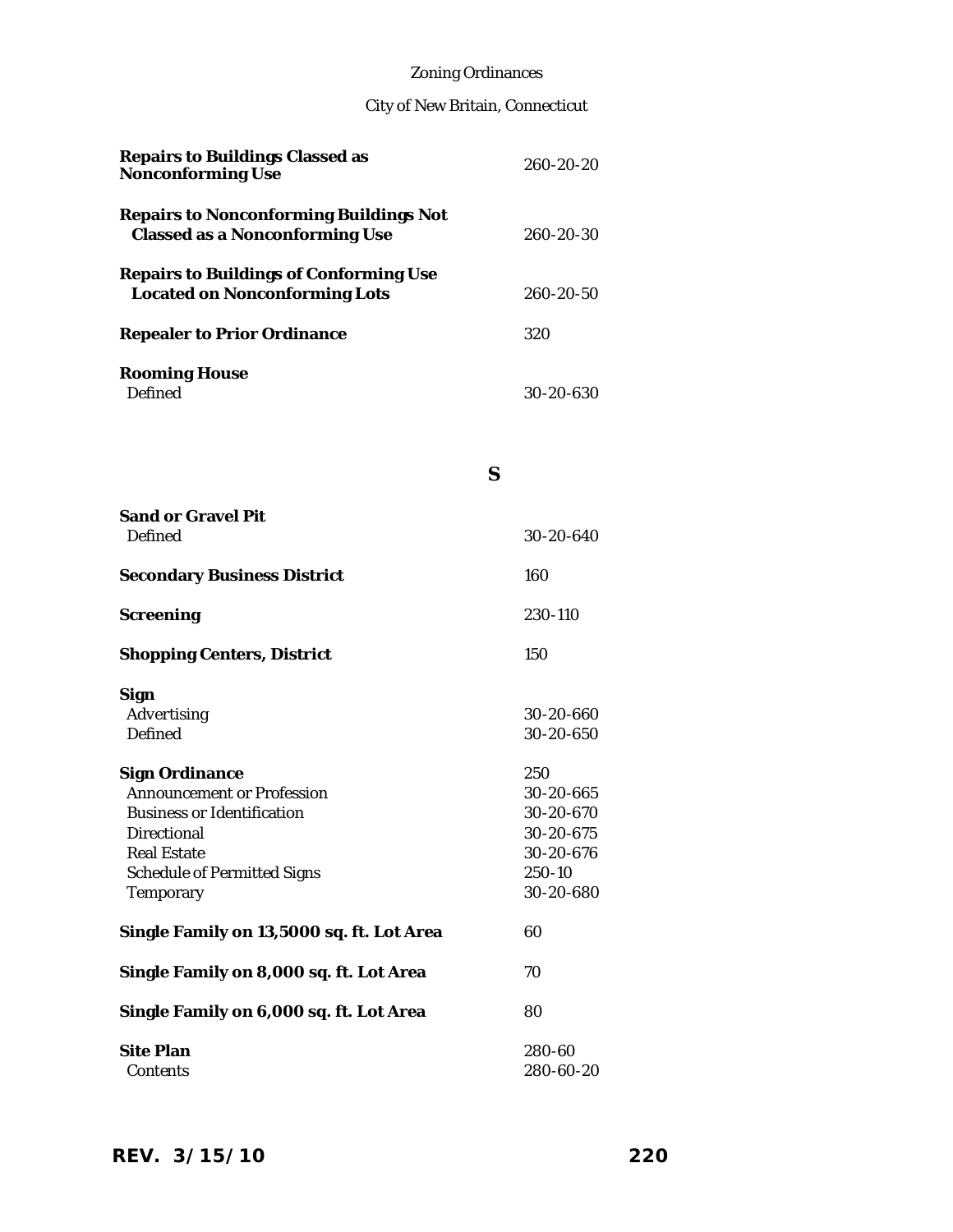| Design                                         | 280-60-30                                |
|------------------------------------------------|------------------------------------------|
| Review                                         | 280-60-40                                |
|                                                | 280-60-50                                |
|                                                | 280-60-60                                |
| <b>Special Exception Use</b>                   |                                          |
| Application and Review Procedure               | 280-60-70                                |
| Conditions and Safeguards for Certain Uses     | 270-40-40                                |
| Alcoholic Liquor Permit Location               | 270-40-40.10                             |
| Arena, Assembly Hall                           | 270-40-40.20                             |
| <b>Bus Passenger Waiting Shelter</b>           | 270-40-40.30                             |
| Cemetery                                       | 270-40-40.40                             |
| Club, Membership, Nonprofit, Political Club    | 270-40-40.50                             |
| Club, Residence Membership, Nonprofit          | 270-40-40.60                             |
| College                                        | 270-40-40.70                             |
| <b>Commercial Public Recreation</b>            |                                          |
| (Use not otherwise classified)                 | 270-40-40.80                             |
| Country Club                                   | 270-40-40.90                             |
| Crematory                                      | 270-40-40.100                            |
| Day Camp                                       | 270-40-40.110                            |
| <b>Gasoline Station</b>                        | 270-40-40.120                            |
| <b>Golf Course</b>                             | 270-40-40.130                            |
| Greenhouse                                     | 270-40-40.140                            |
| Hospital                                       | 270-40-40.150                            |
| Multifamily Houses in an OP District           | 270-40-40.160                            |
| Motel                                          | 270-40-40.170                            |
| Nursery School                                 | 270-40-40.180                            |
| Nursing Home, Convalescent Home, Rest Home     | 270-40-40.190                            |
| Parking Garage-Public; Offstreet Parking Area- | 270-40-40.200                            |
| Public                                         |                                          |
| Passenger Transportation Terminal              | 270-40-40.210                            |
| <b>Public Utility Facility</b>                 | 270-40-40.220                            |
| <b>Time Limit</b>                              | 270-20-50                                |
| <b>Defined</b>                                 | 30-20-690                                |
| <i>Districts</i>                               | (See subsection 20 in Sections 60 - 120) |
| <b>Granting of Permit</b>                      | 270-40-20.30                             |
| <b>Guiding Principles</b>                      | 270-40-20                                |
| Interpretation of                              | 270-40-20.10                             |
| <b>Street</b>                                  |                                          |
| <b>Defined</b>                                 | 30-20-700                                |
| <b>Street Line</b>                             |                                          |
| <b>Defined</b>                                 | 30-20-710                                |
| <b>Structure</b>                               |                                          |
| <b>Defined</b>                                 | 30-20-720                                |
|                                                |                                          |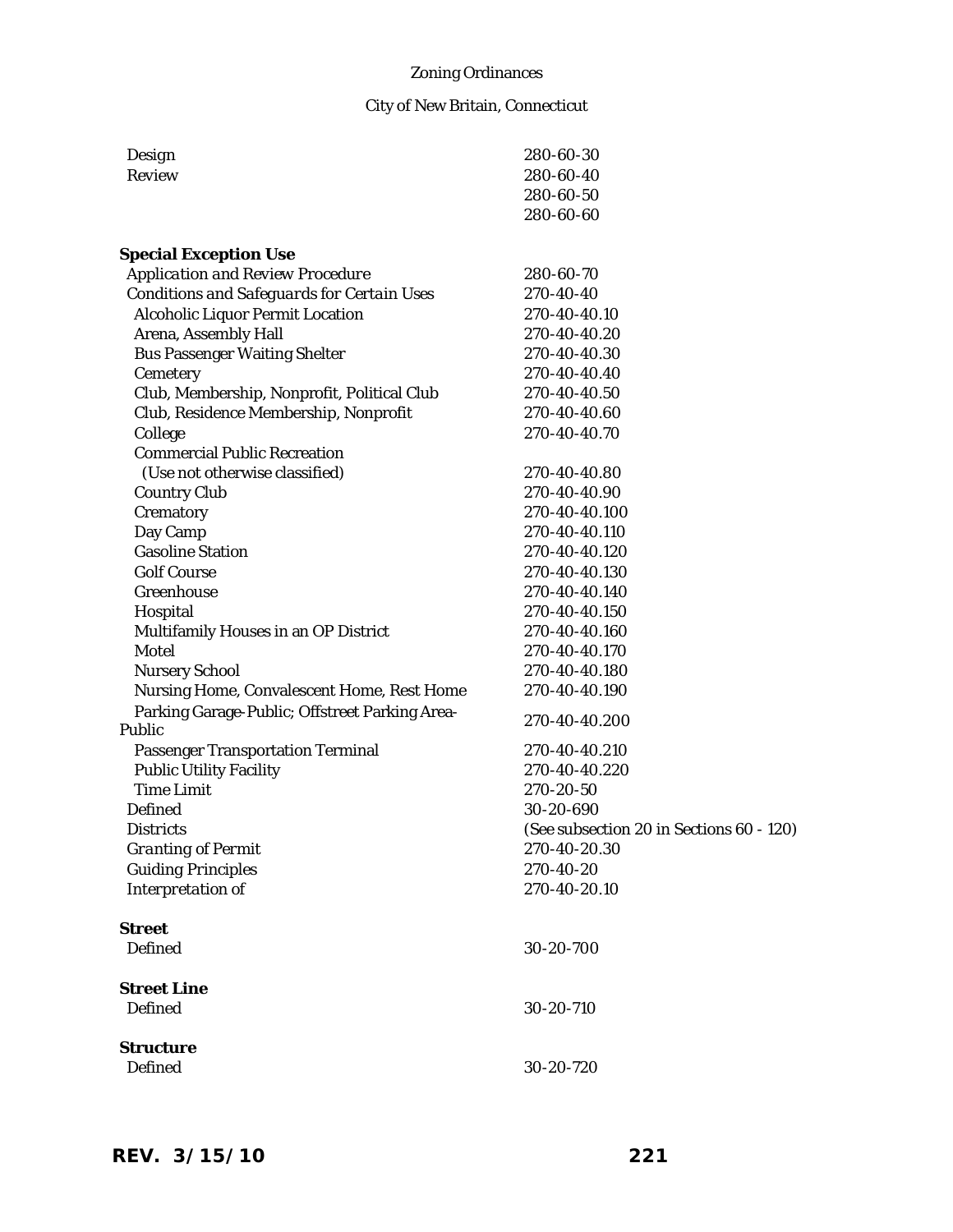# City of New Britain, Connecticut

| <b>Supplemental Use &amp; Dimensional</b>                                                                                                                                                                                                                                                                                                                                                                                                                                                                                                                                                                                                                                          |   | 230                                                                                                                                                                                                                                                                            |
|------------------------------------------------------------------------------------------------------------------------------------------------------------------------------------------------------------------------------------------------------------------------------------------------------------------------------------------------------------------------------------------------------------------------------------------------------------------------------------------------------------------------------------------------------------------------------------------------------------------------------------------------------------------------------------|---|--------------------------------------------------------------------------------------------------------------------------------------------------------------------------------------------------------------------------------------------------------------------------------|
| <b>Regulations</b>                                                                                                                                                                                                                                                                                                                                                                                                                                                                                                                                                                                                                                                                 |   |                                                                                                                                                                                                                                                                                |
| All Districts Except I-2                                                                                                                                                                                                                                                                                                                                                                                                                                                                                                                                                                                                                                                           |   | 230-10-10                                                                                                                                                                                                                                                                      |
| Bonus for Reduction of Max. Permitted Lot                                                                                                                                                                                                                                                                                                                                                                                                                                                                                                                                                                                                                                          |   | 230-80-10                                                                                                                                                                                                                                                                      |
| Coverage<br>Corner Clearance<br>Courts<br>Inner<br>Outer<br><b>Dwelling with Partial Basement</b><br>First Floor Area of a Dewlling<br>Floor Area Ratio<br>Height<br>Lot Area Width and Coverage<br>Method of Measuring Height of Fences or Walls<br>Minimum Residental Floor Area<br>Minimum Schedule<br>Nonresidential Districts<br><b>Permitted Fences and Walls</b><br>Placement of Parking<br>Required Transitional Yards & Screening Except<br>in the I-2 District<br><b>Residential Districts</b><br>Spacing Between Buildings<br>Special Residential Design District<br><b>Statement of Purpose</b><br>Yards<br><b>Swimming Pool</b><br>Defined<br><b>Site Regulations</b> |   | 230-70<br>230-50<br>230-50-10<br>230-50-20<br>230-90-40<br>230-90-30<br>230-80<br>230-30<br>230-20<br>230-100.20<br>230-90<br>230-90-20<br>230-10-30<br>230-100<br>230-10<br>230-110<br>230-10-20<br>230-60<br>125<br>230-90-10<br>230-40<br>30-20-730<br>230-120-20<br>120-30 |
|                                                                                                                                                                                                                                                                                                                                                                                                                                                                                                                                                                                                                                                                                    | Т | 120-40                                                                                                                                                                                                                                                                         |
| <b>Technology Park District</b>                                                                                                                                                                                                                                                                                                                                                                                                                                                                                                                                                                                                                                                    |   | 180                                                                                                                                                                                                                                                                            |
| <b>Technology Park/Commercial District</b>                                                                                                                                                                                                                                                                                                                                                                                                                                                                                                                                                                                                                                         |   | 185                                                                                                                                                                                                                                                                            |
| <b>Transitional Yard Requirements</b>                                                                                                                                                                                                                                                                                                                                                                                                                                                                                                                                                                                                                                              |   | 230-110                                                                                                                                                                                                                                                                        |
| <b>Truck Loading</b>                                                                                                                                                                                                                                                                                                                                                                                                                                                                                                                                                                                                                                                               |   | 240-40                                                                                                                                                                                                                                                                         |

Two or Single Family on 6,000 sq. ft. Lot <sub>90</sub><br>Area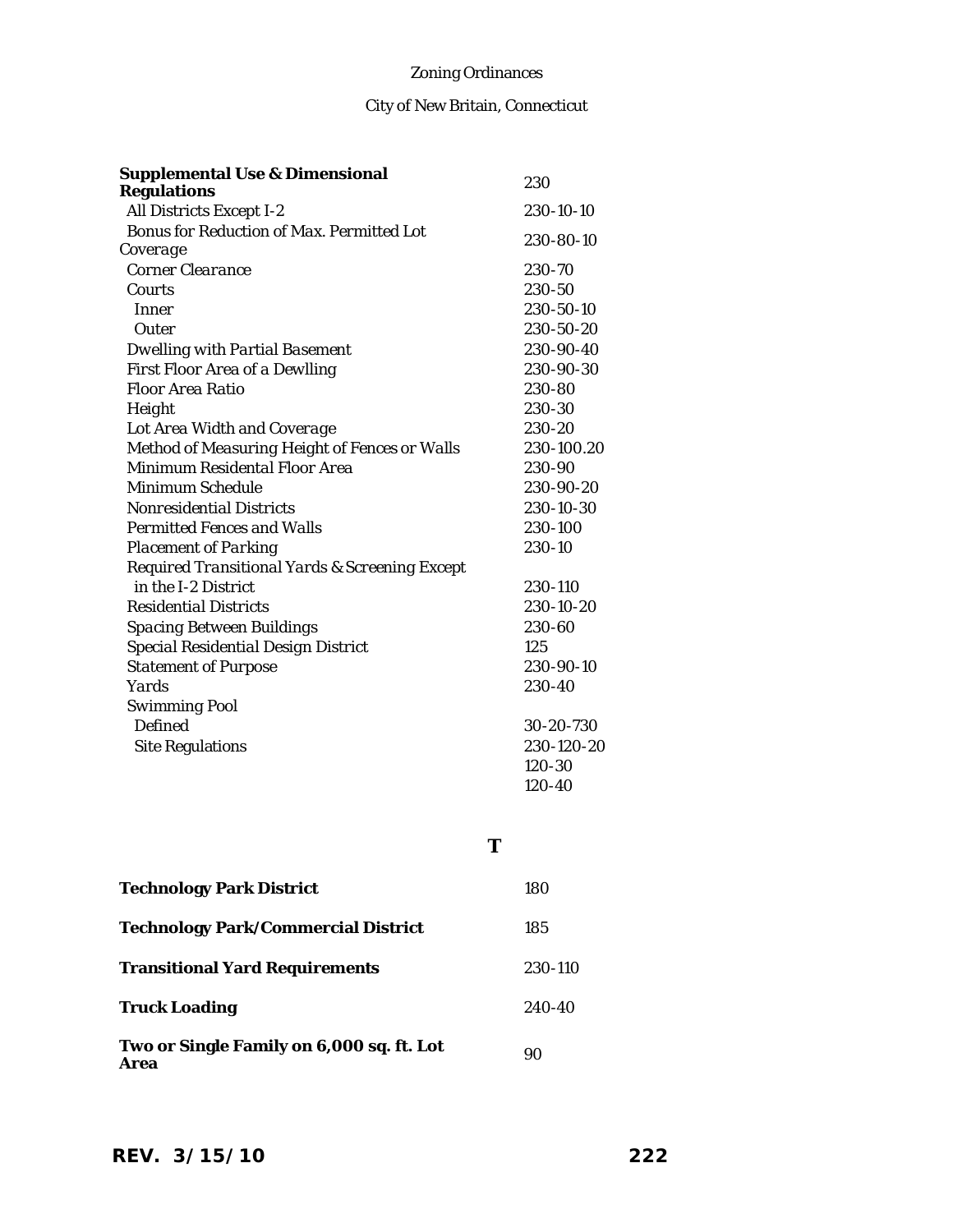# City of New Britain, Connecticut

|                                                                                                                                                                                                                                         | U |                                                                                                    |
|-----------------------------------------------------------------------------------------------------------------------------------------------------------------------------------------------------------------------------------------|---|----------------------------------------------------------------------------------------------------|
| <b>Urban Industrial District</b>                                                                                                                                                                                                        |   | 215                                                                                                |
| <b>Use</b><br>Accessory (Accessory Use)<br>Defined<br>Nonconforming, Controlling Provisions<br>Nonconforming (Defined)<br>Regulations                                                                                                   |   | 30-20-10<br>30-10-50<br>260<br>30-20-540<br>40-10                                                  |
| Uses, Permitted                                                                                                                                                                                                                         |   | (See Subsection 10 in Sections 60 - 210)                                                           |
|                                                                                                                                                                                                                                         | V |                                                                                                    |
| Variance<br><b>Application Review Procedure</b><br>Defined<br><b>General Principles</b><br><b>General Standards</b><br><b>Grant of Power</b><br>Specific Types<br><b>Time Limit</b><br>Violations, Penalties & Remedies to<br>Ordinance |   | 280-60-80<br>30-20-750<br>270-50-20<br>270-50-30<br>270-50-10<br>270-50-40<br>270-20-50<br>280-100 |
|                                                                                                                                                                                                                                         | Υ |                                                                                                    |
| Yard, Front<br>Defined<br><b>Dimensional Regulations</b><br>Projections into                                                                                                                                                            |   | 30-20-760<br>(See each Zoning District)<br>230-40-10.10<br>230-40-10.20<br>230-40-10.30            |
| Yard, Rear<br><b>Defined</b><br><b>Dimensional Regulations</b>                                                                                                                                                                          |   | 30-20-770<br>(See each Zoning District)                                                            |

**Yard, Side**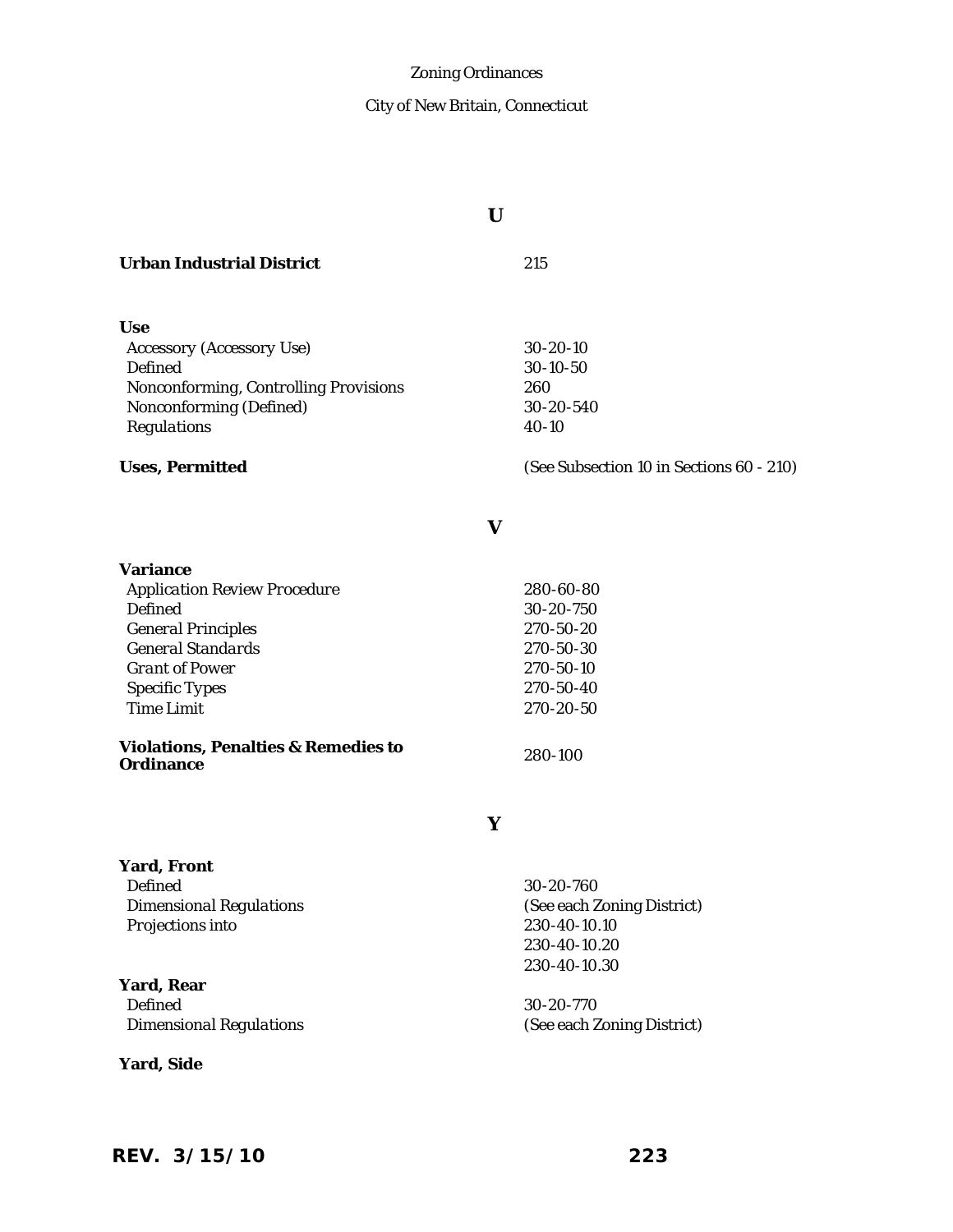# City of New Britain, Connecticut

| Defined<br><b>Dimensional Regulations</b> | 30-20-780<br>(See each Zoning District) |
|-------------------------------------------|-----------------------------------------|
| <b>Yard, Transitional</b>                 |                                         |
| Defined                                   | 30-20-790                               |
| Yards and Screening                       | 230-110                                 |
|                                           |                                         |
|                                           |                                         |

### **Z**

| <b>Zoning Board of Appeals</b>                           |                                   |
|----------------------------------------------------------|-----------------------------------|
| Applications to                                          | 270-20                            |
| <b>Defined</b>                                           | 30-20-50                          |
| Hearings                                                 | 270-20-20                         |
|                                                          | 270-20-20.10                      |
| Method of Appointment, Terms of Office and               |                                   |
| <b>Tenure of Members</b>                                 | 270-10-10                         |
| <b>Meetings and Minutes</b>                              | 270-10-40                         |
| Organization and General Procedure                       | 270-10                            |
| Posting of Appeal Signs                                  | 270-20-20.20                      |
| Powers of the Board                                      | 270-10-20                         |
|                                                          | 270-50-40.10 through 270-50-40.90 |
| Records of Special Exception Uses & Variances<br>Granted | 270-20-40                         |
| <b>Rules of Procedure</b>                                | 270-10-30                         |
| Vote of the Board                                        | 270-10-50                         |
| <b>Zoning Districts</b>                                  |                                   |
| Boundaries on Zoning Map                                 | $50 - 20$                         |
| Classes of                                               | $50-10$                           |
| A-1, Garden Apartments                                   | 100                               |
| A-2, Multifamily                                         | 110                               |
| A-3, Multifamily, high density                           | 120                               |
| Neighborhood Business<br>$B-1$ ,                         | 140                               |
| B-1R, Neighborhood Business Revitalization               | 145                               |
| B-2, Shopping Centers                                    | 150                               |
| B-3, Secondary Business                                  | 160                               |
| B-4, Central Business                                    | 170                               |
| I-1, Industrial Parks                                    | 190                               |
| I-2, General Industry                                    | 200                               |
| $1-3$ ,<br>Outdoor Storage & Transportation              |                                   |
| Industry                                                 | 210                               |
| OP, Office and Public                                    | 130                               |
| RO, Residential and Office                               | 135                               |
| S-1, Single Family on 13,500 sq. ft. lot area            | 60                                |
| $S-2$<br>Single Family on 8,000 sq. ft. lot area         | 70                                |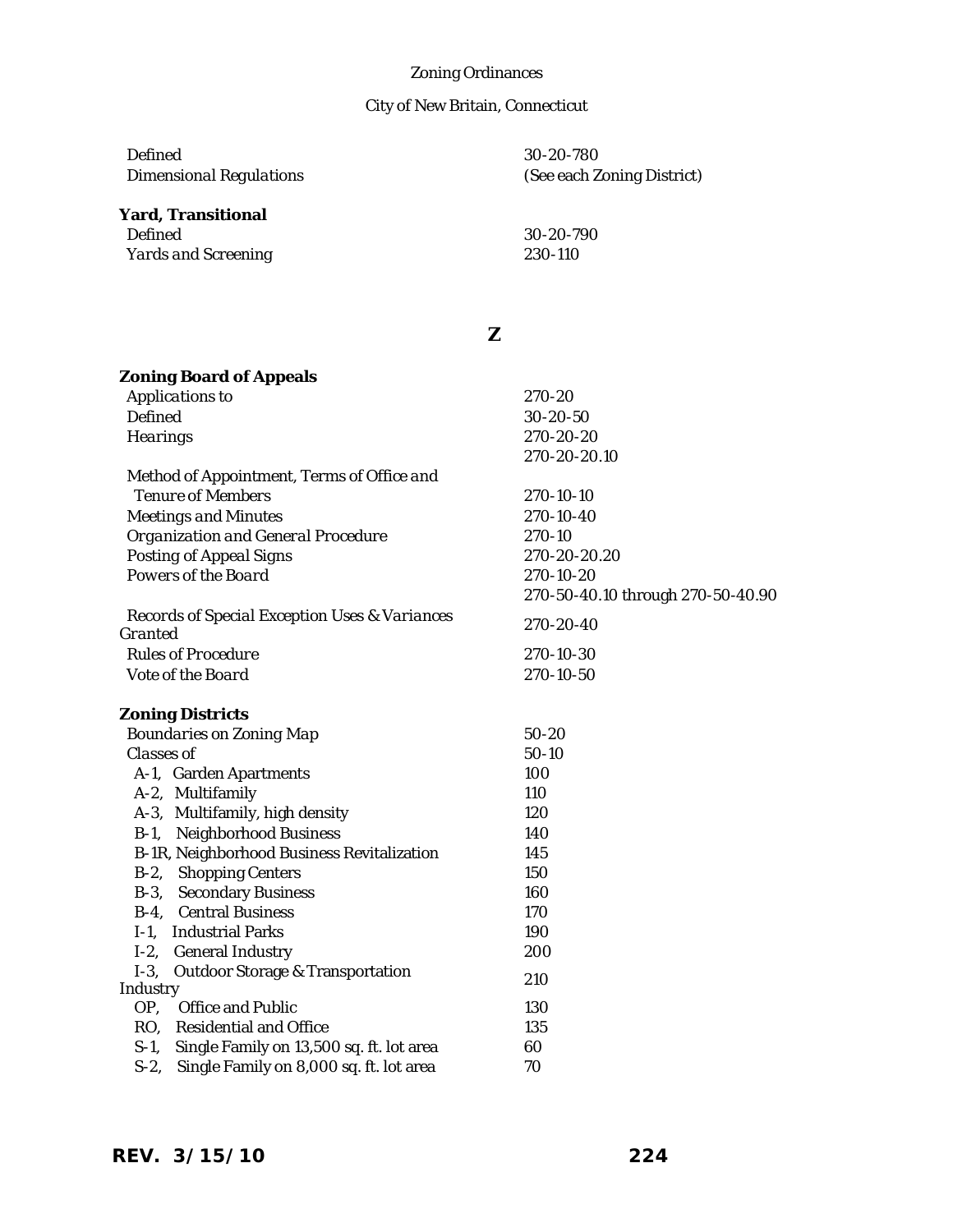|       | S-3, Single Family on 6,000 sq. ft. lot area  | 80        |
|-------|-----------------------------------------------|-----------|
|       | SRD, Special Residential Design               | 125       |
| Τ.    | Two or Single Family on 6,000 sq. ft. lot     | 90        |
| area  |                                               |           |
|       | T-6, Single, Two or Multifamily up to 6 units | 95        |
|       | TP, Technology Park                           | 180       |
|       | TPC, Technology Park/Commercial               | 185       |
| UI.   | Urban Industrial                              | 215       |
|       |                                               |           |
|       | <b>Zoning Ordinance and Map (Adoption)</b>    | 50-20-70  |
|       | Administration and Enforcement of             | 280       |
|       | Amendments to                                 | 300       |
|       | Declaration of Purpose                        | 20        |
|       | Misinterpretation of                          | 270-30-10 |
|       | <b>Relation to Other Laws</b>                 | 280-20    |
| Title |                                               | 10        |
|       | Title, Short                                  | $10 - 20$ |
|       | Validity of                                   | 310       |
|       |                                               |           |